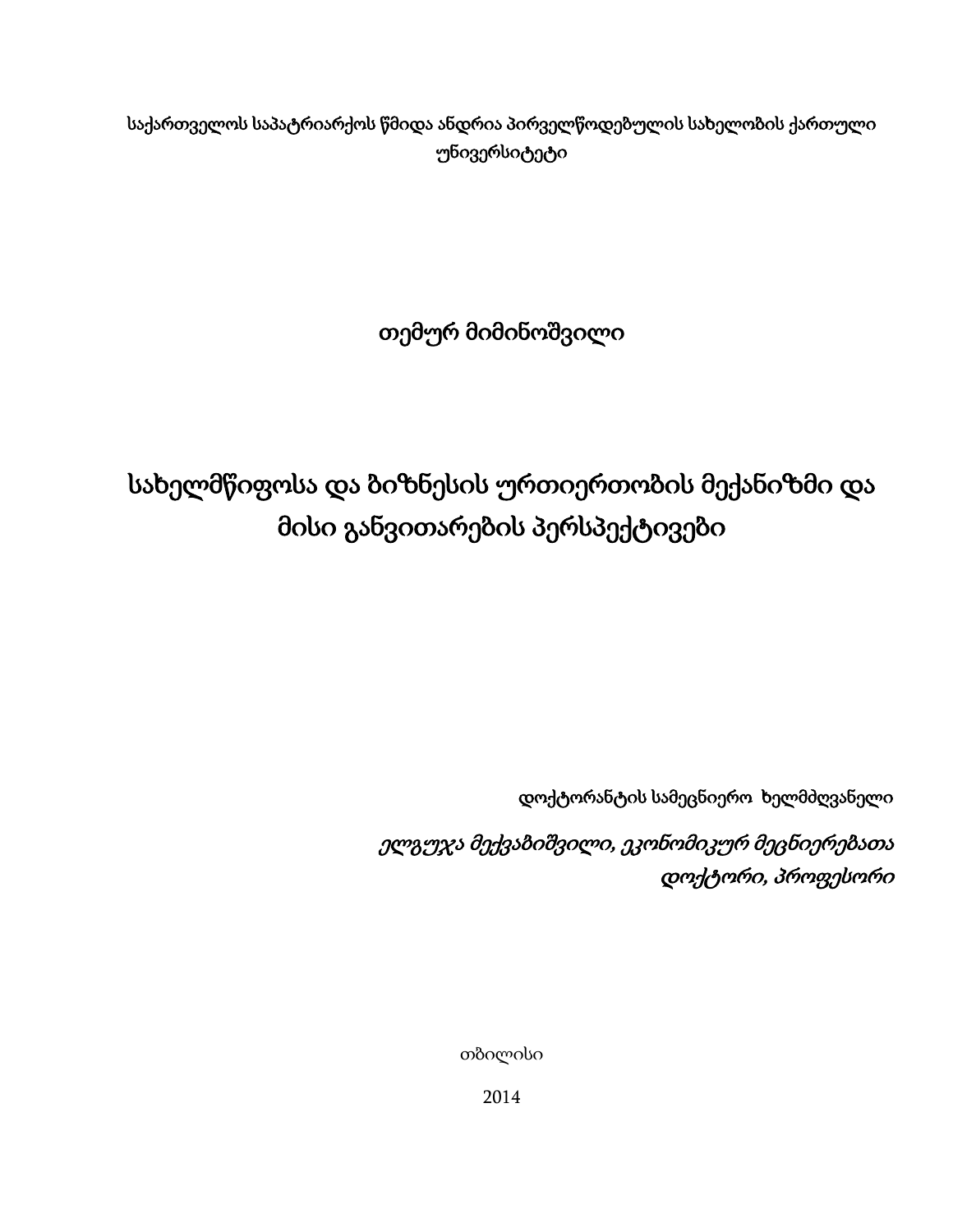## $0.6$  ა ა რ ს ი

## თავი I. სახელმწიფოს ეკონომიკური როლი

| 1.1.   | სახელმწიფოსა და ძალაუფლების ეკონომიკური შინაარსი – | გვ.9  |
|--------|----------------------------------------------------|-------|
| 1.2.   | სახელმწიფოს ეკონომიკური როლის ევოლუციის            |       |
|        | ისტორიულ–ლოგიკური ასპექტები                        | 83.22 |
| 1.3.   | სახელმწიფოს ეკონომიკური ფუნქციები                  |       |
|        | პოსტკომუნისტურ გარდამავალ პერიოდში                 | 83.34 |
| 1.4.   | სახელმწიფოს როლის მოდიფიკაცია ეკონომიკის           |       |
|        | გლობალიზაციის პირობებში                            | 83.49 |
| 1.4.1. | სახელმწიფოსა და ბიზნესის ურთიერთობა ეკონომიკური    |       |
|        | კრიზისისა და პოსტკრიზისულ პერიოდებში -             | გვ.56 |

## თავი II. ბიზნესის ფუნქციონირება–განვითარების კანონზომიერებები

| 2.1.                                                                      | ბიზნესისა და მეწარმეობის არსის ზოგიერთი                    |         |  |  |
|---------------------------------------------------------------------------|------------------------------------------------------------|---------|--|--|
|                                                                           | სადისკუსიო საკითხი                                         | 83.71   |  |  |
| 2.2.                                                                      | მცირე და საშუალო  ბიზნესის (მეწარმეობის) როლი  ——————————  | 83.85   |  |  |
| 2.3.                                                                      | მცირე და საშუალო ბიზნესის (მეწარმეობის) მდგომარეობა,       |         |  |  |
|                                                                           | პრობლემები და პერსპექტივა საქართველოში – – – – – –         | 83.93   |  |  |
|                                                                           | თავი III. სახელმწიფოსა და ბიზნესის ურთიერთობის თანამედროვე |         |  |  |
|                                                                           | ფორმები და მათი განვითარების პერსპექტივა                   |         |  |  |
|                                                                           | 3.1.  ბიზნესზე სახელმწიფოს ზემოქმედების მიმართულებები      | 83. 110 |  |  |
| 3.2. სახელმწიფოსა და ბიზნესის ურთიერთობის ფორმების განვითარება  – – – – – |                                                            |         |  |  |
|                                                                           | 3.3. ლობირება, როგორც სახელმწიფო ხელისუფლებისა და ბიზნესის |         |  |  |
|                                                                           | ურთიერთობის სპეციფიკური ფორმა                              | 83.136  |  |  |
|                                                                           | დასკვნები და რეკომენდაციები                                | 83.143  |  |  |

|                         | $\mathbf{x}$ - $00$ or $\mathbf{x}$ - $00$ $\mathbf{x}$ - $0$ - $\mathbf{x}$ - $0$ - $0$ - $\mathbf{x}$ | $(x - 1)^2$ |
|-------------------------|---------------------------------------------------------------------------------------------------------|-------------|
| გამოყენებული ლიტერატურა |                                                                                                         | 33.152      |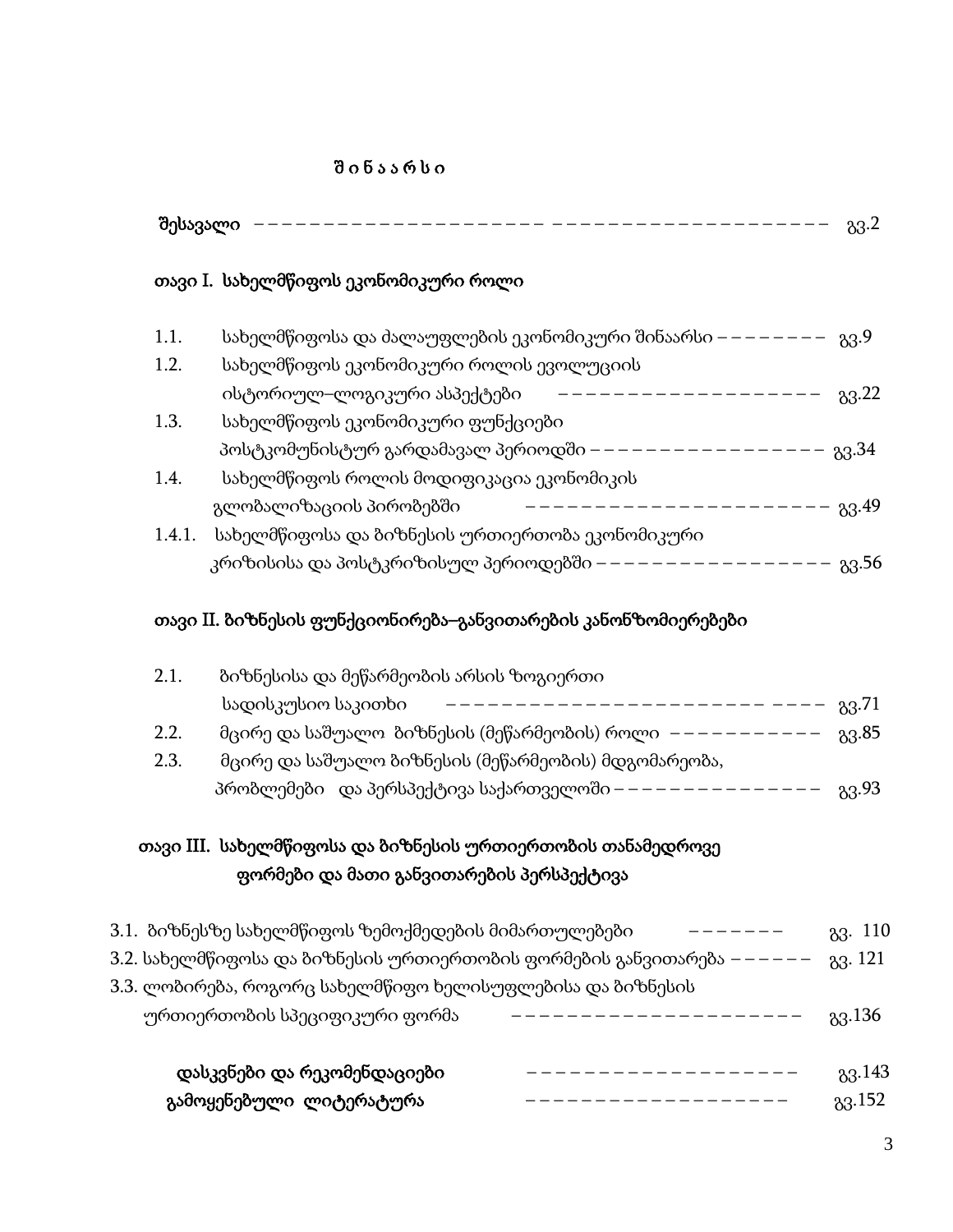#### ანოტაცია

საქართველოს ეკონომიკური როლის დახასიათებისას წინა პლანზეა წამოწეული ეკონომიკური ძალაუფლების ორიგინალური დეფინიცია და აქცენტი გაკეთებულია ეკონომიკური ძალაუფლების კონცენტრაციის პრობლემაზე. განხილულია ეკონომიკური ძალაუფლების ჩამოყალიბების ისტორიული საფეხურები და გაკეთებულია დასკვნა: სახელმწიფოს ბაზართან (ბიზნესთან) დაპირისპირების ნებისმიერი მცდელობა თეორიული თვალსაზრისით მცდარია და პრაქტიკული თვალსაზრისით კი კონტრპროდუქციული. თანამედროვე შერეულ ეკონომიკურ სისტემაში თითოეულ მათგანს უნდა მოეძებნოს საკუთარი ადგილი კონკრეტული ქვეყნის ისტორიულ და სოციალურ-კულტურული თავისებურებების გათვალისწინებით. დახასიათებულია პოსტკომუნისტურ ეკონომიკურ ტრანსფორმაციაში ბიზნესთან მიმართებით სახელმწიფოს სისტემაწარმომქმნელი, სისტემაგანმამტკიცებელი, სისტემაწარმოებადი ფუნქციები და მათი თანაფარდობის დინამიკა. ნაჩვენებია, რომ ბიზნესის ფუნქციონირების მხარდაჭერა სახელმწიფოს უმნიშვნელოვანესი სისტემაგანმამტკიცებელი ფუნქციაა, რომელიც გულისხმობს სხვადასხვა ტიპის ღონისძიებებს: ბიზნესის დაწყების მნიშვნელოვნად გაადვილებას ფირმების დაფიქსირების პროცედურების გამარტივებისა და ვადების შემცირების გზით; აქტიური ანტიკორუფციული პოლიტიკის განხორციელებას; შრომის კოდექსის მნიშვნელოვან დაბალანსებას, რომელიც გაითვალისწინებს როგორც დაქირავებულების, ისე დამქირავებლების ინტერესებს და სხვ.

ნაჩვენებია, რომ საქართველოში ბოლო წლების მანძილზე მნიშვნელოვანი ნაბიჯები გადაიდგა აღნიშნული მიმართულებით. ამასთანავე, მითებულია სერიოზულ ხარვეზებზეც, კერძოდ: არამყარ და არაპროგნოზირებად საკანონმდებლო ბაზაზე; ეკონომიკის მონოპოლიზაციის მაღალ დონეზე; საკუთრების უფლების დაბალ ხარისხზე: სასამართლო საკუთრების უფლების დაცვის დაბალ ხარისხზე; სასამართლო სისტემის არასაკმარის დამოკიდებულებაზე; მეწარმეთა განათლებულობის დაბალ დონეზე;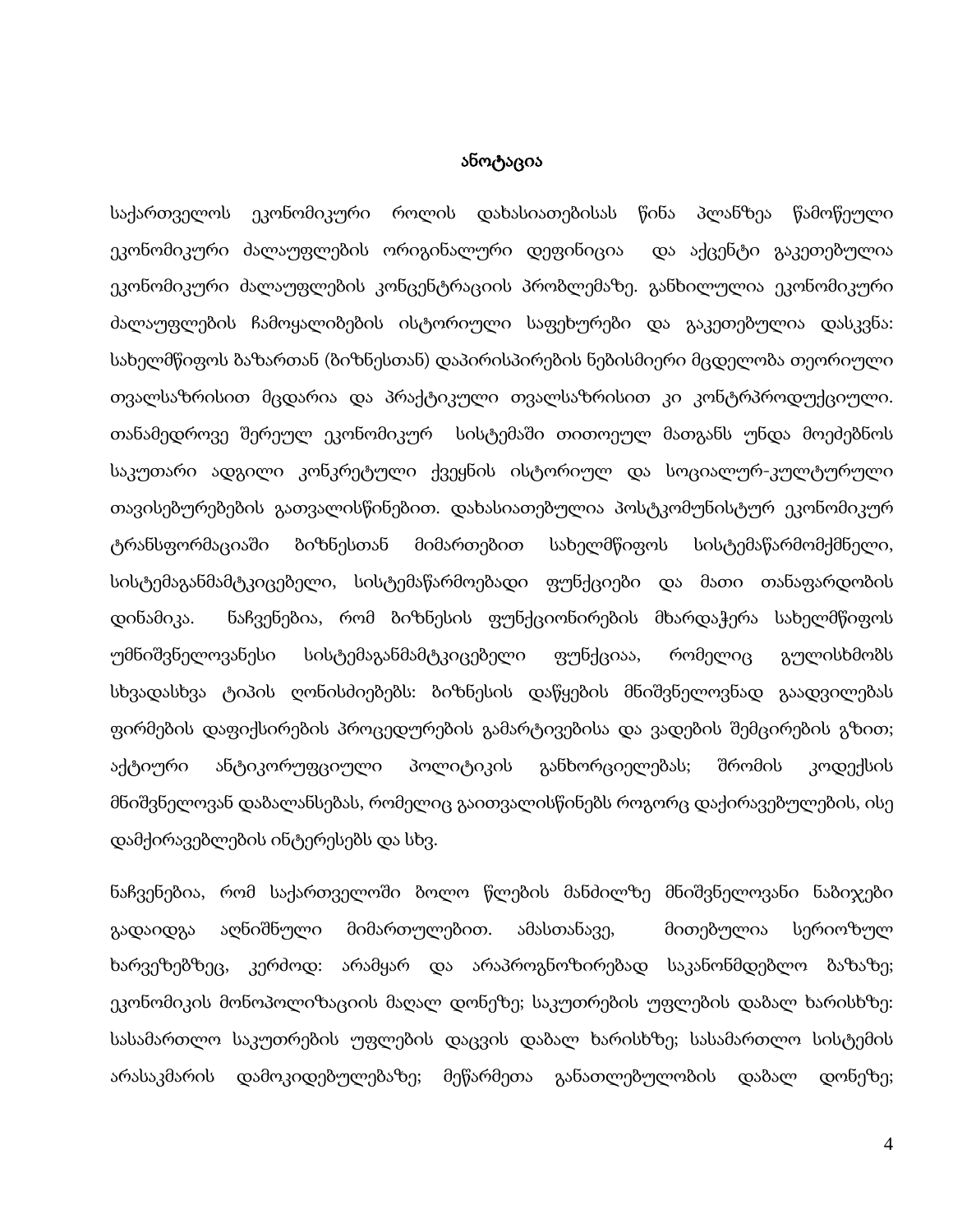ნაშრომში დეტალურად არის გაანალიზებული საქართველოში მცირე და საშუალო მეწარმეობის პრაქტიკა, ნაჩვენებია მისი დინამიკა და შემუშავებულია კონკრეტული წინადადებები ბიზნესგარემოს გაუმჯობესების მიზნით. ხაზგასმულია სახელმწიფოსა და ბიზნესის ურთიერთობის თანამედროვე ფორმებისა და მექანიზმების გამოყენების აუცილებლობა.

ანალიზის საფუძველზე გაკეთებულია დასკვნა, რომ ასეთი ურთიერთობის ერთ-ერთი ყველაზე ეფექტიანი და წარმატებული ფორმაა სახელმწიფოსა და ბიზნესის პარტნიორობა (PPP). ნაშრომში გაანალიზებულია PPP-ს ჩამოყალიბებისა და განვითარების ისტორიული პროცესი, დახასიათებულია მისი მოდელები და მათი პრაქტიკული განხორციელების დადებითი ეფექტები. კვლევის პროცესში ხაზგასმულია ის გარემოება, რომ პარტნიორობის მოდელის პრაქტიკაში დამკვიდრება რთული, წინააღმდეგობრივი და ხანგრძლივი პროცესია. საქართველოს ეკონომიკურ სინამდვილეში იგი უნდა დაიწყოს სახელმწიფოსა და ბიზნეს შორის ურთიერთობების აღდგენით. ნდობა განხილულია როგორც უმნიშვნელოვანესი ეკონომიკური კატეგორია და შემოთავაზებულია ნდობის აღდგენაგანმტკიცებისაკენ მიმართული კონკრეტული ღონისძიებები: ა/ სახელმწისოს მხრიდან, ბ/ ბიზნესის მხრიდან და გ/ ორმხრივი ძალისხმევით ნაკარნახევი. დახასიათებულია ბოლო დროის მანძილზე ამ მიმართულებით გადადგმული ნაბიჯები და გაკეთებულია შემდეგი დასკვნა: იმის მიხედვით, რომ ნდობის აღდგენის თვალსაზრისით გარკვეული დადებითი ტენდენცია შეინიშნება, მისი ტემპი ჯერ კიდევ არ არის საკმარისი სახელმწიფოსა და ბიზნეს შორის სრულფასოვანი პარტნიორობის ჩამოსაყალიბებლად. სახელმწიფოსა და ბიზნესის ურთიერთობის ერთ-ერთ სპეციფიკურ ფორმად განსაზღვრულია ლობიზმი. დასაბუთებულია, რომ საბაზრო ეკონომიკის დამკვიდრების პროცესი დღის წესრიგში აყენებს ლობიზმის ინსტიტუციონალიზაციის მოთხოვნას. ხაზგასმულია ლობიზმის (ლობირების) კანონის მიღების აუცილებლობა, რომელიც სამართლებრივ არეალში მოაქცევს სხვადასხვა სტრუქტურის მოხელეთა საქმიანობას ბიზნესთან მიმართებაში და ხელს შეუწყობს ქვეყანაში ცივილიზებული ბიზნესის ჩამოყალიბება-განვითარებას.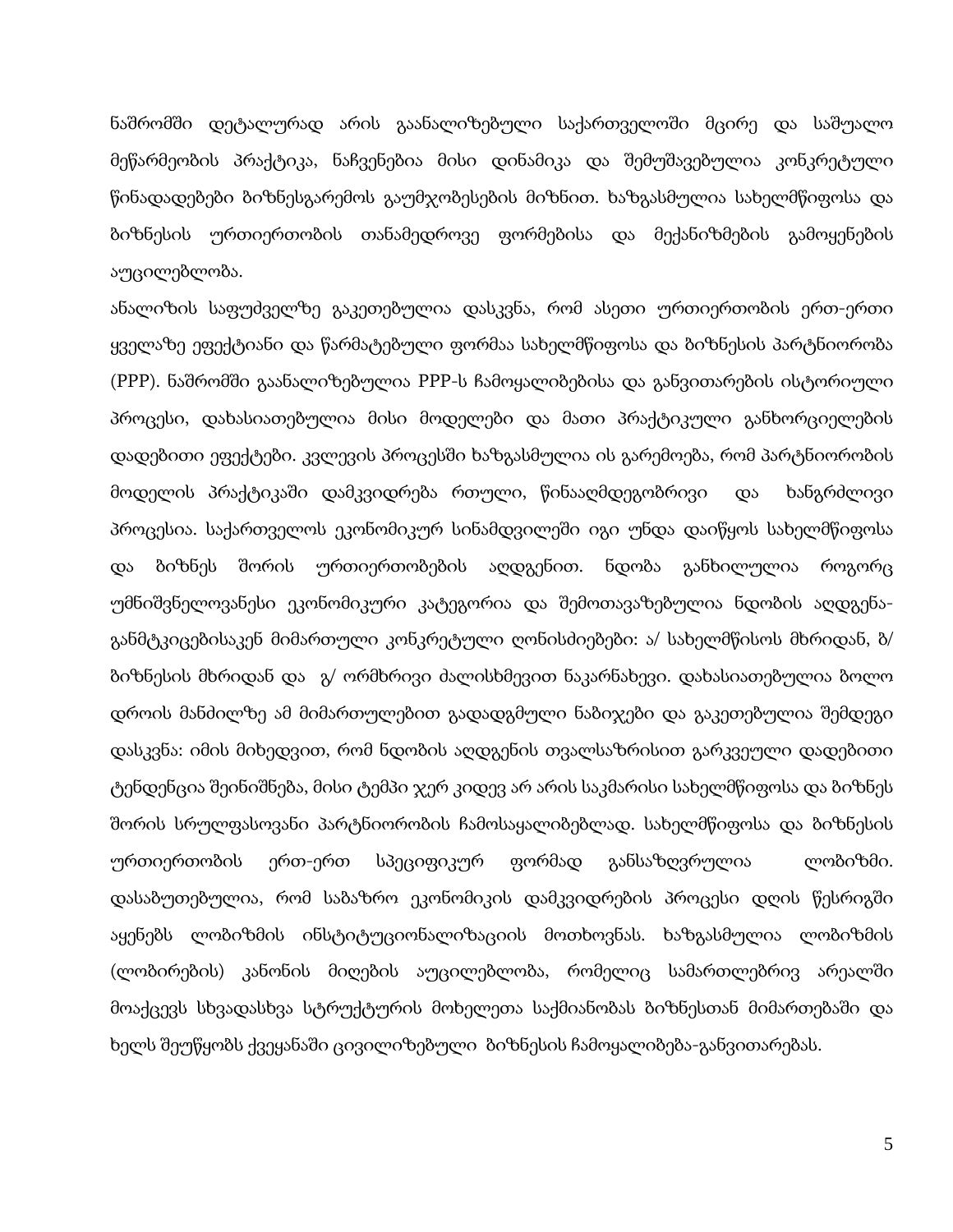#### **Annotation**

While characterizing the role of Georgian Economy the original definition of economic power is moved forward and the problem of economic power concentration is underlined. Historic steps of economic power formation are discussed and conclusions are made: any attempt of State to act against the market (business) is wrong in terms of theory and from practical viewpoint - contra productive. In modern mixed economy system each of them should find its place considering the history and socio cultural specifications of each country. System creating, system consolidating and system producing functions of State and dynamics of their correlation are described in terms of relations with the business during the post soviet economy transformation. It is illustrated that supporting the business operation is one of the most important system consolidation function, which implies various actions, such as: making easier starting the business via simplifying business registration procedures and decreasing terms; conducting active anti-corruption policy; enforcing balanced labor code, which will refer the interests of employers also employees.

It is shown that important steps were done in these terms during last years in Georgia. Also serious failures are described, such as: non-stable and non- furcating legislative base; high level of economic monopolization; low level of property rights; non-sufficient level of independence if the court, low level of entrepreneurial education; The practice of small and medium entrepreneurship is discussed in details, the dynamics of its development is described and certain proposition in regard of business environment improvement are elaborated. The essence of applying modern forms and mechanisms of public and private cooperation is underlined.

On the basis of analysis the conclusion is done, that most efficient and successful form of such kind of relationship is partnership between state and business. Historic process of the Public and private sector relationship formation and development is analyzed; related models and positive effects of their implementation are described. During the research it is emphasized that model of partnership is very difficult to implement and is challenging and long-term process. Considering the reality of Georgian economy, above mentioned process should start via restoring the relationships between state and business. The trust is defined as a one of the most important economic categories and concrete actions directed towards restoring and consolidation of this trust are proposed to be implemented: a/ by government; b/by business; c/ by both of them. Concrete steps taken in these terms are described and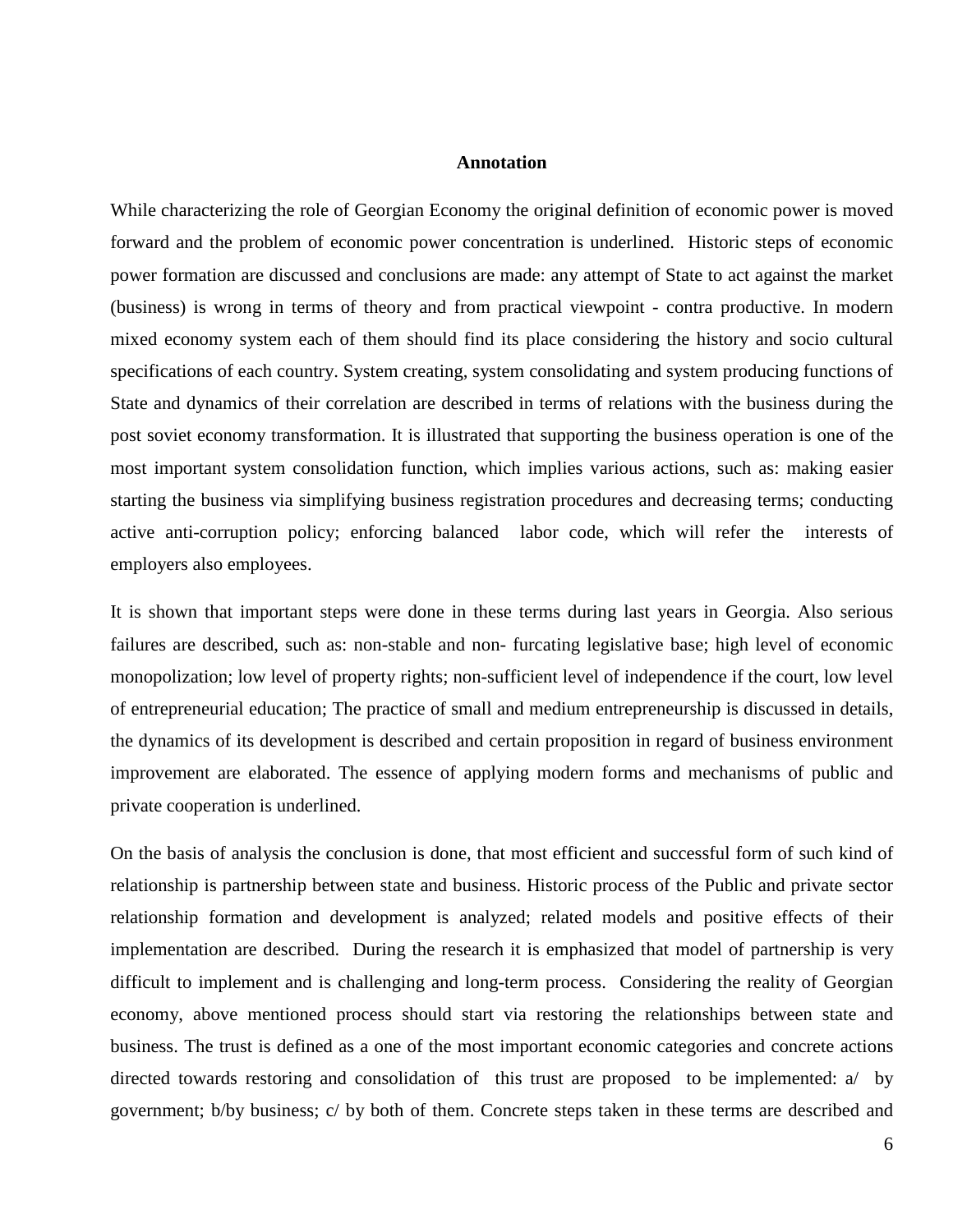following conclusion is developed. Considering that at the moment restoring the trust is characterized by a positive trend, the rapidity of its development is still not sufficient for formation of complete partnership between state and business. Lobbyism is defined as a one of the specific forms of public private sector partnership. It is argued that market economy development put in agenda institutionalization of lobbyism. It is emphasized the necessity of enforcing the law on lobbyism (lobbing). This law is supposed to organize in legal terms the business related actions of various officials and will support formation and development of civilized business sector in the country.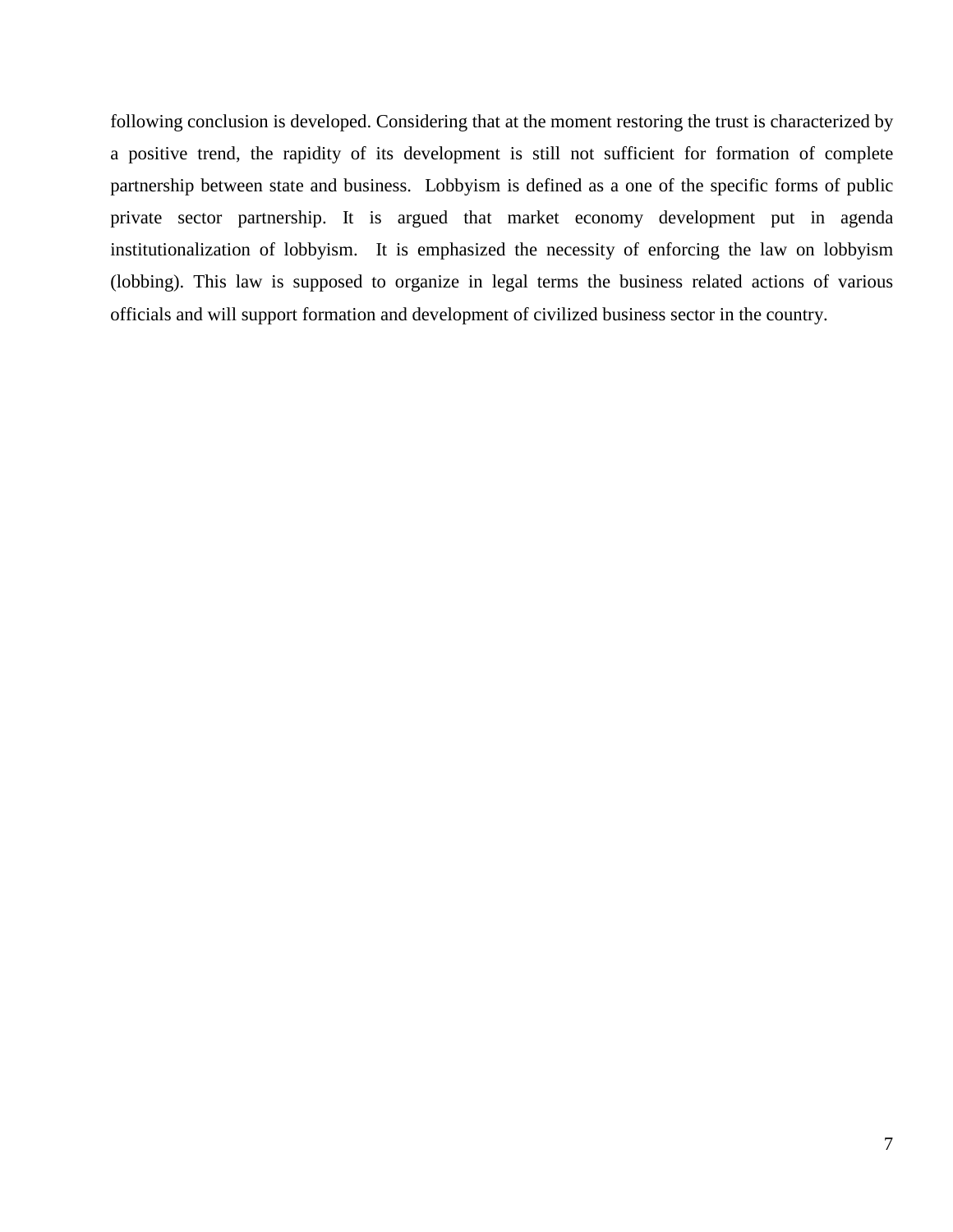### შ ე ს ა ვ ა ლ ი

თემის აქტუალობა. სახელმწიფოსა და ბიზნესის ურთიერთობის პრობლემის კვლევას დიდი თეორიული და პრაქტიკული მნიშვნელობა გააჩნია. ამ პრობლემის გადაწყვეტაზე მნიშვნელოვნადაა დამოკიდებული არა მხოლოდ საბაზრო ეკონომიკის ნორმალური ფუნქციონირება, არამედ ქვეყანაში სოციალური და პოლიტიკური სტაბილურობის უზრუნველყოფა.

სახელმწიფოსა და ბიზნესის ურთიერთობა დიალექტიკური ხასიათისაა. ფლობს რა სოლიდურ რესურსებს, ბიზნესი მეურნეობის სხვადასხვა დარგში მათი კომბინაციით აღწევს საკუთარ მთავარ მიზანს – მოგების მაქსიმიზაციას. ამ მიზნის მისაღწევად მას აუცილებლად ესაჭიროება სახელმწიფოს მხრიდან ხელშეწყობა და დახმარება.

საზოგადოებრივ ცხოვრებაში ბიზნესი სპეციფიკურთან ერთად ზოგიერთ ისეთ ფუნქციასაც ასრულებს, რომელიც ახლოსაა სახელმწიფოს მიერ განხორციელებულ ფუნქციასთან.

სახელმწიფოც, ბიზნესის მსგავსად, მნიშვნელოვანი რესურსების მფლობელია და ძირეულადაა დაინტერესებული მის წინაშე არსებული მიზნების რეალიზებაში ბიზნესის შესაძლებლობის მაქსიმალური გამოყენებით.

სახელმწიფოსა და ბიზნესის რიგი ფუნქციების თანხვედრა და ერთი მიმართულება მათი თანამშრომლობის (პარტნიორობის) ობიექტურ შესაძლებლობას იძლევა. თუმცა ეს შესაძლებლობა რეალობად რომ გადაიქცეს აუცილებელია გარკვეული პირობების არსებობა. გასათვალისწინებელია ის გარემოებაც, რომ სახელმწიფოსა და ბიზნესის ბევრი ფუნქცია და ინტერესი ხშირ შემთხვევაში არსებითადაა განსხვავებული.

აღნიშნულიდან გამომდინარე უაღრესად მნიშვნელოვანია იმ მექანიზმის შექმნა და ამოქმედება, რომელიც შესაბამისობაში მოიყვანს სახელმწიფოსა და ბიზნესის მიზნებს, ინტერესებს და ამ ერთიანობას ჩააყენებს მთელი საზოგადოების სამსახურში. აღნიშნული საკითხების კვლევას ეძღვნება მოცემული სადისერტაციო ნაშრომი.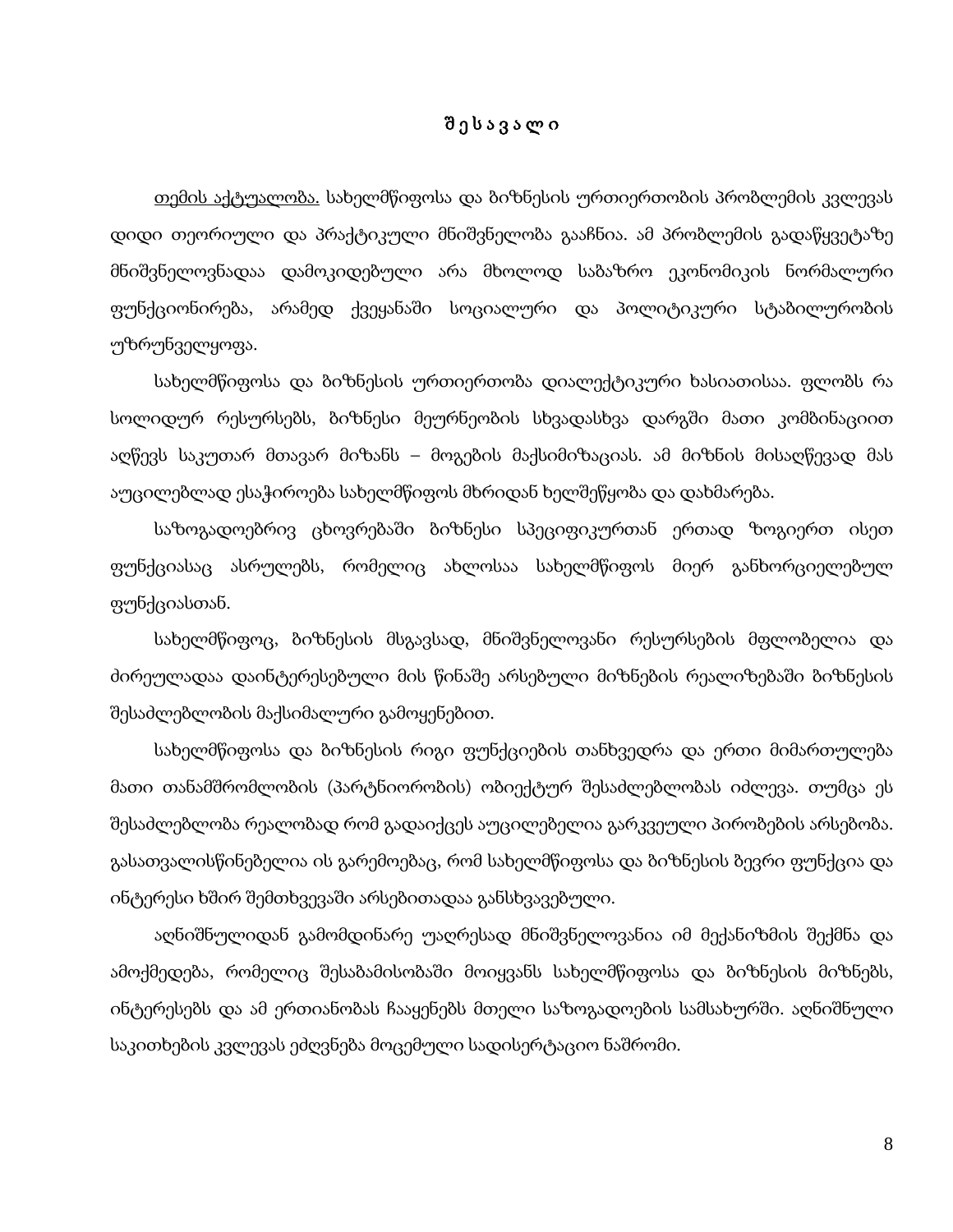მიუხედავად იმისა, რომ ბიზნესისა და მეწარმეობის შესახებ ქართულ და უცხოურ ენებზე ბევრი ნაშრომია შესრულებული, სახელმწიფოსა და ბიზნესის დიალექტიკური ურთიერთკავშირისა და ურთიერთზემოქმედების სისტემური მონოგრაფიული გამოკვლევა აქამდე არ ჩატარებულა. სწორედ ამ ხარვეზის გამოსწორების ცდაა მოცემული ჩვენს ნაშრომში.

კ<u>ვლევის მთავარი მიზნები და ამოცანები.</u> სადისერტაციო ნაშრომის მთავარი მიზანია<sub>.</sub> სახელმწიფოსა და ბიზნესის დიალექტიკური ურთიერთობის შინაარსის, ფორმებისა და გენეზისის კანონზომიერებათა ანალიზი, მათ შორის სტრატეგიული თანამშრომლობის მექანიზმის განსაზღვრა და სახელმწიფო და ბიზნეს–სტრუქტურების ურთიერთვალდებულების და სადიალოგო პროცედურის საკანონმდებლო და ინსტიტუციური გარანტიების ჩარჩოს შემუშავება.

სადისერტაციო ნაშრომში დასმული მთავარი მიზნიდან გამომდინარე განსაზღვრულია შემდეგი ამოცანების გადაწყვეტა:

- სახელმწიფოსა და ძალაუფლების ეკონომიკური შინაარსის განსაზღვრა;
- სახელმწიფოს ეკონომიკური როლის გენეზისის აღწერა;
- პოსტკომუნისტურ გარდამავალ ეკონომიკაში სახელმწიფოს ეკონომიკური ფუნქციების კლასიფიკაცია და დახასიათება;
- ეკონომიკის გლობალიზაციის პროცესში სახელმწიფოს როლის მოდიფიცირების ახსნა;
- გლობალურ ფინანსურ–ეკონომიკურ კრიზისებსა და პოსტკრიზისულ განვითარებაში სახელმწიფოს მნიშვნელობის დადგენა;
- ბიზნესისა და მეწარმეობის, როგორც ერთიანობის ისე განსხვავების კრიტერიუმების შესწავლა;
- საბაზრო ეკონომიკის ფუნქციონირებისა და დემოკრატიული საზოგადოების ჩამოყალიბება – განვითარებისათვის მცირე და საშუალო ბიზნესის წამყვანი როლის დასაბუთება;
- მცირე და საშუალო ბიზნესის სფეროში საქართველოს რეალობაში შექმნილი მდგომარეობის, დინამიკის ანალიზი, არსებული წარმატებებისა და დაგროვილი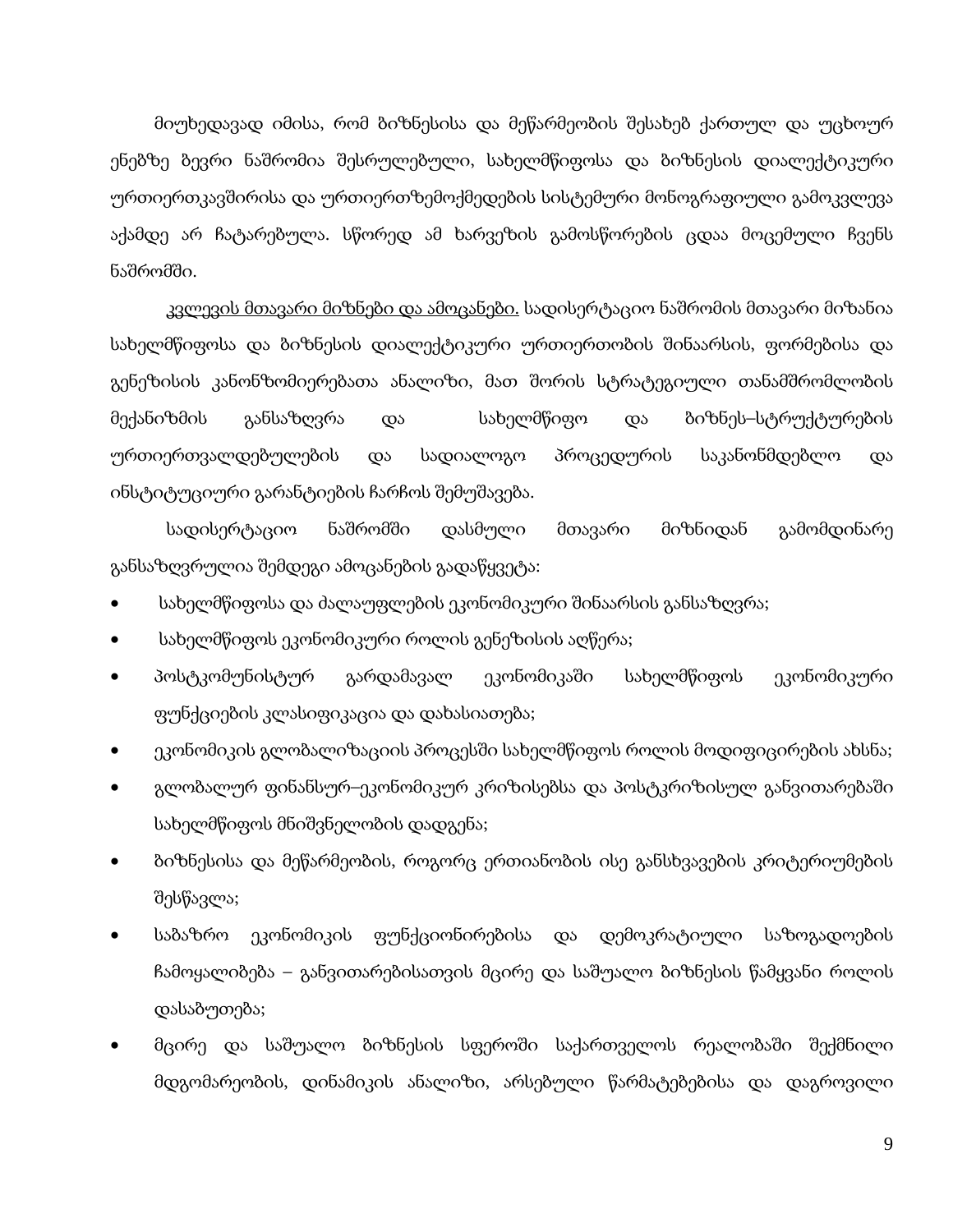პრობლემების შესწავლა, სიტუაციის გაუმჯობესებაზე ორიენტირებული რეკომენდაციების შემუშავება;

- ბიზნესზე სახელმწიფოს პირდაპირი და არაპირდაპირი ზემოქმედების ფორმების, მეთოდების, ინსტრუმენტების დახასიათება;
- სახელმწიფოსა და ბიზნესს შორის პარტნიორობის განვითარებულ ქვეყნებში გავრცელებული ეფექტიანი ფორმების აღწერა და საქართველოს რეალურ სინამდვილეში მათი გამოყენების შესაძლებლობის ჩვენება;
- ლობირების, როგორც სახელმწიფო ხელისუფლებასა და ბიზნესს შორის ურთიერთობის სპეციფიკური ფორმის საქართველოში ინსტიტუციონალიზებისა და ლეგალიზების შესაძლებლობებისა და პერსპექტივების გააზრება.

კვლევის საგანია – სახელმწიფოსა და კერძო ბიზნესის ურთიერთობის მექანიზმის ეკონომიკური, სოციალური, პოლიტიკური, ორგანიზაციული და ინსტიტუციური ასპექტები, მისი ჩამოყალიბებისა და ევოლუციის კანონზომიერებები.

კვ<u>ლევის ობიექტია</u> – საქართველოს თანამედროვე ეკონომიკის სხვადასხვა სფეროში ფუნქციონირებადი მცირე და საშუალო საწარმოები, ბიზნეს–გარემოს განმსაზღვრავი სახელმწიფო და ადგილობრივი ორგანოები.

კვ<u>ლევის თეორიული და მეთოდოლოგიური საფუძვლები.</u> სადოქტორო ნაშრომი დაწერილია ეკონომიკური თეორიის კლასიკოსების, საზღვარგარეთელი და ქართველი მეცნიერების ნაშრომთა კრიტიკული ანალიზის საფუძველზე; გამოყენებულია კვლევის შემდეგი კონკრეტული მეთოდები: ემპირიულ მონაცემთა სისტემატიზაცია, მათი ვერბალური განხილვა, მიღებული შედეგების, ზოგად დასკვნებსა და კანონზომიერებებს შორის ურთიერთკავშირის ფორმალურ–ლოგიკური აღწერა; სინთეზისა და ანალიზის, ლოგიკურისა და ისტორიულის ერთიანობა, შედარებითი ანალიზი.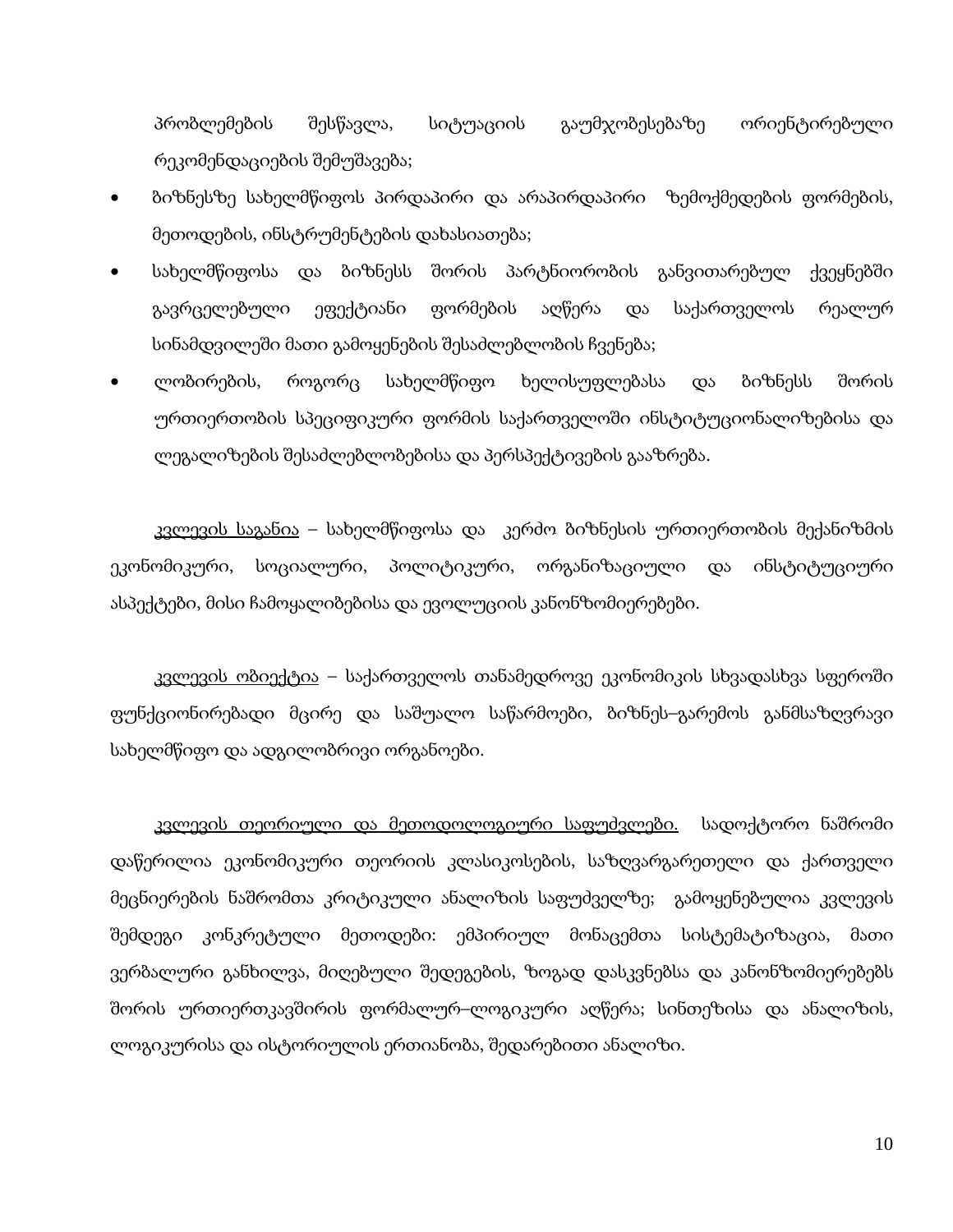ნაშრომის მეცნიერული სიახლე. მეცნიერულ სიახლეს წარმოადგენს:

- ჩამოყალიბებულია ეკონომიკური ძალაუფლების ცნების განმარტება და განსაზღვრულია მისი მატარებელი სუბიექტები;
- მეინსტრიმული ეკონომიკური თეორიების შედარებითი ანალიზის საფუძველზე შესწავლილია სახელმწიფოს ეკონომიკური როლის ევოლუცია ისტორიულ–ლოგიკურ ასპექტში და ნაჩვენებია როგორც ეკონომიკურ რეალობაში ისე მის თეორიულ ასახვაში სახელმწიფოს როლის ცვლილების კანონზომიერი ხასიათი;
- გაანალიზებულია პოსტკომუნისტურ გარდამავალ პერიოდში სახელმწიფოს სამი ს<u>ისტემაწარმომქმნელი, სისტემაგანმამტკიცებელი</u> და <u>სისტემააღწარმოებადი</u> ფუნქცია, ნაჩვენებია თითოეული მათგანის როლი საბაზრო ეკონომიკის ჩამოყალიბებისა და განვითარების პროცესებში.
- შემუშავებულია საბაზრო სისტემის ადეკვატური სახელმწიფო მართვის მექანიზმის სრულყოფის ღონისძიებები;
- დახასიათებულია სახელმწიფოს ეკონომიკური როლის მოდიფიცირების აუცილებლობა და ხასიათი ეკონომიკის გლობალიზაციის პირობებში. განსაკუთრებული ყურადღება გამახვილებულია კრიზისულ და პოსტკრიზისული განვითარების პერიოდებზე;
- <u>პრობლემის ისტორიულ–გეოგრაფიული, ეტიმოლოგიური და გლობალური</u> ასპექტების გამოყოფით ნაჩვენებია მეწარმეობის (მეწარმის), ბიზნესის (ბიზნესმენის) ცნებებს შორის ერთიანობა და განსხვავება;
- სისტემატიზებულია პოსტკომუნისტურ გარდამავალ პერიოდში საშუალო კლასის, როგორც საზოგადოების ეკონომიკური და სოციალურ–პოლიტიკური სტაბილურობის გარანტის როლი, ნაჩვენებია მცირე და საშუალო ბიზნესის მიმართება საშუალო კლასის ჩამოყალიბების კანონზომიერებასთან;
- საქართველოში მცირე და საშუალო ბიზნესის სფეროში არსებული სიტუაციის ანალიზის საფუძველზე შეფასებულია ბიზნეს–გარემოს მდგომარეობა, დასახულია მისი შემდგომი გაუმჯობესების ღონისძიებები;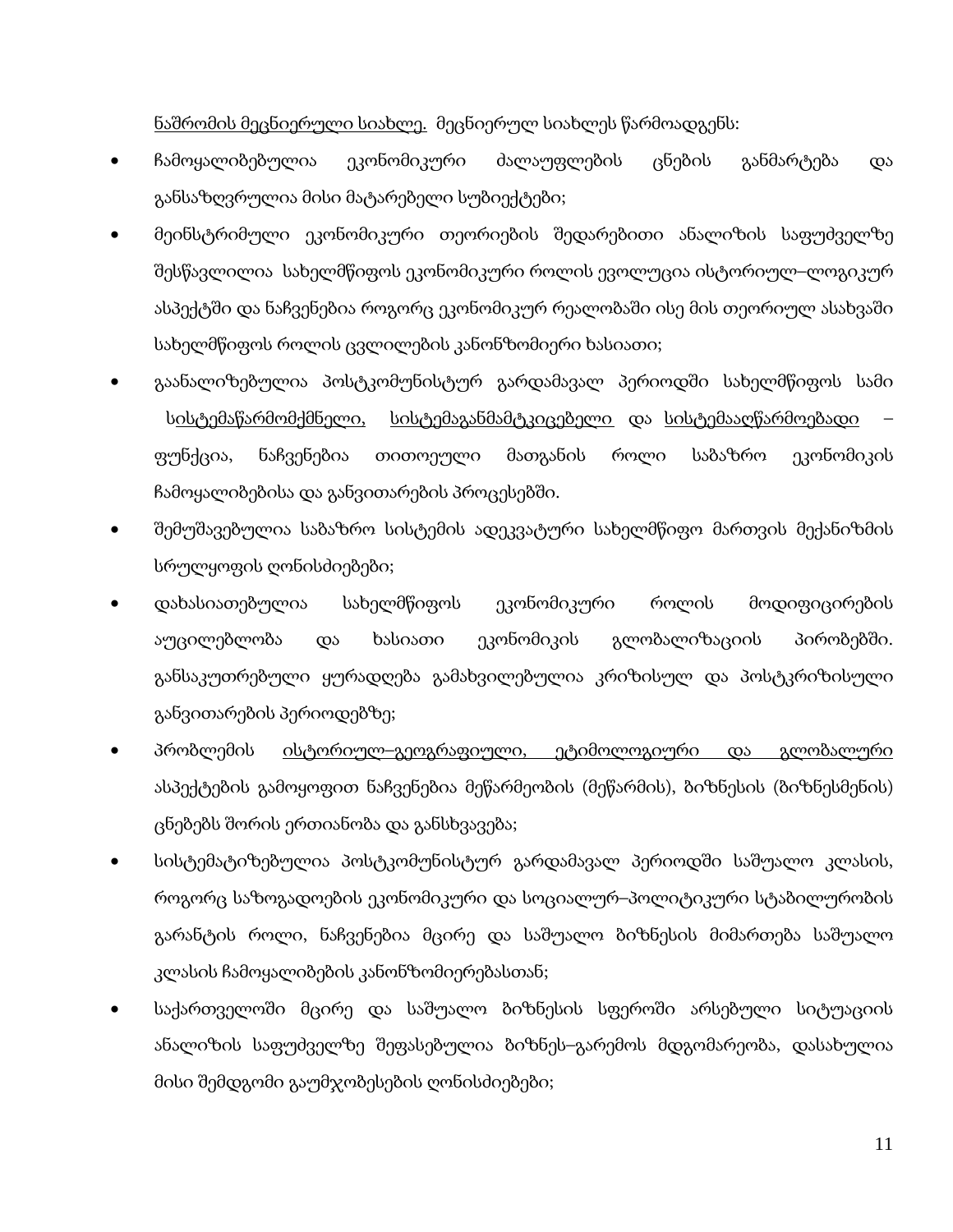- შემუშავებულია სახელმწიფოსა და კერძო სექტორის პარტნიორობის (Pablic Private Partnership - PPP) მოდელის თეორიულ მეთოდოლოგიური საფუძვლები, ნაჩვენებია ამ მოდელის საქართველოს სინამდვილეში გამოყენების შესაძლებლობა;
- დახასიათებულია ლობირების, როგორც სახელმწიფოსა და ბიზნესს შორის ურთიერთობის სპეციფიკური ფორმის გამოყენების საერთაშორისო პრაქტიკა და დასმულია საკითხი საქართველოში მისი ლეგალიზაციისა და ინსტიტუნაციონალიზაციის შესახებ.

ნაშრომის პრაქტიკული მნიშვნელობა მდგომარეობს იმაში, რომ ჩამოყალიბებული დებულებების, დასკვნების, რეკომენდაციების გამოყენება შეიძლება საქართველოში ბიზნეს–გარემოს გაუმჯობესების სხვადასხვა სახელმწიფო თუ არასახელმწიფო პროექტებში ღონისძიებათა კომპლექსის შემუშავების დროს. ნაშრომის გამოყენება შესაძლებელია უნივერსიტეტების ეკონომიკისა და ბიზნესის მიმართულების ბაკალავრიატისა და მაგისტრატურის სასწავლო პროგრამებში ეკონომიქსის, მენეჯმენტის კურსების სწავლებისას. აგრეთვე შესაძლებელია მისი გამოყენება სპეცკურსში "სახელმწიფო და ბიზნესი".

ნაშრომის აპრობაცია სადოქტორო დისერტაციის ძირითადი დებულებები და დასკვნები ავტორის მიერ წარდგენილი იქნა საერთაშორისო სამეცნიერო პრაქტიკულ კონფერენციაზე – "გლობალიზაცია, საერთაშორისო ბიზნესის თანამედროვე პრობლემები და განვითარების ტენდენციები". თბილისი, 6 – 7 აპრილი, 2012 წელი; საერთაშორისო სამეცნიერო პრაქტიკულ კონფერენციაზე – "ეროვნული ეკონომიკები და გლობალიზაცია". 29 ივნისი, 2012 წელი. შედეგები ასევე ასახულია საერთაშორისო რეცენზირებად და რეფერირებად ჟურნალებში გამოქვეყნებულ სამეცნიერო სტატიებში.

### პუბლიკაციები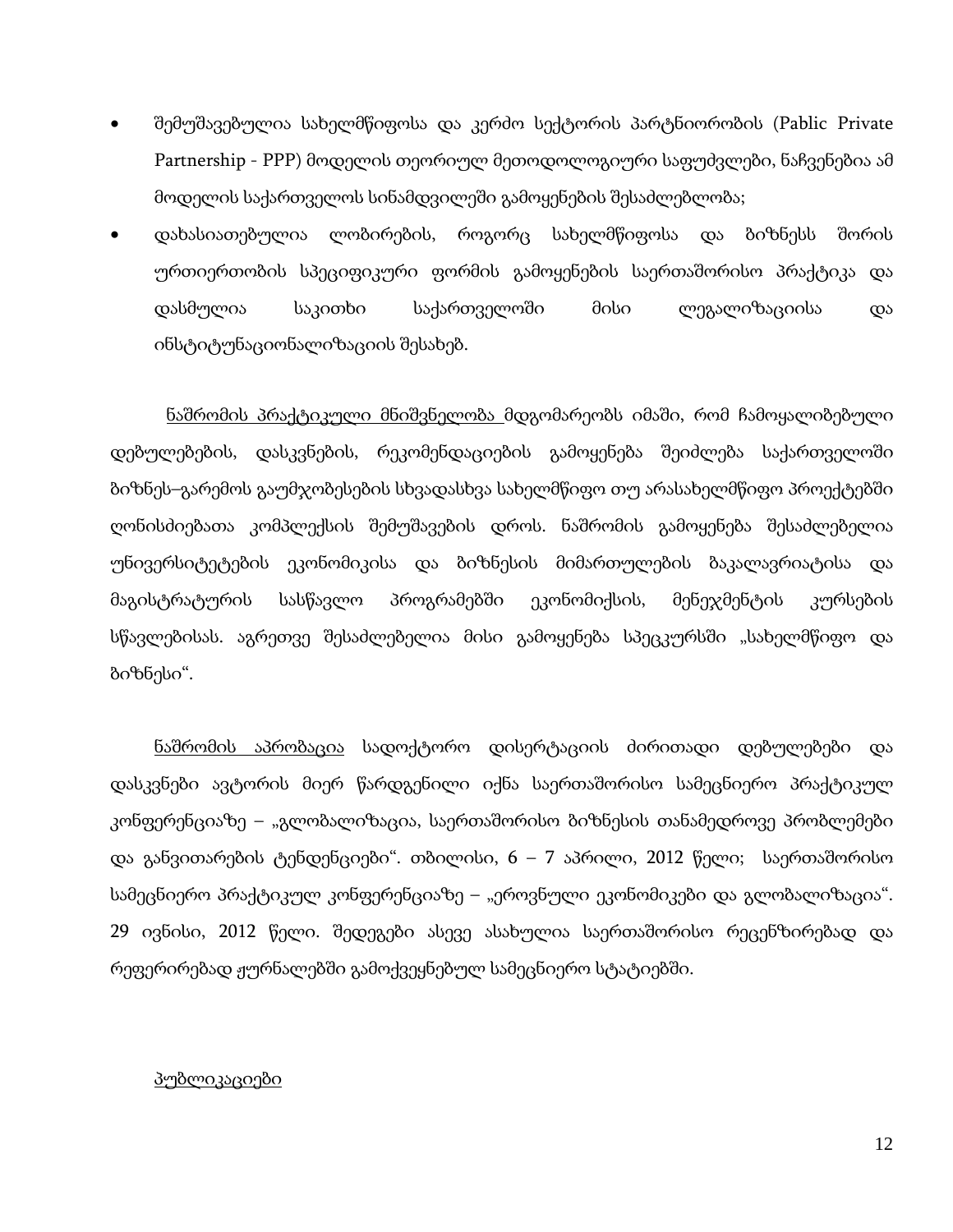- 1. სახელმწიფოსა და ბიზნესის ურთიერთობა ეკონომიკური კრიზისისა და პოსტკრიზისულ პერიოდებში. ჟურნალი "ეკონომიკა და ბიზნესი", N 3, 2012.
- 2. სახელმწიფოს ეკონომიკური როლის ევოლუცია გლობალიზაციისა და პოსტინდუსტრიული საზოგადოების პირობებში. ჟურნალი "ეკონომიკა", N5–6, 2012.
- 3. ბიზნესის სახელმწიფო მხარდაჭერის თანამედროვე ფორმები. საერთაშორისო სამეცნიერო პრაქტიკულ კონფერენციის "გლობალიზაცია, საერთაშორისო ბიზნესის თანამედროვე პრობლემები და განვითარების ტენდენციები" მასალები. თბ.2012წ.
- 4. ბიზნესისა და მეწარმეობის არსის ზოგიერთი სადისკუსიო საკითხი. ჟურნალი "ეკონომისტი", N2, 2012.
- 5. სახელმწიფოს როლი კონკურენტული ბიზნესგარემოს ფორმირებაში. საერთაშორისო სამეცნიერო პრაქტიკულ კონფერენციის – "ეროვნული ეკონომიკები და გლობალიზაცია" მასალებში. თბ. 2012, ტ.1.

## სადისერტაციო ნაშრომის მოცულობა და სტრუქტურა

სადისერტაციო ნაშრომის მოცულობა შეადგენს 161 გვერდს.

პრობლემის კვლევის მიზანმა, ამოცანებმა, გადაწყვეტის ლოგიკამ განაპირობა სადისერტაციო ნაშრომის შემდეგი სტრუქტურა:

## შესავალი

## თავი I. სახელმწიფოს ეკონომიკური როლი

- 1.1. სახელმწიფოსა და ძალაუფლების ეკონომიკური შინაარსი
- 1.2. სახელმწიფოს ეკონომიკური როლის ევოლუციის ისტორიულ–ლოგიკური ასპექტები
- 1.3. სახელმწიფოს ეკონომიკური ფუნქციები პოსტკომუნისტურ გარდამავალ პერიოდში
- 1.4. სახელმწიფოს როლის მოდიფიკაცია ეკონომიკის გლობალიზაციის პირობებში
- 1.4.1. სახელმწიფოსა და ბიზნესის ურთიერთობა ეკონომიკური კრიზისისა და პოსტკრიზისულ პერიოდებში

## თავი II. ბიზნესის ფუნქციონირება–განვითარების კანონზომიერებები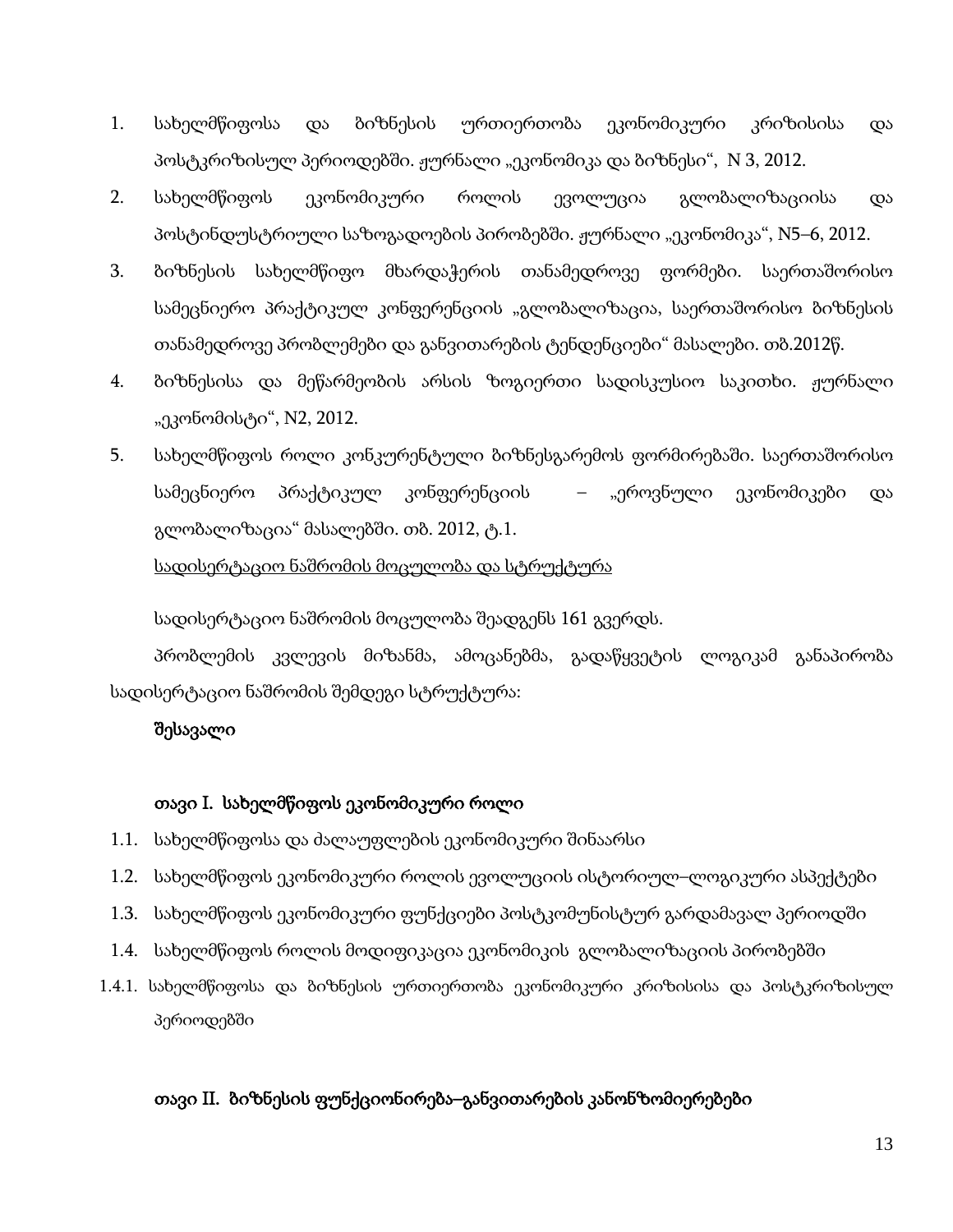- 2.1. ბიზნესისა და მეწარმეობის არსის ზოგიერთი სადისკუსიო საკითხი
- 2.2. მცირე და საშუალო ბიზნესის (მეწარმეობის) როლი
- 2.3. მცირე და საშუალო ბიზნესის (მეწარმეობის) მდგომარეობა, პრობლემები და პერსპექტივა საქართველოში

# თავი III. სახელმწიფოსა და ბიზნესის ურთიერთობის თანამედროვე ფორმები და მათი განვითარების პერსპექტივა

- 3.1. ბიზნესზე სახელმწიფოს ზემოქმედების მიმართულებები
- 3.2. სახელმწიფოსა და ბიზნესის ურთიერთობის ფორმების განვითარება
- 3.3. ლობირება, როგორც სახელმწიფო ხელისუფლებისა და ბიზნესის ურთიერთობის სპეციფიკური ფორმა

დასკვნები და რეკომენდაციები

გამოყენებული ლიტერატურა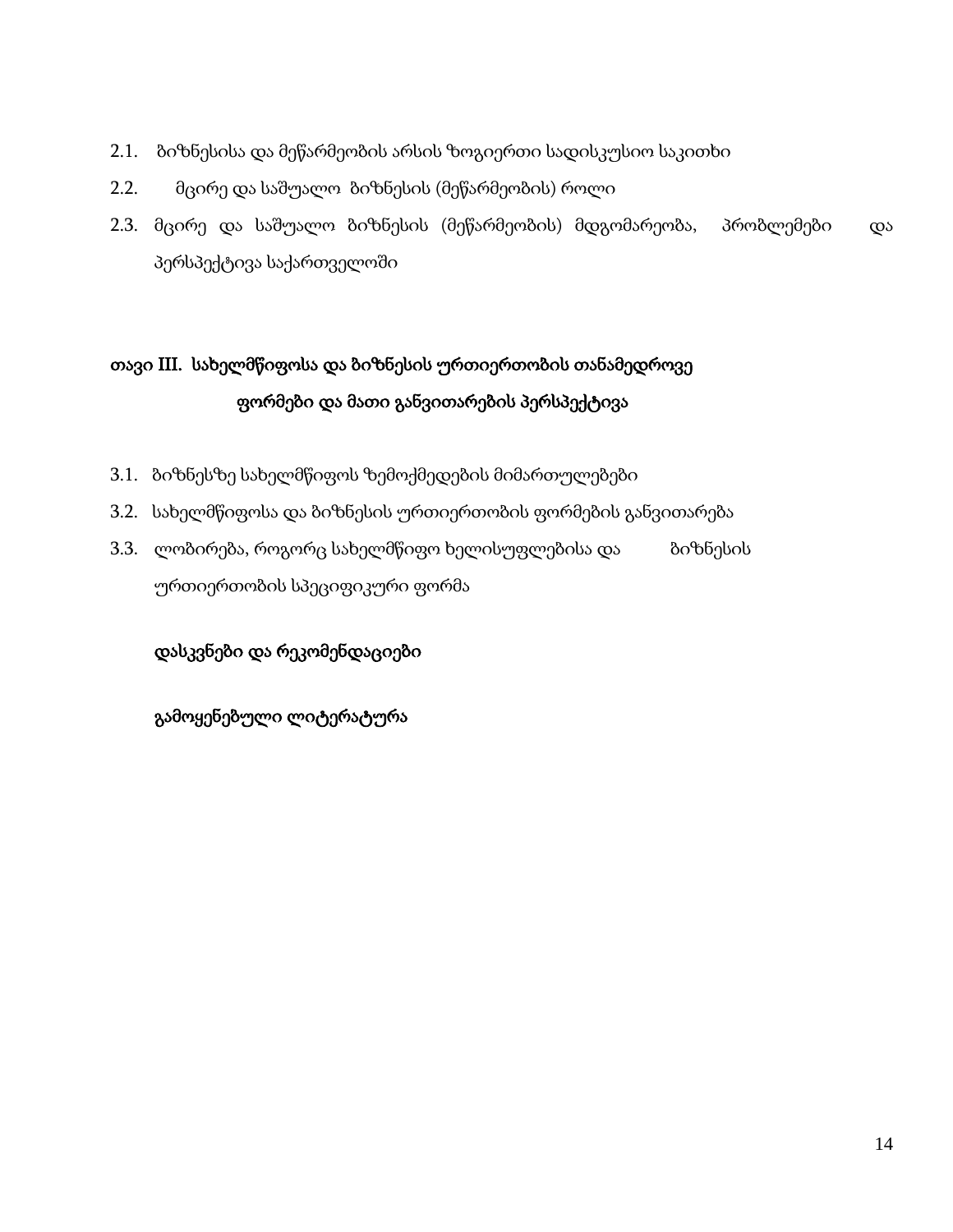### თავი I. სახელმწიფოს ეკონომიკური როლი

### 1.1. სახელმწიფოსა და ძალაუფლების ეკონომიკური შინაარსი

სახელმწიფოს ეკონომიკური როლის შეფასებისათვის აუცილებელია ეკონომიკური ძალაუფლების ცნების გარკვევა. ზოგადი თვალსაზრისით, ეკონომიკური ძალაუფლების ქვეშ იგულისხმება ცალკეული ადამიანის ან ადამიანთა ჯგუფის უნარი და შესაძლებლობა ეკონომიკური საშუალებების (ბერკეტების) გამოყენებით ზემოქმედდება მოახდინოს სხვა ადამიანზე, ადამიანთა ჯგუფზე ან მთელ საზოგადოებაზე მათი ქცევის (მოქმედების) საკუთარი ინტერესებისადმი დაქვემდებარების მიზნით. ამასთან დაკავშირებით რუსი მეცნიერი ეკონომისტი ი.ოსიპოვი წერს: "სამეურნეო ძალაუფლება არის მეურნეობის წარმართვაზე, მეურნეობის პირობების შექმნაზე, მეურნე სუბიექტებსა და მთელ სამეურნეო ცხოვრებაზე ზემოქმედების შესაძლებლობა." $^1$  $^1$ 

განსაკუთრებით მნიშვნელოვანია ეკონომიკური ძალაუფლების კონცენტრაციის საკითხი. ცენტრალიზებული ადმინისტრაციულ–ბრძანებლური — ეკონომიკის ფუნქციონირების პრაქტიკული გამოცდილება ადასტურებს, რომ სახელმწიფოს ხელში ძალიან დიდი ეკონომიკური ძალაუფლების თავმოყრა, როგორც წესი, გამოიყენება როგორც საზოგადოების ისე ინდივიდის საზიანოდ. გარკვეული საფრთხეების შემცველია ეკონომიკური ძალაუფლების კონცენტრაცია არსახელმწიფო სუბიექტების ხელში, რომელიც შეიძლება გამოყენებული იქნეს (და გამოიყენება კიდეც) ძლიერის მიერ სუსტზე საკუთარი ნების თავზე მოხვევის ინსტრუმენტად. უკონტროლო ეკონომიკური ძალაუფლება კიდევ უფრო მეტ ეკონომიკურ ძალაუფლებას წარმოშობს და ხშირ შემთხვევაში უკონტროლო პოლიტიკურ ძალაუფლებაში ტრანსფორმირდება.

ეკონომიკური თვალსაზრისით სახელმწიფო ორ მნიშვნელოვან იპოსტაზში გამოდის – როგორც მეურნეობრიობის საერთო პირობების უზრუნველმყოფელი

<span id="page-13-0"></span> $\overline{\phantom{a}}$ 

<sup>1.</sup>Осипов Ю.М. Теория хозяйства. Т.1. Общие основания. М.,1995. გვ.366.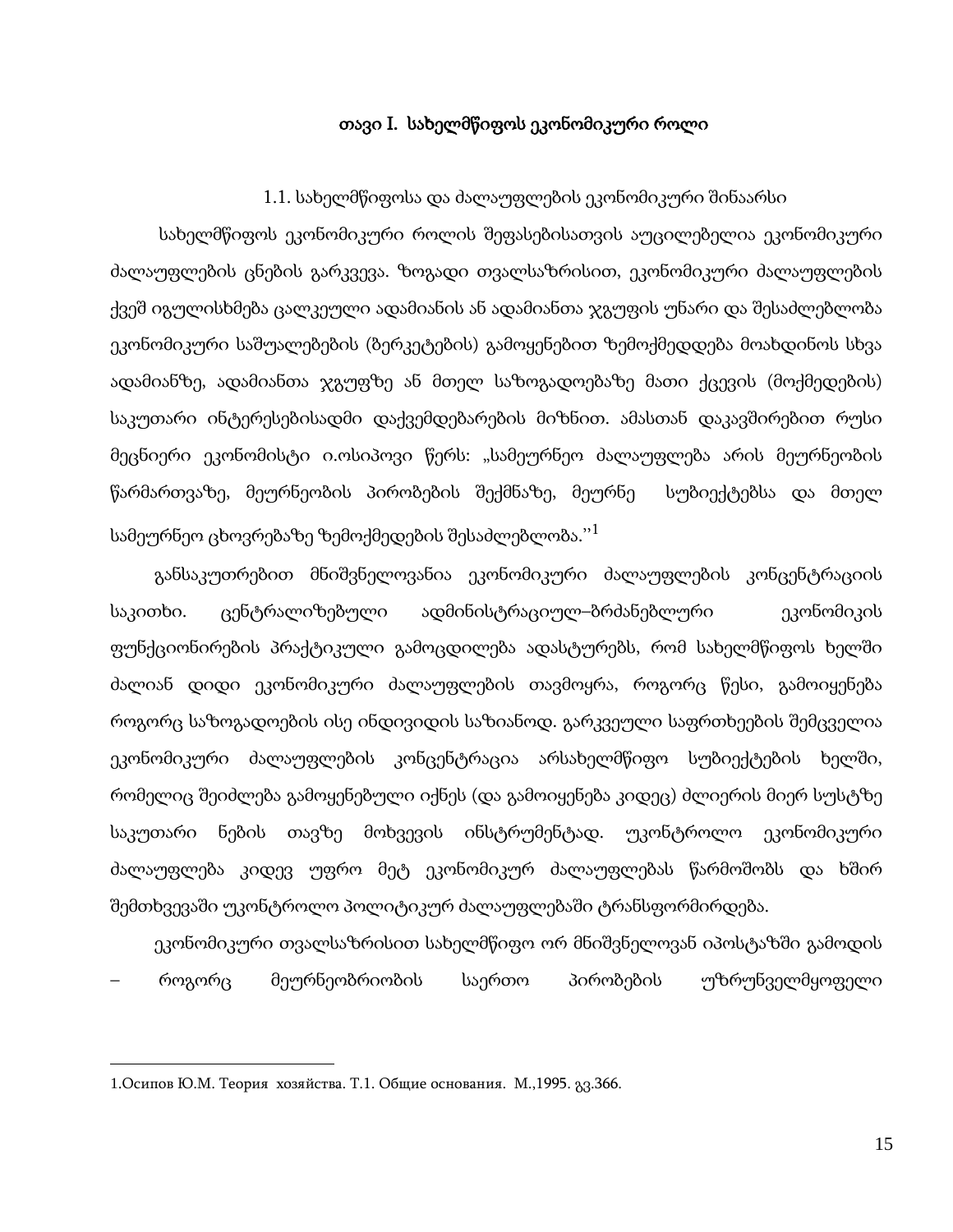სუბიექტი და შემოსავლების მიმღებ–განმკარგველი. სახელმწიფოს ფენომენი პერსონიფიცირდება სახელმწიფო ხელისუფლებისა და მართვის ორგანოების სახით.

სახელმწიფოს ეკონომიკური ძალაუფლება რეალიზდება მის მიერ განსაზღვრული ეკონომიკური და სოციალური პროცესების რეგულირებაში. ეს უკანასკნელი  $\,$ წარმოადგენს სახელმწიფოს ეკონომიკური პოლიტიკის ძირითად შინაარსს.  $^1$  $^1$ 

სახელმწიფოს ეკონომიკური შინაარსის ჩამოყალიბება და განვითარება საკმაოდ ხანგრძლივი ისტორიული პროცესია, რომლის შესახებაც შემდეგ პარაგრაფში გვექნება საფუძვლიანი მსჯელობა. აქ მხოლოდ იმას აღვნიშნავთ, რომ კაპიტალისტურამდელ საზოგადოებრივ სისტემებში სახელმწიფოს ეს მხარე ნაკლებად იყო გამოხატული. პირიქით, კაპიტალიზმამდე ადამიანის საქმიანობის სხვადსხვა სფეროები – სულიერი, მატერიალური, სოციალური, ეკონომიკური, პოლიტიკური – ერთმანეთთან იყო შერწყმული და ძალიან ძნელი იყო ეკონომიკური ფუნქციების ცალკე გამოყოფა. თანამედროვე ინდუსტრიული ქვეყნებისათვის ნიშანდობლივია სამოქალაქო საზოგადოებისა და სახელმწიფოს, ეკონომიკურ და პოლიტიკურ სფეროებს შორის თვალსაჩინო საზღვრების არსებობა. კერძოდ, ეკონომიკა, როგორც საზოგადოებრივი ორგანიზმის ქვესისტემა არის რთული და მრავალპლანიანი წარმონაქმნი, რომელიც თავის მხრივ შედგება მრავალრიცხოვანი და ამასთანავე ერთმანეთთან გარკვეულ კონკურენციაში მყოფი ელემენტებისაგან. საზოგადოება აგრეთვე მოიცავს არასახელმწიფო სტრუქტურას (სამოქალაქო საზოგადოების სახით), რომელიც თავის მხრივ შედგება შემდეგი ელემენტებისაგან: ოჯახი, სხვადასხვა საზოგადოებრივი და პროფესიული გაერთიანებები (კავშირები), კონფესიები, თემები, ინტერესთა ჯგუფები და ა.შ. ეს არის ინსტიტუტები, რომელთა საშუალებითაც ხორციელდება ადამიანის, როგორც ისტორიის მთავარი შემოქმედის "წარმოება" და "აღწარმოება", სოციალური გამოცდილების ტრანსმისია თაობათა შორის. სამოქალაქო საზოგადოება იმანენტურად

<span id="page-14-0"></span>**.** 

<sup>1.</sup> ბალცეროვიჩი ლ. თავისუფლება და განვითარება. სახელმწიფო გარდამავალ პერიოდში. თბ.,2005, გვ.403.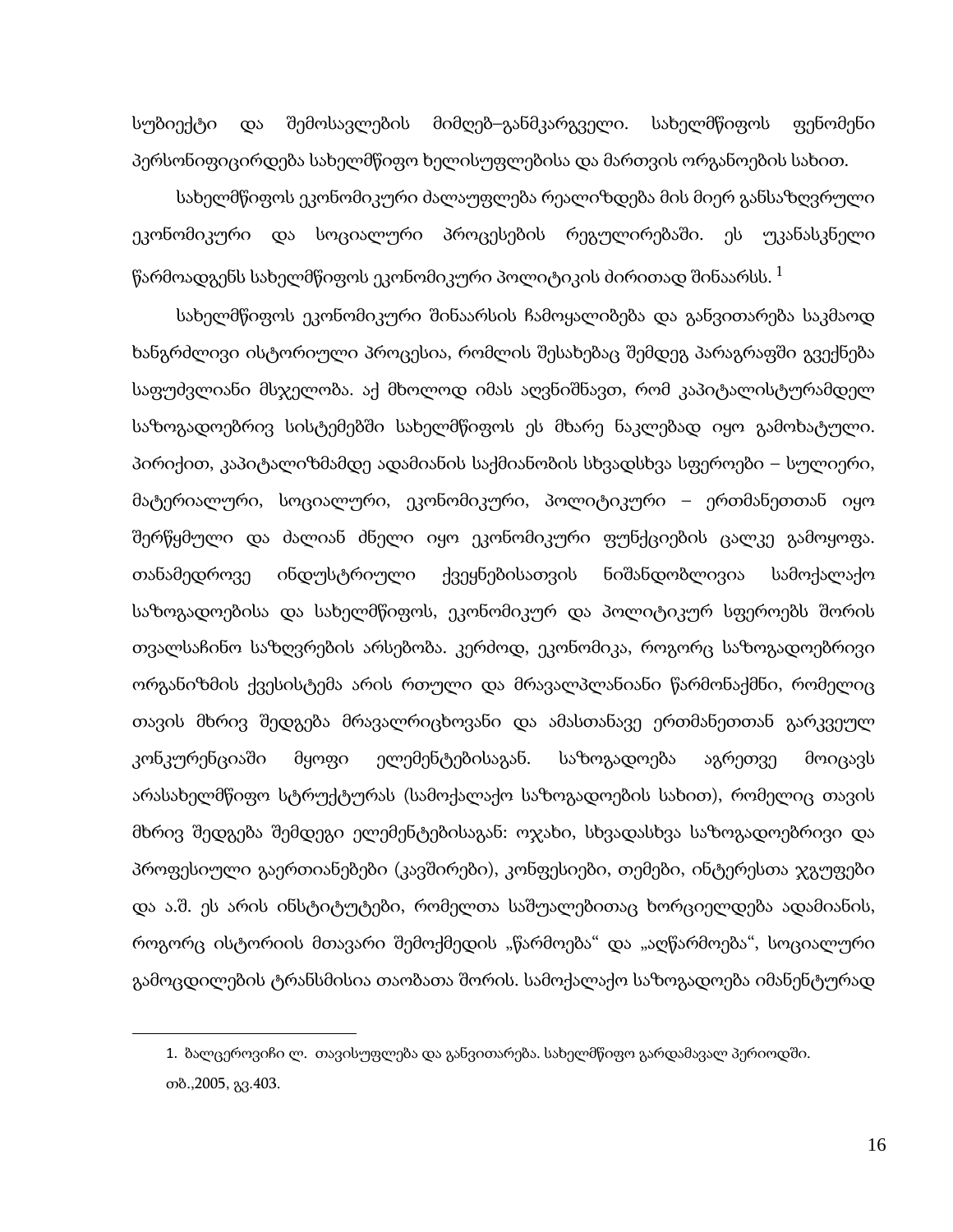შეიცავს იმ მექანიზმებს, რომლებიც უპირობოდ უზრუნველყოფს მის სიცოცხლისუნარიანობასა და განვითარების შესაძლებლობას

აღნიშნულ მექანიზმს წარმოქმნის მრავალი თაობის ცხოვრების მანძილზე გამომუშავებული ეროვნულ–კულტურული, მორალურ–ეთიკური ნორმები, ფასეულობები, განწყობები, სტერეოტიპები, ტრადიციები, ჩვეულებები, მითები, თამაშის წესები და ა.შ.

სამოქალაქო საზოგადოების სტრუქტურის შენარჩუნებაში მნიშვნელოვან როლს თამაშობს სახელმწიფო, თუმცა იგი არ შედის მის შემადგენლობაში. სახელმწიფო, როგორც გარკვეულ, ზუსტად შემოსაზღვრულ ტერიტორიაზე მცხოვრები ადამიანების პოლიტიკური თვითორგანიზაციის ფორმა, ცალკეული ინტერეს–ჯგუფების ან პოლიტიკური პარტიებისაგან განსხვავებით უნდა გამოხატავდეს და იცავდეს საზოგადოების ყველა ჯგუფის, ფენის, კლასისა და ინდივიდის ინტერესებს. $^1$  $^1$ 

ზოგადად სახელმწიფო, და კერძოდ, მისი ეკონომიკური შინაარსი ისტორიული მოცემულობაა, რაც გულისხმობს მათ განსხვავებულ ინტერპრეტაციას ცალკეულ ეპოქათა საზოგადოებრივ – პოლიტიკური, ეკონომიკური, სოციალური და ა.შ. რეალობების კონტექსტში. შუა საუკუნეებში სახელმწიფო გაცილებით ფართო უფლებამოსილებით იყო აღჭურვილი ვიდრე სამეწარმეო (თავისუფალი კონკურენციის) კაპიტალიზმის პირობებში. მის მთავარ ამოცანას წარმოადგენდა მოქალაქეთა ქონებისა და საზოგადოებრივი წესრიგის დაცვა. მეოცე საუკუნეში კორპორაციული კაპიტალიზმის ფორმირებასთან ერთად, სახელმწიფოს როლი არსებითად შეიცვალა მისი გაფართოებისა და წინა სტადიასთან შედარებით გაძლერების თვალსაზრისით.

**.** 

<span id="page-15-0"></span><sup>1</sup>. "ისტორიული ფაქტებით საბუთდება, რომ სახელმწიფო ხელისუფლება დროის მოთხოვნის გათვალისწინებით არასოდეს იყო შემოფარგლული მხოლოდ ერთი რომელიმე კლასის ინტერესების დაცვით. ასე რომ ყოფილიყო, მაშინ ყოველი სახელმწიფოებრივი ორგანიზმი ადრე თუ გვაინ დაიშლებოდა" – წერდა პროფ. გ.თოდუა – ჟურნ. "სოციალური ეკონომიკა". 2006, №6. გვ.9.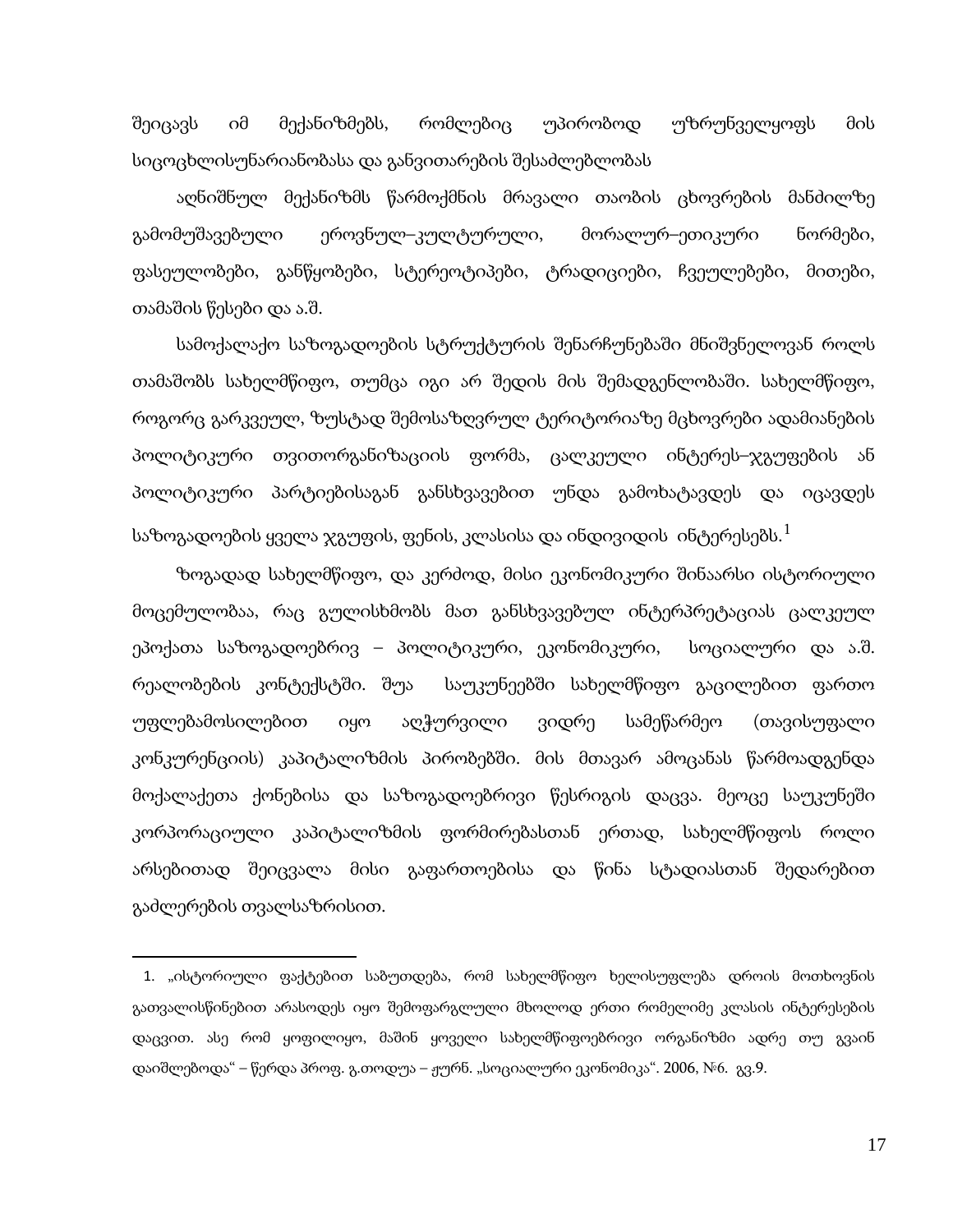აღსანიშნავია ის ფაქტიც, რომ თანამედროვე სახელმწიფო წარმოადგენს სამრეწველო რევოლუციისა და XIX საუკუნის მანძილზე მომხდარი რიგი პოლიტეკონომიკური კატაკლიზმების კანონზომიერ შედეგს. ამასთანავე მისი ჩამოყალიბება გაცილებით ადრე, კერძოდ, 1648 წელს გაფორმებული ვესტფალიის ზავით იწყება, რომელმაც სუვერენული სახელმწიფო აღიარა საერთაშორისო სამართლისა და პოლიტიკის მთავარ სუბიექტად .ამ პერიოდიდან დაწყებული, სახელმწიფო საკუთარ ლეგიტიმურობას ახორციელებს შიდა კანონმდებლობისა და საერთაშორისო ხელშეკრულებების საშუალებით, რაც მას შესაძლებლობას აძლევს შეასრულოს სხვადასხვა ფუნქციები, შეიმუშაოს და გაატაროს სოცილურ–ეკონომიკური პოლიტიკა. სახელმწიფოს მიზანია არა მოგება, არამედ საზოგადოებრივი სიმდიდრის (დოვლათის) შექმნა.

სახელმწიფოს შესახებ მოძღვრების შემუშავებაში დიდი წვლილი შეიტანეს სხვადასხვა ეპოქისა და ქვეყნის მეცნიერებმა. მათ შორის განსაკუთრებული აღნიშვნის ღირსია ნ.მაკიაველის, ჟ.ბოდენის, თ.ჰობსის, ჯ.ლოკის, ჰეგელის და სხვათა დამსახურება. დიდი გერმანელი ფილოსოფოსის ჰეგელის აზრით, სახელმწიფოსა და სამართლის შესახებ ჭეშმარიტი ფილოსოფიური გაგება იმაშია, რომ "ზოგადად კანონმდებლობა და მისი განსაკუთრებული დეფინიციები განხილულ იქნეს არა აბსტრაქტულად და იზოლირებულად არამედ სხვა დეფინიციებთან ურთიერთკავშირში, რომლებიც განსაზღვრავს ერისა და ეპოქის ხასიათს $^{\mathrm{4}}$ 

აღნიშნული მეთოდოლოგიური მიდგომიდან გამომდინარე სახელმწიფო განხილული უნდა იქნეს არა როგორც მისი შემადგენელი სოციალური, ეკონომიკური, ადმინისტრაციული, პოლიტიკური ელემენტების მექანიკური ჯამი, არამედ როგორც ცოცხალი მთლიანი სისტემა, რომელშიც სხვადასხვა მხარეები (ქვესისტემები) არა მხოლოდ ურთიერთქმედებენ, არამედ კიდეც ავსებენ ერთმანეთს.

<span id="page-16-0"></span>**.** 

<sup>1.</sup> Гегель. Философия права. М.; 1952, გვ.137.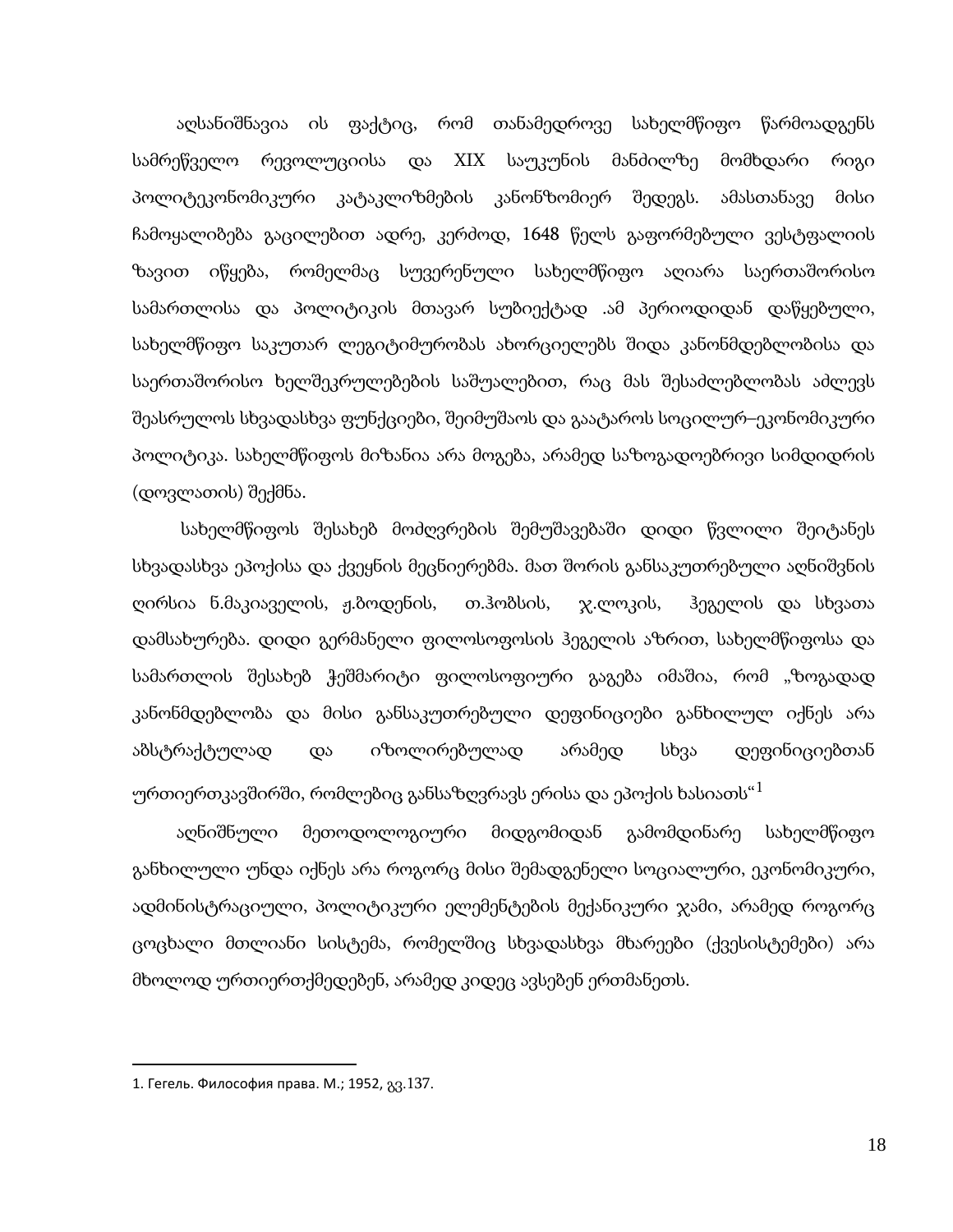გერმანელი ფილოსოფოსი რ.ერინგი მიიჩნევდა, რომ სახელმწიფოს პირველი და უმთავრესი ამოცანაა სოციალური იძულებითი ძალაუფლების ორგანიზაცია საზოგადოების საერთო ინტერესთა დაცვის მიზნით. ამგვარ ორგანიზაციას გააჩნია ორი მხარე: ძალაუფლების გარე მექანიზმის კონსტრუირება და მისი გამოყენების დისციპლინა ანუ ე.წ. "წესრიგის", მათ შორის "ეკონომიკური წესრიგის" ცნებები. პირველი მხარე რეალიზდება სახელმწიფო ხელისუფლებაში, მეორე კი სამართალში. ორივე ეს ფენომენი ერთმანეთს განაპირობებს: სახელმწიფო ხელისუფლება საჭიროებს სამართალს, სამართალს კი აუცილებლად სჭირდება სახელმწიფო ხელისუფლება. $^1$  $^1$ 

სახელმწიფოს განსხვავება სოციალური ორგანიზაციის სხვა ფორმებისაგან იმაში მდგომარეობს, რომ იგი გამოდის ძალაუფლების უზენაეს სუბიექტად, რომლის ზემოქმედება ვრცელდება მოცემული სახელმწიფოს იურისდიქციაში მყოფ ყველა მოქალაქეზე და ქვეყნის მთელ ტერიტორიაზე. სახელმწიფო – ეროვნული სუვერენიტეტის არსი სწორედ იმაშია, რომ იგი ვერ ეგუება მის ზემოთ ან მის გვერდით მდგომ რომელიმე სხვა ძალაუფლებას. აქედან გამომდინარეობს მისი მონოპოლია კანონიერ ძალმომრეობაზე, რომლის შესახებაც თანამედროვე სოციოლოგიის ერთერთი კლასიკოსი მ.ვებერი შენიშნავდა: "სახელმწიფო ადამიანთა თანამეგობრობაა, რომელიც... წარმატებით აცხადებს პრეტენზიას ლეგიტიმურ ფიზიკურ ძალმომრეობაზე.... ძალმომრეობაზე "უფლების" ერთადერთ წყაროდ სახელმწიფო ითვლება".[2](#page-17-0) თანამედროვე პირობებში სახელმწიფოს ამ ექსკლუზიური უფლების ჰიპერბოლიზაცია, რა თქმა უნდა, შეცდომა იქნება. ის შეიძლება გაგებული იქნეს როგორც სახელმწიფოს უფლება და მოვალეობა, უზრუნველყოს ამ ქვეყნის ყველა მოქალაქის მიერ კანონის უპირობო დაცვა და ამ მიზნით გამოიყენოს მის განკარგულებაში არსებული ყველა საშუალება, მათ შორის ფიზიკური იძულების ჩათვლით. ყველა მოქალაქის ინტერესის დაცვა სახელმწიფოსათვის

**.** 

<span id="page-17-0"></span><sup>1.</sup> Эринг Р. фон. Целъ в праве. М.,1991, გვ.231.

<span id="page-17-1"></span><sup>2</sup>. Вебер М. Избранные произведения. М., 1990, გვ. 645.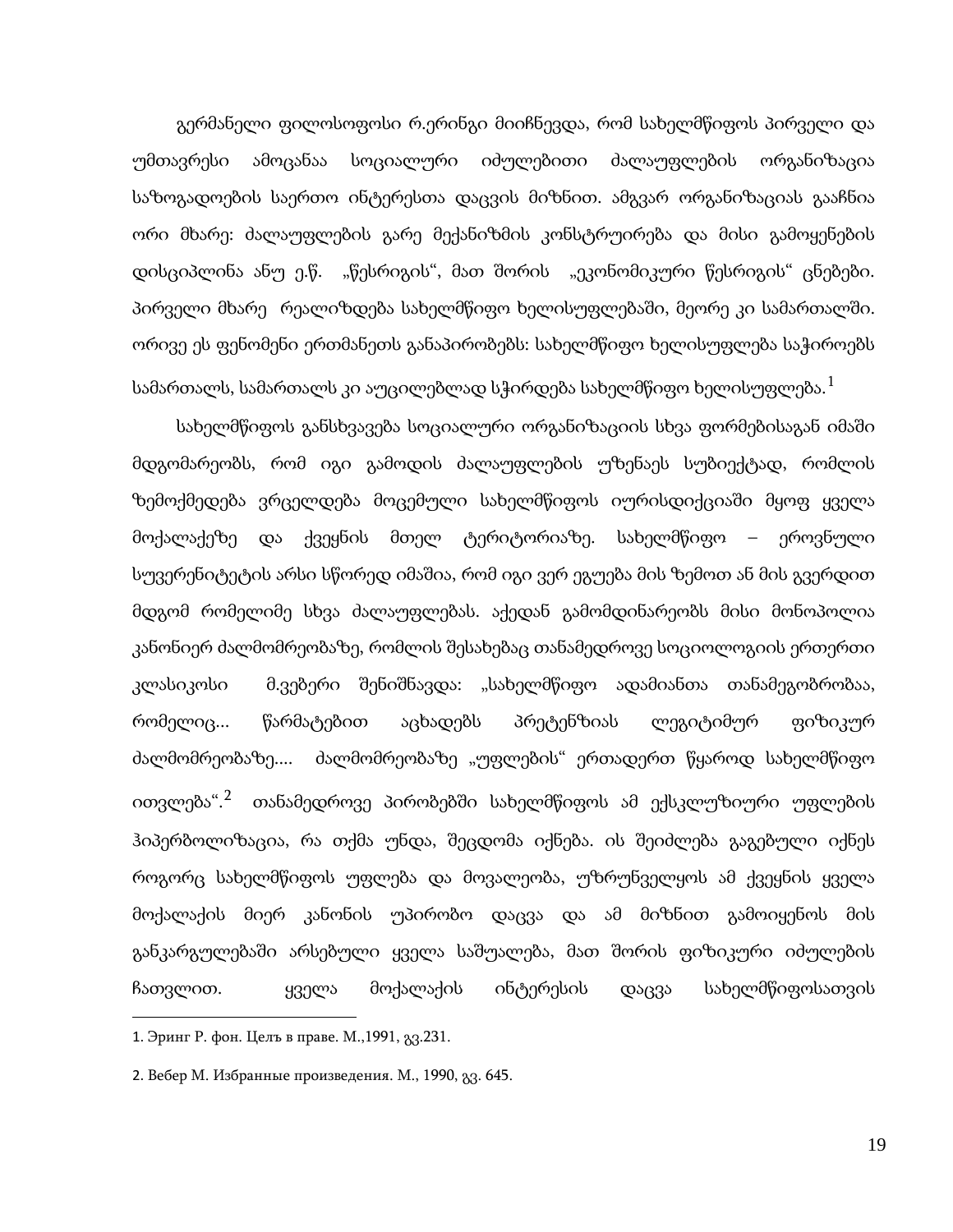უმნიშვნელოვანესია, რადგან წინააღმდეგ შემთხვევაში მას დაემუქრებოდა ლეგიტიმურობის დაკარგვის საფრთხე. უფრო მეტიც, როგორც ლიბერალ – დემოკრატიული მმართველობის მქონე ქვეყნების გამოცდილება გვიჩვენებს, სწორედ სახელმწიფომ შეასრულა გადამწყვეტი როლი ისტორიული განვითარების გარკვეულ ეტაპზე სტიქიური საბაზრო ძალების შეზღუდვაში, მონოპოლიათა ძალმომრეობის ალაგმვასა და სოციალური სამართლიანობის პრინციპების დამკვიდრებაში. ყოველივე ზემოაღნიშნულიდან თვალსაჩინოდ ვლინდება ლიბერალური

დემოკრატიის პლურალიზმი სახელმწიფო ხელისუფლების საკანონმდებლო, აღმასრულებელ და სასამართლო დამოუკიდებელ შტოებად დაყოფით. ურთიერთკონტროლისა და ურთიერთშეკავების მექანიზმების გამო ხელისუფლების არც ერთ შტოს არ ეძლევა მონოპოლიური მდგომარეობის დაკავების შესაძლებლობა. ფედერალური მოწყობის სახელმწიფოში მოქმედებს ძალაუფლების ჰორიზონტალური დაყოფაც, რომელსაც თან ახლავს უფლებამოსილებათა განაწილება ფედერალურ ხელისუფლებასა და ფედერაციის სუბიექტებს შორის.

ფუნდამენტალური მიზნებისა და ამოცანების ერთიანობის პირობებში სახელმწიფო როგორც საზოგადოების ინტერესების მატარებელი სუბიექტი, ამავე დროს საკუთარ თავში ბევრ წინააღმდეგობას შეიცავს. ეს წინააღმდეგობები არსებობს, როგორც ხელისუფლების სხვადასხვა სტრუქტურებს შორის, ისე სტრუქტურების შიგნით. მნიშვნელოვან წინააღმდეგობას აქვს ადგილი სამთავრობო მოსამსახურეებსა და ბიზნესმენთა შორის. როგორც ამერიკელი მკვლევარები ა.ფლითჩერი და ბ.როსი აღნიშნავენ: "ბიზნესმენების მსოფლმხედველობა განსხვავდება სამთავრობო ჩინოვნიკების მსოფლმხედველობისაგან. პირველნი ორიენტირებული არიან ბაზრის შესაძლებლობებზე, მეორენი კი პირიქით, ერევიან საბაზრო ურთიერთობებში სოციალურ – ეკონომიკურ მოთხოვნილებებთან მათი შესაბამისობაში მოყვანის მიზნით. სახელმწიფომ შეიძლება შეზღუდოს ბაზრის მიმართ დაშვებადობა იმით, რომ შექმნას უსაფრთხოებისა და ხარისხის არასაბაზრო სტანდარტები, რითაც რესურსები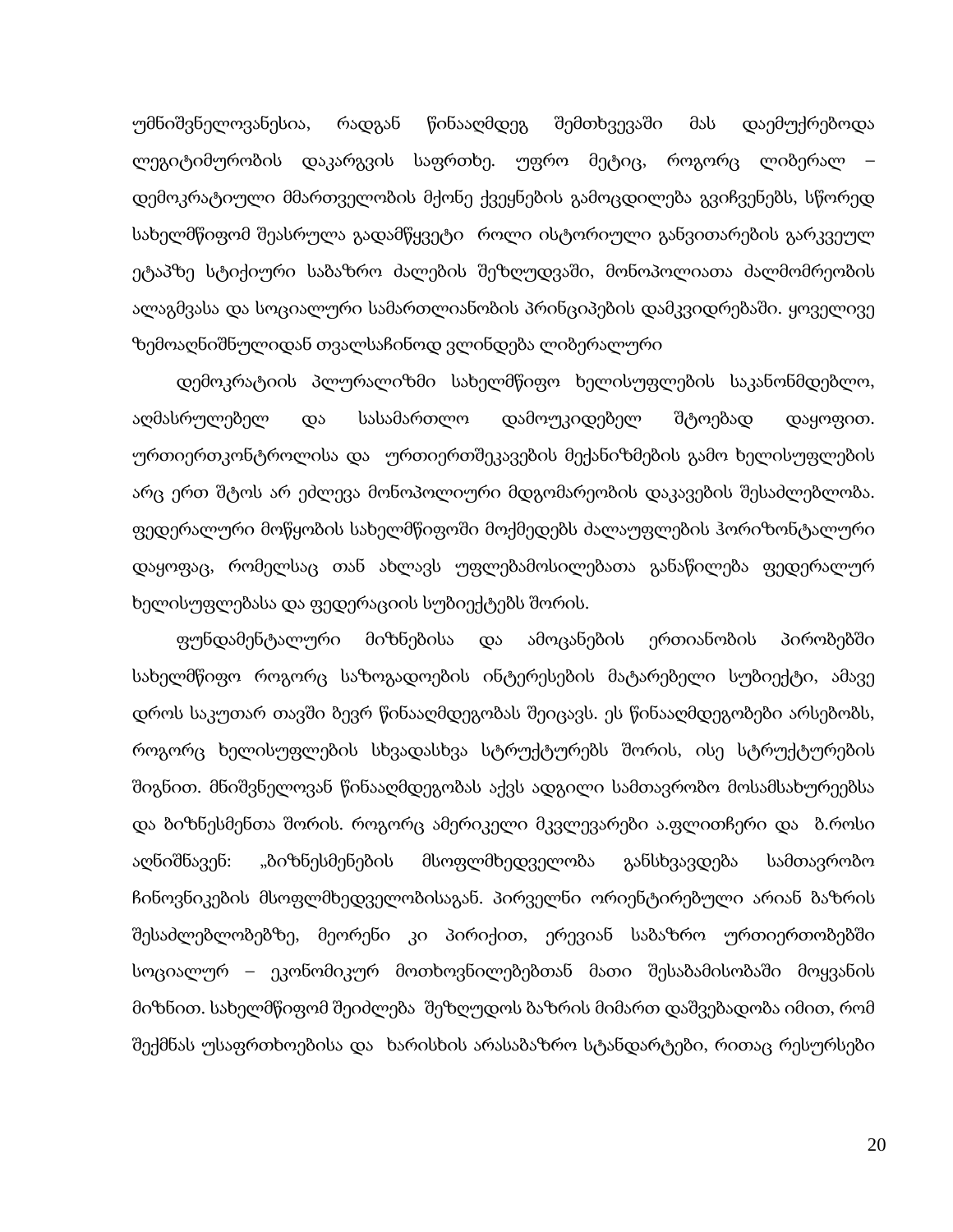გადაანაწილოს იმათ სასარგებლოდ, ვისაც ამ რესურსების მიღება არ შეუძლია. $^{\rm d}$ უფრო მეტიც, სახელმწიფოს შეუძლია აქტიურად იმოქმედოს ფირმის წარმატებასა თუ წარუმატებლობაზე და საერთოდ გააკოტროს იგი. ყოველივე აღნიშნული იმას ნიშნავს, რომ სახელმწიფოს ზოგიერთი მოქმედება ბიზნესის მიერ შეიძლება ნეგატიურად და ზოგჯერ მტრულადაც იქნეს აღქმული, რაც გამოიწვევს ამ ორ მხარეს შორის უნდობლობასა და გაუცხოებას. ზემოაღნიშნული პოტენციური შესაძლებლობის (ზოგჯერ კი რეალობის) მიუხედავად, მთელი XX საუკუნე და XXI საუკუნის დასაწყისი გამორჩეულია სახელმწიფოსა და ბიზნესის თანამშრომლობის (პარტნიორობის) პოზიტიური გამოცდილებით.

ისტორიული განვითარების პროცესში სახელმწიფოსა და ბიზნესის ურთიერთობამ ერთმანეთისგან განსხვავებული ორი ეტაპი განვლო. პირველ ეტაპზე მეწარმე – კაპიტალის წინაშე იდგა ფეოდალური გარე ეკონომიკური ზეგავლენისგან განთავისუფლების ამოცანა, რომლისგან გამომდინარე იგი მაქსიმალურად ცდილობდა თავიდან აეცილებინა მის საქმიანობაში სახელმწიფოს ნებისმიერი ჩარევა.

ამ დამოკიდებულებამ ასახვა ჰპოვა ჩვენთვის უკვე ცნობილ laissez faire, laissez passer ანუ თავისუფალი კონკურენციის პრინციპში, რომელიც სამრეწველო კაპიტალიზმის ფუნდამენტურ დოქტრინად იქცა. პოლიტიკურ კონტექსტში აღნიშნული სიტუაცია გამოიხატა კლასიკური ლიბერალიზმის მამამთავართა "მინიმალური სახელმწიფოს" თეორიის ჩამოყალიბებაში და ასეთი სიტუაცია გაგრძელდა მე –19–ე საუკუნის ბოლო მესამედამდე. აქვე უნდა შევნიშნოთ, რომ თავისუფალი კონკურენციის აღმავლობის პერიოდშიც კი სახელმწიფო არ იყო მთლიანად ჩამოშორებული სოციალურ–ეკონომიკური პროცესებისგან და ამის ნათელი მაგალითია ეკონომიკური და პოლიტიკური ლიბერალიზმის კლასიკური ქვეყნის აშშ–ს მაგალითი. აღნიშნულთან დაკავშირებით საინტერესო მოსაზრებებს გვთავაზობს ამერიკელი მკვლევარი თ.კოხრენი, რომელიც აღნიშნავს "laissez faire–ს პრინციპი,

<span id="page-19-0"></span><sup>1.</sup> Флитчер А., Росс Б. Как работает Вашингтон. 2005, გვ. 8-9.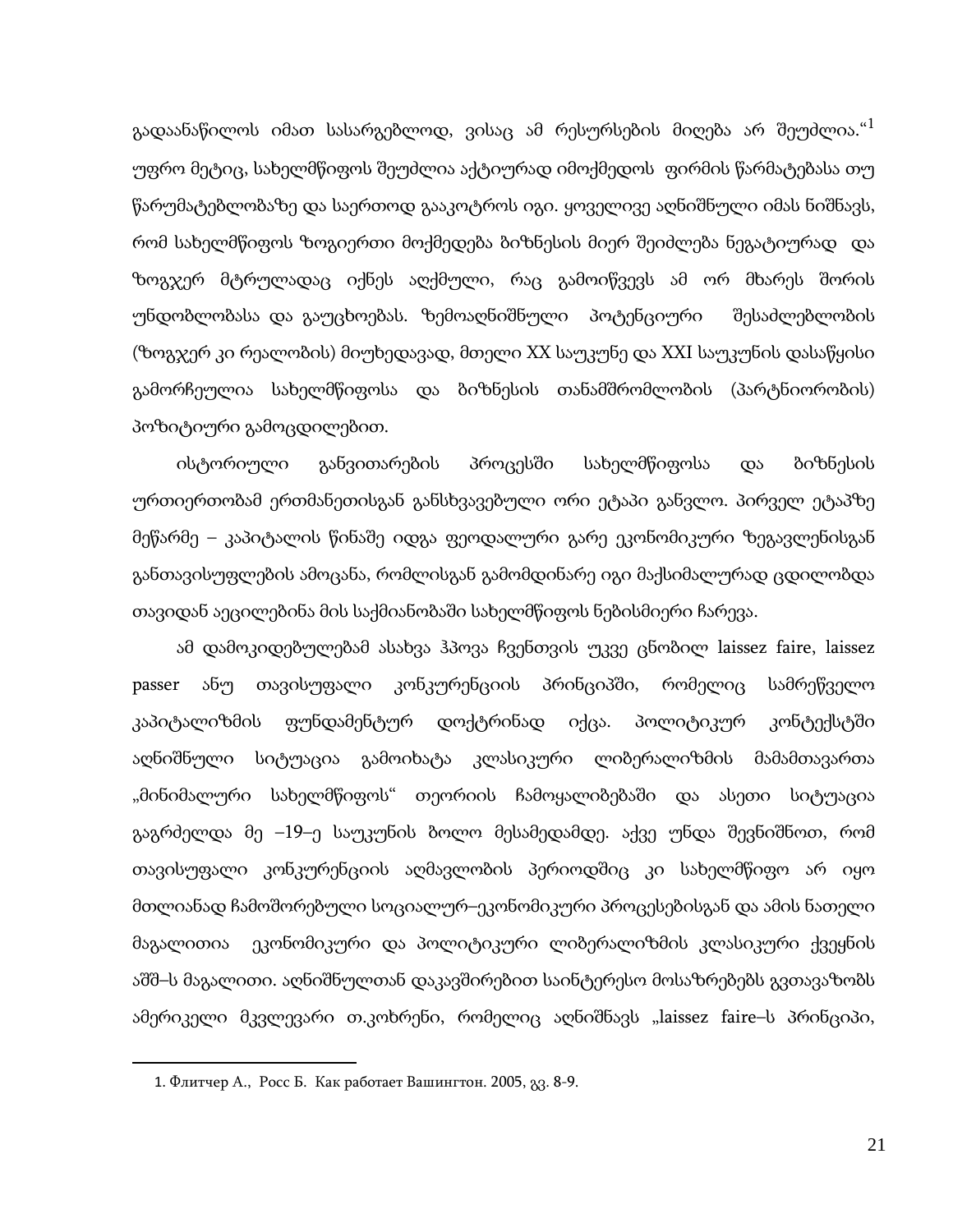რომელიც თავისუფალ კონკურენციას ნიშნავდა, ამერიკელ ბიზნესმენთა პირველ თაობას უაზროდ ეჩვენებოდა. ისინი ქადაგებდნენ კერძო ინიციატივას, როცა ბიზნესისთვის აუცილებელი კაპიტალი იმყოფებოდა მეწარმის ხელში და მხარს უჭერდნენ სახელმწიფო ინიციატივას, როცა აუცილებელი კაპიტალის მოცულობა აღემატებოდა ცალკეულ ინდივიდთა ხელში მყოფ კაპიტალებს. ამასთანავე ისინი ყოველთვის მხარს უჭერდნენ იმ სახელმწიფო პოლიტიკას, რომელიც ხელს უწყობდა ეკონომიკური შესაძლებლობების მაქსიმალურ გამოყენებას მინიმალური დანახარჯების პირობებში".[1](#page-19-0)

 აშშ –ში თითქმის ყველა შტატი იყენებდა საზოგადოებრივ ფონდებს საგზაო სტრუქტურის, საბანკო სფეროს, სამრეწველო წარმოების და ა.შ. განვითარებისათვის. ჩარევა ხდებოდა როგორც ფედერალურ ისე შტატების მთავრობათა დონეზე. შტატების მთავრობების ეკონომიკაში ჩარევას სხვადასხვა ფორმა ჰქონდა: რეგულირება, რეგლამენტაცია, დოტაციები, კომპანიებისათვის სხვადასხვა შეღავათების მინიჭება და ა.შ., რაც ხშირად მათ მონოპოლიურ მდგომარეობაში ჩაყენებასაც იწვევდა. ბევრი შტატის ტერიტორიაზე არსებულ კომპანიებში ცენტრალური სახელმწიფო ხელისუფლება პირდაპირ დებდა ინვესტიციებს. ეს შეეხებოდა იმ კომპანიებს, რომლებსაც დიდი მნიშვნელობა ჰქონდა ერთიანი ეროვნულ–სახელმწიფოებრივი ეკონომიკური სისტემის ნორმალური ფუნქციონირებისათვის. ყოველივე აღნიშნულიდან გამომდინარე შეიძლება გაკეთდეს დასკვნა: თავისუფალი კონკურენციის პრინციპი, რა თქმა უნდა, აშშ–ს ეკონომიკის განვითარების ადრეულ ეტაპზე მნიშვნელოვანი იყო, მაგრამ მას არასდროს უარსებია წმინდა სახით. ამერიკის მთავრობა საჭიროების მიხედვით ყოველთვის ახორციელებდა სახელმწიფოს ჩარევას ეკონომიკის ფუნქციონირებაში.

XX – XXI საუკუნეთა მიჯნაზე მსოფლიოს წამყვან ქვეყნებში (აშშ, დიდი ბრიტანეთი, საფრანგეთი და სხვ.) დაიწყო პროცესები, რომელმაც თავისუფალი მეწარმეობის კაპიტალიზმი ისტორიის კუთვნილება გახადა. წარმოების

<span id="page-20-0"></span>**.** 

<sup>1.</sup> Cochren Th. Busines in American Life: A History. N-Y გვ.116.1999.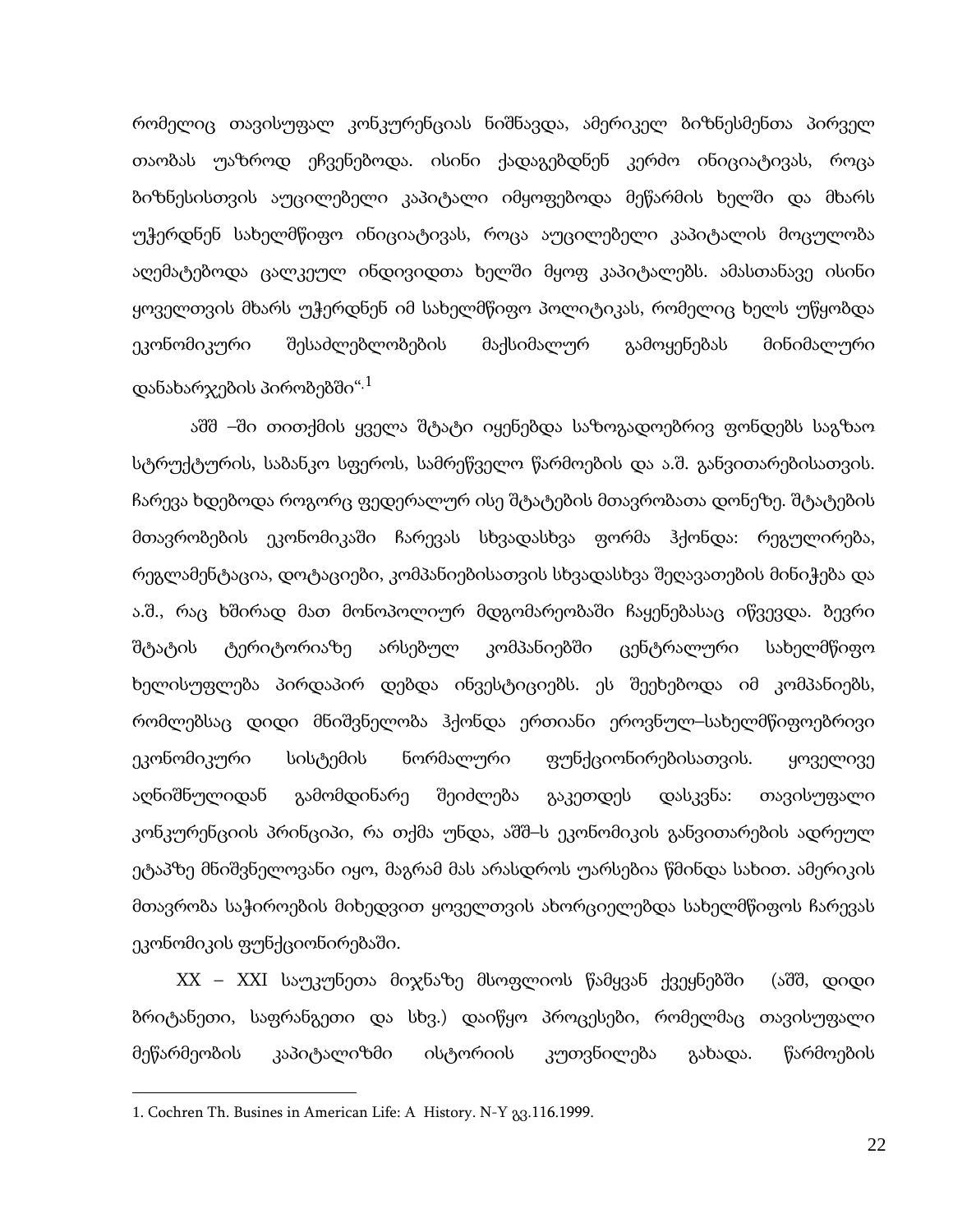კონცენტრაციისა და ცენტრალიზაციის პროცესების შედეგად მოხდა კაპიტალის გამსხვილება, ჩამოყალიბდა გიგანტური კორპორაციები, რომლებიც ეკონომიკის "ხერხემლად" გადაიქცა. ბაზრები დანაწილებული იქნა სწორედ ამ კორპორაციებს შორის და მათი მონოპოლიური ძალაუფლების ქვეშ აღმოჩნდა. მაშასადამე, ნათელი გახდა, რომ ბაზარი ახალ პირობებში სრულებითაც აღარ წარმოადგენდა იმ თვითრეგულირებად და თვითკორექტირებად სისტემას, როგორადაც ის წინათ აღიქმებოდა.

XIX საუკუნის ბოლოს და XX საუკუნის დასაწყისში განხორციელდა თავისუფალი (კონკურენციული) მეწარმეობის ტრანსფორმაცია კორპორატიულ კაპიტალიზმად. ამ უკანასკნელის ერთ–ერთი მნიშვნელოვანი დამახასიათებელი ნიშანი იყო სახელმწიფოს მარეგულირებელი და მაკონტროლებელი ფუნქციების გაძლიერება ქვეყნების ეკონომიკურ და სოციალურ ცხოვრებაში. არსებითად შეიცვალა კონკურენციის როლი და მექანიზმი. კერძოდ, თუკი კაპიტალიზმის ჩამოყალიბების საწყის ეტაპზე იგი ერთმნიშვნელოვნად პროგრესულ როლს თამაშობდა ფეოდალური მარწუხებისგან მეწარმეობის განთავისუფლების საქმეში, ზემოაღნიშნულ პერიოდში იგი შეიცვალა მონოპოლისტური კონკურენციით, რომელიც თავისუფალი კონკურენციისა და თავისუფალი ბაზრის სრულ ანტიპოდს წარმოადგენდა. ამასთანავე, დღის წესრიგში დადგა სახელმწიფოს მხრიდან ამ ახალი ტიპის კონკურენციის რეგულირების აუცილებლობა, რომელიც კიდევ უფრო აქტუალური ხდებოდა ეკონომიკური კრიზისების პირობებში. ჩვენ აქ მხედველობაში გვაქვს ეკონომიკური კრიზისი – "დიდი დეპრესია" 1929–1933 წლებში და აშშ–ში 1974–1975 წლებში განვითარებული პროცესები. სახელმწიფოს როლის გაძლიერება ნათლად ჩანს შემდგომ მაგალითებში: 1929წლამდე ანუ "დიდი დეპრესიის" დაწყებამდე ფედერალური მთავრობის მიერ საქონლისა და მომსახურების შესყიდვები შეადგენდა ქვეყნის მშპ–ს მხოლოდ 1 პროცენტს. კრიზისისა და პოსტკრიზისულ პერიოდში იგი გაიზარდა 10 პროცენტამდე. იგივე კანონზომიერებას ჰქონდა ადგილი 1974–1975 წლებში. ეკონომიკის სახელმწიფო რეგულირების ფარგლებში დიდი ყურადღება ექცეოდა ე.წ.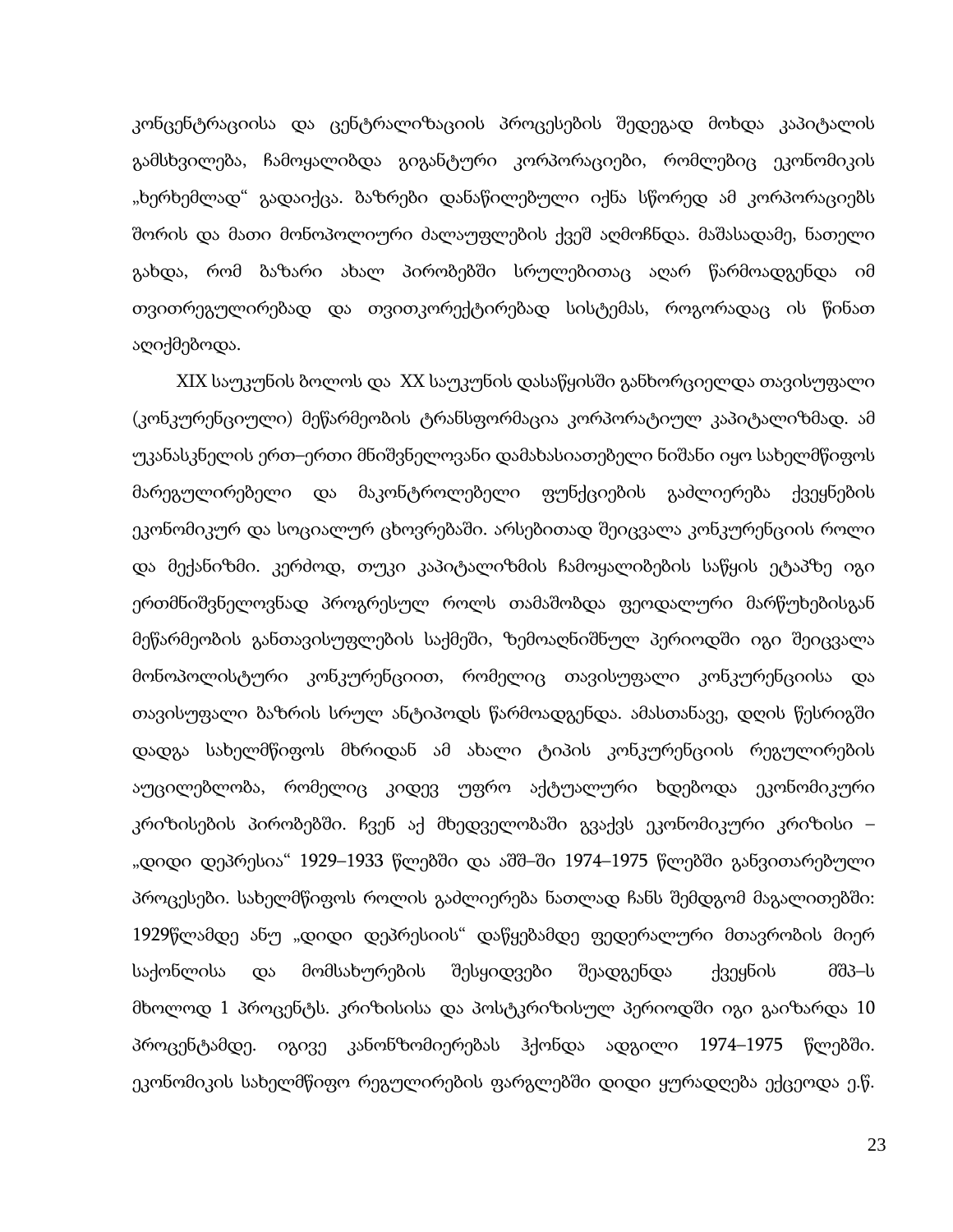სოციალური სამუშაოების პროგრამების (გზების მშენებლობა, ქუჩების დასუფთავება, ქალაქების გამწვანება და ა.შ.) განხორციელებას. გამოიყენებოდა მოსახლეობის ყველაზე ღარიბი ფენებისათვის სოციალური დახმარების ფართომასშტაბიანი პროგრამები, შემუშავდა მოქნილი საგადასახადო სისტემა. 1991 წელს, როცა აშშ–ს იმჟამინდელმა პრეზიდენტმა რ.ნიქსონმა შემოიღო "ახალი ეკონომიკური პოლიტიკა" (ფ.რუზველტის "ახალი კურსის" მსგავსად) ეკონომიკაში სახელმწიფოს ჩარევის პრინციპი ამ ქვეყანაში, ისე როგორც გაცილებით უფრო მაღალი ხარისხით დასავლეთ ევროპის ქვეყნებში და იაპონიაში, საყოველთაოდ აღიარებული ნორმა გახდა.

ამგვარად, თავისუფალი მეწარმეობის კაპიტალიზმისგან განსხვავებით, სადაც სახელმწიფოს ეკონომიკური როლი ძირითადად დაიყვანებოდა ცალკეული ფირმების ფინანსურ დახმარებაზე, XX საუკუნის ბოლო 50 წლის მანძილზე სახელმწიფო გადაიქცა ეკონომიკური საქმიანობის აქტიურ სუბიექტად, თავისებურ "კოლექტიურ კაპიტალისტად", ეკონომიკის ნორმალური ფუნქციონირებისა და განვითარების უმნიშვნელოვან ფაქტორად.

აშშ–ს დღევანდელი ეკონომიკური რეალობა ზემოაღნიშნულის ნათელი დადასტურებაა. უპრიანია ვისაუბროთ არა მხოლოდ ამერიკული სახელმწიფოს ეკონომიკაზე ზემოქმედების სხვადასხვა მიმართულების, არამედ სახელმწიფოს მეურნეობრივ –მეწარმეობრივ საქმიანობაზე ანუ "სახელმწიფო მეურნეობრიობაზე" (government entreneurship).

ეს უკანასკნელი გულისხმობს "სხვადასხვა ქონების, მატერიალური ფასეულობების, ფინანსური სახსრებისა და საკუთრების ერთობლიობას, რომელიც სახელმწიფოს ეკუთვნის ან მის მიერ იმართება $^{\prime 1}$  $^{\prime 1}$  $^{\prime 1}$  დღეს აშშ–ის მთავრობა არის "ძირითადი მეწარმე", "მთავარი ბანკირი", "საქონლისა და მომსახურების ყველაზე მსხვილი შემკვეთი".[2](#page-22-0) სახელმწიფო სექტორი ისეთ დარგებს მოიცავს, რომლებსაც გააჩნია საერთო ეროვნული ან სტრატეგიული მნიშვნელობა. მასში შედის ის

<span id="page-22-0"></span><sup>1.</sup> Федорович В.A., Патрон A. П., Заварухин В.П. США: Федеральная контрактная система и экономика. Механизм регулирования. М., 2009, გვ.9.

<sup>2.</sup> იგივე ნაშრომი. გვ. 861.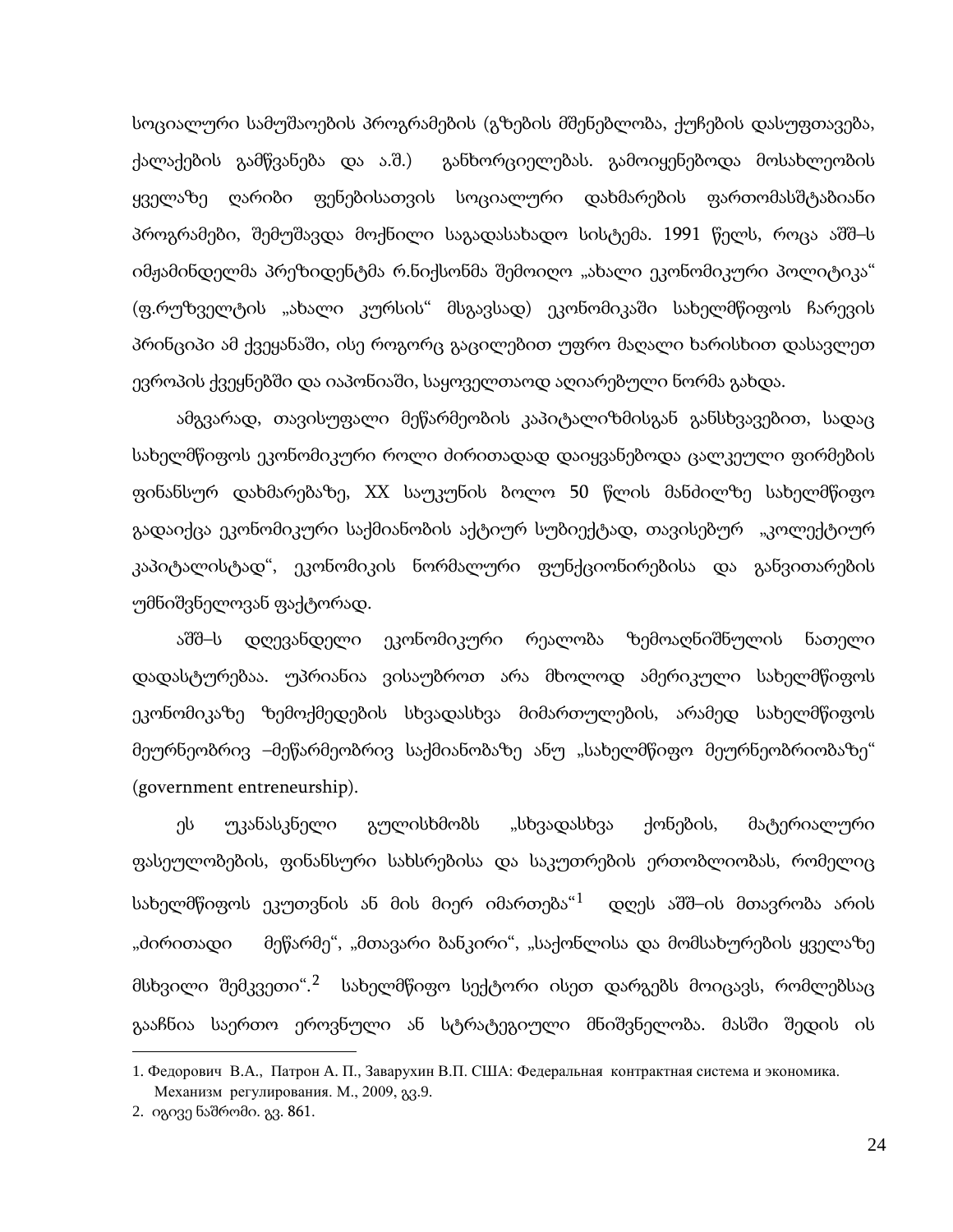დარგებიც, რომლებსაც აკისრია გადამწყვეტი სოციალური როლი. სახელმწიფო მეურნეობრიობის საფუძველია საკუთრების სახელმწიფო და შერეული ფორმები. აშშ – ის მთავრობის განკარგვაში მყოფი საკუთრების ხვედრითი წონა ამ ქვეყნის ეროვნული სიმდიდრის დაახლოებით მეოთხედია. მარტო პენტაგონის საკუთრება გასული საუკუნის 90–იანი წლების ბოლოს უტოლდებოდა აშშ 50 უმსხვილესი კომპანიის კაპიტალთა ჯამს. სახელმწიფო საკუთრებად ითვლება სახელმწიფო ბიუჯეტიც, რომლის საფუძველზე აშშ მთავრობა ახორციელებს მეურნეობრივ საქმიანობას, უკვეთავს სახელმწიფო მართვის უზრუნველყოფისათვის საჭირო საქონელსა და მომსახურებას. აშშ მთავრობა ეკონომიკას არეგულირებს სამი უმნიშვნელოვანესი ინსტრუმენტის გამოყენებით. ესენია: ფედერალური ბიუჯეტი, ფედერალური კონტრაქტების სისტემა და ფედერალური საგადასახადო სისტემა. სახელმწიფო მეურნეობრიობას აშშ–ს მთლიან ეროვნულ პროდუქტში უკავია 22–25 პროცენტი, ეროვნულ შემოსავალში – 34–45 პროცენტი. სახელმწიფო შესყიდვების წლიურო მოცულობა შეადგენს 1,5 – 1,7 ტრლნ დოლარს, ანუ მრეწველობაზე გაცემული შეკვეთების ერთობლივი პორთფელის 20 პროცენტს. სახელმწიფო კონტრაქტების სისტემა მოიცავს ქვეყნის ეკონომიკაში წარმოებული საქონლისა და მომსახურების 90 – 92 პროცენტს. $^1$  $^1$  ამ მონაცემებიდან ნათლად დასტურდება ის ფაქტი, რომ აშშ მთავრობა მსოფლიოში ერთ–ერთი ყველაზე მსხვილი მესაკუთრე და ყველაზე წონიანი მეწარმეა. ამასთანავე მისი ეს მდგომარეობა წლიდან წლამდე კი არ მცირდება, არამედ განუხრელად იზრდება და გამოხატულების თვისობრივად ახალ ფორმებს იძენს. აღნიშნული ტენდენციები მეტ–ნაკლები ზომით ნიშანდობლივია ინდუსტრიულად განვითარებული ყველა ქვეყნისათვის.

ამრიგად, თანამედროვე განვითარებულ ეკონომიკურ სისტემაში სახელმწიფო თავის ძალისხმევას წარმართავს ისეთი პრიორიტეტული მიმართულებებით, როგორიცაა: ეკონომიკური პოლიტიკის შემუშავება, ადამიანი–კაპიტალის განვითარება

<span id="page-23-0"></span><sup>1.</sup> Федорович В.A., Патрон A.П., Заварухин В.П. США: Федеральная контрактная система и экономика. Механизм регулирования. გვ.863.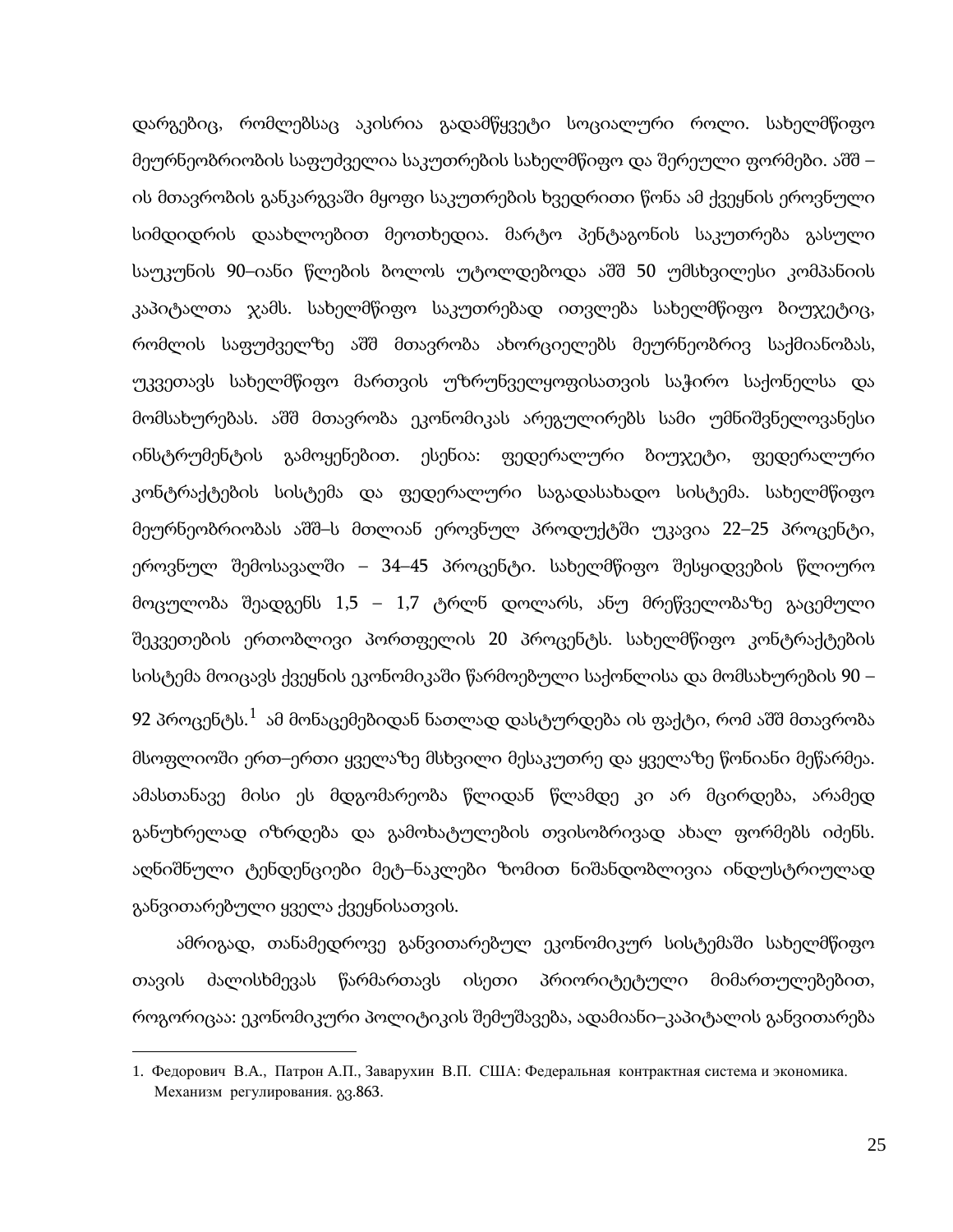და ამ მიზნით რესურსების ჩადება ისეთ სფეროებში, როგორიცაა სოციალური უზრუნველყოფა, ჯანდაცვა, განათლება და მეცნიერება; უმნიშვნელოვანესი საწარმოო ინფრასტრუქტურების შექმნა, გარემოს დაცვა და ა.შ. განსაკუთრებით მნიშვნელოვანია თანამედროვე სახელმწიფოს როლი სამართლიანი კონკურენტული გარემოს შექმნისა და შენარჩუნების საქმეში. ამასთან დაკავშირებით უაღრესად საინტერესო მოსაზრებები ჰქონდა გამოთქმული ე.წ. "გერმანული ეკონომიკური სასწაულის" მთავარ კონსტრუქტორს ლ. ერჰარდს, რომელიც აღნიშნავდა: "სახელმწიფომ მუდმივად უნდა იღვაწოს თავისუფალი კონკურენციის შენარჩუნებისათვის, რათა არ ჩაქრეს მისი მატარებელი პროგრესული ძალები, რაც უზრუნველყოფს მთლიანად გერმანული ეკონომიკის მწარმოებლურობის ამაღლებას $^{\rm d}$  მას ღრმად სწამდა, რომ

"გერმანიაში თავისუფალი მეწარმეობა შენარჩუნებული იქნება მანამ, სანამ სახელმწიფო იქნება მის სადარაჯოზე". ერჰარდი დიდ მნიშვნელობას ანიჭებდა სახელმწიფოსა და ბაზარს შორის ფუნქციების გამიჯვნას და თვლიდა, რომ "სახელმწიფომ არ უნდა შექმნას თავისი საკუთარი საწარმოები იქ, სადაც კერძო მეწარმე თავს გაართმევს ამოცანას."[2](#page-24-0) მეორე მხრივ მეწარმეობამ სახელმწიფო არ უნდა გადააქციოს თავისი ინტერესების გამომხატველად. არსებობს შრომის თავისებური განაწილება: ერთი მხრივ, საქმიანობის სფეროს შემოსაზღვრა სამეწარმეო აქტივობით, წარმოების სფეროში სიმძიმის ცენტრით და მეორე მხრივ, სამეურნეო პოლიტიკური საქმიანობით, რომელსაც მთავრობა ახორციელებს. ეკონომიკურ პოლიტიკაზე უშუალო პასუხისმგებელი მხოლოდ სახელმწიფოა მისთვის მინიჭებული კომპეტენციისა და სამართლის ფარგლებში. სახელმწიფოს ეკონომიკური პოლიტიკა ემყარება მთავრობის მიერ შემუშავებული ინსტრუმენტების, ბერკეტებისა და მექანიზმების ოპტიმალურ გამოყენებას, რაც ეკონომიკური განვითარების უმნიშვნელოვანესი ფაქტორია.

<span id="page-24-1"></span><span id="page-24-0"></span><sup>1.</sup> ციტატა პროფ. რ. გოგოხიას სტატიიდან "სოციალური საბაზრო მეურნეობის" სათავეებთან, ჟურნ. "სოციალური ეკონომიკა", 2006, №6, გვ.39.

<sup>2</sup>. Эрхард Л. Благосотояние для всех. М., 1990. გვ. 252.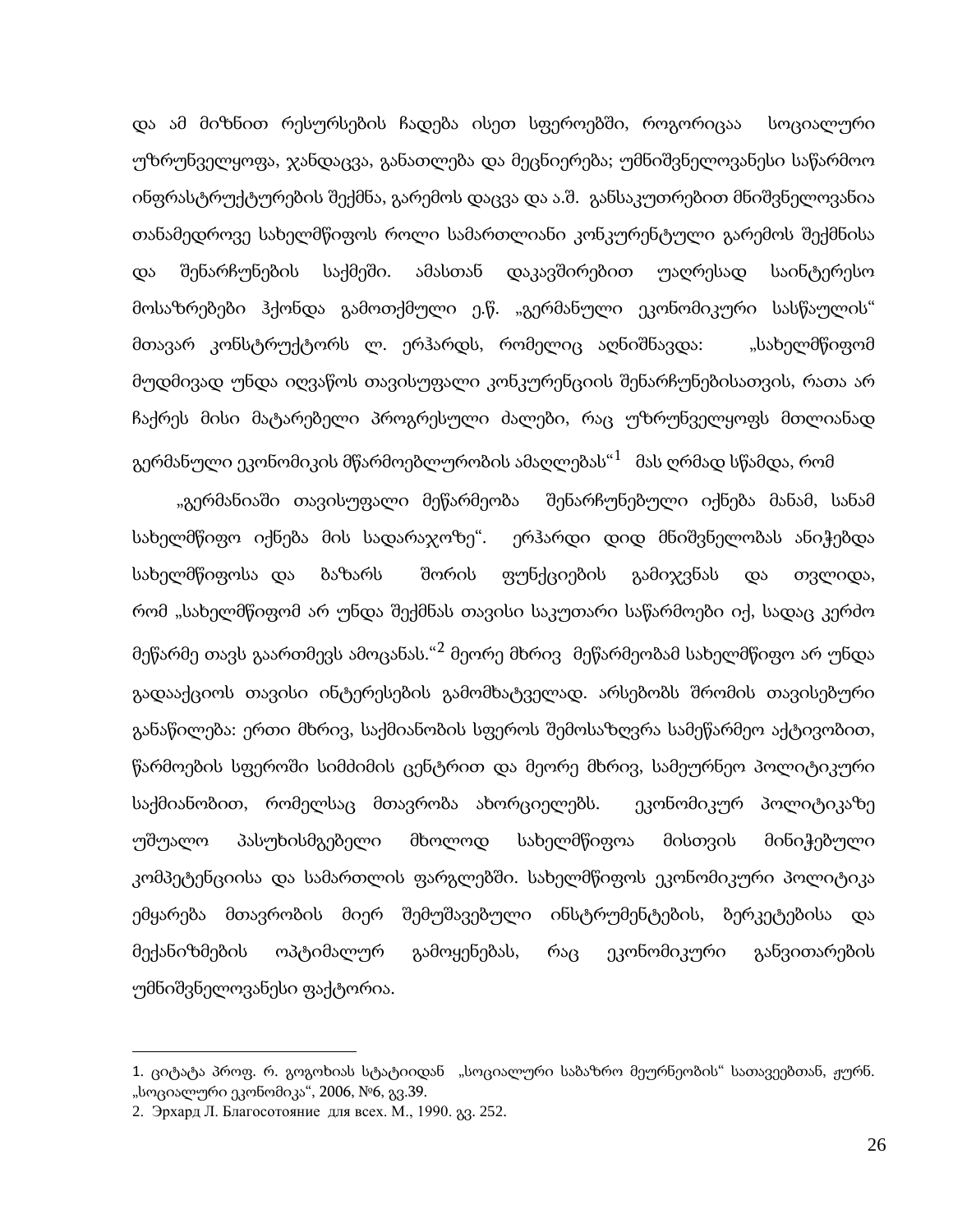ერჰარდის აზრით, წარმოება უნდა იყოს სახელმწიფოს ზრუნვის მთავარი ობიექტი. თუ მართებულია მტკიცება, რომ მხოლოდ იმის განაწილება შეიძლება, რაც შექმნილია, მაშინ "ყველა სოციალურმა" რეფორმატორმა პირველ რიგში უნდა იზრუნოს ყველაზე ეფექტიანი სამეურნეო წესრიგისათვის. ერჰარდი საკმაო შორი მანძილით დაშორდა სახელმწიფოს ლიბერალურ გაგებას, რომლის მიხედვითაც სახელმწიფო "ღამის დარაჯია", რომლის ფუნქცია მხოლოდ ბაზრის დაცვაში მდგომარეობს. მეორე მხრივ, მისთვის ბაზარი თვითმიზანი კი არაა არამედ საშუალებაა რეალური სოციალური მიზნების მისაღწევად. "სოციალურობა კი გარანტირებული შეიძლება იქნეს მხოლოდ იმ შემთხვევაში თუ თავისუფალი შეჯიბრების საშუალებით მიღწეული საუკეთესო შედეგებით უპირატესად ისარგებლებენ ნაკლებად უზრუნველყოფილი ფენები $^{\rm a1}$  $^{\rm a1}$  $^{\rm a1}$ 

 საკუთარი ფუნდამენტური მიზნების შესასრულებლად სახელმწიფო მოქმედებს რამდენიმე მიმართულებით: პირველი, ქმნის ეკონომიკური საქმიანობის ინფრასტრუქტურასა და გარემოს; მეორე, შეიმუშავებს ეკონომიკური საქმიანობის (ქცევის)ნორმებს, წესებს და უზრუნველყოფს მათ შესრულებას; მესამე, აყალიბებს ხელსაყრელ სოციალურ გარემოს; მეოთხე, წარმართავს ეკონომიკურ პოლიტიკას, რომელიც ორიენტირებულია ქვეყნის წინაშე მდგარი გრძელვადიანი (სტრატეგიული) მიზნების მიღწევაზე; მეხუთე, ეკონომიკური აგენტის ამპლუაში ახორციელებს საკუთარ დამოუკიდებელ მეურნეობრივ საქმიანობას; მეექვსე, სახელმწიფო მართვის საჭიროებიდან გამომდინარე განსაზღვრავს და ახორციელებს სახელმწიფო შესყიდვებს.

 ზემოთ ჩამოთვლილი მიმართულებებიდან გამომდინარე შესაძლებელია ეკონომიკურ და სოციალურ სფეროებში სახელმწიფოს შემდეგი მნიშვნელოვანი ფუნქციების გამოყოფა:

**.** 

<span id="page-25-0"></span><sup>1</sup>. Эрхард Л. Благосотояние для всех. გვ. 241.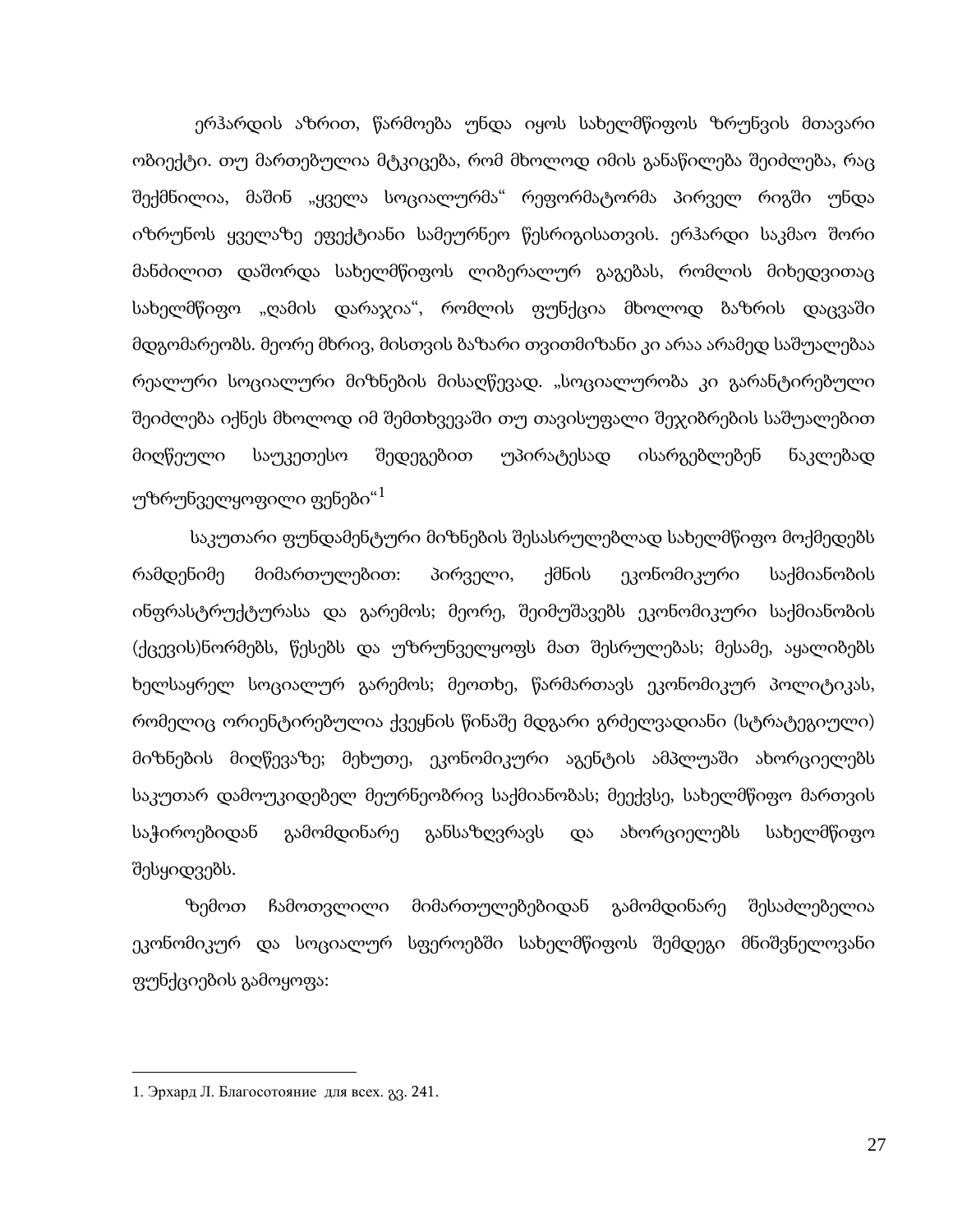- ქვეყანაში მართლწესრიგის უზრუნველყოფა, რომლის გარეშეც შეუძლებელია საზოგადოებრივი ცხოვრების ნებისმიერი სფეროს, მათ შორის ეკონომიკის ნორმალური ფუნქციონირება და განვითარება.
- საზოგადოების ყველა წევრის, მათ შორის ბაზრის მონაწილეთა მიერ საყოველთაოდ მიღებული წესების გარანტირებული და უპირობო შესრულება;
- ქვეყნის ეკონომიკის ნორმალური განვითარებისათვის აუცილებელი ინფარასტრუქტურის, განსაკუთრებით სოციალური ინფრასტრუქტურის შექმნა და შენახვა.

ყველა ჩამოთვლილ, ასევე რიგ სხვა მიმართულებებსა და ფუნქციებში რელიეფურად იკვეთება ძალაუფლებისა და სახელმწიფოს ეკონომიკური და სოციალური შინაარსი მისი განვითარების სხვადასხვა ისტორიულ ეტაპზე.

# 1.2. სახელმწიფოს ეკონომიკური როლის ევოლუციის ისტორიულ–ლოგიკური ასპექტები

 სახელმწიფოს ეკონომიკური როლის ევოლუცია (გენეზისი) ხანგრძლივი პროცესია, რომელიც მოიცავს ურთიერთსაწინააღმდეგო სამეურნეო პრაქტიკისა და ურთიერთდაპირისპირებული თეორიული ეკონომიკური პოსტულატების კანონზომიერ მონაცვლეობას.

 სრულყოფილი ანუ თავისუფალი კონკურენციის სამეწარმეო კაპიტალიზმის "laissez faire"–ს ფუნდამენტური პრინციპი, რომელიც გულისხმობდა ეკონომიკის (ბაზრის) თავისუფლებას, როგორც ავღნიშნეთ, XVII-XVIII საუკუნეთა მიჯნაზე გაჩნდა. ამასთანავე მისი შემქმნელები ამ ცნებაში საერთოდ არ დებდნენ იმ შინაარსს, რაც დღეს განიხილება. კერძოდ, საბაზრო ეკონომიკას ისინი არ განიხილავდნენ როგორც თვითკმარ სისტემას, რომელიც არავითარ რეგულირებას არ საჭიროებს სახელმწიფოს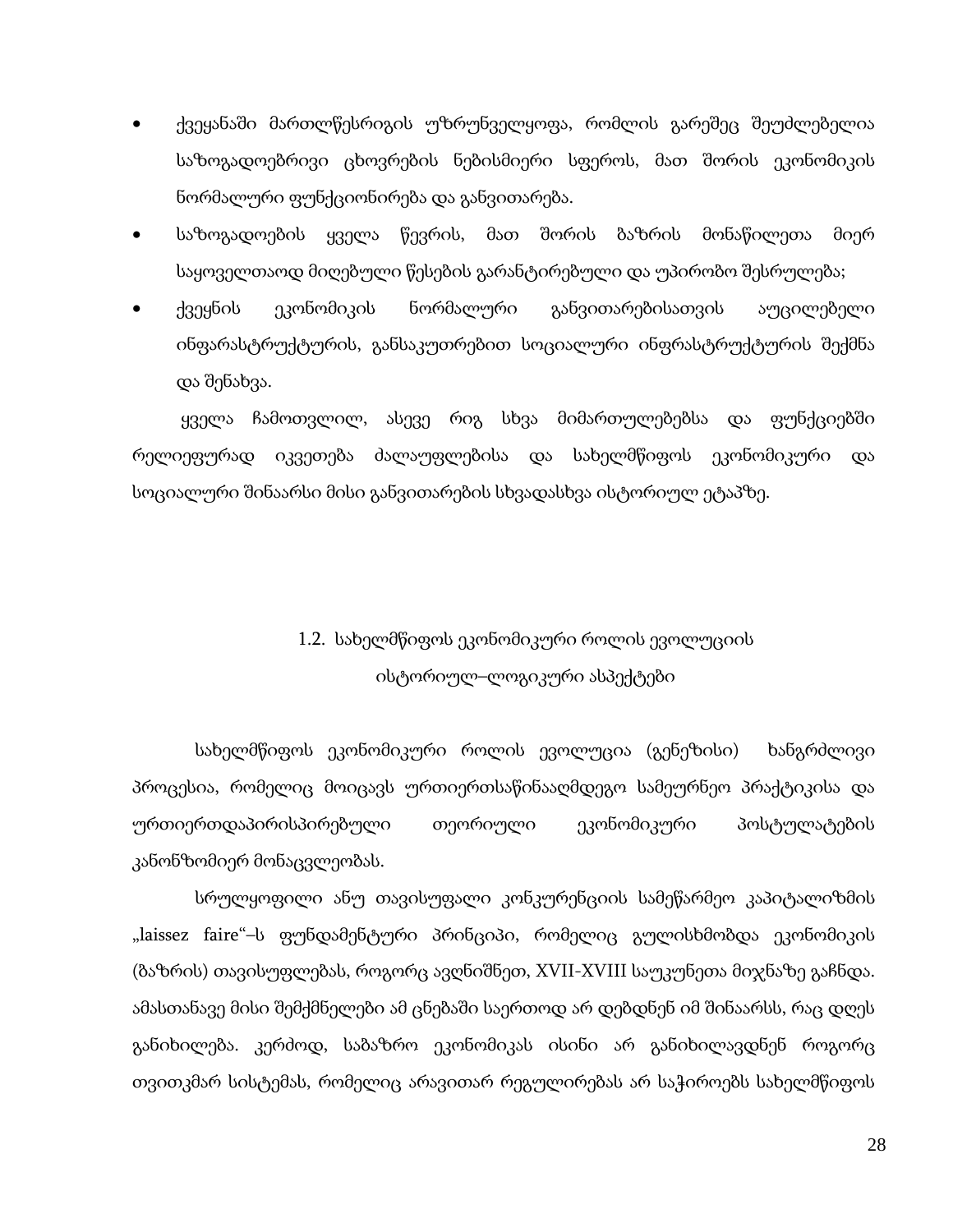მხრიდან. სწორედ ამგვარი მიდგომები იყო ნიშანდობლივი მერკანტილიზმისა და ფიზიოკრატიზმის სკოლის წარმომადგენლებისათვის. "laissez faire"–ს თანამედროვე ინტერპრეტაციის პროტოტიპი მხოლოდ 1830–იან წლებში ჩამოყალიბდა, ხოლო ამ ტიპის ეკონომიკურმა სისტემამ განვითარების ზენიტს 1889–1890–იან წლებში მიაღწია.

კაპიტალიზმი, როგორც საზოგადოების სოციალურ – ეკონომიკური ორგანიზაციის სპეციფიკური ფორმა, პერმანენტული ბრძოლის პროცესში წარმოიშვა. ერთი მხრივ, ეს იყო ბურჟუაზიის ბრძოლა ფეოდალური არისტოკრატიის წინააღმდეგ, მეორე მხრივ კი, ბურჟუაზიას ებრძოდა მისი კლასობრივი ანტიპოდი – დაქირავებულ მუშათა კლასი. ამ ბრძოლის მრავალი მაგალითი არსებობს 1840–იანი წლების ჩარტისტული მოძრაობის, მუშათა პირველი პროფკავშირების, 1848 წლის რევოლუციის, 1871 წლის პარიზის კომუნის, მუშათა საერთაშორისო ორგანიზაციების– პირველი (1864) და მეორე (1889) ინტერნაციონალების სახით და სხვ. დაპირისპირების მთავარი იდეა მდგომარეობდა კაპიტალიზმის სოციალისტური ალტერნატივის აუცილებლობის მტკიცებაში.

კაპიტალიზმის ჩამოყალიბების ისტორია ამასთანავე სახელმწიფოსა და ბაზრის დიალექტიკური წინააღმდეგობის ისტორიაცაა. კაპიტალიზმის საწყისი ეტაპის სახელმწიფო უპირატესად პატერნალისტური ხასიათის იყო. ამის შესახებ ი. შუმპეტერი შენიშნავდა: "სახელმწიფო ხელისუფლება, აგრეთვე მისი სახელით მოქმედი მიწათმფლობელები და მრეწველები ერთდროულად კიდეც ჩაგრავდა და ამასთანავე იცავდა გლეხებს და მცირერიცხოვან სამრეწველო პროლეტარიატს". $^1$  $^1$ 

სახელმწიფოსა და კაპიტალისტურ (საბაზრო) ეკონომიკას შორის დამოკიდებულებაში რამდენიმე ისტორიული ეტაპის გამოყოფაა შესაძლებელი:

1. XVIII საუკუნის მეორე ნახევრიდან XIX საუკუნის 30–იან წლებამდე, რომელიც წარმოადგენს სახელმწიფო პატერნალიზმის ეპოქას, ამ დროს სახელმწიფო ცდილობდა კაპიტალიზმის შეზღუდვას, რაც საბოლოოდ შეუძლებელი აღმოჩნდა.

<span id="page-27-0"></span>**.** 

<sup>1</sup> . Schumpeter J. Capitalism, Socialism and Democracy. London, 1987. გვ.178.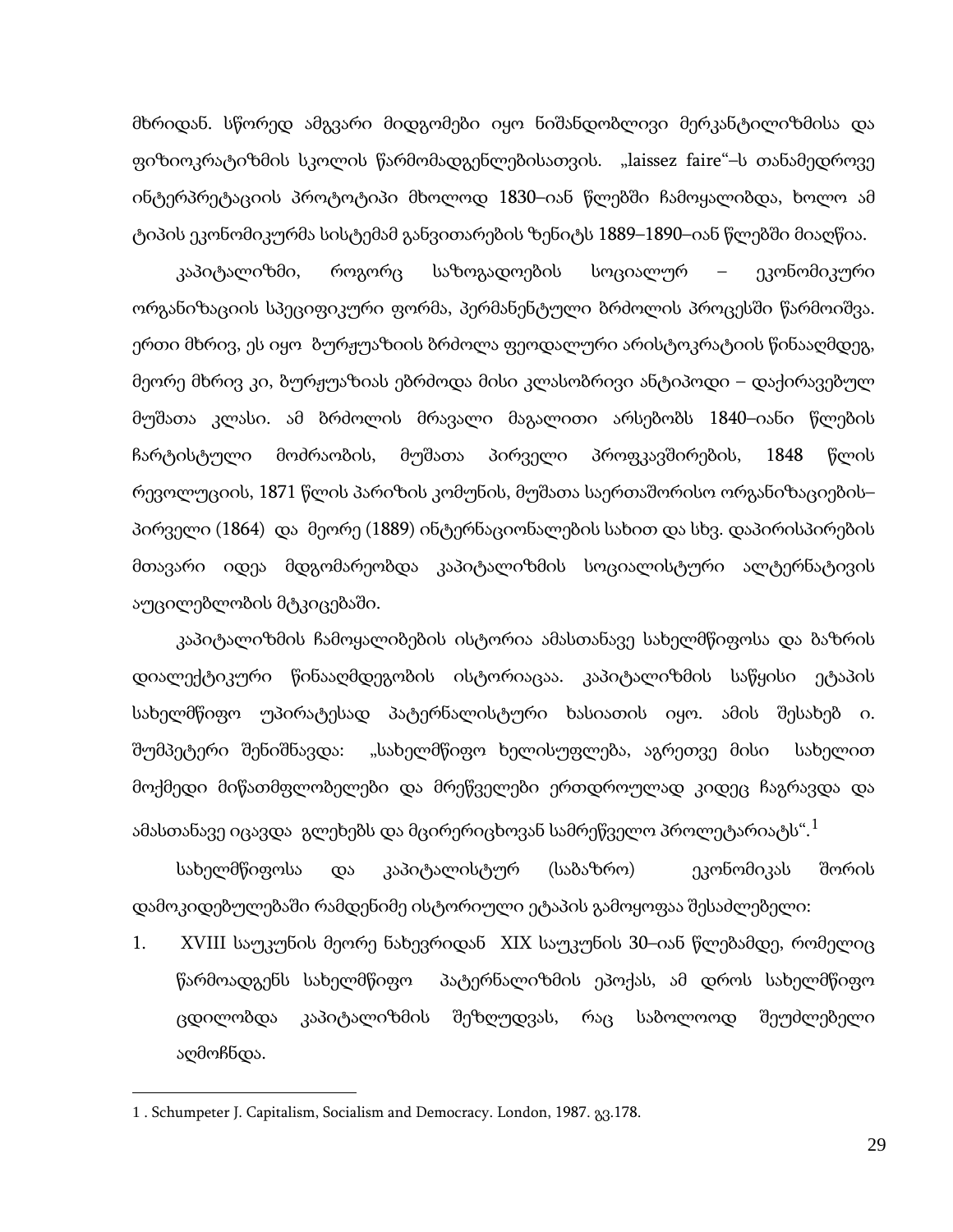- 2. 1830–1870–იანი წლები ეს არის საკუთრივ კაპიტალისტური სისტემის აღმოცენების პერიოდი, რომელიც დაემთხვა წარმოების ფაქტორების, უპირველეს ყოვლისა– შრომის თავისუფალი ბაზრის ჩამოყალიბებას.
- 3. 1870–იანი წლებიდან დასაბამს იღებს ე.წ. "კეთილდღეობის სახელმწიფო" (welfare state) ანუ სახელმწიფო საკუთარ თავზე იღებს შუამავლის როლს კაპიტალისტებსა და მუშებს შორის. $^1$  $^1$

ამ ფენომენის წარმოშობა დაკავშირებულია საზოგადოებაში სოციალური დაძაბულობის მოხსნის მცდელობასთან. მან განსაკუთრებით ფართო გავრცელება ჰპოვა 1950–1970–იან წლებში დასავლეთის ინდუსტრიულად განვითარებულ ქვეყნებში. Welfare state–ს განვითარება ამ პერიოდში, პირველ რიგში უკავშირდებოდა მოსახლეობის თითქმის ყველა ფენის ცხოვრების დონის გაუმჯობესებაში მიღწეულ შედეგებს. სწორედ აღნიშნულ პერიოდში ამ ქვეყნებში საბოლოოდ ჩამოყალიბდა საშუალო კლასი, რომელმაც დაიწყო წამყვანი როლის შესრულება ეკონომიკურ, პოლიტიკურ და სოციალურ პროცესებში. სახელმწიფო აქტიურად მონაწილეობდა ეკონომიკის ფუნქციონირებაში და ხელს უწყობდა ახალი სამუშაო ადგილების შექმნას კერძო სექტორში ან თვითონ ქმნიდა მას სახელმწიფო სექტორში. ამის შედეგად უმუშევრობის დონე სტაბილურად იყო მოქცეული დაბალ –2,5 პროცენტიან ჩარჩოში, უმუშევრებს კი ეძლეოდათ ისეთი სოციალური დახმარება, რომელიც უზრუნველყოფდა ცხოვრების მეტ–ნაკლებად ნორმალური სტანდარტის შენარჩუნებას.

ამასთანავე Welfare state დიდ ხარჯებთან იყო დაკავშირებული და ნაკლებად პასუხობდა კაპიტალისტური რაციონალურობის პრინციპს. მაშ რატომ ხდებოდა ამ ხარჯების გაღება? ამის რამდენიმე მიზეზი არსებობდა და უმთავრესი პოლიტიკური რისკების მინიმიზირება იყო. თანაც უკვე არსებობდა სამწუხარო გამოცდილება 1929– 1933 წლების "დიდი დეპრესიის" სახით, რომ ბიზნესის უკონტროლო განვითარებას კატასტროფული შედეგების გამოწვევა შეეძლო. აუცილებელი იყო აგრეთვე მემარცხენე

**.** 

<span id="page-28-0"></span><sup>1.</sup> Поланьи К. Великая трансформация. Политические и экономические истоки нашего времени. М., 2007, გვ.47.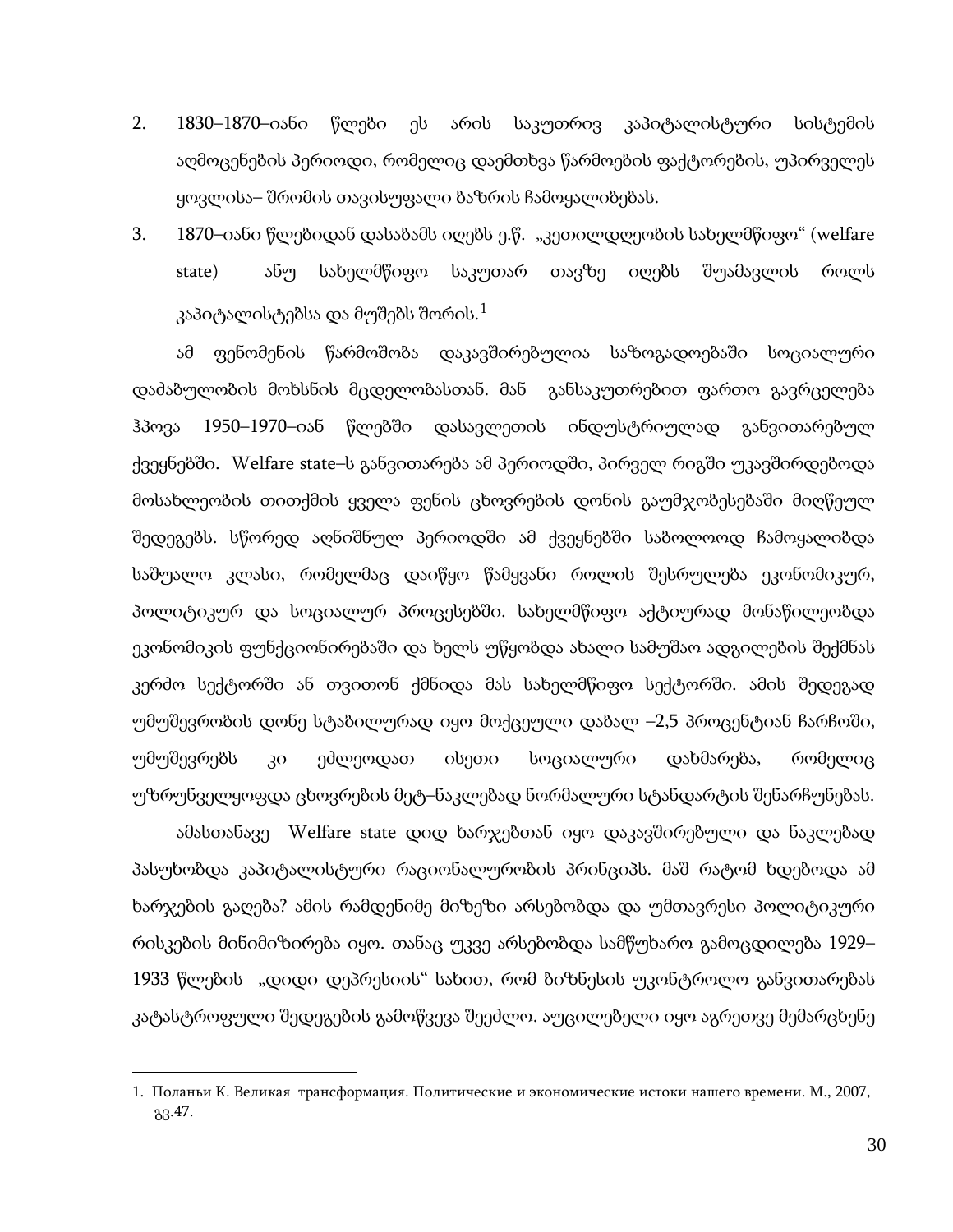იდეების გავრცელებისათვის ხელის შეშლა. ეს იდეები კი სოციალისტური სსრ კავშირიდან მომდინარეობდა. არანაკლებ მნიშვნელობა ჰქონდა ე.წ. "მესამე სამყაროს" ქვეყნებისათვის კაპიტალიზმის უპირატესობის დემონსტრირებას.

მეორე მსოფლიო ომის შემდეგ დასავლეთის ქვეყნებში Welfare state–ს იდეოლოგიის ეკონომიკურ პოლიტიკაში ტრანსფორმირება კეინზიანელების მიერ განხორციელდა. როგორც ცნობილია, კეინზისა და მისი მიმდევრების მაკროეკონომკური თეორიის ცენტრალური პრობლემა იყო საზოგადოებაში სრული დასაქმების უზრუნველყოფა. ამ მიზნით, სახელმწიფო მის განკარგულებაში არსებული ყველა საშუალების გამოყენებით უნდა ჩარეულიყო წარმოების პროცესში, წინ აღდგომოდა მის შეკვეცას და მაშასადამე, უმუშევრობის გაზრდას. – ასეთი იყო კეინზიანელთა ძირითადი პოსტულატი. $^{\rm 1}$  $^{\rm 1}$  $^{\rm 1}$ 

ამრიგად, 1950–იანი წლების მეორე ნახევრიდან კეინზიანელობა ინდუსტრიულად განვითარებულ ქვეყნებში ეკონომიკის სახელმწიფო რეგულირების სინონიმად იქცა. ამავე დროს იგი წარმოადგენდა "საყოველთაო კეთილდღეობის საზოგადოების" იდეოლოგიურ საფუძველს.

"ახლა ჩვენ ყველანი კეინზიანელები ვართ" – ეს სიტყვები ეკუთვნის აშშ–ს რესპუბლიკელ პრეზიდენტს რ.ნიქსონს და რელიეფურად ასახავს მთელ დასავლეთ სამყაროში იმ პერიოდში გაბატონებულ თეორიასა და სამეურნეო პრაქტიკას.

კეინზიანელობას, როგორც ერთ–ერთ ძლიერ თეორიულ მიმართულებას ბევრი რამ აკავშირებს ფორდიზმთან, რომლის ფართო და ვიწრო გაგება არსებობს სოციოლოგიურ და ეკონომიკურ ლიტერატურაში. ვიწრო გაგებით, ფორდიზმი გულისხმობს წარმოების ორგანიზაციის სპეციფიკურ ფორმას. იგი წარმოიშვა აშშ–ში 1910–იანი წლების დასაწყისში და თავდაპირველი გავრცელება ჰპოვა ამერიკელი საავტომობილო წარმოების მაგნატის ჰ.ფორდის კუთვნილ საწარმოებში ქ. დეტროიტში. ფორდიზმი ემყარებოდა ორ პრინციპს: წარმოების ინტენსიფიკაცია მისი

<span id="page-29-0"></span> $\overline{a}$ 

<sup>1</sup>. მექვაბიშვილი ე. თანამედროვე მაკროეკონომკური თეორიები. თბ., 2012. გვ.60.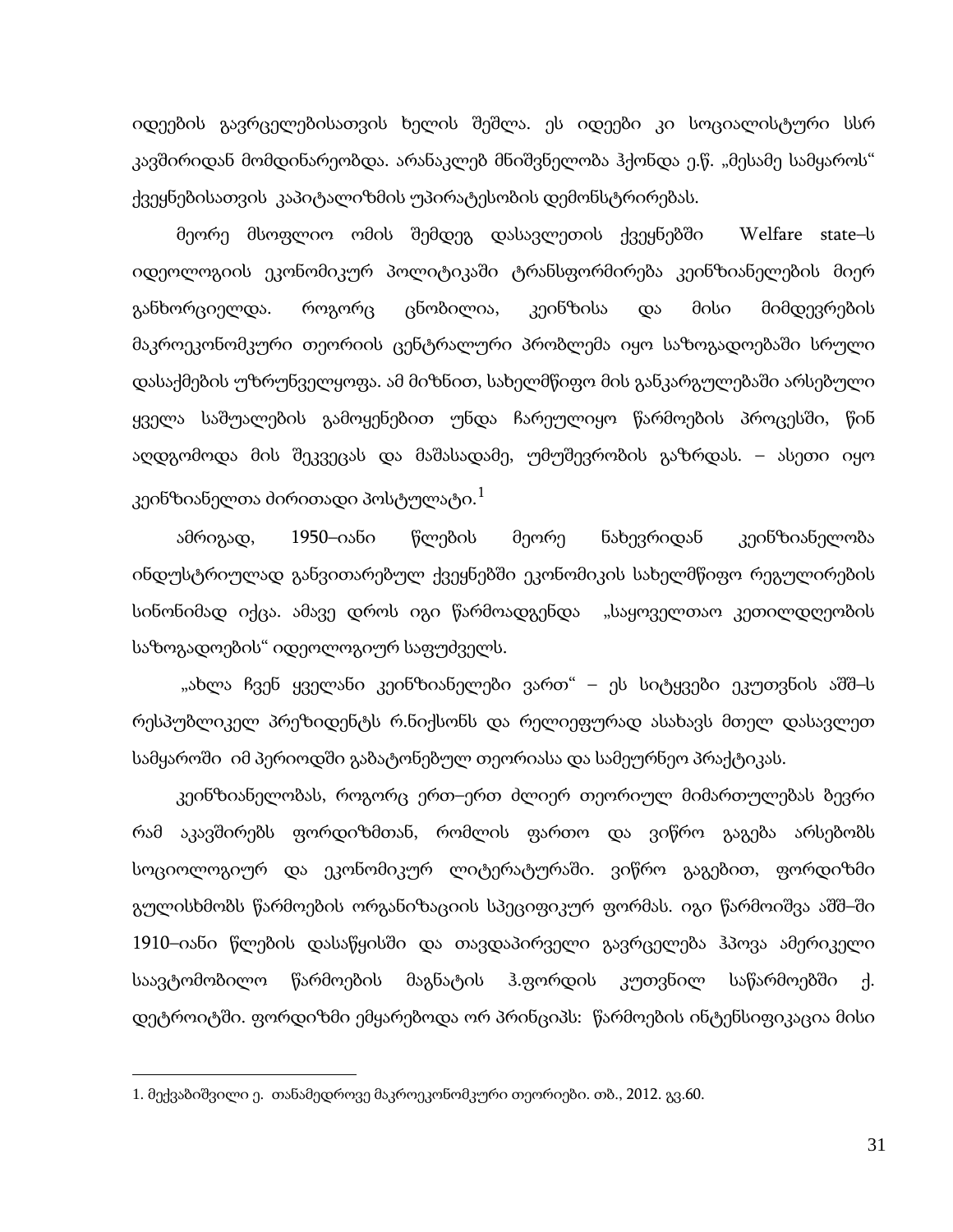მექანიზაციის გზით და მასობრიობა წარმოებული პროდუქციის სტანდარტიზაციის საშულებით. ორივე ამ პრინციპის შერწყმა განაპირობებდა პროდუქციის გაიაფებისა და მოსახლეობის ფართო ფენებისათვის მისი ხელმისაწვდომობის შესაძლებლობას. ფორდიზმი ფართო გაგებით, ნიშნავს შრომაზე კაპიტალის კონტროლის ისეთ ფორმას, რომელიც ემყარება მუშების მიერ უპირატესად თვითკონტროლს. ე.წ. "ეფექტიანი ხელფასის" თეორიის გამოყენებით ფორდმა საკუთარი მუშების ანაზღაურება უცებ გაზარდა 2–ჯერ და ეს ფაქტი ასე ახსნა: "მინდა, რომ ჩემი მუშები ყიდულობდნენ იმ მანქანებს, რომლებსაც თვითონ აწარმოებენ."

ფორდიზმი შრომასა და კაპიტალს შორის ურთიერთობის ისეთი ფორმაა, რომელიც გულისხმობს მასში სახელმწიფოს მუდმივ მონაწილეობას. სახელმწიფო, როგორც მუშათა სოციალური დაცვის გარანტი, არა მარტო გულმოდგინედ აკონტროლებს კონტრაქტით გათვალისწინებული პირობების დაცვას, არამედ მუშათა სოციალურ საჭიროებებზე სოლიდური საბიუჯეტო თანხების გამოყოფით მნიშვნელოვნად ზრდის მოხმარებას და ამით ასტიმულირებს წარმოებას. ამ გზით იგი ემსახურება არა მარტო მუშათა ინტერესებს, არამედ ამავდროულად კაპიტალისთვის დამატებითი მოგების პირობების შექმნით, კაპიტალისტთა ინტერესებსაც გამოხატავს.

## გადახვევა კეინზიანური თეორიიდან და სვლა ფორდიზმიდან პოსტფორდიზმისაკენ

კეინზიანური მოდელის ჰეგემონია 1970–იანი წლების ბოლოს დამთავრდა და ამას რამდენიმე მიზეზი ჰქონდა. პირველ რიგში ეს იყო 1971–1972 წლებისა და 1974–1975 წლების მსოფლიო ეკონომიკური კრიზისები, რომელთა დაწყებაში მთავარ პასუხისმგებლობას, რიგი ეკონომისტები, სახელმწიფოს აკისრებენ. მათი აზრით, კრიზისები გამოიწვია ეკონომიკაში სახელმწიფოს ზედმეტად ჩარევამ, რაც ეკონომიკის მეტისმეტ რეგულირებაში გამოიხატა. დაიწყო ე.წ. "ანტიკეინზიანური რევოლუცია" დევიზით: "კეინზი მკვდარია, გაუმარჯოს ჰაიეკს". საქმე ის იყო, რომ ჯ.მ. კეინზსა და ნეოლიბერალური ეკონომიკური თეორიის თვალსაჩინო წარმომედგენელს ფ.ჰაიეკს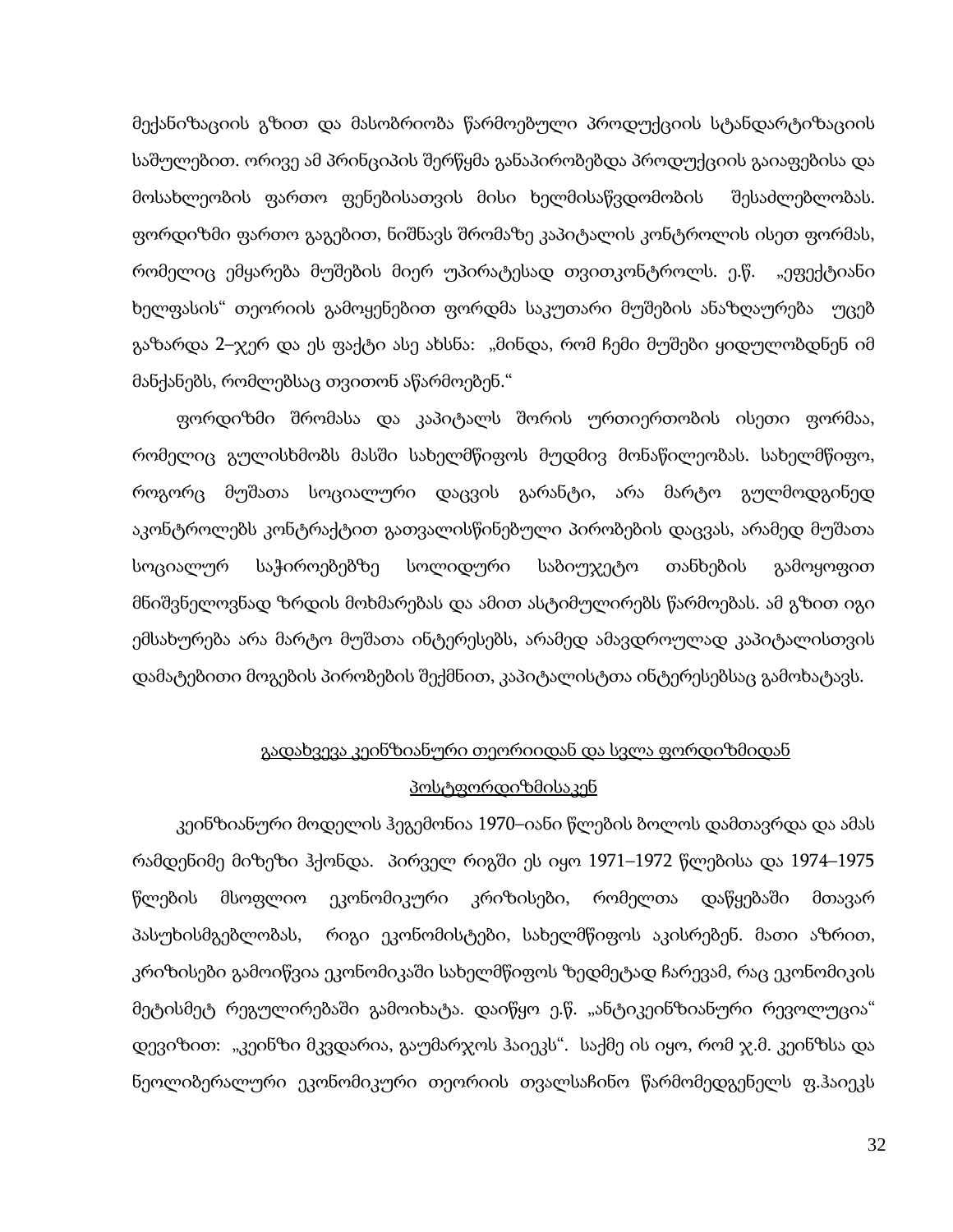შორის თეორიული დისკუსია სახელმწიფოს ეკონომიკური როლის შესახებ ჯერ კიდევ მეოცე საუკუნის 30–იან წლებში გაჩაღდა, რომელიც მაშინ კეინზის გამარჯვებით დამთავრდა. ამ ფაქტიდან თითქმის ორმოცი წლის შემდეგ ჰაიეკმა შეძლო "რევანშის აღება", რაც იმაში გამოიხატა, რომ სწორედ 30–იან 40–იან წლებში დაწერილი ნაშრომებისათვის მას მიენიჭა ნობელის პრემია ეკონომიკის დარგში.

1970–იანი წლების ბოლოდან მოყოლებული სიტყვა "დერეგულირება" ყველაზე პოპულარული გახდა ეკონომისტების საუბრებში, პრაქტიკაში კი სახელმწიფოს სოციალურად ორიენტირებულმა ეკონომიკურმა პოლიტიკამ ადგილი დაუთმო "თავისუფალი ბაზრის" ფუნქციონირებაში ჩაურევლობის (ან მინიმალური ჩარევის) ნეოლიბერალურ პოლიტიკას.

პოლიტოლოგიაში ასეთი მიდგომა ნეოკონსერვატიზმის სახელწოდებითაა ცნობილი. აშშ–ში "რეიგანეკონომიკა" და დიდ ბრიტანეთში "ტეთჩერიზმი" ამ პოლიტიკის კლასიკური ფორმებია. მაშასადამე, ნეოლიბერალიზმი და ნეოკონსერვატიზმი "ერთი მედლის ორ მხარედ" შეგვიძლია მივიჩნიოთ.

ნეოკონსერვატიზმს შემდეგი ეკონომიკური თეორიები შეესაბამება:

- მიწოდებაზე ორიენტირებული ეკონომიკა (ა.ლაფერი);
- მონეტარიზმი (მ.ფრიდმანი);
- ნეოკლასიკური ეკონომიკური თეორიები, რომლებიც თავის მხრივ ორ ქვემიმართულებად იყოფა:
- ა) რაციონალური მოლოდინების თეორია (რ.ლუკასი, თ.სარჯენტი, რ.ბარო);
- ბ) რეალური საქმიანი ციკლების თეორია (ფ.კიუდლანდი, ე.პრესკოტი).

მიწოდების ეკონომიკის არსი სქემატურად შეიძლება წამოვიდგინოთ ღონისძიებათა ჯაჭვის სახით: საკუთრებიდან შემოსავლებზე გადასახადების შემცირება –––––> დაგროვებისადმი მიდრეკილების გაძლიერება მიმდინარე მოხმარების შემცირების ხარჯზე ––––> სასესხო კაპიტალის მიწოდების გაზრდა ––––> საპროცენტო განაკვეთების შემცირება ––––> ინვესტიციური აქტიურობის გაძლიერება.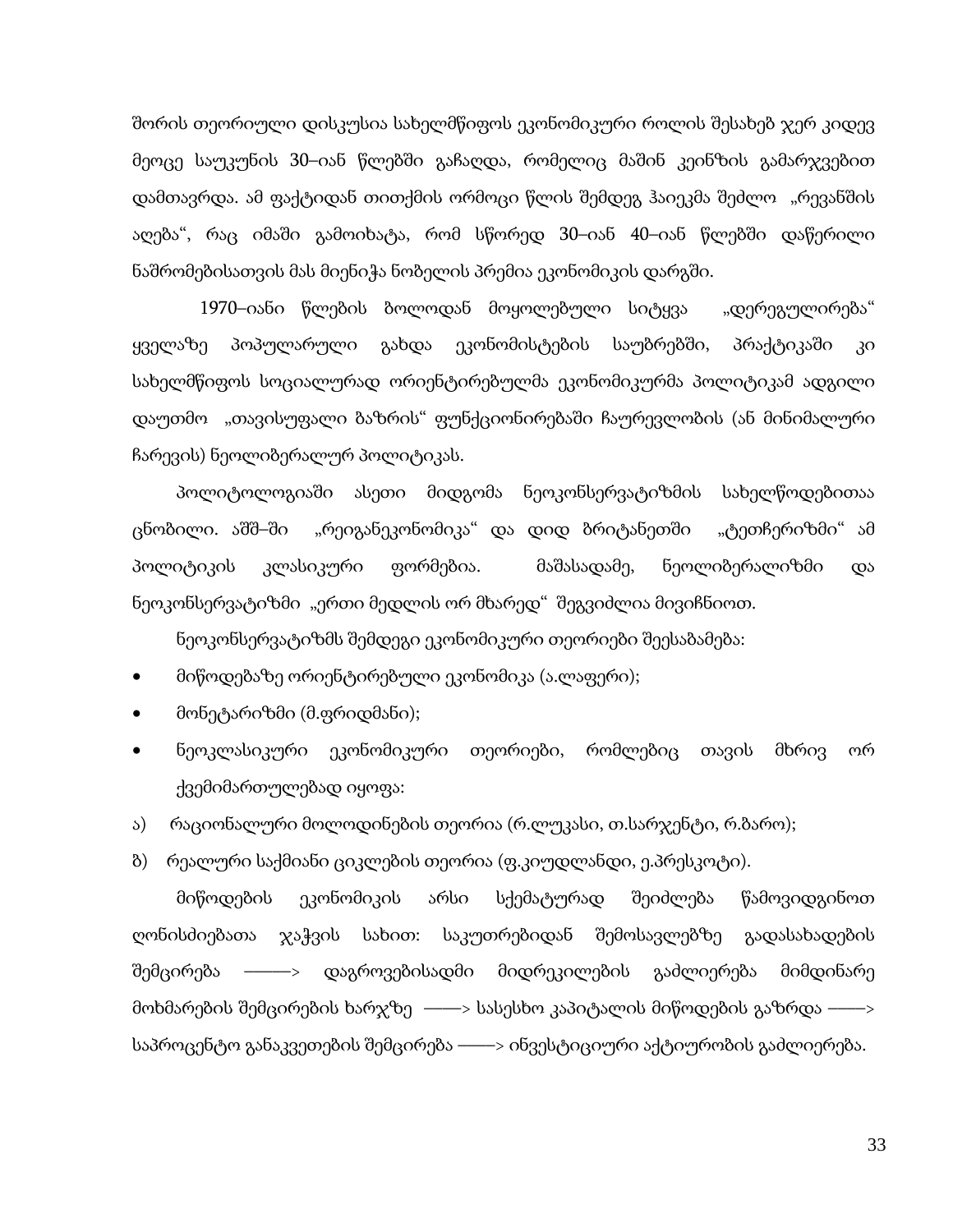მონეტარისტები და ნეოკლასიკოსები ხაზს უსვამდნენ ფულის მნიშვნელობას ეკონომიკაში. ამასთანავე ნეოკლასიკოსებს მონეტარისტებისგან განსხვავებით არ სჯეროდათ მოთხოვნაზე ეფექტიანი ზემოქმედების შესაძლებლობის და თვლიდნენ, რომ ფულის მასის ცვლილება წარმოებაზე ზემოქმედებას ახდენს მხოლოდ გრძელვადიან პერიოდში.

 რეალურ ეკონომიკურ პოლიტიკაში კეინზიანელობის მოწინააღმდეგეები ახორციელებნენ შემდეგ ღონისძიებებს: ამცირებდნენ საგადასახადო ტვირთს მსხვილ მესაკუთრეებზე, კვეცავდნენ ბიუჯეტის ხარჯებს სხვადასხვა სოციალურ პროგრამებზე, უმუშევრობასა და ინფლაციას შორის აქცენტს აკეთებდნენ ინფლაციის შემცირებაზე, სრული დასაქმების პოლიტიკას ისინი ცვლიდნენ "ბუნებრივი უმუშევრობის" კანონიდან მომდინარე პოლიტიკით. ბუნებრივია, რომ ასეთი ღონისძიებების ხანგრძლივმა და თანმიმდევრულმა განხორციელებამ გამოიწვია Welfare state–ის ინსტიტუციური სტრუქტურის სერიოზული ეროზია.

კეინზიანელობის პრინციპებიდან გადახვევის პარალელურად ხდებოდა ფორდიზმის პრინციპებიდან გადახვევაც და მის ადგილას პოსტფორდიზმის დოქტრინის დანერგვა. ეს უკანასკნელი წარმოადგენს კავშირის რღვევას შრომასა და კაპიტალს შორის. სხვაგვარად რომ ვთქვათ, ხდება მუშებსა და მეწარმეებს შორის იმ სოციალური კონტრაქტის გაწყვეტა, რომლის გარანტორის როლში სახელმწიფო გამოდიოდა. ეს კონტრაქტი ცალმხრივად ირღვევა მხოლოდ მეწარმის ინტერესების გათვალისწინებით. განსხვავება ფორდიზმსა და პოსტფორდიზმს შორის კიდევ იმაშია, რომ თუკი პირველი წარმოების ტექნიკურ მხარეზე ამახვილებდა ყურადღებას, მეორისათვის მთავარი მუშაკთა მოტივაციაა. შრომისა და წარმოების ამ ფორმას ხშირად "ტოიოტიზმსაც" უწოდებენ. მისი მთავარი შინაარსი მდგომარეობს ფირმის ერთგვარ სოციალურ–კულტურულ ერთობად გადაქცევაში. მასში გათვალისწინებულია სიცოცხლის ბოლომდე მუშაკთა დაქირავებისა და საკარიერო კიბეზე ნაბიჯ–ნაბიჯ აღმასვლის მომენტები. ფირმა (კორპორაცია) მასში დასაქმებულთა მხრიდან კვაზიოჯახად აღიქმება. ამ სისტემისთვის კიდევ ის არის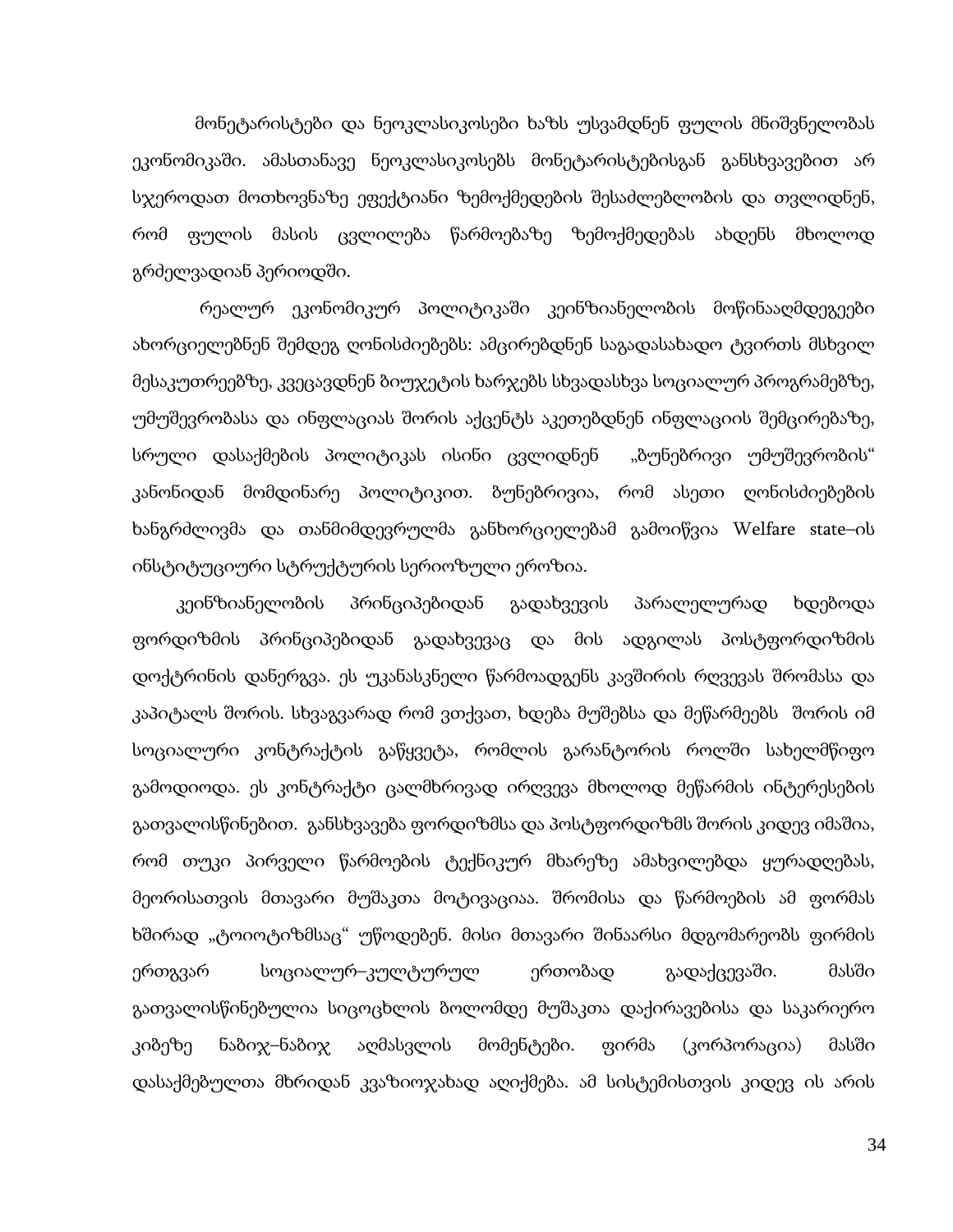დამახასიათებელი, რომ ფირმას გააჩნია ბირთვი, რომლის გარშემო ყალიბდება სხვა პარტნიორი ფირმების ანუ ე.წ. სატელიტების ფართო ქსელი. კორპორაციის შიგნით კვაზიოჯახური ურთიერთობები მხოლოდ ბირთვი–ფირმების მუშაკებზე ვრცელდება და ამ გზით მიიღწევა მთავარი მიზანი – ყალიბდება მუშაკთა სრული ლოიალურობა "საკუთარი" ფირმის (კორპორაციის) მიმართ.

### ნეოლიბერალიზმი, ლიბერტარიანიზმი და Welfare state–ის დემონტაჟი.

ნეოლიბერალიზმის მიმდევარი ეკონომისტები სახელმწიფოს ეკონომიკურ როლს უარყოფით კონტექსტებში განიხილავენ, ხოლო სახელმწიფოს მარეგულირებელ პოლიტიკას – კი მანკიერებად თვლიან. $^1$  $^1$  მათი იდეალია "პატარა" ანუ სუსტი სახელმწიფო და აქედან გამომდინარე სპონტანურ ეკონომიკურ (საბაზრო) პროცესებში მისი მინიმალური ჩარევა. მათი მთავარი დევიზია – "ეკონომიკური ეფექტიანობა – ყველაფერია, სოციალური სამართლიანობა კი – არაფერი." რაც, მათი აზრით, სწორედ სპონტანური საბაზრო პროცესებით მიიღწევა.

ნეოლიბერალიზმის დამკვიდრება და გაბატონება სოციალურ– ეკონომიკური ხასიათის რიგი მიზეზებით იყო გამოწვეული, მათ შორის ჩვენ გამოვყოფთ საკითხის გლობალურ ასპექტს. ევროპის ეკონომიკური თანამეგობრობის ევროკავშირად ტრანსფორმაციამ განაპირობა შრომის, კაპიტალისა და საქონლის საერთაშორისო ბაზრებზე კონკურენციის გაძლიერება. ახალ პირობებში ცალკეული ფირმები, სახელმწიფოები თუ რეგიონები გლობალურ ეკონომიკურ "ოკეანეში" თვისუფალი ცურვის რეჟიმში აღმოჩნდა, სადაც მუდმივად ეჯახება სხვადასხვა ეკონომიკური ინტერესები. აქედან გამომდინარე ჩამოყალიბდა შეხედულება, რომ მხოლოდ საბაზრო მექანიზმს შეუძლია ყველა ეკონომიკური, პოლიტიკური და ინსტიტუციური ტრანსფორმაციის წარმართვა დაб თითქოსდა, არსებობს ერთადერთი რეგულატორი –

<span id="page-33-0"></span><sup>1</sup>. "პარადოქსულია, მაგრამ ეკონომისტებს, რომლებიც მხარს უჭერენ სახელმწიფო რეგულირების მასშტაბების გაფართოებას, მხედველობიდან რჩებათ ის გარემოება, რომ ბევრი უბედურების მიზეზი თავად სახელმწიფოა" – აღნიშნავს რუსეთში მოღვაწე ეთნიკურად ქართველი ეკონომისტი ა. რაქვიაშვილი – Раквиашвили А. Либертарианская концепция государства: логика и мораль. "Вопросы Экономики",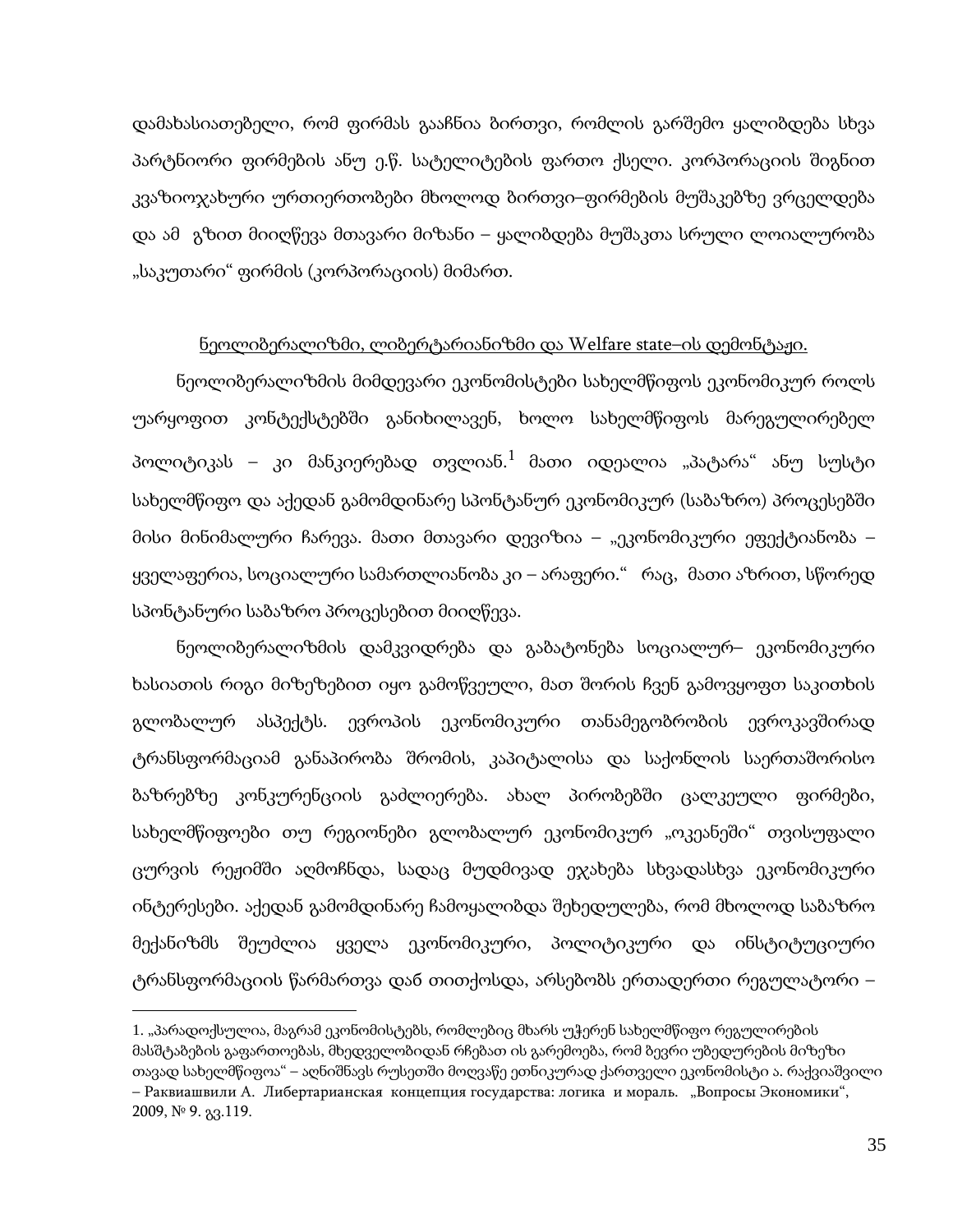ბაზარი, რომელიც არ საჭიროებს გარედან არავითარ რეგულირებას. $^1$  $^1$  შესაბამისად, ეკონომიკის სფეროსთან მიმართებაში ნეოლიბერალთა უმთავრესი მოთხოვნა არის დერეგულირება, რომელიც, მათი აზრით, უზრუნველყოფს:

• დასაქმების გაზრდას;

**.** 

- ოლიგოპოლიების საბაზრო ძალაუფლების დაძლევას;
- ფულის მასაზე კონტროლს;
- ეკონომიკურ ზრდას და შრომის მწარმოებლურობის ამაღლებას.

ზოგიერთი მეცნიერი, ჩვენი აზრით, სწორად შენიშნავს, რომ დერეგულირება არ გულისხმობს ეკონომიკაში სახელმწიფოს ჩარევის უარყოფას. მაგალითად, კ.ოფე წერს: "დერეგულაცია ეკონომიკურ პოლიტიკაზე უარის თქმა კი არ არის, არამედ თავად პოლიტიკაა".<sup>[2](#page-34-0)</sup>

იგივე მოსაზრებას ავითარებს რ. ბოიერი<sup>[3](#page-34-0)</sup> და სხვა ავტორები.

აღნიშნულ თეზისს ისინი იმით ასაბუთებენ, რომ გარკვეული სოციალური ჯგუფებისათვის მხარდაჭერაზე უარის თქმა ისეთივე პოლიტიკური გადაწყვეტილებაა, როგორც მათი მხარდაჭერა. დერეგულირების გზით სახელმწიფო არსებითად ცვლის, როგორც სხვადასხვა ინდივიდებისა და ჯგუფების ცხოვრებისეულ შანსებს ისე სხვადასხვა ეკონომიკური აგენტების "საბაზრო შესაძლებლობებს"(Market opportunities).

სახელმწიფოს ტრადიციული "ინტერვეციონიზმი" გამოიხატება მის პროტექციონისტულ ან განაწილებით როლში, დერეგულირების შემთხვევაში კი საქმე გვაქვს სხვა ტიპის პროტექციონიზმთან. კერძოდ, ადგილი აქვს სახელმწიფოს აქტიურ ჩარევას შემდეგ სფეროებში: ა) სამართალში, ბ) კულტურაში, გ) ინდივიდთა სოციალიზაციაში. ამ დროს "კანონისა და წესრიგის", "საკუთრებითი

<span id="page-34-0"></span><sup>1.</sup> "ჩარევა ყოველთვის უსამართლო აქტია, რომელიც ვიღაცის მიმართ იძულებას გულისხმობს მესამე მხარის ინტერესის სასარგებლოდ" აღნიშნავდა ა.ფ.ჰაიეკი – იხ.: Хайек А.Фон. Право, законодательство и свобода: Современное понимание принциров справедливости и политики. М.: ИРИЭН, 2006, გვ. 295. 2 . Offe C. Modernity and the State: East, West. Cambridge: Polity Press, 1996, გვ.75-76.

<span id="page-34-1"></span><sup>3.</sup> Boyer R. State and Market: A New Engagement for the Twenty First Century? // States Against Markets: The Limits of Globalization // ed. by R. Boyer, D. Drache. London - New-York.,2008, გვ.109.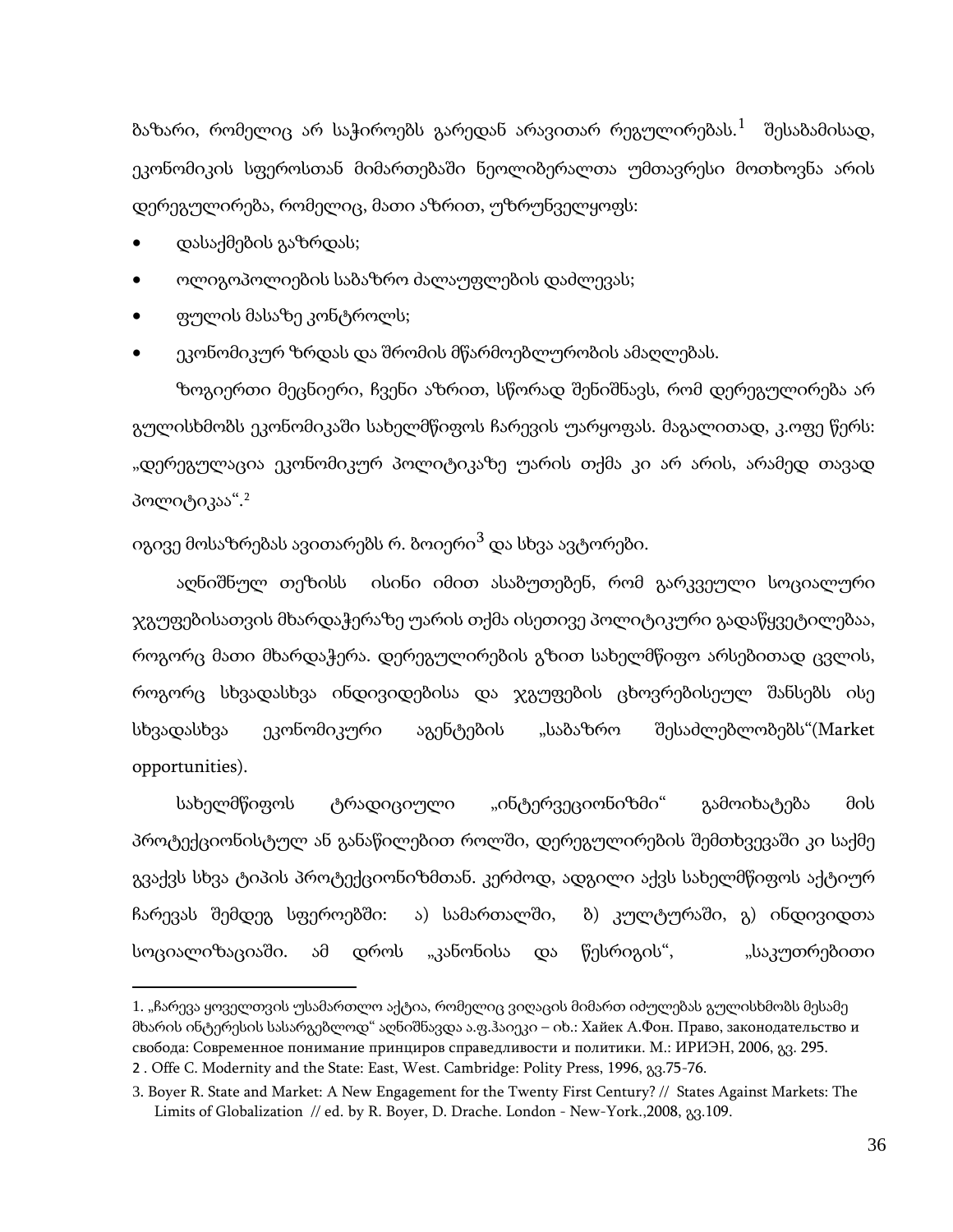ინდივიდუალიზმის" ფასეულობების საზოგადოებაში დამკვიდრება ითვლება ერთადერთ შესაძლებელ და თავისთავად ნაგულისხმევ ნორმად.

ეკონომიკური ნეოლიბერალიზმის დოქტრინაში, როგორც აღვნიშნეთ, უმნიშვნელოვანესია ეფექტიანობის კატეგორია. მიჩნეულია, რომ ბაზრიდან გამომდინარე ეფექტიანობა ავტომატურად უზრუნველყოფს საზოგადოების კეთილდღეობას. ისეთი ცნებები, როგორიცაა სოციალური სამართლიანობა, პასუხისმგებლობა, სოლიდარობა და ა.შ. ამ დოქტრინისათვის არ წარმოადგენს მნიშვნელოვან ფასეულობებს. ლიბერალიზმის თანამედროვე მიმართულებას წარმოადგენს ლიბერტარიანიზმი, რომელიც ჩამოყალიბდა აშშ–ში მეოცე საუკუნის მეორე ნახევარში. ლიბერტარიანელთა აზრით, სახელმწიფო არავითარ შემთხვევაში არ უნდა ერეოდეს განაწილების პროცესში სოციალური სამართლიანობის უზრუნველსაყოფად. ამ თეორიის ერთ – ერთი ფუძემდებელი, ფილოსოფოსი ნოზიკი თავის ცნობილ წიგნში "ანარქია, სახელმწიფო და უტოპია" წერს: "ჩვენ არ ვართ ბავშვები, რომლებსაც ვიღაცამ ნამცხვარი ცუდად გაუნაწილა და ახლა განაწილებისას დაშვებული შეცდომების გამოსწორებას ცდილობს. არც ერთ ადამიანს თუ ადამიანთა ჯგუფს არა აქვს უფლება გაანაწილოს ყველა რესურსი, მიიღოს გადაწყვეტილება იმის თაობაზე, თუ რამდენად მომჭირნედ უნდა გაიცეს ეს რესურსები ... თავისუფალ საზოგადოებაში სხვადასხვა ადამიანები სხვადასხვა რესურსებს აკონტროლებენ".[1](#page-34-1) ლიბერტარიანელები თვლიან, რომ შესაძლებლობათა თანასწორობა უფრო მნიშვნელოვანია, ვიდრე შემოსავალთა თანასწორობა. შესაბამისად მთავრობამ უნდა გააძლიეროს ინდივიდთა უფლებები, რათა ყველას ჰქონდეს თავისი უნარის გამოვლენისა და წარმატების მიღწევის ერთნაირი შესაძლებლობა. თამაშის ასეთი წესების შემოღების შემდეგ მთავრობას აღარა აქვს იმის მიზეზი, რომ შემოსავლის საბოლოო განაწილება შეცვალოს.<sup>[2](#page-35-0)</sup> ლიბერტარიანელებს გაფეტიშებული აქვთ ბაზრის თავისუფლების პრინციპი და მიიჩნევენ, რომ ბაზრის სუბიექტებზე უკეთესად არავინ

**.** 

<span id="page-35-0"></span><sup>1.</sup> მენქიუ გ. ეკონომიკის პრინციპები. თბ., 2008, გვ.421.

<sup>2.</sup> იქვე.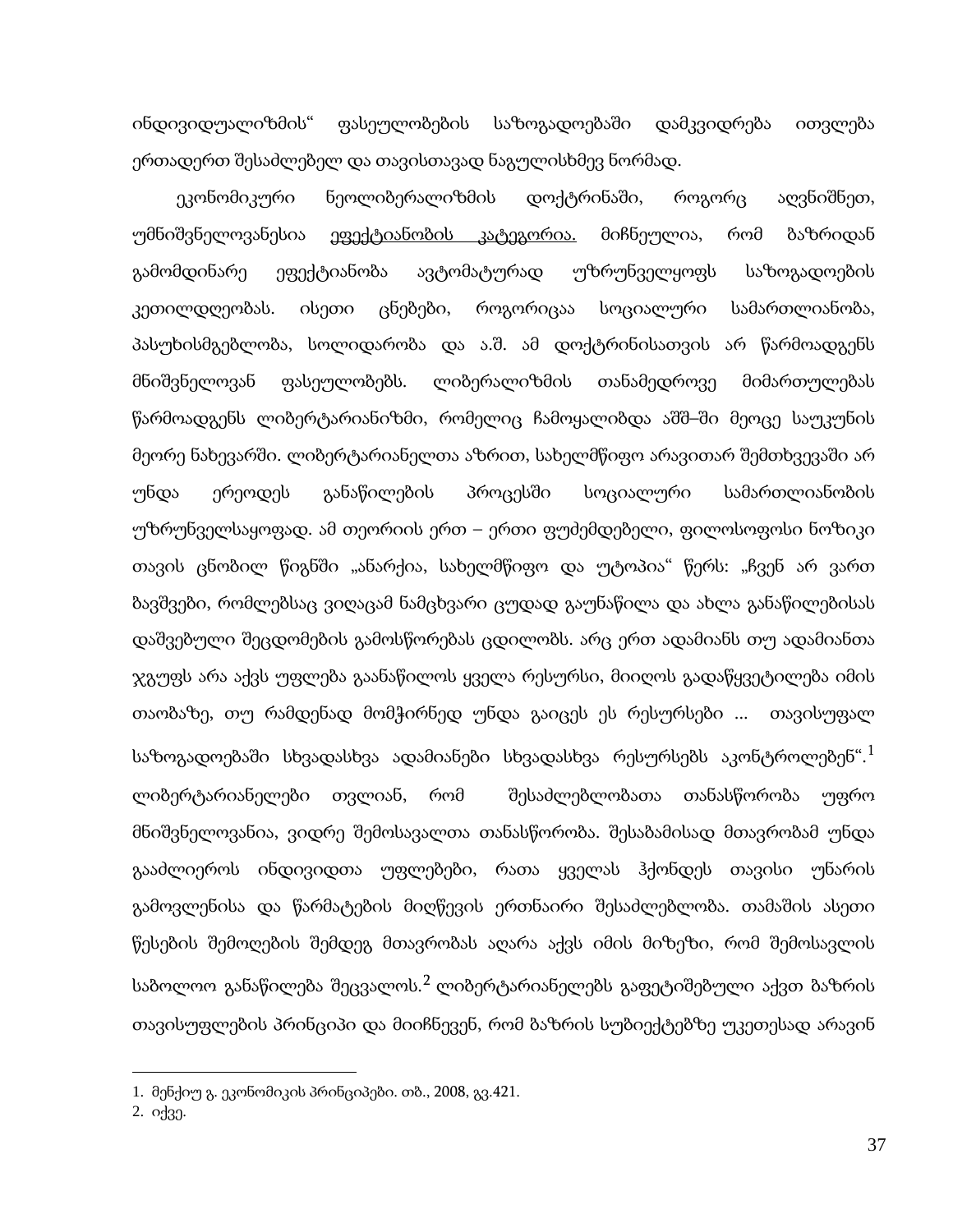იცის თუ როგორ არის შესაძლებელი ეკონომიკის სწრაფი ზრდა და რისკების თავიდან აცილება. მათი აზრით, ბაზრები თვითონ წყვეტენ როგორც მათ მიერ წარმოშობილ, ისე მათ წინაშე მდგარ პრობლემებს. ისინი არ გამორიცხავენ, რომ შეიძლება ადგილი ჰქონდეს ბაზრის ფუნქციონირებაში სხვადასხვა "ჩავარდნას", მაგრამ ამას, მათი აზრით, არ შეუძლია სისტემისთვის რაიმე სერიოზული საფრთხის შექმნა, რადგანაც ბაზრის ეს სუბიექტები თვითონ აკონტროლებენ ერთმანეთს. მაშასადამე, ლიბერტარიანელები ერთადერთ სახელმწიფო პოლიტიკას ცნობენ, რომელსაც დიდი ბრიტანეთის ყოფილმა პრემიერ მინისტრმა გ.ბრაუნმა "რბილი შეხების პოლიტიკა" (Soft touch) უწოდა. $^1$  $^1$ 

## დერეგულირებიდან რეგულირებისაკენ დაბრუნება?

გლობალური ფინანსურ–ეკონომიკური კრიზისის პრობლემებისადმი მიძღვნილ დავოსის მსოფლიო ეკონომიკური ფორუმის პლენარულ სხდომაზე (2010წლის 27 იანვარი) გამოსვლისას საფრანგეთის მაშინდელმა პრეზიდენტმა ნ.სარკოზიმ პირდაპირ განაცხადა: "სახელმწიფოს ჩარევის გარეშე ყველაფერი საბოლოოდ დაინგრეოდა... ჩამოყალიბდა მოსაზრება, რომ ბაზარი ყოველთვის მართალია და ამის საფუძველზე შეიქმნა სამყარო, სადაც ყველაფერს იღებდა ფინანსური კაპიტალი და თითქმის არაფერს – მშრომელი... ჩამოყალიბდა კაპიტალიზმი, სადაც სხვისი კაპიტალით თამაში ნორმალურია და დიდი ფულის შოვნა რაიმე განსაკუთრებული ძალისხმევის გარეშეცაა შესაძლებელი. ამჟამად ჩვენი მთავარი ამოცანაა ისეთი მდგომარეობის შექმნა, რომელშიც ეკონომიკა ადამიანებისათვის იმუშავებს"[2](#page-36-0) მართალია, ამ სიტყვების წარმოთქმიდან სულ ერთი თვის შემდეგ პოპულარულ ჟურნალ The Economist - ში გამოქვეყნდა სარკოზის კარიკატურა კ. მარქსის "კაპიტალით" ხელში და თითქმის იმავდროულად მკაცრად იქნა გაკრიტიკებული როგორც ობამას ფართო სოციალური პროგრამები ისე ძლიერი ეკონომიკური ინტერვენციონიზმი, რის გამოც მას "სოციალისტი" უწოდეს, მაგრამ ამასთანავე

**.** 

<span id="page-36-0"></span><sup>1.</sup> ჟურნ. "Мировая экономика", 2010, №2, გვ.16.

<span id="page-36-1"></span><sup>2.</sup> იგივე წყარო. გვ.19.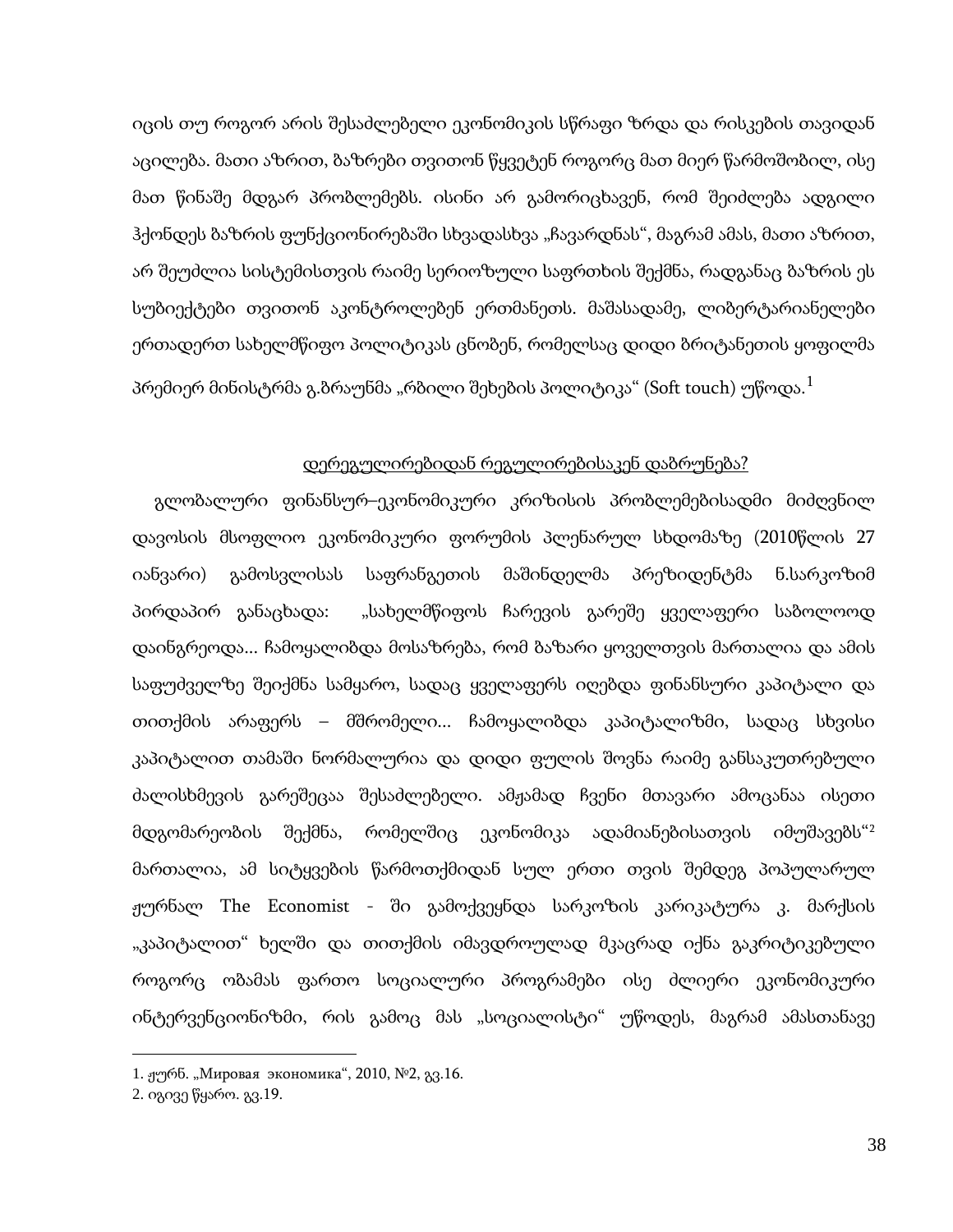მსოფლიოს წამყვან მეცნიერ – ეკონომისტებში, ექსპერტებში, პოლიტიკურ– ეკონომიკური ელიტის წარმომადგენლებში სულ უფრო მეტად იკიდებდა ფეხს მოსაზრება, რომ ფუნდამენტალისტური საბაზრო იდეოლოგია უნდა შეიცვალოს ეკონომიკაში სახელმწიფოს აქტიური მონაწილეობის პარადიგმით, დერეგულირება კი რეგულირებით. პარადიგმის ასეთი მკვეთრი ცვლილება იმითაა გამოწვეული, რომ გლობალური ფინანსური კრიზისების წარმოშობის უმთავრეს მიზეზად ფინანსური ბაზრების დაუშვებლად დიდი ზომით დერეგულირება სახელდება. შესაბამისად, დღის წესრიგში დგას მთელი ეკონომიკისა და განსაკუთრებით მისი ფინანსური სექტორის, ფინანსური ბაზრების ეროვნულ–სახელმწიფოებრივ და გლობალურ დონეებზე რეგულირების აღდგენის, მისი ახალი ფორმების, მეთოდების, ბერკეტებისა და მექანიზმების გამოყენების აუცილებლობა, რომელიც მიმართულია სისტემური რისკების შემცირებისაკენ. ამასთანავე ჯერ კიდევ გამოითქმის ეჭვი, რომ სახელმწიფო რეგულირება შესაძლოა თვითონ შეიცავდეს კიდევ უფრო დიდი რისკების წარმოშობის შესაძლებლობას. $^{\rm 1}$  $^{\rm 1}$  $^{\rm 1}$ 

ამრიგად, სახელმწიფოსა და ბაზრის ურთიერთდამოკიდებულების თეორიული ანალიზი, რომელიც საკუთარ თავში ისტორიულ რესტროსპექტივასაც მოიცავს, შემდეგი დასკვნის გაკეთების შესაძლებლობას იძლევა: მათი ურთიერთდაპირისპირება – "ან სახელმწიფო" "ან ბაზარი" – თეორიული თვალსაზრისით მცდარი, ხოლო პრაქტიკულ ასპექტში არაპროდუქტიულია. არც სახელმწიფოა ბაზარზე "უკეთესი" და არც პირიქით. აუცილებელი შერეულ ეკონომიკურ სისტემაში, რომელიც დღეს არსებობს ინდუსტრიულად განვითარებული და პოსტინდუსტრიულ ქვეყნებში, გამოინახოს თითოეული მათგანის ოპტიმალური ნიშა, რა თქმა უნდა, ქვეყნის ისტორიული და სოციალური თავისებურებების გათვალისწინებით. ბაზრისა და სახელმწიფოს ერთიანობა განსაკუთრებით მნიშვნელოვანია პოსტკომუნისტური და ე.წ. ფორმირებადი ეკონომიკის მქონე

**.** 

<span id="page-37-0"></span><sup>1</sup> . Кругман П. Возвращение великой депресии? Мировой кризис глазами нобелевского лауреата. М. 2009.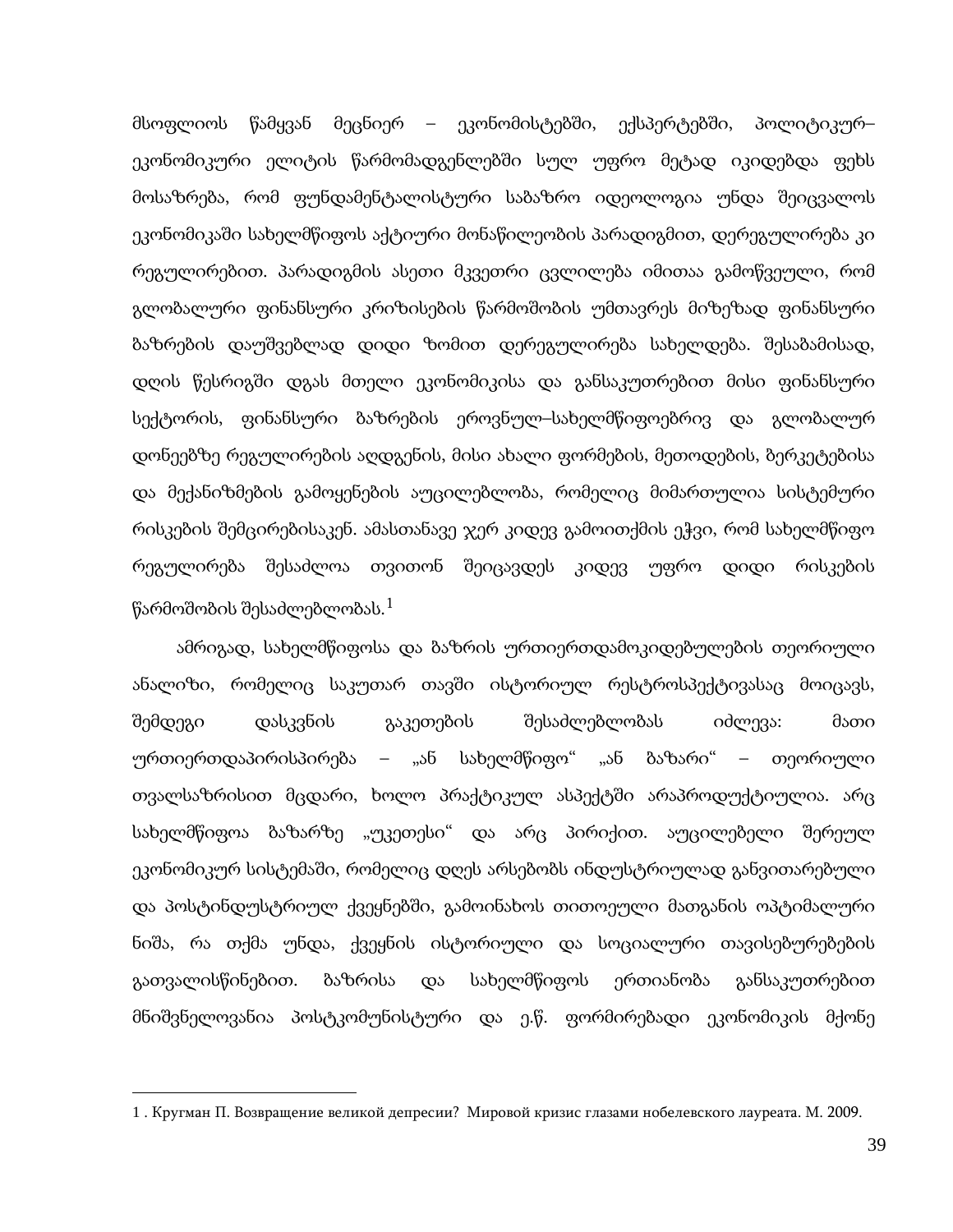ქვეყნებისათვის, რომლებიც ცივილიზებული ბაზრის ჩამოყალიბების მეტ–ნაკლებად ადრეულ ეტაპზე იმყოფებიან.

## 1.3. სახელმწიფოს ეკონომიკური ფუნქციები პოსტკომუნისტურ გარდამავალ პერიოდში

პოსტკომუნისტური ტრანსფორმაციის დაწყება უმნიშვნელოვანესი მოვლენა იყო, რომელმაც გასული საუკუნის ბოლო ათწლეულში მსოფლიოს განვითარების მაგისტრალური მიმართულება განსაზღვრა. ტრანსფორმაციაში სახელმწიფოს როლი განსაკუთრებულია, ვინაიდან ამ პროცესის ყველა მნიშვნელოვანი ასპექტი პირდაპირ თუ ირიბად სახელმწიფოსთანაა დაკავშირებული.

განვლილმა პერიოდმა ნათლად გვიჩვენა იმ ეკონომისტების, პოლიტიკური თუ სახელმწიფო მოღვაწეების შეხედულებების მცდარობა, რომლებიც მიიჩნევდნენ, რომ პოსტკომუნისტურ სივრცეში ბაზრის ჩამოყალიბება თავისთავადი, დამოუკიდებელი პროცესია და არ საჭიროებს მასში სახელმწიფოს რაიმე მონაწილეობას. ასევე, მცდარი აღმოჩნდა მოსაზრება, რომ ბაზარი "ჯადოსნური ჯოხის" მსგავსად თვითონ მოაგვარებს ყველა პრობლემას, ავტომატურ რეჟიმში წარმატებით გადაწყვეტს ქვეყნის წინაშე მდგარ ეკონომიკურ და სოციალურ პრობლემებს.

გარდამავალი პერიოდის სახელმწიფოს, იმ ფუნქციებთან ერთად, რომლებიც მისთვის დამახასიათებელია განვითარებულ საბაზრო სისტემაში, ახასიათებს რიგი სპეციფიკური ფუნქციები. ეს უკანასკნელი გარკვეული კრიტერიუმის საფუძველზე შესაძლებელია სამ ჯგუფად გაერთიანდეს: <u>სისტემაწარმომქმნელი,</u> სისტემაგანმამტკიცებელი და სისტემააღმწარმოებადი ფუნქციები. ჩვენი ამოცანაა დავახასიათოთ თითოეული მათგანის შინაარსი და როლი.

სისტემაწარმომქმნელი ფუნქცია მდგომარეობს საბაზრო ეკონომიკის მოქმედებაში მოყვანაში ანუ "სისტემის გაშვებაში." საქართველოს რეალურ სინამდვილეში ეს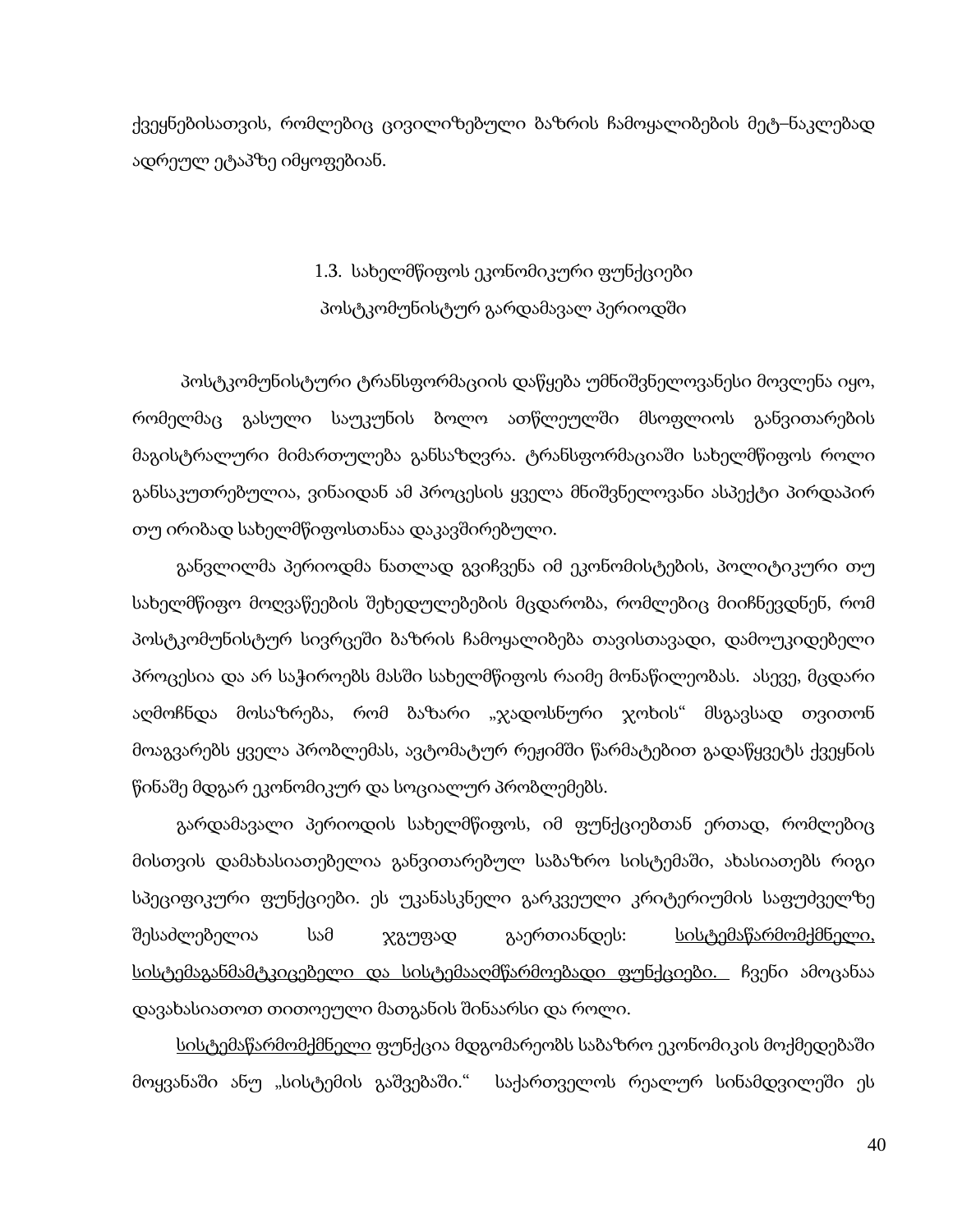ფუნქცია პირველ რიგში დაკავშირებული იყო სისტემურ ინსტიტუციურ გარდაქმნებთან, რომელშიც სახელმწიფოს უნდა მიეღო მონაწილეობა შემდეგი ამოცანების გადაწყვეტაში:

- განსახელმწიფოებრივება და პრივატიზება;
- კონკურენტული ბაზრის ჩამოყალიბება;
- ახალი ბაზრის ადეკვატური "თამაშის წესების" დამკვიდრება;
- საბაზრო ეკონომიკის ინფრასტრუქტურის ჩამოყალიბებისათვის ხელშეწყობა.

 განსახელმწიფოებრივება და განსაკუთრებით პრივატიზება სოციალიზმიდან მიღებული უარყოფიითი მემკვიდრეობის დაძლევის და ქვეყნის დაჩქარებული განვითარების უმნიშვნელოვანესი პირობაა. $^1$  $^1$  ეს იმით აიხსნება, რომ:

- პრივატიზება საწარმოთა რესტრუქტურიზაციის უმნიშვნელოვანესი ფაქტორია, რომელიც ხელს უწყობს მათი ეფექტიანობის გაზრდას;
- პრივატიზებულ (კერძო) საწარმოებს სახელმწიფო საწარმოებთან შედარებით დიდი უპირატესობა გააჩნია გასაღების ბაზრების, მათ შორის ახალი ბაზრების მოპოვების სფეროში;
- პრივატიზებულ საწარმოებს, თავიანთი მობულურობის წყალობით (განსაკუთრებით პროდუქციის რეალიზაციის სფეროში) უფრო სერიოზული შედეგების მიღება შეუძლიათ შრომითი დასაქმების სფეროში, ვიდრე სახელმწიფო საწარმოებს;
- პრივატიზებული საწარმოები უფრო ადვილად იზიდავენ უცხოურ კაპიტალს;
- პრივატიზებულ საწარმოებში დასაქმებულ მუშაკთა შრომის ანაზღაურება გაცილებით მაღალია სახელმწიფო საწარმოებთან შედარებით.
- კერძო საწარმოს მესაკუთრე არის უნარიანი და გერგილიანი მეწარმე, რომელსაც შეუძლია თავისი კომპეტენციისა და მონდომების წყალობით მეტი სარგებლობა მოუტანოს ფირმას.

<span id="page-39-0"></span>**.** 

<sup>1</sup>. ჯიბუტი ა. სახელმწიფო ქონების პრივატიზების შედეგები საქართველოში. თბ., 2012.გვ.10.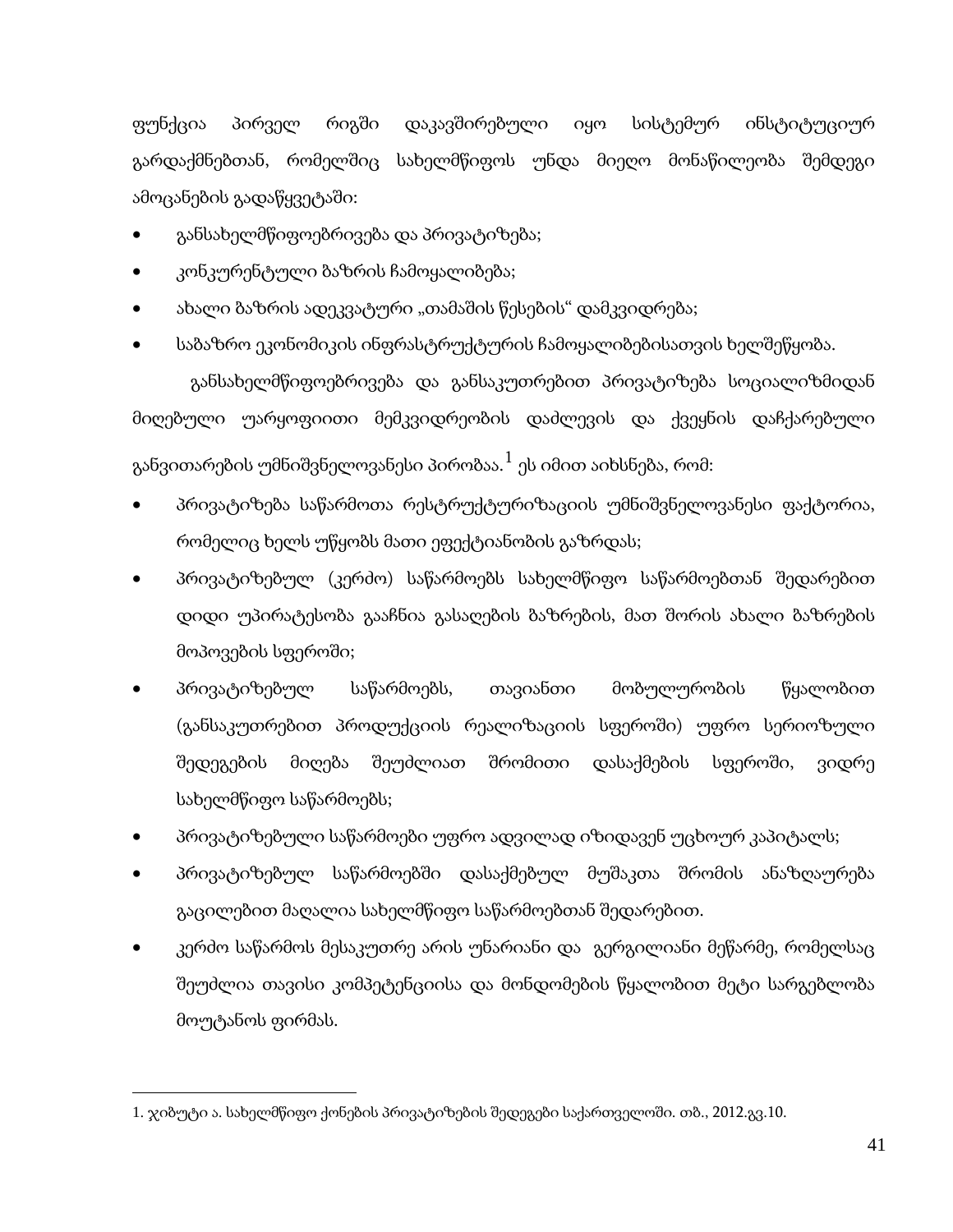ამ ტიპის მესაკუთრისათვის საქმიანობის ერთადერთ მოტივს მხოლოდ ფულის შოვნა როდი წარმოადგენს. მისთვის დიდი მნიშვნელობა აქვს საკუთარი ღირსების გრძნობას, რომლის განმტკიცებასაც იგი აღწევს ფირმის წარმატებული საქმიანობით.

საქართველოში, როგორც ცნობილია, სახელმწიფო საკუთრების განსახელმწიფოებრივება ძირითადად განხორციელდა პრივატიზების ფორმით, რომელმაც რამდენიმე ეტაპი განვლო "მცირე პრივატიზებიდან" დაწყებული "დიდი პრივატიზებით" დამთავრებული. აღსანიშნავია ის ფაქტიც, რომ საქართველოში ისე როგორც რიგ სხვა პოსტსაბჭოურ (პოსტკომუნისტურ) ქვეყნებში პრივატიზება მიმდინარეობდა ე.წ. "მესამე სამყაროს" ქვეყნებში ამ პროცესის დასრულების ფონზე. კერძოდ, მსოფლიო ბანკის მონაცემებით, 1980–იანი წლების ბოლოს და 1990–იანი წლების დასაწყისში ოცდარვა განვითარებად ქვეყანაში პრივატიზებული იქნა 3975 სახელმწიფო საწარმო. მაგალითად ჩილეში კერძო პირთა ხელში გადავიდა 37 საწარმო, ბრაზილიაში – 29, სინგაპურში – [1](#page-39-0)5, მექსიკაში – 10, სამხრეთ კორეაში–7 და ა.შ. $^1$ პრივატიზება ასევე მიდინარეობდა დასავლეთ ევროპის ეკონომიკურად განვითარებულ ქვეყნებშიაც.

დასავლეთ ევროპისა და განვითარებადი სამყაროს ქვეყნებში პრივატიზება მიზნად ისახავდა სამი მთავარი ამოცანის გადაჭრას: პირველი, პრივატიზებულ საწარმოთა ეფექტიანობის ამაღლება; მეორე, კაპიტალის მოზიდვა და მესამე, კონკრეტული გარემოს შექმნა.

საქართველოში განხორციელებული პრივატიზება ემსახურებოდა არა მარტო ეკონომიკური, არამედ სოციალური და პოლიტიკური მიზნების მიღწევასაც. კერძოდ, ძველი საზოგადოებრივი ურთიერთობების დემონტაჟს და ახლის შექმნას. წინა პლანზე წამოწეული იყო კერძო მესაკუთრისა და კერძო მეწარმის ჩამოყალიბების ამოცანა, რომლებსაც საბაზრო ეკონომიკისა და პოლიტიკური დემოკრატიის ფორმირების პროცესისათვის შეუქცეველი ხასიათი უნდა მიენიჭებინა.

<span id="page-40-0"></span>**.** 

<sup>1</sup>. Тенденции мирового развития. Отчет Мирового Банка. М., 1999, გვ. 47.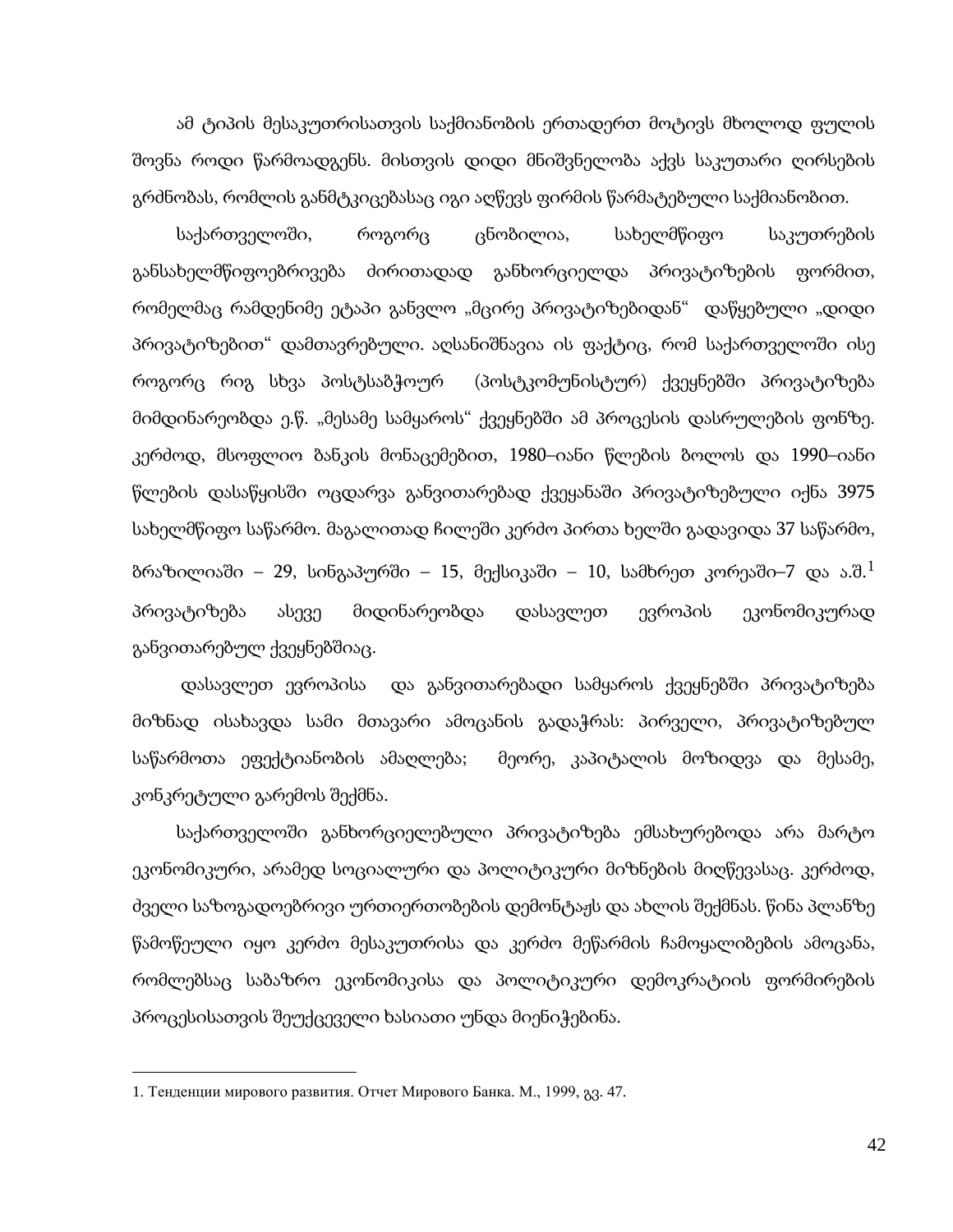ჩვენს ქვეყანაში პრივატიზების პირველი ეტაპი განხორციელდა საყოველთაო ვაუჩერიზაციის გზით, რომელიც კარგად იყო ცნობილი და ფართოდ აპრობირებული აღმოსავლეთ და ცენტრალური ევროპის ყოფილ სოციალისტურ ქვეყნებში. ამ ტიპის პრივატიზების ეფექტი განიხილებოდა ორ ასპექტში – ეკონომკურსა და სოციალურში. ეკონომიკურში იგულისხმებოდა სახელმწიფო საწარმოების კერძო მესაკუთრეთა ხელში გადაცემა იმ პირობებში, როცა ადგილი ჰქონდა სამამულო კაპიტალის დეფიციტს და ამ საწარმოთა მიმართ უცხოური კაპიტალის დაუინტერესებლობას. რეზიდენტ სამეურნეო სუბიექტებს შეეძლოთ ყოფილი სახელმწიფო საკუთრების უფასოდ მიღება ან სიმბოლურ ფასად შეძენა. სოციალური თვალსაზრისით, ვაუჩერებით პრივატიზება ემსახურებოდა სოციალური სამართლიანობის მიღწევის მიზანს. საბოლოო ჯამში, პრივატიზების ძირითადი მიზანი იყო ეფექტიან მესაკუთრეთა მოძებნა. გამოცდილებამ გვიჩვენა, რომ ვაუჩერულმა პრივატიზებამ ნაკლებად შეძლო მის წინაშე დასახული ამოცანების შესრულება. სამწუხაროდ, ამ გზით ვერც ეფექტიანი მესაკუთრის პოვნა მოხერხდა და ვერც სოციალური სამართლიანობის პრინციპის უზრუნველყოფა. ამის რამდენიმე მიზეზი არსებობდა, კერძოდ:

ა. ვერ მოხერხდა ფასიანი ქაღალდების მეორადი ბაზრის ჩამოყალიბება;

ბ. ვაუჩერული პრივატიზება მიმდინარეობდა მოსახლეობის მასობრივი გაღარიბების პირობებში, რის გამოც მოსახლეობის დიდმა ნაწილმა თავისი კუთვნილი ვაუჩერები "ჩალის ფასად" გაყიდა სტიქიურ ბაზრზე ან სასურსათო პროდუქტებზე გაცვალა. პრივატიზებული საწარმოების მესაკუთრეთა უმეტესმა ნაწილმა ეს საწარმოები კი არ აამოქმედა არამედ დაშალა და ჯართად გაყიდა ან "დააკონსერვა", მომავალში მათი უფრო სარფიანად გაყიდვის იმედით.

იმის მიუხედავად, რომ არ დამყარებულა პირდაპირი დადებითი კორელაცია ეკონომიკურ ეფექტიანობის ამაღლებასა და საკუთრების ტიპის შეცვლას შორის, ვაუჩერულმა პრივატიზებამ, ჩვენი აზრით, მაინც დადებითი როლი ითამაშა. ეს იმაში გამოიხატა, რომ შეიქმნა კერძო საკუთრების ინსტიტუტი, როგორც საბაზრო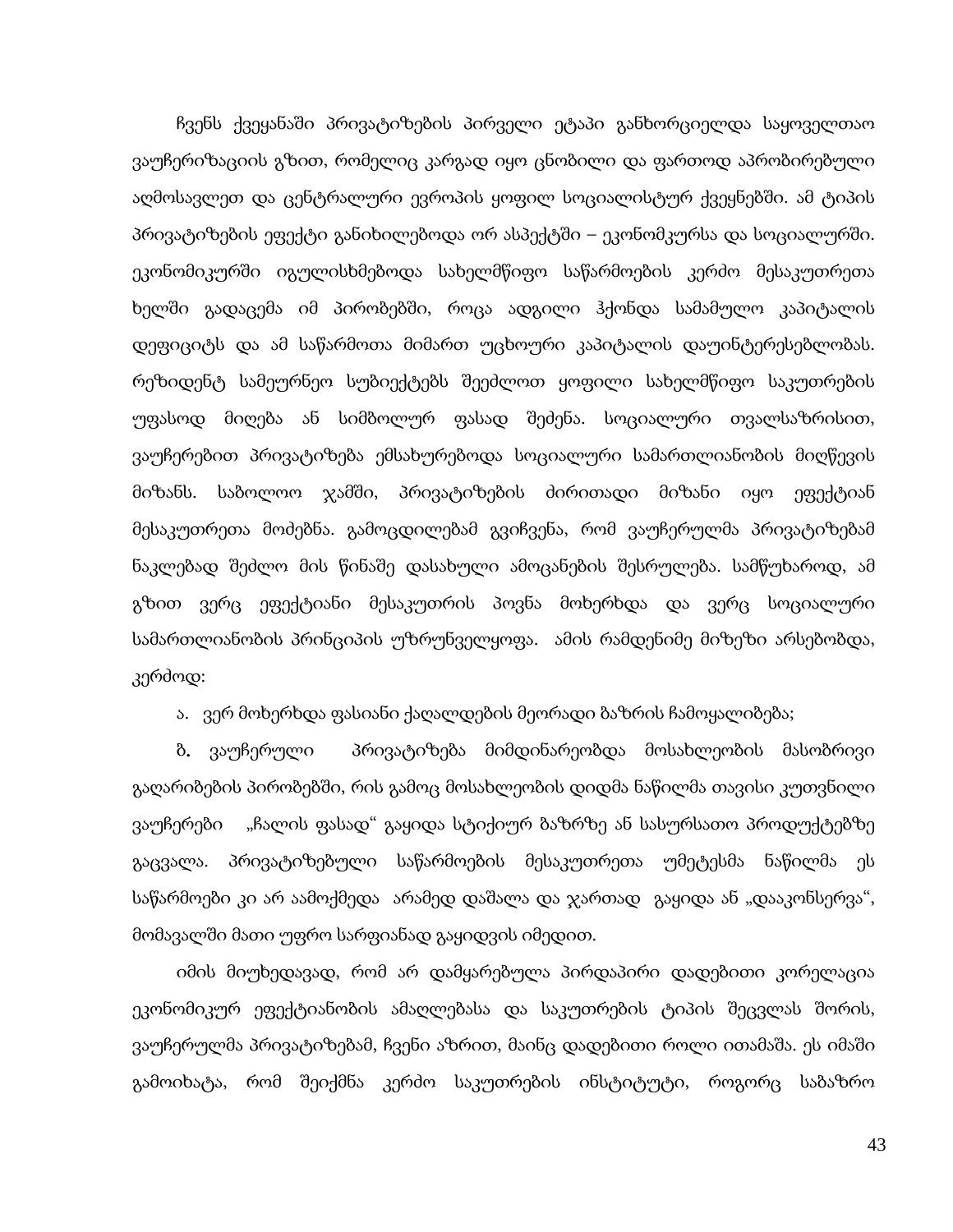ეკონომიკის ფუნქციონირების საფუძველი. აღნიშნულ პროცესში აქტიურად მონაწილეობდა სახელმწიფო, რაშიაც ნათლად გამოვლინდა მისი სისტემაწარმომქმნელი ფუნქცია.

პოსტკომუნისტური ტრანსფორმაციული პერიოდის სახელმწიფოს მეორე მნიშვნელოვანი სისტემაწარმომქმნელი ფუნქცია მდგომარეობს ქვეყანაში კონკურენტული გარემოს ჩამოყალიბების ხელშეწყობაში. ეს მეტად რთული ფუნქციაა, რადგან მისი რეალიზება უნდა მომხდარიყო ტოტალურად მონოპოლიზებული, ცენტრალიზებულ–გეგმიანი, ადმინისტრაციულ–მბრძანებლური საბჭოური ეკონომიკური სისტემის მძიმე მემკვიდრეობის პირობებში. $^{\rm 1}$  $^{\rm 1}$  $^{\rm 1}$ 

კონკურენციის ანტიმონოპოლიური პოლიტიკის ფორმირება საქართველოში დაიწყო 1992 წლიდან და რამდენიმე ეტაპი განვლო. პირველი ეტაპი მოიცავს პერიოდს – 1992 წლიდან 1996 წლის პირველ ნახევრამდე. კერძოდ, 1992 წლის 17 მარტს საქართველოს რესპუბლიკის მინისტრთა კაბინეტის მიერ მიღებული იქნა დადგენილება "საქართველოს რესპუბლიკაში სამეურნეო საქმიანობის დემონოპოლიზაციის ზოგიერთი ღონისძიების შესახებ." ეს იყო პირველი საკონკურენციო სამართლებრივი აქტი, რომლის მთავარი დანიშნულება მდგომარეობდა პირველადი სამეურნეო ერთეულების ( საწარმოების, ფირმების) ეკონომიკური თავისუფლების დავცაში სახალხო მეურნეობის რეორგანიზაციის პროცესში. 1992 წლის 16 ოქტომბერს სახელმწიფო საბჭოს მიერ მიღებული იქნა "მონოპოლიური საქმიანობის შეზღუდვისა და კონკურენციის განვითარების შესახებ" დეკრეტი, რომელმაც განსაზღვრა კონკურენციის განვითარების, მონოპოლიური საქმიანობისა და არაკეთილსინდისიერი კონკურენციის შეზღუდვისა და თავიდან აცილების ორგანიზაციულ–სამართლებრივი საფუძვლები. ანტიმონოპოლიური პოლიტიკის გატარების ფუნქცია დაეკისრა საქართველოს ეკონომიკის სამინისტროს,

 $\overline{a}$ 

<span id="page-42-0"></span><sup>1.</sup> ფეტელავა ს. კონკურენციის თეორია და ანტიმონოპოლიური რეგულირება საქართველოში. თბ.,2007; ფეტელავა ს. მსჯელობა საქართველოს საკონკურენციო (ანტიმონოპოლიური) სამართლის სრულყოფის საკითხებზე. თბ., 2007; გოგიაშვილი შ. კონკურენციის ეკონომიკური პოლიტიკა და საკანონმდებლო პრაქტიკა. თბ., 2009.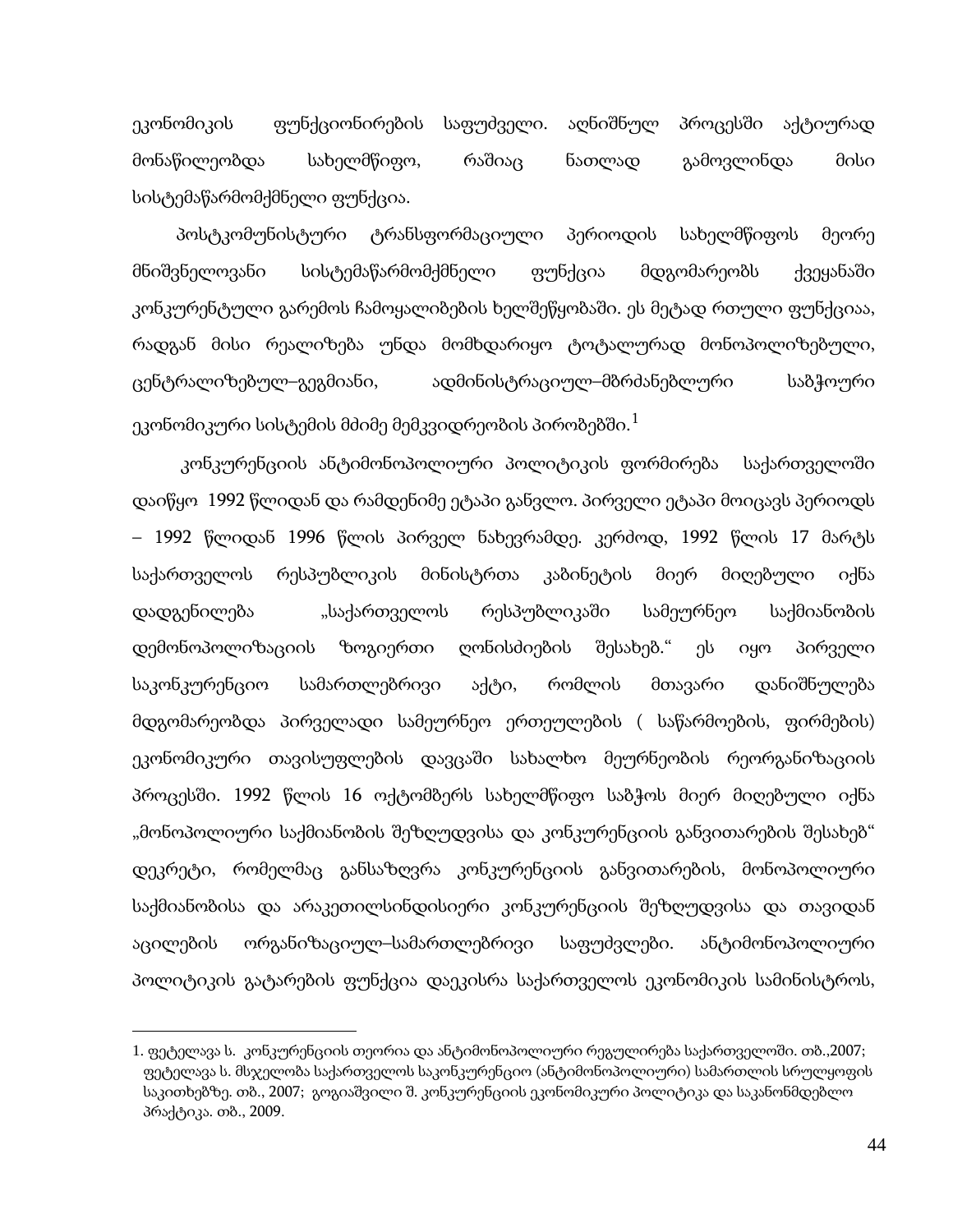რომელიც მას ასრულებდა ანტიმონოპოლიური სამმართველოს საშუალებით. ხაზი უნდა გაესვას იმ გარემოებას, რომ საქართველოში კონკურენციული პოლიტიკის პირველი ეტაპი დაემთხვა მასობრივი პრივატიზების პროცესს, რაც კიდევ უფრო ამაღლებდა კონკურენციის დამცველი ორგანოს პასუხისმგებლობას ახალი მონოპოლიური წარმონაქმნების დაუშვებლობისა და ჯანსაღი სამეწარმეო გარემოს შექმნის მიმართ.

მეორე ეტაპი მოიცავს 1996 წლის მეორე ნახევრიდან 2002 წლის პირველ ნახევრამდე განვლილ პერიოდს. მას უკავშირდება შედარებით უფრო მაღალი დამოუკიდებლობის მქონე ანტიმონოპოლიური ორგანოს – საქართველოს ეკონომიკის სამინისტროსთან არსებული საჯარო სამართლის იურიდიული პირის – საქართველოს სახელმწიფო ანტიმონოპოლიური სამსახურის ჩამოყალიბება და მნიშვნელოვანი კანონების მიღება: "მომხმარებელთა უფლებების დაცვის შესახებ" (1996წ.) და "კონკურენციის შესახებ" (1998წ.) ამავე პერიოდში (1997–2000წწ.) ფაქტობრივად დასრულდა "მონოპოლიური საქმიანობისა და კონკურენციის შესახებ" საქართველოს კანონის ამოქმედებისათვის აუცილებელი ბაზის შექმნის პროცესი, რამაც საშუალება მისცა საქართველოს ანტიმონოპოლიურ სამსახურს სრული დატვირთვით დაეწყო მუშაობა.

მესამე ეტაპი მოიცავს პერიოდს 2002 წლის მეორე ნახევრიდან 2004 წლის ოქტომბრამდე. მისთვის დამახასიათებელი იყო ერთობლივი ცენტრალიზებული კონკურენციული პოლიტიკის დარგობრიც ჭრილში დანაწევრების დაწყება, რასაც საფუძველი ჩაუყარა "დამოუკიდებელი მარეგულირებელი ორგანოს შესახებ" საქართველოს კანონის (2002 წლის 13 სექტემბერი) მიღებამ.

მეოთხე ეტაპი იწყება 2004 წლის დეკემბრიდან და ფაქტობრივად ეს არის საქართველოში ანტიმონოპოლიური სამსახურის ნგრევის პროცესი. უარი ითქვა 1992 წლიდან მომდინარე საკონკურენციო პოლიტიკაზე და მიმდინარეობდა მუშაობა პრინციპულად განსხვავებულ ხედვაზე დამყარებულ საკონკურენციო სამართლის შემუშავებაზე. პროცესი ფაქტობრივად დასრულდა 2005 წლის 3 ივნისს "თავისუფალი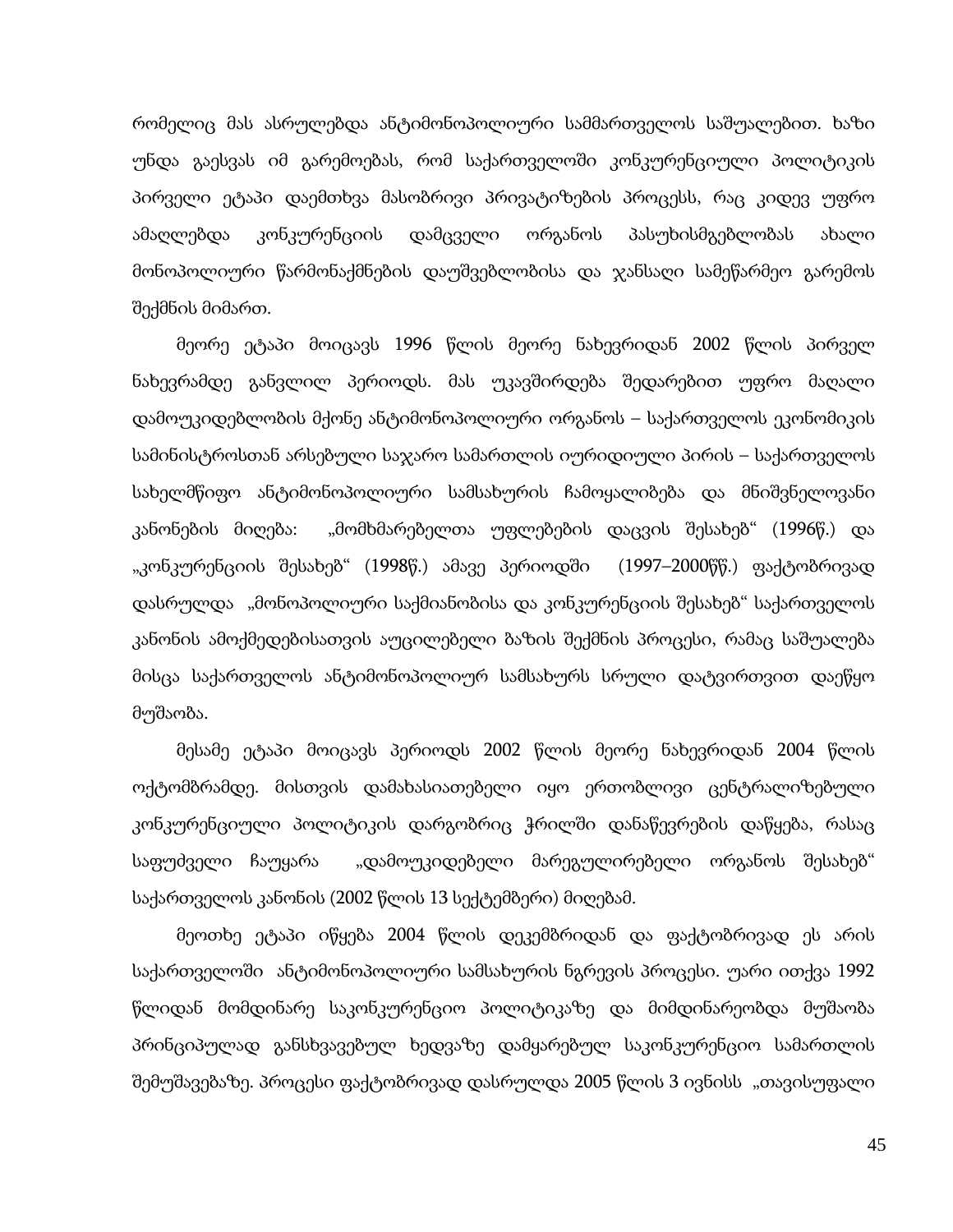ვაჭრობისა და კონკურენციის შესახებ" საქართველოს კანონის მიღებით, რომელმაც გააუქმა ქავეყანაში მანამდე მოქმედი ყველა საკონკურენციო სამართლის ნორმა შესაბამის ინსტიტუტებთან ერთად და დასაბამი მისცა ევროკავშირისა და აშშ კანონმდებლობისაგან პრინციპულად განსხვავებული საკონკურენციო სამართლის ნორმების ამოქმედებას.

სახელმწიფოს მნიშვნელოვანი სისტემაწარმომქმნელი ფუნქცია გარდამავალ პერიოდში გამოიხატება სამეურნეო საქმიანობის მომწესრიგებელი "თამაშის წესების" განსაზღვრაში. ეს უკანასკნელი გულისხმობს საბაზრო სისტემის ნორმალური ფუნქციონირებისათვის აუცილებელი საკანონმდებლო ბაზისა და საზოგადოებრივი ატმოსფეროს შექმნას. ამ ამოცანის გადაწყვეტა სახელმწიფოს უხდება ისეთ სიტუაციაში, როცა აღნიშნული პირობები ან საერთოდ არ არსებობს ან არსებობს სრულიად საპირისპირო სამართლებრივი და სოციალურ–ეკონომიკური გარემო. მაშასადამე, აქ საუბარია იმაზე, რომ სახელმწიფოს უწევს ახალი, ძველისაგან რადიკალურად განსხვავებული თამაშის წესების "მოქმედებაში გაშვება." ეს წესები პირველ რიგში უნდა ითვალისწინებდეს საბაზრო ეკონომიკის ფუნქციონირებიდან გამომდინარე მოთხოვნებს, თუმცა არანაკლებ მნიშვნელოვანია ქვეყნის ისტორიული განვითარების, მოსახლეობის მენტალიტეტის, ტრადიციების და ა.შ. გათვალისწინება. "თამაშის წესების" ცხოვრებაში მყარად დამკვიდრების მნიშვნელოვანი პირობა მათი მოქნილობის მაღალი ხარისხია, რასაც პირდაპირ უკავშირდება სამეწარმეო საქმიანობის დაწყებისა და გააქტიურების პროცესი.

სამეურნეო კანონმდებლობის მოწესრიგებისა და საერთაშორისო სტანდარტებთან დაახლოების თვალსაზრისით საქართველოში ბევრი რამ გაკეთდა, თუმცა არსებობს რიგი საკითხები, რომლებიც გადაჭრას მოითხოვს. კერძოდ:

• აუცილებელია მეწარმეობის მარეგულირებელი საერთო სახელმწიფო და ადგილობრივი ბაზის ერთმანეთისგან მკვეთრი გამიჯვნა;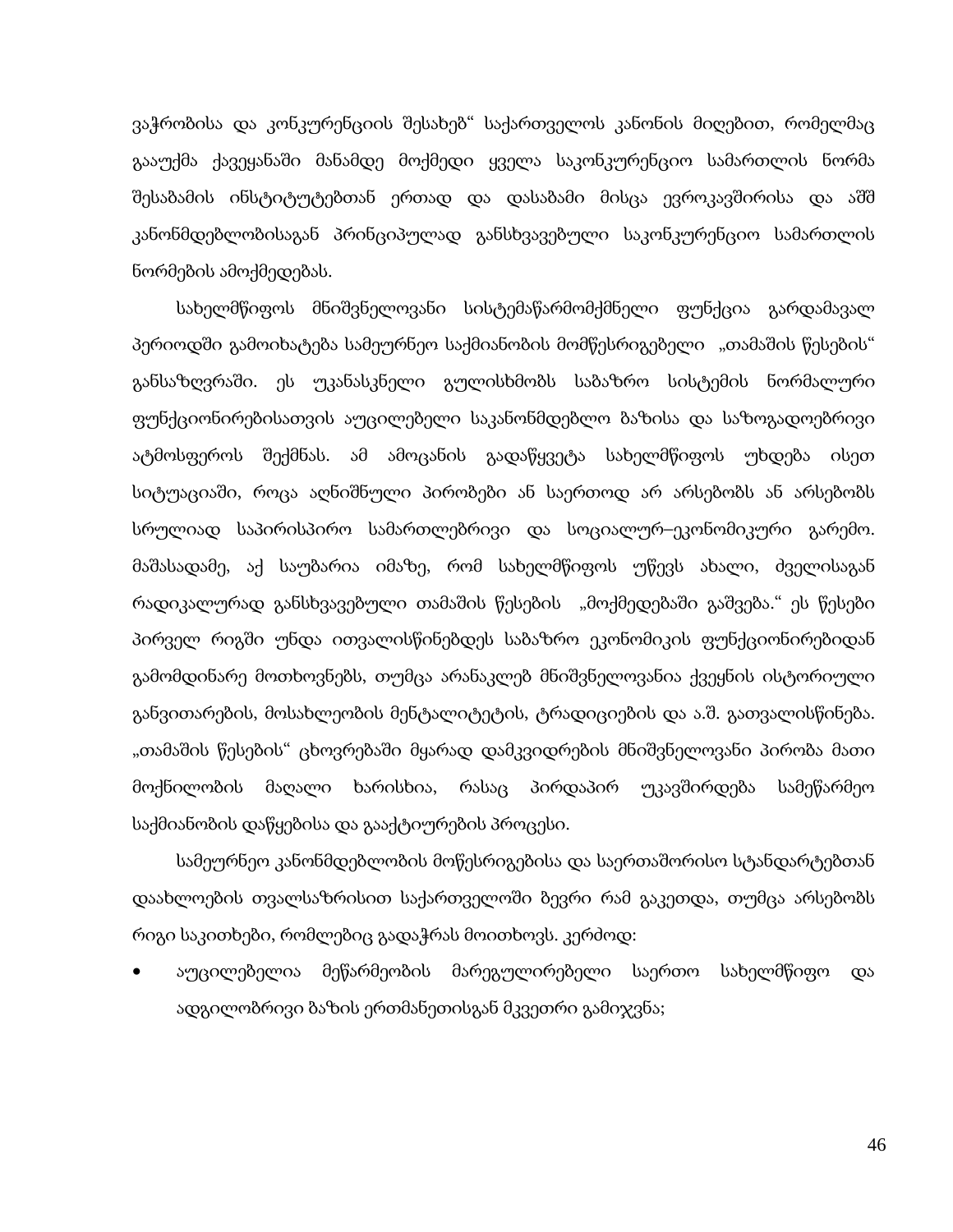- უნდა განხორციელდეს უწყებრივი ნორმატიული აქტების მოქმედ კანონმდებლობასთან შესაბამისობის ანალიზი მათ შორის არსებული წინააღმდეგობების აღმოფხვრის მიზნით;
- უნდა ამაღლდეს არსებული კანონმდებლობების სტაბილურობა და გამოირიცხოს მასში ურთიერთსაწინააღმდეგო და გამომრიცხავი ცვლილებების ხშირი შეტანა.

 სახელმწიფოს კიდევ ერთი სისტემაწარმომქმნელი ფუნქციაა საბაზრო ინფრასტრუქტურის ინსტიტუტების ჩამოყალიბების ხელშეწყობა. აქ ჩვენ ვგულისხმობთ: ინოვაციური, ინვესტიციური, იპოთეკური, აგრალური სპეციალიზაციის ბანკების, განსაკუთრებით მცირე ბიზნესის სფეროში ურთიერთდაკრედიტების დაწესებულებების, საპენსიო და სადაზღვევო ფონდების, საფონდო, სასაქონლო, სავალუტო, შრომის ბირჟების ჩამოყალიბებისადმი ორგანიზაციულ და მატერიალურ–ფინანსურ მხარდაჭერას. ინფრასტრუქტურის აქ ჩამოთვლილი ელემენტებიდან ზოგიერთი საქართველოში უკვე შეიქმნა და მეტ– ნაკლები წარმატებით ფუნქციონირებს, ზოგიერთი კი (მაგალითად, ბირჟები, საპენსიო ფონდები) ჯერ კიდევ არ არის ჩამოყალიბებული. განსაკუთრებით მნიშვნელოვნად მიგვაჩნია საფონდო ბირჟების ფორმირება და სრულფასოვანი ფუნქციონირების დაწყება, რომლის გარეშეც არ არსებობს ჭეშმარიტი საბაზრო ეკონომიკა. ამ მიზნით შეიძლება განხორციელდეს შემდეგი ღონისძიებები:

- საფონდო ბირჟის სტაბილურობისა და ინვესტორთა ინტერესების სამართლებრივი დაცვის უზრუნველმყოფელი სამართლებრივ–ნორმატიული ბაზის შექმნა;
- მსოფლიო სტანდარტებთან მაქსიმალურად მიახლოებული განვითარებული საფონდო ბაზრის ჩამოყალიბება;
- საფონდო ბაზრის ინფორმაციული უზრუნველყოფა;
- დეპოზიტარულ–კლირინგული კომპანიების შექმნა და მათი საშუალებით ფინანსური, მათ შორის უცხოური, სახსრების მოზიდვა;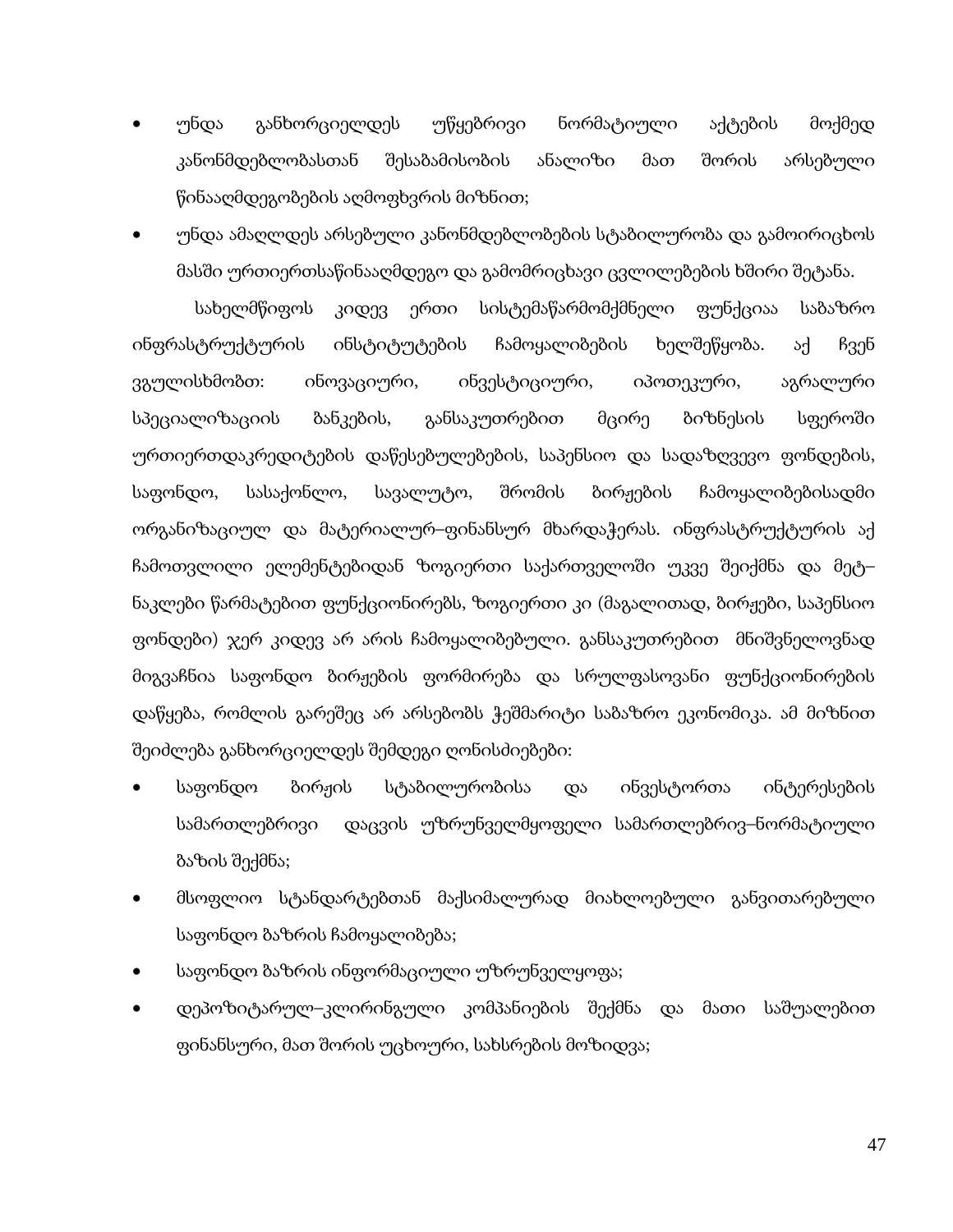• კოლექტიური ინვესტირების ფორმის, პირველ რიგში საპაიო ინვესტიციური ფონდების შექმნა.

 როგორც აღვნიშნეთ, გარდამავალ პერიოდში შეიძლება გამოვყოთ სახელმწიფოს სისტემაგანმამტკიცებელი ფუნქციები. ამ ცნების ქვეშ ჩვენ ვგულისხმობთ სახელმწიფოს მხრიდან იმ პირობების შექმნას, რომელიც უზრუნველყოფს ახალი საბაზრო სისტემის გამართულ ფუნქციონირებას მისთვის ადეკვატურ მატერიალურ საფუძველზე. პირველ რიგში იგულისხმება ეროვნული ეკონომიკის სტრუქტურის საბაზრო ეკონომიკის ფუნქციონირების ზოგად კანონზომიერებებთან, ეკონომიკის გლობალიზაციის პროცესებთან და აქედან გამომდინარე საქართველოს გეოეკონომიკური და გეოსტრატეგიული ფუნქციის ცვლილებასთან შესაბამისობაში მოყვანა. განვლილი წლების მანძილზე საქართველოს ეროვნული ეკონომიკის ტრანსფორმაცია განხორციელდა ენერგეტიკის, მომსახურების სფეროს (უპირველეს ყოვლისა – ფინანსური მომსახურების), ტურიზმისა და ინფრასტრუქტურის პრიორიტეტული განვითარების მიმართულებით, შედარებით ნაკლები ყურადღება ექცეოდა მრეწველობისა და სოფლის მეურნეობის დარგებს. თუმცა, უკანასკნელ პერიოდში სოფლის მეურნეობის მიმართ დამოკიდებულება საგრძნობლად იცვლება.

 სტრუქტურული ცვლილებების აუცილებელი პირობაა ახალი ინვესტიციები. საყოველთაოდ ცნობილი ჭეშმარიტებაა, რომ ინვესტიციების ძირითადი წყაროა დანაზოგები. საქართველოში ამჟამად არსებული საკმაოდ რთული ეკონომიკური სიტუაციიდან გამომდინარე, სამამულო ფირმებსა და ადგილობრივ მოსახლეობას არ გააჩნია ინვესტირებისთვის საჭირო დანაზოგები. შექმნილ ვითარებაში ერთადერთი გამოსავალი უცხოურ ინვესტიციებშია. საქართველოში პირდაპირ უცხოურ ინვესტიციებს წინააღმდეგობრივი დინამიკა ახასიათებს. 2004 წლიდან 2008 წლამდე მათი მოცულობა განუხრელად იზრდებოდა და მაქსიმალურ სიდიდეს მიაღწია 2007 წელს (2014.8 მლნ.დოლარი) 2004 წელს 499.1მლნ.დოლარის ნაცვლად. 2008 წელს ცნობილი მიზეზების გამო (აგვისტოს ომი, გლობალური ფინანსურ–ეკონომიკური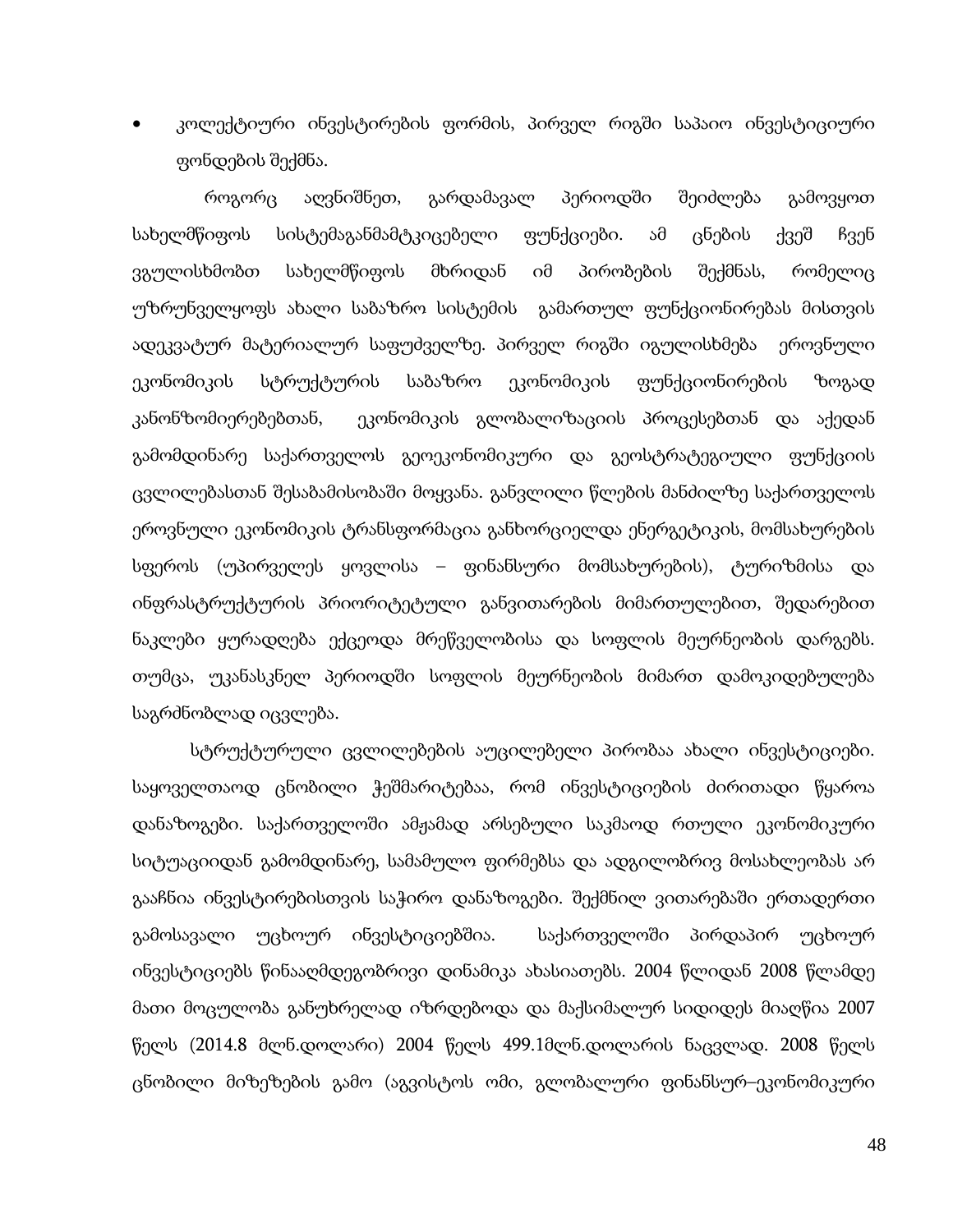კრიზისი) პუი–ების მოცულობა შემცირდა წინა წელთან შედარებით და შეადგინა 1564.0 მლნ.დოლარი. 2009 წელს კი ადგილი ჰქონდა მკვეთრ ვარდნას (658.4 მლნ.დოლარი). 2010 და 2011 წლებში კვლავ დაიწყო პუი–ების მატება (814.5 მლნ და 960.6 მლნ. დოლარი) $^1$  $^1$  საქართველოს სახელმწიფოს ერთ–ერთი უმნიშვლოვანესი ფუნქცია სწორედ იმაში მდგომარეობს, რომ ხელი შეუწყოს ეროვნულ ეკონომიკაში პროგრესული სტრუქტურული ცვლილებების განხორციელებას. ეს უკანასკნელი შეიძლება უზრუნველყოფილი იქნეს მოწინავე ტექნოლოგიებსა და რევოლუციური შინაარსის მქონე სამეცნიერო კვლევებსა და საცდელი საკონსტრუქტორო სამუშაოებზე ორიენტირებული სახელმწიფო სამეცნიერო–ტექნიკური პოლიტიკის გატარებით.

აქვე შევნიშნავთ, რომ მსოფლიოს ბევრ ქვეყანაში მსგავსი გამოცდილება უკვე არსებობს. მაგალითად: გერმანიაში მოქმედებს "ენერგოდამზოგავი ტექნოლოგიების დარგში ახალი პროექტების მხარდამჭერი პროგრამა", საფრანგეთში – "სამეცნიერო კვლევებისა და საცდელ–საკონსტრუქტორო დამუშავების, ტექნოლოგიური განვითარების ორიენტაციისა და პროგრამირების" კანონი, აშშ–ში მოქმედებს ე.წ. "ტექნიკური გარღვევის პოლიტიკა" და სხვ.

იმ განსხვავებული სტრატეგიებიდან, რომლებიც შეიძლება გამოყენებული იქნეს აღნიშნულ სფეროში, ჩვენი აზრით, ყველაზე მისაღებია "მოწინავე პოზიციების" სტრატეგიის გამოყენება. იგი გულისხმობს მეცნიერულ–ტექნოლოგიური პროგრესის უახლეს მიღწევათა გამოყენებას ახალი პროდუქტებისა და ტექნოლოგიების შესაქმნელად, აყალიბებს მათზე მოთხოვნას და შესაბამის ბაზრებს.

პოსტკომუნისტურ ტრანსფორმაციულ პერიოდში სახელმწიფოს სისტემაგანმა– მტკიცებელი ფუნქციის რეალიზების ერთ–ერთი მიმართულებაა საწარმოების (ფირმების) ორგანიზაციული სტრუქტურებისა და მართვის მექანიზმების შესაბამისობაში მოყვანა წარმოების საბაზრო ორგანიზაციის ფუნდამენტურ მოთხოვნებთან.

<span id="page-47-0"></span>**.** 

<sup>1</sup>. საქსტატის მონაცემები.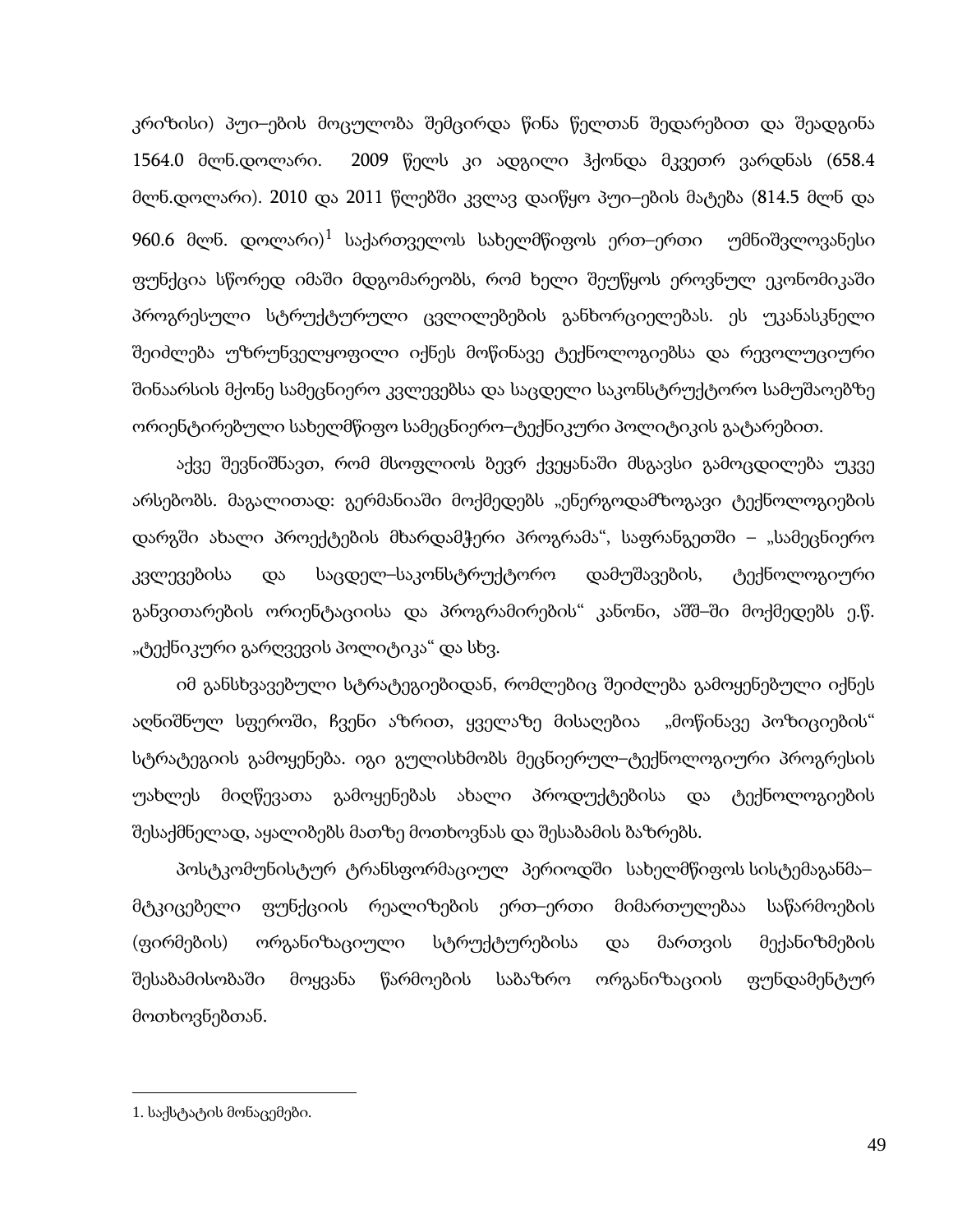სხვაგვარად რომ ვთქვათ, აუცილებელია შიდა საფირმო ორგანიზაციისა და რგოლების იმგვარი მოდერნიზაცია, რომელიც სრულ შესატყვისობაში აღმოჩნდება ზოგადად აღიარებულ საბაზრო სტანდარტებთან. ყოველივე ამის განსახორციელებლად აუცილებელია მეწარმეობისადმი აქტიური სახელმწიფო მხარდაჭერა, რომელიც პირველ რიგში გულისხმობს ხელასყრელი სამეწარმეო კლიმატის (გარემოს) შექმნას. სამეწარმეო გარემოს მრავალი ფაქტორი აყალიბებს: პოლიტიკური, სოციალური და სამართლებრივი სტაბილურობა; ხელსაყრელი საგადასახადო და საკრედიტო რეჟიმი; საბაზრო–სამეურნეო ბრუნვაში წარმოების ყველა ფაქტორის აქტიური ჩართვა; ბაზარზე ახალი სუბიექტების შესვლისა და ბაზრიდან გამოსვლის პროცედურების გამარტივება კონკურენციის წახალისების საშუალებით; საწარმოო–სამეურნეო, სოციალური, ინსტიტუციური და საბაზრო ინფრასტრუქტურების განვითარების მხარდაჭერა; სამეწარმეო საქმიანობის მიმართ კეთილგანწყობილი საზოგადოებრივი აზრის ჩამოყალიბებისათვის ხელშეწყობა და ა.შ.

ამგვარად, ჩვენს მიერ ზემოჩამოთვლილი და განხილული სახელმწიფოს სისტემაწარმომქმნელი და სისტემაგანმამტკიცებელი ფუნქციები მეტად მნიშვნელოვანია ტრანსფორმირებადი (გარდამავალი) ეკონომიკისათვის, მაგრამ არანაკლებ მნიშვნელოვანია გარდაქმნის პროცესებისათვის შეუქცევადი ხასიათის მინიჭება და ამ საქმეში სახელმწიფოს როლის განსაზღვრა. უკვე ჩამოყალიბებული საბაზრო სისტემის ფუნქციონირებისათვის შეუქცევადი ხასიათის მინიჭება. ეკონომიკის მყარი და მაღალი ტემპებით ზრდის უზრუნველყოფა სახელმწიფოს უმნიშვნელოვანესი ამოცანაა, რომელსაც შეიძლება ეწოდოს სახელმწიფოს სისტემააღწარმოებადი ფუნქცია. მისი რეალიზებისათვის აუცილებელია ქვეყანაში არსებული ეკონომიკური, სოციალური, პოლიტიკური, ადამიანური რესურსების კონსოლიდაცია შესაბამისი ფორმების, მეთოდებისა და მექანიზმების საფუძველზე.

ყოველივე აღნიშნულიდან გამომდინარე ნათელია, რომ სახელმწიფოს სისტემააღწარმოებადი ფუნქცია ფართო შინაარსისაა და არ შემოიფარგლება მხოლოდ ეკონომიკით.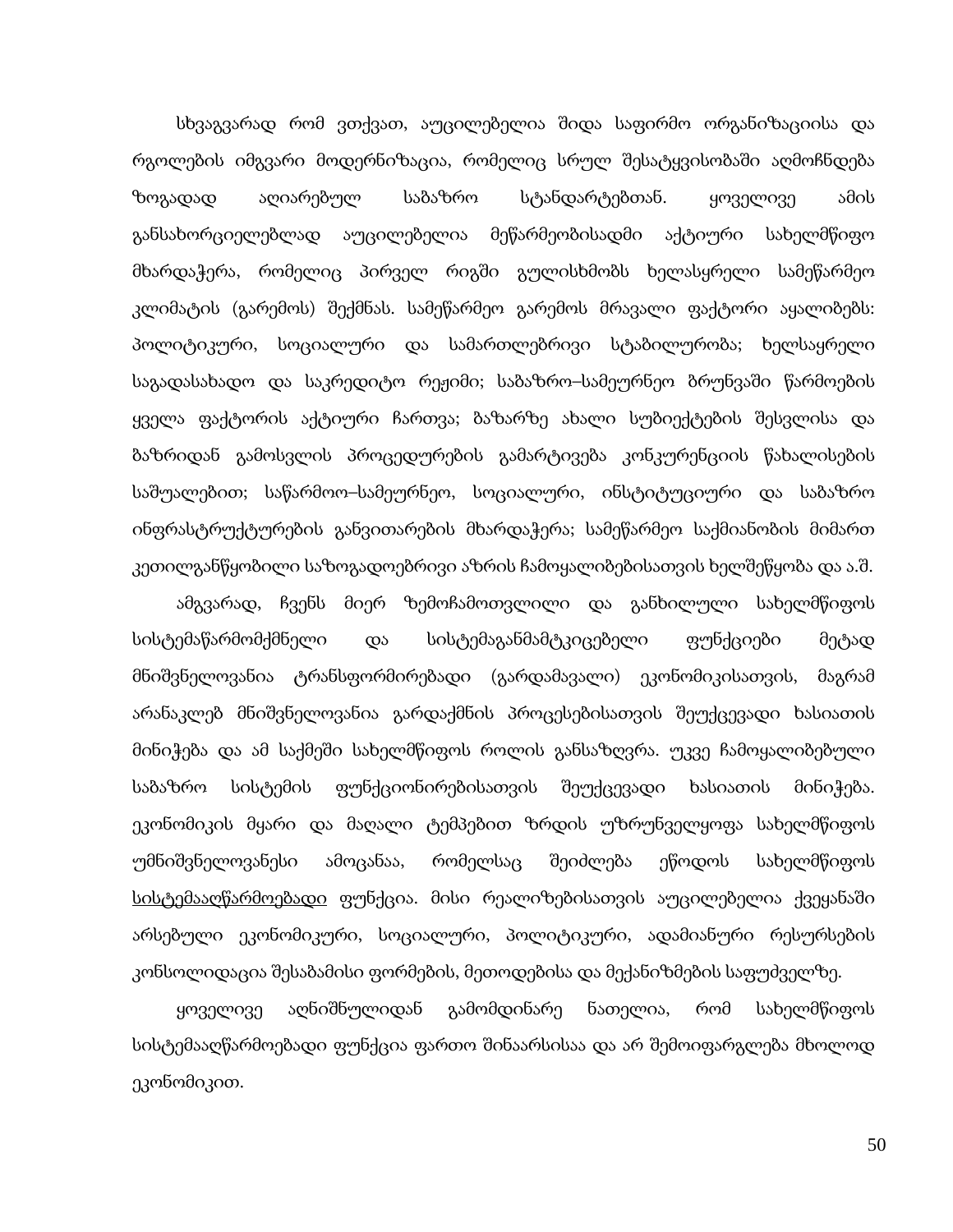გარდამავალ ეკონომიკაში სამეურნეო (ეკონომიკური) ძალაუფლების მატარებელ მნიშვნელოვან სუბიექტად მეწარმეობა და მეწარმე გვევლინება. სწორედ ამიტომ სახელმწიფოს სისტემააღწარმოებადი ფუნქცია მდგომარეობს პოლიტიკური და სამეურნეო(ეკონომიკური) ძალაუფლების ეფექტიანი ურთიერთზემოქმედების უზრუნველყოფაში. ყველა სხვა ქვეფუნქცია ამ აუცილებლობიდან გამომდინარეობს და მისითაა დეტერმინირებული. მეწარმის, როგორც სამეურნეო ძალაუფლების მატარებელი სუბიექტისა და სახელმწიფო სტრუქტურების, როგორც პოლიტიკური (საჯარო) ძალაუფლების მატარებლის ანალიზი გვიჩვენებს მათ შორის კავშირსაც მათი ურთიერთგანპირობებულობის თვალსაზრისით და წინააღმდეგობასაც. ერთი შეხედვით, სახელმწიფოსა და ბიზნესის ინტერესები არა თუ ემთხვევა ერთმანეთს, არამედ დაპირისპირებულიცაა: მეწარმეობის (მეწარმის) მთავარი მიზანი მოგებაა, სახელმწიფოსი კი – მისი ყველა წევრის კეთილდღეობა. მაშასადამე, მეწარმეთა მიზანს მკვეთრად გამოხატული ინდივიდუალური, ხოლო სახელმწიფო მიზანს ასევე მკვეთრად გამოხატული საზოგადოებრივი ხასიათი გააჩნია. ცალკეული ინდივიდუალური მიზნები ხშირად არ ემთხვევა ერთმანეთს და საზოგადოებრივ მიზნებს. ასეთ შემთხვევაში სახელმწიფოს ერთ–ერთი უმნიშვნელოვანესი ამოცანაა ცალკეული ეკონომიკური ინტერესების დაბალანსება და საზოგადოებრივ ინტერესებთან შესაბამისობაში მოყვანა. ეს უკანასკნელი კი თავისთავად გულისხმობს ხელისუფლებისა და ბიზნესის თანამშრომლობას ზემოაღნიშნული წინაღმდეგობების შერბილებისა და მოხსნის მიზნით. აქვე იგულისხმება, რომ სახელმწიფომ აუცილებლად უნდა შეწყოს ხელი მეწარმეობას ამ უკანასკნელის მიერ საკუთარი ლატენტური ფუნქციების შესრულებაში. მათ შორის ერთ–ერთი უმნიშნელოვანესია ინოვაციური ფუნქცია, რომელიც უზრუნველყოფს არა მხოლოდ დამატებით მოგებას მეწარმისათვის, არამედ ამასთანავე ხელს უწყობს მთელი ეროვნული ეკონომიკის თვისობრივ ზრდას და გლობალურ ბაზარზე მისი კონკურენტუნარიანობის ამაღლებას. მეწარმეობის განვითარებასთან უშუალო კავშირშია სახელმწიფოს ისეთი სისტემააღწარმოებადი პოლიტიკა, რომელიც რეალიზდება სტრატეგიული ხასიათის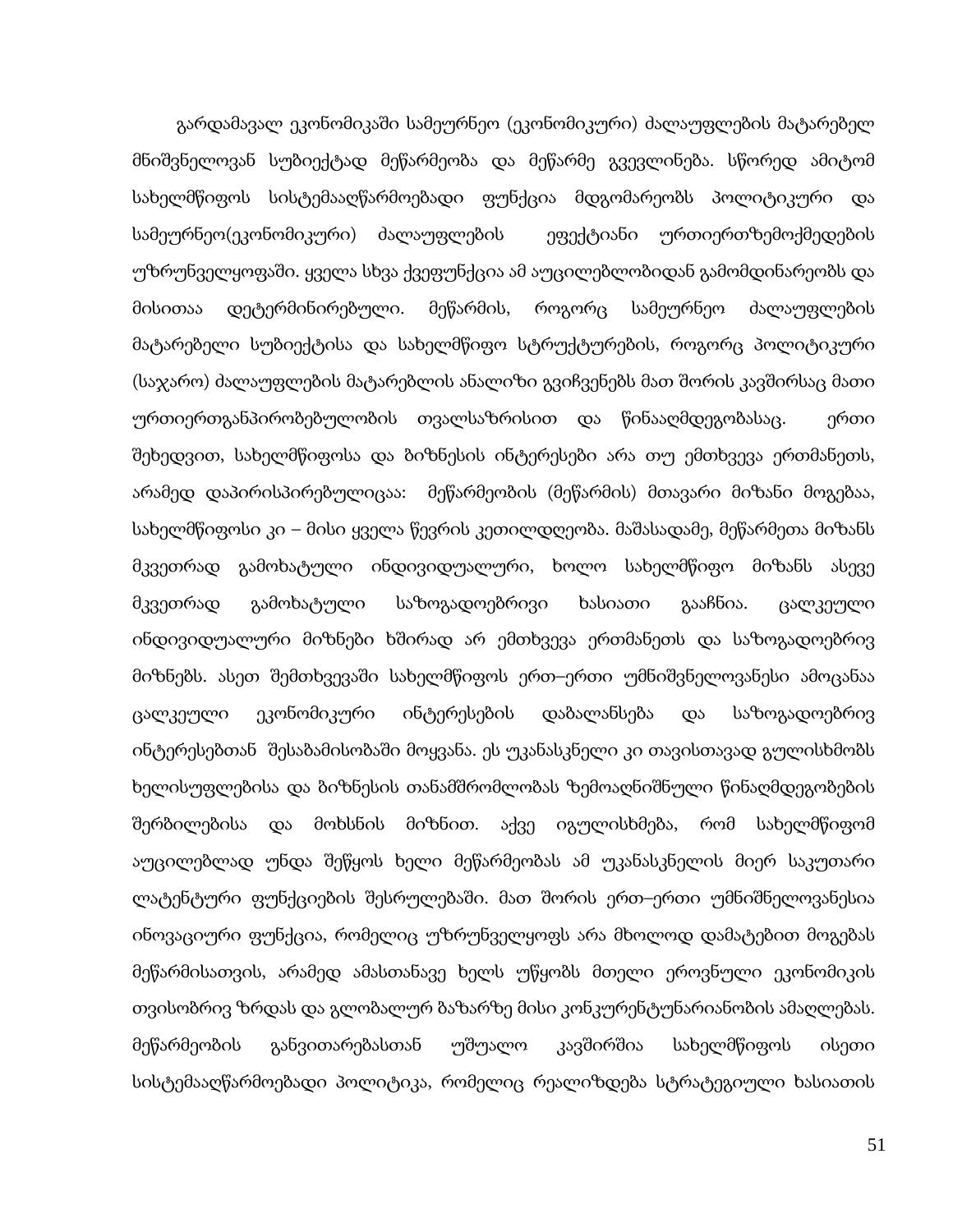მქონე სამრეწველო, სტრუქტურულ–ინვესტიციური, სამეცნიერო–ტექნოლოგიური პროგრამების შემუშვება–განხორციელებაში.

ამრიგად, არსებობს სახელმწიფოს და ეკონომიკის ურთიერთდამოკიდებულების მრავალი სფერო, რომელიც ითვალისწინებს თითოეული მათგანის ადგილისა და როლის განსაზღვრას საზოგადოებრივ პროცესებში. ეს ურთიერთდამოკიდებულება ასევე მოითხოვს სახელმწიფო მართვის სრულყოფის მიზნით მნიშვნელოვანი ადმინისტრაციული რეფორმების განხორციელებას, რომელიც, ჩვენი აზრით, უნდა წარიმართოს შემდეგი მიმართულებებით:

- სახელმწიფოს ადმინისტრაციული პოტენციალის საგრძნობი გაძლიერება და სახელმწიფო აპარატის ეფექტიანი ფუნქციონირების უზრუნველყოფა;
- სახელმწიფო ბიუროკრატიული აპარატის რეფორმირება და სახელმწიფო მართვის თანამედროვე სისტემის შექმნა, რომელიც გაითვალისწინებს როგორც საზღვარგარეთის ქვეყნების მოწინავე გამოცდილებას, ისე საქართველოს კონკრეტულ პირობებს, მოცემული ეტაპის სპეციფიკას.
- სახელმწიფო ორგანოების ფუნქციონირების თანამედროვე მეთოდური და ორგანიზაციულ–სამართლებრივი ბაზის შექმნა, რომელიც დაემყარება ეფექტიანი მმართველობითი ტექნოლოგიებისა და ხერხების ათვისებას;
- მართვის შემდგომი დემოკრატიზაცია და ოპტიმიზაცია მისი უფრო მოქნილი და ეფექტიანი, თანამედროვე მოთხოვნების ადეკვატური მოდელის შემუშავება;
- მოქალაქეთა ფართო მონაწილეობა მმართველობითი გადაწყვეტილებების მიღებაში, სახელმწიფო მმართველობითი სტრუქტურების გამჭვირვალობა;
- სახელმწიფო მმართველობითი გადაწყვეტილებების მომზადებისა და მიღების თანამედროვე ინფორმაციული სისტემების გამოყენება;
- სახელმწიფო ხელისუფლებისა და თვითმმართველობის ბალანსის დადგენა და დაცვა, სახელმწიფო მმართველობითი სტრუქტურებისა და საზოგადოების ურთიერთობის მოქნილი მექანიზმების შექმნა;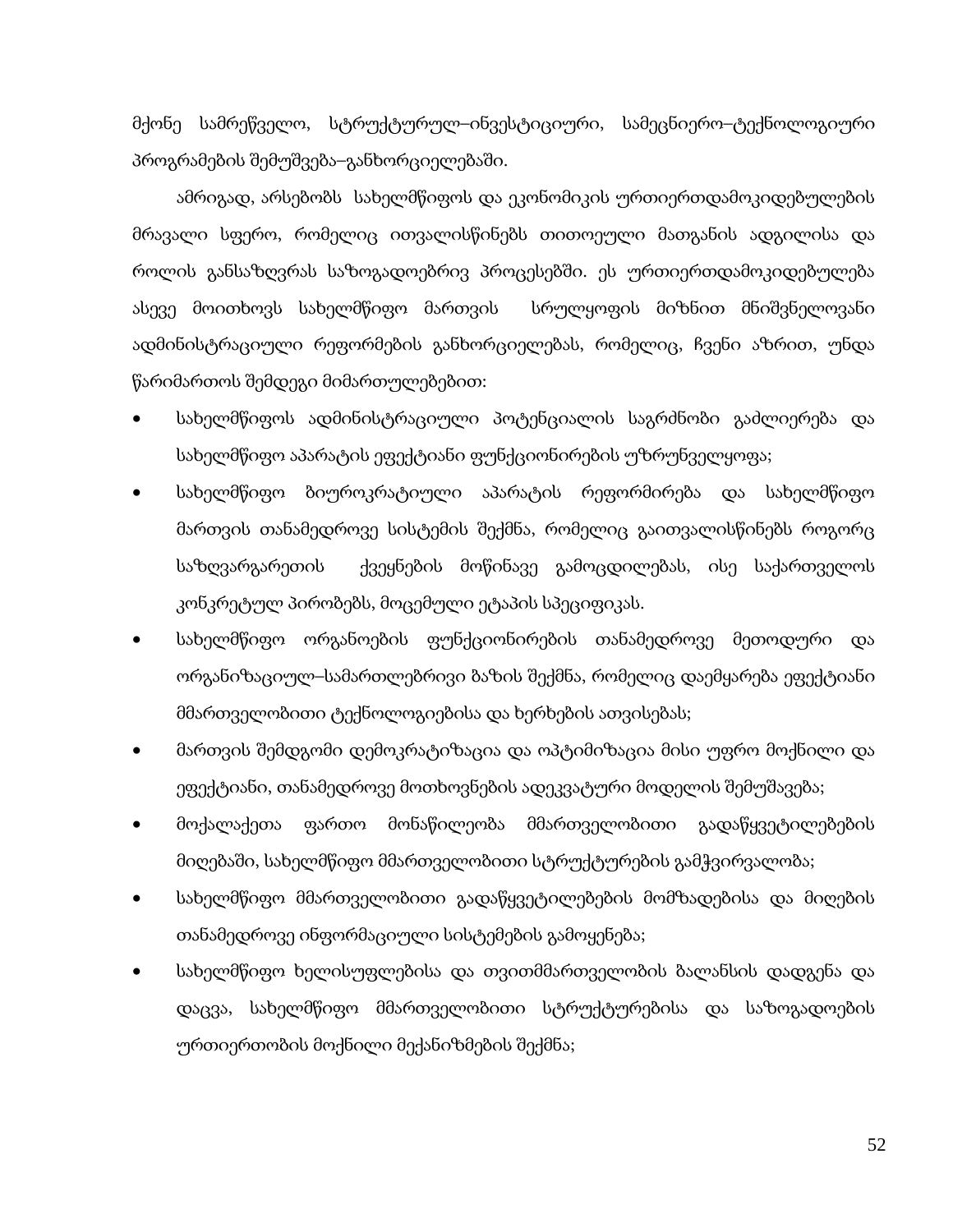• ხელისუფლების ყველა დონის საქმიანობაზე კონტროლის უზრუნველყოფა, რამაც უნდა გამორიცხოს ხელისუფლების ბოროტად გამოყენება, კორუფცია და სხვა ნეგატიური მოვლენები.

მსოფლიო გამოცდილება ადასტურებს, რომ ქვეყნის ისტორიულ წარმატებებს განაპირობებს არა იმდენად ბუნებრივი რესურსები და ტექნოლოგიები, არამედ უპირველეს ყოვლისა მართვის ეფექტიანობა, რომლის უზრუნველყოფაში გადამწყვეტი როლი უნდა შეასრულოს მაღალპროფესიულმა, მოწინავე მმართველობითი კულტურის მქონე კადრებმა, რომლებსაც შესწევთ უნარი არსებითად გაზარდონ ქვეყნის მმართველობითი პოტენციალის თვისობრივი დონე და კარდინალურად გააუმჯობესონ სოციალურ–ეკონომიკური პროცესების მართვის ხარისხი. აღნიშნულიდან გამომდინარე უაღრესად მნიშვნელოვანია: მმართველთა როლის გაძლიერება, მათი პროფესიული ზრდა და სხვადასხვა რანგის ხელმძღვანელთა მენეჯერული ჩვევების განვითარება; ხელმძღანელთა მუშობის შეფასებისადმი საერთო კონცეპტუალური მიდგომის უზრუნველყოფა, მათი სტიმულირების სისტემის დახვეწა; სახელმწიფო მოხელეთა საქმიანობის ხელშეწყობისა და აუცილებელი პროფესიული სტანდარტების მიღწევისათვის შესაბამისი ინფრასტრუქტურის განვითარება (კანონმდებლობა, მონაცემთა ბაზები, სასწავლო–მეთოდური ცენტრები და სხვ.); თანამედროვე ტიპის სახელმწიფო მოხელეთა მომზადება, მათი შემდგომი ფართომასშტაბიანი და სისტემატური გადამზადებისა და კვალიფიკაციის ამაღლების ეფექტიანი სისტემის შექმნა–განვითარება, რომელიც ორიენტირებული იქნება პროფესიონალი მართველის – ფართო პროფილის ადმინისტრატორის ტიპის ჩამოყალიბებაზე; უმაღლეს ადმინისტრაციულ პერსონალთან მუშობის ფორმებისა და მეთოდების სისტემატური დახვეწა, მათი საკონსულტაციო–მეთოდური მხარდაჭერის ამაღლება, რამაც ხელი უნდა შეუწყოს საზოგადოებრივი მართვის სისტემის მოდერნიზაციას, მისი მოქნილობისა და ოპერატიულობის ზრდას, ინოვაციური პოცენციალის ამაღლებასა და პასუხისმგებლობის გაძლიერებას; სახელმწიფო მოხელეთა სწავლების მეთოდებისა და სასწავლო მასალების სრულყოფა, ახალი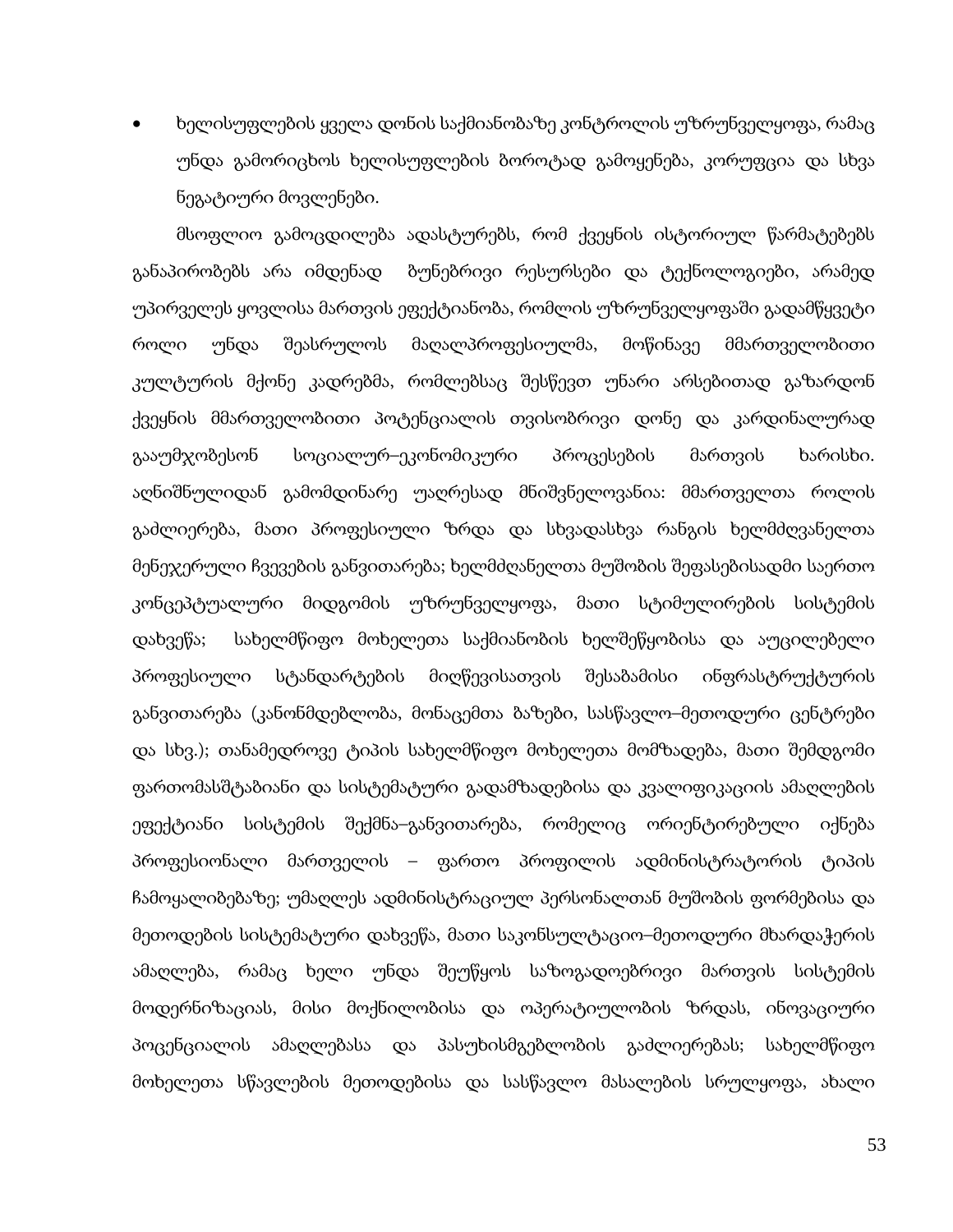საგანმანათლებლო ტექნოლოგიოების გამოყენება; სახელმწიფო მოხელეთა მომზადების(სწავლების) სახელმწიფო შეკვეთების სისტემის შექმნა; სამეცნიერო– მეთოდოლოგიური მუშაობის ფართოდ გაშლა სახელმწიფო მმართველობის ეფექტიანობის ამაღლების ღონისძიებათა შემუშავებისათვის თანამედროვე სამოქალაქო საზოგადოების ფორმირების ამოცანებთან მჭიდრო კავშირში.

 ყოველივე ზემოაღნიშნულის საფუძველზე შესაძლებელი გახდება ახლებურად მოაზროვნე, ბიზნესსა და საბაზრო ეკონომიკაზე ორიენტირებული, მაღალი მმართველობითი კულტურის მქონე თანამედროვე ტიპის მოხელეთა თანმიმდევრული ფორმირება, რაც ხელს შეუწყობს სახელმწიფო აპარატის მუშაობის გაუმჯობესებას, სახელმწიფო ბიუროკრატიის ტრანსფორმაციის პროცესის დაჩქარებას და ქვეყანაში შექმნის ბიზნესისათვის(მეწარმეობისათვის) ხელშემწყობ გარემოს.

 განსაკუთრებული ყურადღება უნდა მიექცეს დეცენტრალიზაციის პროცესის ხელშწყობას, რაც ორი მნიშვნელოვანი მიზეზითაა გამოწვეული. ჯერ–ერთი, საქართველოში ეს პროცესი აშკარად სუსტია, თვალშისაცემია ლოკალურ დონეებზე კომპეტენტური, პროფესიონალი მოხელეების ნაკლებობა, არ არსებობს ადგილობრივი თვითმმართველობის მოხელეთა პროფესიული მომზადების სისტემა. მეორე, სწორედ ადგილობრივი თვითმმართველობის წარმომადგენლებს აქვთ უშუალო და პირდაპირი კონტაქტი მცირე მეწარმეებთან და ამდენად მათი კეთილსინდისიერი და კომპეტენტურობა დიდი დოზით განსაზღვრავს ამ სფეროს წარმატებას თუ წარუმატებლობას.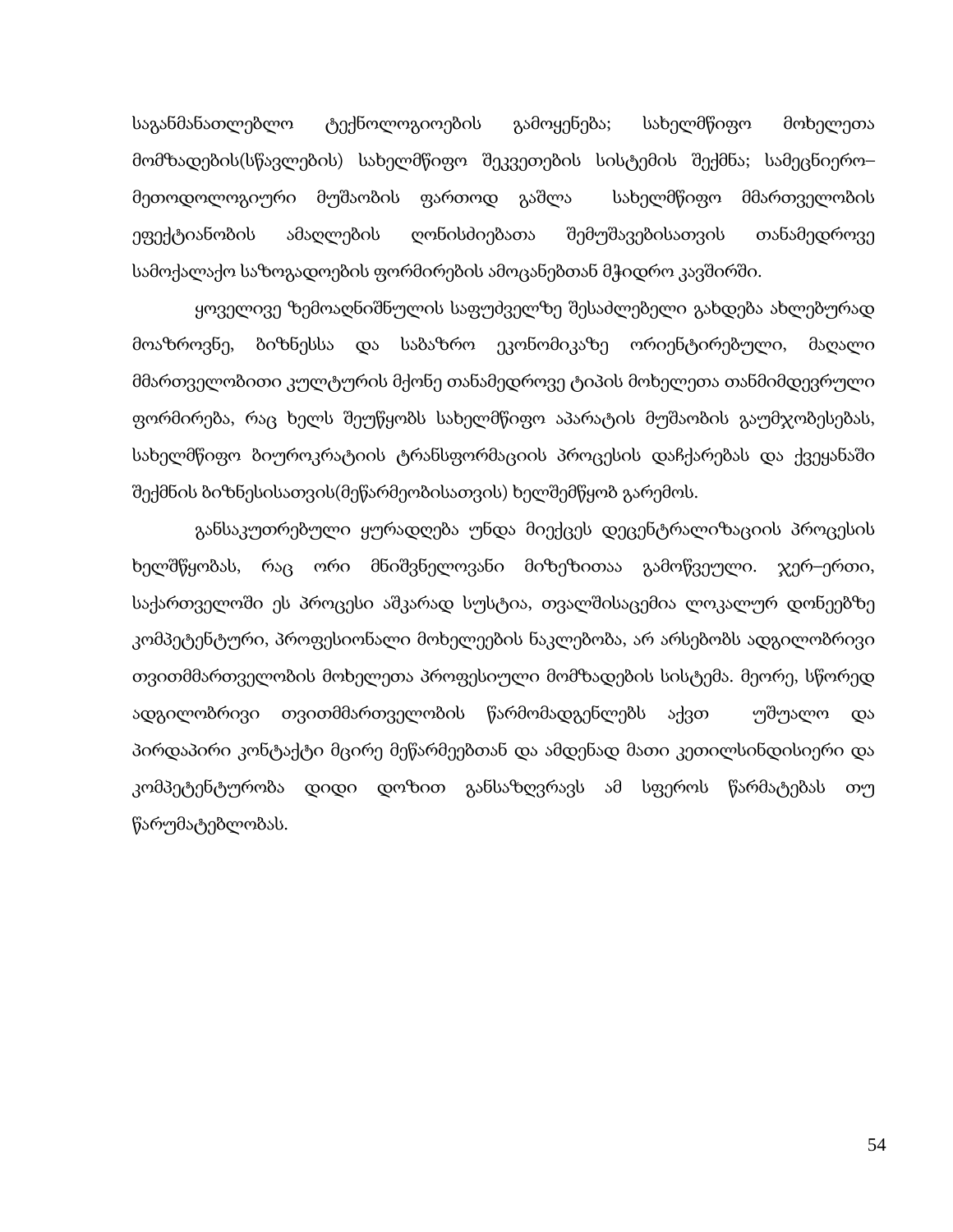## 1.4. სახელმწიფო როლის მოდიფიკაცია ეკონომიკის გლობალიზაციის პირობებში

სახელმწიფოს ეკონომკურ როლზე თანამედროვე პირობებში ორი უმნიშვნელოვანესი პროცესი ზემოქმედებს: გლობალიზაცია და პოსტინდუსტრიული საზოგადოების (ეკონომიკის) ჩამოყალიბება. პირველი გამოიხატება იმაში, რომ საგრძნობლად იზრდება როგორც სხვადასხვა სახელმწიფოთა მთავრობების ურთიერთდამოკიდებულება ეროვნული ეკონომიკური პოლიტიკის შემუშავებასა და განხორციელებაში, ისე მათი დამოკიდებულება ზეეროვნულ (ზესახელმწიფო) ინსტიტუტებზე. ყოველივე ეს, რა თქმა უნდა, ზღუდავს ეროვნულ მთავრობათა სუვერენიტეტის ხარისხს, ავიწროებს მათი ავტონომიურობის სივრცეს და წარმოშობს ცალკეულ ქვეყნებში მარეგულირებელ ღონისძებათა უნიფიცირებისა და შეთანხმების აუცილებლობას.

ზემოაღნიშნული ხომ არ ნიშნავს იმას, რომ გლობალიზაციის ეპოქაში მიმდინარეობს სახელმწიფოს ეკონომიკური როლის შესუსტება და უფრო მეტიც – სახელმწიფოს კვდომა? ამ თეზისს არც თუ ისე ცოტა მომხრე ჰყავს სამეცნიერო წრეებში, რომლებიც სხვადასხვა არგუმენტის გამოყენებით ცდილობენ მის დასაბუთებას $^1$  $^1$  რამდენად შეესაბამება ეს მოსაზრებები რეალობას?

როგორც ცნობილია, თანამედროვე სახელმწიფოს ისტორია, რომელიც ვესტფალის სისტემიდან იწყება, რამდენიმე ისტორიული ეტაპის მომცველია. პირველ ეტაპზე (XVI-XVII საუკუნეები) განხორციელდა სახელმწიფოს, როგორც ძალადობის ინსტიტუტის ჩამოყალიბება და უმაღლესი სახელისუფლებო ძალაუფლების გადასვლა სასულიერო ფენიდან საერო ფენის ხელში. მეორე ეტაპი უკავშირდება XVIII საუკუნის ევროპაში პირველი რესპუბლიკის წარმოქმნას და ხელისუფლების დაყოფას, პირველ

<span id="page-53-0"></span> $\overline{a}$ 

<sup>1</sup>. Ohme K. The Bordless Word: Power and Strategy in the Inerlinked Economy. Montana, 1990; Badie B. La Findes Territories. Paris, 1995; Кочетов Э. Глобалистика: теория, методология, практика. М., 2002; Кастельс М. Масштаб игры. "Экономические стратегии." 2003, №3, გვ. 30 და სხვ.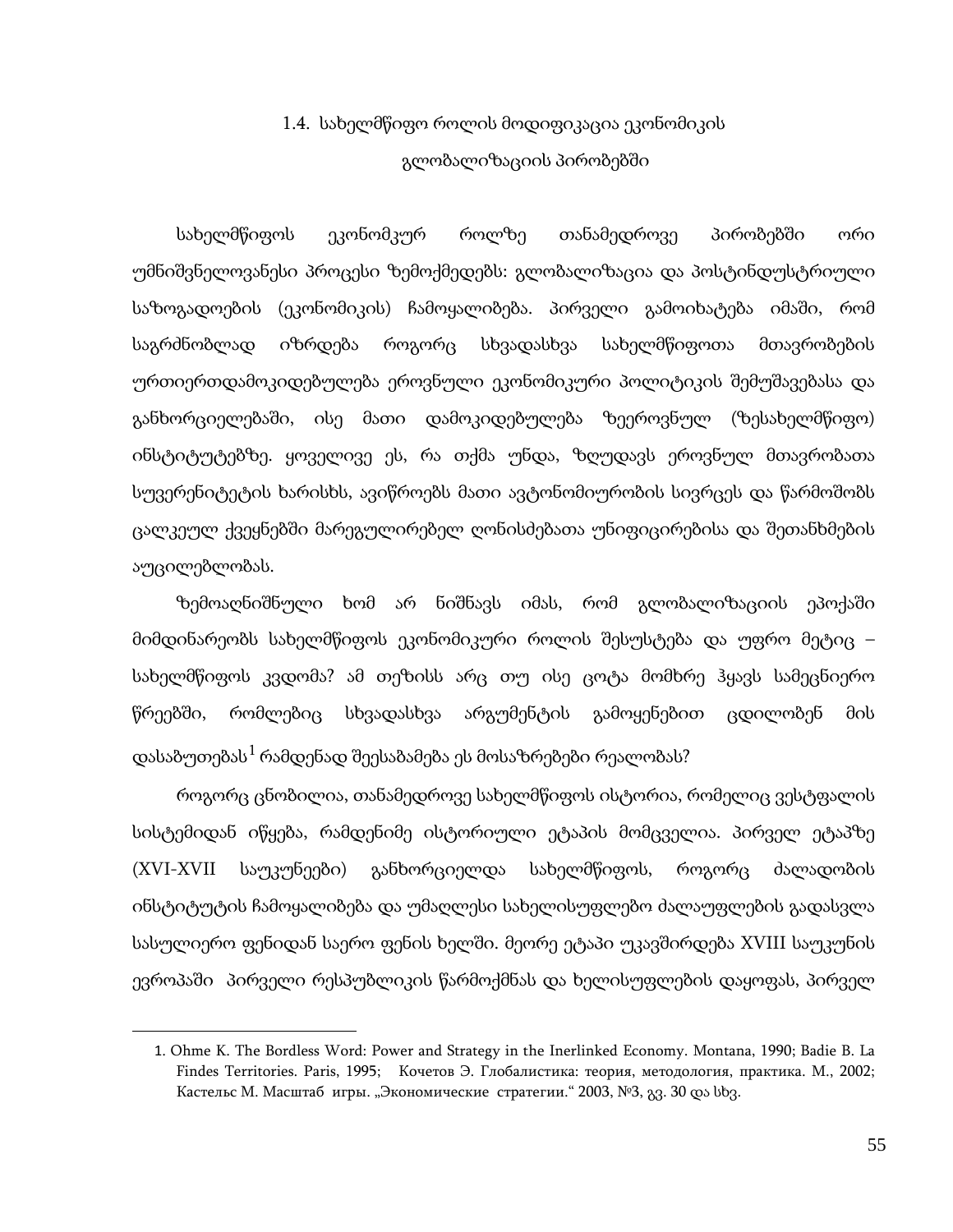კონსტიტუციებს და ადამიანის უფლებათა იდეის აღმოცენებას; მესამე ეტაპი მოიცავს XIX საუკუნეს, რომელიც გამოირჩეოდა კოლონიური სახელმწიფოების წარმოშობით, მსოფლიოს დაყოფით მეტროპოლიებად და კოლონიებად; მეოთხე ეტაპზე (XX საუკუნე) დაიწყო სტიქიურად ფუნქციონირებადი ბაზრის სახელმწიფო რეგულირება და სახელმწიფოს სოციალიზაცია; მეხუთე ეტაპი – XXI საუკუნის დასაწყისია, როცა გლობალიზაციის პროცესების ინტენსიურად განვითარების შედეგად დღის წესრიგში დადგა სახელმწიფოს სიცოცხლისუნარიანობისა და პერსპექტივის პრობლემა.

ფართო გაგებით, სახელმწიფო, როგორც სოციუმი, საკუთარ თავში მოიცავს: 1.სახელმწიფოს, საკუთარი აზრით, ანუ საზოგადოების პოლიტიკური ორგანიზაციის ფორმა; 2. საზოგადოებას და 3. ბაზარს. ეს ორი უკანასკნელი თავის მხრივ მრავალი სოციალურ–ეკონომიკური სუბიექტისგან შედგება, რომლებიც მოქმედებენ პრინციპით "აქ" და "ახლავე." მათგან განსხვავებით სახელმწიფო მოწოდებულია შეასრულოს ქვეყნის ერთიანობის "ხერხემლის" როლი, უზრუნველყოს საზოგადოებრივ– ეკონომიკური ცხოვრების სტაბილურობა და უწყვეტი განვითარება. ნებისმიერ ქვეყანაში, მათი განვითარების დონის მიუხედავად, ბევრი პრობლემაა, რომლის დამოუკიდებლად გადაწყვეტა არც ბაზარს შეუძლია, არც საზოგადოებას და იგი მხოლოდ სახელმწიფოს პრეროგატივაა. მართალია, საყოველთაოდაა აღიარებული ბაზრის როლი ცივილიზაციის განვითარებაში, მაგრამ ის არ არის ყოვლისშემძლე ფენომენი და ყველა პრობლემის პანაცეა. რეალურ ცხოვრებაში მრავალი ისეთი "სტანდარტული" სიტუაციაა, როცა ბაზარი შეცდომებს უშვებს, რასაც ეკონომიკურ თეორიაში "ბაზრის ჩავარდნებს" ან "ბაზრის ფიასკოს" უწოდებენ. ასეთ ჩავარდნის ზონებში ხშირად ექცევა საზოგადოების ნორმალური ფუნქციონირება– განვითარებისათვის ისეთი სასიცოცხლოდ მნიშვნელოვანი დარგები, როგორიცაა მეცნიერება, განათლება, კულტურა, სოციალური უზრუნველყოფა.

სახელმწიფო განსაზღრავს და იცავს იმ ზოგად კონტექსტს, რომელშიაც ბაზარი თვითრეგულირდება. ამის გარეშე, თავის დროზე, შეუძლებელი იქნებოდა საბაზრო ურთიერთობებზე გადასვლა და მისთვის ცივილიზებული ფორმების მინიჭება.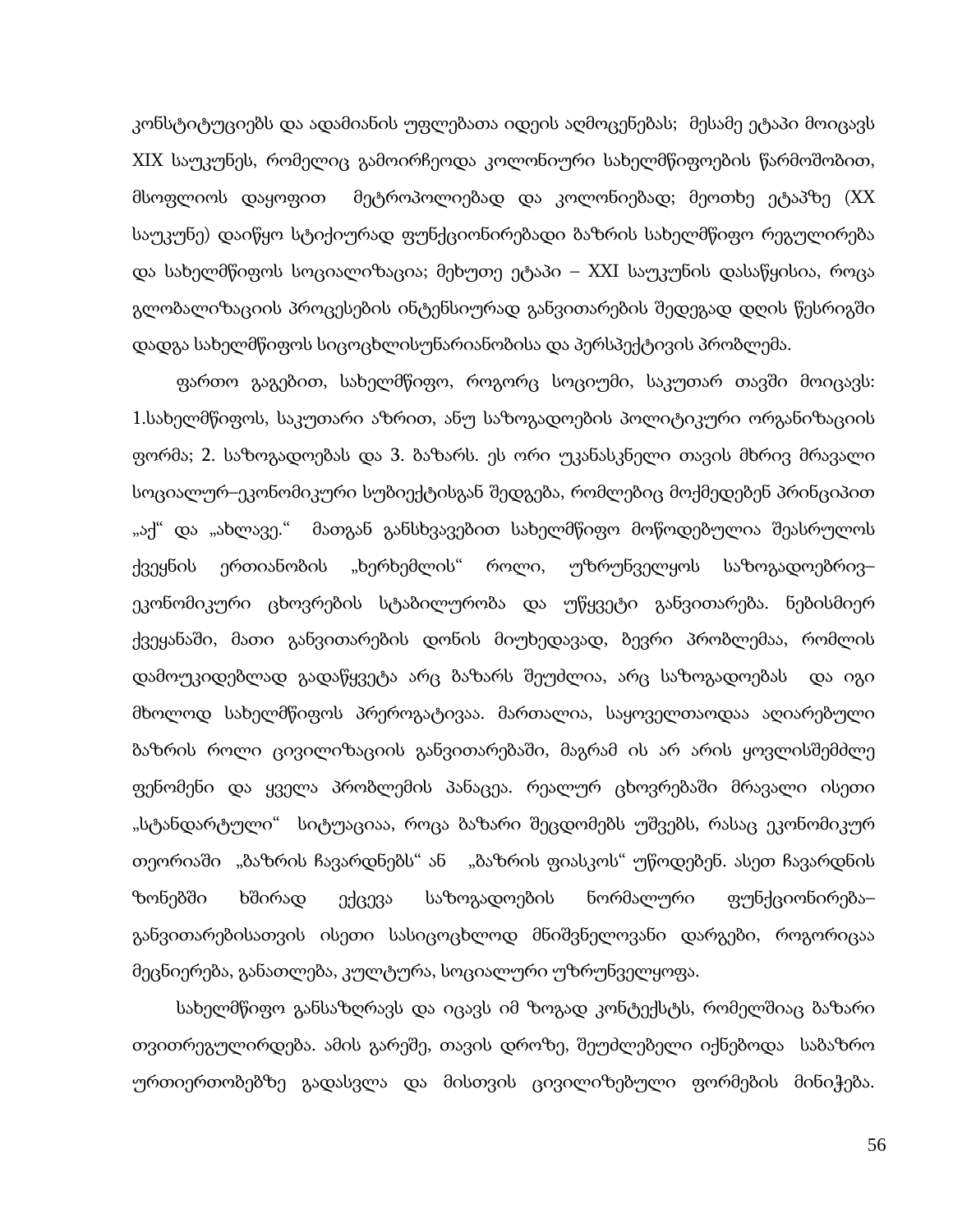თანამედროვე პირობებში სახელმწიფოსა და ბაზრის ურთიერთმიმართების მნიშვნელოვანი ასპექტია მათი თანამშრომლობა, რომელიც იძლევა მკაცრი და სწრაფად ცვალებადი მეგა და მაკრო გარემოსადმი ეკონომიკური აგენტების უმტკივნეულო ადაპტაციის შესაძლებლობას, ახალისებს კონკურენციას და ინოვაციებს. ყალიბდება მართვის ინსტიტუტების ერთობლიობა, რომელიც ავსებს და აწესრიგებს ბაზარს.

ყოველივე ზემოაღნიშნული ძალიან მნიშნელოვანია, თუმცა არ ამოწურავს მრავალმხრივ და რთულ ურთიერთკავშირს სახელმწიფოსა და ბაზარს შორის განვითარებულ ინდუსტრიულ და პოსტინდუსტრიულ სისტემაში. დღეს უაღრესად აქტუალურია ის გარემოება, რომ თანამედროვე სახელმწიფო იმყოფება არა ბაზრის გარეთ და "ზევიდან კი არ უყურებს" ბაზარს, არამედ ორგანულადაა ჩაშენებული ბაზარში, წარმოადგენს ბაზრის აქტიურ მოთამაშეს, რომელიც პასუხისმგებელია მთელი საზოგადოების ინტერესთა რეალიზაციაზე. ამავე დროს იგი არსებითად განსხვავდება ბაზრის სხვა მოთამაშეებისაგან იმით, რომ ორიეტირებულია არა ინდივიდუალურ სარგებლიანობაზე (მოგებაზე), არამედ მთელი საზოგადოების სოციალურ–ეკონომიკური სარგებლიანობის მაქსიმალიზაციაზე.

პოსტინდუსტრიულ საზოგადოებაში სახელმწიფოს ეკონომიკური როლი მის შემდეგ ფუნქციებში რეალიზდება:

- წარმოების რეგულირება იმ დარგებში, რომლებშიც წარმოიშობა ბუნებრივი მონოპოლის პირობები (ელექროენერგიის წარმოება და განაწილება, ტელეკომუნიკაციები, ტრანსპორტი, კავშირგაბმულობა, წყალმომარაგება და ა.შ.);
- საბაზრო ეკონომიკის არახელსაყრელი სოციალური შედეგების კორექტირება, რომელმაც ხელი უნდა შეუშალოს სოციალური უთანასწორობის გაღრმავებას, უმუშევრობისა და სიღარიბის ზრდას;
- ეკონომიკის სტაბილიზაცია მაკროეკონომიკური პოლიტიკის ინსტრუმენტების გამოყენებით, რომელიც მოწოდებულია დაიცვას ეკონომიკა კრიზისული დაცემისა და ფასების ინფლაციური ზრდისაგან.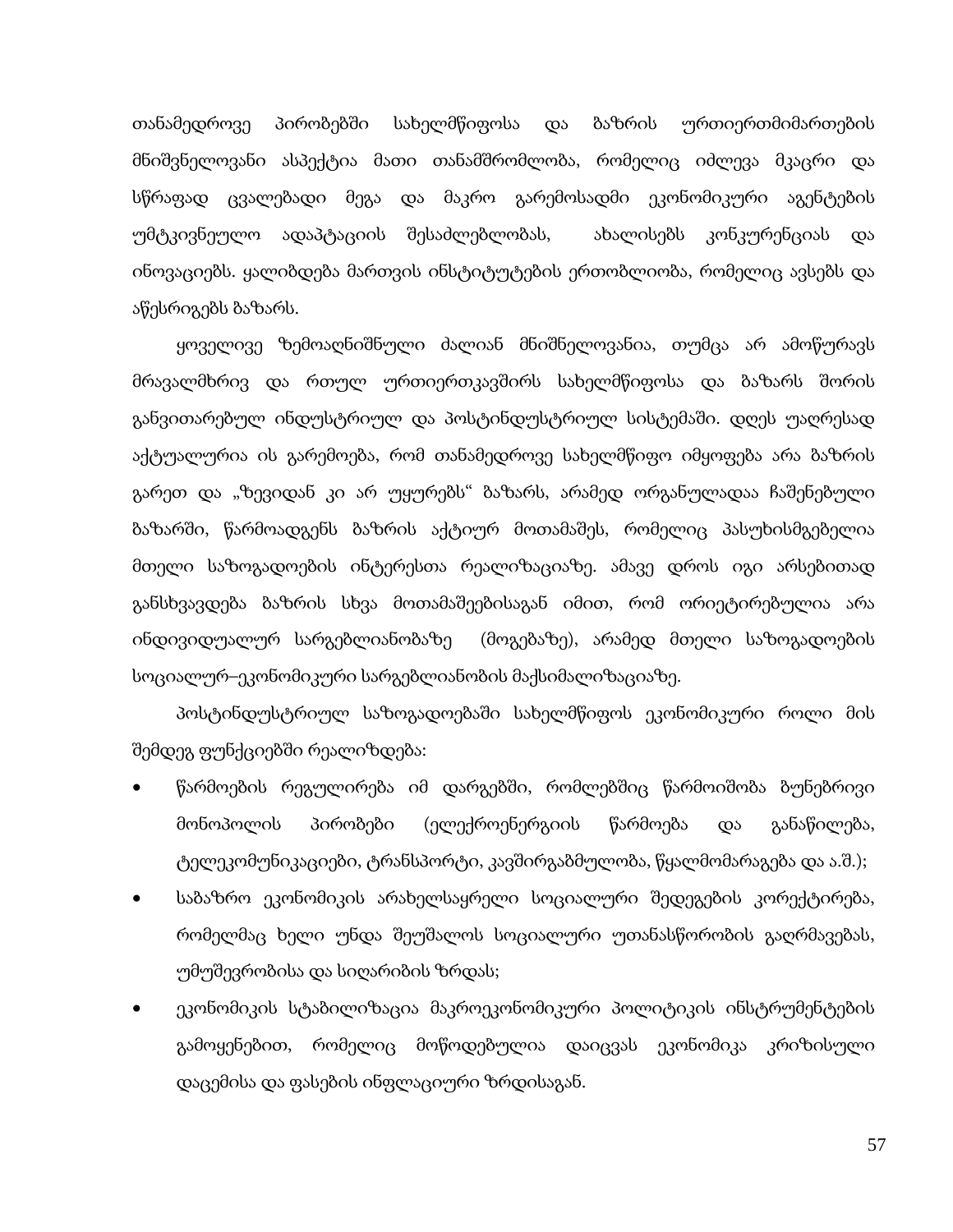როგორც ჩამონათვალიდან ვხედავთ, ეს არის ფუნქციები, რომლებიც ახასიათებს სახელმწიფოს განვითარებულ საბაზრო ეკონომიკის (ინდუსტრიული ტიპის) ქვეყნებში. პოსტინდუსტრიულ საზოგადოებაში იცვლება მხოლოდ მათი განხორციელების წესები და ფორმები.

 ევროკავშირის თანამედროვე რეალობა ადასტურებს, რომ ადგილი აქვს ეროვნული სახელმწიფოს ზოგიერთი სუვერენული ფუნქციის გადაცემას ამ უდიდესი რეგიონული გაერთიანების დონეზე: მაგალითად, ფულად საკრედიტო პოლიტიკის უმნიშვნელოვანეს პარამეტრს ევროპის ცენტრალური ბანკი განსაზღვრავს. ამასთანავე, ევროკავშირში ამჟამად შექმნილი რთული სიტუაციის მიუხედავად ეროვნულ სახელმწიფოთა მთავრობები კატეგორიულად ეწინააღმდეგებიან ზეეროვნულ(ზესახელმწიფო) დონეზე ფისკალურ უფლებამოსილებათა დელეგირებას. ხაზი უნდა გაესვას იმ გარემოებასაც, რომ გლობალიზაცია თავად წარმოშობს რიგ პრობლემებს, რომელთა გადაწყვეტა სახელმწიფოს მონაწილეობის გარეშე პრაქტიკულად შეუძლებელია (მაგალითად, მიგრაციის რეგულირების, ნარკოტრაფიკის, ტერორიზმის გავრცელების, "შავი ფულის გათეთრების", ტრანსნაციონალურ კომპანიებზე კონტროლის დაწესების და სხვ. ).

 პოსტინდუსტრიული სახელმწიფო ნებისმიერ თავის გამოხატულებაში სოციალურად ორიენტირებიული სახელმწიფოა და განსხვავება ცალკეული ქვეყნების მიხედვით ამ "სოციალურობის" მხოლოდ ხარისხშია.

 სოციალური თანასწორობის ან უთანასწორობის ხარისხზე ჩვენ შეგვიძლია მსჯელობა ქვეყნების შესაბამისი მაჩვენებლების ურთიერთშედარების საფუძველზე. პოსტინდუსტრიულ სახელმწიფოებში შემოსავლების განაწილებაში მიღწეული თანასწორობის ხარისხი საკმაოდ მაღალია, რაც ძალიან მნიშვნელოვანია, რამეთუ იგი უზრუნველყოფს საზოგადოებაში სოციალური სტაბილურობის შენარჩუნებას, იცავს მას ძლიერი რყევებისა და რევოლუციებისაგან.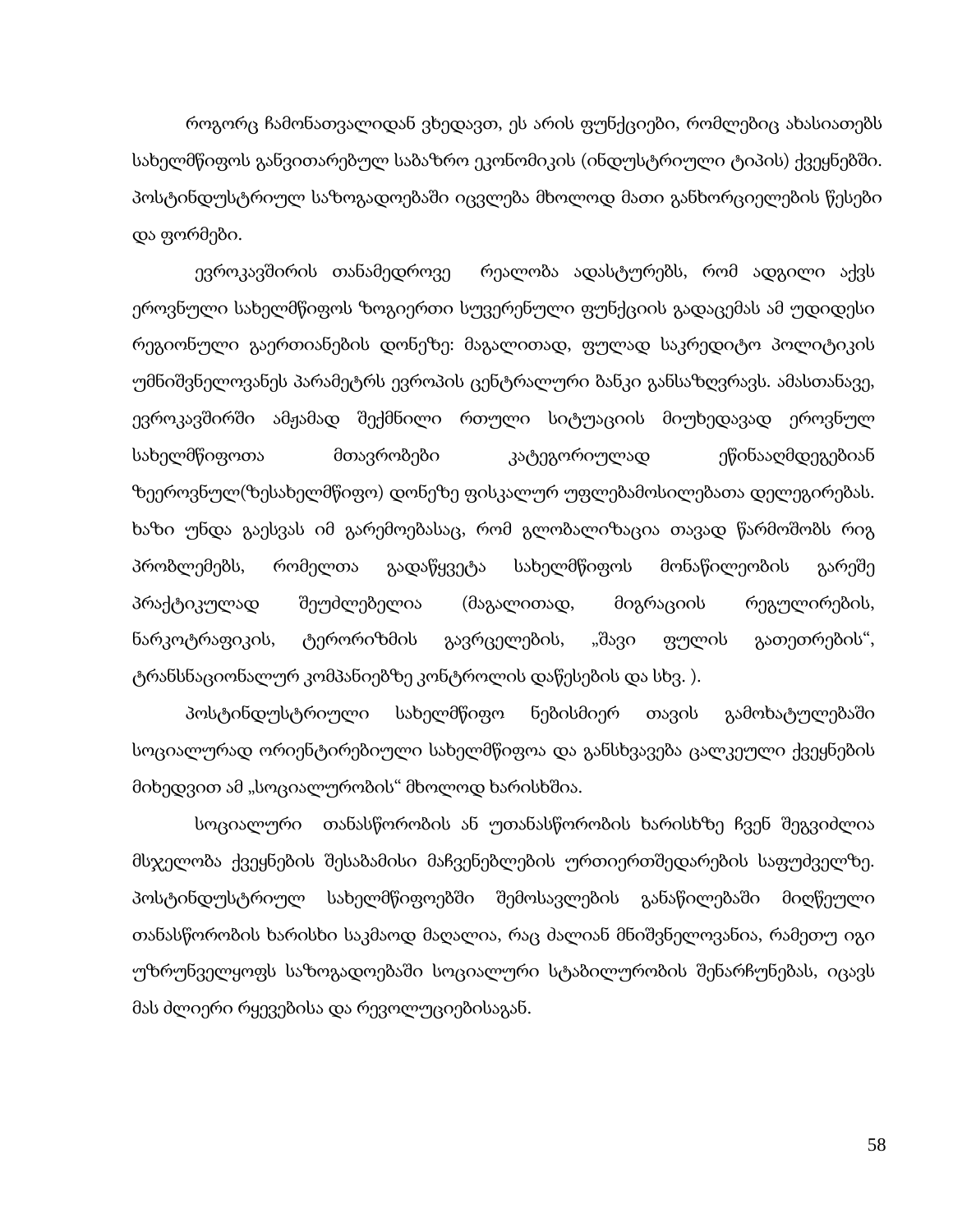ეკონომიკური თვალსაზრისით, უთანასწორობის შემცირება სამომხმარებლო მოთხოვნის ზრდის აუცილებელი პირობაა, რომელიც თავის მხრივ ასტიმულირებს წარმოებას.

 გარდა ზემოაღნიშნულისა, შემოსავლების განაწილებაში გარკვეული თანასწორობის მიღწევა, ბევრი მკვლევარის მიერ განიხილება, როგორც მოსახლეობის ფართო ფენების მხრიდან განათლებაზე ხელმისაწვდომობის გაზრდის, შესაბამისად ადამიანი–კაპიტალის დაგროვების, მცირე მეწარმეობის განვითარების პირობა, რასაც, როგორც უკვე დავინახეთ, წამყვანი როლი აკისრია თანამედროვე საზოგადოებაში, როგორც მნიშვნელოვანი ფაქტორი. აღნიშნულ საკითხს სხვა არანაკლებ მნიშვნელოვანი მხარეც გააჩნია. კერძოდ: განათლებასა და ჯანდაცვაზე გაწეულ დანახარჯებს მნიშვნელობა აქვს არა მხოლოდ პიროვნების, როგორც დამოუკიდებელი ფასეულობისა და უმნიშვნელოვანესი საწარმოო ფაქტორის განვითარების თვალსაზრისით. მისი მნიშვნელობა იმაშიცაა, რომ იგი ხელს უწყობს მოსახლეობის ინდივიდუალური შემოსავლების გამოთანაბრებას. ადამიანი–კაპიტალის თეორიის ერთ–ერთი შემქმნელი, ეკონომისტი თ. შულცი - ამის შესახებ წერდა: "ვინაიდან ჩვეულებრივი კაპიტალიდან (შემოსავლების მომტანი საკუთრებიდან) მიღებული პირადი შემოსავლების განაწილება გაცილებით უფრო უთანაბროა, ვიდრე ადამიანი– კაპიტალიდან მიღებული შემოსავლების და რადგანაც ადამიანი–კაპიტალის მარაგი გაცილებით სწრაფად იზრდება ჩვეულებრივ კაპიტალთან შედარებით, სხვა თანაბარ პირობებში, პირადი შმოსავლების განაწილებაში უთანაბრობა ყოველივე ამის გამო მცირდება". $^{\rm 1}$  $^{\rm 1}$  $^{\rm 1}$ 

შემოსავლების დიფერენციაციის ხარისხის გამზომ სინთეზურ მაჩვენებელს წარმოადგენს ჯინის კოეფიციენტი. ევროპის ქვეყნებში ახალი ათასწლეულის დასაწყისში იგი მერყეობდა 25–35 პროცენტის ფარგლებში. ყველაზე დაბალი მაჩვენებელი ჰქონდა შვედეთს ანუ აქ შემოსავლები ყველაზე თანაბრად იყო

**.** 

<span id="page-57-0"></span><sup>1</sup>. Scholtz T. Human Capital: Polici Issues and Reseaerch Opportunities. N. Y., 1972, გვ.25.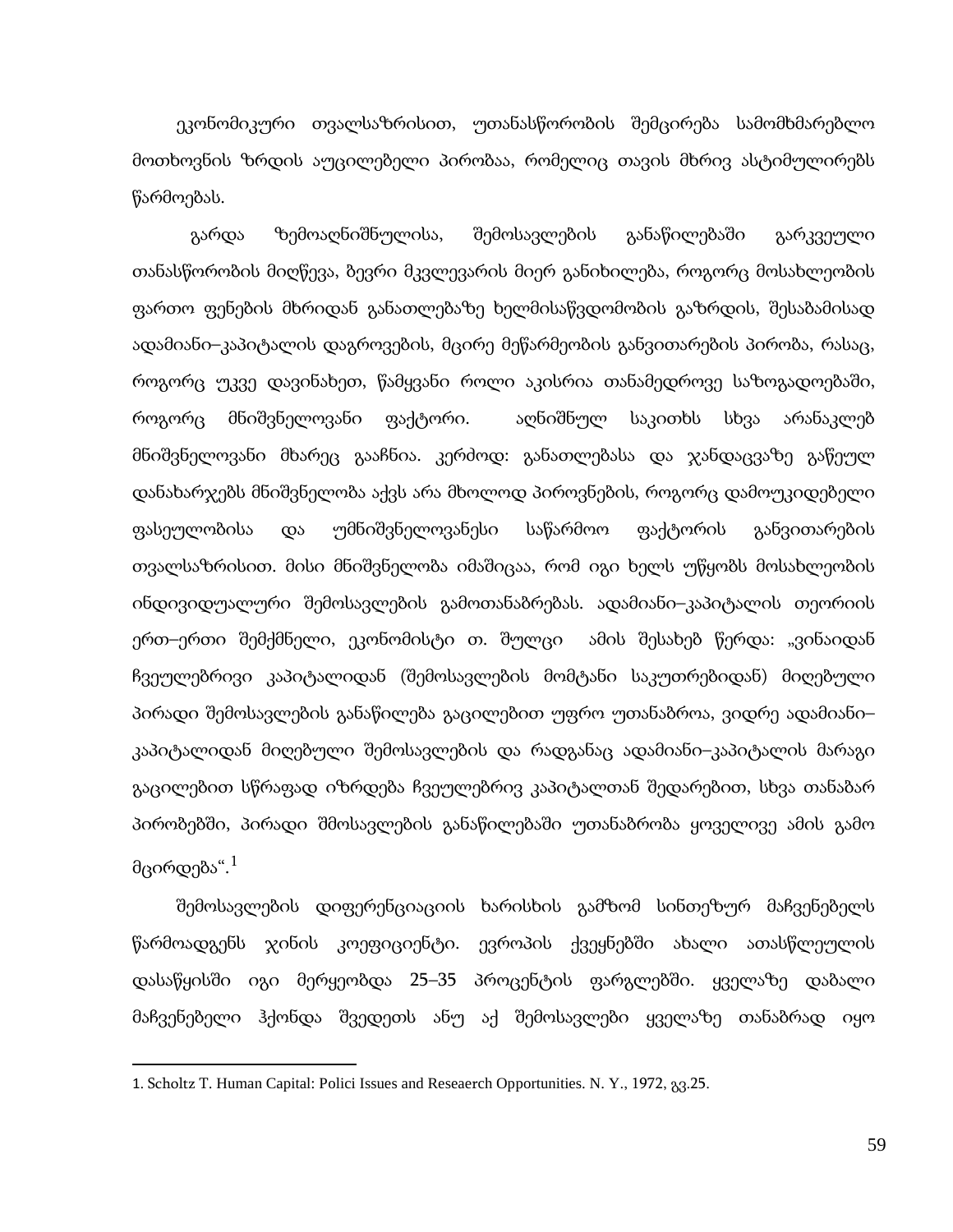განაწილებული საზოგადოებაში. იმავე დროს, ლიბერალური ეკონომიკის ქვეყნებში, მაგალითად, დიდი ბრიტანეთსა და აშშ–ში, იგი შედარებით მაღალი იყო (აშშ–ში 40 პროცენტი). $^1$  $^1$  ეს ფაქტი იმას ნიშნავს, რომ სოციალური უთანასწორობის საკითხი ევროპელებს გაცილებით მეტად აღელვებთ, ვიდრე ამერიკელებს. ამასთანავე ევროპის ქვეყნებში განათლების სფეროში დაბანდებული კაპიტალიდან უკუგება განსაკუთრებით მაღალია, რაც მნიშვნელოვნად აკომპენსირებს შემოსავლებში სხვა ფაქტორებით განპირობებულ უთანაბრობას.

ლათინური ამერიკის ქვეყნებში ჯინის კოეფიციენტი გააცილებით უფრო მაღალია და მსოფლიო ბანკის მონაცემებით, იგი მერყეობდა 50–60 პროცენტის ფარგლებში და განუწყვეტელ ზრდას განიცდიდა ბოლო თხუთმეტი წლის მანძილზე.

მეორე მნიშვნელოვანი მაჩვენებელი, რომელიც ზომავს შემოსავლების განაწილებაში უთანაბრობას, არის მოსახლეობის ყველაზე მაღალშემოსავლიანი 10 პროცენტის შემოსავლების შეფარდება ყველაზე დაბალშემოსავლიანი 10 პროცენტიან შემოსავლებთან. ინდუსტრიულად განვითარებული ქვეყნებიდან ყველაზე მაღალი ეს მაჩვენებელი არის აშშ–ში (16–ჯერ). ევროპის ქვეყნებში იგი მერყეობს 6–10–ჯერ ფარგლებში. განსაკუთრებით მაღალია იგი ლათინური ამერიკის ქვეყნებში (23–25– ჯერ).[2](#page-58-0)

თანამედროვე გლობალიზაციის პროცესთან მიმართებაში მნიშვნელოვანია ეროვნული სახელმწიფოს ფსიქოლოგიური, მენტალური, კულტუროლოგიურ– ისტორიული და ყოფითი ასპექტები. ისეთ ძლიერ ინტეგრაციულ წარმონაქმნებშიაც კი, როგორიცაა ევროკავშირი და თავისუფალი ვაჭრობის ზონა აშშ–სა და კანადას შორის, ადამიანებში ეროვნული იდენტურობის შენაჩუნების სურვილი საკმაოდ ძლიერია. ამასთან დაკავშირებით აი რას შენიშნავს ერთ–ერთი კანადელი ბიზნესმენი: "რა თქმა უნდა, მე ინტეგრაციის მომხრე ვარ, მაგრამ ვფიქრობ, რომ ჩემი ქვეყანა

**.** 

<span id="page-58-0"></span><sup>1</sup>. Доклад о мировом развитии (2008). Всемирный Банк. 2009.გვ.234.

<sup>2.</sup> იგივე წყარო. გვ. 235.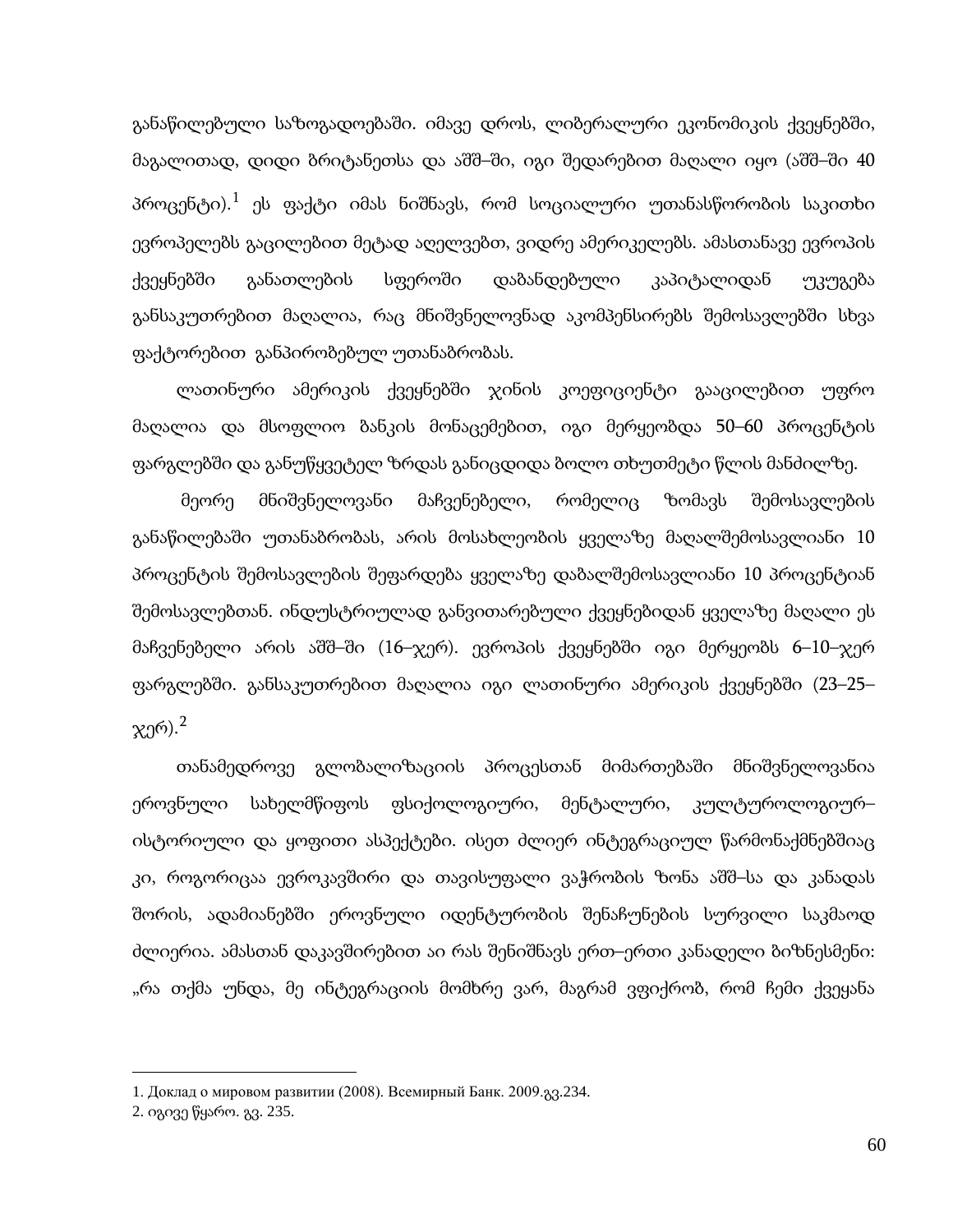საუკეთესოა და მასზე არასდროს ვიტყვი უარს<sup>«[1](#page-58-0)</sup> ევროგაერთიანებაში, სადაც მიმოსვლის სრული თავისუფლებაა, საკუთარი ქვეყნის ფარგლებს გარეთ ცხოვრობს 5,5 მლნ.კაცი ანუ ამ გაერთიანების მთელი მოსახლეობის მხოლოდ  $1$ ,5 პროცენტი. $^2$  $^2$ 

ამრიგად, მრავალი არგუმენტი არსებობს იმის დასამტკიცებლად, რომ სახელმწიფო, გლობალიზაციისა და პოსტინდუსტრიული ტრანსფორმაციის პირობებშიც, აქტიურ როლს თამაშობს ქვეყნების ეკონომიკურ ცხოვრებაში. შესაბამისად, თეორიულად არასწორი და პრაქტიკულად მიუღებელია იმ ეკონომისტთა მოსაზრება, რომლებიც ცდილობენ აღნიშნულის საწინააღმდეგოს დამტკიცებას. ამასთანავე ისიც აშკარაა, რომ დღეს არც ერთ ქვეყნის მთავრობას არ შეუძლია შეიმუშაოს და განახორციელოს ეკონომიკური პოლიტიკა სხვა ქვეყნებისა და განსაკუთრებით გლობალიზაციის წამყვანი სუბიექტების ქცევის ნორმების გათვალისწინების გარეშე. გლობალიზაცია, როგორც აღვნიშნეთ, არსებით ზეგავლენას ახდენს სახელმწიფოს ეკონომიკურ ფუნქციებზე, იწვევს ეკონომიკის რეგულირების ფორმების, მეთოდებისა და ინსტრუმენტების მნიშვნელოვან ცვლილებას.

გლობალიზაციის ეპოქაში სახელმწიფოს უმნიშვნელოვანესი ფუნქციაა არა მხოლოდ და არა იმდენად ეროვნული ეკონომიკის დაცვა გარე ფაქტორების ზემოქმედებისაგან ანუ ე.წ. "გარეგანი შოკებისგან", რაც დღეს პრაქტიკულად შეუძლებელია, არამედ მსოფლიო სამეურნეო კავშირებში მისი ეფექტიანი ჩართვის უზრუნველყოფა და ქვეყნის კონკურენტუნარიანობის ამაღლება გლობალური მასშტაბით. ამ თვალსაზრისით, თანამედროვე სახელმწიფოს როლი მეტად მნიშვნელოვანია. მხოლოდ მას შეუძლია გლობალური ბაზრის მოთხოვნებიდან გამომდინარე და მისი კონიუნქტურის შესაბამისი ეროვნული ეკონომიკის სტრუქტურის შექმნა, რომელშიც გადამწყვეტ როლს თამაშობს სამეცნიერო– ტექნოლოგიური პროგრესის დაჩქარება, ახალი ცოდნის გენერირებასა და ძველი

<span id="page-59-1"></span>**.** 

<span id="page-59-0"></span><sup>1.</sup> The Economist, Dec.-19-th, 1998. გვ. 21-22.

<sup>2.</sup> Pollan R., Abbott J. Strategies in the Global Political Economy. London, 1999, გვ.171.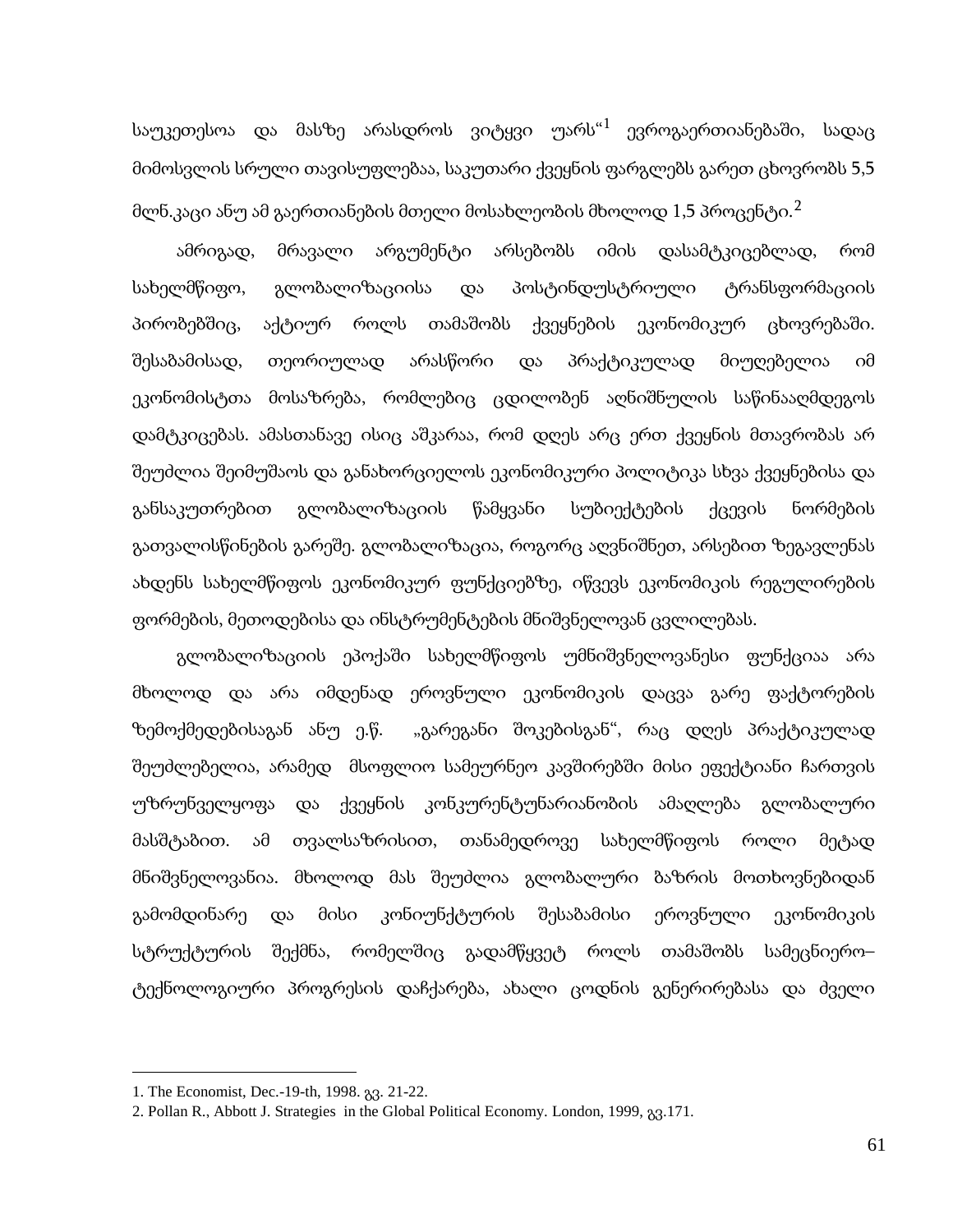ცოდნის შენახვა–დაგროვება–გავრცელებაზე დამყარებული ინფორმაციული ტიპის ეკონომიკის შექმნა.

სახელმწიფოს როლი განსაკუთრებით რელიეფურად გამოიხატება ეკონომიკური კრიზისებისა და პოსტკრიზისული განვითარების პერიოდებში. 2007–2008 წლების გლობალურმა კრიზისმა ყველას თვალნათლივ დაანახა სახელმწიფოს უდიდესი მნიშვნელობა კაპიტალისტური საბაზრო ეკონომიკისათვის ამ უაღრესად რთული და სახიფათო პროცესების დაძლევაში. სწორედ სახელმწიფო გამოვიდა ამ შემთხვევაში ე.წ. "ბრიჯ–მენეჯერის" როლში.

ეს საკითხები ჩვენს მიერ უფრო დაწვრილებითაა გაანალიზებული ნაშრომის შემდეგ პარაგრაფში.

## 1.4.1. სახელმწიფოსა და ბიზნესის ურთიერთობა ეკონომიკური კრიზისისა და პოსტკრიზისულ პერიოდებში

სახელმწიფოსა და ბიზნესის ურთიერთობა განსაკუთრებულ აქტუალობას იძენს ეკონომიკური კრიზისების დროს. აშშ–ს მთავრობის ანტიკრიზისული პოლიტიკა ჰიპოთეკური ბაზრის კრიზისის პერიოდში, რომელიც მოგვიანებით გლობალურ ფინანსურ–ეკონომიკურ კრიზისად გარდაიქმნა, იმის ნათელი მაგალითია, რომ ეკონომიკური ლიბერალიზმის ისეთ კლასიკურ ქვეყანაშიაც კი, როგორიცაა აშშ, კერძო ბიზნესს არ შეუძლია მწვავე კრიზისიდან თავის დაღწევა სახელმწიფოს მხრიდან აქტიური მხარდაჭერის გარეშე. აღნიშნულიდან გამომდინარე, უფრო დაწვრილებით განვიხილავთ აშშ–ს და ინდუსტრიულად განვითარებული ზოგიერთი სხვა ქევყნის მთავრობების ანტიკრიზისულ ქმედებებს 2007–2008 წლების გლობალური ფინანსურ– ეკონომიკური კრიზისის პირობებში. აღსანიშნავია ის გარემოება, რომ "საბაზრო ფუნდამენტალიზმის" პრინციპი იმდენად ღრმად იყო ფესვგადგმული აშშ–ს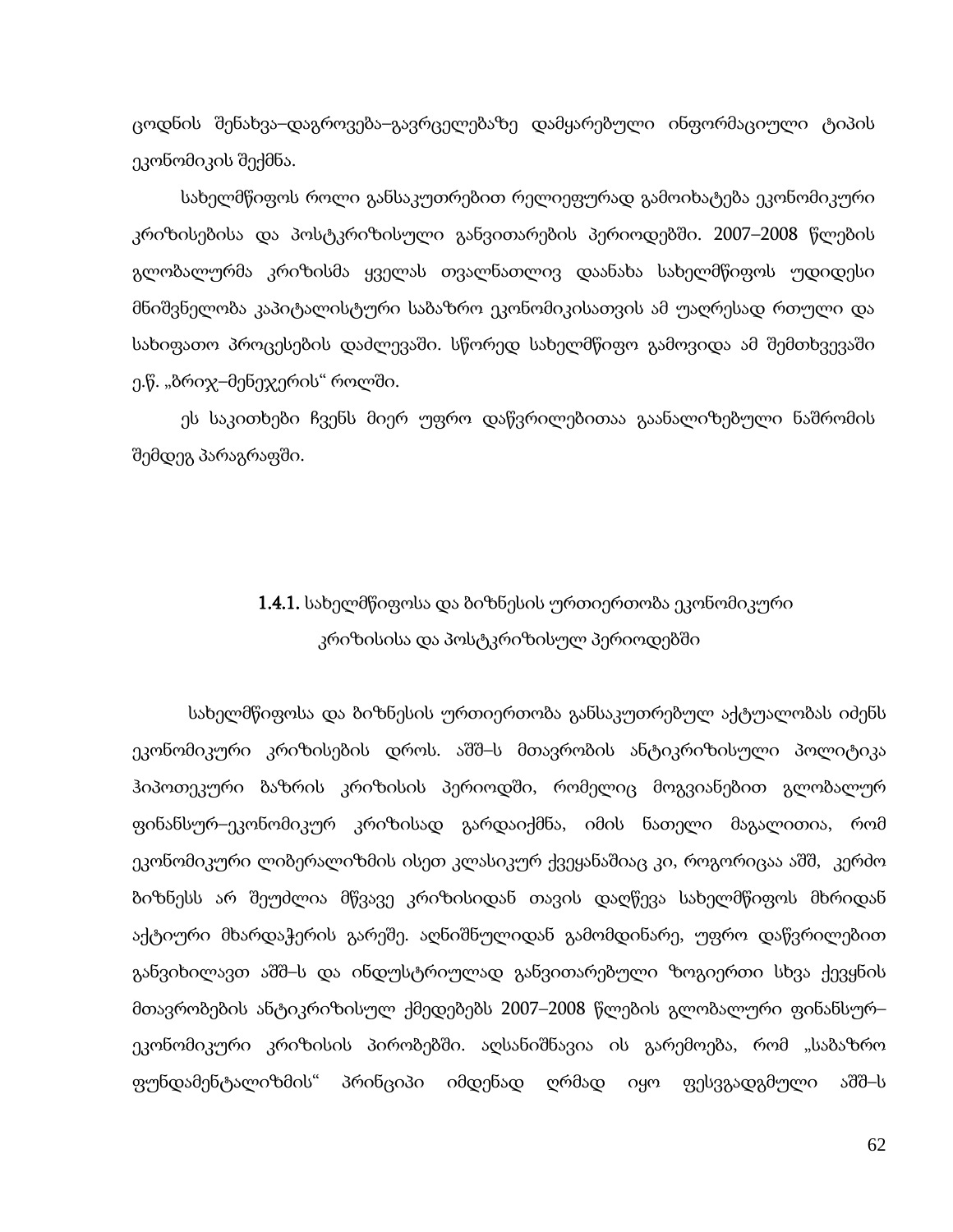პოლიტიკური და ეკონომიკური მმართველი ელიტის ცნობიერებაში, რომ კრიზისის საწყის ეტაპზე მთავრობა აგრძელებდა ამ პრინციპზე დამყარებულ პოლიტიკას. კერძოდ, იგი მიიჩნევდა, რომ ბაზრის მოთამაშეებს არ უნდა მოხსნოდათ საკუთარი საქმიანობის შედეგების მიმართ ფინანსური პასუხისმგებლობა. ამ მიდგომიდან გამომდინარე, ერთ– ერთ უმსხვილეს ფინანსურ კორპორაციას "Lehman Brothers" გაკოტრების "ნება დაერთო". მოვლენების შემდგომმა განვითარებამ აჩვენა საკითხისადმი მსგავსი დამოკიდებულების მცდარობა. ფინანსურ ბაზარზე გაჩნდა პანიკის პირველი ნიშნები, რომელმაც კიდევ უფრო გაამწვავა კრიზისული სიტუაცია. მოვლენათა განვითარების შემდგომი მსვლელობა ხასიათდებოდა ფინანსური ბაზრის მიმართ აშშ–ს მთავრობის დამოკიდებულების მკვეთრი შეცვლით, რაც გამოიხატა ინტერვენციონისტული ანტიკრიზისული ღონისძიებების გატარებაში.

აშშ–ს მთავრობის ანტიკრიზისულ პოლიტიკაში შესაძლებელია რამდენიმე ეტაპის გამოყოფა. პირველი ეტაპი მოიცავდა 2007 წლის მეორე ნახევარს და ხასიათდებოდა მთავრობის შედარებით გაუბედავი ნაბიჯებით იპოთეკური ბაზრის კრიზისის შედეგების შესარბილებლად. მეორე ეტაპი – 2008 წლის პირველი ნახევარი, როდესაც სახელმწიფომ გაააქტიურა საკუთარი ანტიკრიზისული ღიონისძიებები. მესამე ეტაპად შეიძლება ჩაითვალოს 2008 წლის სექტემბერ–ნოემბერი, ანუ კრიზისის ყველაზე მწვავე სტადიაზე სახელმწიფოს მიერ განხორციელებული ღონისძიებები. და ბოლოს, მეოთხე ეტაპი, რომელიც მოიცავდა აშშ–ს ახალი პრეზიდენტის ბ. ობამას მიერ გატარებულ ანტიკრიზისულ ღონისძიებებს.

ანტიკრიზისული პოლიტიკის პირველ და მეორე ეტაპებზე მთავრობის მიერ გამოყენებული ინსტრუმენტები ემყარებოდა ტრადიციულ ინსტიტუტებსა და მეთოდებს. კერძოდ, სახელმწიფო, ფინანსთა სამინისტროს სახით, ხელს უწყობდა და ეხმარებოდა ბაზრის სუბიექტებს იპოთეკური ბაზრის კრიზისის წინააღმდეგ ბრძოლაში. მაგალითისთვის შეიძლება დავასახელოთ 2007 წლის შემოდგომაზე იმჟამინდელ ფინანსთა მინისტრის გ. პოლსონის გეგმის ფარგლებში (გეგმა ითვალსიწინებდა ფინანსური სისტემის ინსტიტუტებისათვის 700 მლრდ დოლარიანი დამხარების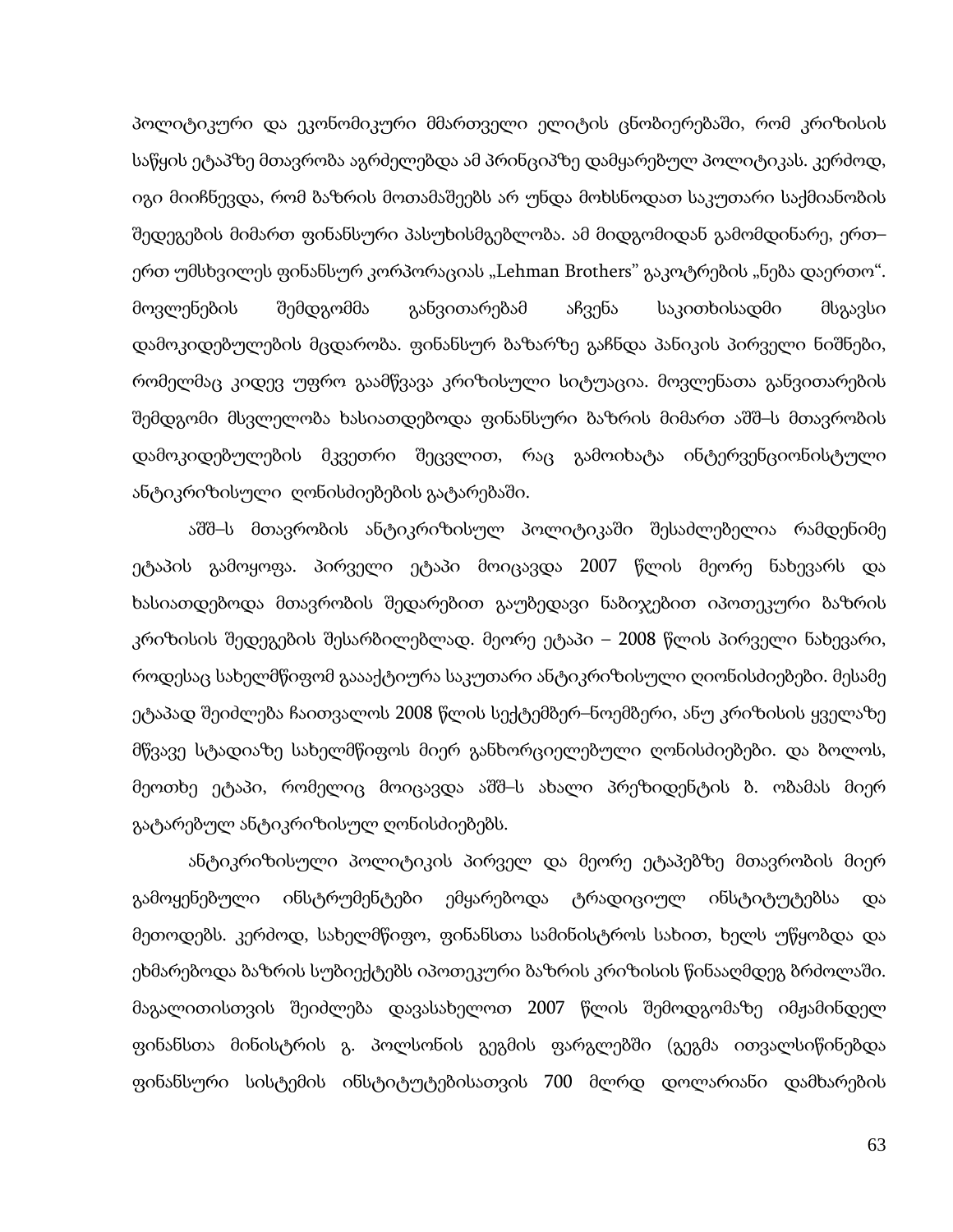გაწევას) ე.წ. FHASECURE პროგრამის ამოქმედებას, რომლითაც იპოთეკური დავალიანებით დატვირთული საცხოვრებელი სახლების მფლობელებს 2008 წლის ბოლომდე მიეცათ კრედიტების რეფინანსირების შესაძლებლობა. 2008 წლის დასაწყისში, ეკონომიკური კრიზისის გაღრმავების პირობებში, ფედერალურმა სარეზერვო სისტემამ (ფედმა) გაააქტიურა მონეტარისტული პოლიტიკა და 2008 წლის 28 იანვარს მიიღო ექსტრაორდინალური გადაწყვეტილება საპროცენტო განაკვეთის 0,75 პუნქტით, ანუ წლიურ 3,5 %–მდე შემცირების შესახებ. 2 დღის შემდეგ კი კიდევ 0,5 %– ით შეამცირა საპროცენტო განაკვეთი. ეს პროცესი შემგომშიც გაგრძელდა და 2008 წლის მაისში საბაზისო საპროცენტო განაკვეთი 2 %–მდე შემცირდა. $^1$  $^1$  აღნიშნული იმაზე მიგვანიშნებს, რომ აშშ–ს მონეტარისტული ხელისუფლება ამ პერიოდში ბიზნესის გააქტიურებას უფრო მეტ მნიშვნელობას ანიჭებდა, ვიდრე ინფლაციის ტემპების გაზრდის მუქარას.

ანტიკრიზისული პოლიტიკის მთავარი ელემენტი იყო კერძო ბიზნესისათვის ფინანსური დახმარების გაწევა. 2008 წლის თებერვალში კონგრესმა დაამტკიცა ეკონომიკის სანაციის პროგრამა და ამ მიზნით გამოჰყო 167 მლრდ დოლარი. 117 მილიონმა საოჯახო მეურნეობამ მიიღო საგადასახადო შეღავათი: 600 დოლარი ერთ პირზე, 1[2](#page-62-0)00 დოლარი ოჯახურ წყვილზე და 300 დოლარი ყოველ ბავშვზე.<sup>2</sup> ეს დამხარება ძირითადად ორიენტირებული იყო მოთხოვნის წახალისებაზე, რომელსაც თავის მხრივ უნდა გამოეწვია ეკონომიკური ზრდის დაჩქარება. 2008 წლის მარტ–ივლისის მონაკვეთში მთავრობის ძირითადი ეკონომიკური ღონისძიებები მიმართული იყო ლიკვიდობის დეფიციტის აღმოფხვრისა და ფინანსურ ბაზრებზე პანიკის თავიდან აცილებისაკენ. მთავრობა უშუალოდ მონაწილეობდა ფინანსური კომპანიის Bear Stearnsის გადარჩენაში, რომელიც სასწრაფოდ იყიდა კომპანია J.P Morgan-მა, როსთვისაც ამ უკანასკნელმა სახელმწიფოსგან მიიღო 30 მლრდ დოლარის კრედიტი. 2008 წლის

 $\overline{a}$ 

<span id="page-62-0"></span><sup>1.</sup> Супян В. Кризис в США: Экономический контекст. Вестник института Кенана в России. Вып. 15, М., 2009, გვ. 22.

<span id="page-62-1"></span><sup>2.</sup> იგივე ნაშრომი. გვ. 25.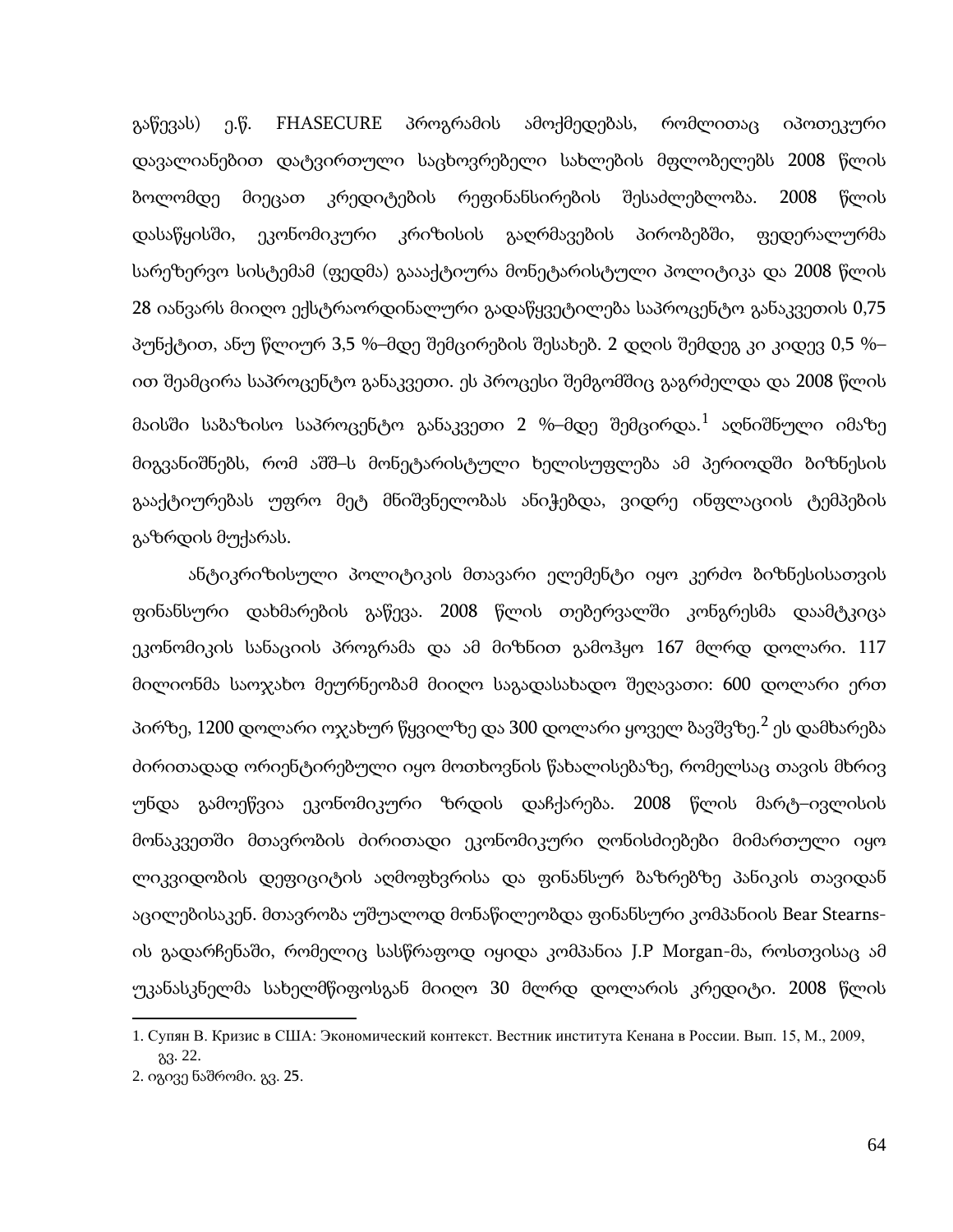მარტში ფედმა დაიწყო მოკლევადიანი საგანგებო კრედიტის გაცემა იმ ბანკებსა და ფინანსურ კომპანიებზე, რომლებიც ახორციელებდნენ სასესხო დაბანდებებს იპოთეკასთან დაკავშირებულ წარმოებულ ფასიან ქაღალდებში. ამ პროგრამის დასაფინანსებლად ფედმა გამოყო 400 მლრ დოლარი, ანუ საკუთარი რეზერვების დაახლოებით ნახევარი. 2008 წლის 30 ივნისს კონგრესმა დაამტკიცა ახალი კანონი The Housing and Economic Recovery Act of 2008, რომელიც ითვალისწინებდა იპოთეკური დავალიანების მქონე ოჯახებზე 300 მლრდ დოლარის გაცემას. ამ კანონით განხორციელდა მხარდაჭერა ისეთ უმნიშვნელოვანეს ფინანსურ კომპანიებზე, როგორიც იყო Fannie Mae და Fredie Mac. ამავე კანონით ფინანსთა სამინისტროს მიეცა უფლება 18 თვის მანძილზე აღნიშნული კომპანიებისათვის გაეხსნა ულიმიტო საკრედიტო ხაზი.

2008 წლის შემოდგომაზე ფინანსური კრიზისი სიმწვავის ახალ ფაზაში შევიდა, რის გამოც სახელმწიფო იძულებული გახდა გაეაქტიურებინა ფინანსური ინსტიტუტებისათვის მხარდაჭერა. დეკემბრის შუა რიცხვებში გაკოტრების პირას აღმოჩნდა საფინანსო რისკების დაზღვევის სფეროს ისეთი გიგანტი, როგორიცაა American International Group (AIG). მის გადასარჩენად ფედმა სასწრაფოდ გამოჰყო 85 მლრდ დოლარი. 2008 წლის სექტემბერში ფინანსთა მინისტრმა პოლსონმა კონგრესს წარუდგინა ე.წ. "ტოქსიკური აქტივების" პრობლემის შერბილებისაკენ მიმართული გეგმა სახელწოდებით Trouble Asset Relief Program (TARP). მისი მთავარი შინაარსი მდგომარეობდა კრიზისში მყოფი საფინანსო ინსტიტუტებიდან 700 მლრდ დოლარის ღირებულების "ცუდი" ფასიანი ქაღალდების გამოსყიდვაში. მთლიანობაში პოლსონის გეგმა ნიშნავდა სახელმწიფოს ეკონომიკური პოლიტიკის ძირეულ შეცვლას კერძო ინსტიტუტებთან მიმართებაში და რეგულირების არატრადიციული მეთოდების გამოყენებაზე გადასვლას.

პოლსონის გეგმაში მნიშვნელოვანი ადგილი ეკავა ბანკების რეკაპიტალიზაციის ღონისძიებებს, რომლის აუცილებლობა წარმოშვა ფინანსური ინსტიტუტების, მათ შორის ბანკების კაპიტალის არაადეკვატურმა შეფასებამ. 2008 წლის ნოემბერში ფინანსთა სამინისტრომ განაცხადა TARP–ის გადახედვის შესახებ და სახელმწიფოსათვის ხმის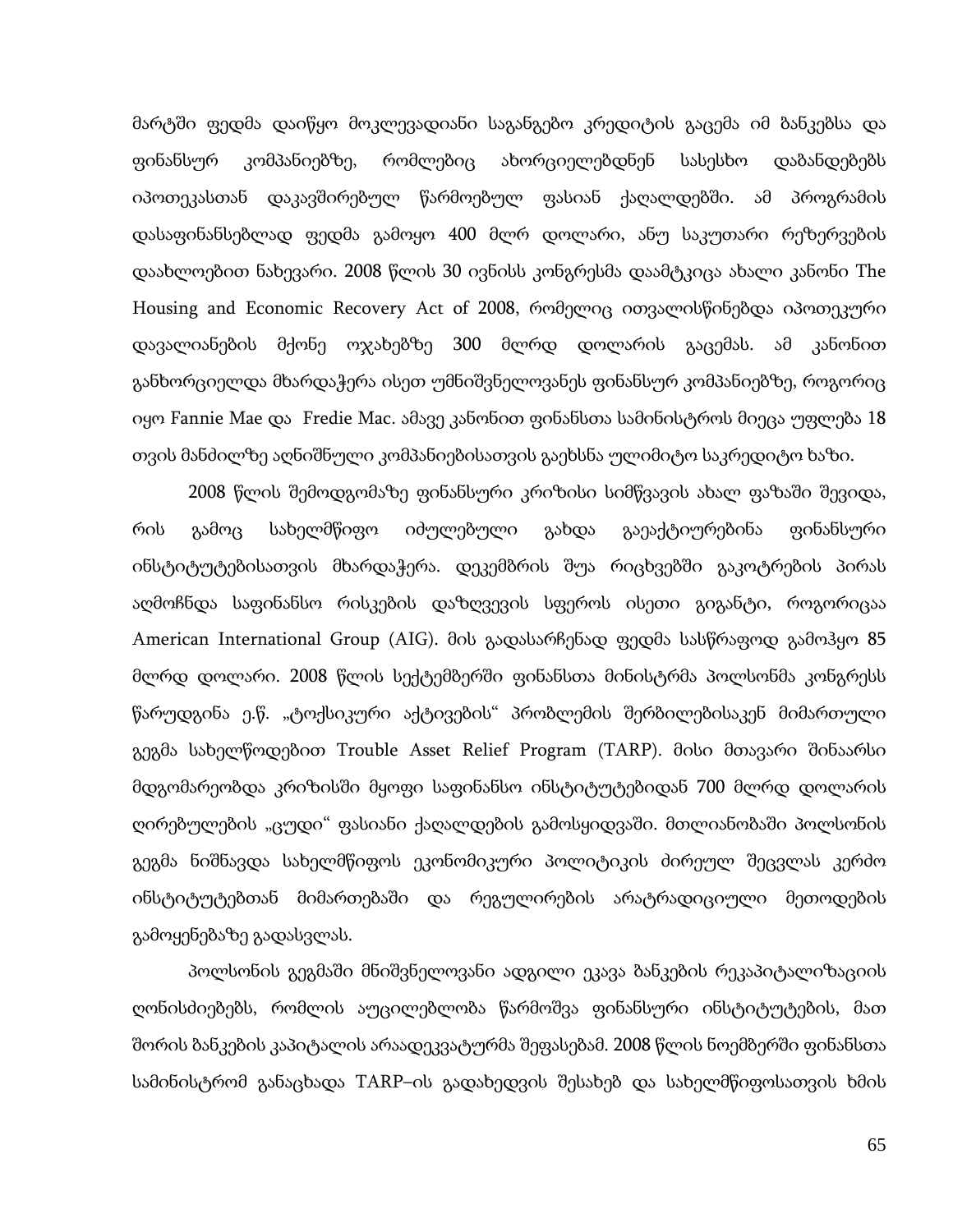უფლების არმქონე აქციების გადაცემის სანაცვლოდ ფინანსურ ინსტიტუტებს შესთავაზა 125 მლრდ დოლარის ფინანსური დახმარება. დაახლოებით იმავე რაოდენობის თანხა გამოიყო უფრო წვრილი ფინანსური ინსტიტუტების დასახმარებლად.

2008 წლის 7 ნოემბერს სახელმწიფო სტრუქტურის – Federal Housing Finance Agency დირექტორმა განაცხადა, რომ მეურვეობას გაუწევდა (concervationship) კომპანიებს Fannie Mae და Fredie Mac, რის შესახებაც ფედის ხელმძღვანელმა ბ. ბერნანკემ გააკეთა შემდეგი კომენტარი: "ამგვარი მეურვეობა განიხილება, როგორც "ტაიმ–აუტი" იმ მიზნით, რომ გადაიხედოს ფინანსური შუამავლების როლი მისი სრულყოფის თვალსაზრისით".

ანტიკრიზისულ ღონისძიებათა ინტესიფიცირება დაუკავშირდა აშშ–ს პრეზიდენტად ბ. ობამას არჩევას. მისმა ადმინისტრაციამ წამყვანი ფინანსური ინსტიტუტების მხარდაჭერის მიზნით გაზარდა სახელმწიფოს ხვედრითი წილი Citygroup-ის აქციონერულ კაპიტალში და 2009 წლის ივნისის ბოლოს სახელმწიფო უკვე ფლობდა ამ კომპანიის აქციების 34 %–ს. $^1$  $^1$  ისარგებლა რა ამ სიტუაციით, აშშ–ს მთავრობამ აიძულა ეს კომპანია დაექირავებინა დამოუკიდებელი ექსპერტები კორპორაციული მენეჯმენტის ხარისხის შესაფასებლად. ამავე პერიოდში გრძელდებოდა მძიმე ფინანსური მდგომარეობის მქონდე კომპანიების დახმარების პრაქტიკა. კერძოდ, მიღებული იქნა AIG-ის ფინანსური დახმარების მე–4 პაკეტი, რომლითაც კომპანიებს დამატებით გამოეყო 180 მლრდ დოლარი. უნდა შევნიშნოთ, რომ ეს იყო კერძო კომპანიისათვის სახელმწიფო დახმარების უპრეცედენტო შემთხვევა თანხის მოცულობის თვალსაზრისით. აღნიშნულის სანაცვლოდ აშშ–ს მთავრობის პირდაპირი განკარგვის ქვეშ მოექცა აღნიშნული კომპანიის აქციების 79,9 %, ანუ შეიძლება ითქვას, რომ ამჟამად AIG სადაზღვეო კომპანიას მთვარობა აკონტროლებს. აშშ–ს მთავრობამ საკუთარ კონტროლს დაუქვემდებარა და ფაქტობრივად ნაციონალიზაცია ჩაუტარა 2 უმსხვილეს იპოთეკურ კომპანიას Fannie Mae და Fredie Mac, რის შესახებაც ჩვენ უკვე

**.** 

<span id="page-64-0"></span><sup>1.</sup> Корищенко К., Соловьёва И. Новые вызовы в регулировании финансового сектора в условиях кризиса. «Вопросы экономики», 2010, №4, გვ. 106.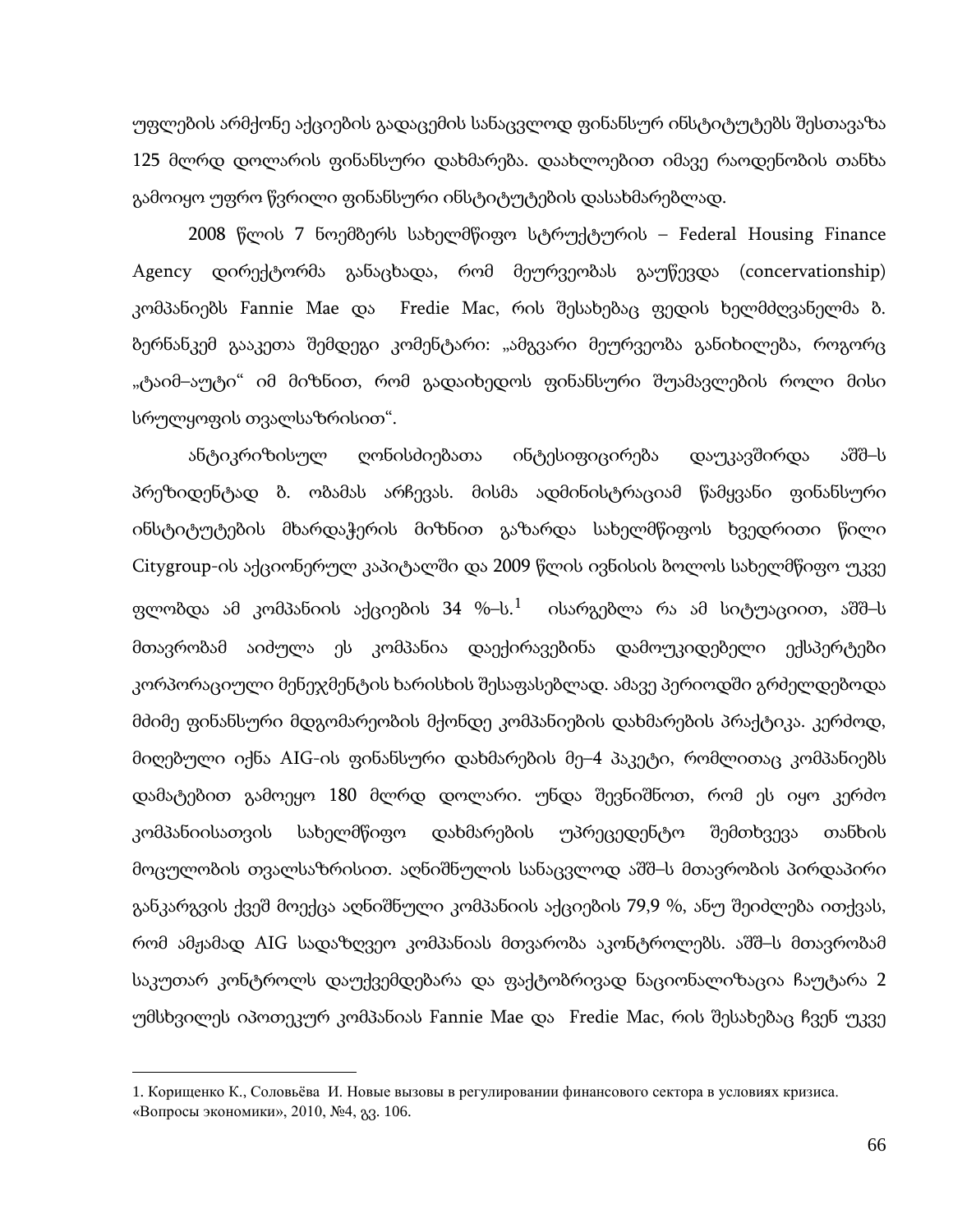ვისაუბრეთ. ეს იყო ახალი მოვლენა აშშ–ს ეკონომიკურ ისტორიაში და მას ეწოდა "რბილი პრივატიზება".

აშშ–ს ფინანსთა სამინისტრო აგრძელებდა ბანკებიდან "ცუდი" აქტივების ჩამოწერას, რომლის მოცულობაც სხვადასხვა შეფასებით 59 მლრდ დოლარიდან 1 ტრლნ დოლარს შეადგენდა. ამ უზარმაზარი თანხების ჩამოწერით მთავრობა იმედოვნებდა, რომ ბანკები და სხვა ფინანსური ინსტიტუტები განაახლებდნენ კერძო სექტორზე კრედიტების გაცემას.

2009 წლის 25 მარტს ფედმა გამოაცხადა სამომხმარებლო დაკრედიტების ახალი პროგრამა და შექმნა სპეციალური ფონდი - Term Asset Backed Securities Lending Facility, რომელშიც ფედერალური ბიუჯეტიდან გადაირციხა 200 მლნ დოლარი. აღნიშნული ფონდის ძირითად მიზანს წარმოადგენდა მცირე ბიზნესისა და მომხმარებლებისათვის კრედიტებზე ხელმისაწვდომობის გაზრდა.

მთავრობის მიერ გატარებულმა აქტიურმა და არაორდინალურმა საფინანსო ეკონომიკურმა ღონისძიებებმა თავისი შედეგი გამოიღო. რიგმა ბანკებმა უკვე 2010 წლის დასაწყისში განაცხადეს, რომ მზად არიან ახალი აქციების გაყიდვიდან მიღებული მილიარდობით დოლარის ხარჯზე დააბრუნონ მთავრობისაგან მიღებული სესხები. ობამას მთავრობის ახალმა ფინანსთა მინისტრმა თ. გაიტნერმა განაცხადა, რომ TARP-ის ფარგლებში გაცემული და უკანდაბრუნებული თანხები ძირითადად მოხმარდებოდა წვრილი საფინანსო ინსტიტუტებისათვის ფინანასური დამხარების გაწევას.

ფინანსურ დახმარებსათან ერთად ფედერალური და შტატების ხელისუფლების შესაბამისი სტრუქტურები დაწვრილებით სწავლობდნენ სხვადასხვა ფინანსური ინსტიტუტების წვლილს ფინანსურ–ეკონომიკური კრიზისის წარმოშობაში.

აღსანიშნავია ის გარემოებაც, რომ ბ. ობამას ადმინისტრაციის ანტიკრიზისული პროგრამა მხოლოდ ფინანსური ღონისძიებებით არ შემოიფარგლებოდა და მასში გათვალსიწინებული იყო ქვეყნის სოციალურ–ეკონომიკური სტაბილურობის უზრუნველყოფისათვის აუცილებელ ღონისძიებათა ფართო წრე. კერძოდ, სახელმწიფო ინვესტიციების გაფართოება განათლებაში, ჯანდაცვაში, სოციალურ დაზღვევაში,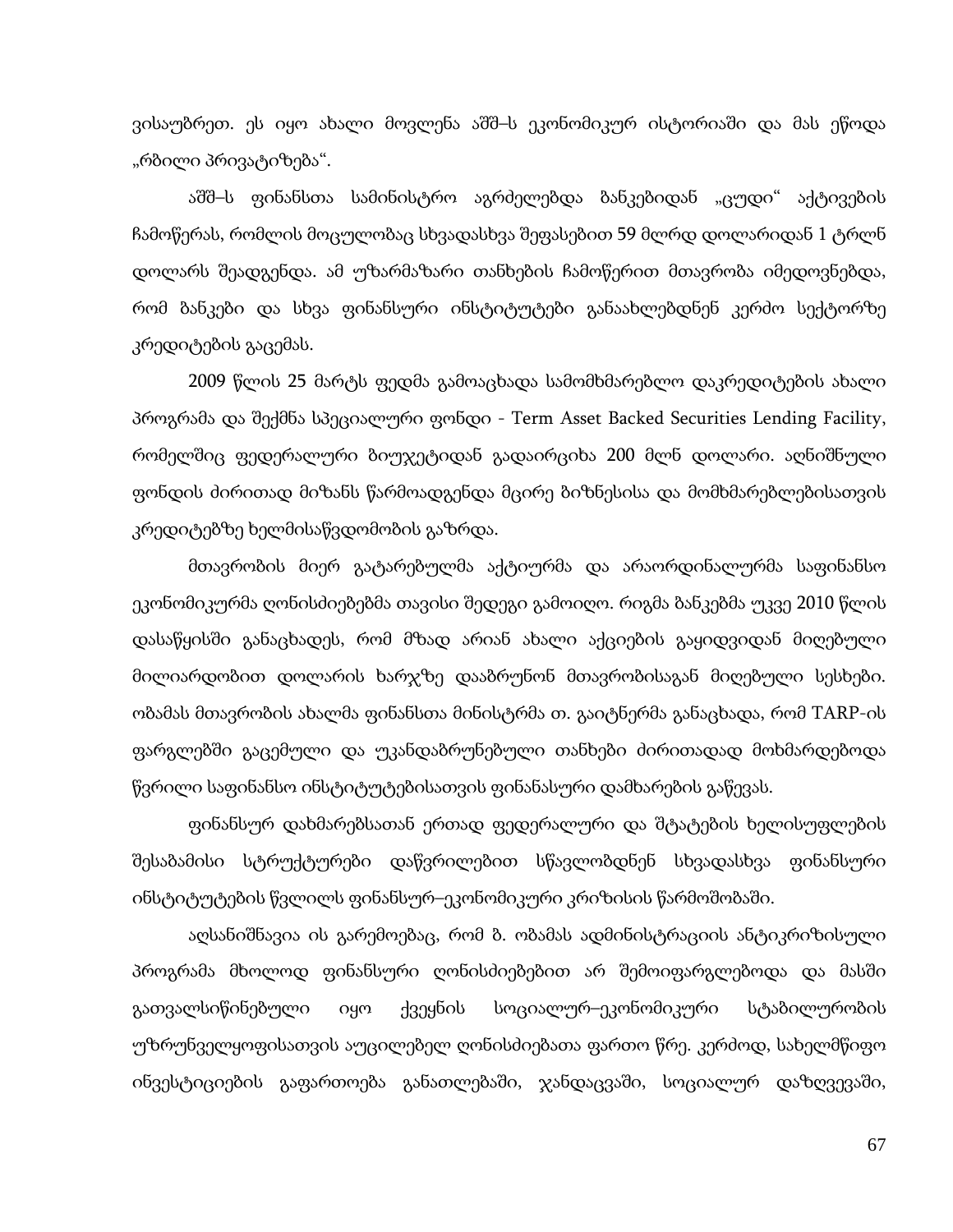ინფრასტრუქტურასა და ეკოლოგიაში. მოსახლეობის ყველაზე დაუცველი კატეგორიისათვის დახმარების გაწევა. სწორედ ამ კონტექსტში უნდა იქნეს განხილული კონგრესის მიერ მიღებული ეკონომიკის აღდგენისა და ამერიკაში რეინვესტირების კანონი. (American Recovery and Reinvestment Act 2009), რომლის ძირითადი მიზანია მოთხოვნის სტიმულირება და ახალი სამუშაო ადგილების შექმნა. აღნიშნული მიზნით კონგრესმა გამოჰყო 787 მლრდ დოლარი.

ობამას ხელისუფლების მიერ ხაზგასმით იქნა დეკლარირებული სახელმწიფო და ბიზნეს სტრუქტუებში გამჭირვალეობისა და ანგარიშვალდებულების უპრეცენდენტოდ მაღალი დონის მიღწევის აუცილებლობა, რასაც ერთი მხრივ, ხელი უნდა შეეწყო კერძო ბიზნესის საგადასახადო ბაზის მაქსიმალური ტრანსპარენტულობისათვის, მეორე მხრივ კი, კერძო ბიზნესიდან მიღებული თანხების მიზნობრივ და ეფექტიან გამოყენებაზე ქმედითი საზოგადოებრივი კონტროლის განხორციელებისათვის.

ობამას ადმინისტრაციის ანტიკრიზისულ გეგმასა და პოსტკრიზისული განვითარების ძირითად მიმართულებებში განსაკუთრებული ადგილი უჭირავს ფინანსური ბაზრის რეგულირების სხვადასხვა ასპექტს. აშშ-ს იპოთეკურ ბაზარზე წარმოშობილმა კრიზისმა, მოგვიანებით მისმა გადაზრდამ გლობალურ–ეკონომიკურ კრიზისში, თვალნათლივ აჩვენა, რომ რეგულირების ძველი სისტემა, რომელიც მანამდე გამოიყენებოდა აშშ–სა და რიგ სხვა ინდუსტრიულად განვითარებულ ქვეყნებში, ვეღარ პასუხობდა თანამედროვე რეალობათა მოთხოვნებს. შესაბამისად, გარკვეული რეფორმები დაიწყო ამ მიმართულებით, რომლის პირველ ნაბიჯადაც შეიძლება ჩაითვალოს 2009 წლის მაისში მიღებული თაღლითობის წინააღმდეგ და მისი შედეგების დაძლევისაკენ მიმართული კანონი. 2009 წლის 17 ივნისს მიღებული იქნა ფინანსური ბაზრების ლიკვიდურობის რეფორმირების პროგრამა, რომელიც მოიცავდა შემდეგ ხუთ მიმართულებას.

1) ფინანსური კომპანიების რეგულირებისა და კონტროლის გამკაცრება. ჩამოყალიბდა ახალი მაკონტროლებელი ორგანო – ფინანსური მომსახურების გაწევაზე კონტროლის საბჭო (Financial Services Oversight Council). მის მთავარ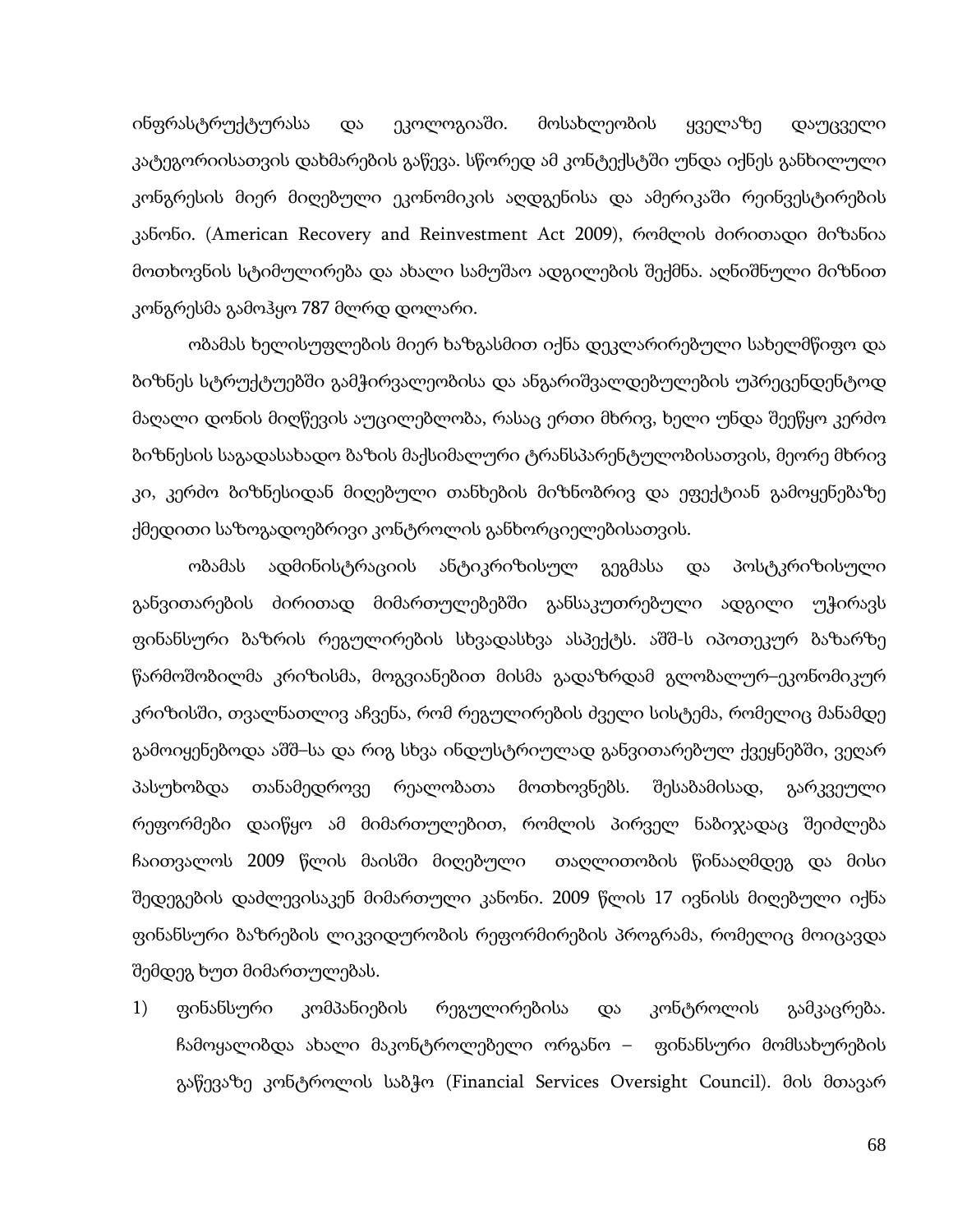ამოცანებად განისაზღვრა: პოტენციურად სახიფათო რისკების გამოვლენა; მარეგულირებელ ორგანოთა შორის კოორდინირების გაუმჯობესება; ყველა ფინანსური კომპანიისაგან ინფორმაციის სავალდებულო წესით მიღება. ზემოაღნიშნული პროგრამის ფარგლებში ასევე ნავარაუდევია ფედისათვის ახალი უფლებამოსილების მინიჭება, რომელიც მას გადააქცევს ყველა ფინანსური ინსტიტუტის მთავარ მარეგულირებელ ორგანოდ. გათვალისწინებულია აგრეთვე ეროვნული საბანკო რეგულატორის (National Bank Supervisor, რომელსაც მიენიჭება პრუდენციული რეგულირების ფუნქცია) და ფინანსთა სამინისტროს სტრუქტურაში დაზღვევის ეროვნული ოფისის შექმნა (Office of National Insurance), რომლის ანალოგი აქამდე აშშ–ს პრაქტიკაში არ ყოფილა.

- 2) ფინანსური ბაზრების ყოვლისმომცველი რეგულირებისა და ზედამხედველობის განხორციელება. კერძოდ, სეკურიტიზაციის ბაზრების რეგულირების სრულყოფა და არასაბირჟო დერივატივების ბაზრის ეფექტიანი რეგულირება.
- 3) ფინანსურ ბაზრებზე მომხმარებლებისა და ინვესტორების უფლებათა დაცვის ინსტიტუციონალური გაძლიერება, რა მიზნითაც ერთიანი ფედერალური მარეგულირებელი ორგანოს სახით იქმნება ფინანსურ ბაზრებზე მომხმარებელთა უფლებების დაცვის სააგენტო. (Consumer Financial Protection Agency – CFPA)
- 4) სისტემური რისკების გაძლიერების პირობებში სახელმწიფოსათვის ფინანსური კრიზისის წინააღმდეგ მიმართული საგანგებო საშუალებების გამოყენების უფლების მინიჭება.
- 5) რეგულირების საერთაშორისო სტანდარტების ამაღლება და ამ სფეროში საერთაშორისო თანამშრომლობის გაფართოება. ამ თვალსაზრისით, განსაკუთრებით მნიშვნელოვანია 2009 წლის აპრილში ლონდონში "დიდი ოცეულის" (G20) სამიტზე მიღებული გადაწყვეტილებები, რომლებიც ითვალისწინებს:
- კაპიტალის საკმარისობისადმი წაყენებული მოთხოვნების საერთაშორისო სისტემის სრულყოფას;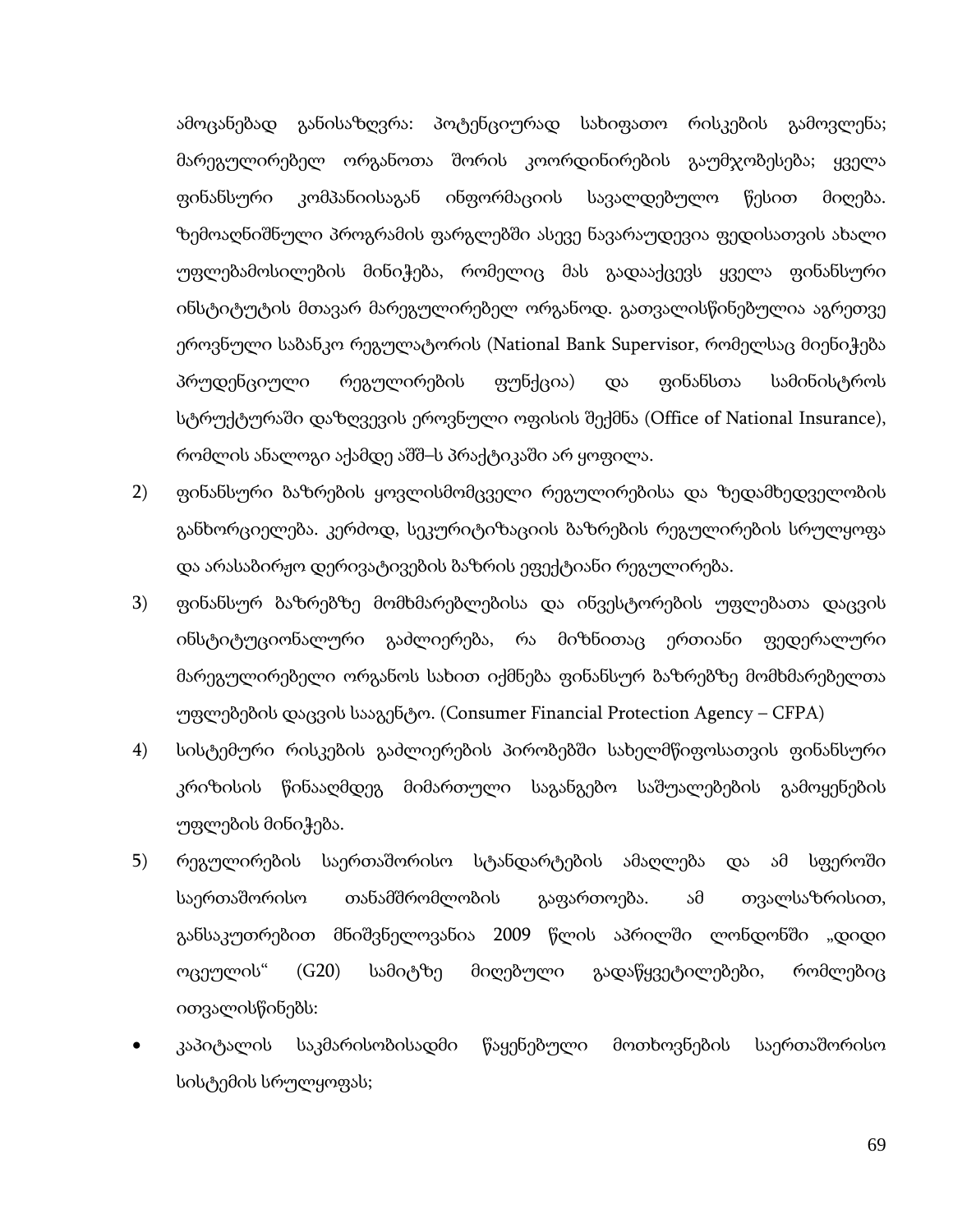- გლობალურ–ფინანსურ ბაზრებზე ზედამხედველობის, პირველ რიგში დერივატივების ბაზრების კონტროლის სტანდარტიზაციას და სრულყოფას;
- საერთაშორისო ფინანსურ კომპანიებზე ზედამხედველობის მექანიზმების დახვეწას;
- პრუდენციული ზედამხედველობის გამკაცრებას ლიკვიდობის კრიზისების თავიდან აცილების მიზნით, ანუ ე.წ. "ფინანსური ბალიშების" შექმნას;
- რეგულირების სფეროს გაფართოებას მასში HEG ფონდების ჩართვით;
- საერთაშორისო დონეზე კომპანიების მართვის ახალი სისტემების დანერგვას, რომელიც მოიცავს "ტოპ მენეჯერთა" შრომის ანაზღაურების ახალ წესებს.

ბ. ობამამ ამერიკის ეროვნულ მეცნიერებათა აკადემიის ყოველწლიურ სხდომაზე გამოსვლისას განაცხადა, რომ "თანამედროვე გამოწვევათა გლობალური ხასიათი დღის წესრიგში აყენებს ფინანსური სფეროს რეგულირებაში ამერიკული გამოცდილების სხვა ქვეყნების მხრიდან გაზიარების აუცილებლობას. რაც პრაქტიკულ ასპექტში გულისხმობს ანტიკრიზისულ ღონისძიებებზე სახელმწიფოს ბიუჯეტიდან მნიშვნელოვანი თანხების გამოყოფას და ფინანსური რეგულირების მაღალი სტანდარტების დანერგვას. $^1$  $^1$ 

აშშ–ს მთავრობის მიერ განხორციელებული ანტიკრიზისული პოლიტიკის განხილვასთან ერთად საინტერესოა ამ სფეროში სხვა ინდუსტრიულ ქვეყნებში დაგროვილი გამოცდილების ანალიზიც. კერძოდ, ინგლისის ცენტრალურმა ბანკმა (ინგლისის ბანკმა) ერთ–ერთი უმსხვილესი ბრიტანული კომერციული ბანკის Northern Rock გაკოტრების შემდეგ დაიწყო რამდენიმე მიმართულებით ანტიკრიზისული ღონისძიებების გატარება – 2008 წელს მან ფინანსთა სამინისტროსთან ერთობლივად გამოჰყო 500 მლრდ გირვანქა სტერლინგი კომერციული ბანკების საგარანტიო უზრუნველყოფასა და ბანკების რეკაპიტალიზაციაზე, რის შედეგადაც დიდი ბრიტანეთის სახელმწიფო ვალის მოცულობა საგრძნობლად გაიზარდა მშპ–ს 224

<span id="page-68-0"></span>**.** 

<sup>1.</sup> Remarks by President at the National Academy of Sciences Annual Meeting. The White House. Office of the Press Secretary. April 27, 2009[. http://www.scientific.ru\)](http://www.scientific.ru/)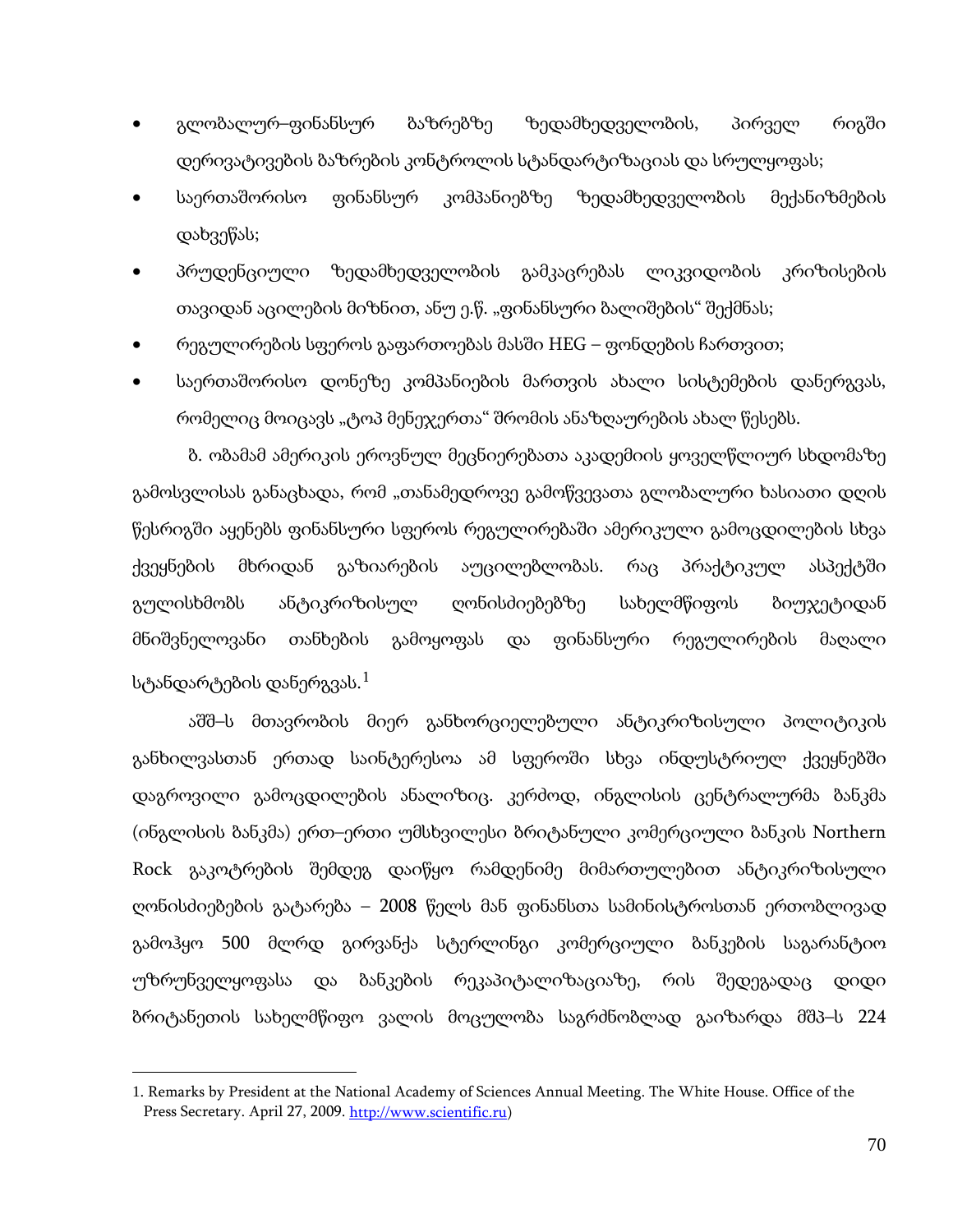პროცენტიდან ([1](#page-68-0)990 წელი) 466 პროცენტამდე (2009 წელი). $^1$  2009 წლის 5 მარტიდან ინგლისის ბანკმა განახორციელა ახალი ღონისძიება – საკუთარი რეზერვების ხარჯზე კომერციული ბანკების აქტივების შესყიდვა, რისთვისაც გამოჰყო 75 მლრდ გირვანქა სტერლინგი. ასევე უმნიშვნელოვანესი ღონისძიება იყო დიდი ბრიტანეთის მთავრობის მიერ ქვეყნის ერთ–ერთი უმსხვილესი ბანკის Brandford & Binley ნაციონალიზაცია.

გერმანიის ცენტრალურმა ბანკმა (ბუნდესბანკმა) კრიზისის დროს სხვადასხვა კერძო კომპანიებისა და მოსახლეობის დასახმარებლად გამოჰყო დაახლოებით 1 ტრლნ ევრო. სწორედ ამ თანხიდან იქნა გარანტირებული მოსახლეობის მიმდინარე და სადეპოზიტო შენატანების მთელი 100 %. მცირე და საშუალო ბიზნესის დასახმარებლად გერმანიის მთავრობის მიერ მიზნობრივად გამოიყო 82 მლრდ ევრო. 2009 წლის დეკემბერში კი შეიქმნა სტაბილიზაციის ფონდი 480 მლრდ ევროს, ანუ ქვეყნის 2 წლის ბიუჯეტის მოცულობით. ამ ფონდში შენატანების 65 % გაიღო ფედერალურმა, 35 % კი - მიწების ბიუჯეტებმა.<sup>[2](#page-69-0)</sup> გერმანიის მთავრობა ასევე ფინანსურად დაეხმარა ქვეყნის ერთ– ერთ უმსხვილეს საკრედიტო დაწესებულებას Hypo Real Estate-ს. ბენილუქსის ქვეყნების მთავრობებმა თავიანთი ფინანსური რესურსები გააერთიანეს დიდი ბელგიური ბანკის Fortis-ის გაკოტრებისაგან გადასარჩენად და ა.შ.

აქტიური ანტიკრიზისული ღონისძიებები ტარდებოდა იაპონიაშიც. კერძოდ, ამ ქვეყნის მთავრობამ იაპონიის ცენტრალურ ბანკთან ერთად კრიზისის დროს მიიღო ეროვნული ეკონომიკის სისტემაშემქმნელი კომპანიების, ფინანსური სექტორის, მცირე და საშუალო საწარმოების, მოსახლეობის ფინანსურ–ეკონომიკური მხარდაჭერის ღონისძიებათა პაკეტი, რომლის ფარგლებშიც გამოყოფილი იქნა 5,5 ტრლნ იენი. მთავრობისა და ცენტრალური ბანკის მიერ კერძო სექტორისათვის ფინანსური დახმარების გამო 2010 წლის 31 მარტს იაპონიის სახელმწიფო ვალმა შეადგინა 9,6 ტრლნ დოლარი, ანუ ქვეყნის მშპ–ს 225 %. $^3$  $^3$ 

 $\overline{a}$ 

<span id="page-69-0"></span><sup>1.</sup> იხ. [www.bankofengland.co.uk/publications/news/2009/019](http://www.bankofengland.co.uk/publications/news/2009/019)

<sup>2</sup>. Кошаров А., Сумленный С. Союз для хорошей погоды. «Эксперт», 2010, №19, გვ. 26.

<sup>3</sup>. Зотин А. Великий делеверидж. «Финансы», 2010, №10, გვ. 36.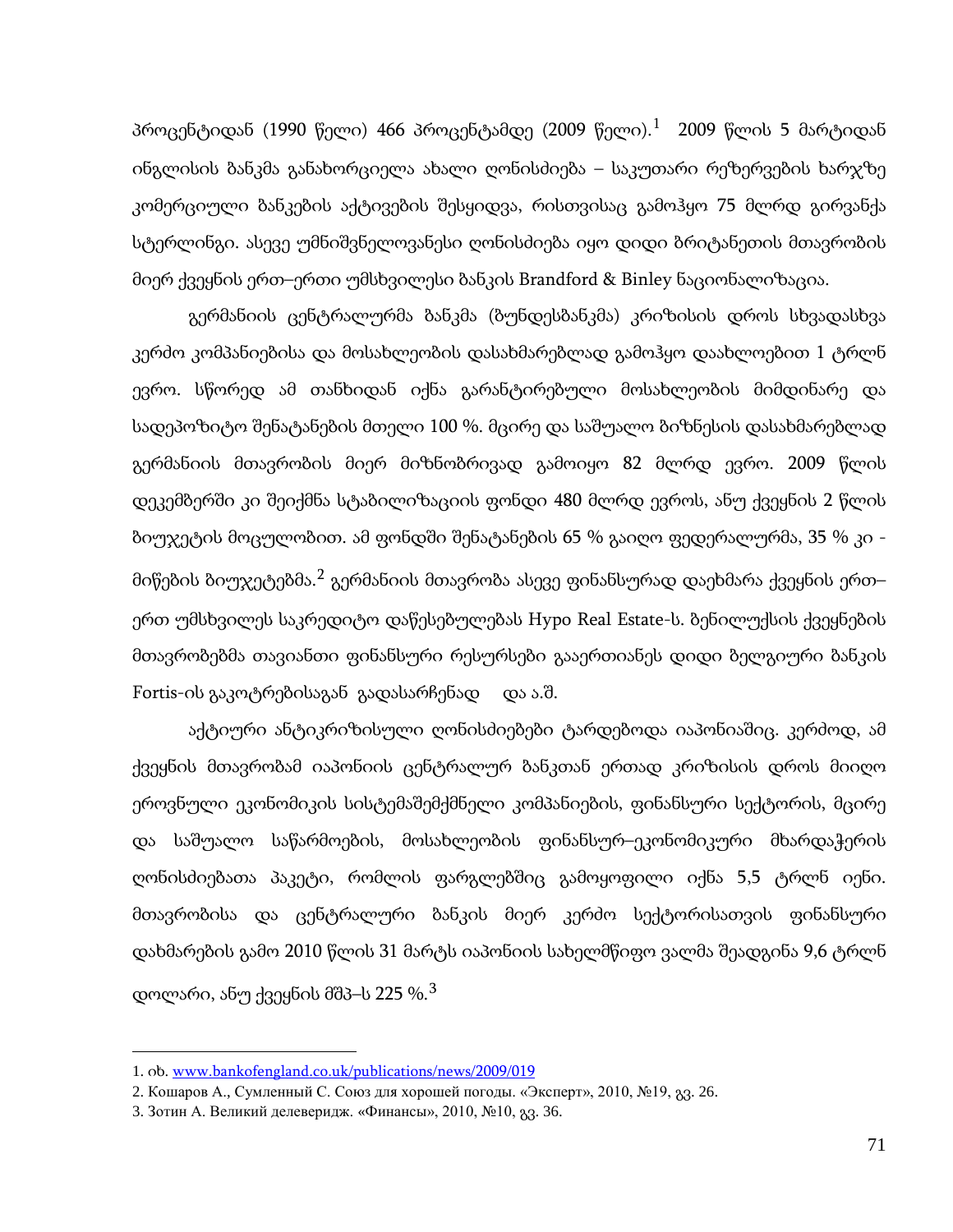კრიზისის პირობებში სახელმწიფოს როლის მნიშვნელოვანი გააქტიურება და ბიზნესისადმი აქტიური მხარდაჭერა არ შეიძლება აღქმული იქნას როგორც ცალსახად დადებითი მოვლენა. აუცილებელია დავინახოთ რიგი პრობლემები და საფრთხეები, რომლებიც ამ პროცესთანაა დაკავშირებული.

რამდენიმე მწვავე პრობლემაზე უფრო დაწვრილებით შევჩერდებით. ერთ–ერთი მათგანია ლობიზმის გაძლიერების საფრთხე. ეკონომიკურ ლიტერატურაში გამოითქვა მოსაზრება, რომ კრიზისისა და პოსტკრიზისულ პერიოდებში აშშ–ს მთავრობა ლობისტთა ძლიერი ზეგავლენის ქვეშ აღმოჩნდა. აღნიშნულის საილუსტრაციოდ მოყვანილი იქნა შემდეგი ფაქტი: აშშ–ს საავტომობილო გაერთიანებულმა კომიტეტმა განაცხადა, რომ თუ მთავრობა ფინანსურად არ დაეხმარებოდა ამ დარგს, ეს გამოიწვევდა ქვეყნის მასშტაბით 14 მლნ სამუშაო ადგილის დაკარგვას. იმავე დროს ექსპერტების გაანგარიშებით სამუშაო ადგილების დანაკარგი არ შეიძლებოდა ყოფილიყო 2 მლნზე მეტი.

შემდეგი პრობლემა დაკავშირებულია ე.წ. "არაკეთილსინდისიერი ქცევის ეფექტის" (moral hazard) წარმოშობასთან. მისი არსი შემდეგში მდგომარეობს: სახელმწიფო როდესაც საკუთარ თავზე იღებს კომპანიების გადაჭარბებულად რისკიანი ოპერაციების შედეგად მიღებულ ზარალს, ამით კომპანიებს უჩენს მსგავსი მოქმედების განმეორების სურვილს. ისინი იმედოვნებენ, რომ სახელმწიფო ყოველთვის აანაზღაურებს მათ დანაკარგებს. დამნაშავის მიერ ზარალის ანაზღაურების არსებული წესი კიდევ უფრო აღრმავებს ამ წინააღმდეგობას. კერძოდ, ზარალის ნებისმიერი სიდიდე, რომელიც ეკონომიკური აგენტის ქონებაზე მეტია, მისთვის მხოლოდ ვირტუალური ცნებაა. რეალურად იგი ვერასდროს გადაიხდის იმაზე მეტს, რა ქონებაც გააჩნია. შესაბამისად, საკუთარი გადახდისუნარიანობის მიღმა მისი აქტივობა ხშირად არ არის ფრთხილი, მოზომილი და რისკებსაც ნაკლები ყურადღება ეთმობა. როდესაც გარკვეულ მომენტში ბაზარზე დგება "განკითხვის ჟამი" – კრიზისის სახით, ეკონომიკური აგენტები სასოწარკვეთაში ვარდებიან, სახელმწიფოსაკენ იშვერენ ხელს და მისი დაშანტაჟების მცდელობასაც არ ერიდებიან. ასეთ შემთხვევებში ეკონომიკური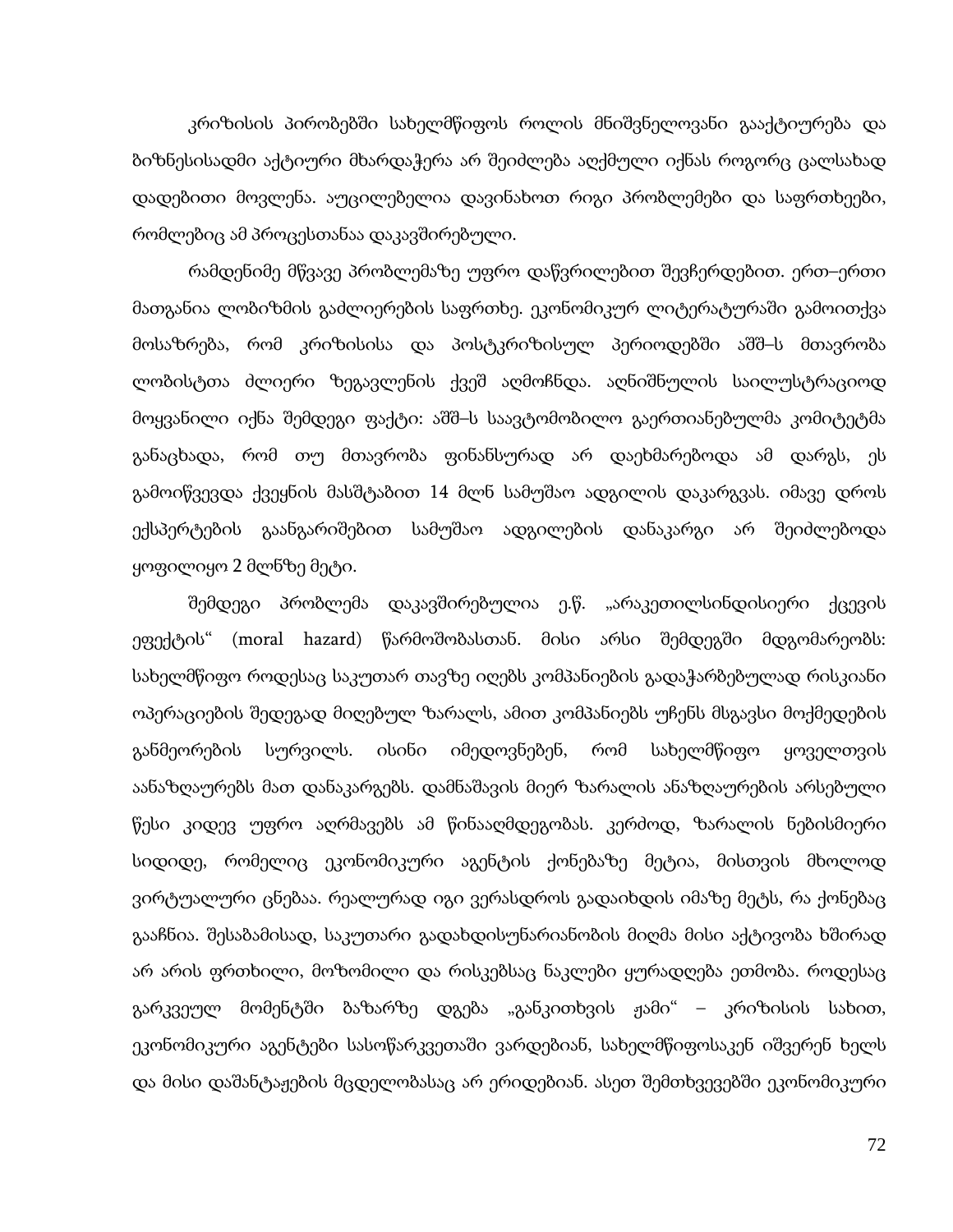აგენტების ქცევის მექანიზმს უნდა განსაზღვრავდეს ფინანსური ბაზრის ცალკეულ პროდუქტებზე შეუზღუდავი კონტრაქტების კანონით აკრძალვა. იმ შემთხვევაში, როცა ეკონომიკური აგენტების ქონება მათ მიერ განხორციელებული ოპერაციების რისკის ხარისხის თანაზომადია, ამ ეკონომიკური სუბიექტების მიმართ შეიძლება გამოყენებული იქნეს ე.წ. ex post მიდგომა, რომელიც გულისხმობს მიყენებული ზარალის სრული მოცულობით იძულებით ანაზღაურებას. ეს პრინციპი განსაკუთრებით ეფექტიანი შეიძლება აღმოჩნდეს მმართველთა უმაღლესი კატეგორიის (ე.წ. "ტოპ მენეჯერების") მიმართ.

ეკონომისტთა ერთსულოვანი შეფასებით გლობალური ფინანსურ–ეკონომიკური კრიზისის ერთ–ერთი სერიოზული მიზეზი იყო კორპორაციული მართვის დაბალი ხარისხი. ტოპ მენეჯერები საკმარისად არ ითვალისწინებდნენ მოსალოდნელ რისკებს და ხშირად მოქმედებდნენ ყოველგვარი წინასწარი ანალიზის გარეშე. გლობალიზაციამ და ფინანსური ინოვაციების მასობრივმა გამოყენებამ მნიშნელოვნად გაზარდა ფინანსურ საქმიანობასთან დაკავშირებული რისკები. ამჟამად დღის წესრიგში აქტუალურად დგას კორპორატიული მართვის ახალი პარადიგმის შექმნის ამოცანა, რომელშიც კომპანიების მოგების მაქსიმიზაცია და კაპიტალიზაციის სწრაფი ზრდიდან მენეჯერთა აქტივობა გადაინაცვლებს გრძელვადიანი სტრატეგიული ამოცანების გადაწყევტაზე და ამ უკანასკნელს მიებმება მმართველთა სტიმულირების მექანიზმი. ახალ პარადიგმაში ასევე აისახება ტოპ მენეჯერთა პასუხისმგებლობა იმ დანაკარგებზე, რომლებიც კომპანიებმა შეიძლება განიცადოს მენეჯერთა მხრიდან ზედმეტად რისკიანი ოპერაციების განხორციელების ან საქმიანი ეთიკის დარღვევის გამო. მნიშვნელოვან ბონუსებს მხოლოდ ის მენეჯერები უნდა იღებდნენ, რომელთა მმართველობაში მყოფი კომპანიების აქციონერები ხანგრძლივი დროის მანძილზე სტაბილურ დივიდენდებს იღებენ. სახლემწიფომ ეფექტიანი კონტროლი უნდა დააწესოს კომპანიების შიგნით ინტერესთა კონფლიქტზე. დაუშვებელია, რომ ერთი და იგივე კომპანია კონსალტინგსაც ახორციელებდეს და აუდიტსაც, ან ერთი კომპანიის მენეჯერი იყოს მეორე კომპანიის მმართველთა საბჭოში და იქ გასამრჯელოს იღებდეს.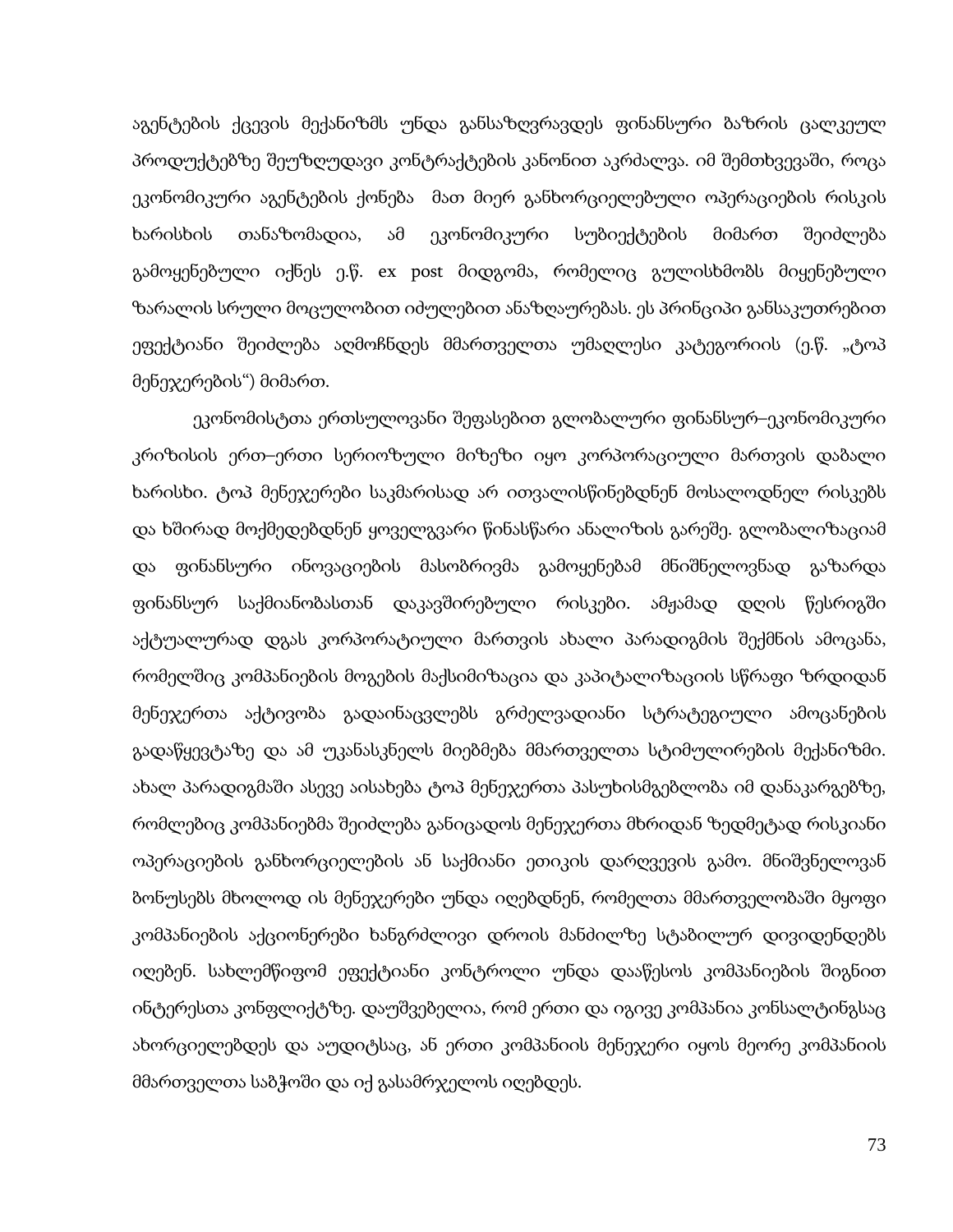ამრიგად, თეზისური სახით კრიზისულ პერიოდში სახელმწიფოს აქტივობის გაძლიერებასთან დაკავშირებული პრობლემები (რისკები) ასე შეიძლება ჩამოყალიბდეს:

- კრიზისამდელი არაეფექტიანი სტრუქტურების კონსერვაციის რისკი;
- კონკურენტუნარიანობის დაქვეითების რისკი;
- აქტივების მნიშვნელოვანი ნაწილის სახელმწიფოს ხელში გადასვლით გამოწვეული მართვის ეფექტიანობის დაქვეითების რისკი;
- კრიზისიდან დროში გაწელილი და დუნედ გამოსვლის რისკი;
- სახელმწიფო ხარჯების არარაციონალური ხარჯვისა და კორუფციის გაძლიერების რისკი;
- ლობირების გაძლიერების რისკი;
- არაკეთილსინდისიერი ქცევის გაძლიერების რისკი;
- "სტატუს კვოს" შენარჩუნებისა და მოდერნიზაციაზე უარის თქმის სურვილის გაძლიერების რისკი ("business as usual");
- დიდი სახელმწიფოს (big government) იდეოლოგიისა და პრაქტიკის რეანიმაციის რისკი.

ყოველივე ზემოაღნიშნულიდან გამომდინარე, შეიძლება დაიბადოს კითხვა – თუკი ასეთ რისკებთანაა დაკავშირებული კრიზისულ პერიოდებში სახელმწიფოს ეკონომიკაში ჩარევის გაძლიერება, რატომ აქვს მას ადგილი? საქმე იმაშია, რომ ასეთ სიტუაციებში ჩაურევლობა კიდევ უფრო მძიმე შედეგების მომტანი იქნებოდა.

კრიზისის დროს ქვეყნის მთავრობები უპირატესად ეხმარებიან მსხვილ კომპანიებს სწორედ იმის გამო, რომ ისინი მეტისმეტად დიდები არიან იმისათვის, რომ გაკოტრდნენ ("too big to fail"). აქ სიდიდის ქვეშ იგულისხმება არა მხოლოდ მათი მოცულობა, არამედ მათ მიერ წარმოებული პროდუქციის ან გაწეული მომსახურების ხასიათი, მნიშვნელობა და მათი დახურვით გამოწვეული სოციალურ–ეკონომიკური შედეგები.

მაშასადამე, სახელმწიფოს მიერ ე.წ. "ბრიჯ–მენეჯმენტის" პოლიტიკის განხორციელება, რომელიც გულისხმობს სახელმწიფოს ძალისხმევით ეროვნული ეკონომიკის კრიზისიდან გამოყვანას და პოსტკრიზისული განვითარების დაწყებას,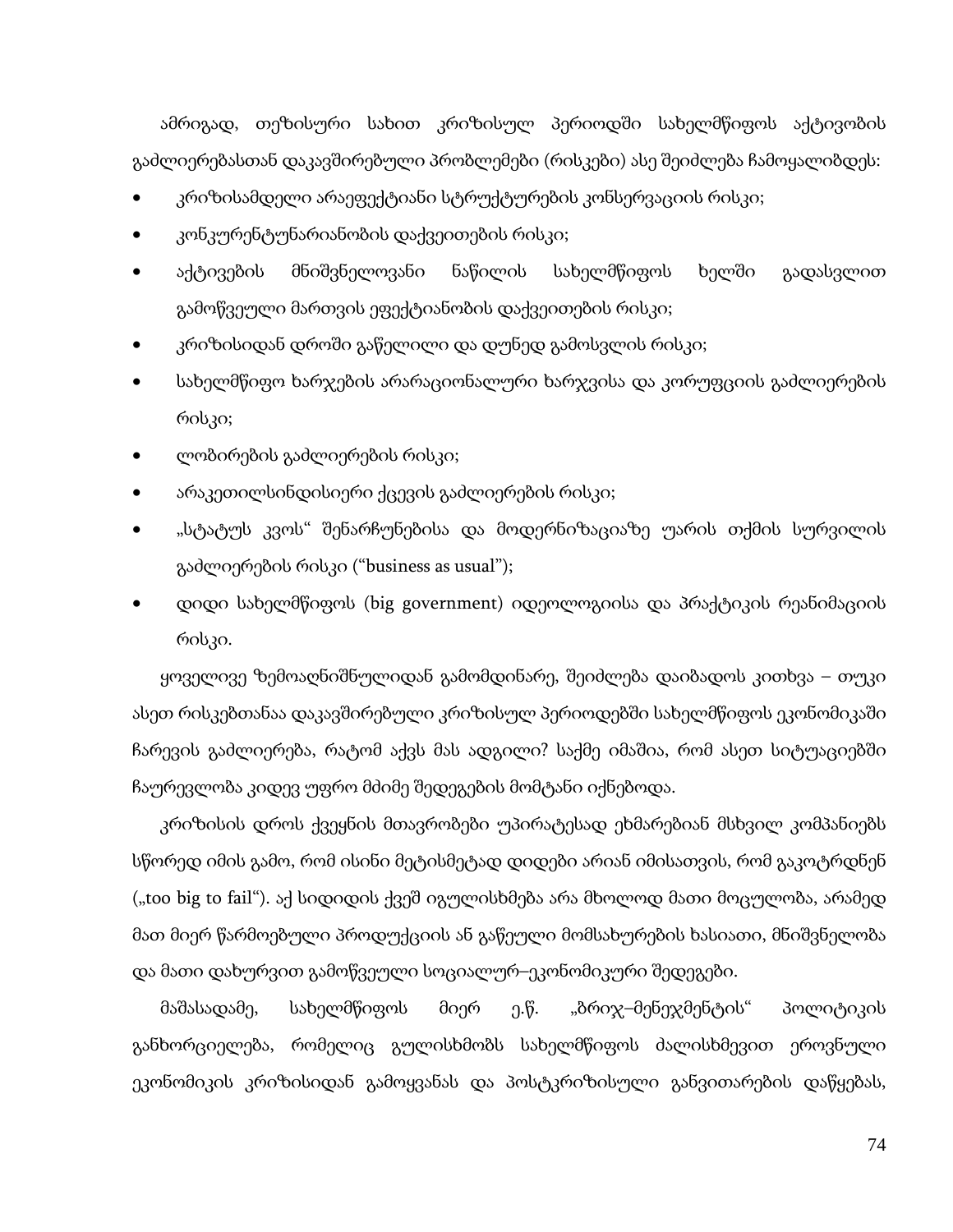ობიექტური აუცილებლობაა. ამასთანავე, ისიც უნდა აღინიშნოს, რომ საჭიროა ამ საკითხისადმი დაბალანსებული მიდგომა, რაც გულისხმობს საბაზრო ეკონომიკის რეგულირების ფორმებისა და მეთოდების სრულყოფა–დახვეწას და არა ეკონომიკის ფუნქციონირებაში სახელმწიფოს პირდაპირ ან/და უშუალო მონაწილეობას.

თეორიული და პრაქტიკული თვალსაზრისით უაღრესად რთული, წინააღმდეგობრივი და მნიშვნელოვანია კრიზისიდან გამოსვლისა და პოსტკრიზისულ საწყის პერიოდში სახელმწიფოსა და ბიზნესის ურთიერთობა. პოსტკრიზისული განვითარება მოითხოვს არა მხოლოდ ახალი, უფრო ეფექტიანი ფირმების ფუნქციონირებას, არამედ ძველის, შედარებით ჩამორჩენილის და არაეფექტიანის ასპარეზიდან გაქრობას. თუკი ამ უკანასკნელთა მიმართ სახელმწიფოს მხრიდან გაგრძელდება ძველი პოლიტიკა, ანუ ისინი კვლავ მიიღებენ უხვ ფინანსურ დახმარებას, შესაძლებელი გახდება მათი არსებობის ხელოვნური შენარჩუნება, რაც შეასუსტებს ჯანსაღ კონკურენციას და ხელს შეუშლის ეკონომიკურ პროგრესს. ამგვარ მდგომარეობას პროფ. ვ. პაპავა ეკონომიკის ზომბირებას უწოდებს და აღნიშნავს: " ზომბი – ეკონომიკა, როგორც ასეთი, ფინანსურ კრიზისში იღებს სათავეს. როგორც ცნობილია, სტაგნაციის პირობებში ეკონომიკას შედარებით ხანგრძლივი პერიოდის განმავლობაში წარმოებისა და ვაჭრობის უძრაობა ახასიათებს, რასაც თან სდევს უმუშევართა რიცხვის ზრდა, ხელფასისა და მოსახლეობის ცხოვრების დონის შემცირება. ასეთ პირობებში, როგორც წესი, მთავრობისაგან მოითხოვენ ეკონომიკის ასეთი მდგომარეობიდან გამოყვანას, ის კი საბანკო სისტემის (საბანკო კრიზისის თავიდან ასაცილებლად) და მთელი ეკონომიკის ფუნქციონირების შენარჩუნებას საბიუჯეტო დაფინანსების გზით ცდილობს. ფინანსური კრიზისის დასრულების შემდეგ ეკონომიკა მემკვიდრეობად იღებს მის არასიცოცხლისუნარიან ნაწილს, რომელიც ცდილობს სახელმწიფოს მხრიდან ის ფინანსური მხარდაჭერის სისტემა შეინარჩუნოს, რომლითაც იგი სტაგნაციის პირობებში სარგებლობდა. შედეგად შეგვიძლია დავასკვნათ, რომ ზომბი – ეკონომიკა ფინანსური კრიზისის მემკვიდრეობას წარმოადგენს."[1](#page-69-0)

**.** 

<span id="page-73-0"></span><sup>1.</sup> პაპავა ვ. ნეკროეკონომიკის ზომბირება. თბ., 2010, გვ. 17-18.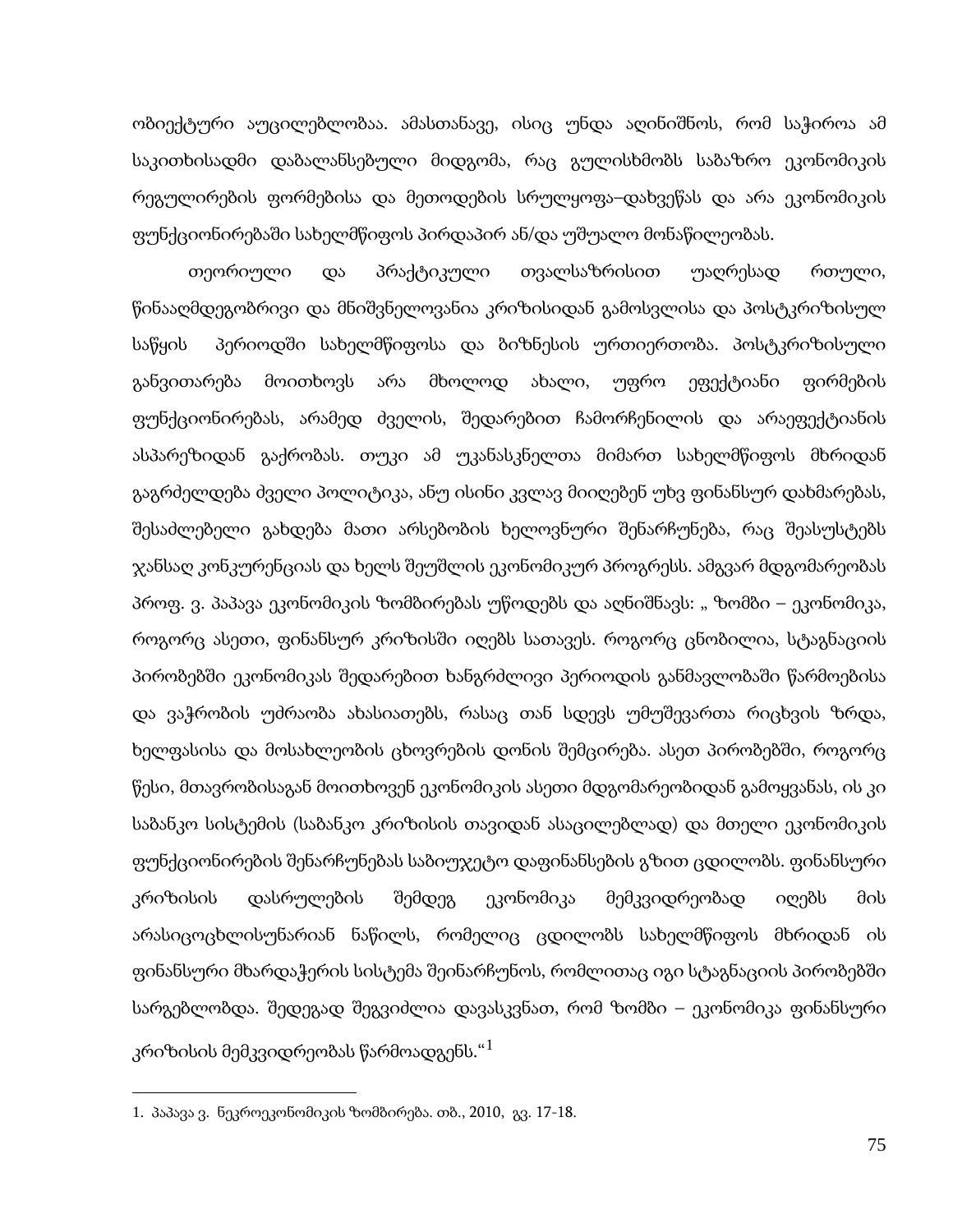პოსტკრიზისულ პერიოდში სახელმწიფოსა და კერძო ბიზნესის ურთიერთობის ასევე მნიშვნელოვანი ასპექტია მთავრობის დამოკიდებულება მცირე და საშუალო ბიზნესის მიმართ. აქამდე თითქმის საყოველთაოდ იყო აღიარებული, რომ მცირე ბიზნესი წარმოადგენს კაპიტალისტური ეკონომიკის ინოვაციურობისა და დინამიზმის ძირითად წყაროს ("small is beautiful"). კრიზისმა გვიჩვენა, რომ ჩვენთვის უკვე ცნობილი მიზეზების გამო, სახელმწიფოს მთავარი ყურადღება დიდ ბიზნესზე იქნა ფოკუსირებული. პოსტკრიზისულ პერიოდში თუკი ეს პრაქტიკა გაგრძელდა, ეს გამოიწვევს ეკონომიკური პროგრესის შემაფერხებელი პარადიგმის გაჩენას, რისი პირველი ნიშნებიც უკვე სახეზეა. კერძოდ, გიგანტური კომპანიების მხრიდან მოდერნიზაციის მცდელობა აბსოლუტურად შეუსაბამო აღმოჩნდა იმ ფინანსური დახმარების მოცულობის, რომელიც კრიზისის პერიოდში მათ გაეწიათ სახელმწიფოს მხრიდან.

ამრიგად, კრიზისისა და პოსტკრიზისულ პერიოდებში სახელმწიფოს როლის გააქტიურება ეკონომიკურ პროცესში არის ობიექტური აუცილებლობა, ხოლო დევიზი – "დროა გამოვაცხადოთ კრიზისზე გამარჯვება და უარი ვთქვათ მასტიმულირებელ პოლიტიკაზე["1](#page-73-0) არის მცდარი და უარყოფითი შედეგების მომტანი. ამასთანავე, სახელმწიფოს ეკონომიკური როლის გაძლიერება გაგებული უნდა იქნეს არა როგორც ეკონომიკურ პროცესებში პირდაპირი ჩარევა, კერძო ბიზნესისა და ზოგადად კერძო ინიციატივის შეზღუდვა, არამედ როგორც მისი სტიმულირება, სახელმწიფოს მიერ ხელსაყრელი მაკროეკონომიკური გარემოს ჩამოყალიბება შესაბამისი ფინანსურ– ეკონომიკური, ორგანიზაციულ–ადმინისტრაციული და სამართლებრივი ბერკეტების გამოყენების საშუალებით.

<span id="page-74-0"></span>**.** 

<sup>1.</sup> Goodhart Ch. It Is Time to Declare Victory and Withdraw Easing. "The Financial Times", Dec. 1, 2010, გვ. 28.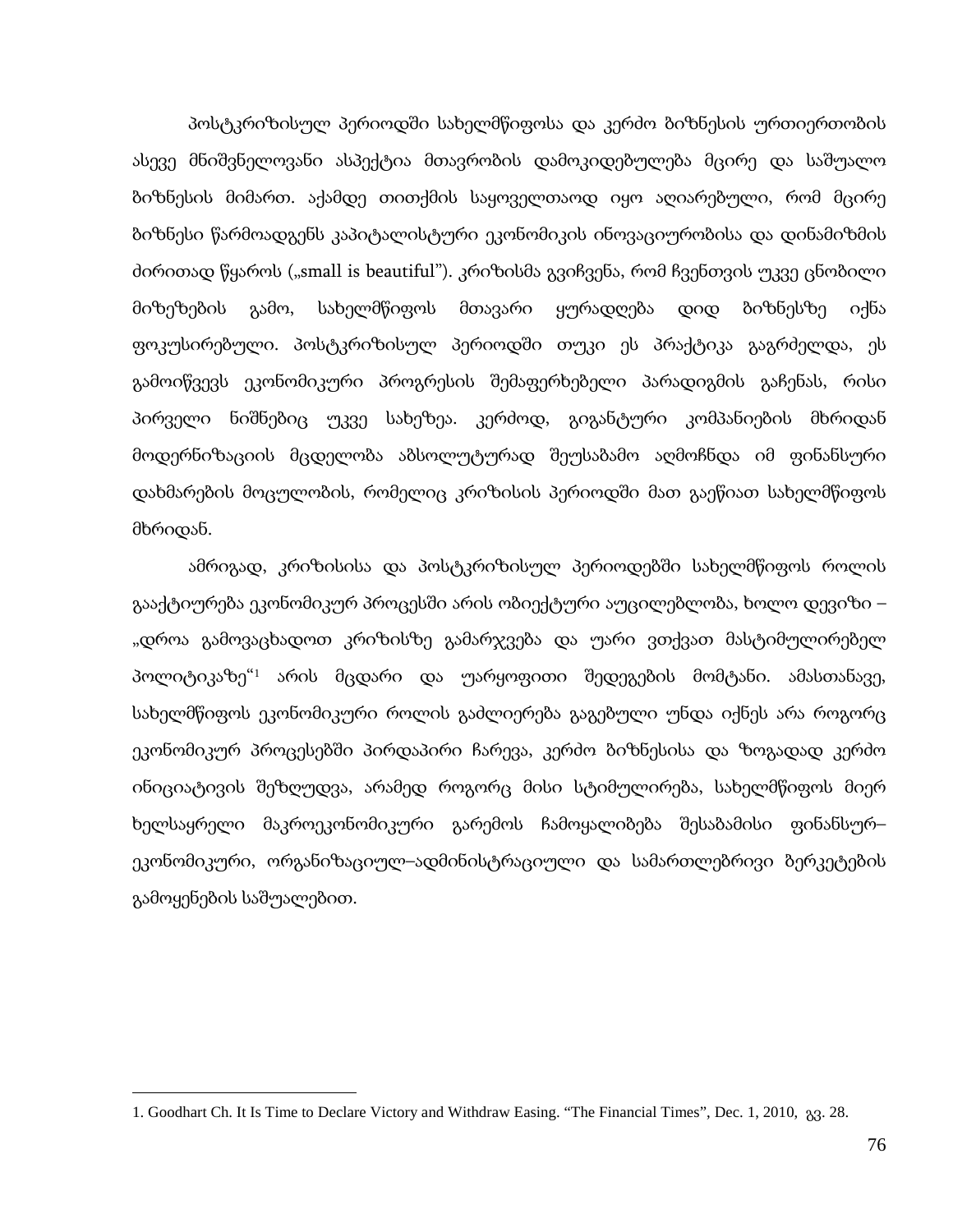## თავი II. ბიზნესის ფუნქციონირება–განვითარების კანონზომიერებები

2.1. ბიზნესისა და მეწარმეობის არსის ზოგიერთი სადისკუსიო საკითხი

ნებისმიერი მეცნიერება ერთმანეთთან ლოგიკურად დაკავშირებული ცნებებისა და კატეგორიების მწყობრ ერთიანობას, ანუ სისტემას წარმოადგენს. შესაბამისად, ყოველი მეცნიერების შესწავლა მათი განსაზღვრით იწყება. ეკონომიკური, განსაკუთრებით კი ბიზნესისა და მენეჯმენტის მეცნიერებებისათვის ფუნდამენტურ ცნებებს წარმოადგენს ბიზნესი და მეწარმეობა. მიუხედავად იმისა, რომ ამ ცნებების გამოყენებას თეორიასა და პრაქტიკაში ხანგრძლივი ისტორია აქვს, ჯერ კიდევ არ არსებობს ერთიანი შეხედულება მათი არსის შესახებ. განსაკუთრებით სადისკუსიოა ბიზნესისა და მეწარმეობის ურთიერთმიმართების საკითხი. საზღვარგარეთელი და ქართველი ავტორების შეხედულებათა კრიტიკული ანალიზის საფუძველზე შევეცდებით საკუთარი პოზიცია ჩამოვაყალიბოთ აღნიშნულ საკითხებთან დაკავშირებით.

ახლახანს გამოცემულ "თანამედროვე ეკონომიკის ენციკლოპედიურ ლექსიკონში" პროფ. რ. ასათიანი წერს: "ბიზნესი - ნებისმიერი ეკონომიკური საქმიანობაა, რომელსაც მოგება მოაქვს".<sup>[1](#page-74-0)</sup> ბიზნესმენი კი არის "კომერსან<sub>(</sub>გი, მეწარმე, რომელიც ბიზნესს ეწევა". <sup>[2](#page-75-0)</sup> რაც შეეხება მეწარმეობას, აღნიშნული ავტორის აზრით, ეს არის "შემოსავლის, მოგების მიღებისათვის გამიზნული ფიზიკური ან იურიდიული პირის დამოუკიდებელი, კანონით ნებადართული სამეწარმეო (სამეურნეო) საქმიანობა, რომელიც ხორციელდება საკუთარი სახელით, რისკითა და ქონებრივი პასუხისმგებლობით".<sup>[3](#page-75-0)</sup> შესაბამისად, "მეწარმე არის პირი, რომელიც სამეწარმეო საქმიანობას ეწევა". $^4$  $^4$ 

მსგავსი განმარტებები აქვს ჩამოყალიბებული პროფ. ა. სილაგაძეს: "ბიზნესი საქმე, ანტრეპრენიორობა, მეწარმეობა - მოგების მომტანი ეკონომიკური საქმიანობა,

<span id="page-75-1"></span><span id="page-75-0"></span><sup>1.</sup> ასათიანი რ. თანამედროვე ეკონომიკის ენციკლოპედიური ლექსიკონი. თბ., 2012, გვ. 48.

<sup>2.</sup> იგივე ნაშრომი. გვ. 49.

<sup>3.</sup> იგივე ნაშრომი. გვ. 232.

<sup>4.</sup> იქვე.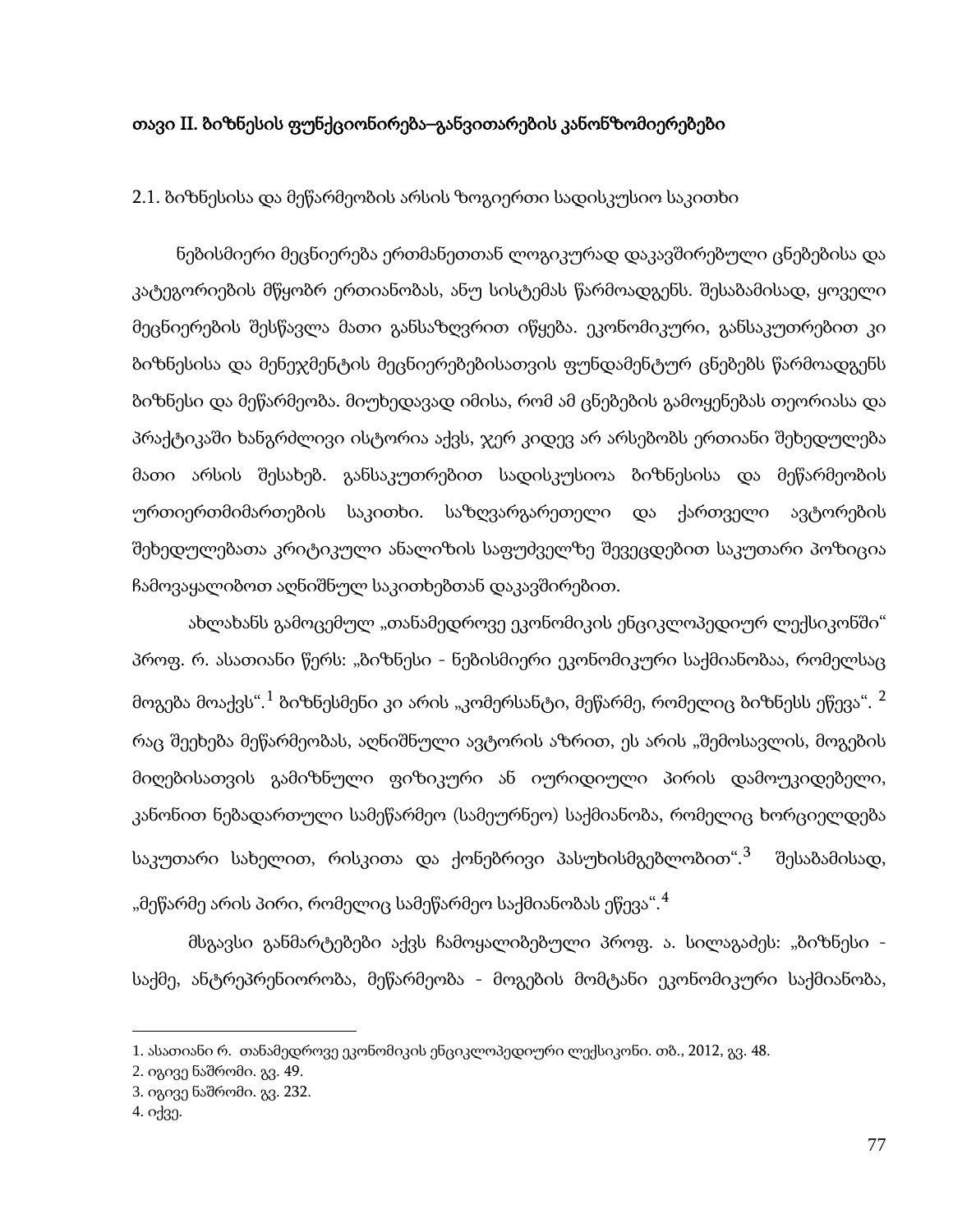საქმიანობის ნებისმიერი ფორმა, რომელსაც მოაქვს შემოსავალი, ან პირადი სარგებელი". $^1$  $^1$  ბიზნესმენი კი განმარტებულია როგორც "საქმიანი ადამიანი, მეწარმე, ანტრეპრენიორი, რომელიც დაკავებულია საკუთარი ბიზნესით. აქვს თავისი საქმე მოგების ან რაიმე სხვა სარგებლის მიღების მიზნით".<sup>[2](#page-76-0)</sup> მეწარმეობა, პროფ. ა. სილაგაძის განმარტებით, არის "ინიციატივიანი, დამოუკიდებელი, თავისი სახელით, რისკით, ქონებრივი პასუხისმგებლობით, მოქალაქეების, ფიზიკური და იურიდიული პირების საქმიანობა, რომლის მიზანია შემოსავლის, მოგების სისტემატური მიღება ქონების გამოყენებით, საქონლის გაყიდვით, სამუშაოების შესრულებით, მომსახურების გაწევით".<sup>[3](#page-76-0)</sup> ბიზნესის ზემოაღნიშნული ორი განმარტება მსგავსებასთან ერთად განსხვავებასაც შეიცავს. კერძოდ, პროფ. რ. ასათიანი ბიზნესის მამოძრავებელ მიზნად მოგების მიღებას მიიჩნევს, პროფ. ა. სილაგაძე კი ნებისმიერ შემოსავალს ან პირად სარგებელს. ჩვენი აზრით, ბიზნესი, როგორც ზოგადად ეკონომიკური (მეურნეობრივი) საქმიანობის ერთ-ერთი ფორმა, კაპიტალიზმის წარმოშობას უკავშირდება. ამიტომ მისი მიზანია არა ყოველგვარი შემოსავლის ან პირადი სარგებლის, არამედ მოგების მიღება. სხვა სიტყვებით რომ ვთქვათ, ბიზნესი, ეკონომიკური საქმიანობისაგან განსხვავებით, ისტორიული ხასიათის ეკონომიკური კატეგორიაა.

ბიზნესისა და მეწარმეობის შესახებ სხვადასხვა დროს მრავალი მოსაზრება აქვს გამოთქმული პროფ. გ. შუბლაძეს. კერძოდ, იგი წერს: "ბიზნესი არის სამეურნეო (ეკონომიკური) საქმიანობა, რომლის მიზანია მოგების მიღება. მოგება კი მიიღება მომხმარებლისათვის საჭირო პროდუქციისა და მომსახურების შექმნისა და მიწოდების გზით". $^4$  $^4$  რაც შეეხება ბიზნესმენს, იგი "არის საქმიანი კაცი, ადამიანი, რომელიც ეწევა

<span id="page-76-1"></span><span id="page-76-0"></span><sup>1.</sup> სილაგაძე ა. ეკონომიკური ლექსიკონი. თბ., 2001, გვ. 59

<sup>2.</sup> იგივე ნაშრომი. გვ. 60.

<sup>3.</sup> იქვე.

<sup>4.</sup> შუბლაძე გ., წოწკოლაური ფ. ბიზნესის არსისა და დეფინიციის შესახებ. ჟურნ. "ეკონომიკა და ბიზნესი", 2009, N6, გვ. 134. იხ. აგრეთვე: შუბლაძე გ. ცხოვრებისა და მოღვაწეობის ეპიზოდები. თბ., 2009, გვ. 72 და სხვ.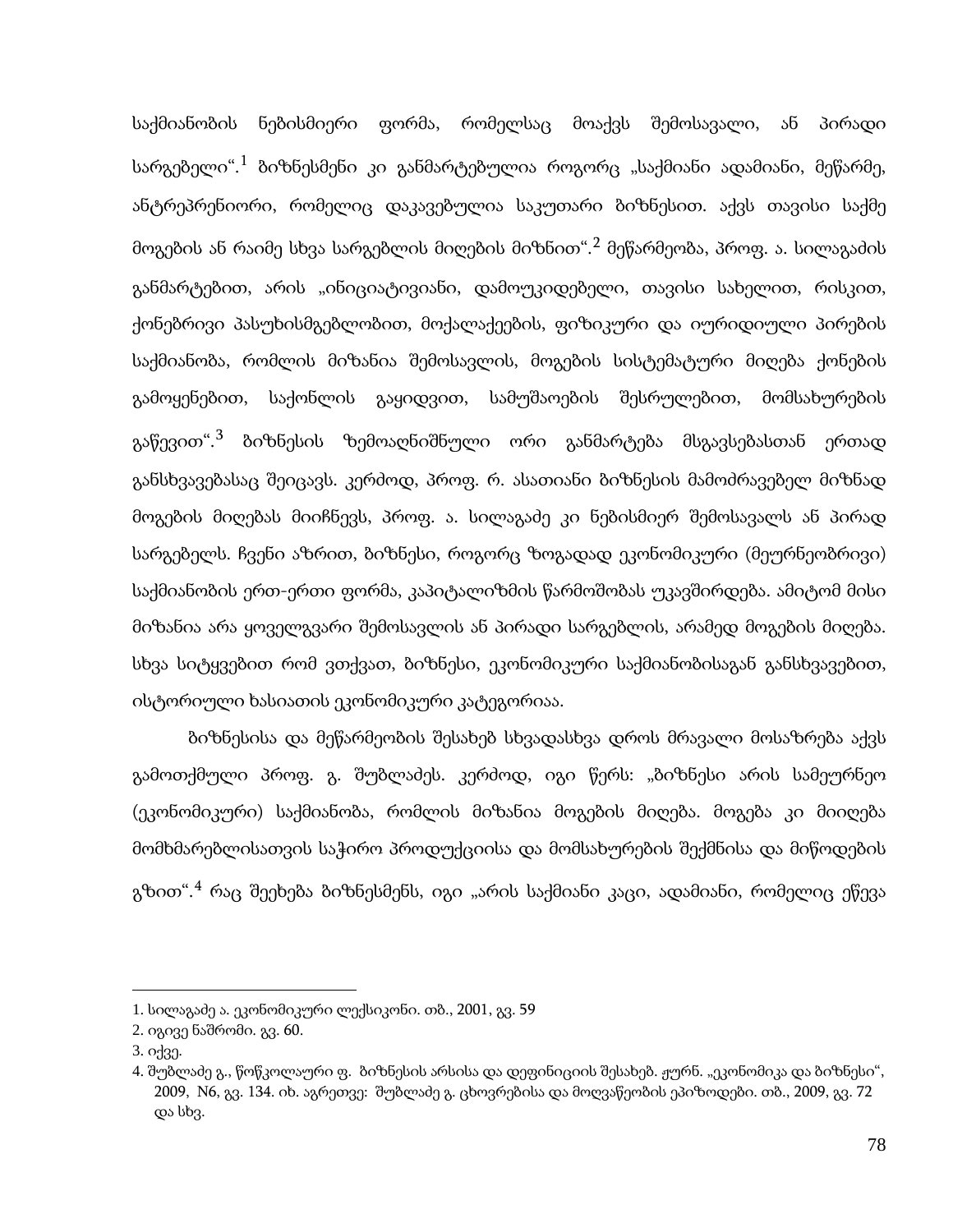ბიზნესს. იგი ქონების, კაპიტალის, ანუ საკუთრების მფლობელია".[1](#page-76-1) მეწარმეობისა და მეწარმის ცალკე დეფინიციებს ეს მეცნიერი არ გვთავაზობს, რაც მისი პოზიციიდან გამომდინარეობს - იგი აყენებს საკითხს, რომ ქართულ იურიდიულ და ეკონომიკურ ლიტერატურაში "მეწარმეობის" და "მეწარმის" ნაცვლად დამკვიდრდეს ტერმინები -"ბიზნესი" და "ბიზნესმენი".<sup>[2](#page-77-0)</sup> ერთადერთი, რასაც პროფ. გ. შუბლაძე მეწარმეობის შესახებ აღნიშნავს: "ბიზნესის განსაკუთრებული შემთხვევაა მეწარმეობა (სამეწარმეო საქმიანობა). იგი უშუალო კავშირშია მეწარმის პიროვნებასთან, რომელიც ახორციელებს ბიზნესს მოგების მიღების მიზნით საკუთარი სახსრებისა და პირადი რისკის საფუძველზე".<sup>[3](#page-77-0)</sup> ამ მსჯელობაში ჩვენთვის გაუგებარია - თუკი მეწარმე ბიზნესს ახორციელებს მოგების მიღების მიზნით, რატომ არ შეიძლება მას ვუწოდოთ ბიზნესმენი? პროფ. გ, შუბლაძეს ორიგინალური მოსაზრება გააჩნია ბიზნესისა და მეწარმეობის ურთიერთდამოკიდებულების მიმართ, რასაც უფრო დაწვრილებით ქვემოთ შევეხებით.

პროფ. გ. ერქომაიშვილი აღნიშნავს: "ბიზნესი არის საქმიანობა, რომელიც მიმართულია გარკვეული სამომხმარებლო თვისებების მქონე საქონლის წარმოებასა და რეალიზაციაზე მოგების მიღების მიზნით".[4](#page-77-0) შესაბამის წყაროებზე დაყრდნობით, იგი ხაზგასმით აღნიშნავს, რომ ქართულ ეკონომიკურ ლიტერატურაში ბიზნესის სხვადასხვა განმარტებები არსებობს. კერძოდ, ზოგი მას საქმიანობას უწოდებს, ზოგი საქმოსნობას, ზოგი კი - საქმეს.<sup>5</sup> პროფ. უ. სამადაშვილის აზრით, "ინგლისური სიტყვის "ბიზნესი" სინონიმია "საქმე", ანუ ადამიანთა სამეურნეო საქმიანობა მოგების ან რაიმე ეკონომიკური სარგებლის მიღების მიზნით". $^{\rm 6}$  $^{\rm 6}$  $^{\rm 6}$ 

3. იქვე.

**.** 

5. იქვე.

<span id="page-77-0"></span><sup>1.</sup> შუბლაძე გ., წოწკოლაური ფ. ბიზნესის არსისა და დეფინიციის შესახებ. ჟურნ. "ეკონომიკა და ბიზნესი", 2009, N6, გვ. 134. იხ. აგრეთვე: შუბლაძე გ. ცხოვრებისა და მოღვაწეობის ეპიზოდები. თბ., 2009, გვ. 72 და სხვ.

<sup>2.</sup> იგივე ნაშრომი. გვ. 139.

<sup>4.</sup> ერქომაიშვილი გ. ბიზნესი: ფირმის ფუნქციონირების ძირითადი ასპექტები. თბ., 2007, გვ. 14.

<sup>6.</sup> სამადაშვილი უ. ბიზნესის საფუძვლები. ბ., 2007, გვ. 19.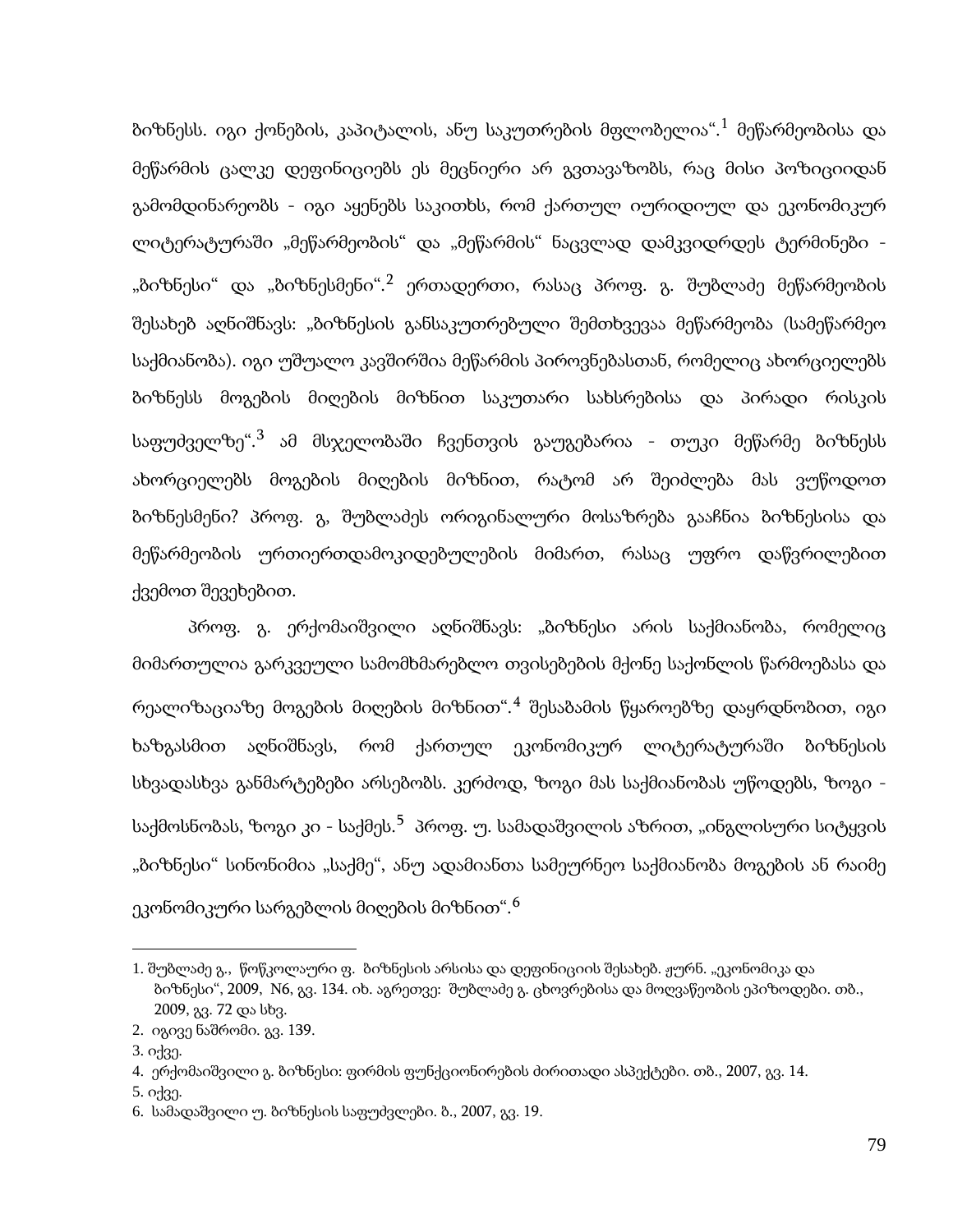მეწარმეობაზე, როგორც საბაზრო ეკონომიკის ძირითად შინაარსზე და მეწარმეზე, როგორც საბაზრო ეკონომიკის ცენტრალურ სუბიექტზე, აქცენტს აკეთებენ ქართველი მკვლევარები ი. არჩვაძე და ლ. ქურხული. ისინი აღნიშნავენ: "საბაზრო ეკონომიკის ყველაზე დამახასიათებელი ნიშანი მეწარმეობაა $^{\prime 1}$  $^{\prime 1}$  $^{\prime 1}$  და გვთავაზობენ მეწარმეობის შემდეგ დეფინიციას: "მეწარმეობა არის მოქალაქეთა (ინდივიდის ან ასოცირებულ ინდივიდთა ჯგუფის) საქმიანობა, რომელიც ხორციელდება მათი სახელით, პირადი რისკით, ქონებრივი პასუხისმგებლობით და მიმართულია მოგებისა და პირადი შემოსავლის მისაღებად... მეწარმე - სასაქონლო მეურნეობის, საბაზრო ეკონომიკის ძირითადი სუბიექტია, რომელიც დაკავებულია საქონელწარმოებით საზოგადოების წევრთა მოთხოვნილებების დაკმაყოფილებისათვის გაცვლითი ოპერაციის (ვაჭრობის) მეშვეობით". $^2$  $^2$ 

ზემოთმოყვანილი მსჯელობიდან შეიძლება დავასკვნათ, რომ ბიზნესის (ბიზნესმენის) და მეწარმეობის (მეწარმის) არსის განსაზღვრასთან დაკავშირებით მეცნიერთა შორის ერთიანი შეხედულება არ არსებობს და განსაკუთრებით დიკუსიურია მათი ურთიერთდამოკიდებულების საკითხი. მეცნიერთა ერთი ჯგუფი (რ. ასათიანი, ა. სილაგაძე, ჭ. ადეიშვილი და სხვ.) შინაარსობრივი თვალსაზრისით ამ ორ ცნებას ერთმანეთთან აიგივებს, მეორე ჯგუფი (გ. შუბლაძე, გ. ერქომაიშვილი და სხვ.) მკვეთრად მიჯნავს მათ. საკითხის მიმართ ეკლექტიკურ მიდგომას გვთავაზობს უ. სამადაშვილი, რომელიც ერთდროულად კიდეც აიგივებს და, ამასთანავე, ანსხვავებს ამ ცნებებს. ჩვენ ვემხრობით მოსაზრებას ბიზნესისა და მეწარმეობის არაიდენტურობის შესახებ, თუმცა არ ვართ ისეთი კატეგორიული, როგორც პროფ. გ. შუბლაძეა.<sup>[3](#page-78-0)</sup>

**.** 

<span id="page-78-1"></span><span id="page-78-0"></span><sup>1.</sup> არჩვაძე ი., ქურხული ლ. ეკონომიკური ფსიქოლოგია. თბ., 2011, გვ. 81.

<sup>2.</sup> იგივე ნაშრომი. გვ. 83.

<sup>3.</sup> შუბლაძე გ. როგორ გავმიჯნოთ ბიზნესი და მეწარმეობა. ჟურნ. "ბიზნესი და კანონმდებლობა", 2006, N16.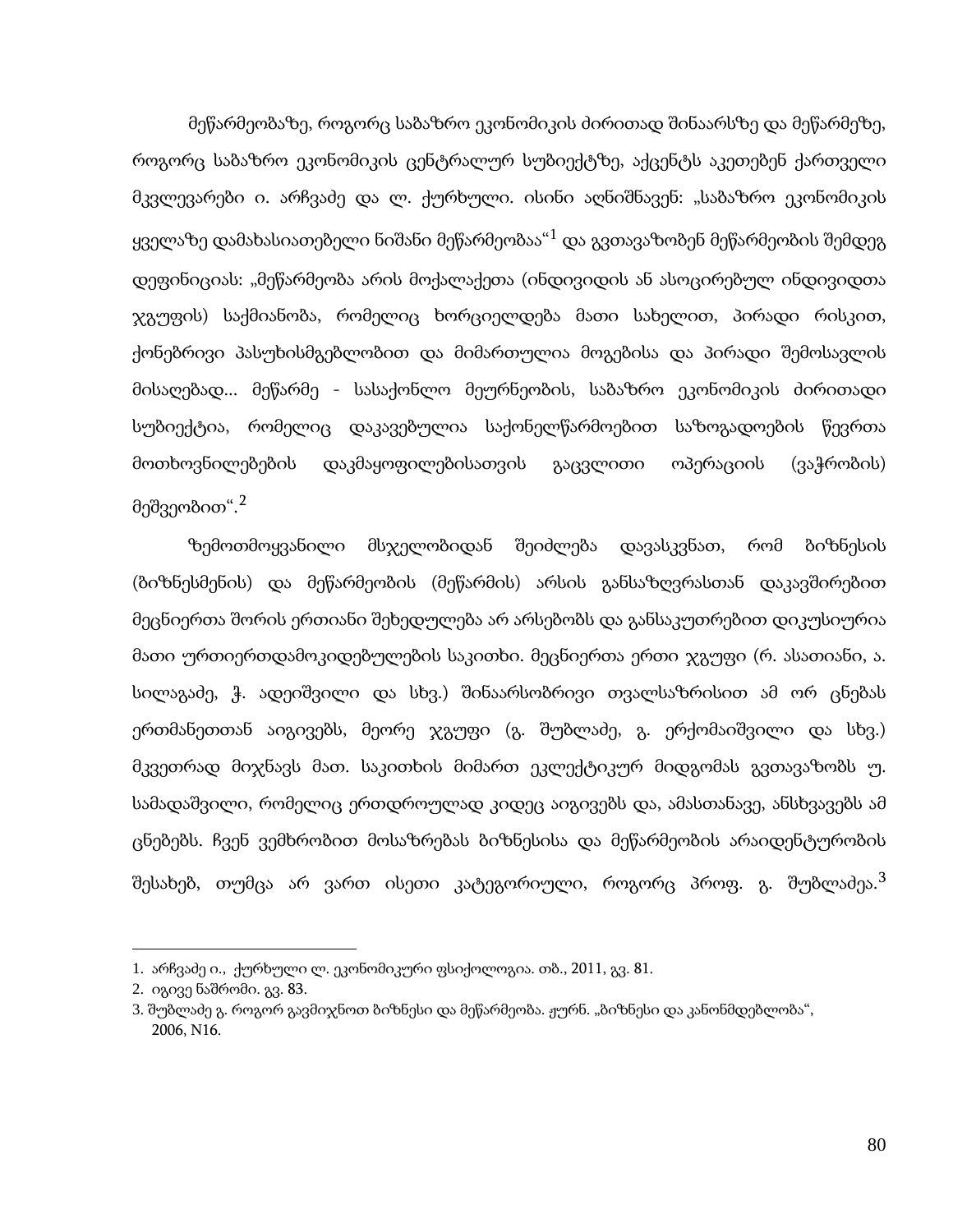შევეცდებით საკუთარი არგუმენტების საფუძველზე დავასაბუთოთ ჩვენი პოზიცია. ეს მიდგომა ემყარება საკითხის კვლევაში ისტორიულ-გეოგრაფიული, ეტიმოლოგიური და თანამედროვე (გლობალური) ასპექტების გამოყოფას. განვიხილოთ თითოეული მათგანი.

ისტორიულ-გეოგრაფიული ასპექტი. მეწარმეობისა და მეწარმის ცნება მე-18 საუკუნის დასაწყისში წარმოიშვა. იგი პირველად გამოიყენა ირლანდიური წარმოშობის ფრანგმა ეკონომისტმა რ. კანტილიონმა.� იგი მეწარმეს განასხვავებდა როგორც მუშისაგან, ისე სახელმწიფო მოხელისაგან და განიხილავდა ადამიანად, რომელიც საკუთარი რისკით წარმართავს საქმიანობას არამდგრადი შემოსავლის მისაღებად. $^1$  $^1$ თავისი ეკონომიკური შეხედულებით, კანტილიონს შუალედური ადგილი უკავია მერკანტილისტებსა და ფიზიოკრატებს შორის, რაც გამოხატულებას პოულობს მეწარმეობისა და მეწარმის მიმართ მის დამოკიდებულებაში. კერძოდ, მეწარმის განსაზღვრაში კანტილიონი პრიორიტეტს ანიჭებს პროდუქტის წარმოებას და მის უფრო მაღალ ფასად გაყიდვას. ამასთანავე, იგი მეწარმეობასა და მეწარმეს უპირატესად ვაჭრობის სფეროს უკავშირებს.

ცნობილმა ფრანგმა ეკონომისტმა ჟ. ბ. სეიმ მნიშვნელოვანი ყურადღება დაუთმო მეწარმისა და მეწარმეობის საკითხების კვლევას. წარმოების პროცესში მან გამოჰყო ორი სტადია - სამეცნიერო და სამეწარმეო. მეორე სტადიის მთავარ მოქმედ პირად განიხილა მეწარმე, რომელიც "საკუთარი ხარჯით, რისკით ცდილობს სარგებლის მისაღებად რაიმე პროდუქტის წარმოებას".<sup>[2](#page-79-0)</sup> სეი მეწარმეს განსაზღვრავს როგორც ეკონომიკურ აგენტს, რომელიც ახდენს წარმოების ფაქტორთა კომბინირებას, "ეკონომიკური რესურსები

**.** 

<span id="page-79-0"></span>საინტერესოა აღინიშნოს, რომ საბაზრო ეკონომიკის ფუნქციონირების ფუნდამენტური პრინციპი "laissez faire" წარმოიშვა არა ინგლისში - იმ დროს ეკონომიკურად ყველაზე განვითარებულ ქვეყანაში, არამედ საფრანგეთში და იგი ეკუთვნის ცნობილ ფრანგ ეკონომისტს, ფიზიოკრატ ფ. კენეს. მოგვიანებით ეს პრინციპი "ეკონომიკური ადამიანის" ცნებასთან ერთად ფართოდ იქნა გამოყენებული კლასიკური ინგლისური პოლიტიკური ეკონომიის ფუძემდებლის ა. სმიტის მიერ სრულყოფილი კონკურენციის კაპიტალიზმის დასახასიათებლად.

<span id="page-79-1"></span><sup>1</sup>. Бейтон А., Казорла К., Допло А. М. 25 ключевых книг по экономике. Челябинск, Урал, LTD, 1990, გვ. 18.

<sup>2</sup>. Сэи Ж. Б. Трактат по политической экономии. М., «Дело», გვ. 35.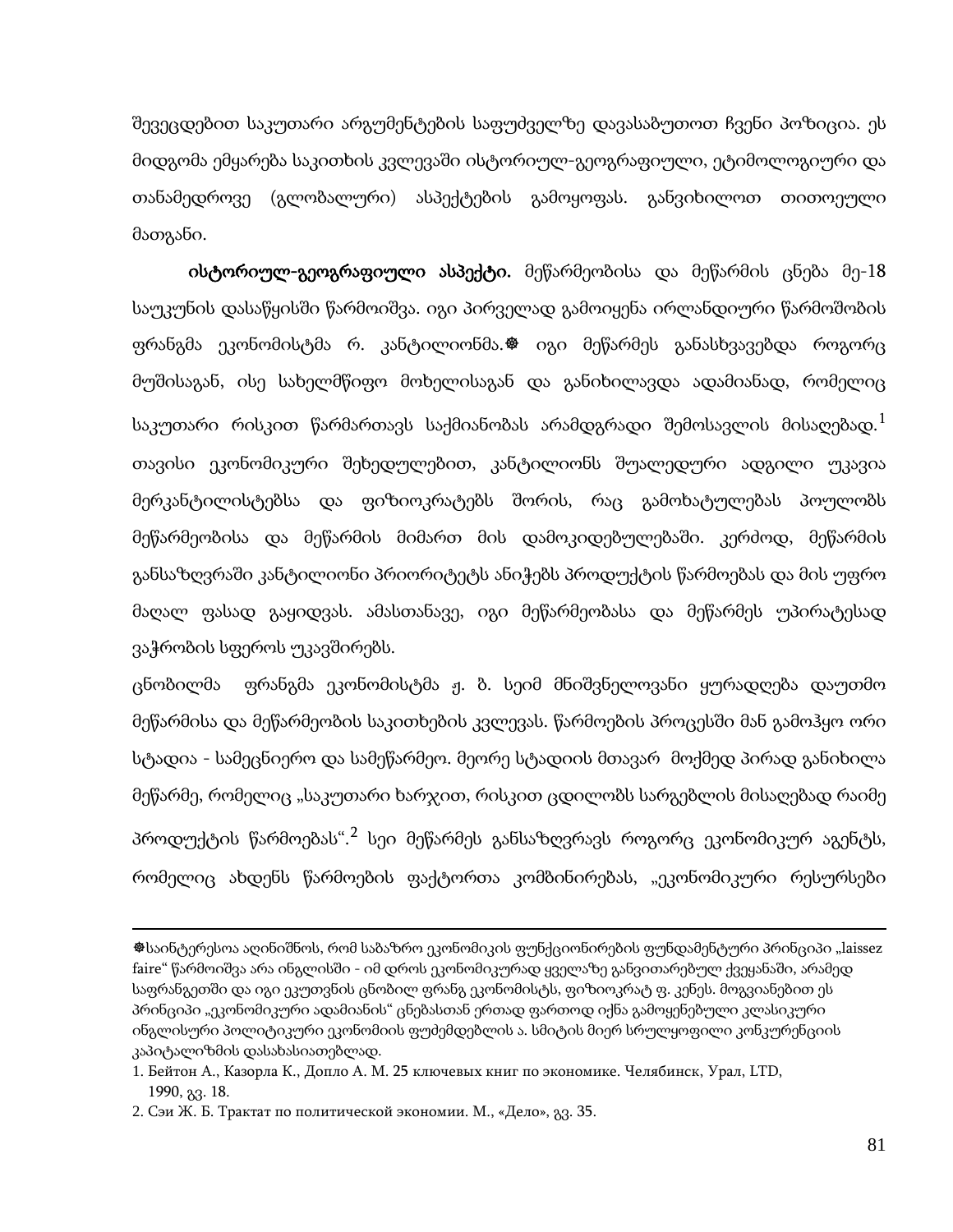დაბალი მწარმოებლურობისა და შემოსავლიანობის სფეროებიდან მაღალი მწარმოებლურობისა და შემოსავლიანობის სფეროებში გადაჰყავს".[1](#page-79-1)

მეწარმეობისა და მეწარმის შესახებ საინტერესო მოსაზრებები აქვს გამოთქმული ეკონომიკური თეორიის ავსტრიული სკოლის ერთ-ერთ ფუძემდებელს ფ. ვიზერს, რომელიც მიიჩნევდა, რომ მეწარმე ერთდროულად წარმოების მესაკუთრეცაა და დამქირავებელიც, კრედიტორიც და დებიტორიც, არენდის გამცემიც და მიმღებიც (არენდატორიც). ამასთანავე, იგი წარმოების მართვაშიც იღებს მონაწილეობას. ვიზერი წერს: "მეწარმის ეკონომიკური ლიდერობა იწყება საწარმოს დაარსებიდან. იგი არა მარტო კაპიტალს დებს წარმოებაში, არამედ იდეის ავტორიცა, აზუსტებს და ახორციელებს გეგმას, იწვევს თანამშრომლებს. როდესაც წარმოება უკვე ორგანიზებულია, მეწარმე მმართველის პოზიციას იკავებს როგორც თეორიულ, ისე კომერციულ საკითხებში". $^2$  $^2$ 

ეკონომიკური თეორიის ლოზანის სკოლის თვალსაჩინო წარმომადგენლის ვ. პარეტოს აზრით, მეწარმისათვის დამახასიათებელია მტკიცე ნება, მაღალი ინტელექტი, მორალური შეზღუდვებისაგან თავისუფლება და "კომბინაციური ინსტიქტის დომინირება",<sup>[3](#page-80-0)</sup> რასაც თანამედროვე ტერმინოლოგიით "ოპორტუნისტის ფსიქოლოგიას" უწოდებენ.

მეწარმეობისა და მეწარმის პრობლემის კვლევაში ფასდაუდებელი წვლილი მიუძღვის ავსტრიელ ეკონომისტს ი. შუმპეტერს, რომლის პარადიგმა გულისხმობს ორი ტიპის მეწარმის-"ნოვატორისა"და "კონსერვატორის" დიქოტომიას. ევოლუციური პროცესი მის მიერ განიხილება "ნოვატორთა" არენაზე გამოსვლის, მათი მხრიდან "კონსერვატორთა" შევიწროების, ბაზრიდან თანმიმდევრული გამოდევნის და მათ მიერ გამოთავისუფლებული ნიშის დაკავების სახით. შუმპეტერი მეწარმის დახასიათებისას წინა პლანზე წამოსწევს ინოვაციების როლს და გამოჰყოფს მათ ორ ჯგუფს. პირველი

<span id="page-80-0"></span><sup>1</sup>. Сэи Ж. Б. Трактат по политической экономии. გვ. 37.

<sup>2</sup>. Автономов В. С. Австрийская школа и её представители. М., «Экономика», 1992, გვ. 93.

<sup>3</sup>. Парето В. Компендиум по общей социологии. М., Изд. дом ГУ ВШЭ, 2007, გვ. 26.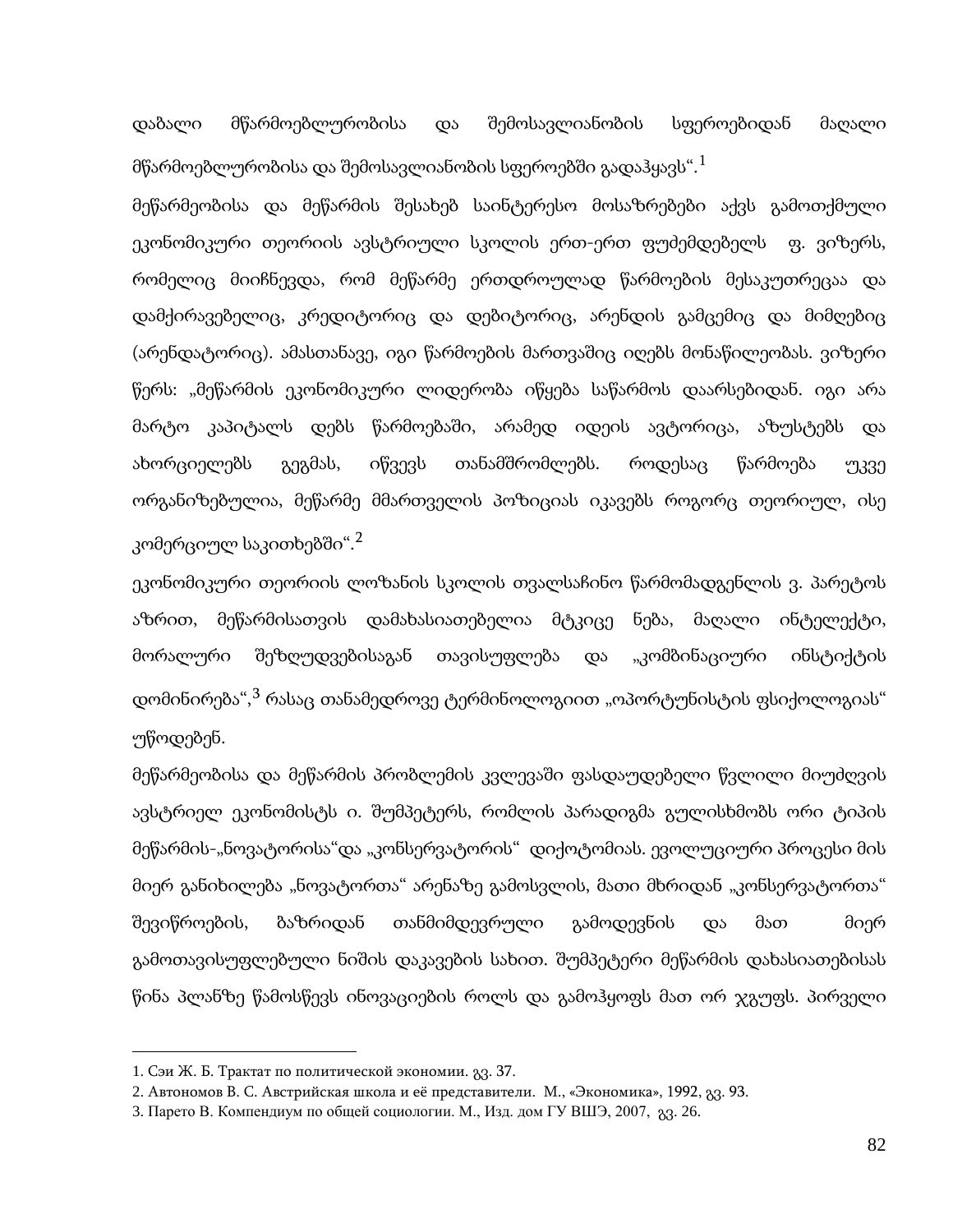არის ის სიახლეები, რომლებიც ზემოქმედებს წარმოების პროცესზე, მეორე კი პროდუქციაზე. ეს სიახლეები გაერთიანებულია შემდეგ ხუთ ჯგუფში:

1. ახალი მოხმარების საგნების შემოღება;

2. წარმოებისა და ტრანსპორტირების ახალი მეთოდები;

3. ახალი კომერციული შესაძლებლობები, ანუ ახალი ბაზრების ათვისება;

4. ნედლეულის ახალი სახეობების ექსპლოატაცია;

5. ახალი სამრეწველო ორგანიზაცია (მაგ., რომელიმე დარგის რეორგანიზაცია). $^{\rm 1}$  $^{\rm 1}$  $^{\rm 1}$ 

სხვა ნაშრომში ი. შუმპეტერი წარმოების სამ კლასიკურ ფაქტორს (შრომა, მიწა, კაპიტალი) მეოთხე ფაქტორს ამატებს მეწარმეობის სახით. $^{\text{2}}$  $^{\text{2}}$  $^{\text{2}}$ 

ამრიგად, მეწარმეობის ცნება აღმოცენდა საფრანგეთში და შემდეგ გავრცელდა კონტინენტური ევროპის სხვა ქვეყნებში - გერმანიაში, ავსტრიაში, შვეიცარიაში და ა.შ. ამჟამადაც ამ ქვეყნებში ეს ცნება უპირატესად გამოიყენება, თუმცა მზარდ კონკურენციას აწყდება ბიზნესის ცნების მხრიდან, რომელიც აშშ-დან და დიდი ბრიტანეთიდან შემოვიდა ევროპაში. სიტყვა "ბიზნესი" გაჩნდა მეწარმეობიდან ოდნავ მოგვიანებით - მე-18-ე საუკუნის მეორე ნახევარში დიდი ბრიტანეთში და შემდეგ სწრაფად გავრცელდა აშშ-ში. ბიზნესი, მეწარმების მსგავსად, თავდაპირველად აღნიშნავდა ვაჭრობას და განიხილებოდა როგორც პირადი გამდიდრების წყარო. ამჟამად ინგლისურენოვან ლიტერატურაში თითქმის ყოველთვის გამოიყენება ბიზნესისა და ბიზნესმენის ცნებები, ხოლო მეწარმეობასა და მეწარმეს დაამოუკიდებლად თითქმის არ მოიხსენიებენ. ამ თვალსაზრისით, ერთგვარ გამონაკლისად შეიძლება ჩაითვალოს თანამედროვე მენეჯმენტის ერთ-ერთი ფუძემდებელი პ. დრუკერი, რომელიც მკვეთრად მიჯნავს მათ ერთმანეთისაგან. იგი აღნიშნავს: "მეწარმეა ის ადამიანი, რომელიც იწყებს თავის წვრილ ბიზნესს... ამასთანავე, ყოველი ახალი წვრილი ბიზნესი არ წარმოადგენს მეწარმეობას".[3](#page-81-0) წვრილი ბიზნესი მეწარმეობას რომ წარმოადგენდეს, დრუკერის აზრით, იგი უნდა

<span id="page-81-1"></span><span id="page-81-0"></span><sup>1</sup>. Schumpeter J. Capitalism, Socialism and Democracy. London, Unwin Paperbacks, (1942) 1987, გვ. 32.

<sup>2</sup>. Schumpeter J. History of Economic Analysis. London, Allen and Unwin, 1954, გვ. 13.

<sup>3</sup>. Друкер П. Ф. Рынок: как выйти в лидеры. Практика и принципы. М., 1992, გვ. 27.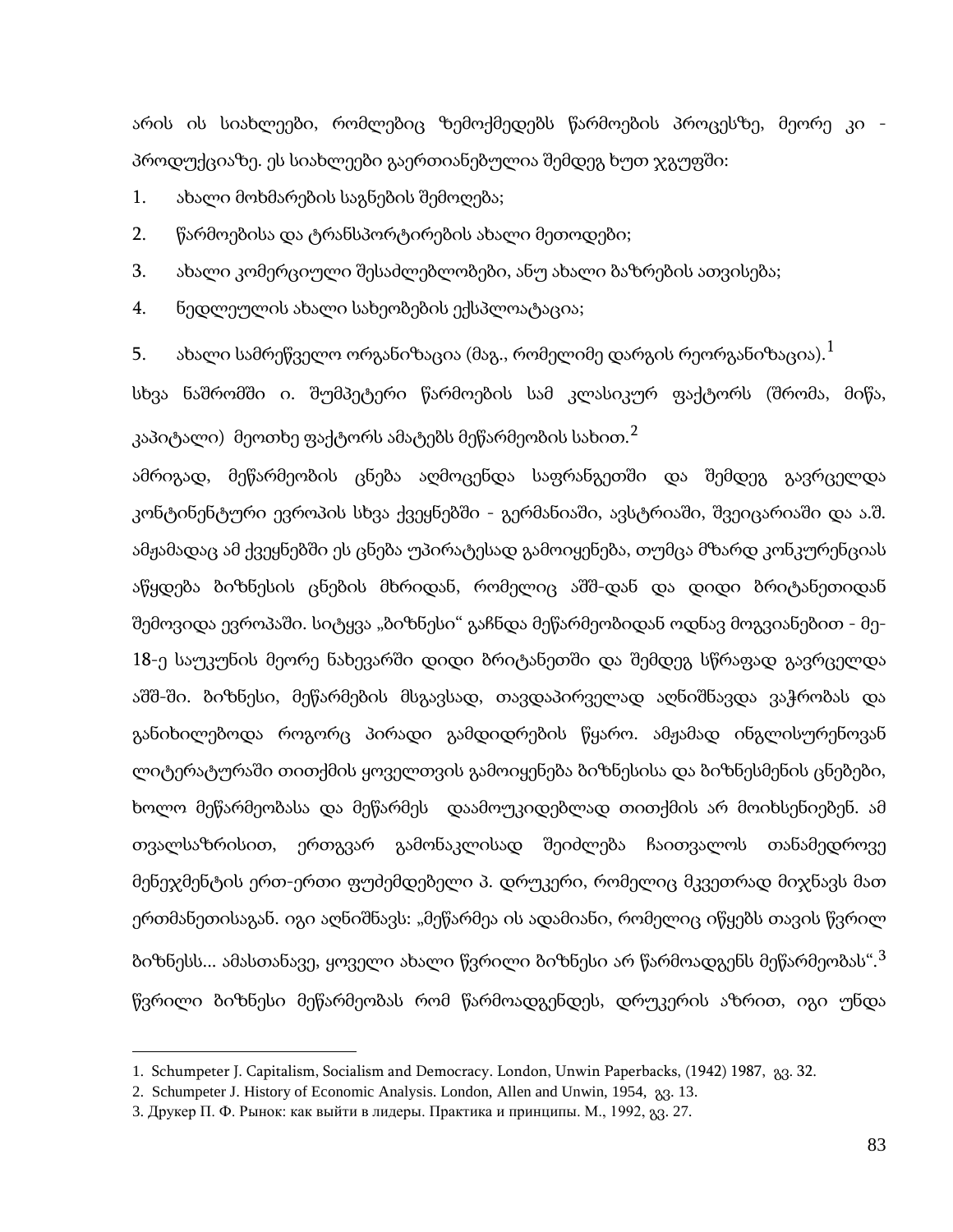ქმნიდეს «მოთხოვნილებათა დაკმაყოფილების ან ახალ წყაროს, ან ახალ სამომხმარებლო მოთხოვნას".<sup>[1](#page-81-1)</sup> ი. შუმპეტერის მსგავსად, პ. დრუკერიც მეწარმეობას პირდაპირ აკავშირებს ინოვაციებთან და წერს: "მეწარმეთა ამოცანაა სიახლეთა წყაროების მიზანმიმართული მოძიება და მათი მაქსიმალური გამოყენება წარმატების მისაღწევად".[2](#page-82-0) დრუკერი თვლის, რომ ბიზნესის სამყაროში მეწარმეები, ამ სიტყვის კლასიკური მნიშვნელობით, უმცირესობას შეადგენს. კაპიტალისტები, მენეჯერები და ინვესტორები არ არიან მეწარმეები, თუმცა ისინი საჭიროებენ კაპიტალსა და ინვესტიციებს. მეწარმეთა განსაკუთრებულობა იმაში მდგომარეობს, რომ (დრუკერის აზრით) ისინი ცდილობენ რაღაც ახლის, არსებულისაგან განსხვავებულის შექმნას და ფასეულობითი განწყობების გარდაქმნას. დრუკერი მიიჩნევს, რომ მეწარმეთა საქმიანობა არ შემოიფარგლება მხოლოდ ბიზნესის სფეროთი. მეწარმეობად იგი მიიჩნევს ახალი უნივერსიტეტების, სამეცნიერო დაწესებულებების და ა.შ. დაარსებისაკენ მიმართულ აქტივობებს.

ამრიგად, პ. დრუკერი აგრძელებს ი. შუმპეტერის მიდგომას, რომელიც მეწარმის ფიგურას ინოვაციებთან აკავშირებს. ინოვატორ მეწარმეთა პირველი თაობა წარმოიშვა ინგლისში, სამრეწველო გადატრიალების ეპოქაში, ანუ ე. წ. "პირველ ინოვაციურ ტალღაზე". მეწარმეთა რაოდენობა განუხრელად მატულობდა მეორე და მესამე ინოვაციურ ტალღებზე და ეს იყო ეკონომიკური პროგრესის უძლიერესი იმპულსი.

ქართულ ეკონომიკურ ლიტერატურაში "მეწარმეობის" ცნება "ბიზნესთან" შედარებით გაცილებით ადრე წარმოიშვა. პირველი უკავშირდება გასული საუკუნის პირველ ნახევარს,<sup>[3](#page-82-0)</sup> მეორე კი - 90-იანი წლების დასაწყისს. ბიზნესის ცნების დამკვიდრებაში მნიშვნელოვნად მიგვაჩნია პროფ. გ. ბაბუნაშვილის ღვაწლი, რომლის ინიციატივითა და ხელმძღვანელობით გასული საუკუნის 80-იანი წლების ბოლოს და 90-იანი წლების დასაწყისში თბილისის სახელმწიფო უნივერსიტეტისა სტრუქტურაში

<span id="page-82-1"></span><span id="page-82-0"></span><sup>1</sup>. Друкер П. Ф. Рынок: как выйти в лидеры. Практика и принципы. გვ.29.

<sup>2</sup>. იგივე ნაშრომი. გვ. 30.

<sup>3</sup>. გოგიჩაიშვილი. ფ. ხელოსნობა საქართველოში. თბ., 1990; პ. გუგუშვილი. კაპიტალიზმის განვითარება საქართველოში და ამიერკავკასიაში. თბ., 1941.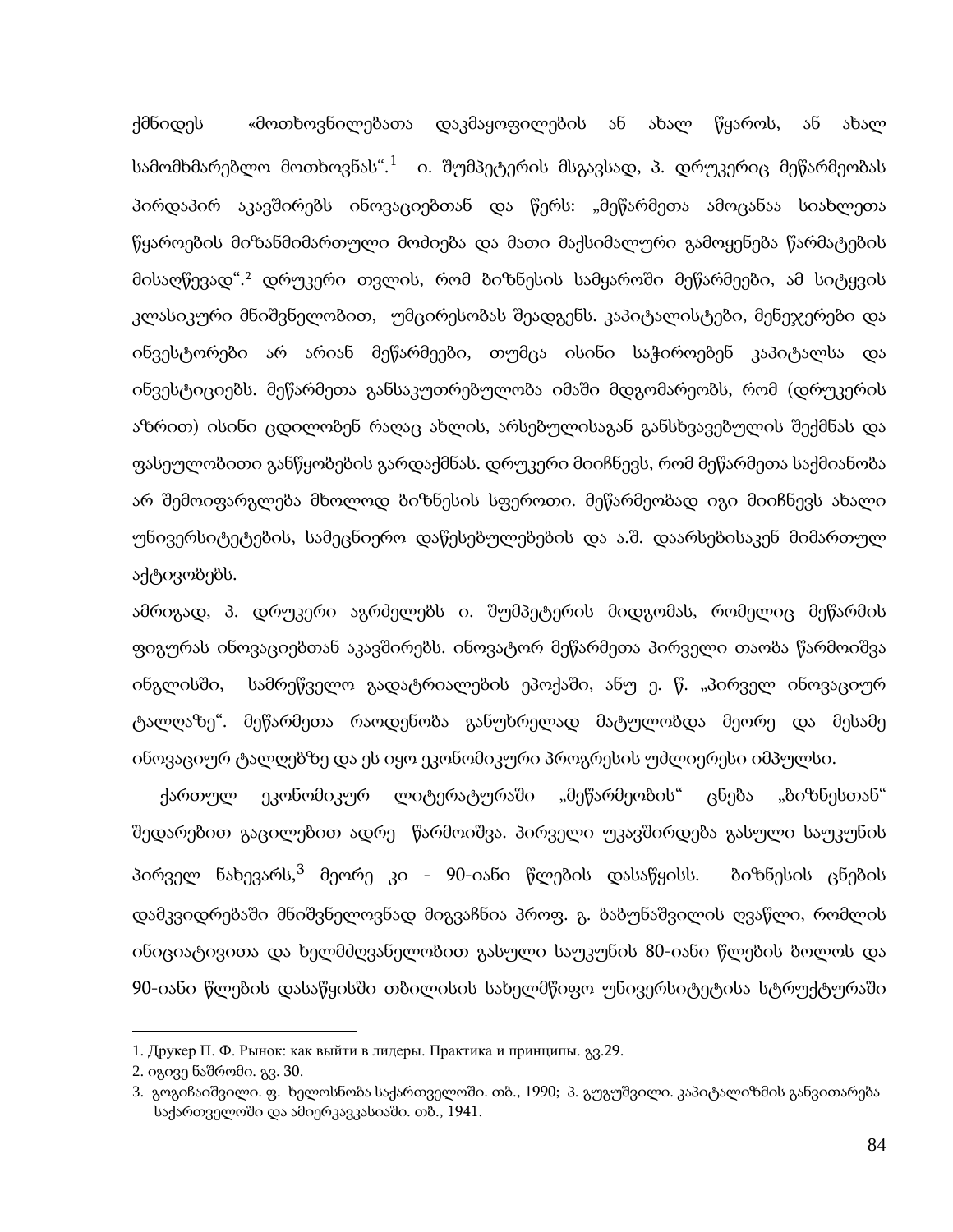საქართველოში პირველად ჩამოყალიბდა ბიზნესის ფაკულტეტი და დაიწყო იმ პერიოდისათვის ისეთი ახალი საგნე ბის სწავლება, როგორიცაა საბაზრო ეკონომიკის საფუძვლები, ბიზნესის ორგანიზაცია, მენეჯმენტი და სხვ. ამ საგნებს ასწავლიდნენ ცნობილი მეცნიერები, პროფესორები დ. ძნელაძე, გ, შუბლაძე, გ, პაპავა, ვ. პაპავა, ე. მექვაბიშვილი და სხვ. ამ უკანასკნელს ეკუთვნის ბიზნესში ქართულ ენაზე პირველი სალექციო კურსი. $^{\rm 1}$  $^{\rm 1}$  $^{\rm 1}$ 

ეტიმოლოგიური ასპექტი. ბევრი ფიქრობს, რომ მეწარმის შესაბამისი უცხო სიტყვაა "entrepreneur", რომელიც წარმოდგება ინგლისური სიტყვისაგან "enterprise" - საწარმო. სინამდვილეში ორივე ფრანგული სიტყვაა, აქედან შევიდა ინგლისურში და - არა პირიქით.\* " ბიზნესი" (business), ანუ საქმიანობა (საქმე) და შესაბამისად, ბიზნესმენი (businessmen) - საქმიანი ადამიანი წმინდა ინგლისური სიტყვებია, რომლებიც ფართოდ გამოიყენება მთელ მსოფლიოში. ამ ეტიმოლოგიური განსხვავების უკან მნიშვნელოვანი ეკონომიკური შინაარსი იმალება, რომელსაც, ვფიქრობთ, გადამწყვეტი მნიშვნელობა აქვს ჩვენთვის საინტერესო ცნებების სწორი განსაზღვრისათვის. მეწარმეობა დაკავშირებულია მთელი ეკონომიკური სისტემის ფუნქციონირებასთან, ანუ კვლავწარმოებასთან (საქონლისა და მომსახურების წარმოება, გაცვლა, განაწილება, მოხმარება). შესაბამისად, გამოიყოფა სამეურნეო აქტიურობის რამდენიმე სფერო. კერძოდ:

- უშუალო წარმოებითი პროცესების განხორციელება, ანუ საქონლის მომსახურების, ცოდნის, ინფორმაციის წარმოება;
- საშუამავლო ოპერაციების განხორციელოება, ანუ საქმიანობა, რომელიც ემსახურება წარმოებული საქონლის მომხმარებლამდე მიტანას;

<sup>1.</sup> მექვაბიშვილი ე. ბიზნესის საფუძვლები. თბ., 1990.

<span id="page-83-0"></span><sup>\*</sup>შუა საუკუნეებში საფრანგეთში "ანტრეპრენიორი" ნიშნავდა დიდი მუსიკალური წარმოდგენების, სხვადასხვა აღლუმების და სამშენებლო-საწარმოო პროექტების ორგანიზატორს. მე-17 საუკუნიდან ანტრეპრენიორს იმ პირებს უწოდებდნენ, რომლებიც განსაზღვრულ სამუშაოს შესრულებაზე კონტრაქტს აფორმებდნენ სახელმწიფოსთან და შუამავლის როლში გამოდიოდნენ შემკვეთსა და შემსრულებელს შორის.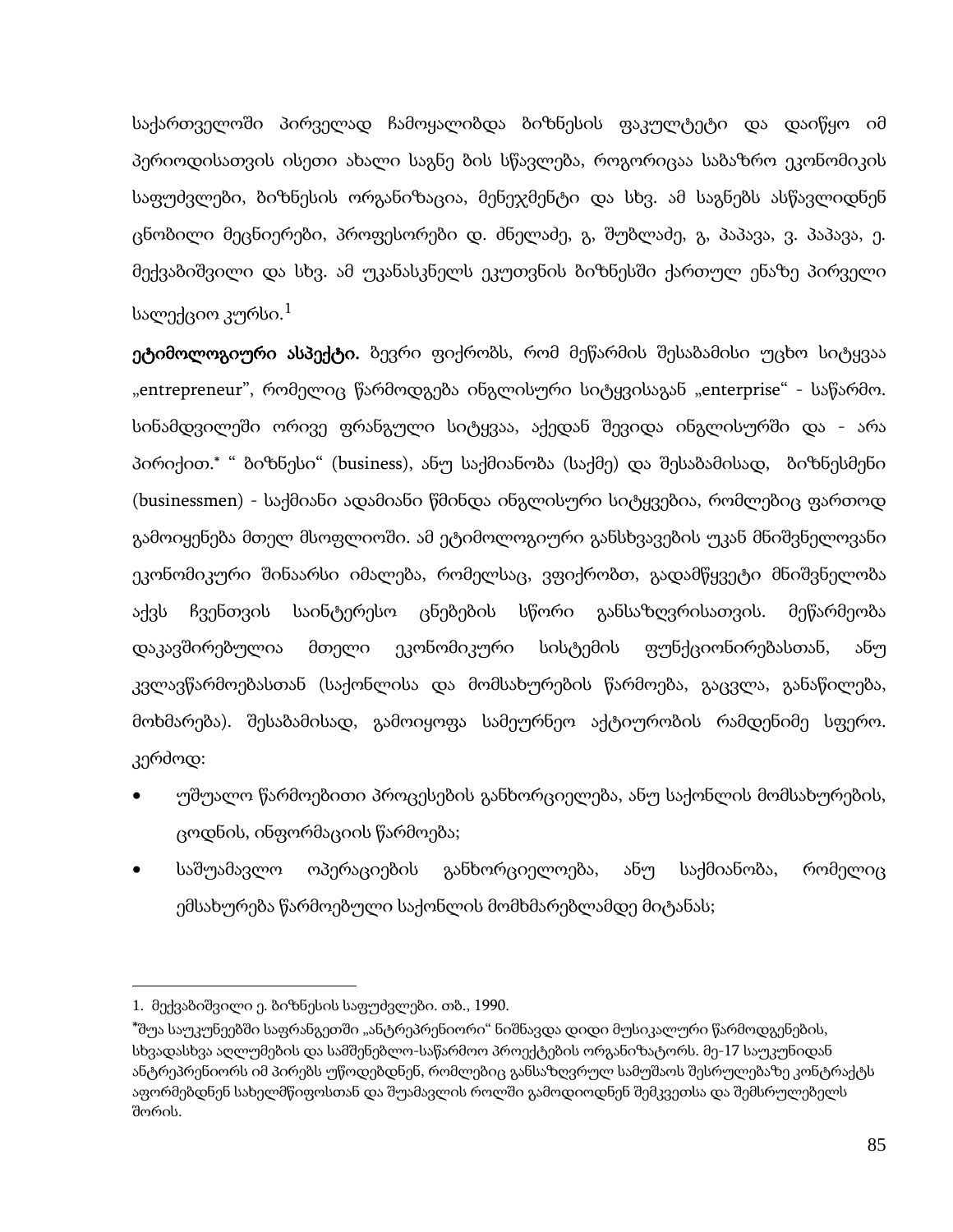• ფინანსური სფეროს ოპერაციები, რომლებიც ღირებულების ფორმათა ცვლილების პროცესს ემსახურება.

ეს სფეროები მჭიდროდ არის ერთმანეთთან დაკავშირებული და ავსებს ერთმანეთს, თუმცა თითოეული მათგანის როლი და ადგილი თანამედროვე ეკონომიკურ სისტემაში განსხვავებულია. აღნიშნულის გათვალისწინებით, მეწარმეობის ქვეშ ჩვენ განვიხილავთ არა მთელ კვლავწარმოების პროცესთან დაკავშირებულ საქმიანობას, არამედ უშუალოდ საწარმოო საქმიანობას, რომელიც ინფორმაციულ და ტექნიკურ მხარეებსაც მოიცავს. შესაბამისად, მეწარმე არის პირი, რომელიც დაკავებულია უშუალოდ საწარმოო საქმიანობით, ანუ მატერიალურ-ნივთობრივი დოვლათის ან მომსახურების შექმნით. მაშასადამე, ჩვენი ინტერპრეტაციით, ბიზნესი უფრო ფართო ცნებაა, ვიდრე მეწარმეობა და პირველი მოიცავს მეორეს. შეიძლება ითქვას, რომ მეწარმეობა არის წარმოებრივი ხასიათის ბიზნესი. აღნიშნულთან დაკავშირებით შეიძლება დავეთანხმოთ პროფ. გ. შუბლაძის მოსაზრებას, რომ "ბიზნესის განსაკუთრებული შემთხვევაა მეწარმეობა (სამეწარმეო საქმიანობა)". $^1$  $^1$ 

თანამედროვე (გლობალური) ასპექტი. ამჟამინდელი ეკონომიკური სისტემის ფუნქციონირება-განვითარებას გლობალიზაცია განსაზღვრავს, რომლის ქვაკუთხედია ფინანსური სფეროს გლობალიზაცია. $^2$  $^2$  ფინანსური გლობალიზაცია რთული და წინააღმდეგობრივი მოვლენაა, რომლის არსი შემდეგში მდგომარეობს: ფინანსური სექტორი, რომელსაც ტრადიციულად მატერიალური წარმოების, ანუ ე.წ. "ფიზიკური ეკონომიკის" მომსახურების ფუნქცია ეკისრებოდა, დღეს თავად დომინირებს მასზე. ეს მოვლენა ეკონომიკურ ლიტერატურაში ცნობილია ეკონომიკის "ფინანსებიზაციის", "ფინანსური დესპოტიზმის", "დერივატული კაპიტალიზმის" და ა. შ. სახელწოდებებით. ფინანსური სექტორის დომინირების პირობებში არსებით მოდიფიცირებას განიცდის მეწარმის ტრადიციული შუმპეტერისეული კლასიფიკაცია - "ნოვატორი"-

<span id="page-84-1"></span><span id="page-84-0"></span><sup>1</sup>. შუბლაძე გ., წოწკოლაური ფ. ბიზნესის არსისა და დეფინიციის შესახებ. ჟურნ. "ეკონომიკა და ბიზნესი", 2009, N6, გვ. 134.

<sup>2</sup>. მექვაბიშვილი ე. ეკონომიკის გლობალიზაცია: მიმართულებები, გამოწვევები, პერსპექტივები. თბ., 2009, გვ. 38.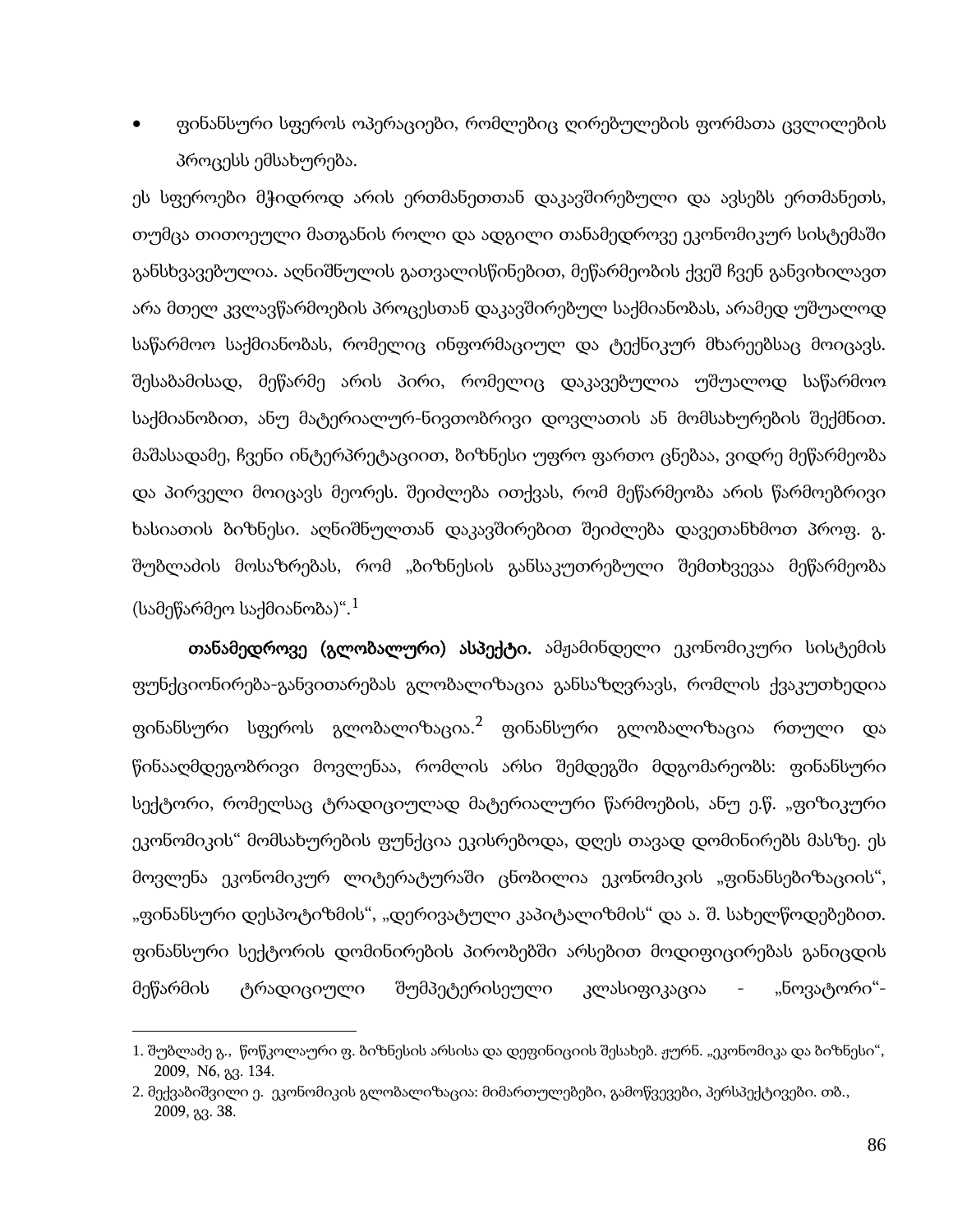"კონსერვატორი". სწორედ ფინანსურ სფეროში წარმოიშობა და განუხრელად ძლიერდება ბიზნესმენის ტიპი, რომელსაც "მტაცებლებს" ("ზვიგენებს") უწოდებენ. ესენი არიან ბანკირები და საფონდო ბირჟების სხვადასხვა მოთამაშეები, რომლებისთვისაც დამახასიათებელია მოგებისადმი დაუოკებელი სწრაფვა. ისინი გამოსულნი არიან ყოველგვარი მორალურ-ეთიკური ჩარჩოებიდან, ხშირად კანონებსაც არღვევენ და უპირატესად სპეკულაციური ოპერაციებით აგროვებენ უზარმაზარ ქონებას. მათი ფსიქოლოგია მკვეთრად გამოხატული მომხვეჭელობითი ხასიათისაა. [1](#page-84-1) აშკარაა, რომ ამ "ფინანსური ზვიგენების" მეწარმეებად ჩათვლა შეცდომა იქნებოდა, მიუხედავად იმისა, რომ თავიანთ საქმიანობაში ისინი ფართოდ იყენებენ სხვადასხვა ფინანსურ ინოვაციებს.

მსოფლიო ეკონომიკურ ლიტერატურაში სრულ უფრო ხშირად გამოითქმის მოსაზრება, რომ ბოლო დროს გახშირებული ფინანსურ-ეკონომიკური კრიზისების ერთერთი უმთავრესი მიზეზი სწორედ ფინანსური სფეროს დომინირება და "ფინანსური ზვიგენების" ჰიპერაქტიურობაა. ამიტომ აუცილებლად მიგვაჩნია მათი მოქმედების სფეროს შეზღუდვა და ჭეშმარიტი მეწარმის სამოქმედო არეალის გაფართოება, რაც ნორმალურ მდგომარეობაში მოიყვანს ამჟამად ამოყირავებული პირამიდის კონფიგურაციის მქონე მსოფლიო და ეროვნულ-სახელმწიფოებრივ ეკონომიკურ სისტემებს. წარსული დროისა და თანამედროვე მეცნიერების მიერ ჩამოყალიბებული გამოვყოთ შემდეგი მთავარი მახასიათებლები:[2](#page-85-0)

• ინიციატივა;

**.** 

- მოგებისაკენ სწრაფვა;
- ინოვაციურობა;

<span id="page-85-1"></span>სიტყვები მთლიანად შეიძლება გავრცელდეს 21–ე საუკუნის მეწარმეზედაც.

<span id="page-85-0"></span><sup>1</sup>. Ольсевич Ю. Я. Психологические основы экономического поведения. М., 2009, გვ. 57.

<sup>2</sup>. ფრანგი ეკონომისტი და სახელმწიფო მოღვაწე რ. ბარი მეწარმეობის კიდევ ერთ მხარეს გამოყოფს და აღნიშნავს: "XX საუკუნის ეკონომიკაში პოლიტიკური სტრატეგიის შემუშავება წარმოადგენს მეწარმის ფუნქციის განუყოფელ ნაწილს" – იხ. : Барр Р. Политическая экономия. Т.1, М., 1995. გვ.360. ბარის ეს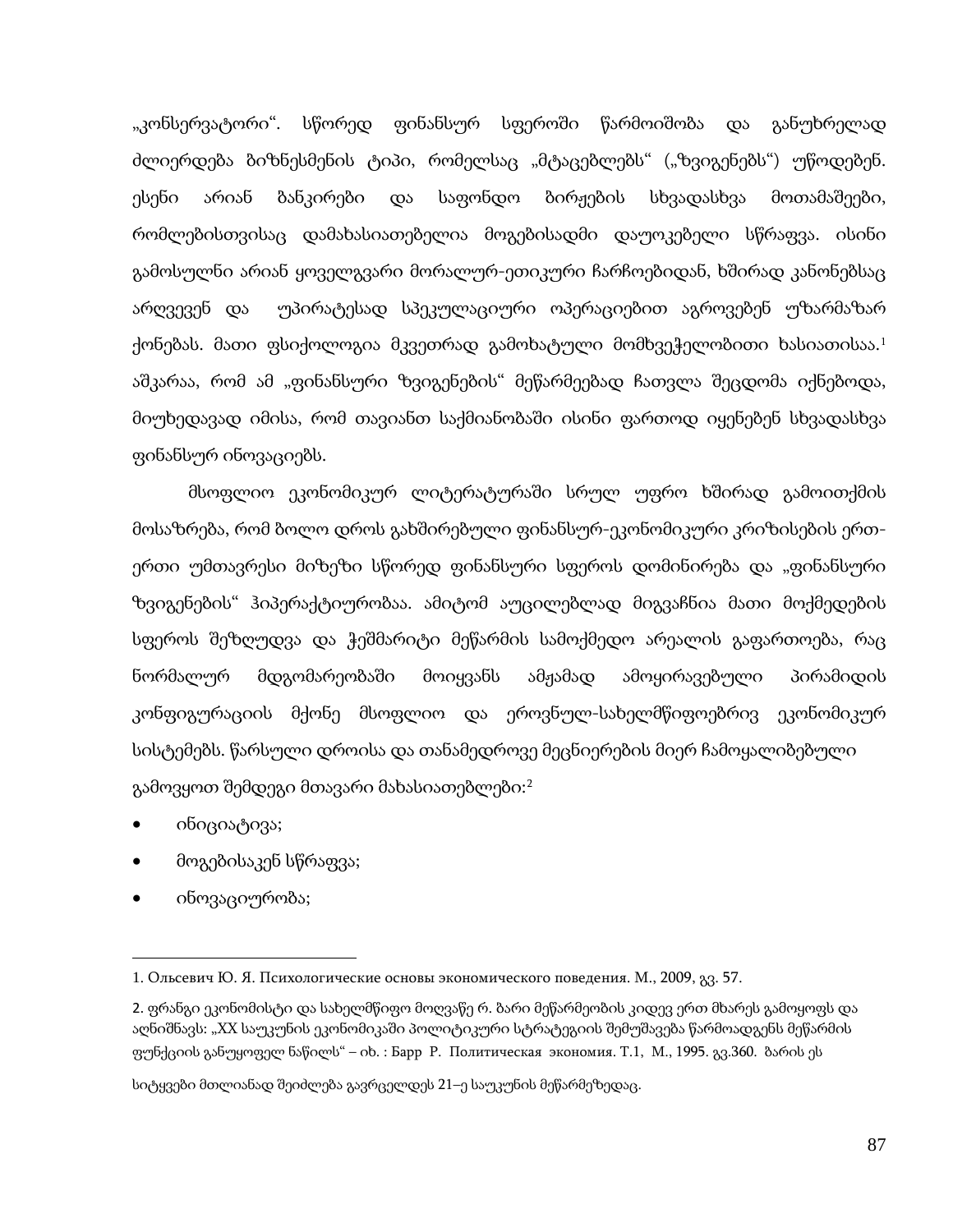• რისკი.

ჩამოთვლილი ნიშნებიდან პირველი სამი საფუძვლიანადაა განხილული უცხოურ და ქართულ ეკონომიკურ ლიტერატურაში, რასაც ვერ ვიტყვით რისკთან დაკავშირებით. ამიტომ სწორედ მასზე გავამახვილებთ ყურადღებას.

ეტიმოლოგიური თვალსაზრისით სიტყვა რისკი წარმოდგება ბერძნული სიტყვისაგან "რისკონი", რაც პირდაპირი მნიშვნელობით გემის ქიმს ნიშნავს. ერთმანეთისგან უნდა განვასხვავოთ რისკი ფართო და ვიწრო გაგებით. პირველი თვალსაზრისით, რისკი იმგვარი სიტუაციის დახასიათებაა, რომლის შედეგები განუჭვრეტელია. რისკი ასევე გულისხმობს არადამაჯერებლობას ან სასურველი შედეგის დადგომის შესახებ სარწმუნო ცოდნის (ინფორმაციის) მიღების შეუძლებლობას. რისკის ვიწრო გაგების ქვეშ იგულისხმება არასასურველი შედეგის დადგომის ალბათობა ან მისი გაზომვის (შეფასების) შესაძლებლობა. ყოფით სიტუაციებში რისკის ცნება გამოიყენება დანაკარგის საფრთხის სინონიმად.

ფსიქოლოგიის მეცნიერებაში რისკის ცნება უკავშირდება ორ ძირითად წარმოდგენას:

- რისკი, როგორც საქმიანობაში წარუმატებლობის მოლოდინის ზომა;
- რისკი, რომლითაც სუბიექტს გარკვეული დანაკარგი (წაგება, ავადმყოფობა, სხვადასხვა ზარალი და ა.შ.) ემუქრება.

ბიზნესთან და მეწარმეობასთან დაკავშირებული კომერციული რისკი იმით განსხვავდება ზოგადი რისკისგან, რომ იგი ეფუძვნება ფხიზელ გათვლას და უარყოფითი შედეგის შესაძლო შედეგის დადგომის გაცნობიერებას. წარმატებისაკენ გულმოდგინე სრაფვა ბალანსირდება მეურნეობრივი პასუხისმგებლობით. ბიზნესის სფეროში მიმდინარე პროცესებს განუზღვრელობის გარკვეული ხარისხი გააჩნია ანუ ეს პროცესები არის არადეტერმინირებული, სტოქასტური და ალბათური ხასიათის. სწორედ ამითაა განპირობებული ის გარემოება, რომ ბიზნესმენის მხრიდან მიღებული ნებისმიერი ოპერატიული და განსაკუთრებით სტრატეგიული გადაწყვეტილება გარკვეული ხარისხის რისკის შემცველია. ამასთან დაკავშირებით ცნობილი ამერიკელი

88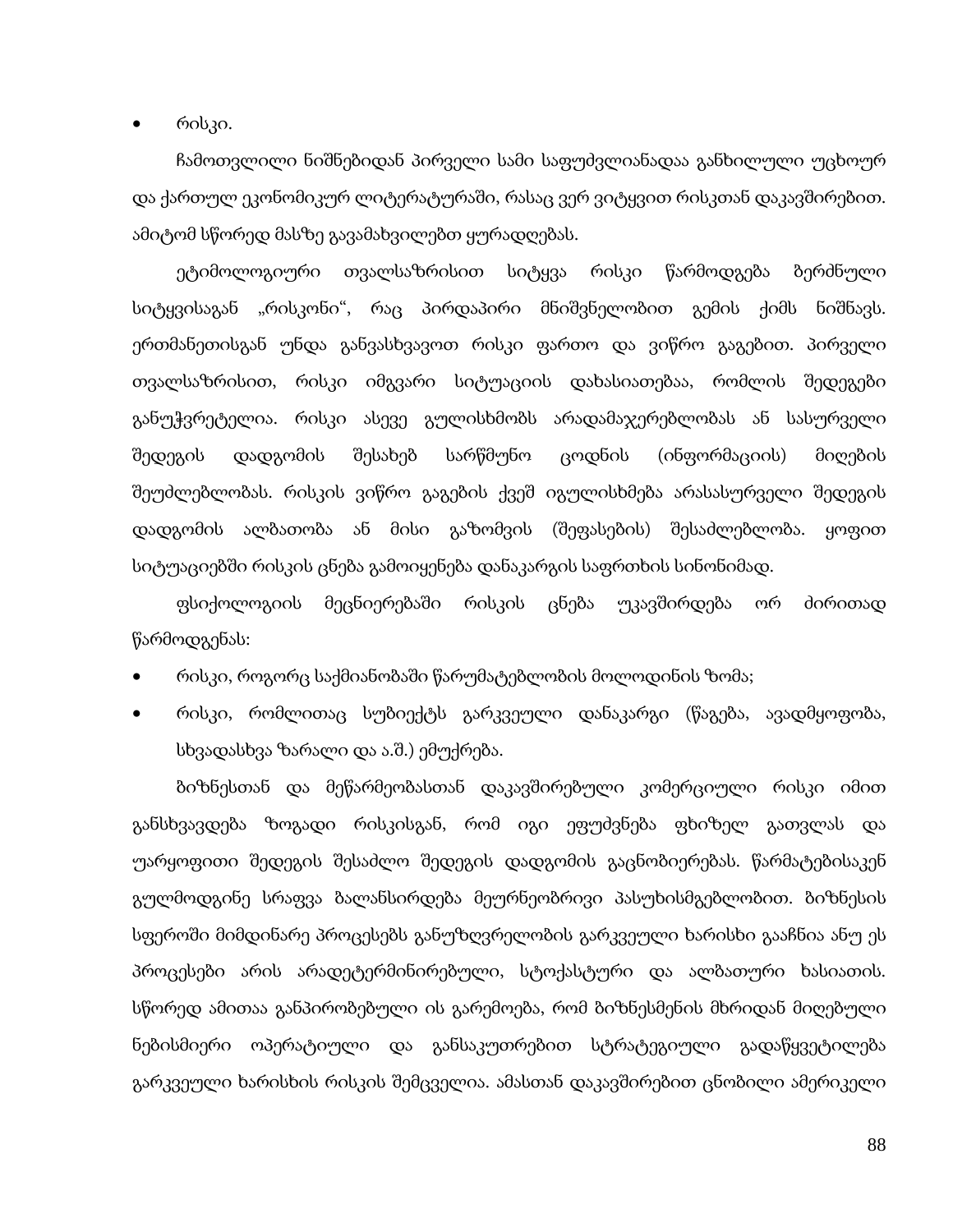მეცნიერი პ.სამუელსონი შენიშნავდა: "ბაზრის შესახებ ჩვენი გამოკვლევები იმ წინასწარმეტყველებას ემყარება, რომ დანახარჯები და მოთხოვნა თავიდანვეა ცნობილი და თითოეულ საწარმოს შეუძლია გაითვალისწინოს მისი კონკურენტ საწარმოს ქცევა. ამასთანავე, განუზღვრელობა და რისკი – ბიზნეს სამყაროს განუყოფელი შემადგენელი ნაწილებია". $^1$  $^1$ 

ბიზნესის ძირითადი არსია კაპიტალის აწმყოში დაბანდება მომავალში მოგების მიზნით და ამ თვალსაზრისით ბიზნესმენი განუზღვრელი მომავლის "მძევალი" ხდება. შესაბამისად აუცილებელია იმ ინსტრუმენტების არსებობა, რომლებითაც შესაძლებელია ამ განუზღვრელობის მოხსნა, შემცირება ან გადანაწილება სხვადასხვა ბიზნეს სუბიექტებს შორის.

რისკისადმი მიდრეკილება წარმოადგენს ფსიქოლოგიის შედარებით მდგრად მახასიათებელ თვისებას. იგი უკავშირდება ისეთ პიროვნულ თვისებებს, როგორიცაა: იმპულსურობა, დამოუკიდებლობა, წარმატებისკენ სწრაფვა, დომინირებისადმი მიდრეკილება და ა.შ. ყველა ეს თვისება განსაკუთრებული ძალითაა გამოხატული მეწარმის (ბიზნესმენის) ფიგურაში. რისკიან ქცევაზე გარკვეულ ზეგავლენას ახდენს კულტურა და სოციალური გარემო, რომელშიდაც ინდივიდები არსებობენ.

რისკის ცნებიდან გამომდინარე ჩვენ შეგვიძლია გავაკეთოთ განსხვავება ბიზნესმენს (მეწარმეს) და მენეჯერს შორის. ორივე მათგანი მაღალი მიზანსწრაფულობით გამოირჩევა, თუმცა განსხვავებულია მათი დამოკიდებულება სიახლეებისა და რისკების მიმართ. მენეჯერები უფრო უფრთხიან ერთსაც და მეორესაც, რადგან მათი მთავარი ამოცანაა იმ კოლექტივში სტაბილურობის შენარჩუნება, რომლებსაც ისინი მართავენ. ბიზნესმენი, განსაკუთრებით კი მისი ნაირსახეობა – მეწარმე მენეჯერისგან განსხვავებით უფრო მიდრეკილია ცვლილებებისკენ, განვითარებისაკენ და რისკისაკენ. აქედან გამომდინარე ჩვენ ვერ დავეთანხმებით მენეჯმენტის ცნობილი ამერიკელი სპეციალისტის ი. ანსოფის მოსაზრებას, რომ

**.** 

<span id="page-87-0"></span><sup>1</sup> . Самуельсон П.Э., Нордхаус В.Д. Микроэкономика. Москва – Санкт-Петербург – Киев. 2008. გვ. 374-375.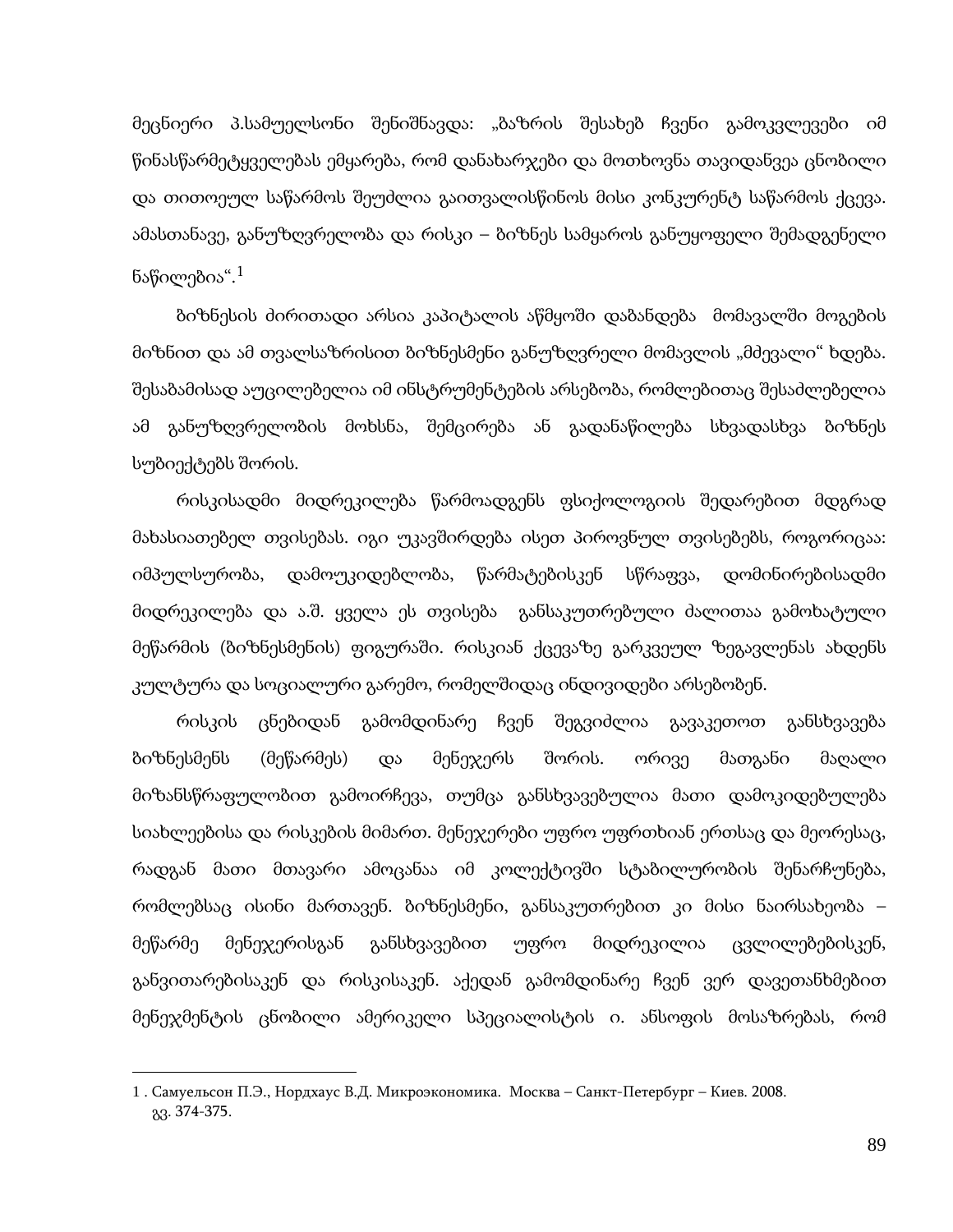მენეჯერთა საქმიანობა რისკის იმავე ხარისხთანაა დაკავშირებული, როგორიც მეწარმეების და ამ თვალსაზრისით მენეჯერებიც მეწარმეები არიან. $^1$  $^1$ 

ანსოფი ასევე მიიჩნევს, რომ მეწარმეებად შეიძლება ჩაითვალოს მესაკუთრე – აქციონერები და ეს განსაკუთრებით შეეხება მსხვილ აქციონერებს, რომლებიც ახორციელებენ კომპანიების აღმასრულებელი რგოლების კონტროლს. შესაბამისად, "ადგილი აქვს სამეწარმეო–სამეურნეო–სახელისუფლებო უფლებამოსილებათა გაყოფას ხელმძღვანელობის ფუნქციად და მართვის ფუნქციად. პირველ ფუნქციას ასრულებენ აუქციონერები, მეორეს კი მენეჯერები. ორივენი ამავდროულად წარმოადგენს სამეურნეო ძალაუფლების მატარებელ თანაბარუფლებიან სუბიექტებს".[2](#page-88-0)

ამრიგად, მოცემული პარაგრაფის მოკლე შეჯამების სახით შეიძლება გაკეთდეს რამდენიმე დასკვნა.

- 1. მკაცრი მეცნიერული აზრით, ბიზნესი და მეწარმეობა არ არის იდენტური ცნებები.
- 2. ამასთანავე, კვლევის კონკრეტული ამოცანებიდან გამომდინარე მათი გაიგივება არ შეიძლება შეცდომად ჩაითვალოს.
- 3. ქართულ ეკონომიკურ და იურიდიულ ლიტერატურაში ბიზნესის გვერდით მეწარმის ცნების დამკვიდრება განაპირობა კანონმა "მეწარმეობის შესახებ", რომელიც ემყარება გერმანულ ანალოგს. აღნიშნული კანონის შექმნაში ქართველ სპეციალისტებთან ერთად მონაწილეობდნენ გერმანელი იურისტები.
- 4. სპეციალურ ლიტერატურაში არსებულ მოსაზრებებზე დაყრდნობით, ჩვენ ვაყალიბებთ ბიზნესის (მეწარმეობის) შემდეგ განმარტებას: ეს არის სამეურნეო საქმიანობის კონკრეტული ფორმა, რომლის განმახორციელებელი ეკონომიკური სუბიექტების (ბიზნესმენების და მეწარმეების) მოქმედებას ახასიათებს: ინიციატივა, პასუხისმგებლობა, ნოვატორულობა, რისკი და ეს საქმიანობა მიმართულია მოგების მისაღებად.

<span id="page-88-1"></span><span id="page-88-0"></span>**.** 

<sup>1</sup>. Ансофф. И. Новая корпоративная стратегия. С-Петербург, 1999. გვ.207.

<sup>2</sup>. დასახელებული ნაშრომი. გვ.279–280.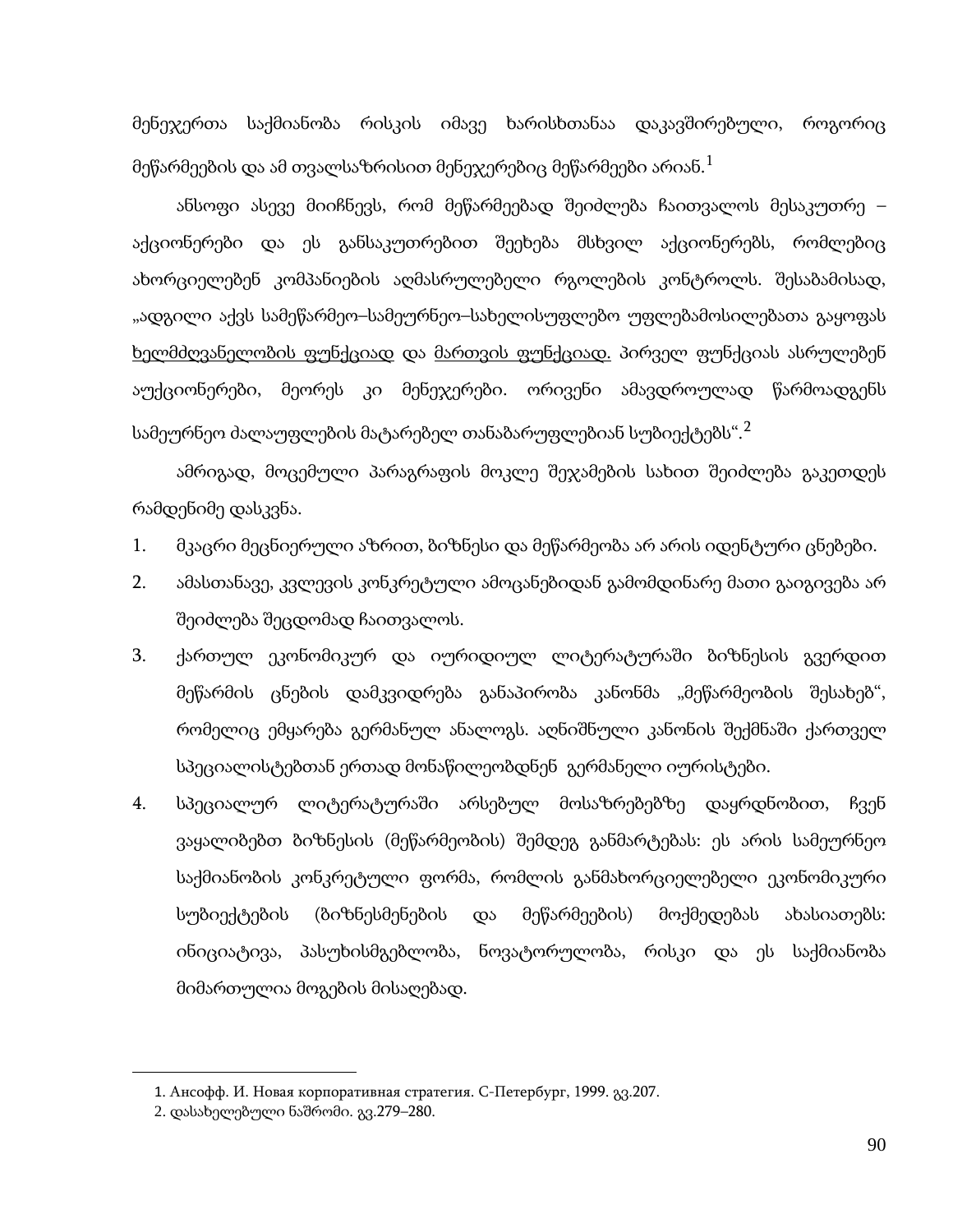#### 2.2. მცირე და საშუალო ბიზნესის (მეწარმეობის) როლი

საწარმოები ზომის მიხედვით შემდეგნაირად იყოფა: მსხვილი, საშუალო და მცირე. $^{\rm 1}$  $^{\rm 1}$  $^{\rm 1}$ 2011 წლის დასაწყისში საგადასახადო კოდექსში შეტანილი ცვლილებით გაჩნდა აგრეთვე მიკროსაწარმოს ცნება. მცირე და საშუალო საწარმოებს მიეკუთვნება ყველა ორგანიზაციულ–სამართლებრივი ფორმის საწარმო, რომელშიც დასაქმებულთა საშუალო წლიური რაოდენობა და რომლის წლიური ბრუნვა არ აღემატება შემდეგ ზღვრულ ოდენობებს:

- მცირე საწარმოებისათვის 20 დასაქმებულს და 500ათას ლარს;
- საშუალო საწარმოებისათვის 100 კაცზე მეტ დასაქმებულს და 1მლნ 500ათას ლარზე მეტ წლიურ ბრუნვას.

გასული საუკუნის მანძილზე მცირე და საშუალო მეწარმეობის როლი ეკონომიკური სისტემის ფუნქციონირებაში მნიშვნელოვნად შეიცვალა. 1959–იანი –1960–იანი წლების მიჯნამდე იგი ითვლებოდა სუსტადგანვითარებულ, უპერსპექტივო სექტორად და ძირითადი აქცენტი კეთდებოდა მსხვილ კორპორაციებზე, რომლებიც წარმოებისა და კაპიტალის კონცენტრაცია–ცენტრალიზაციის კანონზომიერი შედეგი იყო. მეორე მსოფლიო ომის შემდეგ, განსაკუთრებით დასახელებული პერიოდიდან მოყოლებული, ინდუსტრიულად განვითარებულმა ქვეყნებმა ორიენტაცია აიღეს მოსახლეობის სრულ დასაქმებასა და ინდივიდთა მოთხოვნილებების უფრო მაღალ დონეზე დაკმაყოფილებაზე. ამ სტრატეგიის რელიზაციის ერთ–ერთ უმნიშვმელოვანეს პირობად გადაიქცა მცირე და საშუალო ბიზნესის დაჩქარებული განვითარება, რაც გულისხმობდა აღნიშნულ პროცესში სახელმწიფოს აქტიურ მონაწილეობას. შესაბამისად, მცირე და საშუალო მეწარმეობა (ბიზნესი) განვითარებული ქვეყნების ეროვნული მეურნეობების განუყოფელ და ყველაზე დინამიურ ნაწილად გადაიქცა. მისი განსაკუთრებულობა გამოიხატება იმ ფუნქციებში, რომელსაც ეს სფერო ასრულებს ქვეყნების ეკონომიკურ,

 $\overline{\phantom{a}}$ 

91

<span id="page-89-0"></span><sup>1</sup>. მცირე და საშუალო ბიზნესი საქართველოში. (სტატისტიკური პუბლიკაცია). თბ., 2009, გვ.7.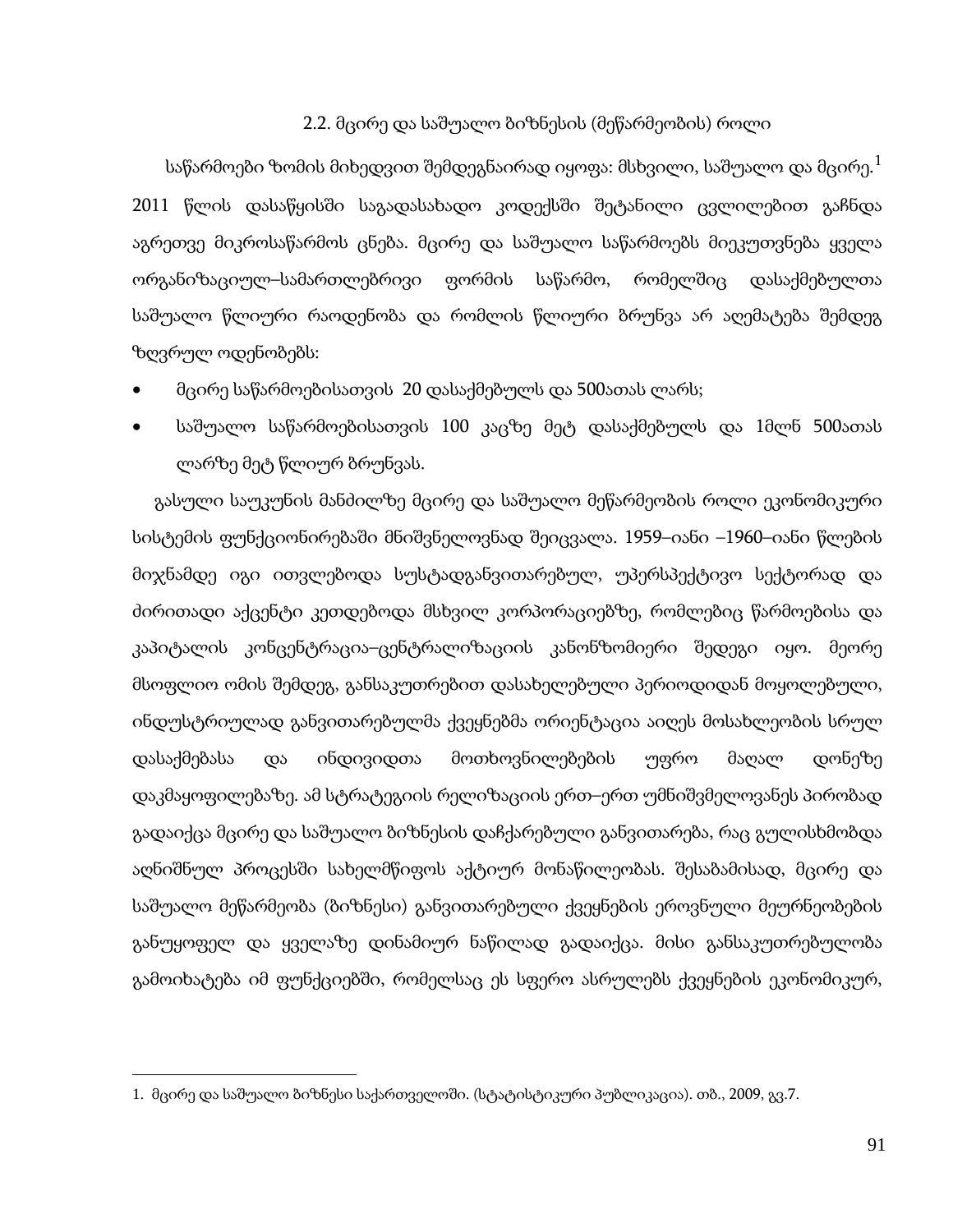პოლიტიკურ, სოციალურ, საზოგადოებრივ ცხოვრებაში. სწორედ ამ ფუნქციებში რეალიზდება მცირე და საშუალო ბიზნესის როლი თანამედროვე საზოგადოებაში.

პირველ რიგში ჩვენ გამოვყოფთ მცირე და საშუალო მეწარმეობის ლატენტურ საზოგადოებრივ ფუნქციებს:

- საბაზრო ეკონომიკის მობილურობისა და მოქნილობის უზრუნველყოფა, რომელიც მიიღწევა ღრმა კოოპერირების გზით და მიმართულია კონკრეტულ მომხმარებელთა მრავალფეროვანი და სწრაფად ზრდადი მოთხოვნილებების ეფექტიანად დაკმაყოფილებისაკენ;
- სამეწარმეო სულისკვეთების ფორმირება, რომლის გარეშეც შეუძლებელია საბაზრო ეკონომიკის არსებობა და განვითარება. გასათვალისწინებელია ის გარემოებაც, რომ მცირე მეწარმეობა(ბიზნესი) არ მოითხოვს დიდ საწყის კაპიტალდაბანდებებს და ხელმისაწვდომია საზოგადოების დიდი ნაწილისათვის;
- მცირე და საშუალო მეწარმეობის (ბიზნესის) სოციალური ფუნქცია, რომელიც გამოიხატება ბიზნესის სოციალური პასუხისმგებლობის ცნებაში (Social Responsibility of Busineses). ეს უკანასკნელი გულისხმობს "ბიზნესის ვალდებულებას წვლილი შეიტანოს ქვეყნის მდგრად სოციალურ–ეკონომიკურ და ეკოლოგიურ განვითარებაში, ხელი შეუწყოს საზოგადოებაზე პოზიტიური გავლენის მაქსიმიზაციას და ნეგატიური გავლენის მინიმიზაციას ცხოვრების დონისა და ხარისხის გაუმჯობესების გზით, დაიცვას ეთიკური პრინციპები $^{\rm c1}$  $^{\rm c1}$  $^{\rm c1}$

• საშუალო კლასის ჩამოყალიბების საფუძვლის მომზადება.

<span id="page-90-0"></span> $\overline{\phantom{a}}$ 

საშუალო კლასი საზოგადოების არა მარტო მატერიალური კეთილდღეობის მთავარი შემქმნელი ძალაა, არამედ "განვითარების კლასია", რომელიც ორიენტირებულია პოსტინდუსტრიული ტიპის ცოდნასა და ინოვაციებზე დამყარებული ახალი ეკონომიკის შექმნაზე. ამასთანავე საკუთარი ბუნებიდან გამომდინარე, მისი

92

<sup>1</sup>. ასათიანი რ. თანამედროვე ეკონომიკის ენციკლოპედიური ლექსიკონი. თბ., 2012, გვ.62.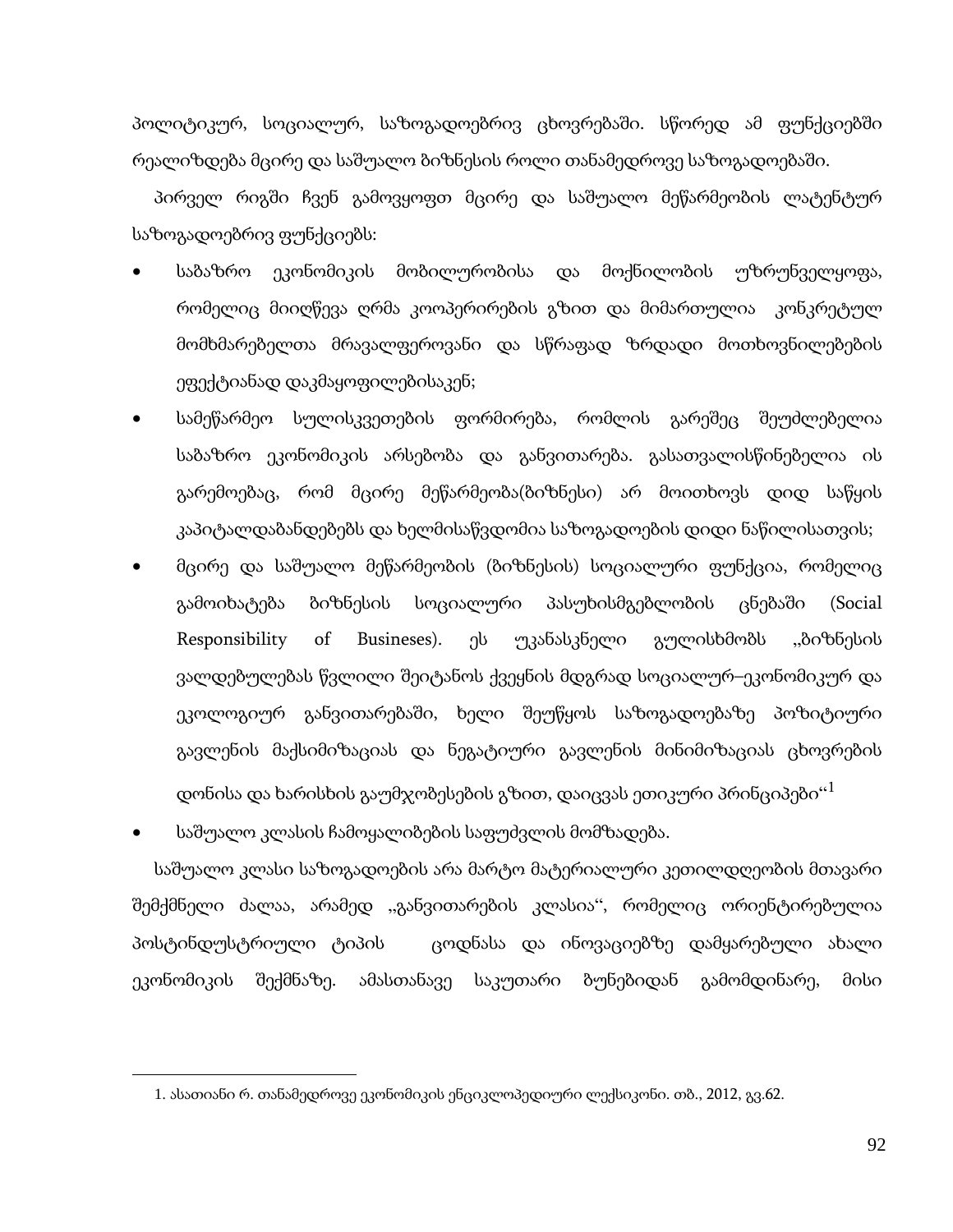ნორმალური არსებობა შესაძლებელია მხოლოდ სოლიდარულ, თვითმმართველურ და დემოკრატიულ საზოგადოებაში.

ამ უკანასკნელ გარემოებას განსაკუთრებული მნიშვნელობა ენიჭება საქართველოს რეალობიდან და განვითარების პერსპექტივებიდან გამომდინარე. ამიტომ მის განხილვაზე უფრო დეტალურად შევჩერდებით.

პოსტკომუნისტური ტრანსფორმაციის ერთ–ერთი კანონზომიერება იყო საზოგადოების სოციალური დიფერენციაცია, რომელმაც შეცვალა საბჭოური მოდელისათვის ნიშანდობლივი სოციალური ერთგვაროვნების სურათი. ამასთანავე, აშკარაა პოსტკომუნისტური პერიოდის საქართველოში სოციალური დიფერენციაციის სიმწვავე და სიღრმე. კერძოდ, დეცილური კოეფიციენტის სიდიდე $^1$  $^1$  1980–იანი წლების ბოლოსათვის არ აღემატებოდა თანაფარდობას 4:1–თან. საბაზრო ეკონომიკაზე გარდამავალ პერიოდში არა მარტო ზოგადად გაიზარდა ამ კოეფიციენტის სიდიდე (2010 წელს მთლიანი ხარჯების მიხედვით იგი აღწევს – 16:1, ხოლო ფულადი ხარჯების მიხედვით –  $17:1$ ), $^2$  $^2$  არამედ არსებითად შეიცვალა მისი სტრუქტურა: ამჟამინდელი საშუალო შემოსავლები და ხარჯები, ქართული ლარისა და 1980–იანი წლების ბოლო პერიოდის საბჭოთა მანეთის მსყიდველობითი უნარიანობის თანაფარდობის გათვალისწინებით, მნიშვნელოვნად დაუახლოვდა (90%) საქართველოს დამოუკიდებლობის წინა პერიოდის მაჩვენებელს. ამასთანავე, 2010 წელს უდაბლესი, პირველი დეცილური ჯგუფის მთელი შემოსავლების მსყიდველობითი უნარიანობა 1990 წლის შესაბამისი ჯგუფის 64 პროცენტია, უმაღლესი მეათე ჯგუფის მიხედვით კი თანაფარდობა შეადგენს 115 პროცენტს. სხვა სიტყვებით, რომ ვთქვათ საქართველოში ამჟამინდელი ღარიბები ორი ათეულზე მეტი წლის წინანდელ ღარიბებზე ხელმოკლენი არიან, ხოლო ამჟამინდელი მდიდრები მაშინდელთან შედარებით უფრო მდიდრები.

<span id="page-91-1"></span><span id="page-91-0"></span><sup>1.</sup> მოსახლეობის სოციალურ–ეკონომიკური უთანაბრობის ერთ–ერთი მნიშვნელოვანი ინდიკატორი, რომელიც გაიანგარიშება მოსახლეობის ყველაზე მაღალშემოსავლიანი მეათე ჯგუფის შემოსავლების /ხარჯების თანაფარდობით ყველაზე დაბალშემოსავლიანი, პირველი ჯგუფის შემოსავლებთან/ ხარჯებთან.

<sup>2.</sup> საქართველო: შინამეურნეობები. 2010, გვ.67.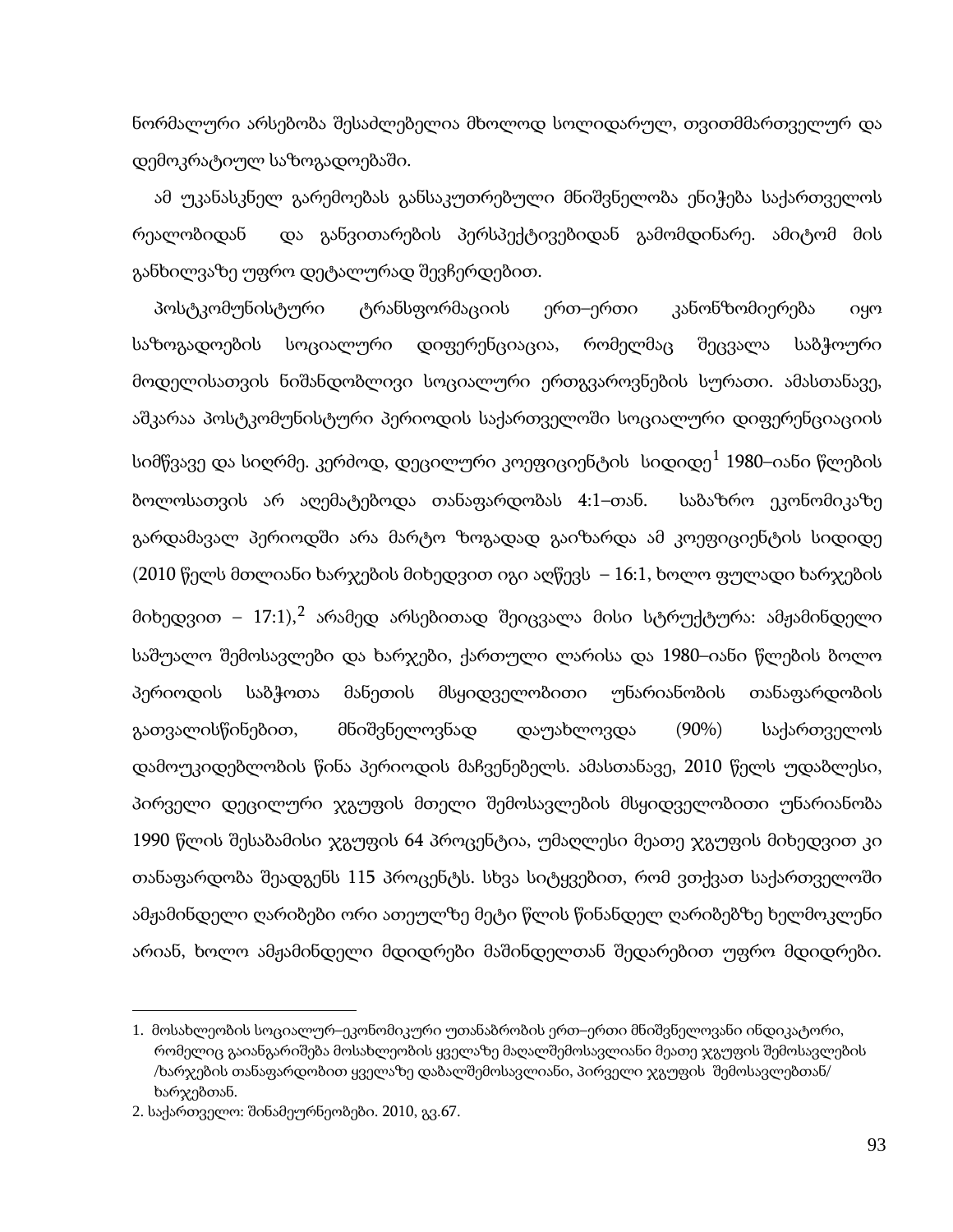აღსანიშნავია ისიც, რომ პოსტსაბჭოთა (პოსტკომუნისტურ) სივრცეში მოსახლეობის სოციალურ–ეკონომიკური დიფერენცირების ზემოაღნიშნული კოეფიციენტი საქართველოში ყველაზე მაღალია და აღემატება: უკრაინის ანალოგიურ მაჩვენებელს – 2,5–ჯერ, სომხეთისას – 1,9–ჯერ, აზერბაიჯანისას – 1,6–ჯერ, რუსეთისას – 1,3–ჯერ და ა.შ. [1](#page-91-1) საქართველოში საზოგადოების სოციალურ – ეკონომიკური სტრატიფიკაცია ჯერადად განსხვავდება იმ ოპტიმუმისაგან, რის შესახებაც უკვე მიღწეულია კონსესუსი შესაბამის სამეცნიერო და პრაქტიკულ წრეებში. კერძოდ, ოპტიმალურად ითვლება შემდეგი სტრატიფიკაცია: ღარიბებისა და მდიდრების წილი –15–20 პროცენტი თითოეული, საშუალო კლასი – დაახლოებით 60–65 პროცენტი. პოსტკომუნისტურ გარდამავალი პერიოდის საქართველოში მოსახლეობის სოციალური სტრუქტურა დაახლოებით ასე გამოიყურება: მდიდრები – 5 პროცენტი, შეძლებულები – 10 პროცენტი, ნაკლებად უზრუნველყოფილები – 20 პროცენტი, ღარიბები – 45 პროცენტი, ღატაკები – 10 პროცენტი.<sup>[2](#page-92-0)</sup> როგორც ვხედავთ, ღარიბთა და ღატაკთა და სიღარიბის რისკის ზონაში მყოფთა ხვედრითი წილი ქვეყნის მთელ მოსახლეობაშ შეადგენს დაახლოებით 85 პროცენტს, რაც ძალიან ცუდი და სახიფათო მაჩვენებელია.

შესაბამისად, ქვეყანაში არსებული სიღარიბის დონის შემცირება და მოსახლეობის კეთილდღეობის ამაღლება სახელმწიფოს სოციალურ–ეკონომიკური პოლიტიკის ქვაკუთხედს უნდა წარმოადგენდეს. აღნიშნული ამოცანის წარმატებით გადაჭრის აუცილებელი პირობებია: დასაქმების ზრდა, დასაქმების სტრუქტურის ოპტიმიზაცია, დასაქმებულთა შრომის მწარმოებლურობის და მის საფუძველზე მთლიანი შიდა პროდუქტისა და მასთან მაღალ კორელაციაში მყოფი მოსახლეობის ცხოვრების დონის ამაღლება. სწორედ ბიზნესისა და ზოგადად ეკონომიკის განუვითარებლობის გამო მასობრივად ტოვებს ქვეყანას შრომისუნარიანი მოსახლეობა. ერთი შეხედვით, რაც უფრო მეტი ღარიბი ადამიანი დატოვებს ქვეყანას, დარჩენილთა ცხოვრების დონე, საშუალო მოხმარება, კეთილდღეობა უფრო მაღალი უნდა იყოს. მაგრამ, როგორც წესი,

<span id="page-92-0"></span><sup>1.</sup> Human Development Report 2009/2010, გვ. 311-312.

<sup>2.</sup> გაბიძაშვილი ბ., შონია ზ., კირვალიძე ზ. "ღარიბს ართმევს, მდიდარს აძლევს?" "სოციალური ეკონომიკა". 2006,  $N_{2}$ , გვ.37.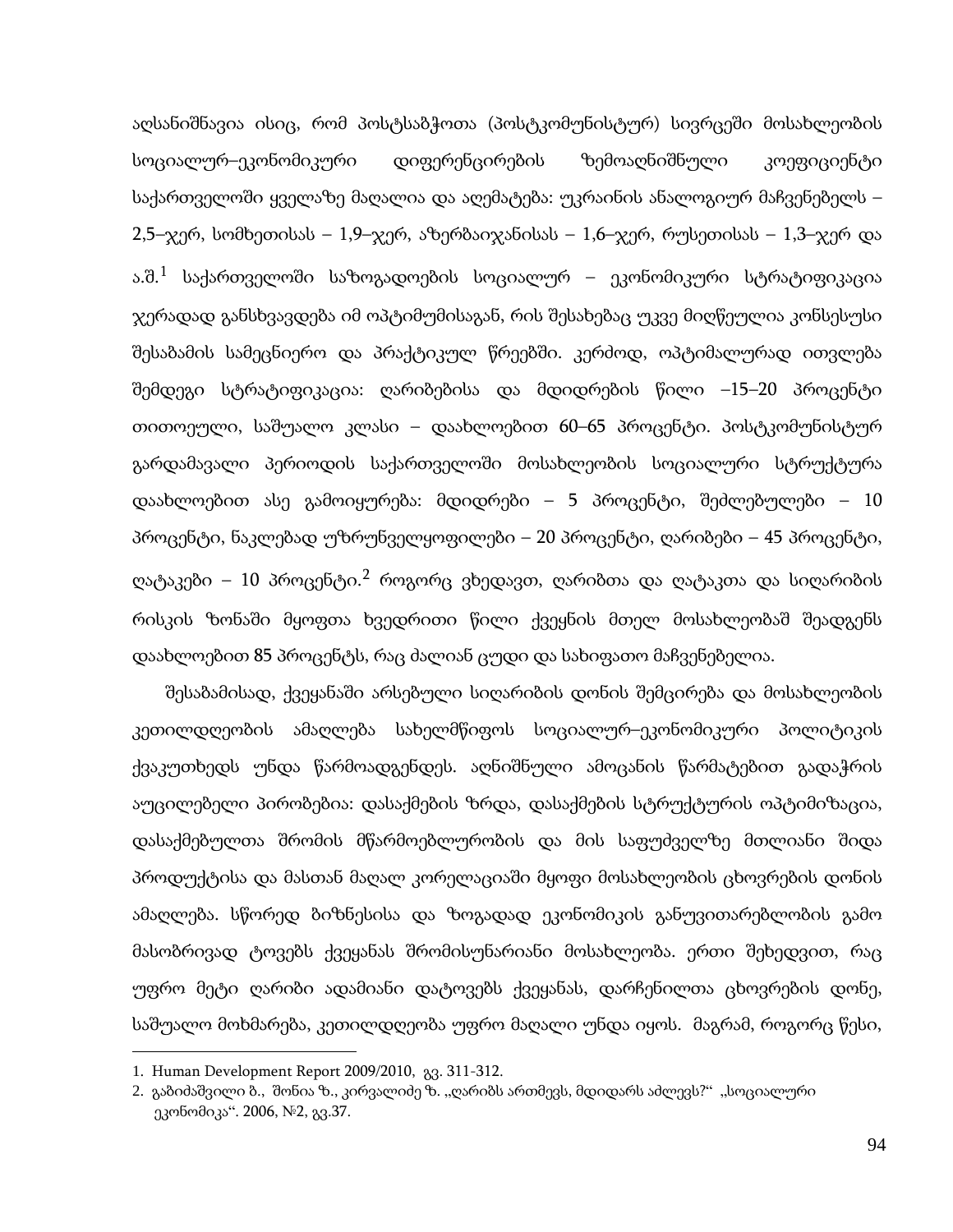მიგრანტთა დიდი ნაწილი შედარებით ახალგაზრდა, ეკონომიკურად, დემოგრაფიულად ყველაზე აქტიურ ასაკში მყოფი მოსახლეობაა, რის გამოც მიგრაცია ამცირებს ადგილზე დარჩენილი მოსახლეობის ეკონომიკურ პოტენციალს.

საქართველოში კეთილდღეობის დონის მსოფლიოს საშუალო დონისგან თითქმის სამჯერადი ჩამორჩენის ერთ–ერთი მნიშვნელოვანი მიზეზი საზოგადოებაში საშუალო კლასის ფაქტობრივად არარსებობა, რასაც თავის მხრივ განაპირობებს მცირე და საშუალო ბიზნესის დაბალი წილი ქვეყნის ეკონომიკაში. კერძოდ მსხვილი ბიზნესის წილი 2–ჯერ, ხოლო მცირე ბიზნესისა თითქმის 3–ჯერ ჩამორჩება შესაბამის ევროპულ დონეს.

მცირე და საშუალო ბიზნესის განვითარება არის საშუალო კლასის ჩამოყალიბების გარანტი. საშუალო კლასის როლი კი თავისუფალ საბაზრო ეკონომკაზე დაფუძნებულ დემოკრატიულ საზოგადოებაში განსაკუთრებულია, რაც შემდეგში გამოიხატება:

- საშუალო კლასი პირადი და ეკონომიკური თავისუფლების გარანტია. მისი სასიცოცხლო ინტერესია თავისუფალი მოქმედების არაელის გაფართოება და განმტკიცება. ეს უპირველეს ყოვლისა, შეეხება თავისუფალ საბაზრო სივრცეს. შუა საუკუნეების პერიოდის ე.წ. კაპიტალის თავდაპირველი დაგროვებიდან მოყოლებული მეწარმეები მუდმივად იბრძოდნენ საკუთარი საქმიანობის თავისუფლებისათვის, ნებისმიერი კერძო საკუთრების საკუთარი შეხედულებისამებრ განკარგვისათვის;
- საშუალო კლასი ქვეყანაში სოციალური სტაბილურობის უზრუნველყოფის, სოციალური თანხმობის მიღწევისა და სოციალური ინტერესების დაბალანსების საფუძველია;
- საშუალო კლასი ეკონომიკის დინამიური განვითარების გარანტია. მეწარმე არის ინოვატორი და კომუნიკატორი, რომელიც ითვისებს ახალ ბაზრებს და ამყარებს ახალ კავშირებს. მისთვის უმნიშვნელოვანესია კონკურენციაში წარმატების მიღწევა, რაც ეკონომიკის დინამიზმის აუცილებელი პირობაა.

95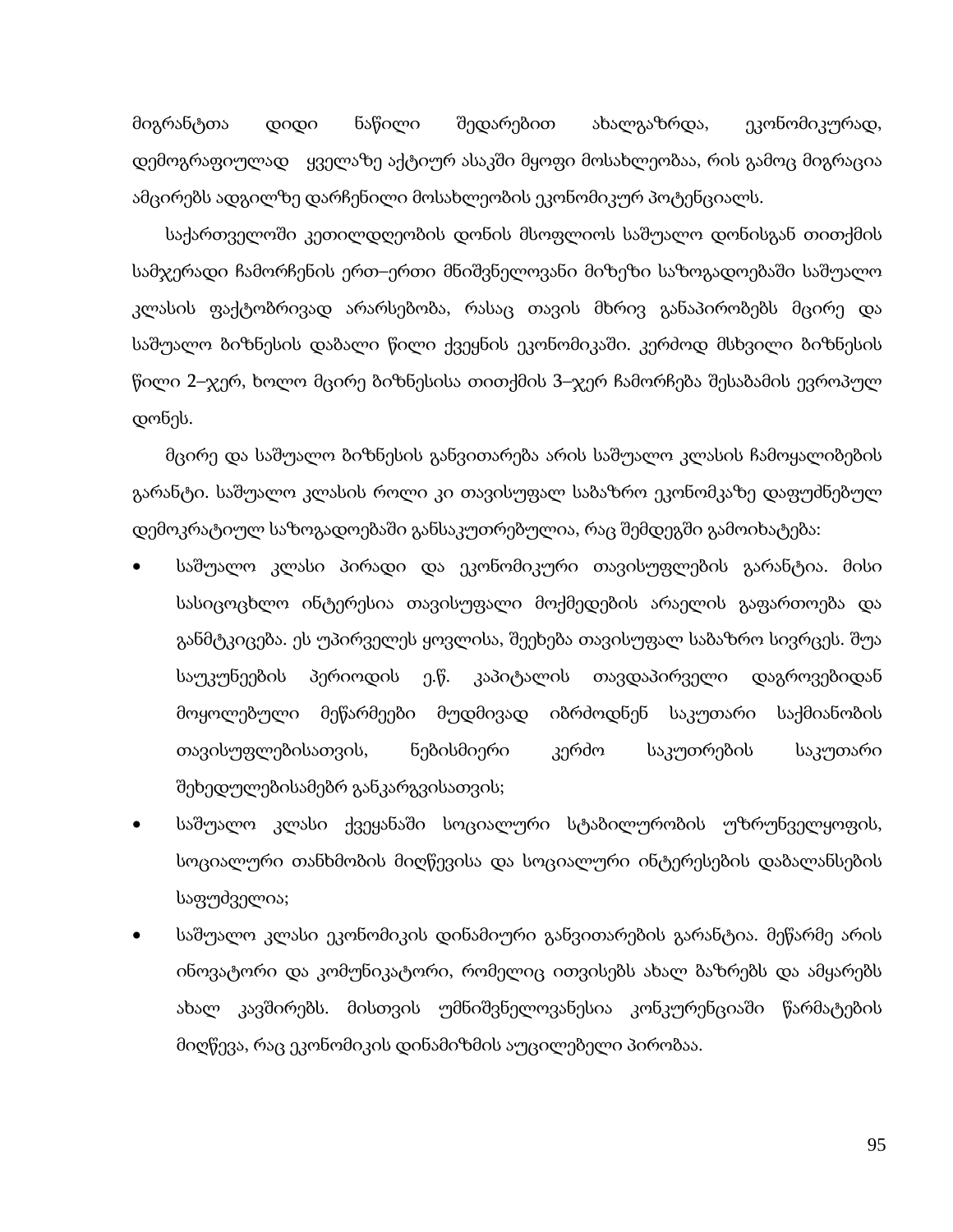• საშუალო კლასი წარმოშობს სამართლებრივი სახელმწიფოს აუცილებლობას, სადაც ყველა თანაბრად ემორჩილება და ასრულებს კანონებს. მცირე და საშუალო ბიზნესი, როგორც საბაზრო სისტემის შემადგენელი ნაწილი, ემყარება პარტნიორთა შორის საკონტრაქტო სისტემას. ბიზნესის სუბიექტთა შორის კონტრაქტის გაფორმება და ნაკისრ ვალდებულებათა უპირობო შესრულება არ წარმოადგენს მხოლოდ მასში მონაწილე ორი მხარის იზოლირებულ აქტს. ამ ურთიერთობებზე უზარმაზარ ზემოქმედებას ახდენს ის გარემო, სადაც მზადდება და ფორმდება ეს გარიგება, რომლის მონაწილეები დარწმუნებული უნდა იყვნენ მიღწეული შეთანხმების დაცვაში. ყოველივე აღნიშნული გულისხმობს მიუკერძოებელი, მაღალი ნდობის ხარისხით აღჭურვილი სამართლიანი სასამართლოს არსებობას, რომელიც სამართლებრივი სახელმწიფოს განუყოფელი ნაწილია.

მცირე და საშუალო ბიზნესის ზემოაღნიშნულ ლატენტურ ფუნქციებთან ერთად შეიძლება გამოიყოს მისი უფრო ვიწრო, თუმცა არანაკლებ მნიშვნელოვანი ეკონომიკური ფუნქციები. კერძოდ:

- მცირე და საშუალო ბიზნესის სფეროში იქმნება ქვეყნების მთლიანი შიდა პროდუქტისა და ეროვნული შემოსავლის დიდი ნაწილი. ასე მაგალითად, ევროკავშირის ექვს ქვეყანაში (ესპანეთი, ნიდერლანდები, ბელგია, გერმანია, საფრანგეთი, იტალია)მცირე და საშუალო საწარმოთა ხვედრითი წონა მთელ საწარმოთა რაოდენობაში შეადგენს 80 პროცენტს და ისინი აწარმოებენ ამ ქვეყნებში ახლადშექმნილი ღირებულების 35–იდან 70 პროცენტამდე. $^1$  $^1$  აშშ – ში 2010 წელს რეგისტრირებულმა მცირე და საშუალო საწარმოთა რაოდენობამ 24,6 მლნ–ს მიაღწია და მათ მიერ იწარმოებოდა ამ ქვეყნის მშპ–ს 45 პროცენტამდე. $^{\mathsf{2}}$  $^{\mathsf{2}}$  $^{\mathsf{2}}$
- განსაკუთრებით მნიშვნელოვანია მცირე და საშუალო ბიზნესის როლი დასაქმების პრობლემის გადაწყვეტაში. ევროკავშირის ზემოაღნიშნულ ექვს ქვეყანაში მცირე

<span id="page-94-1"></span><span id="page-94-0"></span><sup>1.</sup> ღუდუშაური ნ., გუგავა გ. მცირე საწარმოების ფუნქციონირების ზოგიერთი უცხოური გამოცდილება. ჟურნ. "ეკონომიკა და ბიზნესი", 2001, №1, გვ.99.

<sup>2.</sup> იგივე ნაშრომი. გვ.63.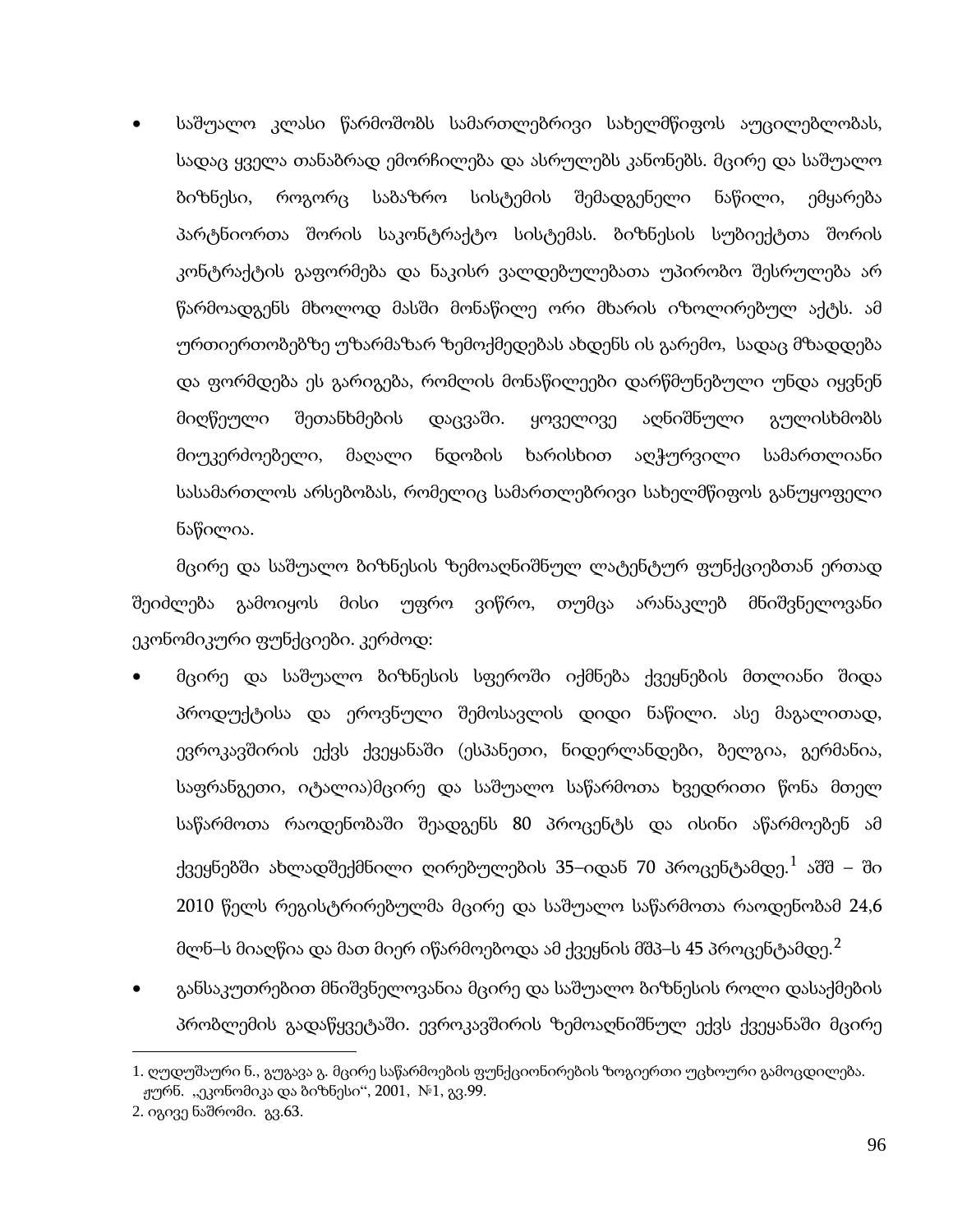და საშუალო საწარმოებში დასაქმებულთა ხვედრითი წონა მთელი შრომისუნარიანი მოსახლეობის 40–70 პროცენტის ფარგლებში მერყეობს. $^{\rm 1}$  $^{\rm 1}$  $^{\rm 1}$ 

მცირე და საშუალო ბიზნესი საშუალებას იძლევა დასაქმდეს მეტი ადამიანი და ნაკლებად იყვნენ ისინი დამოკიდებული სახელმწიფო შემწეობაზე. როდესაც ადამიანებს გააჩნიათ საკუთარი საქმე, სამუშაო და შესაბამისად, შემოსავლებიც, სახელმწიფოს საგრძნობლად უადვილდება საკუთარი ვალდებულებებისა და პასუხისმგებლობის შესრულება.

• განსაკუთრებით აღსანიშნავია მცირე ბიზნესის როლი ინოვაციური პროცესების დაჩქარებაში. ჩვენ უკვე აღვნიშნეთ, რომ ინოვაციურობა მეწარმეობისათვის იმანენტურადაა დამახასიათებელი, თუმცა განსაკუთრებული სიძლიერით იგი მცირე ბიზნესში ვლინდება. ამერიკელი ეკონომისტების გაანგარიშებით, ინოვაციების შექმნაზე ერთ მეცნიერზე და ინჟინერზე მცირე ფირმებში 4–ჯერ ნაკლები დანახარჯები მოდის ვიდრე საშუალო საწარმოებზე და 24–ჯერ ნაკლები ვიდრე მსხვილ კორპორაციებზე.<sup>[2](#page-95-0)</sup> მცირე და საშუალო ფირმებში გამოგონებებისა და ინოვაციების რიცხვი ერთ მომუშავეზე გაანგარიშებით 4–ჯერ მეტი, ხოლო გამოშვებული პროდუქციის მთლიან მოცულობაში ახალი ან განახლებული ნაკეთობების ხვედრითი წონა მესამედით მეტია მსხვილ კორპორაციებთან შედარებით. განვითარებულ ეკონომიკებში მცირე ბიზნესი მსხვილ ბიზნესს კი არ უპირისპირდება, არამედ ისინი ორგანულად ავსებენ ერთმანეთს. მცირე საწარმოები მსხვილი საწარმოებისათვის სიახლეთა გამოცდისა და ათვისების პოლიგონს წარმოადგენს. იქმნება მსხვილი და მცირე საწარმოთა ქსელები, რომლებიც სულ უფრო მნიშვნელოვან როლს თამაშობს ინდუსტრიულად განვითარებული და პოსტიდუსტრიული ქვეყნების ეკონომიკის ფუნქციონირებაში.

<span id="page-95-0"></span><sup>1</sup>. ღუდუშაური ნ., გუგავა გ. მცირე საწარმოების ფუნქციონირების ზოგიერთი უცხოური გამოცდილება. ჟურნ. "ეკონომიკა და ბიზნესი". 2001,  $N_{\rm P}$ 1, გვ.63.

<span id="page-95-1"></span><sup>2.</sup> ერქომაიშვილი გ. ბიზნესი: ფირმის ეკონომიკა. თბ., 2007, გვ.25.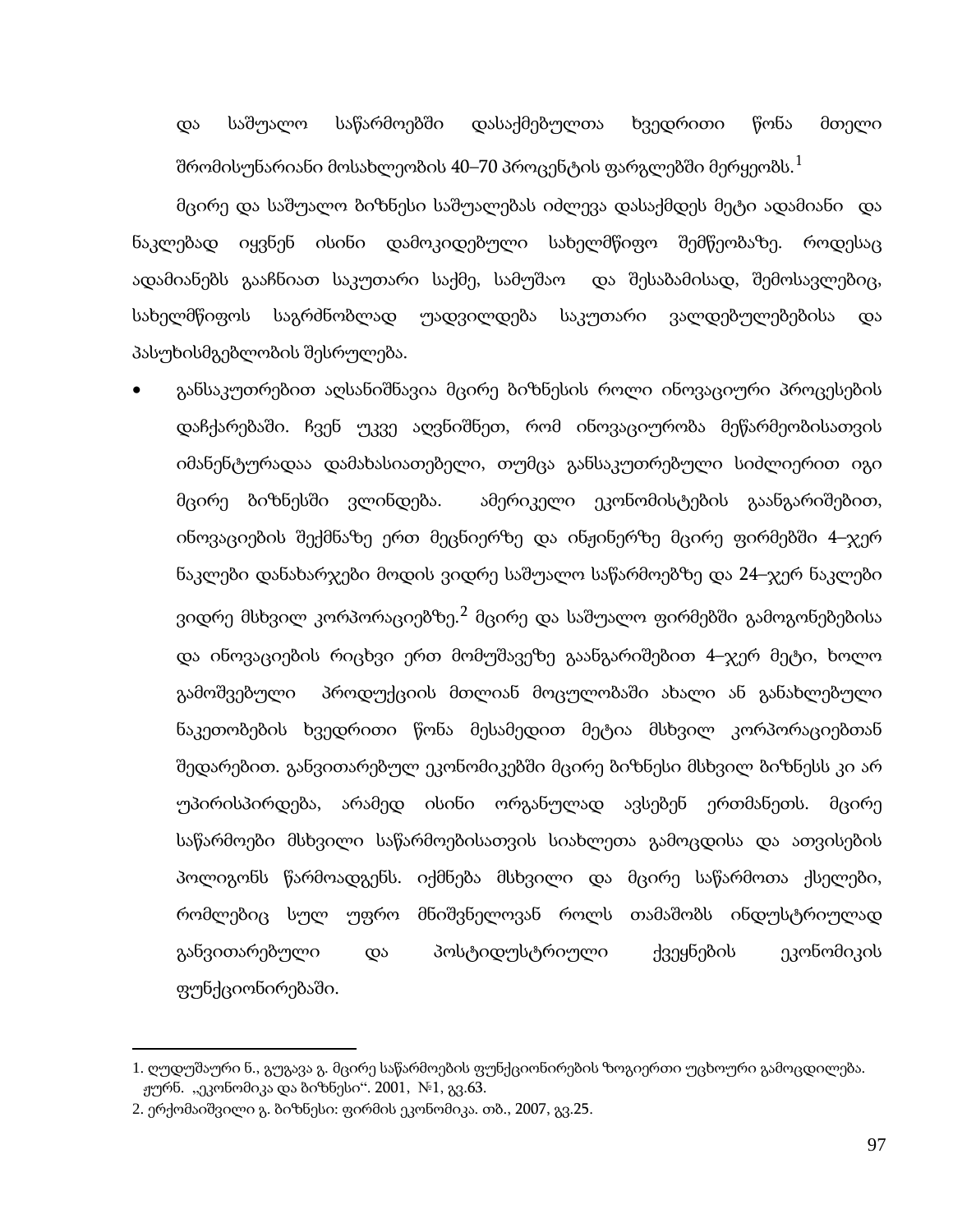უაღრესად მნიშვნელოვანია მცირე და საშუალო საწარმოების როლი ადგილობრივი რესურსების რაციონალურად გამოყენებაში. ადგილობრივი რესურსების სიმწირის პირობებში მიზანშეუწონელია მსხვილი საწარმოების შექმნა. ამ შემთხვევაში აუცილებელი იქნებოდა რესურსებით მათი სხვა რეგიონებიდან მომარაგება, რაც გაზრდიდა წარმოების ხარჯებს და შეამცირებდა ასეთი საწარმოების კონკურენტუნარიანობას. მცირე საწარმოების პირობებში ადვილად ხდება ადგილობრივი მატერიალური და შრომითი რესურსების რაციონალური და ეფექტიანი გამოყენება.

- ცალკე უნდა გამოიყოს მცირე და საშუალო ბიზნესის ფისკალური ფუნქცია. ბევრ ქვეყანაში მცირე და საშუალო საწარმოები გადასახადებს იხდიან ადგილობრივ (მუნიციპალურ) ბიუჯეტებში და წარმოადგენენ ლოკალურ დონეზე მმართველობის განხორციელების ფინანსური უზრუნველყოფის ძირითად წყაროს.
- მცირე და საშუალო საწარმოები წარმოადგენს მოხმარების საგნებითა და მომსახურებით ადგილობრივი მოთხოვნის დაკმაყოფილების მნიშვნელოვან წყაროს, რასაც განსაკუთრებული მნიშვნელობა აქვს საქართველოს ეკონომიკაში ამჟამად არსებული სიტუაციიდან გამომდინარე. კერძოდ, მცირე და საშუალო საწარმოთა სოციოლოგიურმა შესწავლამ გვიჩვენა, რომ 2007 წელს ვაჭრობის დარგის საწარმოთა უმრავლესობა (45,2 პროცენტი) ვაჭრობდა ძირითადად იმპორტულ საქონლით, 18,8 პროცენტი მხოლოდ იმპორტული საქონლით და 11,5 პროცენტი მხოლოდ ადგილობრივი წარმოების საქონლით. დაახლოებით ანალოგიური სიტუაცია იყო 2008 წელს. კერძოდ, ვაჭრობის დარგის საწარმოთა უმრავლესობა (40,4,პროცენტი) ვაჭრობდა ძირითადად იმპორტული საქონლით და 8,5 პროცენტი მხოლოდ ადგილობრივი წარმოების საქონლით. 2007 წელს გამოკვლეულ სამრეწველო საწარმოთა უმრავლესობა (77,7 პროცენტი) საკუთარ პროდუქციას ასაღებდა მთლიანად ადგილობრივ ბაზარზე (2008 წელს 73,5 პროცენტი), 9,7 პროცენტი – ძირითადად ადგილობრივ ბაზარზე (2008 წელს –10,1 პროცენტი), 2,8 პროცენტი ძირითადად საგარეო ბაზარზე (2008 წელს–1,7

98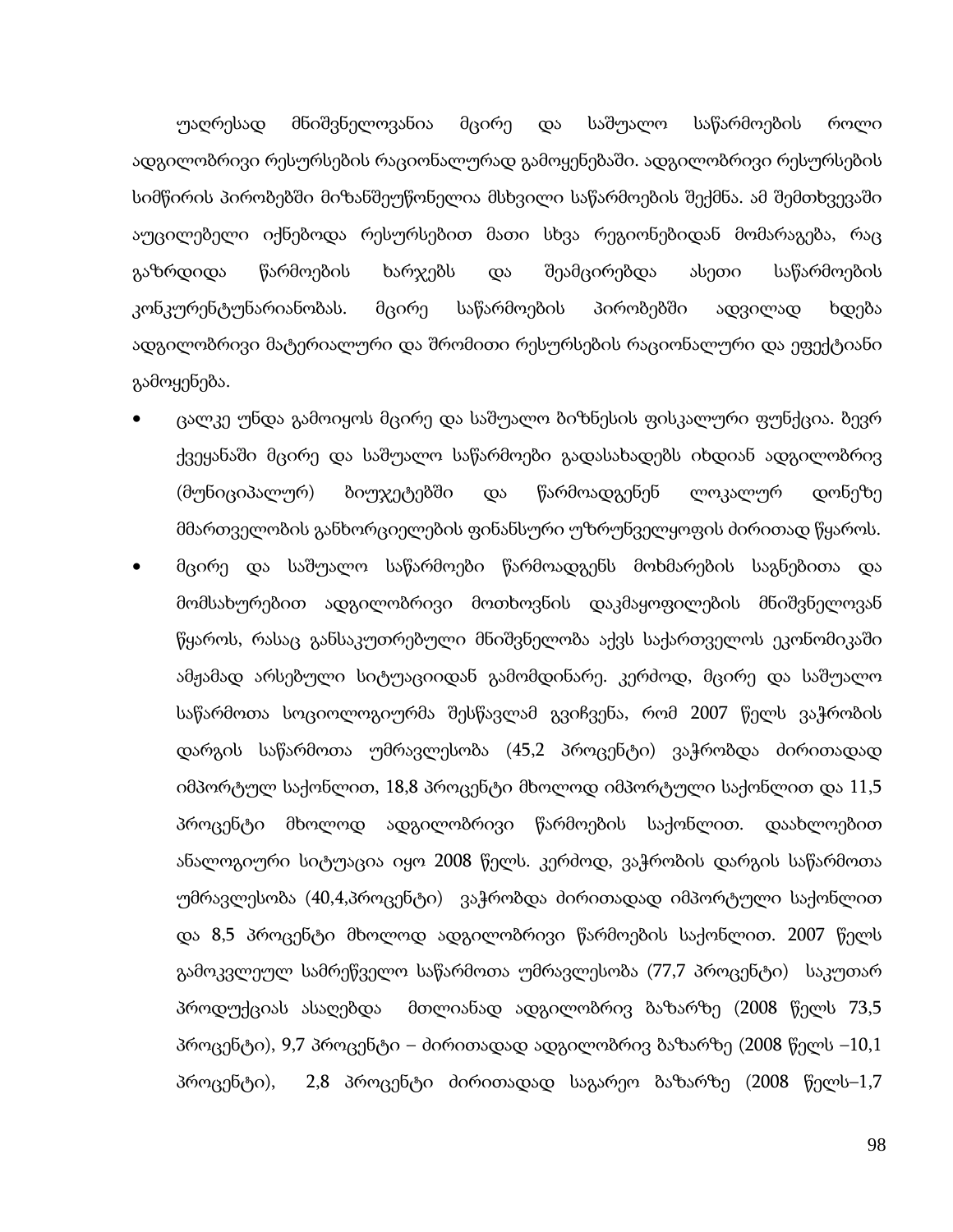პროცენტი), 0,6 პროცენტი – მხოლოდ საგარეო ბაზარზე (2008 წელს 2,3 პროცენტი), ხოლო საწარმოთა 1,5 პროცენტს საერთოდ არ უჭირდა გასაღების ბაზრის პოვნა  $(2008 \ \n% \$ ელს – [1](#page-95-1),7პროცენტს). $^1$ 

მოყვანილი მონაცემები გვიჩვენებს, რომ ერთი მხრივ, ვაჭრობის დარგის მცირე და საშუალო საწარმოები უმთავრესად იმპორტული პროდუქტებით ვაჭრობენ, ხოლო მეორე მხრივ, მცირე და საშუალო სამრეწველო საწარმოები ძირითადად ადგილობრივ ბაზრებზე არიან ორიენტირებული. აქედან გამომდინარე ნათელია, რომ მცირე და საშუალო მეწარმოების განვითარება წარმოადგენს ადგილობრივი ბაზრის უცხოური, ხშირ შემთხვევაში უხარისხო, პროდუქციისაგან დაცვის ეფექტიან საშუალებას.

ამრიგად, მცირე და საშუალო ბიზნესი უმნიშვნელოვანეს როლს თამაშობს როგორც ინდუსტრიულად განვითარებული, ისე განვითარებადი და პოსტკომუნისტური ქვეყნების, მათ შორის საქართველოს, ეკონომიკურ ცხოვრებაში, რაც ამ სფეროს პრობლემების მიმართ განსაკუთრებულ ყურადღებას მოითხოვს.

# 2.3. მცირე და საშუალო ბიზნესის მდგომარეობა, პრობლემები და პერსპექტივა საქართველოში

მეოცე საუკუნის 90–იანი წლების მეორე ნახევრიდან საქართველოში აღინიშნა სამეწარმეო აქტიურობის გამოცოხლება, რაც რამდენიმე გარემოებამ განაპირობა. მათ შორის უმნიშვნელოვანესია შესაბამისი ინსტიტუციური ბაზის შექმნა. კერძოდ, მიღებული იქნა სპეციალური კანონი `მცირე საწარმოთა მხარდაჭერის შესახებ~, რომელმაც განსაზღვრა მცირე და საშუალო მეწარმეობის განვითარების ხელშეწყობის ძირითადი პრინციპები, მოცემული სფეროს საქმიანობის ეკონომიკური და სამართლებრივი რეგულირების მექანიზმები, მეთოდები და ფორმები. დაფუძნდა

**.** 

<sup>1.</sup> მცირე და საშუალო ბიზნესი საქართველოში. (სტატისტიკური პუბლიკაცია). თბ., 2009, გვ.79.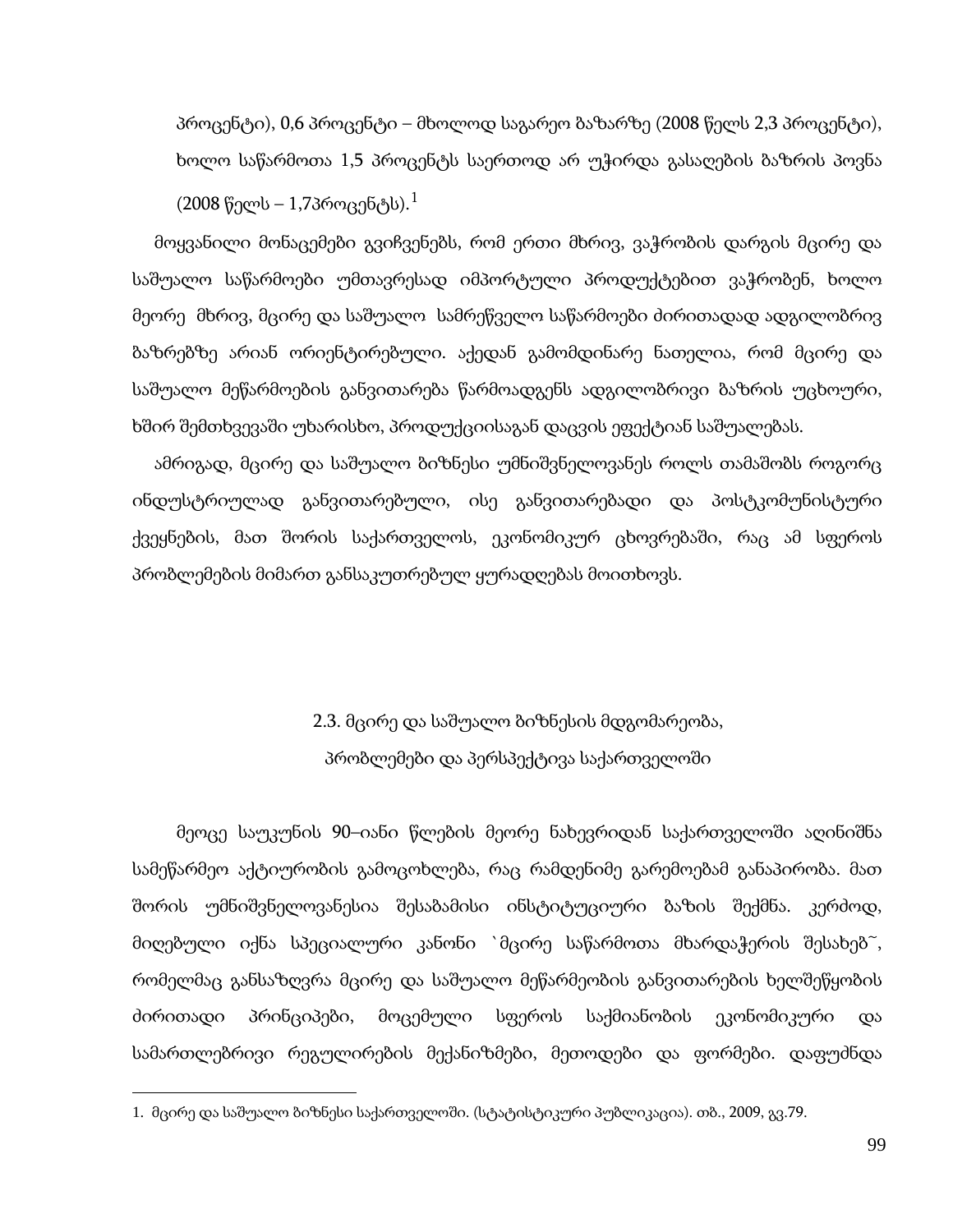მცირე საწარმოთა საკორდინაციო საბჭო, მცირე საწარმოთა განვითარებისა და ხელშეწყობის ფონდი, რომლებსაც აღნიშნული კანონის შესაბამისად დაეკისრა ქვეყანაში მცირე ბიზნესის მხარდაჭერის ღონისძიებათა კოორდინაცია, საწარმოთა ხელშეწყობის პროგრამების შემუშავებისა და განხორციელების ორგანიზება.

მნიშვნელოვანი ნაბიჯები გადაიდგა ზემოაღნიშნული მიმართულებით ბოლო რვა წლის მანძილზე. კერძოდ:

- წარმატებით განხორციელდა ანტიკორუფციული პოლიტიკა, რომელმაც მინიმუმამდე შეამცირა მაკონტროლებელი ორგანოების წარმომადგენელთა მიერ ბიზნესმენებისაგან ქრთამის აღების ფაქტები;
- მნიშვნელოვნად გაადვილდა ბიზნესის დაწყება, რაც გამოიხატა დარეგისტრირების პროცესის გამარტივებასა და მისი ვადების შემცირებაში;
- გაუქმდა ლიცენზიების უმეტესობა და საგრძნობლად გამარტივდა ქონების რეგისტრაციის პროცედურა;
- მნიშვნელოვნად გამარტივდა საგადასახადო კოდექსი. შემცირდა გადასახადების რაოდენობა, საგადასახადო და საბაჟო გადასახადების განაკვეთები; საგადასახადო კოდექსში შეტანილმა ცვლილებებმა პრაქტიკაში დაამკვიდრა მცირე ბიზნესის შეღავათიანი რეგულაცია, მიკრო ბიზნესი კი საერთოდ გაათავისუფლა გადასახადებისგან;
- განხორციელდა შრომის კოდექსის მნიშვნელოვანი ლიბერალიზაცია.

ამასთანავე, საქართველოში დღეს ბიზნესის განვითარების მრავალი ხელშემშლელი მიზეზი არსებობს, რომელთა შორის ყველაზე მნიშვნელოვანი არის შემდეგი:

- ზედმეტად არამყარი და არაპროგნოზირებადი ბიზნეს გარემო, რასაც განაპირობებს საკანონმდებლო ბაზაში ხშირად შეტანილი ურთიერთსაწინააღმდეგო და ზოგჯერ ურთიერთგამომრიცხავი შესწორებები;
- ეკონომიკის მონოპოლიზაციის მაღალი დონე;
- საკუთრების უფლების ხშირი დარღვევა;

100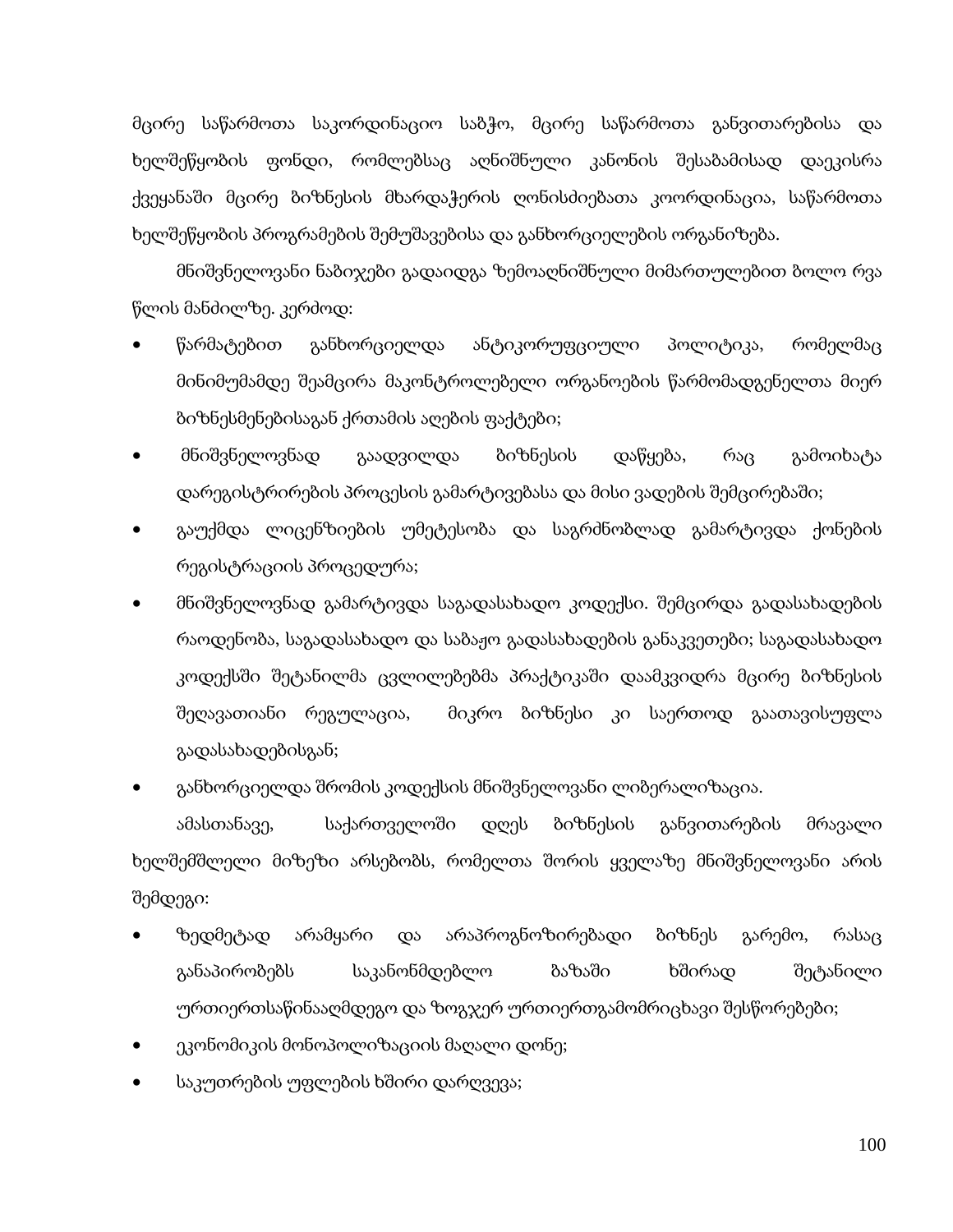- ადმინისტრაციულ დავებთან დაკავშირებით სასამართლოს მიერ მიკერძოებული გადაწყვეტილებების ხშირად მიღება;
- სახელშეკრულებო ვალდებულებათა შესრულების უაღრესად პრობლემატურობა;
- ეკონომიკური სუბიექტების მიერ საქმიანობის შეწყვეტისა და ბაზრიდან გასვლის პროცედურათა სირთულე;
- უცხოელი ბიზნესმენების ხშირ შემთხვევაში პრივილეგირებულ მდგომარეობაში ჩაყენება ადგილობრივთან შედარებით;
- მეწარმეთა განათლების არასაკმარისი დონე და პროფესიული უნარ–ჩვევების განუვითარებლობა.

სწორედ ზემოაღნიშნული და რიგი სხვა მიზეზების გამო მცირე და საშუალო მეწარმეობის სფეროს განვითარების დონით მნიშვნელოვნად ჩამოვრჩებით, როგორც ინდუსტრიულად განვითარებულ, ისე ბევრ განვითარებად და პოსტკომუნისტური ეკონომიკის ქვეყანას. განვითარებულ ქვეყნებში მცირე ბიზნესზე მოდის მშპ–ს ნახევარზე მეტი. იგი ახალი სამუშაო ადგილების შექმნის ძირითადი წყაროა და უზრუნველყოფს შრომისუნარიანი მოსახლეობის 55–60 პროცენტის დასაქმებას. ევროკავშირის ქვეყნებში მცირე და საშუალო საწარმოების ხვედრითი წილი მშპ – ში საშუალოდ 65 პროცენტი, ხოლო დასაქმებაში 72 პროცენტია. ამ ქვეყნებში მოსახლეობის 1000 სულზე გაანგარიშებით ფუნქციონირებს საშუალოდ 45 მცირე საწარმო, მაშინ როცა საქართველოში ეს მაჩვენებელი 15–ს არ არემატება. ჩვენ ქვეყანაში მცირე საწარმოთა წილად მოდის შექმნილი მშპ–ს მხოლოდ მეოთხედი, ხოლო აქ დასაქმებულთა წილი დასაქმებულთა მთელი რაოდენობის 30 პროენტის ფარგლებშია. მცირე საწარმოები საქართველოში დღეს ვერ ასრულებს სასურველ ფისკალურ როლს. მათ მიერ შექმნილი დამატებული ღირებულება არ აღემატება ქვეყნის კრებსითი მაჩვენებლის 20 პროცენტს. მცირე საწარმოები ჩამორჩება კაპიტალაღჭურვილობისა და შრომის ნყოფიერების მიხედვითაც.

საქართველოში მცირე და საშუალო მეწარმეობის (ბიზნესის) მდგომარეობის ანალიზი ჩვენ განვახორციელეთ იმ სოციოლოგიური გამოკითხვების საფუძველზე,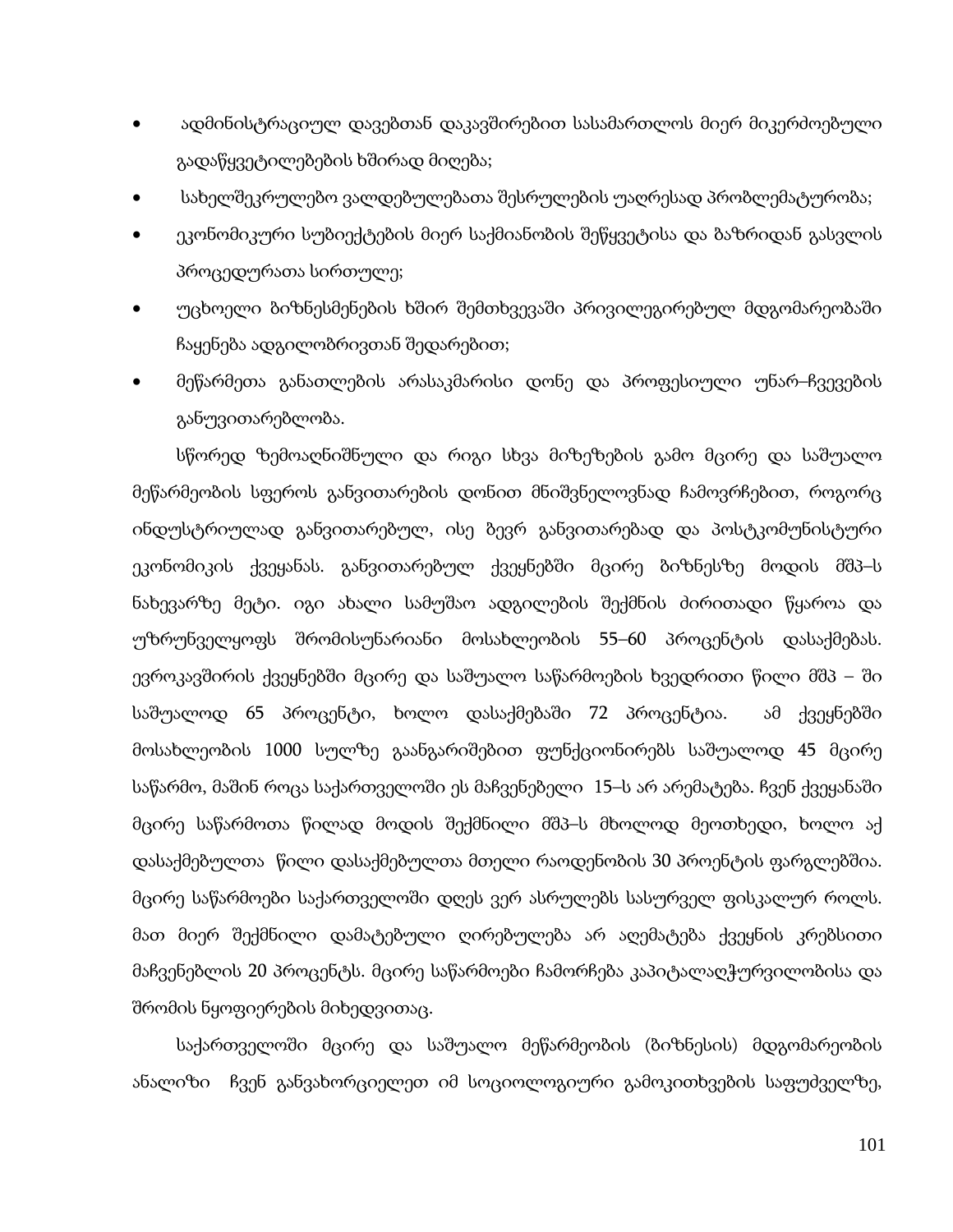რომლებიც მცირე და საშუალო საწარმოებში ჩატარდა 2007, 2008 და 2011 წლებში. პირველი პროექტი დაფინანსებული იყო ევროპის კომისიის მიერ და განახორციელა სტატისტიკის დეპარტამენტმა, მეორე დაფინანსდა საერთაშორისო საფინანსო კორპორაციის(IFC) და აშშ–ს საერთაშორისო განვითარების სააგენტოს(USAID) მიერ. მოცემულ პარაგრაფში ყველა მონაცემი სწორედ ამ მასალებიდანაა აღებული.

2008 წელს მცირე და საშუალო ბიზნესის მთლიანმა ბრუნვამ 767,9 მილიონი ლარი შეადგინა, რაც 2007 წელთან შედარებით 13,7 პროცენტით იყო შემცირებული. მცირე და საშუალო ბიზნესის წლიური ბრუნვა 2008 წელს ბიზნესის სექტორის მთლიანი ბრუნვის 15,6 პროცენტი იყო, რაც თითქმის 2 პროცენტით ჩამორჩებოდა 2007 წლის ანალოგიურ მაჩვენებელს. 2011 წელს საქართველოში საწარმოთა (ბიზნეს სექტორის) მთლიანმა ბრუნვამ შეადგინა 687 მილიონი ლარი. მცირე და საშუალო საწარმოების ბრუნვა ბიზნეს სექტორის მთლიანი ბრუნვის 15,4 პროცენტი იყო ანუ ჩამორჩებოდა როგორც 2008 წლის ისე განსაკუთრებით 2007 წლის ანალოგიურ მაჩვენებელს. პროდუქციის მთლიანმა გამოშვებამ 2008 წელს 459,1 მილიონი ლარი ანუ ბიზნეს სექტორის პროდუქციის გამოშვების 17,1 პროცენტი შეადგინა, რაც 10,1 პროცენტით ჩამორჩებოდა 2007 წლის მაჩვენებელს (2007 წელს მცირე და საშუალო ბიზნესის პროდუქციის გამოშვებამ ბიზნეს სექტორის პროდუქციის გამოშვების 19,0 პროცენტი შეადგინა). 2011 წელს პროდუქციის მთლიანი გამოშვების მიხედვით მცირე და საშუალო საწარმოების წილად მოდიოდა ბიზნეს სექტორის პროდუქციის გამოშვების 16,3 პროცენტი. მთლიანი ბრუნვა საკვლევ პერიოდებში საწარმოების ზომის მიხედვით შემდეგნაირად ნაწილდებოდა:

2007 წელს

| ٠         | მცირე საწარმოები   | – 46,3 პროცენტი, |
|-----------|--------------------|------------------|
| $\bullet$ | საშუალო საწარმოები | – 53,7 პროცენტი. |
|           | 2008 წელს          |                  |
| $\bullet$ | მცირე საწარმოები   | – 51,1 პროცენტი, |
| $\bullet$ | საშუალო საწარმოები | – 48,9 პროცენტი. |

102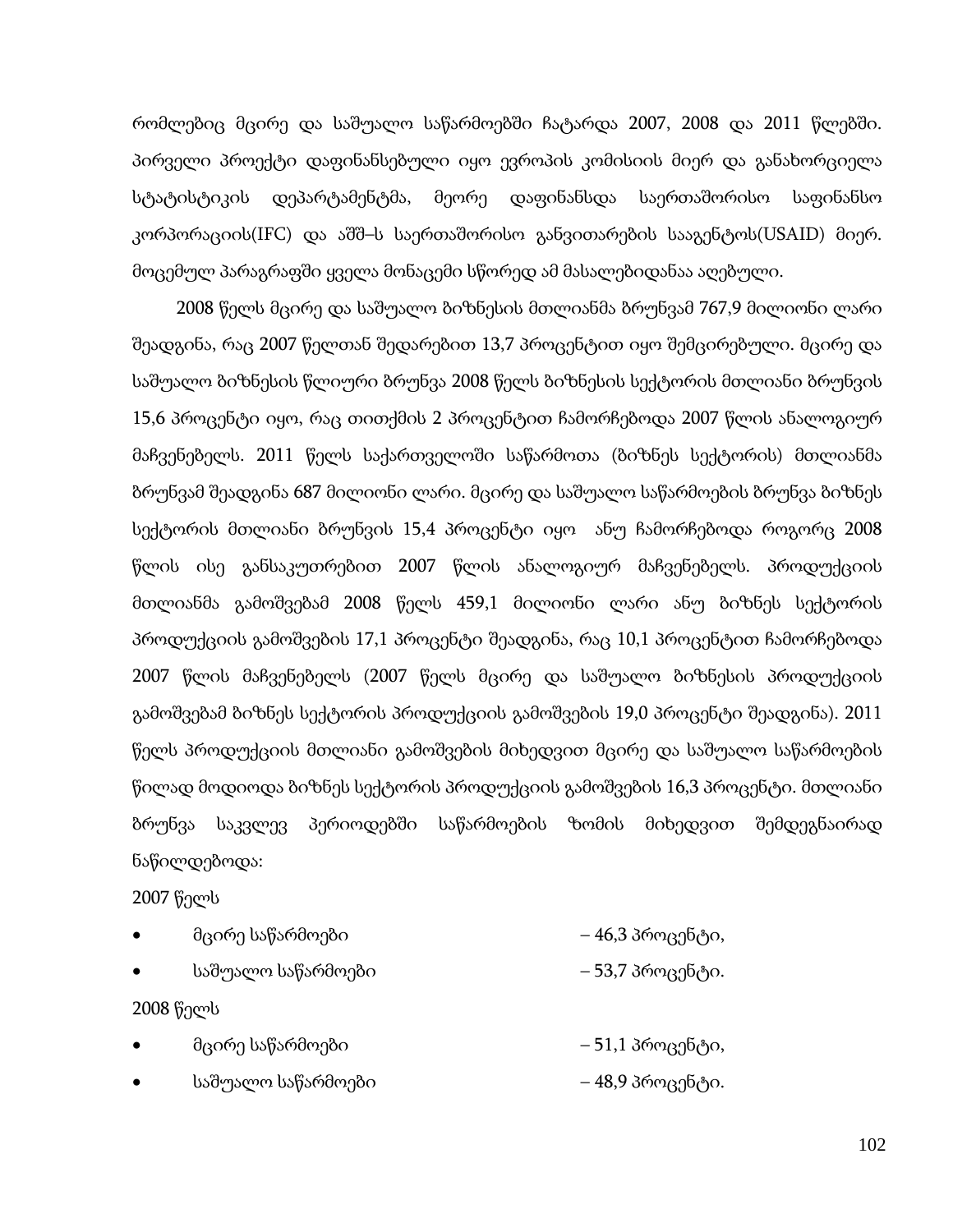| მცირე საწარმოები | – 53,8 პროცენტი, |
|------------------|------------------|
|                  |                  |

• საშუალო საწარმოები – 46,2 პროცენტი.

ოდნავ განსხვავებული მდგომარეობა იყო პროდუქციის მთლიანი გამოშვების შემთხვევაში. კერძოდ,

2007 წელს

| მცირე საწარმოები   | – 38,6 პროცენტი,  |
|--------------------|-------------------|
| საშუალო საწარმოები | $-61,43$ როცენტი. |

2008 წელს

| მცირე საწარმოები   | – 46,2 პროცენტი, |
|--------------------|------------------|
| საშუალო საწარმოები | – 53,8 პროცენტი. |

2011 წელს

| მცირე საწარმოები | – 48,5 პროცენტი, |
|------------------|------------------|
|                  |                  |

 $\bullet$  საშუალო საწარმოები – 61,5 პროცენტი.

მცირე და საშუალო საწარმოების მიერ განხორციელებულმა მთლიანმა ინვესტიციებმა ფიქსირებულ კაპიტალში 2008 წელს 36,1 მილიონი ლარი ანუ ბიზნეს სექტორში განხორციელებული ინვესტიციების 16,2 პროცენტი შეადგინა, რაც საწარმოთა ზომის მიხედვით შემდეგნაირად ნაწილდებოდა:

- $\bullet$  მცირე საწარმოები 26,1 პროცენტი,
- საშუალო საწარმოები 14,9 პროცენტი.

2007 წელს შემდეგნაირ განაწილებას ჰქონდა ადგილი:

- $\bullet$  მცირე საწარმოები 22,9 პროცენტი,
- $\bullet$  საშუალო საწარმოები 77,1 პროცენტი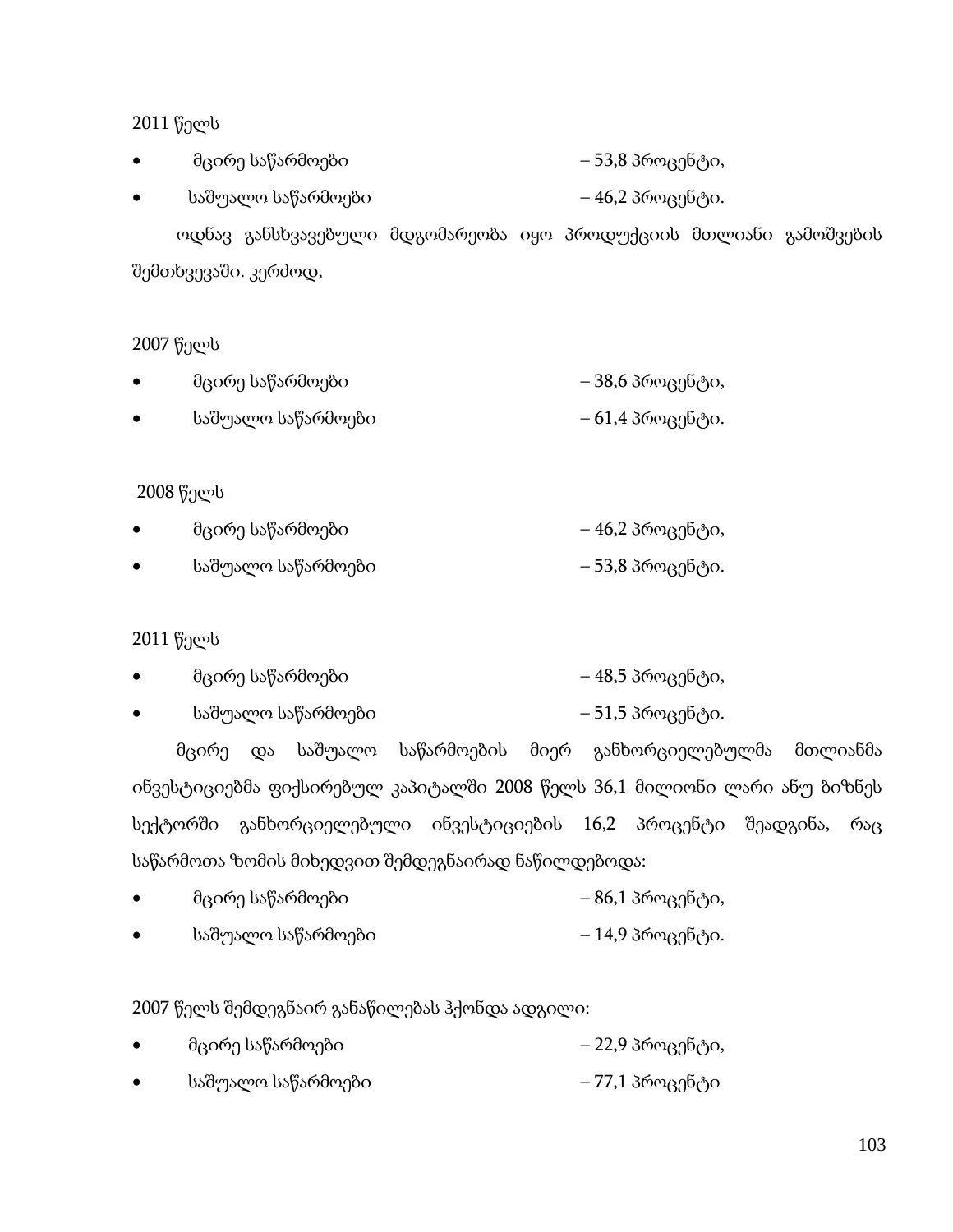- მცირე საწარმოები  $-33,1$  პროცენტი,
- საშუალო საწარმოები 66,9 პროცენტი

მცირე და საშუალო საწარმოებში დასაქმებულთა მთლიანმა რაოდენობამ 2007 წელს შეადგინა 138092 პირი ანუ ბიზნეს სექტორში დასაქმებულთა მთლიანი რაოდენობის 42,1 პროცენტი. დასაქმებულთა რაოდენობა ზომის მიხედვით შემდეგნაირად ნაწილდებოდა:

- მცირე საწარმოები 48,2 პროცენტი,
- საშუალო საწარმოები 51,8 პროცენტი

2008 წელს მცირე და საშუალო საწარმოებში დასაქმებულთა წილი შეადგენდა ბიზნეს სექტორში დასაქმებულთა მთლიანი რაოდენობის 30,3 პროცენტს. დასაქმებულთა რაოდენობა საწარმოთა ზომის მიხედვით შემდეგნაირად ნაწილდებოდა:

- მცირე საწარმოები 67,6 პროცენტი,
- საშუალო საწარმოები – – 42,4 პროცენტი.

2011 წელს დასაქმებულთა 64,8, პროცენტი თავმოყრილი იყო მსხვილ ბიზნესში,  $19,9$  პროცენტი – მცირეში,  $14,3$  პროცენტი – საშუალოში.

საშუალო თვიურმა ხელფასმა მცირე და საშუალო ბიზნესის სექტორში 2007 წელს შეადგინა 300,9 ლარი, მაშინ როდესაც მსხვილ ბიზნესში საშუალო თვიური ხელფასის სიდიდე შეადგენდა 581,9 ლარს. 2008 წელს შესაბამისად – 366,7 ლარს და 720,8 ლარს; 2011 წელს კი – 503,3 ლარს და 717,7 ლარს.

საწარმოთა ზომის მიხედვით საშუალო თვიური ხელფასი ასე გამოიყურებოდა:

2007 წელს

- მცირე საწარმოები 252,0 ლარი,
- საშუალო საწარმოები 337,0 ლარი.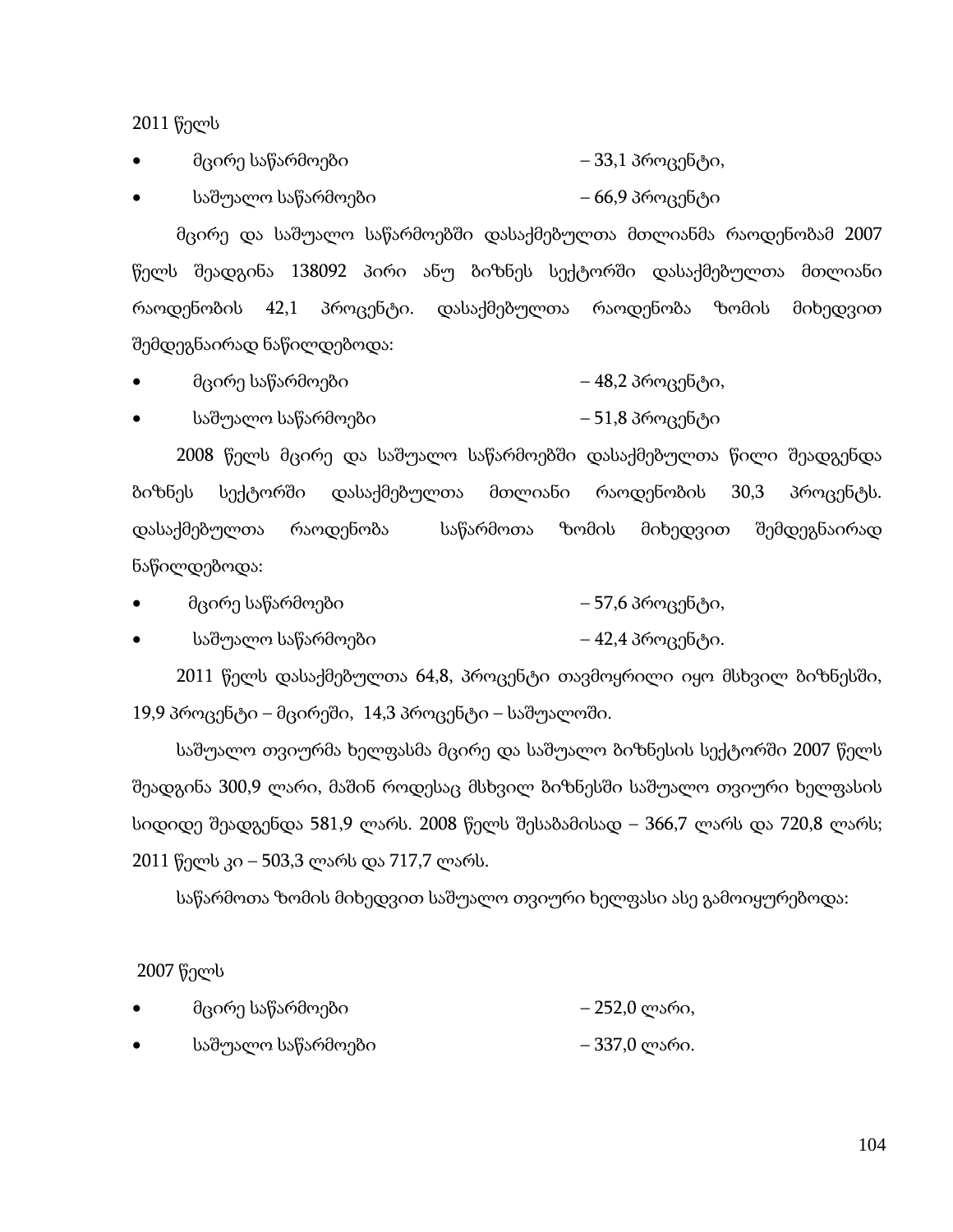| მცირე საწარმოები   | – 306,0 ლარი, |
|--------------------|---------------|
| საშუალო საწარმოები | – 436,6 ლარი. |

2011 წელს

- მცირე საწარმოები  $-507,1$  ლარი,
- საშუალო საწარმოები 610,0 ლარი.

2007 წელს საქმიანობის სახეების მიხედვით მთლიან ბრუნვაში წამყვანი პოზიციები ეკავა: "ვაჭრობა; ავტომობილების, საყოფაცხოვრებო ნაწარმისა და პირადი მოხმარების საგნების რემონტი" – 45,7 პროცენტი და სხვა სექტორები შემდეგი თანმიმდევრობით იყო წარმოდგენილი:

- დამამუშავებელი მრეწველობა –16,0 პროცენტი,
- მშენებლობა 11,7 პროცენტი,
- ოპერაციები უძრავი ქონებით, იჯარა და მომხმარებლისათვის მომსახურების გაწევა – 9,0 პროცენტი,
- ტრანსპორტი და კავშირგაბმულობა 5,8 პროცენტი.

2008 წელს კი საქმიანობის სახეების მიხედვით მთლიან ბრუნვაში სექტორების წილი ოდნავ განსხვავებული, თანმინდევრობა კი იგივე იყო. კერძოდ:

|                   | "ვაჭრობა; ავტომობილების, საყოფაცხოვრებო ნაწარმისა და პირადი მოხმარების |                  |  |  |
|-------------------|------------------------------------------------------------------------|------------------|--|--|
| საგნების რემონტი" |                                                                        | – 44,7,პროცენტი, |  |  |

- დამამუშავებელი მრეწველობა –15,2 პროცენტი,
- მშენებლობა 11,1 პროცენტი,
- ოპერაციები უძრავი ქონებით, იჯარა და მომხმარებლისათვის
- მომსახურების გაწევა 9,7 პროცენტი,
- ტრანსპორტი და კავშირგაბმულობა 6,8 პროცენტი.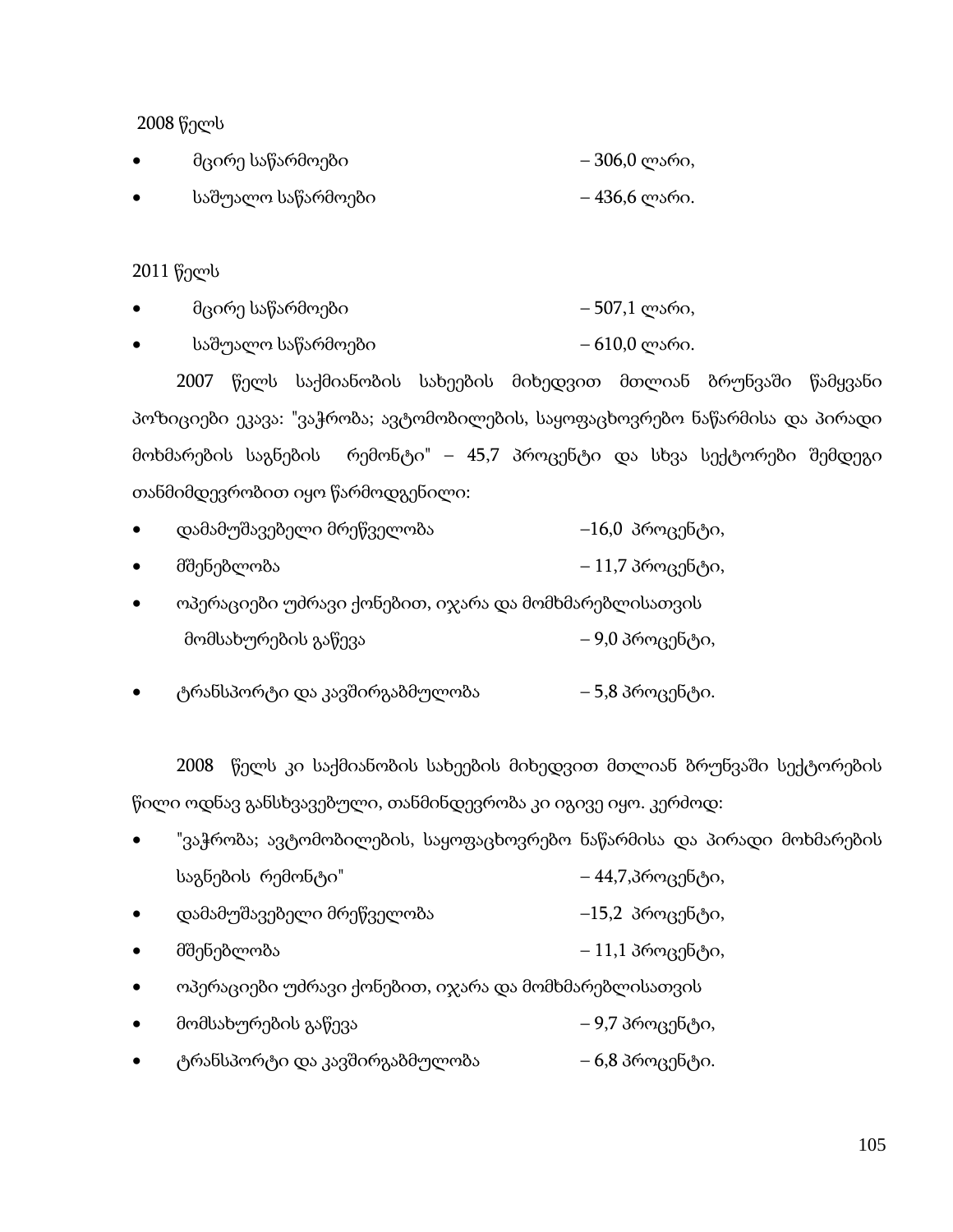- "ვაჭრობა; ავტომობილების, საყოფაცხოვრებო ნაწარმისა და პირადი მოხმარების საგნების რემონტი" –  $41,4$  პროცენტი,
- დამამუშავებელი მრეწველობა –13,9 პროცენტი,
- მშენებლობა 13,3 პროცენტი,
- ოპერაციები უძრავი ქონებით, იჯარა და მომხმარებლისათვის მომსახურების გაწევა – 10,8 პროცენტი,
- ტრანსპორტი და კავშირგაბმულობა 7,9 პროცენტი.

 საქმიანობის სახეების მიხედვით პროდუქციის მთლიან გამოშვებაში როგორც 2007 ისე 2008 წლებში პრევალირებდნენ:

 2007 წელს – დამამუშავებელი მრეწველობა – 25,8 პროცენტი, მშენებლობა 20,0 პროცენტი, "ვაჭრობა; ავტომობილების, საყოფაცხოვრებო ნაწარმისა და პირადი მოხმარების საგნების რემონტი" – 14,3,პროცენტი, ოპერაციები უძრავი ქონებით, იჯარა და მომხმარებლისათვის მომსახურების გაწევა – 13,9 პროცენტი, ტრანსპორტი და კავშირგაბმულობა – 6,1 პროცენტი.

 2008 წელს ოდნავ განსხვავებულ მდგომარეობას ჰქონდა ადგილი: დამამუშავებელი მრეწველობა – 25,5 პროცენტი, მშენებლობა 18,2 პროცენტი, ოპერაციები უძრავი ქონებით, იჯარა და მომხმარებლისათვის მომსახურების გაწევა – 16,1 პროცენტი, "ვაჭრობა; ავტომობილების, საყოფაცხოვრებო ნაწარმისა და პირადი მოხმარების საგნების რემონტი" – 13,5 პროცენტი, ტრანსპორტი და კავშირგაბმულობა –  $6,7$  პროცენტი.

2011 წელს თანმიმდევრობა იგივე იყო, მცირედ შეიცვალა მხოლოდ წილები: დამამუშავებელი მრეწველობა – 23,7 პროცენტი, მშენებლობა 20,4 პროცენტი, ოპერაციები უძრავი ქონებით, იჯარა და მომხმარებლისათვის მომსახურების გაწევა – 17,2 პროცენტი, "ვაჭრობა; ავტომობილების, საყოფაცხოვრებო ნაწარმისა და პირადი მოხმარების საგნების რემონტი" – 11,6 პროცენტი, ტრანსპორტი და კავშირგაბმულობა – 6,1 პროცენტი.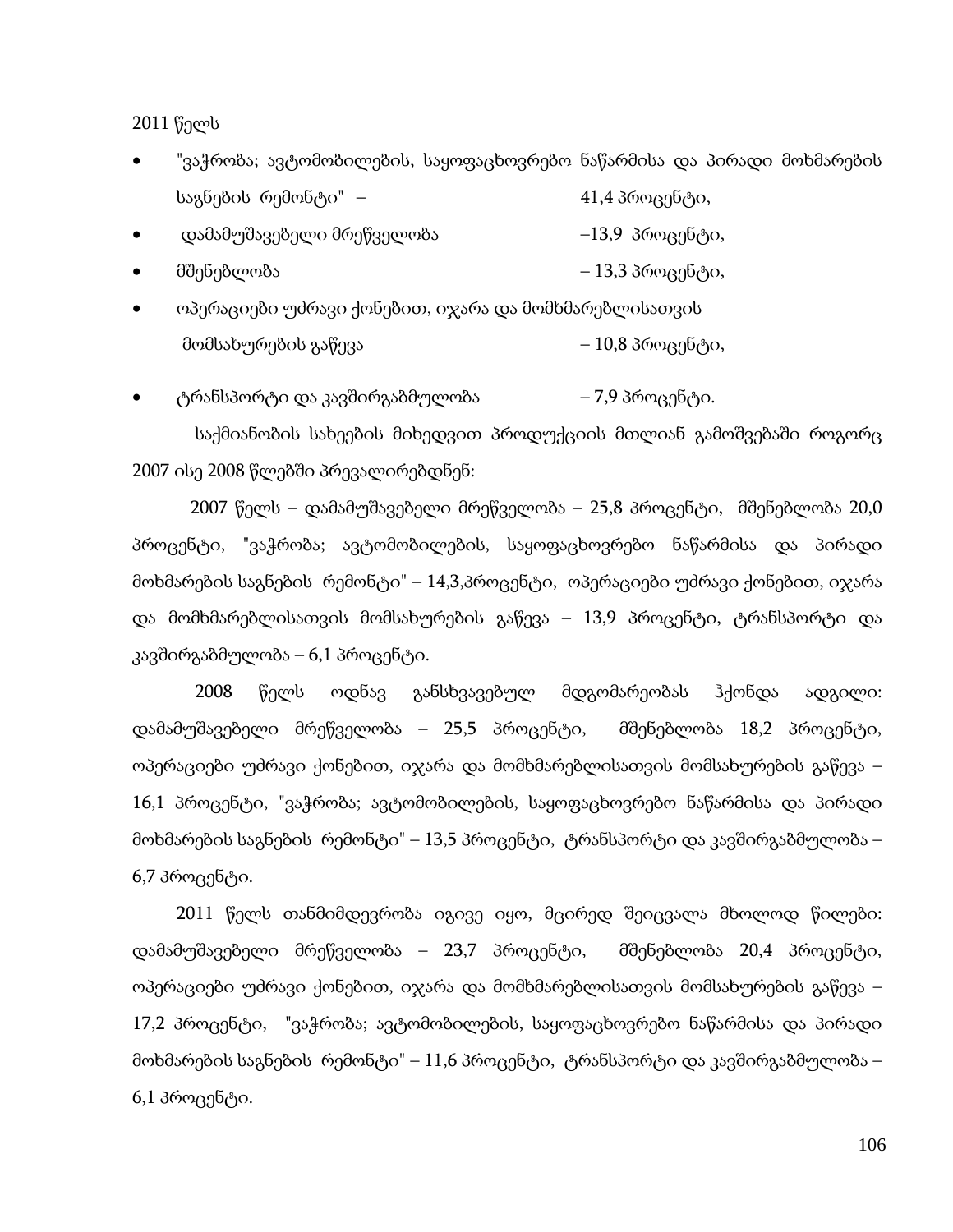დასაქმებულთა რაოდენობას რაც შეეხება, 2007 წელს საქმიანობის სახეების მიხედვით ასეთი სურათი იყო:

- "ვაჭრობა; ავტომობილების, საყოფაცხოვრებო ნაწარმისა და პირადი მოხმარების საგნების რემონტი" – 19,4 პროცენტი,
- დამამუშავებელი მრეწველობა 16,6 პროცენტი,
- $\chi$ ანმრთელობის დაცვა და სოციალური დახმარება  $-13,1$  პროცენტი,
- ოპერაციები უძრავი ქონებით, იჯარა და მომხმარებლისათვის მომსახურების გაწევა – 12,7 პროცენტი,
- მშენებლობა 9,3 პროცენტი

2008 წელს პრეველირებდნენ იგივე სექტორები ოდნავ განსხვავებული თანმიმდევრობით:

- "ვაჭრობა; ავტომობილების, საყოფაცხოვრებო ნაწარმისა და პირადი მოხმარების საგნების რემონტი" – 20,7 პროცენტი,
- ოპერაციები უძრავი ქონებით, იჯარა და მომხმარებლისათვის მომსახურების გაწევა – 14,4 პროცენტი,
- დამამუშავებელი მრეწველობა 14,3 პროცენტი,
- $\chi$ ანმრთელობის დაცვა და სოციალური დახმარება –12,9 პროცენტი,
- მშენებლობა 9,4 პროცენტი.

2011 წელს სფეროთა თანმიმდევრობა არ შეცვლილა, განსხვავდებოდა მხოლოდ პროცენტული მაჩვენებლები:

- "ვაჭრობა; ავტომობილების, საყოფაცხოვრებო ნაწარმისა და პირადი
- მოხმარების საგნების რემონტი" 19,2 პროცენტი,
- $\bullet$  ოპერაციები უძრავი ქონებით, ი $\chi$ არა და მომხმარებლისათვის მომსახურების გაწევა – 16,5 პროცენტი,
- დამამუშავებელი მრეწველობა 13,2 პროცენტი,
- $\chi$ ანმრთელობის დაცვა და სოციალური დახმარება –13,1პროცენტი,
- $\bullet$  6შენებლობა 11,4 პროცენტი.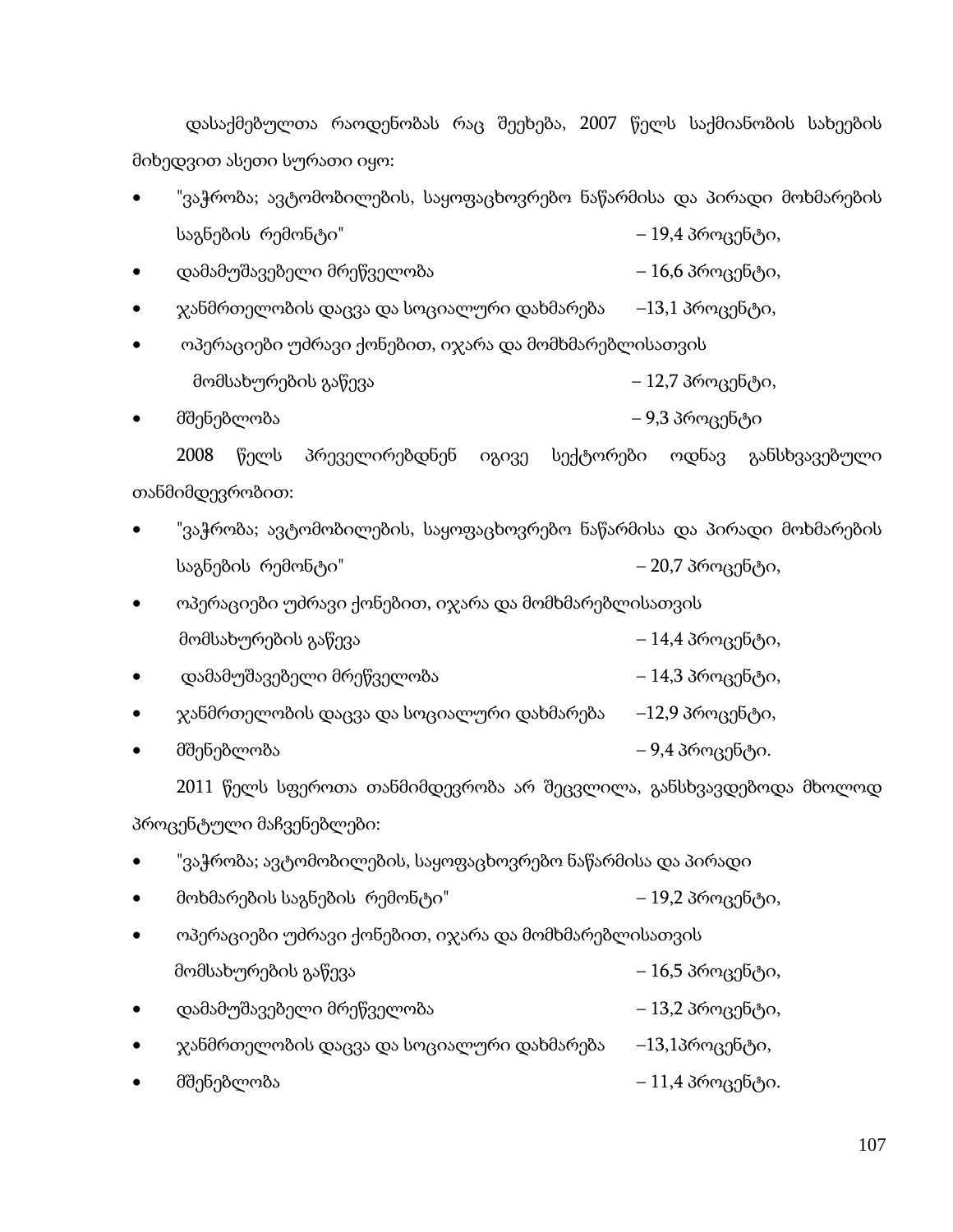რეგიონულ ჭრილში მთლიან ბრუნვაში როგორც 2007 ისე 2008 და 2011 წლებში პრევალირებდა ქალაქი თბილისი, სხვა რეგიონები კი შემდეგი თანმიმდევრობით იყო წარმოდგენილი:

# 2007 წელს

| ٠         | ქალაქი თბილისი         | – 56,4 პროცენტი, |
|-----------|------------------------|------------------|
| $\bullet$ | აჭარის ა.რ.            | – 10,5 პროცენტი, |
| $\bullet$ | იმერეთი                | – 9,3 პროცენტი,  |
| $\bullet$ | ქვემო ქართლი           | – 6,4 პროცენტი,  |
| $\bullet$ | სამეგრელო–ზემო სვანეთი | – 6,3 პროცენტი,  |
|           | კახეთი                 | – 3,7 პროცენტი.  |

# 2008 წელს

| ٠         | ქალაქი თბილისი         | – 53,1 პროცენტი, |
|-----------|------------------------|------------------|
| ٠         | აჭარის ა.რ.            | – 11,7 პროცენტი, |
| $\bullet$ | იმერეთი                | – 11,5პროცენტი,  |
| $\bullet$ | სამეგრელო–ზემო სვანეთი | – 6,4 პროცენტი,  |
| ٠         | ქვემო ქართლი           | – 5,8 პროცენტი,  |
|           | შიდა ქართლი            | –3,6 პროცენტი.   |

# 2011 წელი

| $\bullet$ | ქალაქი თბილისი         | – 52,8 პროცენტი, |
|-----------|------------------------|------------------|
| $\bullet$ | აჭარის ა.რ.            | – 12,1 პროცენტი, |
| $\bullet$ | იმერეთი                | – 10,7 პროცენტი, |
| $\bullet$ | სამეგრელო–ზემო სვანეთი | – 6,7 პროცენტი,  |
|           | ქვემო ქართლი           | – 5,4 პროცენტი,  |
|           | შიდა ქართლი            | – 4,3 პროცენტი.  |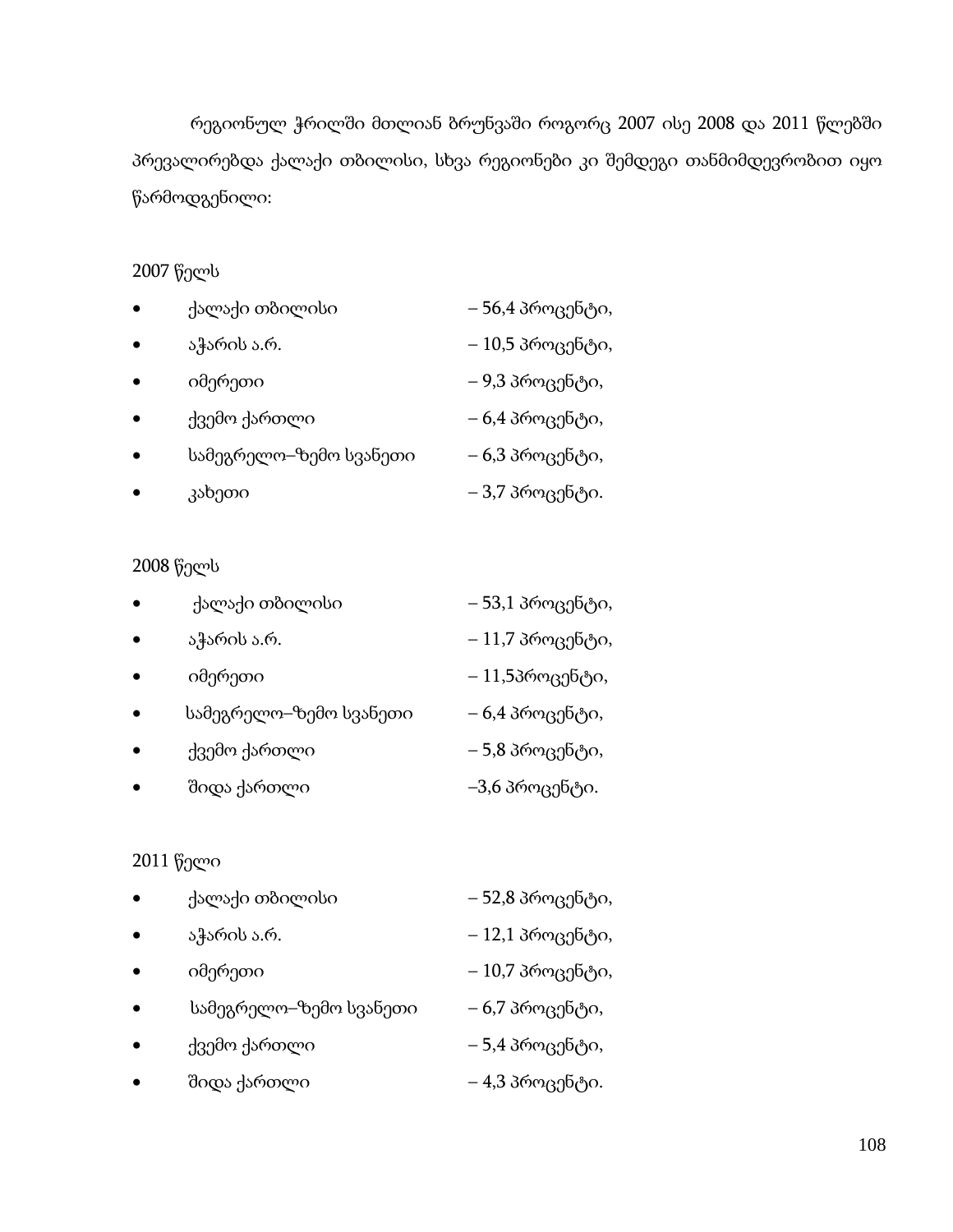პროდუქციის მთლიან გამოშვებაშიც აშკარა ლიდერი თბილისია და მას მოყვება სხვა რეგიონები შემდეგი თანმიმდევრობით (2011 წლის მონაცემებით):

|   | ქალაქი თბილისი         | – 62,1 პროცენტი, |
|---|------------------------|------------------|
| ٠ | აჭარის ა.რ.            | – 10,2 პროცენტი, |
| ٠ | იმერეთი                | – 8,4 პროცენტი,  |
| ٠ | ქვემო ქართლი           | – 6,5 პროცენტი,  |
| ٠ | სამეგრელო–ზემო სვანეთი | – 5,3 პროცენტი.  |
|   |                        |                  |

დასაქმებულთა რაოდენობა რეგიონების მიხედვით შემდეგნაირად რანჟირდება:

#### 2007 წელს

| ٠         | ქალაქი თბილისი         | – 45,0 პროცენტი, |
|-----------|------------------------|------------------|
| ٠         | იმერეთი                | – 13 პროცენტი,   |
| ٠         | აჭარის ა.რ.            | – 8,7 პროცენტი,  |
| $\bullet$ | ქვემო ქართლი           | – 6,5 პროცენტი,  |
| $\bullet$ | სამეგრელო–ზემო სვანეთი | $-7.1$ პროცენტი. |

## 2008 წელს

| $\bullet$ | ქალაქი თბილისი         | – 43,0 პროცენტი, |
|-----------|------------------------|------------------|
| $\bullet$ | იმერეთი                | – 14 პროცენტი,   |
| $\bullet$ | აჭარის ა.რ.            | – 10,5 პროცენტი, |
| $\bullet$ | სამეგრელო–ზემო სვანეთი | –7.6 პროცენტი    |
| $\bullet$ | ქვემო ქართლი           | – 7.3 პროცენტი.  |

#### 2011 წელს

| ٠         | ქალაქი თბილისი | – 46,7პროცენტი,   |
|-----------|----------------|-------------------|
| $\bullet$ | იმერეთი        | $-13,1$ პროცენტი, |
| $\bullet$ | აჭარის ა.რ.    | – 12,2 პროცენტი,  |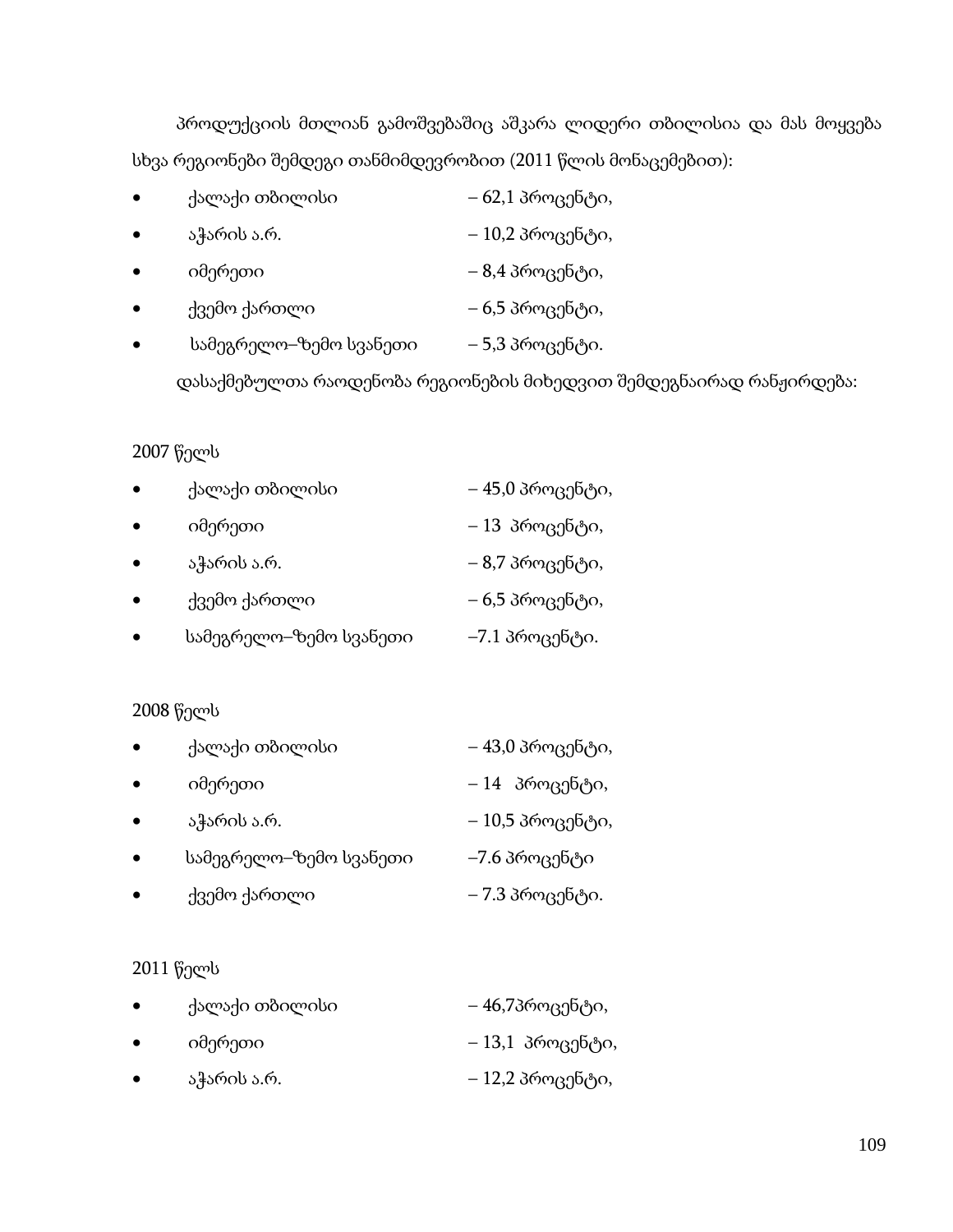| სამეგრელო–ზემო სვანეთი | –7.8 პროცენტი |
|------------------------|---------------|
|------------------------|---------------|

• ქვემო ქართლი – 6,4 პროცენტი.

წარმოდგენილი გამოკვლევების მნიშვნელოვანი ნაწილია ბიზნეს გარემოს შეფასება, რომელიც რამდენიმე პარამეტრს შეიცავს. სხვდასხვა წლების მაჩვენებელთა შედარება გარკვეულ დინამიკას ასახავს. გამოკვლევის თანახმად 2007 წელს მცირე და საშუალო საწარმოთა უმეტესი ნაწილი (28,1 პროცენტი) სამეწარმეო საქმიანობას ეწევა 5–10 წელია, 25,6 პროცენტი 3–5 წელია, 25,2 პროცენტი – 10 წელზე მეტია.

 დაახლოებით ანალოგიური სიტუაცია იყო 2008 და 2011 წლებში. 2008 წლის მონაცემებით, კერძოდ 28,2 პროცენტი 5–10 წელია ეწევა საქმიანობას, 25,7 პროცენტი 3– 5 წელია, 25,5 პროცენტი 10 წელზე მეტია. 2011 წელს შესაბამისად: 27,6 პროცენტი, 26,2 პროცენტი, 25,3 პროცენტი. 2007 წელს მცირე და საშუალო მეწარმეთა უმეტესი ნაწილი (43,0 პროცენტი) თვლიდა, რომ უკანასკნელი ერთი წლის განმავლობაში სამეწარმეო გარემო უმნიშვნელოდ გაუმჯობესდა, 27,4 პროცენტის აზრით მნიშვნელოვნად გაუმჯობესდა, ხოლო 5,5 პროცენტი მიიჩნევდა, რომ სამეწარმეო გარემო მნიშვნელოვნად გაუარესდა. 2008 წელს აღნიშნული თვალსაზრისით მდგომარეობა მნიშვნელოვნად გაუარესდა და გამოკითხულ მცირე და საშუალო მეწარმეთა მხოლოდ 36,0,პროცენტი თვლიდა, რომ ბოლო ერთი წლის მანძილზე სამეწარმეო გარემო უმნიშვნელოდ გაუმჯობესდა. 15,4 პროცენტის აზრით მნიშვნელოვნად გაუმჯობესდა და 12,4 პროცენტს მიაღწია იმ მეწარმეთა წილმა, რომელიც მიიჩნევდა, რომ ბოლო ერთი წლის მანძილზე სამეწარმეო გარემო მნიშვნელოვნად გაუარესდა. 2011 წელს მცირე და საშუალო მეწარმეებში აღინიშნებოდა ოპტიმიზმის ოდნავ მომატება. კერძოდ: 37,3 პროცენტამდე გაიზარდა იმ მეწარმეთა წილი, რომლებიც თვლიდნენ, რომ ბოლო ერთი წლის მანძილზე სამეწარმეო გარემო უმნიშვნელოდ გაუმჯობესდა. გამოკითხულთა 18,7 პროცენტის აზრით მნიშვნელოვნად გაუმჯობესდა, ხოლო 6,8 პროცენტის აზრით მნიშვნელოვნად გაუარესდა. საკმაოდ საინტერესოა მეწარმეთა პროგნოზები სამეწარმეო გარემოს მომავალში ცვლილებასთან დაკავშირებით. 2007 წელს უმეტესი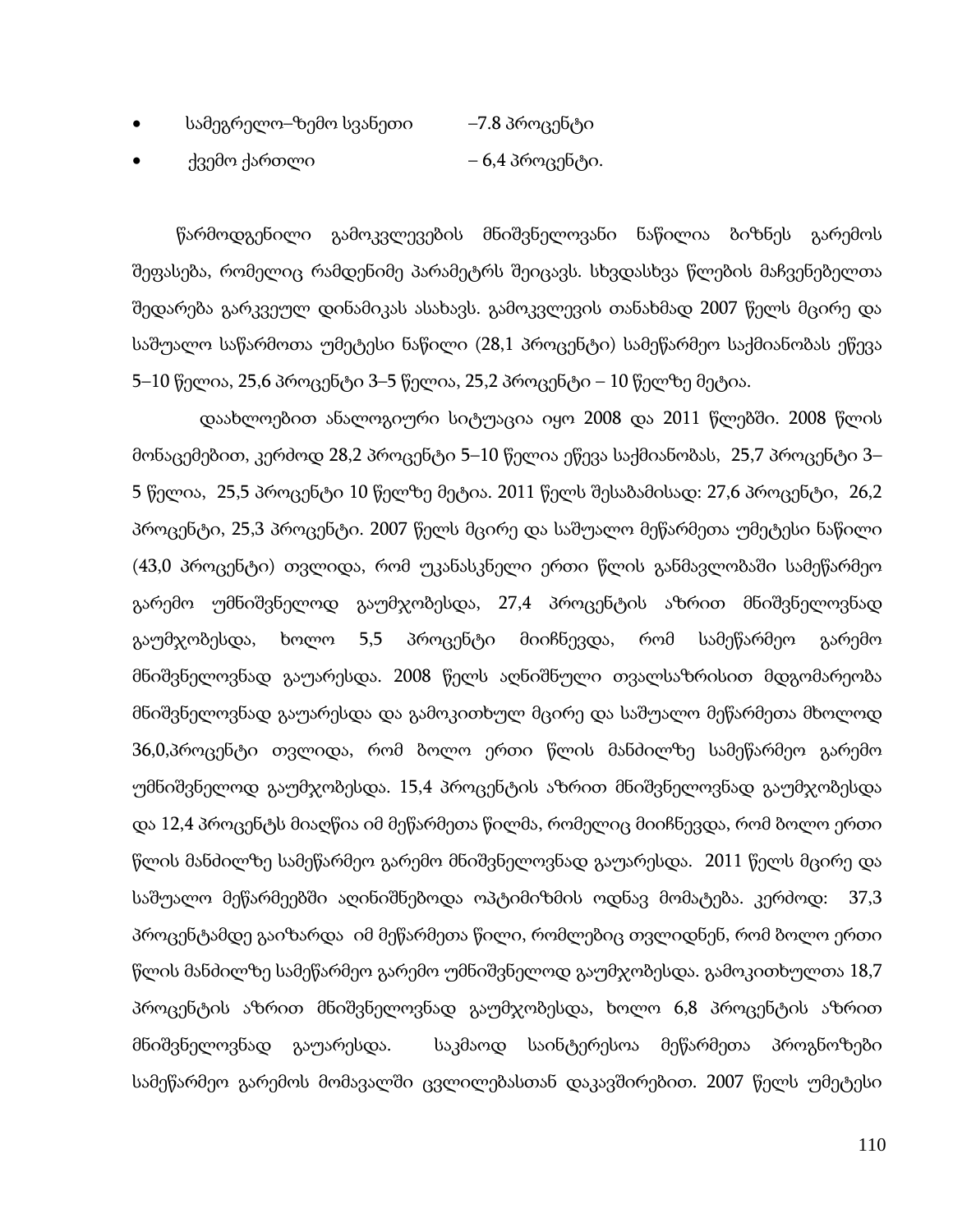ნაწილი (31,3 პროცენტი) მიიჩნევდა, რომ მდგომარეობა უმნიშვნელოდ გამოსწორდებოდა. 29,2 პროცენტი ძალიან ოპტიმისტურად უყურებდა მომავალს და თვლიდა, რომ მდგომარეობა მნიშვნელოვნად გამოსწორდებოდა. პესიმისტები გამოკითხულთა უმცირესობას (2,2პროცენტი) შეადგენდა, რომელიც თვლიდა, რომ მდგომარეობა მნიშვნელოვნად გაუარესდებოდა. 2008 წელს მდგომარეობა შეიცვალა . შემცირდა იმ მეწარმეთა ხვედრითი წილები, რომლებიც მიიჩნევდა, რომ მომავალში მდგომარეობა უმნიშვნელოდ (28,3 პროცენტი) ან მნიშვნელოვნად (13,4 პროცენტი) გაუმჯობესდებოდა. გამოკითხულთა მნიშვნელოვან ნაწილს(27,8 პროცენტი) გაუჭირდა პროგნოზის გაკეთება და გაიზარდა იმ მეწარმეთა ხვედრითი წილი, რომელმაც პასუხი არ გასცა ამ შეკითხვას(17,8 პროცენტი) ან ვარაუდობდა სამეწარმეო გარემოს გაუარესებას (12,2 პროცენტი). 2011 წელს შემდეგი სურათი იყო: გამოკითხულ მეწარმეთა 30,8 პროცენტი მიიჩნევდა, რომ გარემო უმნიშვნელოდ გაუმჯობესდებოდა, 26,8 პროცენტი ოპტიმისტურად იყო განწყობილი მომავლის მიმართ, ხოლო 4,1 პროცენტი პესიმისტურად.

 მნიშვნელოვან ინფორმაციას იძლევა მეწარმეობის ხელშემწყობ და ხელშემშლელ ფაქტორთა ანალიზი. 2007 წლის გამოკვლევების მიხედვით, მეწარმეთა 1,2 პროცენტი აცხადებდა, რომ სისტემატურად უხდებოდა არაოფიციალური გადასახადების გადახდა. 2008 წელს აღნიშნული მაჩვენებელი შემცირდა 0,8 პროცენტამდე. გამოკითხულთა 7,8 პროცენტი 2007 წელს აცხადებდა, რომ არაოფიციალურ გადასახადს იხდიდა, მაგრამ იშვიათად. 2008 წელს ეს მაჩვენებელი შემცირდა 5,5 პროცენტამდე, 2011 წელს კი 3,7 პროცენტამდე. 2007 წელს გამოკითხულთა 85,3 პროცენტი არ იხდიდა არანაირ არაოფიციალურ გადასახადს, 2008 და 2011 წლებში შესაბამისად 83,0 პროცენტი და 86,7 პროცენტი.

 2007 წლის გამოკვლევის მიხედვით, მეწარმეთა 69,7 პროცენტს, ბოლო ერთი წლის განმავლობაში არ აუღია სესხი ბანკიდან ან სხვა საკრედიტო დაწესებულებიდან, 28,4 პროცენტი კი საერთოდ არ სარგებლობდა სესხით (კრედიტით). 2008 წლის მონაცემებით 28,4 პროცენტიდან 22,4 პროცენტამდე შემცირდა იმ მცირე და საშუალო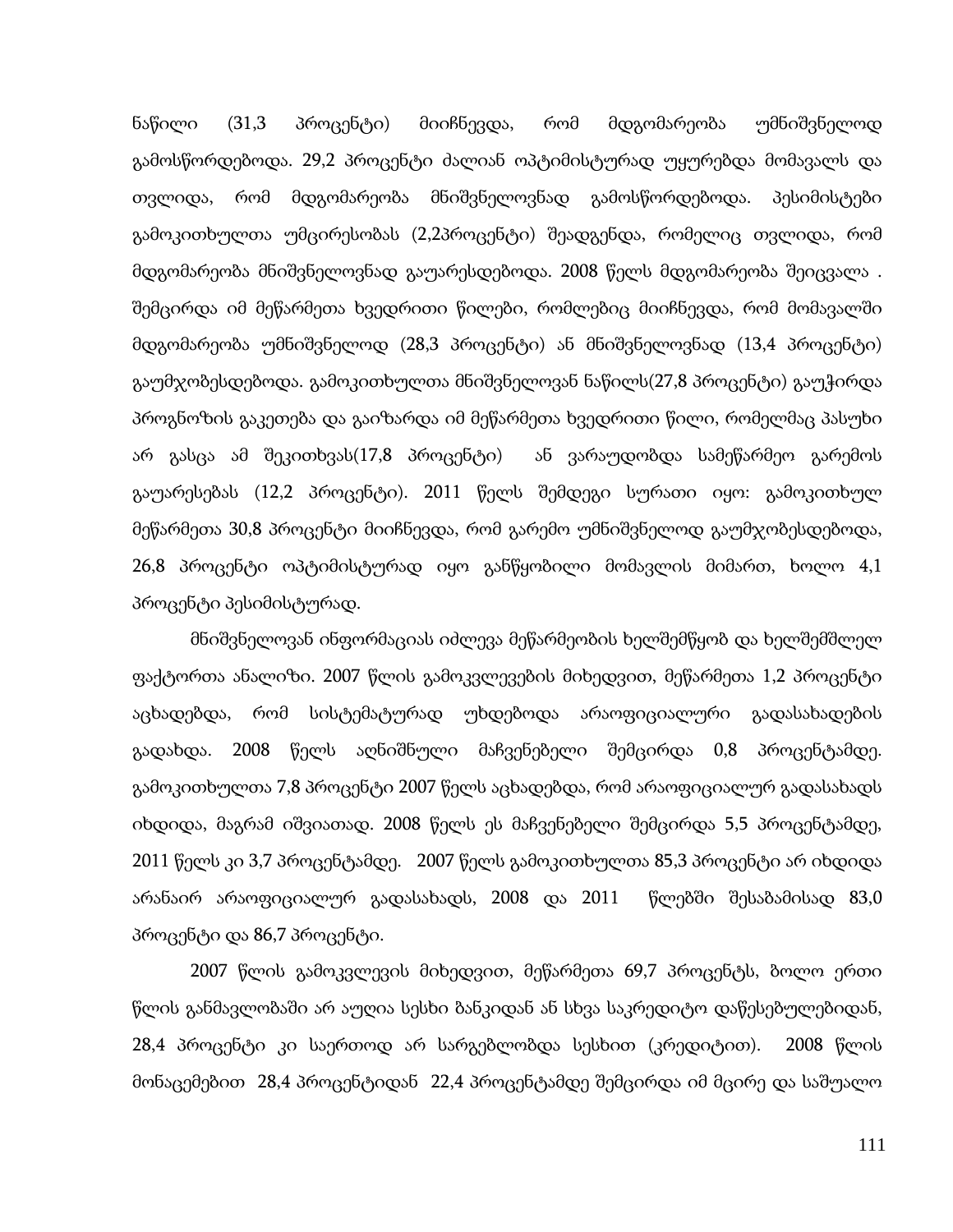საწარმოების წილი, რომლებიც სარგებლობდნენ კრედიტით. 2011 წელს უმნიშვნელოდ გაიზარდა იმ მეწარმეთა წილი (29,2 პროცენტი), რომლებიც სარგებლობდნენ ბანკის კრედიტით ან სხვა სესხით. შესაბამისად, 2007 წლის გამოკვლევის მიხედვით მცირე და საშუალო საწარმოების 64,0 პროცენტი ფუნქციონირებდა მთლიანად საკუთარი სახსრების ხარჯზე. 2008 წელს 64,3 პროცენტი, ხოლო 2011 წელს 61,3 პროცენტი. ძირითადად საკუთარი სახსრების ხარჯზე ფუნქციონირებდა მცირე და საშუალო საწარმოთა 20,2 პროცენტი(2007 წელს), 17,5 პროცენტი (2008 წელს) და 18,7 პროცენტი(2011 წელს). ძირითადად კრედიტების ხარჯზე: 6,6 პროცენტი(2007 წელს), 3,8 პროცენტი(2008 წელს) და 7,7 პროცენტი (2011 წელს).

 2007 წლის გამოკვლევის მიხედვით მცირე და საშუალო საწარმოთა 4,1 პროცენტის საწარმოო სიმძლავრეები და ტექნოლოგიები შეესაბამებოდა საერთაშორისო სტანდარტებს. 2008 წელს 4,9 პროცენტი, ხოლო 2011 წელს 5,9 პროცენტი. 10,7 პროცენტის აზრით, საკმაოდ კარგ მდგომარეობაში იყო. 2008 წელს 8,8 პროცენტი დ 2011 წელს 11,7 პროცენტი. 11,7 პროცენტის საწარმოო სიმძლავრეები და ტექნოლოგიები მოძველებულია(2007 წელს), 12,3 პროცენტის 2008 წელს და 10,3 პროცენტის 2011 წელს. სრულიად უვარგისი და შესაცვლელია –1,7 პროცენტის (2007 წელს), 1,2 პროცენტის (2008 წელს) და 2,2 პროცენტის (2011 წელს).

 დარგობრივ ჭრილში, მეწარმეთაგან, რომლებმაც განაცხადეს, რომ მათი სიმძლავრეები და ტექნოლოგიები უვარგისი და მთლიანად შესაცვლელია, 2007 წელს 36,5 პროცენტი მოდიოდა "ვაჭრობა; ავტომობილების, საყოფაცხოვრებო ნაწარმისა და პირადი მოხმარების საგნების" დარგის საწარმოებზე, 20,2 პროცენტი – ოპერაციები უძრავი ქონებით, იჯარა და მომხმარებლისათვის მომსახურების გაწევაზე. განსაკუთრებით მაღალი წილი, მოძველებულ საწარმოო სიმძლავრეებსა და ტექნოლოგიებში, ჰქონდა ელექტროენერგიის, აირისა და წყლის წარმოების დარგის საწარმოებს(53,1 პროცენტი). 2008 წელს, მეწარმეთაგან, რომლებმაც განაცხადეს, რომ მათი საწარმოო სიმძლავრეები და ტექნოლოგიები უვარგისი და მთლიანად შესაცვლელია 21,5 პროცენტი მოდიოდა ''ოპერაციები უძრავი ქონებით, იჯარა და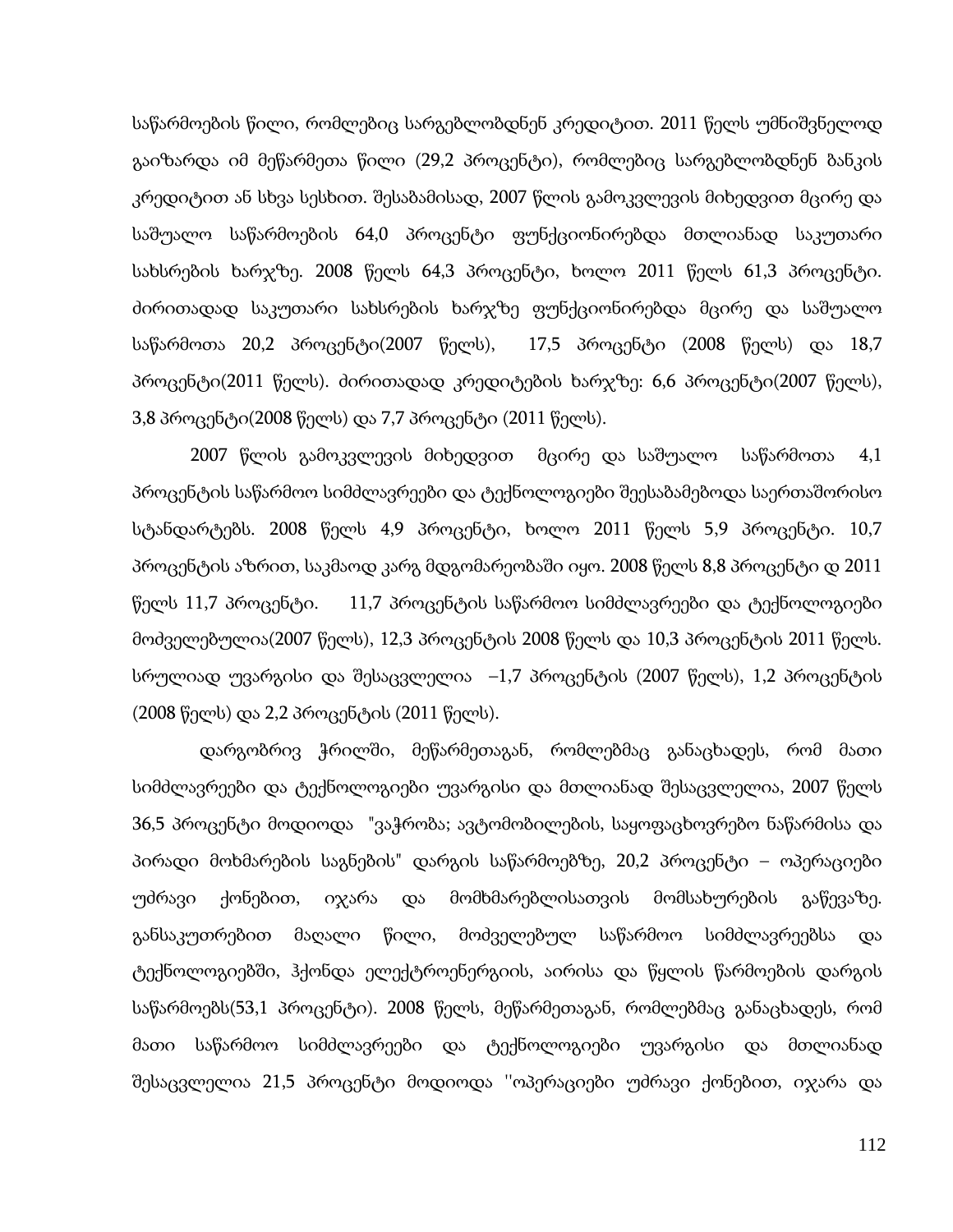მომხმარებლისათვის მომსახურების გაწევაზე'' დარგის საწარმოებზე, 14,4 პროცენტი – "ვაჭრობა; ავტომობილების, საყოფაცხოვრებო ნაწარმისა და პირადი მოხმარების საგნების რემონტის" დარგის საწარმოებზე. 2011 წლის მონაცემებით 19,3 პროცენტი მოდიოდა ''ოპერაციები უძრავი ქონებით, იჯარა და მომხმარებლისათვის მომსახურების გაწევის'' დარგის საწარმოებზე, 15,7 პროცენტი "ვაჭრობა; ავტომობილების, საყოფაცხოვრებო ნაწარმისა და პირადი მოხმარების საგნების რემონტის" დარგის საწარმოებზე, 13,6 პროცენტი – სასტუმროებისა და რესტორნების დარგის საწარმოებზე.

 2007 წლის გამოკვლევის შედეგების მიხედვით გამოკითხულ მცირე და საშუალო მეწარმეთა 85,3 პროცენტი აპირებდა საკუთარი საქმიანობის გაგრძელებას, 10,4 პროცენტი არ აპირებდა, ხოლო 4,3 პროცნეტმა თავი შეიკავა კითხვაზე პასუხისაგან. 2008 წლის გამოკვლევამ ოდნავ განსხვავებული შედეგები აჩვენა. კერძოდ: გამოკვლეულ მცირე და საშუალო მეწარმეთა 83,1 პროცენტი აპირებდა საკუთარი საქმიანობის გაგრძელებას, 9,4 პროცენტი არ აპირებდა, ხოლო 7,5 პროცნეტმა თავი შეიკავა კითხვაზე პასუხისაგან. საწარმოები, რომლებიც არ აპირებდნენ საქმიანობის გაგრძელებას მიზეზად ასახელებდნენ მის უპერსპექტივობას და ზარალიანობას, ზოგიერთს კი მიაჩნდა, რომ არსებულ პირობებში საქმიანობის გაგრძელება უბრალოდ შეუძლებელი იყო.

 შეკითხვაზე – აპირებთ თუ არა ამჟამინდელი საქმიანობის გაფართოებას უახლესი ერთი წლის განმავლობაში? 2007 წელს გამოკითხულთა 36 პროცენტმა დადებითი პასუხი გასცა, 2008 წელს –32,4 პროცენტმა, 2011 წელს კი 34,1 პროცენტმა. აღნიშნულ შეკითხვაზე უარყოფითად უპასუხა: 46,6 პროცენტმა (2007 წელს), 51,6 პროცენტმა (2008 წელს) და 43,4 პროცენტმა. დანარჩენ ნაწილს უძნელდებოდა ამ შეკითხვაზე პასუხის გაცემა. იმ მცირე და საშუალო მეწარმეთაგან, რომლებიც აპირებდნენ საკუთარი საქმიანობის გაფართოებას უახლესი ერთი წლის მანძილზე, 2007 წელს ამას გეგმავდა საკუთარი ან პარტნიორების დანაზოგით –58,3 პროცენტი, საბანკო კრედიტით ან სესხით 28,5 პროცენტი, საქმეში ახალი პარტნიორების ჩათვლით 8,7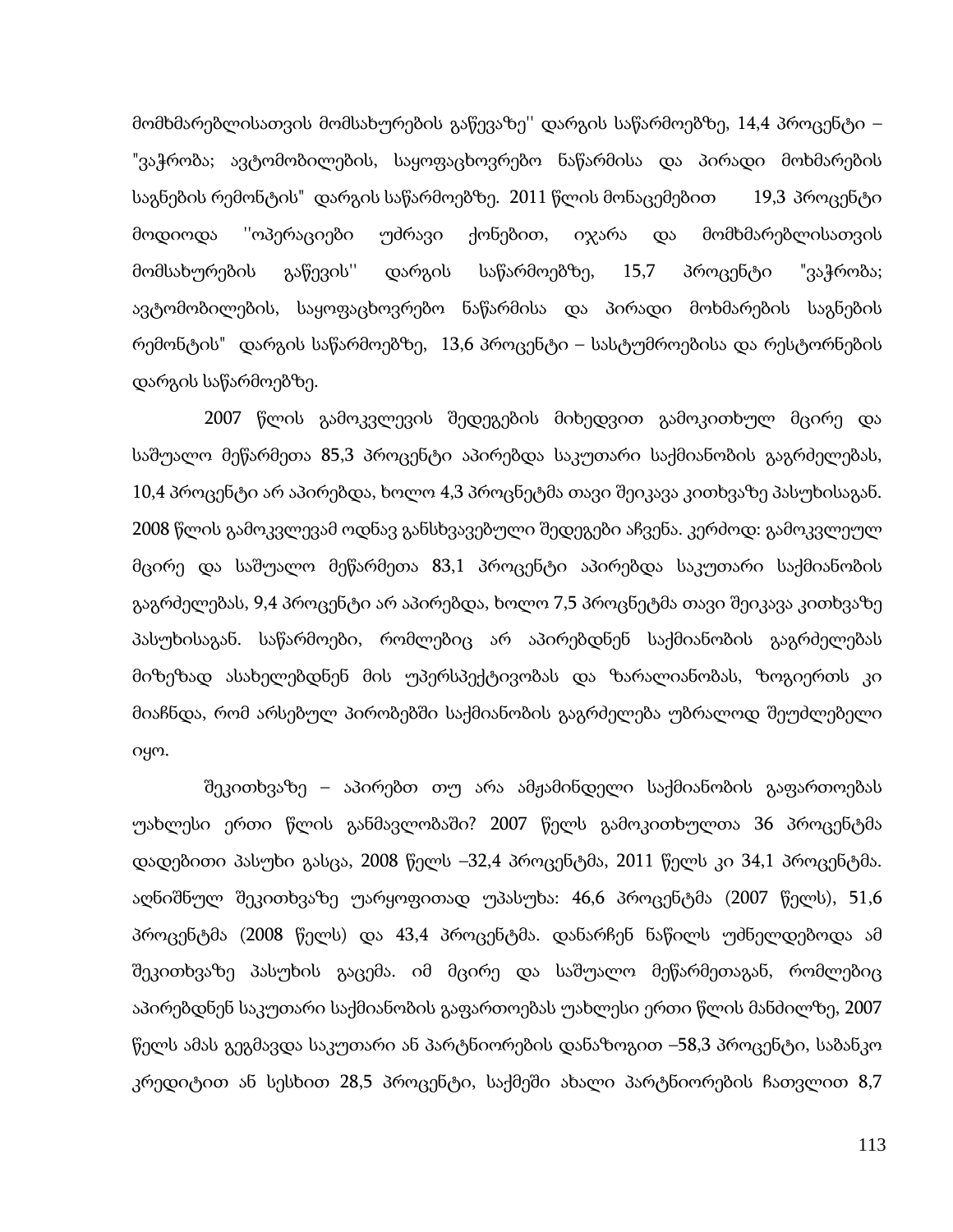პროცენტი. 2008 და 2011 წლებში ასეთი სურათი იყო: საკუთარი ან და პარტნიორების დანაზოგებით 63,8 პროცენტი(2008 წ.) და 56,4 პროცენტი (2011 წ), საბანკო კრედიტით ან სესხით 20,1 პროცენტი (2008 წ) და 23,8 პროცენტი საბანკო კრედიტით ან სესხით; საქმეში ახალი პარტნიორების ჩართვით – 12,0 პროცენტი (2008წ.) და 11,2 პროცენტი(2011 წ).

 ამრიგად, 2007, 2008 და 2011 წლებში ჩატარებული სოციოლოგიური გამოკვლევების მონაცემთა ანალიზი საშუალებას იძლევა ზემოაღნიშნულ ზოგად დასკვნებთან ერთად ჩამოყალიბდეს კონკრეტული მოსაზრებები.

 საქართველოში მცირე და საშუალო ბიზნესის მდგომარეობის, ამ სფეროში არსებული პრობლემებისა და მათი გადაწყვეტის ზოგიერთი მიმართულების შესახებ კონკრეტული მოსაზრებების ანალიზი გვიჩვენებს, რომ მცირე და საშუალო ბიზნესში, თითქმის ყველა პარამეტრის მიხედვით, ყველაზე კარგი მდგომარეობა იყო 2007 წელს. 2008 წელს სიტუაცია მკვეთრად გაუარესდა, რაც განპირობებული იყო ისეთი ობიექტური ფაქტორებით, როგორიცაა 2008 წლის აგვისტოს ომი და გლობალური ფინანსურ–ეკონომიკური კრიზისის უარყოფითი ზემოქმედება საქართველოს ეკონომიკაზე, კერძოდ, ბიზნესის სფეროზე. რაც შეეხება 2011 წელს, ბიზნესის სფეროს ბევრი მაჩვენებელი გაუმჯობესდა 2008 წელთან მიმართებაში, თუმცა რიგი პარამეტრების მიხედვით შეინიშნებოდა ჩამორჩენა 2007 წელთან შედარებით.

 კონკრეტულად გამოიკვეთა მცირე და საშუალო მეწარმეობის განვითარების როგორც ხელშემწყობი ისე ხელშემშლელი ფაქტორები. პირველ კატეგორიას მიეკუთვნება:

- კორუფციის მინიმუმამდე დაყვანა;
- მაკონტროლებელი ორგანოების საქმიანობის გაუმჯობესება;
- შიდა ბაზრის დაცვა კონტრაბანდისაგან;
- საგადასახადო კოდექსის ლიბერალიზაცია მიკრო ბიზნესის გათავისუფლება გადასახადებისაგან, საშუალო და მცირე ბიზნესისათვის შეღავათიანი რეგულაციის შემოღება.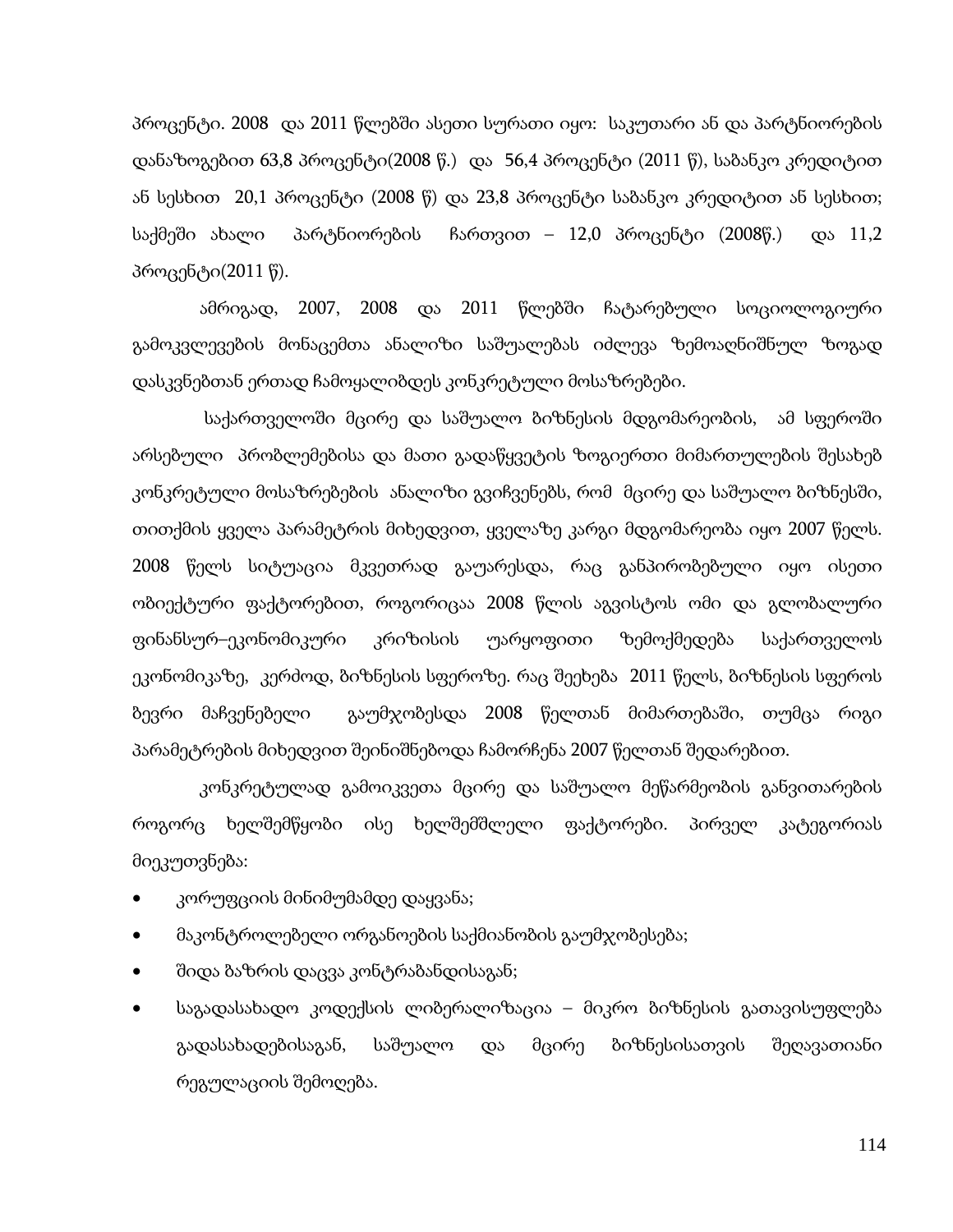მცირე და საშუალო ბიზნესის სფეროში არსებულ პრობლემებად და მისი განვითარების ხელშემშლელ მიზეზებად დაფიქსირდა:

- საქონელსა და მომსახურებაზე ფასების მატება;
- ინვესტიციების მოძიების სიძნელე;
- საბანკო კრედიტებზე დაბალი ხელმისაწვდომობა, რასაც განაპირობებდა საპროცენტო განაკვეთების მაღალი დონე და მაღალი საგირავნო მოთხოვნები ბანკებისა თუ სხვა საკრედიტო სტრუქტურების მხრიდან;
- საწარმოო სიმძლავრეებისა და ტექნოლოგიების მოძველებულობა და ჩამორჩენილობა;
- მცირე და საშუალო ბიზნესის უაღრესად უთანაბრო რეგიონული განაწილება;
- სახელმწიფოს მხრიდან მცირე და საშუალო ბიზნესის არასათანადო დონეზე მხარდაჭერა.

 ამგვარი დამოკიდებულება, ჩვენი აზრით, უმთავრესად გამოწვეულია არასწორი თეორიული პოსტულატით – ნებისმიერი სახის სამეწარმეო საქმიანობისათვის სახელმწიფო ხელშეწყობა და პრიორიტეტის მინიჭება, თითქოსდა, არღვევს თავისუფალი ბაზრის პრინციპს.

 ამრიგად საქართველოში მცირე და საშუალო მეწარმეობის (ბიზნესის) განვითარების კარგი შესაძლებლობა არსებობს, თუმცა მისი რეალობად გადაქცევა ბევრ ფაქტორზეა დამოკიდებული. ამ უკანასკნელთა შორის მთავრობის მიერ აღნიშნული სფეროს მხარდაჭერა და წახალისება ერთ–ერთი უმნიშვნელოვანესია.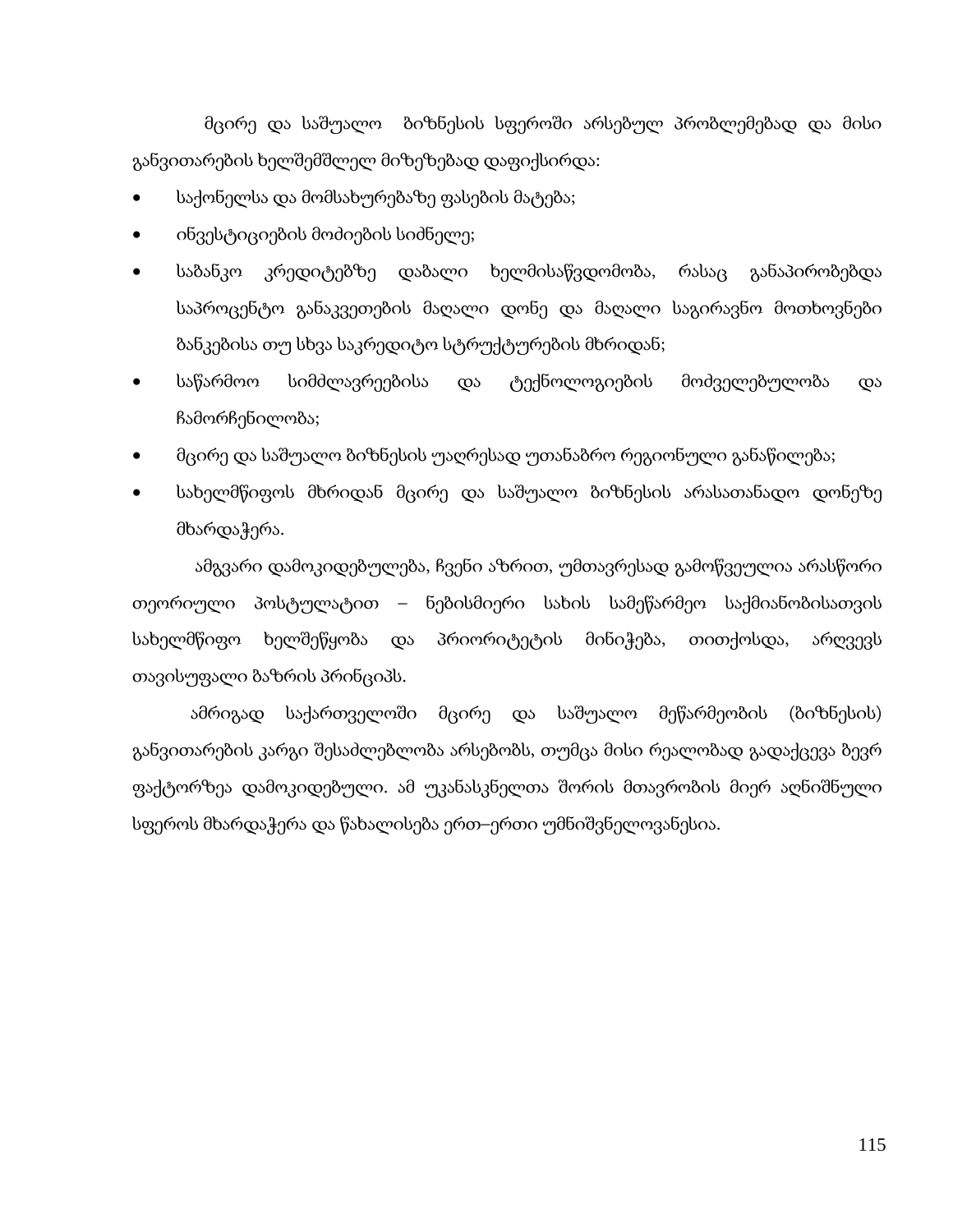## თავი III. სახელმწიფოსა და ბიზნესის ურთიერთობის თანამედროვე ფორმები და მათი განვითარების პერსპექტივა

3.1. ბიზნესზე სახელმწიფოს ზემოქმედების მიმართულებები

ბიზნესის წარმატებით ფუნქციონირებისა და განვითარებისათვის აუცილებელია შესაბამისი გარემოს არსებობა, რომლის ჩამოყალიბებაში სახელმწიფოს (ხელისუფლებას) წამყვანი როლი ენიჭება. ბიზნესის გარემო არის იმ ობიექტურ და სუბიექტურ პირობათა და ფაქტორთა ერთობლიობა, რომელიც ზეგავლენას ახდენს ბიზნესის განხორციელების შესაძლებლობაზე, მიმართულებაზე, ტემპსა და მასშტაბზე.

ეკონომისტები ბიზნესის გარემოს კლასიფიცირებას ახდენენ სხვადასხვა ნიშნის საფუძველზე. გამოიყოფა ბიზნესის მიკრო და მაკრო გარემო,<sup>[1](#page-97-0)</sup> ეკონომიკური, პოლიტიკური, სოციალურ–კულტურული, ბუნებრივ გეოგრაფიული, დემოგრაფიული და ა.შ. გარემო.<sup>[2](#page-114-0)</sup> ასევე უნდა აღინიშნოს, რომ ეკონომიკის გლობალიზაციის კანონზომიერებიდან გამომდინარე, თანამედროვე პირობებში მეტად მნიშვნელოვანია ბიზნესის მეგა გარემოს გამოყოფა. ეს უკანასკნელი გამოხატავს მოწინავე და კონკურენტუნარიანი ფირმების საერთაშორისო (გლობალურ) ბაზრებზე ორიენტირებულობას.

ბიზნესის გარემო ყალიბდება ბიზნესზე, როგორც ზემოქმედების ობიექტზე, მიმართული სახელმწიფოს სხვადასხვა ღონისძიებების შედეგად. ამგვარი ზემოქმედების შინაარსიდან და ხასიათიდან გამომდინარე მათი დაყოფა შესაძლებელია ბიზნესთან არაპირდაპირ(ირიბად) და პირდაპირ დაკავშირებულ ღონისძიებებად. პირველ ჯგუფში ერთიანდება ის ღონისძიებები, რომლებიც ძირითადად დაკავშირებულია სახელმწიფოს ლატერალურ ფუნქციებთან. კერძოდ:

<span id="page-114-0"></span><sup>1</sup> . ერქომაიშვილი გ. ბიზნესი: ფირმის ფუნქციონირების ძირითადი ასპექტები. თბ., 2007, გვ.63.

<span id="page-114-1"></span><sup>2</sup> . სამადაშვილი უ. ბიზნესის საფუძვლები. თბ., 2007. გვ.118; 121–122.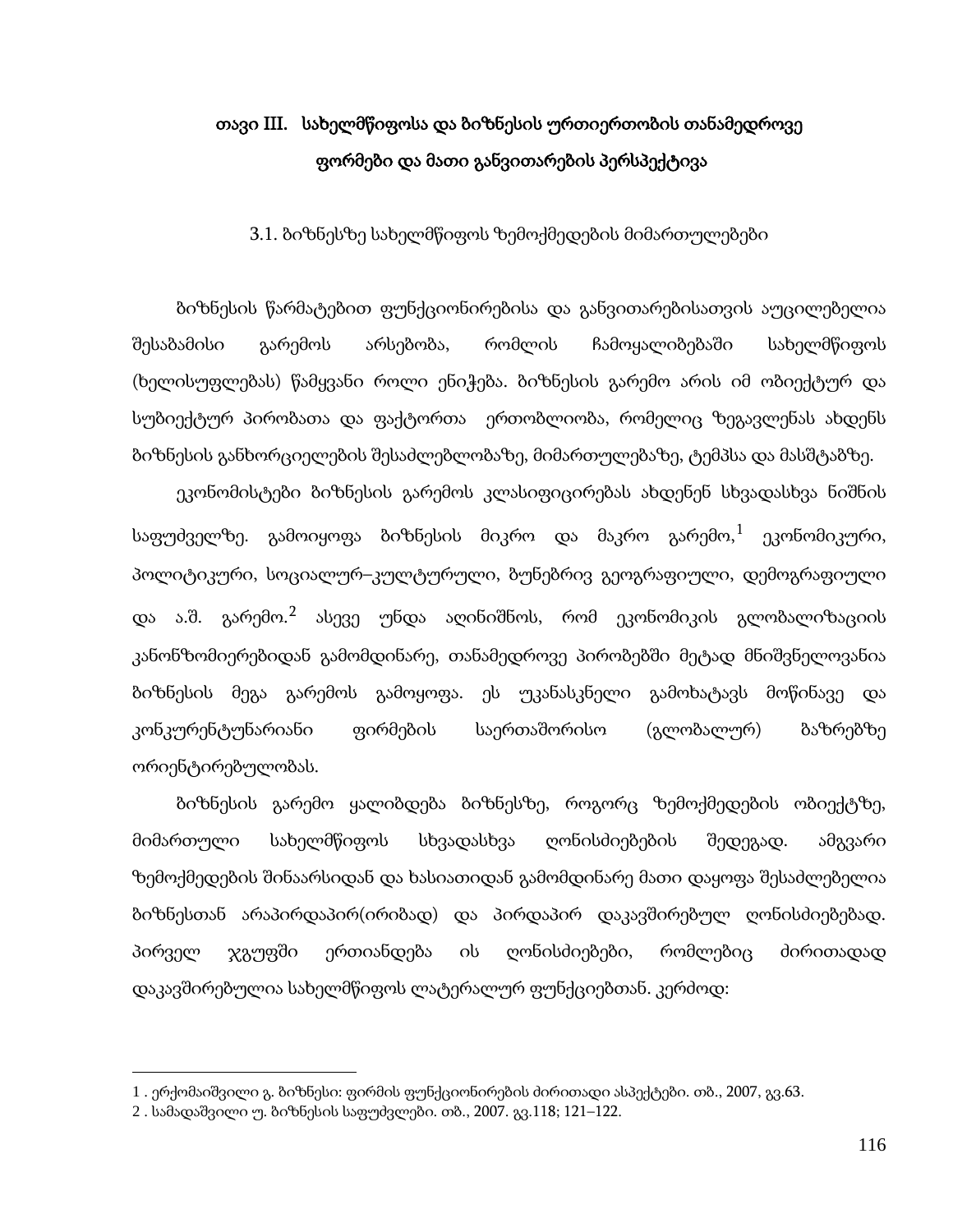- ქვეყანაში პოლიტიკური სტაბილურობის, საზოგადოებრივი წესრიგის, მეწარმის ფიზიკური უსაფრთხოებისა და მისი ქონების დაცვა;
- ეკონომიკური ზრდის წახალისება შესაბამისი მონეტარული, ფისკალური, ინვესტიციურ–სტრუქტურული და სხვა სახის პოლიტიკის საშუალებით;
- კონკურენტული გარემოს შექმნა ანტიმონოპოლიური პოლიტიკის ჩარჩოებში;
- ბიზნესის სამართლებრივი უზრუნველყოფა, ცივილიზებული საბაზრო თამაშის წესების შემუშავება და განუხრელი დაცვა.

აღნიშნულ ღონისძიებათა პრაქტიკაში განხორციელება უზრუნველყოფს ხელსაყრელი ბიზნეს–გარემოს შექმნას, რომელიც თავის მხრივ, ყველა ტიპისა და ზომის ბიზნესის წარმატებით ფუნქციონირების აუცილებელი პირობაა.

სახელმწიფოსთან ერთად ბიზნესისათვის ხელსაყრელი გარემოს შექმნაში დიდი წვლილის შეტანა შეუძლია საზოგადოებას, რაც გამოიხატება მისი მხრიდან ბიზნესმენთა (მეწარმეთა) მიმართ კეთილმოსურნე განწყობის შექმნასა და საბოლოო ანგარიშით, საზოგადოების წევრთა საბაზრო მენტალიტეტის ფორმირებაში.

ამრიგად, ბიზნესისა და მეწარმეობის განვითარების წინაპირობები შეიძლება სამ ჯგუფად გაერთიანდეს:

- სახელმწიფოს პოლიტიკა ბიზნესთან მიმართებაში;
- საზოგადოების კულტურა და ფასეულობათა სისტემა;
- სამეწარმეო (ბიზნეს) საქმიანობისადმი ადამიანთა მიდრეკილება და მათი უნარი.

ბიზნესისათვის ხელსაყრელი გარემოს ჩამოყალიბებასთან ერთად გადამწყვეტი მნიშვნელობა აქვს ბიზნესზე განსაკუთრებით, მცირე და საშუალო ბიზნესზე, უშუალოდ ორიენტირებულ სახელმწიფო ღონისძიებებს, რომელიც მოიცავს ფინანსურ (საგადასახადო და საკრედიტო), ორგანიზაციულ–ინსტიტუციურ, საინფორმაციო– საგანმანათლებლო და სხვა სახის მექანიზმებისა და ბერკეტების ეფექტიანად გამოყენებას.

უფრო დაწვრილებით განვიხილოთ ზოგიერთი მათგანი.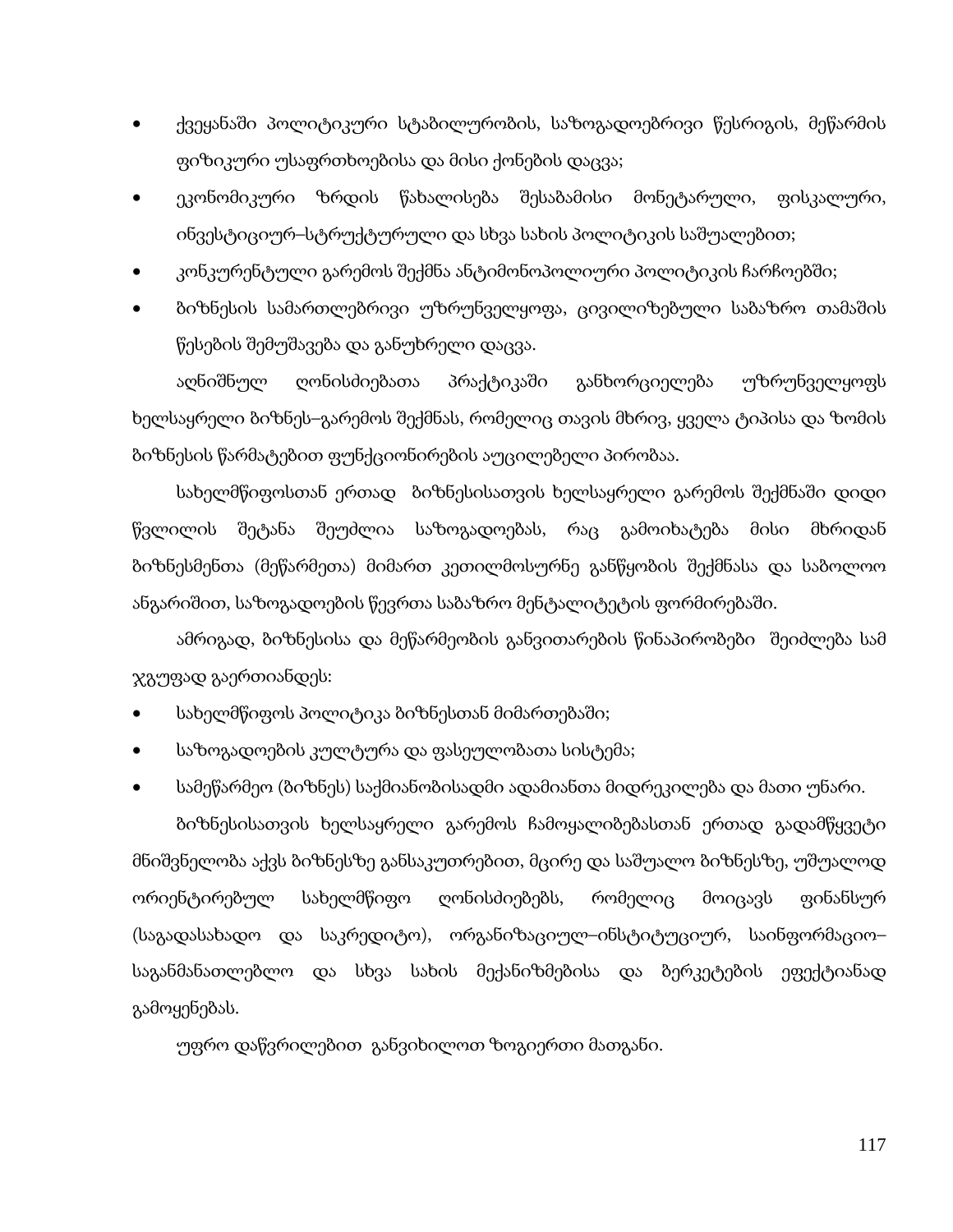გადასახადები სახელმწიფოსა და ბიზნესის ურთიერთობის მნიშვნელოვანი ფორმაა. გადასახადები არის ის სავალდებულო, ინდივიდუალური, აუნაზღაურებადი, ძალდატანებითი "შენაწირი", რომელსაც ახორციელებს ქვეყნის მოქალაქეები და ამ ქვეყნის ტერიტორიაზე სამეწარმეო საქმიანობით დაკავებული იურიდიული და ფიზიკური პირები სახელმწიფოს ფუნქციონირების უზრუნველსაყოფად, მათ შორის თავიანთი მოთხოვნილებების დასაკმაყოფილებლად.

გადასახადების გადამხდელ ფიზიკურ და იურიდიული პირებისათვის გადასახადები ის საფასურია, რომელსაც ისინი უხდიან სახელმწიფოს პირადი და კორპორაციული უსაფრთხოებისათვის, პროგნოზირებადი სამეწარმეო გარემოს შექმნისათვის, რისკების მინიმიზაციისათვის და საზოგადოებრივი სიკეთეებით (თავდაცვა, საზოგადოებრივი წესრიგის დაცვა, სოციალური მომსახურება დაა.შ.) სარგებლობისათვის. $^{\rm 1}$  $^{\rm 1}$  $^{\rm 1}$ 

ამასთანავე, ადამიანთა უმრავლესობა, მათ შორის რა თქმა უნდა, ბიზნესმენებიც, გადასახადების გადახდას აღიქვამს როგორც საკუთარი შემოსავლისა და სიმდიდრის ნაწილის დაკარგვას ანუ საგადასახადო ტვირთს, რომელიც, მათი წარმოდგენით, უმეტეს შემთხვევაში სახელმწიფოსაგან მიღებულ სიკეთეებზე გაციელბით მეტია. ამიტომ გადასახადების მიმართ მათი დამოკიდებულება ნეგატიურია. თუმცა, ეს ნაკლებად გამოიხატება ღია პროცესის სახით, და როგორც წესი, ვლინდება სხვადასხვა ფორმებში: გადასახადებისგან თავის არიდების მცდელობაში, ეკონომიკური აქტივობის "ჩრდილში" გადატანაში და ა.შ. ამგვარი მცდელობები ერთგვარი პასუხია ქვეყანაში გატარებული საგადასახადო პოლიტიკის მიმართ, რომელიც ერთიანი ეკონომიკური პოლიტიკის შემადგენელი ნაწილია.

კერძო ბიზნესის თვალთახედვით გადასახადების გადახდა ზრდის მათ მიერ წარმოებული პროდუქტისა თუ მომსახურების ერთეულის ღირებულებას და აქვეითებს მათ კონკურენტუნარიანობას. სწორედ ამიტომ თვით აშშ–იც კი, სადაც საგადასახადო სისტემა ათწლეულების მაძილზე ვითარდებოდა და იხვეწებოდა, ფიზიკური პირები და

<span id="page-116-0"></span><sup>1</sup> . მესხია ი., ნიკოლეიშვილი ო. გადასახადები და დაბეგვრა. თბ., 2002. გვ.177.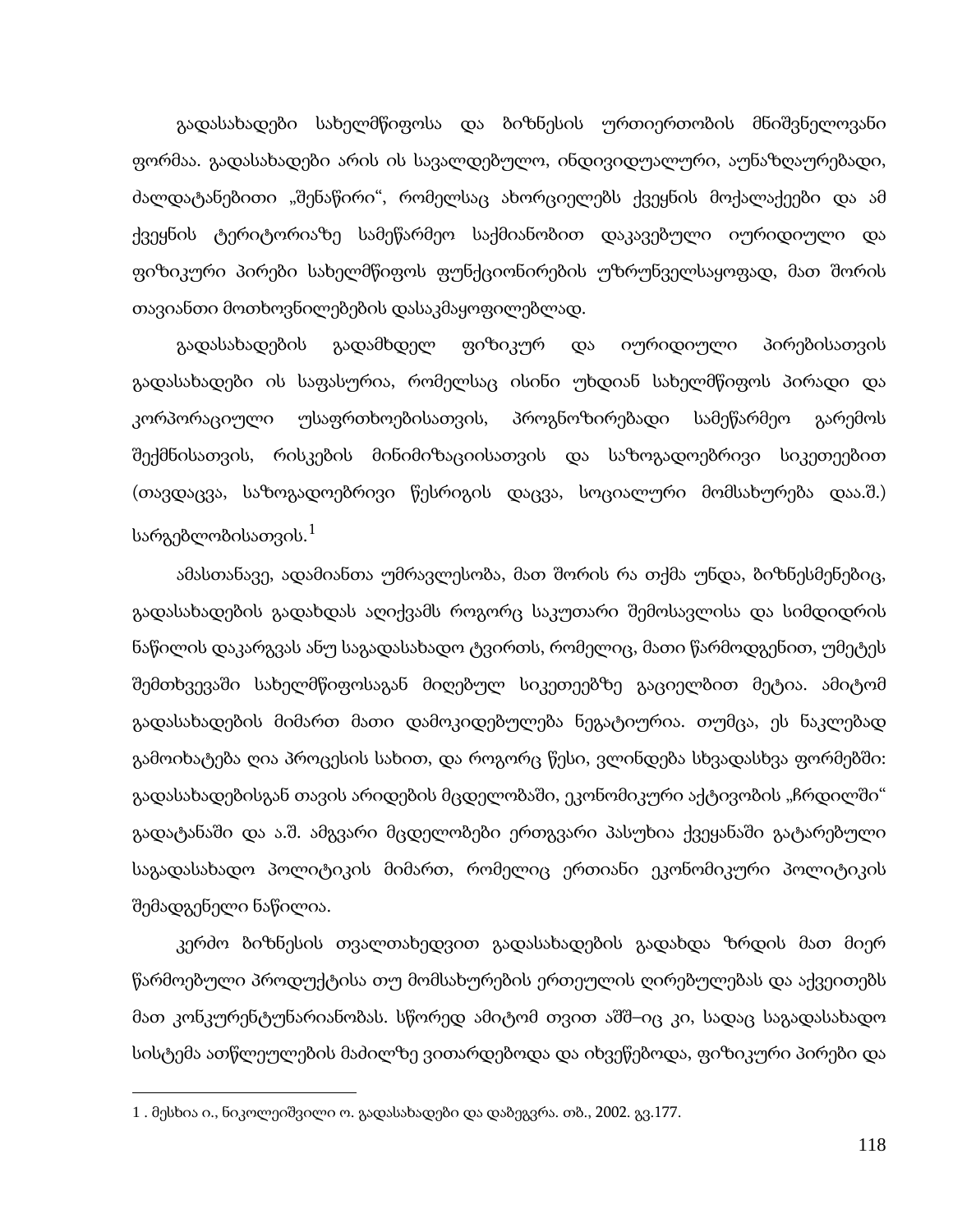კორპორაციები სახელმწიფოს ხშირად უმალავენ გადასახადებს. ექსპერტთა შეფასებით, დამალული შემოსავლები ამ ქვეყნის მთლიანი შიდა პროდუქტის ხუთი პროცენტის ფარგლებშია. $^{\rm 1}$  $^{\rm 1}$  $^{\rm 1}$ 

გადასახადების მიმართ დამოკიდებულებას მნიშვნელოვნად განსაზღვრავს ისეთი კატეგორიები, როგორიცაა საგადასახადო მენტალიტეტი და საგადასახადო მორალი. საგადასახადო მენტალიტეტი წარმოადგენს გადასახადებისადმი ადამიანის სუბიექტურ განწყობას და დეტერმინირებულია საზოგადოების საერთო განწყობით. საგადასახადო მორალი გამოხატავს საგადასახადო კანონის დარღვევისადმი ადამიანის დამოკიდებულებას (პოზიციას).

ნებისმიერი ბიზნესი, მისი ზომის მიუხედავად, საჭიროებს სახელმწიფოს მხრიდან მხარდაჭერას და ამიტომ ზოგადად ბიზნესი თავად უნდა იყოს დაინტერესებული ეფექტიანი და ქმედითი სახელმწიფო სტრუქტურების არსებობით. აუცილებელია მკვეთრად არ შემცირდეს საბიუჯეტო შემოსავლები, ამავე დროს ბიზნესს არ დაეკარგოს გაფართოების სტიმული და არ გაუჩნდეს ლეგალური სფეროებიდან "ჩრდილოვან ეკონომიკაში" გადასვლის სურვილი.

მიუხედავად იმისა, რომ ნებისმიერ ქვეყანაში საგადასახადო პოლიტიკა ეხება სახელმწიფოს, ფირმებსა და მოქალაქეებს, იგი არსად არ წარმოადგენს საზოგადოებაში კონსესუსის შედეგს. მისი მიღება და განხორციელება ყველგან და ყოველთვის სახელმწიფოს პრეროგატივაა.

საქართველოში საგადასახადო პოლიტიკამ და პრაქტიკამ საკმაოდ რთული და წინააღმდეგობრივი გზა გაიარა. გვახსოვს ისეთი პერიოდები, როდესაც ქვეყანაში საგადასახადო დისციპლინა უკიდურესად დაბალ დონეზე იმყოფებოდა, ხოლო გადასახადების დამალვა თითქმის წესად იყო ქცეული. ე.წ. "ვარდების რევოლუციის" შემდეგ საგადასახადო სფეროში გარკვეული წარმატებები იქნა მიღწეული. საგრძნობლად გაძლიერდა საგადასახადო დისციპლინა, გამარტივდა გადასახადების ადმინისტრირება, მნიშვნელოვნად შემცირდა კორუფცია ამ სფეროში, შემცირდა

<span id="page-117-0"></span><sup>1 .</sup> Вавилов Ю. Лобизм и корупция в США. "Российские вести", 2009, №4, 83. 12.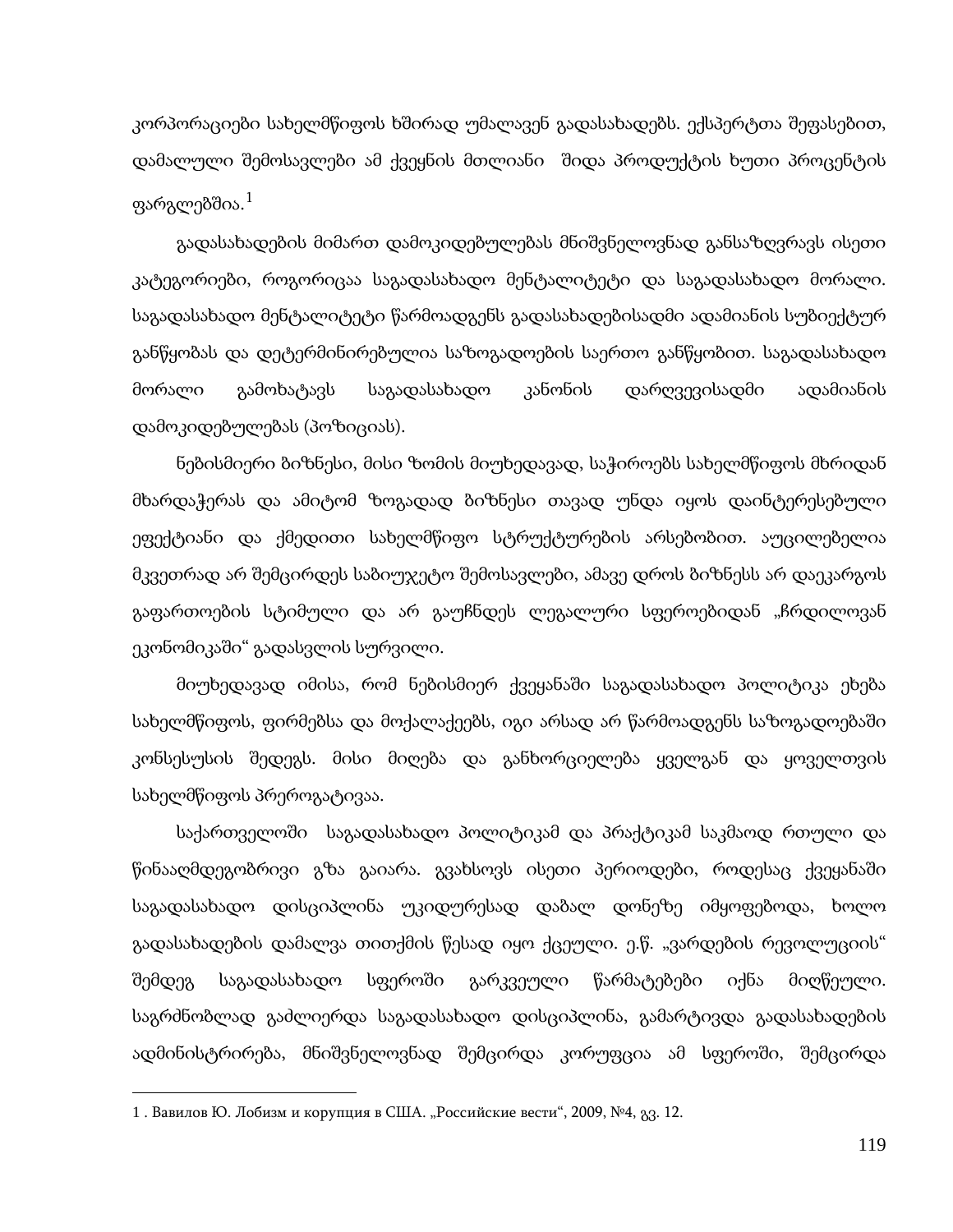გადასახადების რაოდენობა და ა.შ. ამასთანავე, როგორც მეწარმეთა და ბიზნესმენთა გამოკითხვები გვიჩვენებს, საგადასახადეო კანონმდებლობა და მისი განხორციელების წესი სერიოზულ სრულყოფასა და დახვეწას საჭიროებს. ბევრი რამ უნდა გაკეთდეს მოქალაქეებში საგადასახადო კულტურისა და პასუხისმგებლობის ამაღლების თვალსაზრისით. განსაკუთრებით მნიშვნელოვნად მიგვაჩნია გადასახადებისათვის მეწარმეობის მხარდამჭერი ხასიათის მინიჭება, რომელიც შეიძლება რეალიზებული იქნეს შემდეგი მიმართულებებით: საგადასახადო პოლიტიკის სრულყოფის ღონისძიებათა შემუშავებაში მცირე მეწარმეებისა და მათი მხარდამჭერი ორგანიზაციების აქტიური ჩაბმა, მცირე და საშუალო ბიზნესის ფისკალური მხარდაჭერა, რომელიც საგადასახადო შეღავათების გარდა ითვალისწინებს სხვადასხვა სახის სუბსიდიების გაცემას. მეწარმეობის განვითარების მიზნით მიზანშეწონილად მიგვაჩნია:

- ახლადშექმნილი მცირე საწარმოების ფუნქციონირების დაწყებიდან ორი წლის მანძილზე მათი მოგების გადასახადის განახევრება;
- მცირე და საშუალო საწარმოების მთლიანად განთავისუფლება რეინვესტირებულ კაპიტალზე მოგების გადასახადიდან;
- მცირე საწარმოებისთვის უფლების მინიჭება ისარგებლონ დაჩქარებული ამორტიზაციის ნორმებით;
- მცირე საწარმოების მიმართ გამარტივებული საბუღალტრო წესის გამოყენება;
- გადასახადების რაოდენობის შემცირება მათი აგრეგირების გზით.

როგორც დავინახეთ, ბიზნესის, განსაკუთრებით მცირე და საშუალო ბიზნესის განვითარება შეუძლებელია სახელმწიფოს მხრიდან საფინანსო–საკრედიტო და საინვესტიციო მხარდაჭერის გარეშე. გამოკითხულ მცირე და საშუალო მეწარმეთა აბსოლუტურად უმეტესი ნაწილი მათი საქმიანობის მთავარ შემაფერხებელ მიზეზად ასახელებდა საბანკო და არასაბანკო კრედიტებზე მაღალ საპროცენტო განაკვეთებს, რაც თავის მხრივ გამოწვეული იყო რისკის მაღალი ხარისხით და გაცემულ სესხებზე სათანადო გარანტიების არარსებობით. შესაბამისად, აუცილებელია აღნიშნული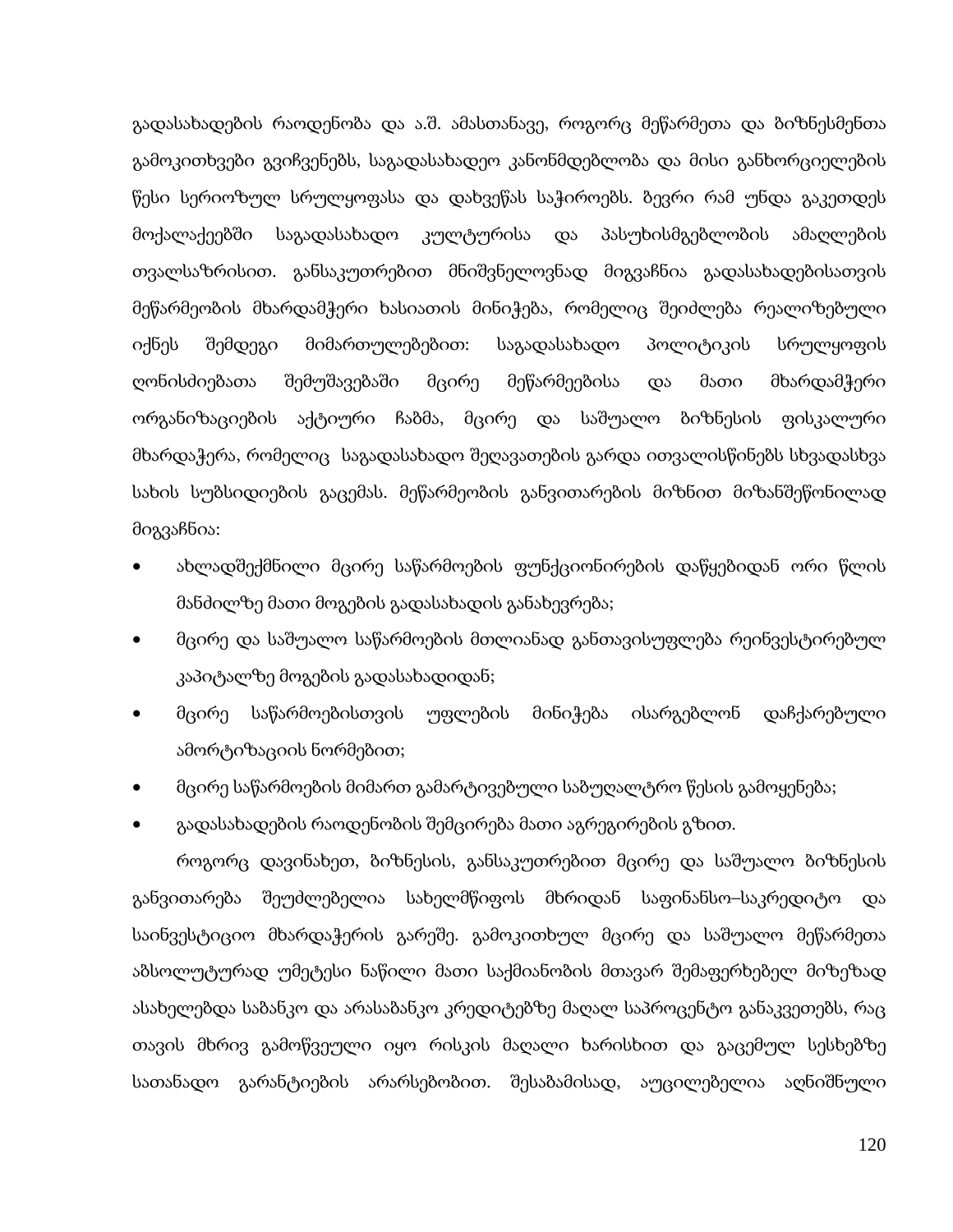მექანიზმის სრულყოფა, რომელიც შეიძლება განხორციელდეს სხვადასხვა მიმართულებით. უპირველეს ამოცანად მიგვაჩნია ბიზნესის მხარდაჭერის ინსტიტუციური ბაზის ჩამოყალიბება, რომელიც შეიძლება მოიცავდეს შემდეგ მიმართულებებს:

- მიკროდაფინანსების არასაბანკო ინსტიტუტების ჩამოყალიბების სტიმულირება;
- საბანკო მომსახურების სფეროს დივერსიფიცირება;
- შეზღუდული ლიცენზიის მქონე მცირე ბანკების განვითარება;
- დისტანციური საფინანსო მომსახურების პრაქტიკის დანერგვა;
- ელექტრონული და მობილური გადახდის საშუალებების, მათ შორის ელექტრონული ფულის გავრცელებისათვის ხელის შეწყობა;
- ფასიანი ქაღალდებით ვაჭრობის განშტოებული ქსელის შექმნის მხარდაჭერა.

მცირე და საშუალო ბიზნესის განვითარების თანამედროვე პერსპექტიული მიმართულებაა ინოვაციური ბიზნესი. შესაბამისად, აუცილებელია ახალი, ინოვაციური, რესურსდამზოგავი და ეკოლოგიურად სუფთა ტექნოლოგიების შემქმნელი და დამნერგავი პროექტების ფინანსური და საკრედიტო–საგარანტიო სქემების შექმნა. ასეთმა პროექტებმა შეიძლება მოიცვას:

- ვენჩურული ინტელექტუალური ფონდისა და სპეციალიზებული ინვესტიციური ბანკის შექმნა მცირე და საშუალო ბიზნესის სფეროში მეცნიერებათტევადი ტექნოლოგიების დაფინანსებისათვის;
- ინტელექტუალური საკუთრებით გარანტირებული მაღალი ტექნოლოგიების ფირმების ფასიანი ქაღალდებისა და ინვესტიციების ბაზრის ჩამოყალიბება;
- ვენჩურული დაფინანსების ინსტიტუტების, სალიზინგო კომპანიებისა და საგარანტიო ფონდების ქსელების შექმნა;

• მცირე და საშუალო ბიზნესის დაფინანსების წყაროების შექმნის "ქვევიდან წამოსული" ინიციატივების (საკრედიტო კოოპერატივები, ურთიერთ– დაკრედიტების საზოგადოებები) და იმ ორგანოებისა და სტრუქტურების ნუსხა, რომლებიც უშუალოდ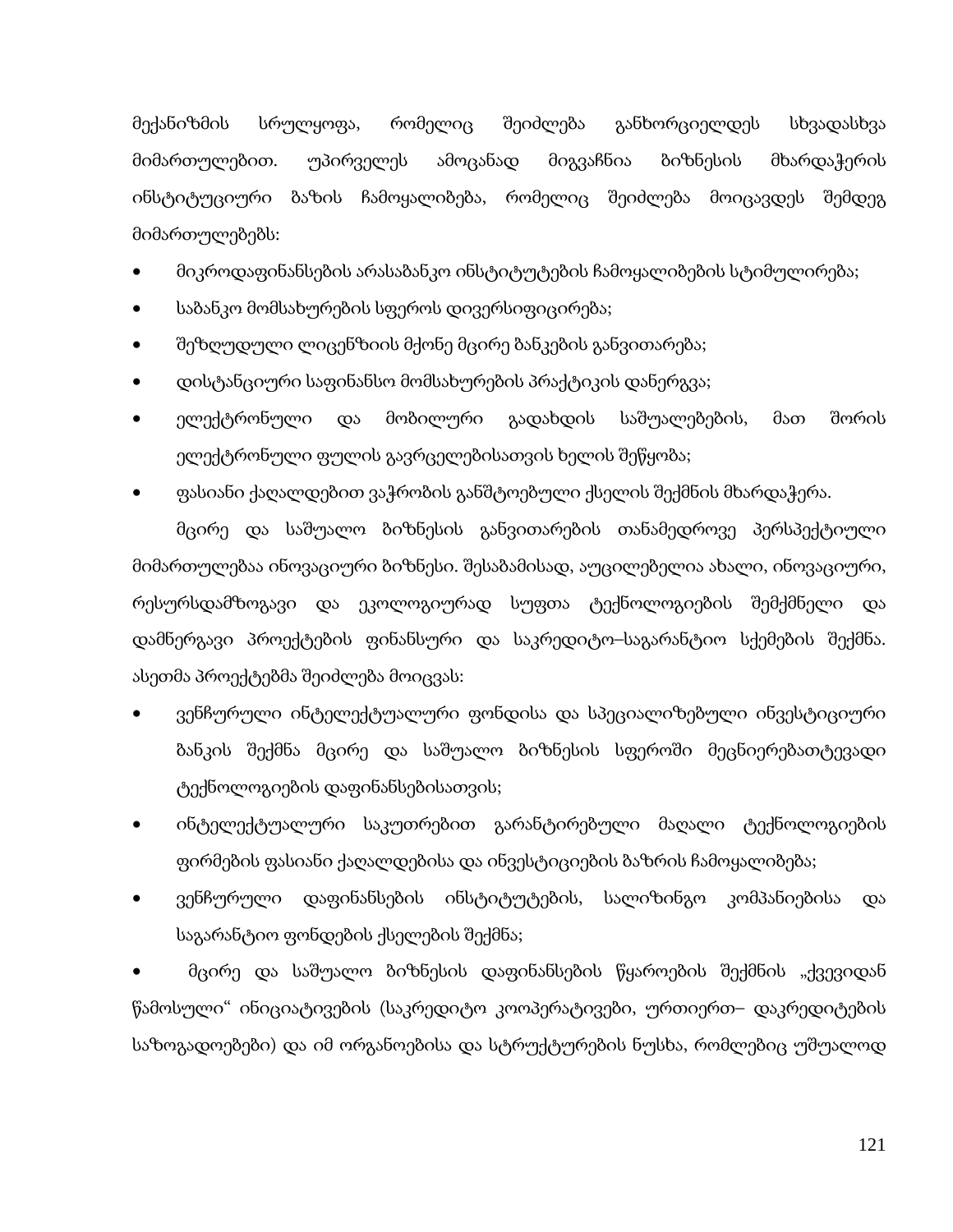აგებენ პასუხს საინვესტიციო პროექტების შემუშავებისა და განხორციელების მთელ პროცესზე.

ბიზნესთან მიმართებაში მეტად მნიშვნელოვანია აქტიური სტრუქტურული პოლიტიკის გატარება. იგი გულისხმობს იმ პრიორიტეტული დარგებისა და საწარმოების შერჩევას, რომლებიც სათანადო რესურსებით უზრუნველყოფის პირობებში შეძლებენ მაქსიმალური ეკონომიკური უკუგების მოცემას. ეკონომიკის განვითარების სხვადასხვა ეტაპზე ეს პრიორიტეტები შეიძლება შეიცვალოს, თუმცა შესაძლებელია მეტნაკლებად სტაბილური და მაღალი შედეგების მომტანი შემდეგი სფეროების გამოყოფა:

- სამრეწველო და სასოფლო–სამეურნეო პროდუქციის გადამუშავება;
- მაღალტექნოლოგიური, მეცნიერებათტევადი წარმოება და ინოვაციები;
- საექსპორტო და იმპორტშემცვლელი წარმოება;
- ტურიზმი და ინფრასტრუქტურა.

მეცნიერულ–ტექნოლოგიური პროგრესის თანამედროვე ეტაპის ხასიათიდან გამომდინარე მეტად მნიშვნელოვანია მცირე და საშუალო საწარმოებისათვის ტექნოლოგიური ხასიათის ხელშეწყობა, რომელიც გულისხმობს:

- თანამედრიოვე ტექნიკისა და ტექნოლოგიების მიღების წყაროებისა და საშუალებების განსაზღვრას;
- ტექნოლოგიების შემოტანის ისეთი ფორმების გამოყენებას, როგორიცაა ლიცენზიები და ნოუ–ჰაუ, საწარმოთა კოოპერაცია, ერთობლივი მეწარმეობა და სხვ.
- ახალი ტექნიკისა და ტექნოლოგიების შემოტანის ინსტიტუციური სტრუქტურების ჩამოყალიბება: ტექნიკური და ტექნოლოგიური ცენტრების, ტექნოპარკების, სალიზინგო კომპანიების და ა.შ. შექმნა;
- ახალი ტექნოლოგიების გამოყენების სწავლება და კონსულტაციები;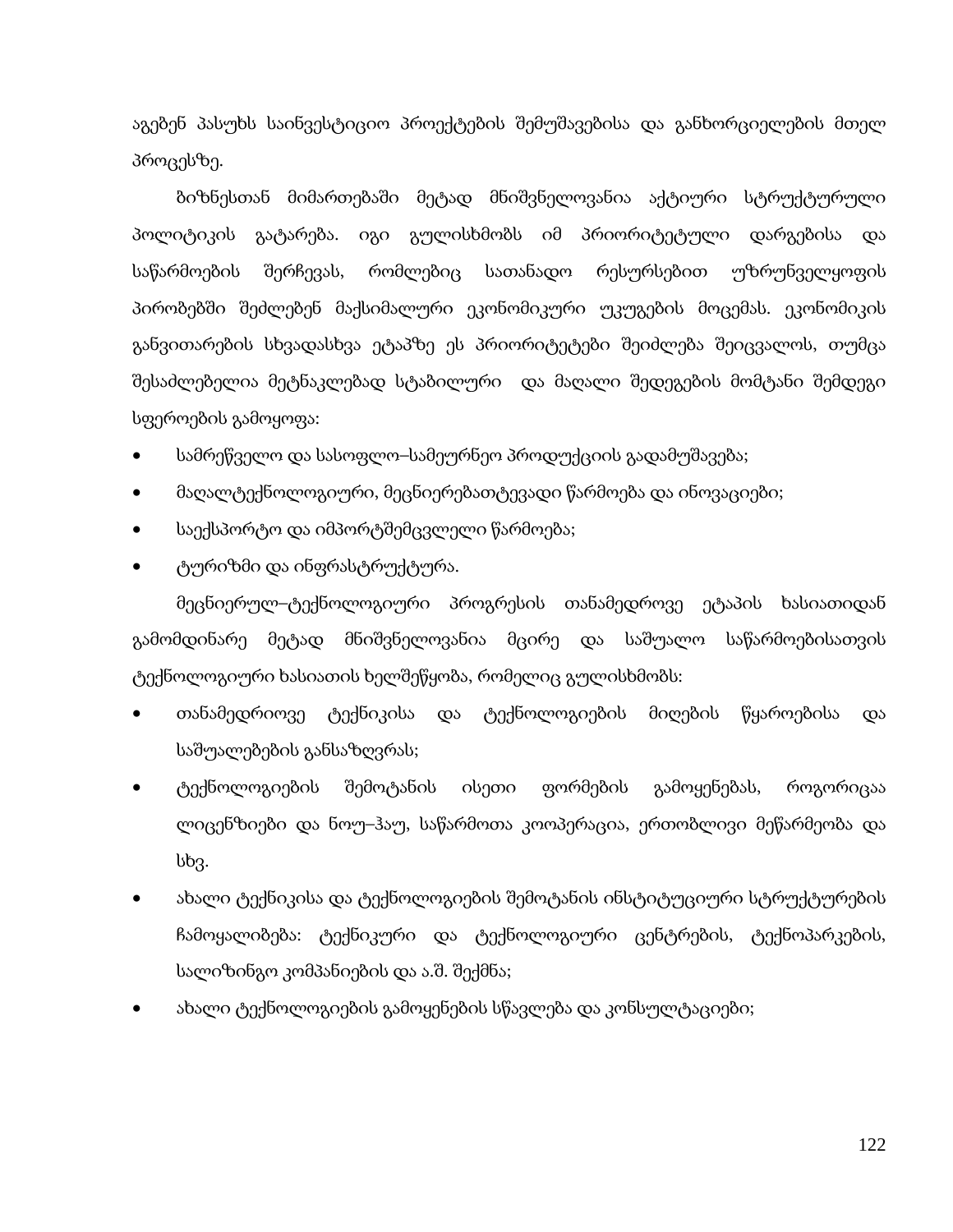• წახალისებისა და შეღავათების სისტემის გამოყენება იმ მეწარმეთა მიმართ, რომლებიც ორიენტირებული არიან მოწინავე ტექნოლოგიათა იმპორტირებასა და დანერგვაზე.

მცირე საწარმოთა ტექნოლოგიური მომსახურების თანამედროვე და პერსპექტიულ ფორმად მიჩნეულია ფინანსური და ოპერატიული ლიზინგი. ფინანსური ლიზინგი, ტრადიციული საბაკო დაკრედიტებისაგან განსხვავებით, მეწარმეს საშუალებას აძლევს მიიღოს აუცილებელი ძირითადი საშუალებები ერთდროული დანახარჯების განხორციელების გარეშე. იგი ითვალისწინებს ძირითად საშუალებებზე საამორტიზაციო ღირებულების მთლიან ან ნაწილობრივ გადახდას, რის შემდეგაც ქონება დამქირავებლის საკუთრებაში გადადის. ამ ინსტრუმენტის გამოყენება განსაკუთრებით ეფექტიანია ისეთი სახის წარმოებაში, რომელიც ხასიათდება მაღალი ციკლურობით და სეზონურობით. ფინანსური ლიზინგი მნიშვნელოვან საგადასახადო შეღავათებს აძლევს მეწარმეს. კერძოდ, იჯარით აღებული ძირითადი საშუალებები არ აღირიცხება საბალანსო ანგარიშებში აქტივების სახით, საარენდო შენატანები არ იბეგრება და საერთაშორისო კანონმდებლობის თანახმად, ლიზინგით შემოტანილი მოწყობილობები და დანადგარები თავისუფლდება საბაჟო გადასახადებისაგან. ასევე წარმატებით შეიძლება იქნეს გამოყენებული ოპერატიული ლიზინგი, რომელიც გულისხმობს ძირითად საშუალებათა იჯარას მათი საამორტიზაციო ვადაზე ნაკლები პერიოდით.

მოწინავე უცხოური გამოცდილებიდან გამომდინარე, მეწარმეობის მხარდასაჭერად შეიძლება გამოყენებული იქნეს ისეთი ეფექტიანი მექანიზმი, როგორიცაა ბიზნეს– ინკუბატორები. ეს უკანასკნელი ხელს უწყობს ინდივიდუალური ინიციატივების გამოვლინებას და მეცნიერულ–ტექნოლოგიური პროგრესის მიღწევათა სწრაფად დანერგვას. ბიზნეს–ინკუბატორი არის სპეციალური ტერიტორია, სადაც თავმოყრილია ახალი საწარმოები. ისინი სარგებლობენ ადგილობრივი ინფრასტრუქტურითა და აუცილებელი მომსახურებით. ბიზნეს–ინკუბატორებში აქტიურად მიიზიდება როგორც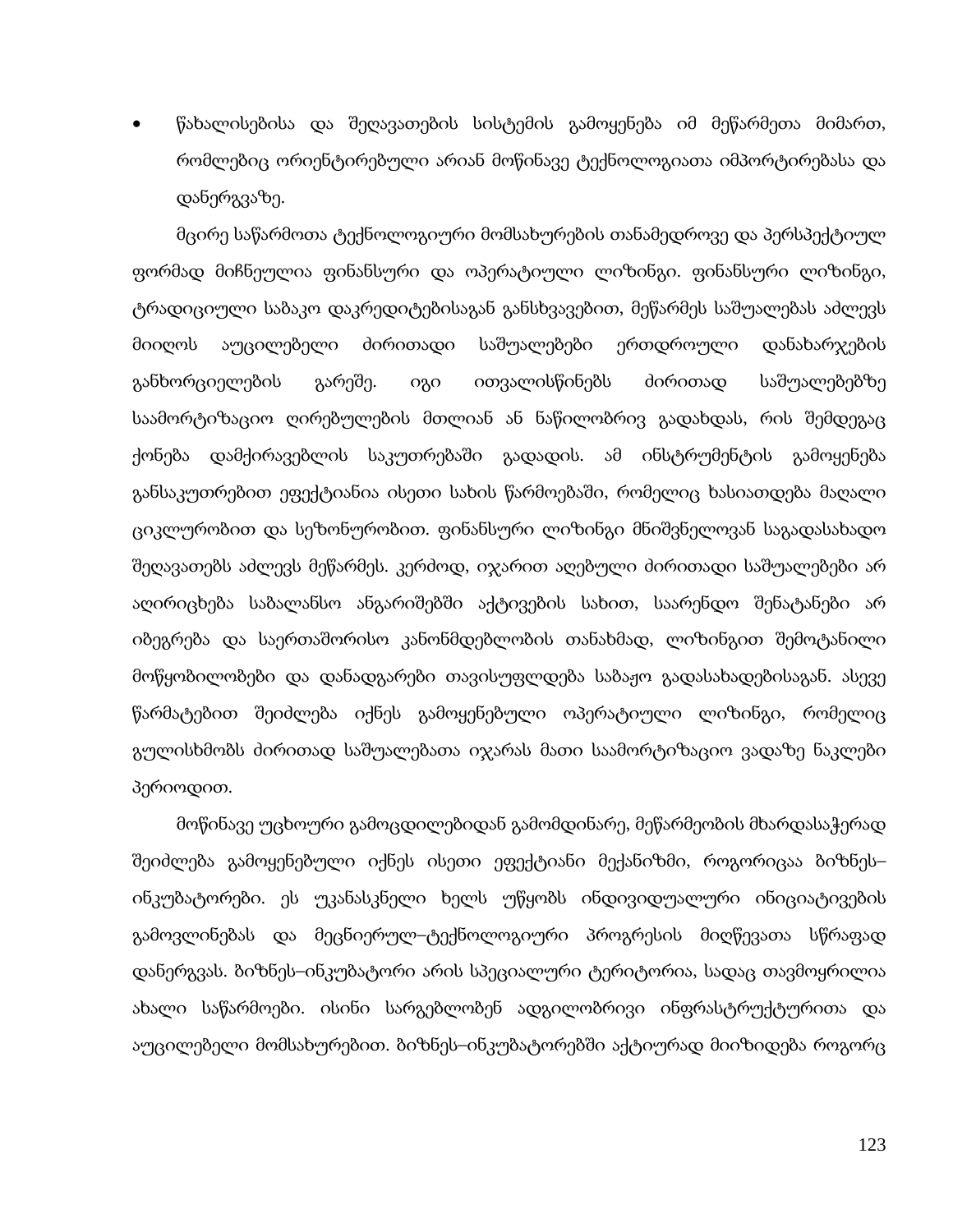ადგილობრივი ისე უცხოური ინვესტიციები. წარმოება ორიენტირებულია მაღალტექნოლოგიური საექსპორტო პროდუქციის შექმნაზე.

ბიზნეს–ინკუბატორების შექმნა საკმაოდ რთული, შრომატევადი და კაპიტალტევადი საქმეა, რომელიც მოითხოვს წინასწარი მოსამზადებელი სამუშაოების ჩატარებას. კერძოდ, აუცილებელია ბიზნეს–ინკუბატორების სტატუსის განსაზღვრა, მართვის სტრუქტურებისა და ფუნქციების დადგენა და სხვ. ბიზნეს–ინკუბატორი სამართლებრივ – ორგანიზაციული წესით არის დამოუკიდებელი და არაკომერციული ორგანიზაცია, რომლის საქმიანობას წარმართავს კოლეგიური ორგანო, მაგალითად საბჭო. მეტად მნიშვნელოვანია ამ სტრუქტურის თანამშრომლობა მცირე მეწარმეობის ხელშემწყობ და განმავითარებელ ადგილობრივ ორგანოებთან, ასევე მოცემულ ტერიტორიაზე ფუნქციონირებად საკონსულტაციო მომსახურების ცენტრებთან. მიზანშეწონილია, რომ საქრთველოში ბიზნეს–ინკუბატორების საქმიანობა უმთავრესად წარიმართოს : ა) მატერიალური წარმოების სფეროში მეწარმეობის მხარდასაჭერად და

ბ) მომსახურების სფეროში მეწარმეობის გასავითარებლად.

განსაკუთრებით მნიშვნელოვანია ბიზნეს–ინკუბატორებისათვის ადგილმდება– რეობის სწორი შერჩევა, რომელმაც უნდა გაითვალისწინოს სათანადო ინფრასტრუქტურების არსებობა, პირველ რიგში კი – თანამედროვე კომუნიკაციების გამოყენების შესაძლებლობა.

აუცილებელია ბიზნეს–ინკუბატორების მიბმა რეგიონალურ პოლიტიკასთან და მართვის ადგილობრივი ორგანოების აქტიური ჩართვა ბიზნეს–ინკუბატორების ფუნქციონირების პროცესში. ჯეროვანი ყურადღება უნდა მიექცეს მმართველი პერსონალის შერჩევას, მართვის ეფექტიანი პროცედურების შემუშავებას, მენეჯერთა საქმიანობის სწორ შეფასებას და სათანადო სტიმულირებას.

ბიზნესის წარმატებით განვითარების შესაძლებლობას ძალიან დიდი ზომით განსაზღვრავს ბიზნესმენთა და მეწარმეთა განათლების დონე, პროფესიონალიზმი და კვალიფიკაცია. მსოფლიო გამოცდილება გვიჩვენებს, რომ ყოველივე ამის მიღწევა არის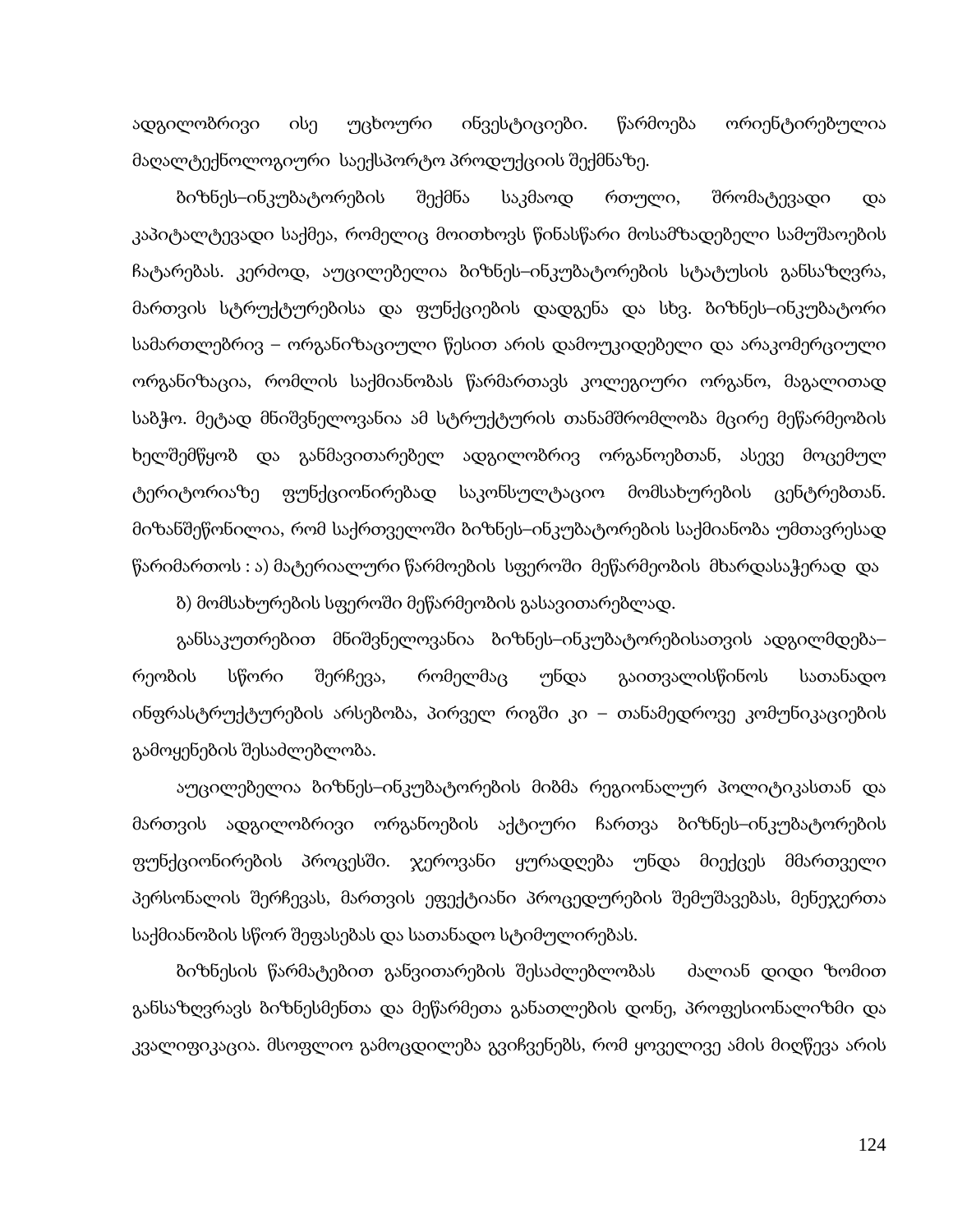რთული პროცესი, რომელიც დიდ დროს, ძალისხმევას და სერიოზული კაპიტალდაბანდებების განხორციელებას მოითხოვს.

გასული საუკუნის 90–იანი წლების დასაწყისიდან, რომელსაც ისტორიულად დაემთხვა განვითარებული ინდუსტრიული საზოგადოების პოსტინდუსტრიულში გადაზრდა, კომპანიებმა აქტიურად დაიწყეს კომპლექსური სწავლების ცენტრების შექმნა და მასში საკუთარი კვალიფიკაციური კადრების მომზადება. $^1$  $^1$  ასეთი ცენტრები აღჭურვილია თანამედროვე ტექნიკური საშუალებებით და აქ დასაქმებულია როგორც კვალიფიციური პედაგოგები, რომლებსაც ძირითადად მიჰყავთ თეორიული კურსები, ასევე საწამოო პრაქტიკის განმახორციელებელი, ძირითადად ახალგაზრდა ინსტრუქტორები. შესაბამისად, მსგავს ცენტრებში მიღწეულია ფუნდამენტური თეორიული ცოდნისა და პრაქტიკული უნარ–ჩვევების სინთეზი და მთლიანად სწაავლების პროცესი მაქსიმალურადაა დაახლოებული რეალური წარმოების გარემოსთან.

კომპლექსური სასწავლო ცენტრები განსაკუთრებით აქტიურად და ეფექტიანად გამოიყენება ისეთი ცნობილი საავტომობილო კონცერნების მიერ, როგორიცაა: ამერიკული "ფორდი", ფრანგული "რენო", იტალიური "ოლივეტი".

სასწავლო ცენტრები ბევრ ქვეყანაში კორპორაციების ძლიერი ქვედანაყოფებია. კადრების შიდასაფირმო მომზადებასთან ერთდ ბევრ ქვეყანაში ფუნქციონირებს კორპორაციათაშორისი სასწავლო ცენტრები, რომელთა მთავარი ამოცანაა ამ კორპორაციებთან ფინანსურად, ტექნოლოგიურად დაკავშირებული მცირე და საშუალო ფირმებისათვის კადრების მომზადება. ასეთი ცენტრები არსებობს იტალიურ ნავთობქიმიურ კომპანიასთან "მონტე დისონი", რამდენიმე კორპორაციათაშორისი სასწავლო ცენტრი ფუნქციონირებს საფრანგეთისა და გერმანიის ქიმიურ მრეწველობაში. ამ ცენტრებში თავმოყრილია საუკეთესო აპარატურა და მოწყობილობა; თეორიული მომზადების ხვედრითი წონა საერთო მომზადების პროგრამაში დაახლოებით 30

<span id="page-123-0"></span><sup>1 .</sup> Иноземцев В. Цели и структура корпорации как основы её конкурентоспособности. "Проблемы теории и практики управления". 2011, №3, გვ. 65.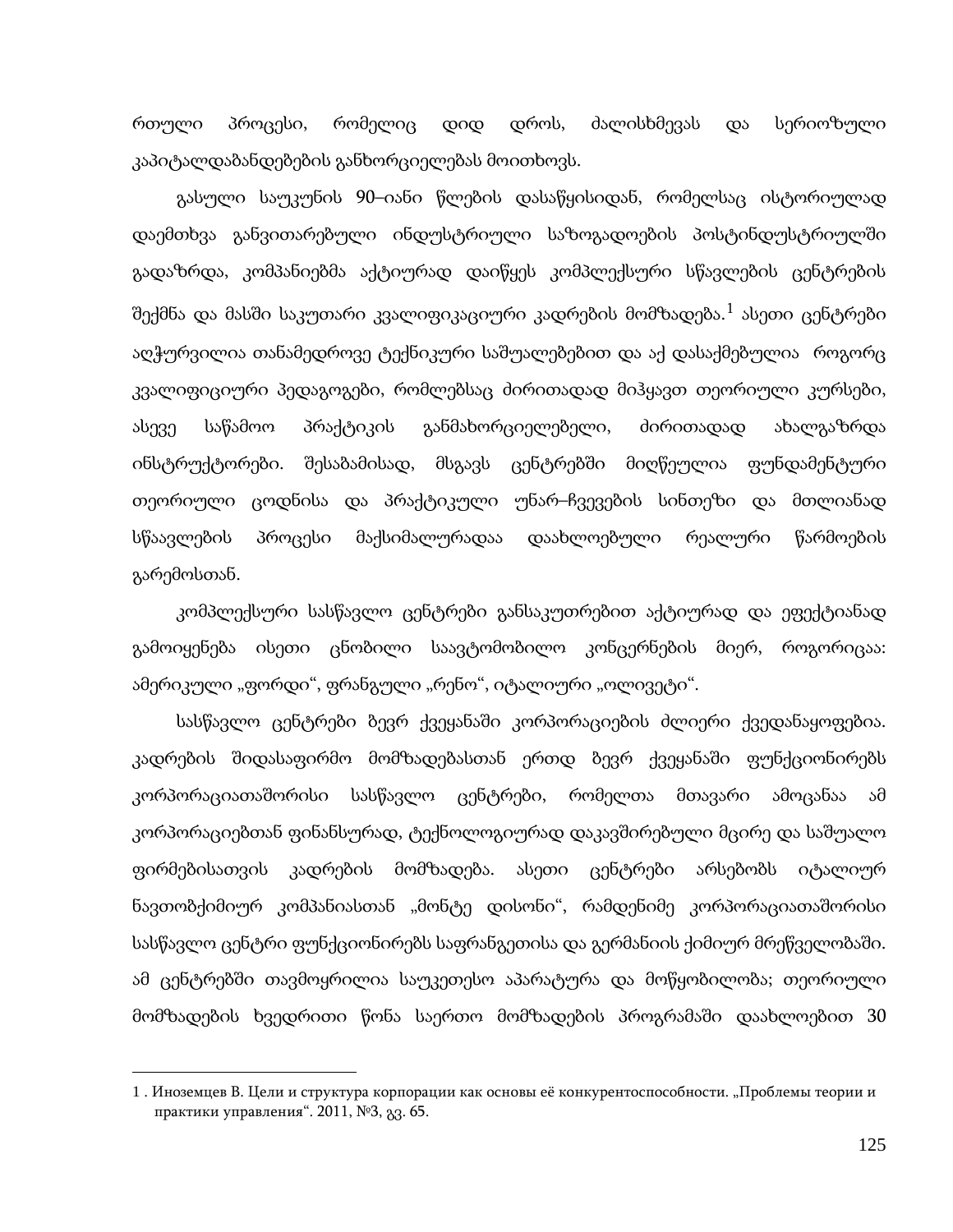პროცენტს აღწევს. ზემოაღნიშნულ ცენტრებში კადრების მომზადება მიმდინარეობს ძირითადად ორი მიმართულებით: სამუშაოზე ახლად მიღებული თანამშრომლების სწავლება სპეციალიზებული პროგრამების მიხედვით და კვალიფიკაციის ამაღლება. პრაქტიკაში დამკვიდრებულია პირველი კატეგორიის მუშაკთა დაწინაურების წესი, თუკი ისინი წარმატებით გაივლიან სასწავლო პრგრამას. ობიექტური და სამართლიანი შეფასების მიზნით ახალგაზრდა თანამშრომელთა სასწავლო აქტივობების შეფასებები შეიტანება სპეციალურ დოსიეში და ინახება სასწავლო ცენტრში. ინჟინერ–ტექნიკური და სხვა პერსონალის კვალიფიკაციის ამაღლება, დასავლეთის მეცნიერთა აზრით, წარმოების თანამედროვე ხასიათიდან გამომდინარეობს და ეს პროცესი მთელი ცხოვრების მანძილზე უნდა გრძელდებოდეს. $^{\rm 1}$  $^{\rm 1}$  $^{\rm 1}$ 

სპეციალისტთა კვალიფიკაციის ამაღლება, როგორც წესი, რეალიზდება სამი მთავარი მიმართულებით: ა) იმ მუშაკთა ცოდნის გაღრმავება– გაფართოება, რომლებიც რჩებიან დაკავებულ თანამდებობაზე; ბ) მუშაკთა მომზადება ხელმძღვანელი თანამდებობების დასაკავებლად, გ) მუშაკთა გადაკვალიფიცირება და ახალი პროფესიის დაუფლება.

აღსანიშნავია ის გარემოებაც, რომ უკანასკნელ წლებში კადრების კვალიფიკაციის ამღლებისა და ცოდნის მიღებისათვის დამატებითი სტიმულირების მინიჭების მიზნით, ბევრ კომპანიას საკუთარი სასწავლო ცენტრის პროგრამაში შეაქვს საინჟინრო და მენეჯმენტის მეცნიერებებში ბაკალავრის, მაგისტრისა და დოქტორის აკადემიური ხარისხის მინიჭება.

<span id="page-124-0"></span>ამრიგად, სასწავლო ცენტრების შექმნა, სასწავლო პროგრამების შემუშავება და განხორციელება დასავლეთში დღეს განიხილება კორპორაციების გრძელვადიანი განვითარების სტრატეგიის ორგანულ შემადგენელ ნაწილად, რომელიც კადრების კვალიფიკაციის ამაღლების გზით, უზრუნველყოფს სამეცნიერო–ტექნიკური, საწარმოო, საინვესტიციო, მარკეტინგული რისკების შემცირების და ზოგადად კორპორატიულ განვითარებას.

<sup>1</sup> . Друкер П. Задачи менеджмента в XXI веке. М., 2002, გვ.112.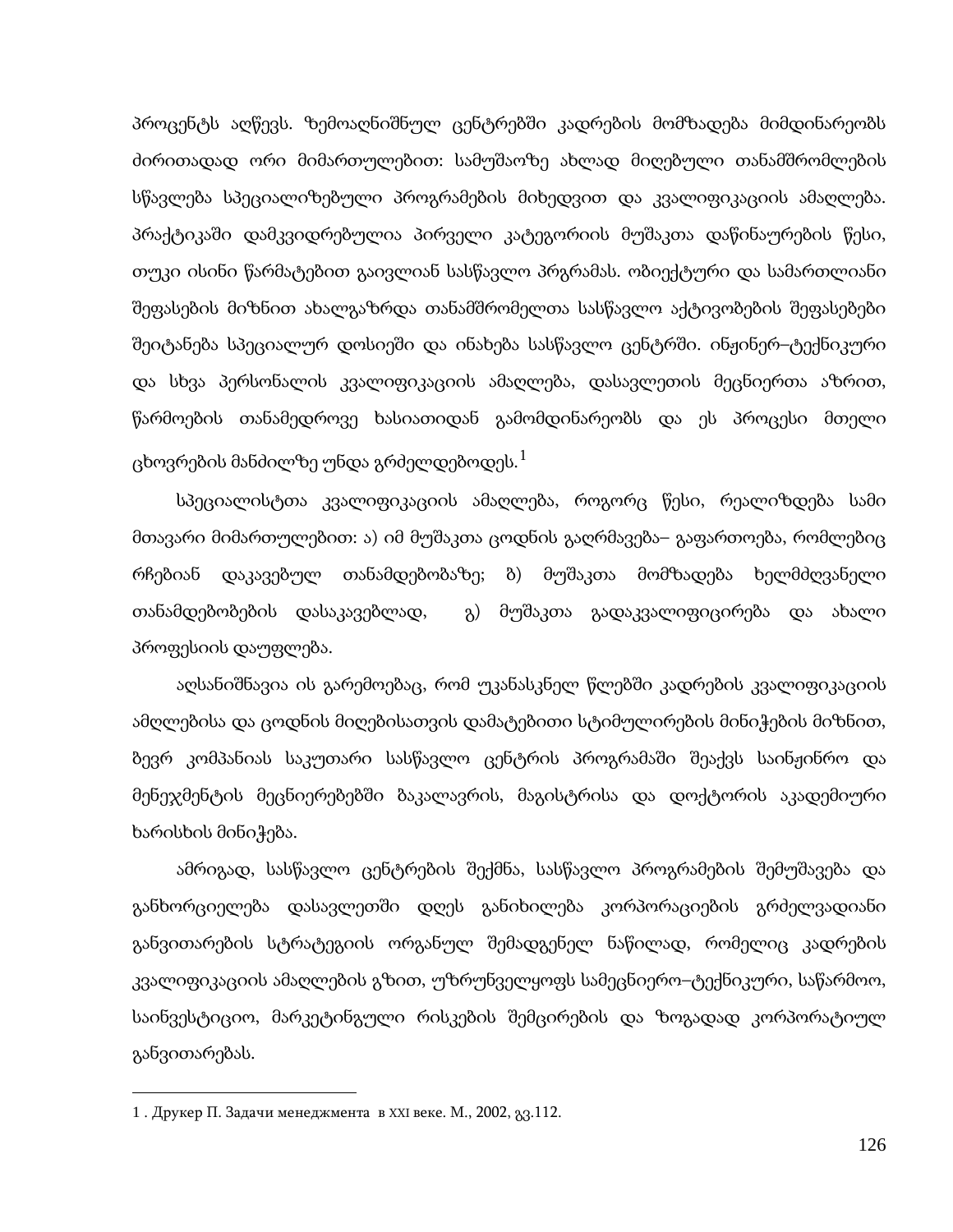დასავლეთის ქვეყნების ზემოაღნიშნული გამოცდილება, რა თქმა უნდა, საინტერესოა ჩვენთვის, თუმცა მისი პირდაპირი გადმოტანა საქართველოს რეალურ სინამდვილეში შეუძლებელია იმის გამო, რომ ჩვენ არ გაგვაჩნია ისეთი ძლიერი ბიზნეს– სტრუქტურები, რომლებიც დამოუკიდებლად მოახერხებენ პროფესიული მომზადებისა და გადამზადების მთელი სისტემის საკუთარი ძალებით ფუნქციონირების უზრუნველყოფას. შესაბამისად, ამ პროცესის განხორციელების მთავარი მონაწილე სახელმწიფო შეიძლება იყოს. ამასთანავე, სახელმწიფომ სხვადასხვა საშუალებების გამოყენებით უნდა წაახალისოს ბიზნეს–სტრუქტურები აღნიშნულ პროცესში აქტიური მონაწილეობის მისაღებად,

ამრიგად, სახელმწიფოს მხრიდან ბიზნესის პირდაპირი მხარდაჭერის ღონისძიებათა ეფექტიანი და ქმედითი სისტემის შექმნა და გამოყენება წარმოადგენს ბიზნესის წარმატებული ფუნქციონირებისა და განვითარების სასიცოცხლოდ აუცილებელ პირობას.

## 3.2. სახელმწიფოსა და ბიზნესის ურთიერთობის ფორმების განვითარება

სახელმწიფოსა და კერძო სექტორის (ბიზნესის) პარტნიორობა (Pablic Private Partnership - PPP) ნიშნავს სახელმწიფოს მხრიდან გარკვეული სამეურნეო ფუნქციების შესრულებაზე უარის თქმას და მათ გადაცემას კერძო კომპანიების ხელში, თუკი ისინი უფრო უკეთესად ახორციელებენ ამ საქმიანობას, ანუ სახელმწიფო ხელისუფლების გარკვეული ფუნქციების კვაზიპრივატიზებას, განსაკუთრებით რეგიონულ და მუნიციპალურ დონეებზე, რომელიც ემსახურება კოლექტიური მოთხოვნილებების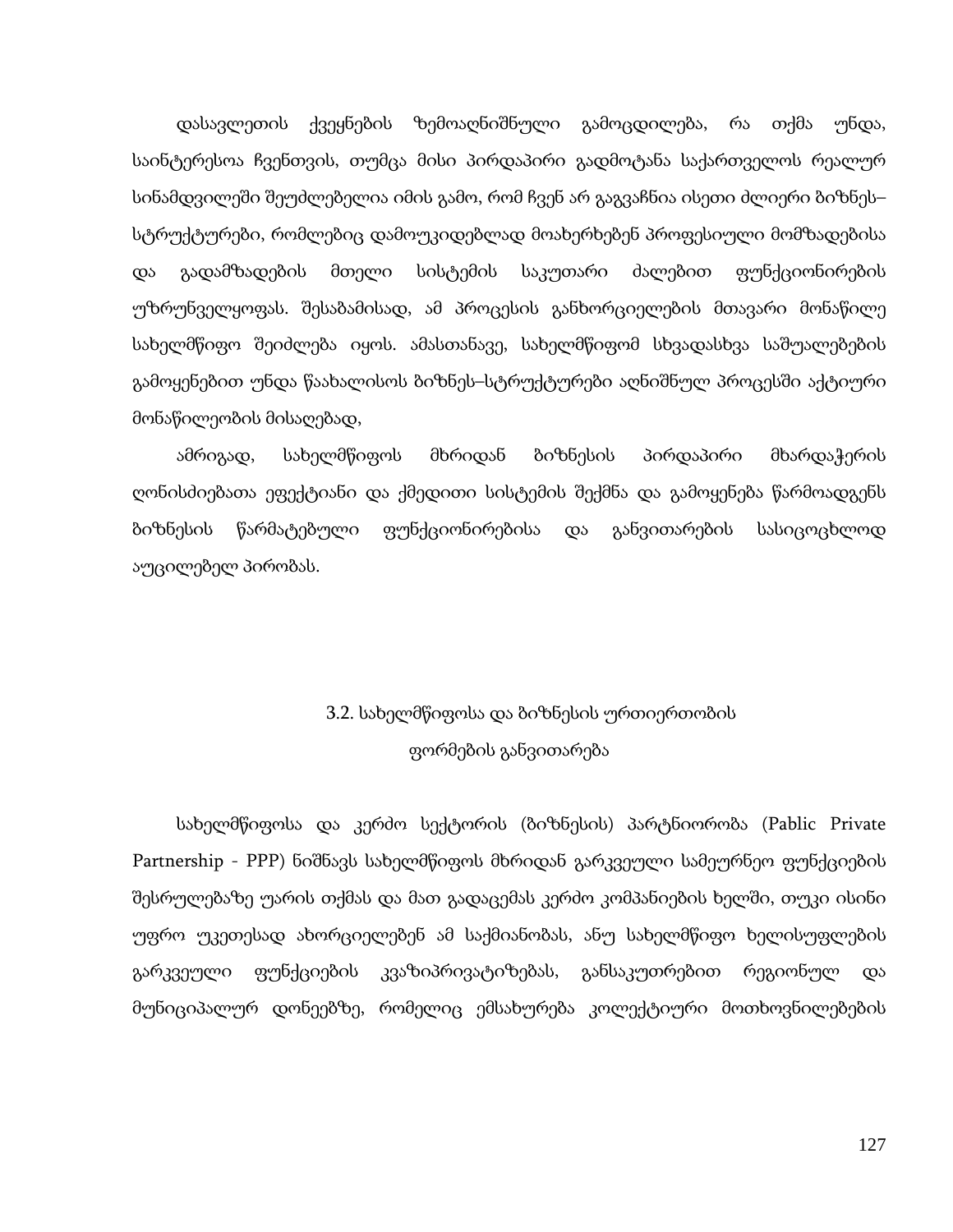დაკმაყოფილებისათვის საზოგადოებრივი საქონლის უფრო ეფექტიანად მიწოდების ამოცანას. $^{\rm 1}$  $^{\rm 1}$  $^{\rm 1}$ 

სახელმწიფოსა და კერძო სექტორის თანამშრომლობას ხანგრძლივი ისტორია აქვს. ჯერ კიდევ რომის სამართალი ითვალისწინებდა სახელმწიფოს მიერ კერძო პირებზე კონცესიების გადაცემას მოქალაქეთა სუფთა წყლით მომარაგებაზე.<sup>[2](#page-126-0)</sup> ა.სმიტი "ხალხთა სიმდიდრეში" წერდა, რომ მეფეთა უფლებამოსილების გარკვეული ნაწილის კერძო პირებზე გადაცემა შეამცირებდა სახელმწიფოს ვალს და უზრუნველყოფდა კაპიტალის ეფექტიან გამოყენებას $^3$  $^3$ .

მეცხრამეტე საუკუნეში ევროპასა და აშშ–ში კერძო პირებს ეძლეოდა კონცესია რკინიგზის გაყვანაზე. აღსანიშნავია ის ფაქტიც, რომ ავსტრიაში კერძო პირები რკინიგზის მშენებლობასა და მართვაზე კონცესიის მიღებაზე მხოლოდ მას შემდეგ დათანხმდნენ, რაც სახელმწიფო მათ დაპირდა გრანტების გამოყოფას.

სახელმწიფოსა და კერძო სექტორის ერთობლივი მონაწილეობით ევროპაში, კერძოდ საფრანგეთში, გასული საუკუნის 50–იანი წლების შუახანებში, ხოლო 60–იანი წლების დასაწყისში ესპანეთში გაყვანილი იქნა პირველი ფასიანი ავტომაგისტრალები. 1990–იანი წლების დასაწყისიდან მნიშვნელოვნად იმატა სახელმწიფოსა და კერძო ბიზნესის ერთობლივად დაფინანსებული პროექტების რაოდენობამ. ამასთანავე მუდმივ ცვლილებასა და განვითარებას განიცდიდა ამგვარი თანამშრომლობის(პარტნიორობის) ფორმები და მექანიზმები. იზრდებოდა იმ ქვეყნების რიცხვი, რომლებშიაც პარტნიორობა სახელმწიფოსა და ბიზნესს შორის მაღალი ხვედრითი წილით იყო წარმოდგენილი და მნიშვნელოვან როლს თამაშობდა ეკონომიკაში.

<span id="page-126-0"></span><sup>1</sup> . იხ.: Asse Ibergs R. PPP was passiert Wo in der EU. 2010, გვ.13-14. Демидова Л., Система партнёрских отношений: Новые тенденции и эффективность. Государство и бизнес : Институциональные аспекты. М., ИМЭМО, 2006. გვ.76; Суботин М. Государственно-частные партнёрства: мыровой опит. М., ИМЭМО РАН, 2006, გვ.131; Варнавский В. Концессионный механизм партнёрства государства и частного сектора. Московский общественный научный фонд и ИМЕМО РАН, 2009, გვ.34-35 და სხვ.

<span id="page-126-1"></span><sup>2</sup> . ტალიაშვილი ა. ანტიკური ქვეყნების სასამართლო ორგანიზაცია და პროცესი. თბ., 2009, გვ.25.

<sup>3</sup> . სმიტი ა. გამოკვლევა ხალხთა სიმდიდრის ბუნების და მიზეზების შესახებ. თბ., 1938. გვ.87.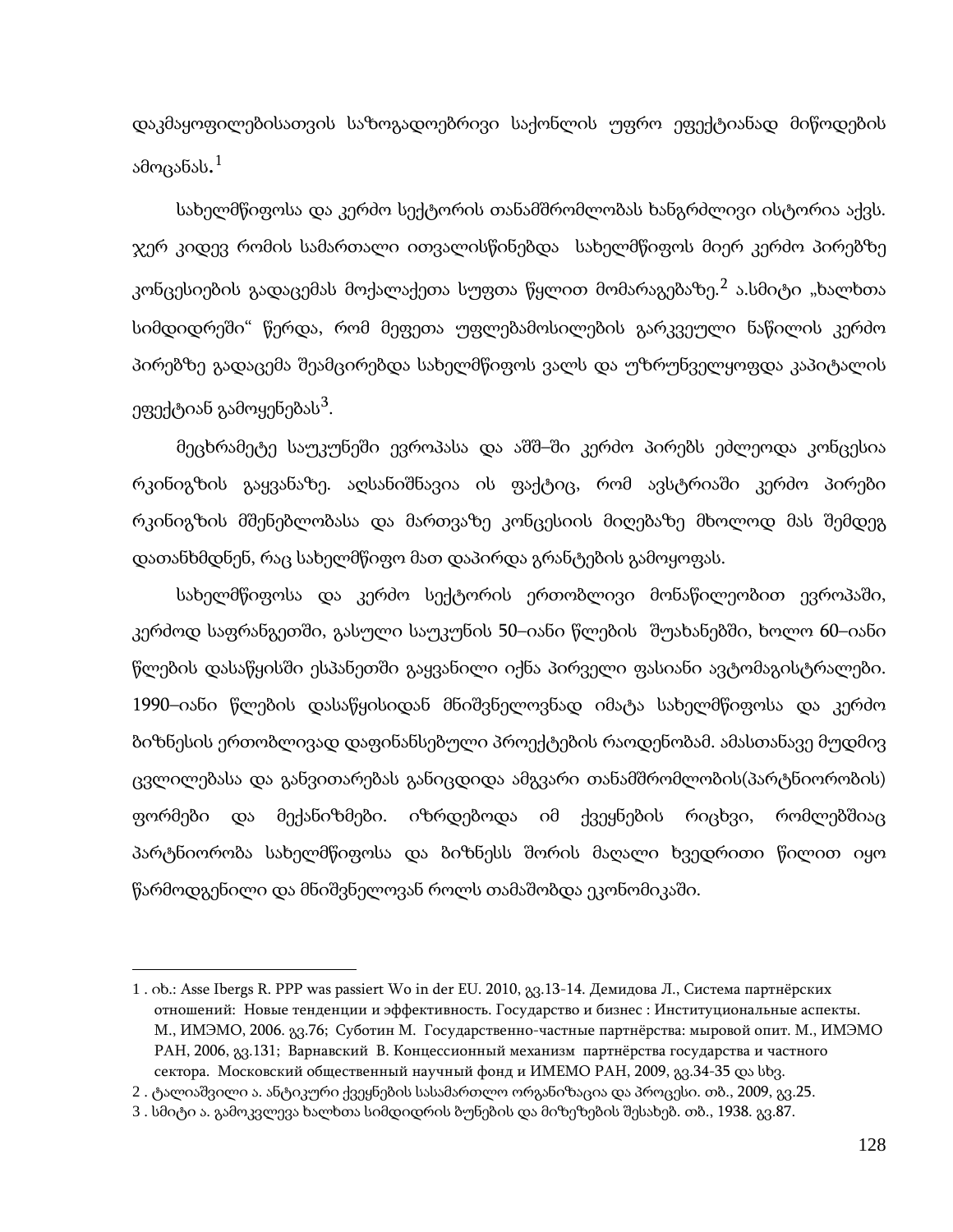განვითარებული ქვეყნების გამოცდილება ადასტურებს, რომ სახელმწიფოსა და კერძო ბიზნესის თანამშრომლობას განსაკუთრებით მაღალი ეფექტიანობა ახასიათებს მსხვილი პროექტების განხორციელების პროცესში. ასეთ პარტნიორობას საფუძვლად უდევს არამარტო მთავრობის საბიუჯეტო ასიგნებები (სუბსიდიები, გრანტები და ა.შ.), არამედ პროექტებში მონაწილე კერძო სექტორის საწარმოებისათვის სხვადასხვა შეღავათების (პრეფერენციების) მინიჭება. ეს პირველ რიგში შეეხება საგადასახადო შეღავათებს. სახელმწიფოს მონაწილეობა ერთობლივ პროექტებში განსაკუთრებით მნიშვნელოვანია ინფრასტრუქტურის ობიექტების მშენებლობასთან მიმართებაში, სადაც ძალიან დიდია აუცილებელ კაპიტალდაბანდებათა მოცულობა, ხანგრძლივია მათი გამოსყიდვის ვადები და მაღალია რისკების ხარისხი.

როგორც თავიდანვე აღვნიშნეთ, სახელმწიფოსა და კერძო ფირმების პარტნიორობა დასავლეთის ქვეყნებში ფართოდ გამოიყენება ადგილობრივ დონეზე. აქ იგი, როგორც წესი, უკავშირდება ქალაქების პრობლემური რაიონების რეკონსტრუქციას, მუნიციპალურ საბინაო მშენებლობას და კომუნალური სტრუქტურების მოდერნიზაციას. ამ ფორმით კონკურენციული პრინციპები ვრცელდება მნიშვნელოვანი საწარმოო და სოციალური მომსახურების მიმწოდებელ ისეთ დარგებზე, რომლებიც წინათ გამოირჩეოდნენ მონოპოლიზაციის მაღალი ხარისხით.

სახელმწიფოსა და კერძო სექტორის პარტნიორობა მნიშვნელოვნად განსაზღვრავს თანამედროვე ეკონომიკური სისტემის შერეულ ხასიათს და განვითარების გრძელვადიან პერსპექტივას. $^1$  $^1$ 

ერთობლივი პროექტების რეალიზაციის მასშტაბები საკმაოდ განსხვავებულია როგორც ქვეყნების, ისე ეკონომიკის დარგობრივი სტრუქტურის ჭრილში. ამასთანავე შეინიშნება ზოგიერთი გამოკვეთილი ტენდენცია. კერძოდ:

• ევროპის რიგ ქვეყნებში – ირლანდიაში, პორტუგალიში, ესპანეთსა და იტალიაში მიღებულია საკანონმდებლო აქტები, რომლებიც მნიშვნელოვნად აიოლებს

<span id="page-127-0"></span><sup>1</sup>. გოგოხია რ. შერეული ეკონომიკური სისტემა: არსი, მოდელები, განვითარების ტენდენციები. თბ.,2004, გვ.17.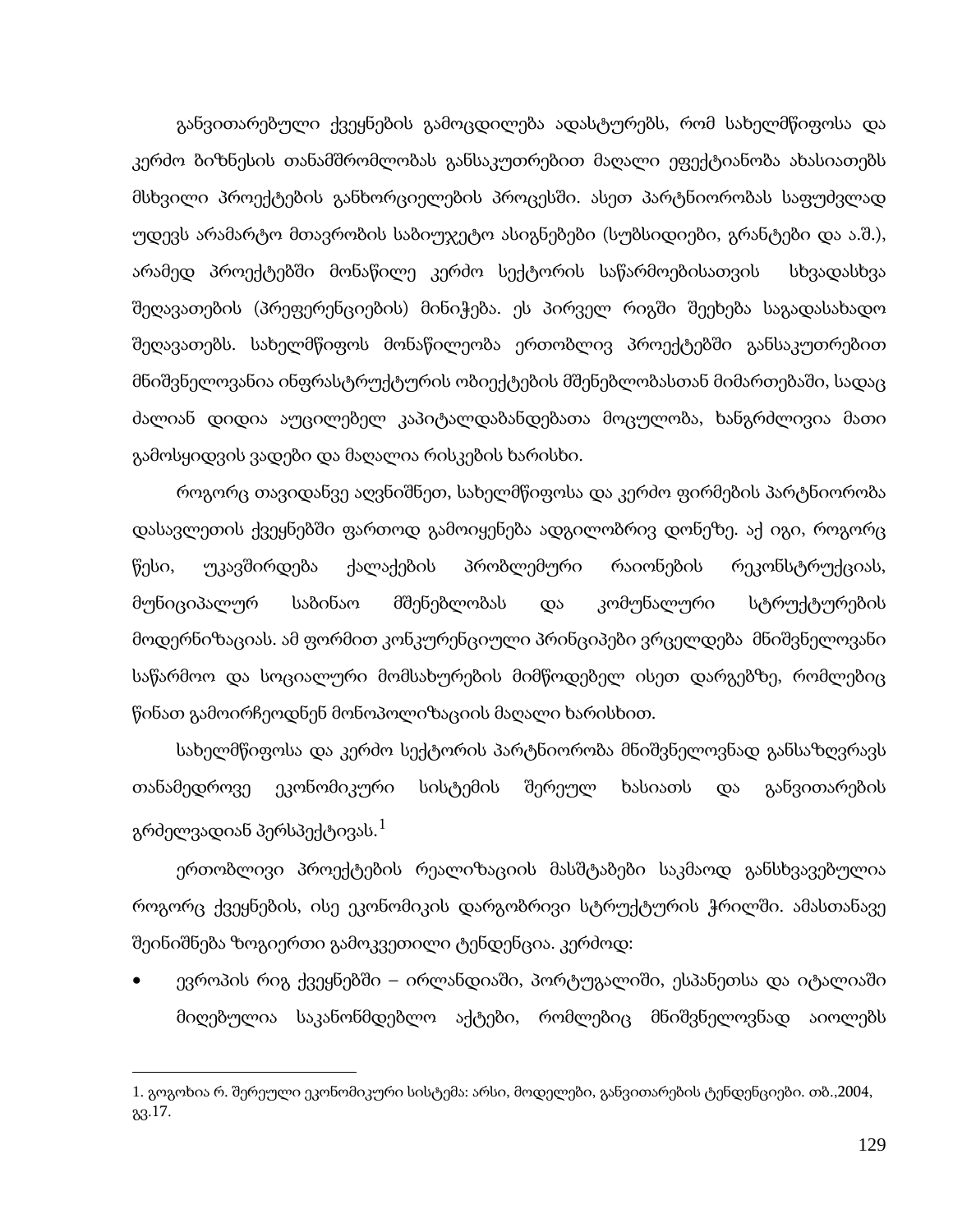სახელმწიფოსა და ბიზნესის თანამშრომლობას სხვადასხვა პროექტების რეალიზაციის პროცესში;

- გერმანიაში, ნიდერლანდებსა და ავსტრიაში მსგავსი პროექტების განხორციელება ჯერ კიდევ საწყის სტადიაშია;
- ევროკავშირის ახალ წევრ ქვეყნებში უნგრეთში, ჩეხეთში, სლოვაკეთში, სლოვენიაში, ხორვატიასა და პოლონეთში ამჟამად მიმდინარეობას თეორიული დისკუსია მსგავსი თანამშრომლობის აუცილებლობისა და ეფექტიანობის საკითხების ირგვლივ;
- კანადასა და ავსტრალიაში სახელმწიფოსა და კერძო ბიზნესის პარტნიორობის კონცეფციები ჩართულია სახელმწიფო პროგრამებში;
- ბევრ განვითარებად ქვეყანაში ჩინეთში, არგენტინაში, მალაიზიაში და სხვ. ახლა იწყება პროექტების შემუშავება სახელმწიფოსა და კერძო ბიზნესის მონაწილეობით. სახელმწიფოსა და კერძო სექტორის პარტნიორობის(PPP) ჩარჩოებში ამჟამად ჩამოყალიბებულია თანამშრომლობის ხუთი საბაზისო მოდელი, რომლებსაც ახასიათებს საკუთრების, ფინანსირებისა და მმართველობის სპეციფიკური ნიშნები.

პრაქტიკულ ასპექტში მოდელის არჩევა დამოკიდებულია იმაზე, თუ ინფრასტრუქტურის რომელ სფეროში უნდა განხორციელდეს იგი. კერძოდ, ე.წ. <u>ოპერატორის მოდელი</u> გამოიყენება ნარჩენების გადამუშავების სფეროში. მისთვის დამახასიათებელია, ერთი მხრივ, ამ სფეროში ოპერირებადი კერძო საწარმოს ვალდებულებათა ზუსტი განსაზღვრა, მეორე მხრივ, სახელმწიფოს მხრიდან მის საქმიანობაზე მკაცრი კონტროლი. <u>კონცერნის მოდელი ძირითადად</u> გამოიყენება იმ დარგებში, რომლებისთვისაც დამახასიათებელია პროექტების რელიზაციის ხანგრძლივი ვადები და ისეთ შემთხვევაში, როცა სამართლებრივ ან პოლიტიკური მოსაზრებებიდან გამომდინარე შეუძლებელია საკუთრების უფლების გადაცემა სახელმწიფოდან კერძო ფირმაზე. <u>ლიზინგის მოდელი</u> გამოიყენება საზოგადოებრივი დანიშნულების ნაგებობათა მშენებლობის დროს. ლიზინგი სამეწარმეო საქმიანობის სპეციფიური ფორმაა, რომელიც მიმართულია დროებით თავისუფალი ან მოზიდული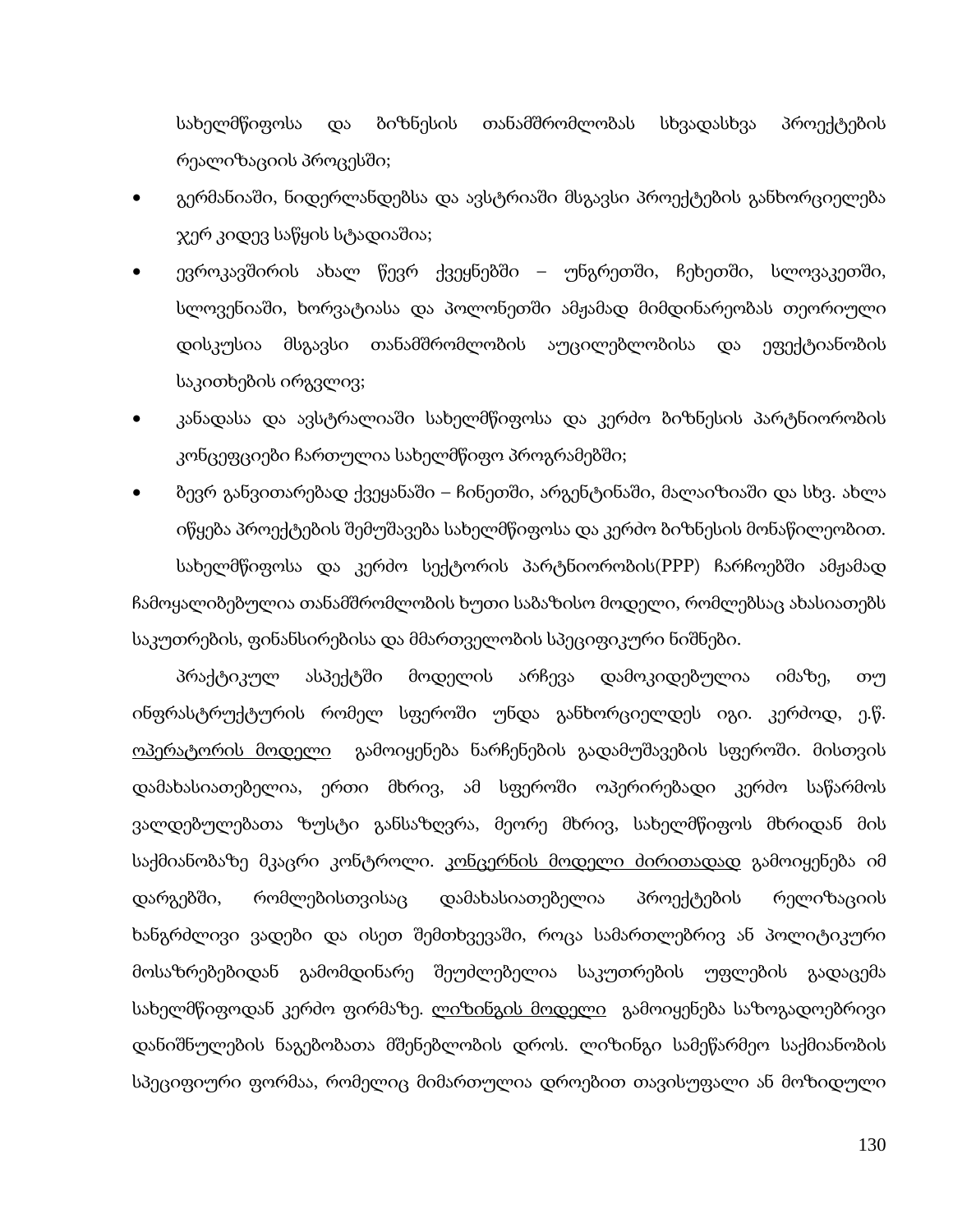სახსრების ინვესტირებისაკენ. სხვა სიტყვებით რომ ვთქვათ, ლიზინგი არის საწარმოო დანიშნულების მქონე მანქანების, მოწყობილობის, სატრანსპორტო საშუალებების და სხვა მოძრავი თუ უძრავი ქონების არენდა. ჩვეულებრივი არენდისაგან განსხვავებით ლიზინგი გულისხმობს არანაკლებ სამი სუბიექტის არსებობას. ესენია:

ა) არენდით გაცემული მანქანების და მოწყობილობის მწარმოებელი ფირმა;

ბ) სალიზინგო კომპანია, რომელიც ყოველივე ამას ყიდულობს მწარმოებლისაგან;

გ) სალიზინგო ხელშეკრულებით მანქანა – მოწყობილობების შემსყიდველი ფირმა.

ამ სამი სუბიექტის გარდა სალიზინგო ხელშეკრულებაში შეიძლება მონაწილეობდეს ბანკები, სადაზღვევო კომპანიები და სხვა იურიდიული პირები. ლიზინგის გამოყენება განსაკუთრებით ხელსაყრელია მცირე ფირმებისათვის, ვინაიდან მათ დამატებითი საბანკო კრედიტების გარეშე შეუძლიათ გამოიყენონ მოწინავე ტექნიკა, მოწყობილობა და ტექნოლოგიები. ამასთანავე შეძენილი მოწყობილობების საფასურის განვადებით გადახდა და მასთან დაკავშირებული ყველა ხარჯის თვითღირებულებისადმი მიკუთვნება შესაძლებლობას აძლევს მცირე მეწარმეს(ბიზნესმენს) შეამციროს საგადასახადო ბაზა. ლიზინგი ასტიმულირებს მანქანა–მოწყობილობათა მწარმოებელ ფირმებსაც მათი პროდუქციის რეალიზაციის გარანტირებული ბაზრის შექმნის გზით. ლიზინგის განვითარებასთან მიმართებაში სახელმწიფოს აქტიური როლის შესრულება შეუძლია შერეული კერძო – სახელმწიფო სალიზინგო კომპანიების შექმნის გზით.

ლიზინგის მოდელი წარმოადგენს სახელმწიფოსა და კერძო სექტორის (ბიზნესის) პარტნიორობის ყველაზე გავრცელებულ ფორმას, რომელშიაც სახელმწიფოს საკმაოდ მდიდარი გამოცდილება დაუგროვდა. პრაქტიკაში ხშირად გამოიყენება შერეული მოდელებიც.

სახელმწიფოსა და კერძო სექტორის(ბიზნესის) პარტნიორობის კონცეფციის ძირითადი პრინციპი იმაში მდგომარეობს, რომ სახელმწიფო თავად განსაზღვრავს მისთვის აუცილებელი მომსახურებისა და ინფრასტრუქტურის სახეობებს, კერძო ინვესტორები კი მას სთავაზობენ ისეთ წინადადებებს, რომლებიც ყველაზე უკეთესად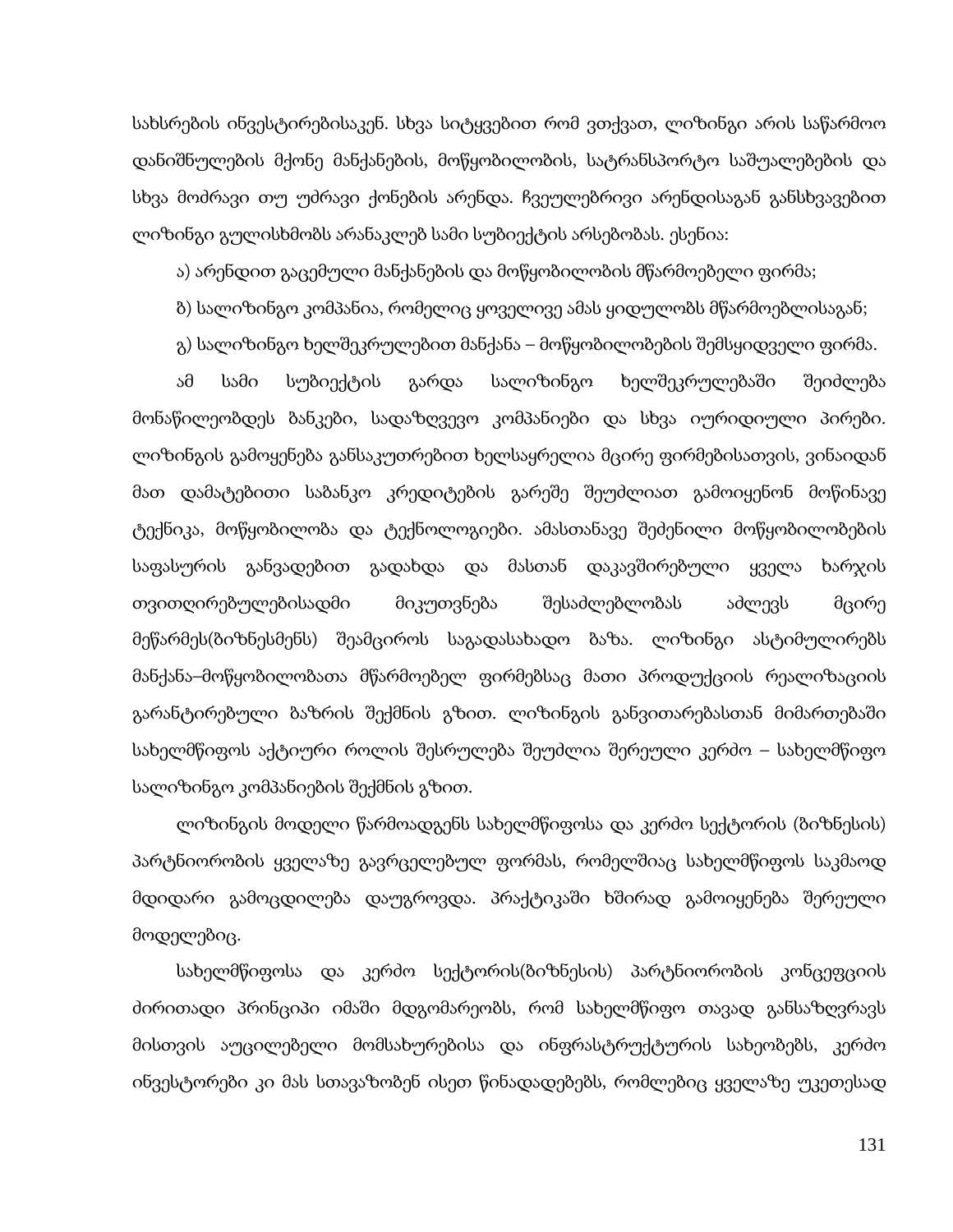პასუხობს სახელმწიფოდან წამოსულ მოთხოვნებს. PPP – კონცეფციის პრაქტიკულ განხორციელებას გარკვეული თანმიმდევრობა ახასიათებს და იგი რამდენიმე ეტაპს მოიცავს. პირველი, იმ პროექტების დამუშავება, რომელთა ჩარჩოში კერძო სექტორის ფირმები გეგმავენ, აგებენ და ნაწილობრივ მართავენ კიდევ ინვესტირების ობიექტს სახელმწიფოდან მიღებული დავალების შესაბამისად; მეორე, სახელმწიფოს მიერ პროექტით გათვალისწინებული ინვესტიციის დაფინანსება; მესამე, გრძლევადიანი ხელშეკრულების გაფორმება სახელმწიფო ხელისუფლებისა და კერძო ფირმის წარმომადგენლებს შორის; მეოთხე, ხელშეკრულებით გათვალისწინებული ვადის გასვლის შემდეგ ობიექტის გადასვლა კერძო ან სახელმწიფო საკუთრებაში.

PPP – ში სახელმწიფო მნიშვნელოვან როლს თამაშობს, ერთი მხრივ, იმით, რომ იგი კერძო ფირმების მომსახურების მიმღები სუბიექტია; მეორე მხრივ, იგი გვევლინება ჩარჩო–შეთანხმების პირობების განმსაზღვრელად. ამრიგად, PPP განიხილება როგორც ინფრასტრუქტურის განვითარების მიზნით კერძო სექტორის რესურსების ეფექტიანი გამოყენების მექანიზმი (ინსტრუმენტი), რომელიც საზოგადოებრივი მომსახურების ხარისხის ამაღლების შესაძლებლობას იძლევა.

PPP კონცეფციაში სახელმწიფოს პრიორიტეტული ამოცანაა საზოგადოებრივი მომსახურების სფეროში მაქსიმალური დამატებული ღირებულების მიღების უზრუნველყოფა. ამ ამოცანის წარმატებით გადაწყვეტის პირობაა კერძო ბიზნესის მიერ გაწეული მომსახურების გაიაფება, რომელიც თავის მხრივ მიიღწევა კერძო ფირმების მენეჯმენტის მაღალი დონით და ინვესტიციების სწრაფად განხორციელებით. კიდევ ერთი მიზანი, რასაც სახელმწიფო ამგვარი თანამშრომლობისას აღწევს მდგომარეობს რისკების კერძო პარტნიორებზე გადანაწილებაში.

ყოველივე ზემოაღნიშნულთან ერთად შესაძლებელია გამოიყოს სახელმწიფოსა და კერძო სექტორის თანამშრომლობიდან სახელმწიფოს მიერ მიღებული კიდევ რამდენიმე კონკრეტული დადებითი ეფექტი. კერძოდ:

• ყველაზე მნიშვნელოვანი ინფრასტრუქტურული პროექტების რელიზაციის დაჩქარება;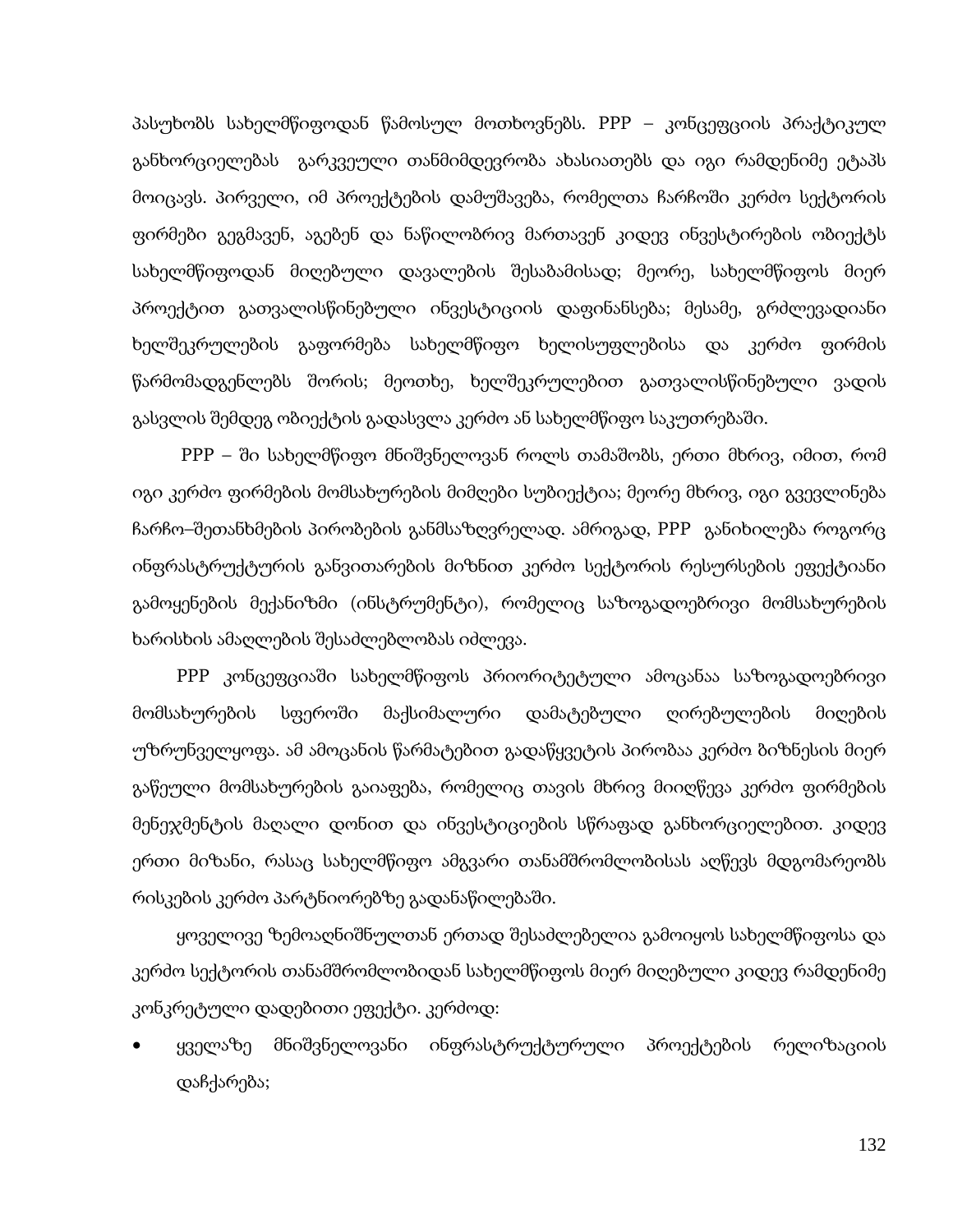- მომსახურების გაწევის ფორმების სრულყოფა;
- სახელმწიფო მართვის ორგანოებზე დატვირთვის შემსუბუქება;
- დაფინანსების სტრუქტურის ოპტიმიზაცია;
- ადგილობრივი და უცხოური დაფინანსების წყაროებზე ხელმისაწვდომობის გზრდა;
- რეგიონის ეკონომიკური განვითარების დაჩქარება;
- ეკონომიკური ეფექტიანობის ამაღლება.

მსოფლიო გამოცდილება ადასტურებს, რომ სახელმწიფოსა და კერძო ბიზნესის პარტნიორობის წარმატებით განხორციელებისათვის აუცილებელია შემდეგი პირობების არსებობა: $^{\rm 1}$  $^{\rm 1}$  $^{\rm 1}$ 

- PPP პროექტების პოლიტიკური და ინსტიტუციური მხარდაჭერა;
- სტაბილური პოლიტიკურ–სამართლებრივი გარემო;
- ეკონომიკის ეფექტიანი სტრუქტურა;

**.** 

- შესაძლებლობებისა და რისკების სამართლიანი განაწილება;
- სახელმწიფო შეკვეთების გამჭვირვალე და ეფექტიანი განთავსება;
- პროექტის ხარჯებისა და შედეგების ზუსტი გაანგარიშება.

შესაბამისად, PPP მოდელის განხორციელებაში სწორედ ის ქვეყნები აღწევენ წარმატებას, რომლებიც ახერხებენ ამ პირობათა კომპლექსურად უზრუნველყოფას.

მსგავსი პროექტების გაფართოების აუცილებლობას განაპირობებს ის დისბალანსი, რომელიც არსებობს საზოგადოებრივი მომსახურების გაწევის აუცილებლობასა და ამისთვის საჭირო საბიუჯეტო სახსრების შეზღუდულობას შორის. სწორედ ამიტომ, ევროპის ბევრ ქვეყანაში – ნიდერლანდებში, ესპანეთში, იტალიაში, ავსტრიაში, საბერძნეთში, გერმანიაში და სკანდინავიის ქვეყნებში სახელმწიფოსა და კერძო ბიზნესის თანამშრომლობის სხვადასხვა ფორმები(მოდელები) სულ უფრო მზარდ როლს თამაშობს.

<span id="page-131-0"></span><sup>1</sup>. Private Public Partnership: Alternative Modelle for State Infrastruqture. Price Water –house Coopers, 2008, გვ.39.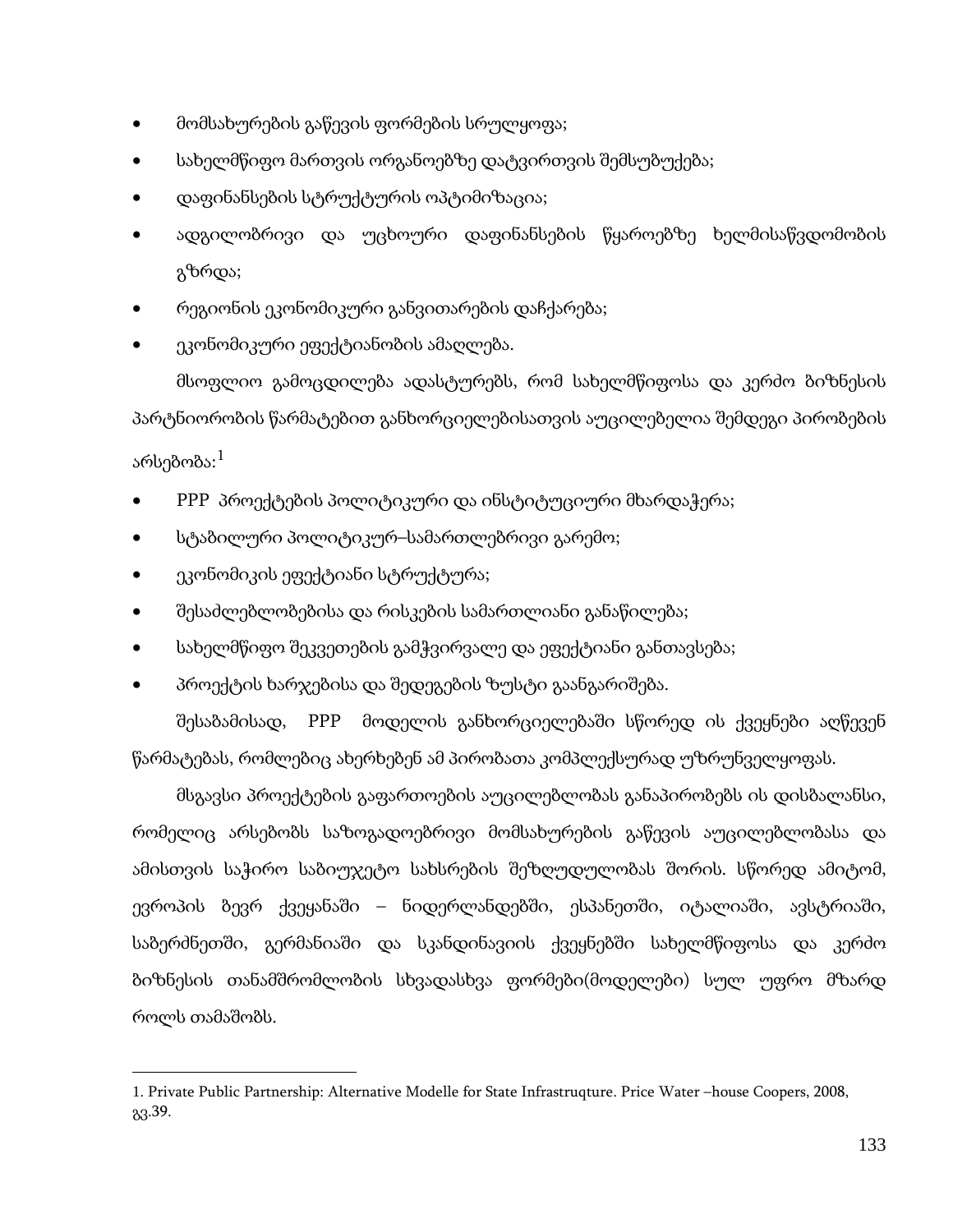სახელმწიფოსა და კერძო სექტორის პარტნიორობის მრავალფეროვანი ფორმებიდან ჩვენ განვიხილავთ რამდენიმეს. ერთერთი მათგანია <u>საკონტრაქტო სისტემა, </u> რომელიც თავისი შინაარსით საბაზრო–კონკურენტულია, ვინაიდან გულისხმობს სახელმწიფო შეკვეთების განთავსებას ღია ან დახურული ვაჭრობის ანუ კონკურენტული შეთავაზების გზით.

აღნიშნული სისტემა სამ ფუნქციას ასრულებს:

პირველი, იგი უზრუნველყოფს კონკურენტულ რეჟიმს საქონლისა და მომსახურების პოტენციურ მიმწოდებელთა შორის და ამით ხელს უწყობს სახელმწიფო შეკვეთების მაქსიმალურად ეფქტიან განვითარებას; მეორე, უზრუნველყოფს სახელმწიფო შეკვეთების გარანტირებულ შესრულებას შეთანხმებულ პირობებსა და ვადებში; მესამე, რადგანაც მსგავსი შეთანხმება (კონტრაქტი) სახელმწიფო ორგანოებსა და კერძო მეწარმეებს( ბიზნესმენებს) შორის, როგორც წესი, ხანგრძლივი ვადით იდება, საკონტრაქტო სისტემა შეიძლება გახდეს სამეწარმეო საქმიანობის სტრატეგიული დაგეგმვის საფუძველი. ამის მაგალითები პრაქტიკაში მრავალი არსებობს. მაგალითად, აშშ – ში მოქმედებს ე.წ. "გრძელვადიანი საკონტრაქტო სისტემა", რომელიც გულისხმობს 500 მლნ. აშშ დოლარიდან 10 მლრდ. დოლარამდე ღირებულების კონტრაქტის გაფორმებას 5–10 წლის ვადით. იმავე აშშ – ში სახელმწიფო ბიუჯეტის შესყიდვები ამ ქვეყნის მშპ – ის ერთ მეხუთედს შეადგენს. საკონტრაქტო სისტემა უპირატესად მოიცავს შემდეგ სფეროებს: სამოქალაქო და სამხედრო ობიექტების მშენებლობა, სამეცნიერო კვლევები და საცდელ საკონსტრუქტორო დამუშავებები, სატრანსპორტო და საკავშირგაბმულო მომსახურება, იარაღის, ნედლეულის, სათბობის და ა.შ. მიწოდება.

სახელმწიფო უწყებებს, როგორც შემკვეთებს, ევალება შეკვეთების განვითარებამდე მოსამზადებელი სამუშაოების სკრუპულოზური ჩატარება, რომელიც მოიცავს ბაზრის შესაბამისი სეგმენტისა და პოტენციური მოიჯარე–კორპორაციის შესაძლებლობების ანალიზს. კონკურსში მონაწილე ყველა ფირმა ვალდებულია შესაბამის ორგანოს საკუთარი შეთავაზება–პროექტი წარუდგინოს ანონიმური და კოდირებული სახით. განსაკუთრებული ყურადღება ექცევა ტენდერების გამჭვირვალედ ჩატარებას და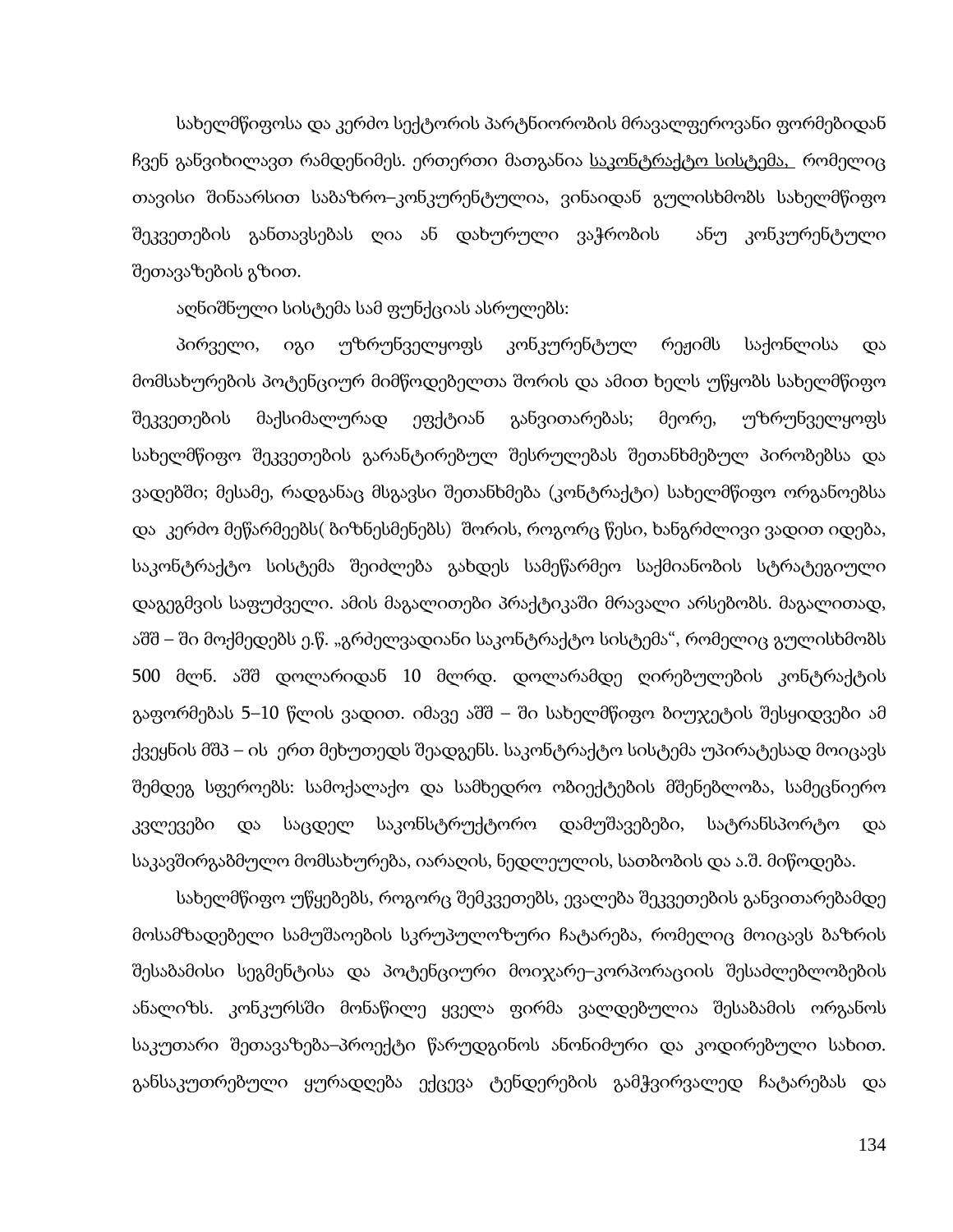სატენდერო ინფორმაციის საყოველთაო ხელმისაწვდომობას. კორპორაციისთვის სახელმწიფო შეკვეთის მიცემაზე საბოლოო გადაწყვეტილებას იღებენ დამოუკიდებელი კომისიები, რომლებიც შედგება სამთავრობო დაქვემდებარებაში არამყოფი მეცნიერებისაგან, ექსპერტებისაგან , სპეციალისტებისაგან.

გენერალური მოიჯარის მიერ სუბმოიჯარების შერჩევა და მათთან კონტრაქტების გაფორმება ასევე ხორციელდება კონკურენტულ–საკონტრაქტო წესით. უფრო მეტიც, ახალ ტექნოლოგიებთან და ტექნიკასთან, სამეცნიერო კვლევებთან და დამუშავებებთან მიმართებაში სახელმწიფო, როგორც დამკვეთი პირდაპირ აყენებს კონტრაქტის ყველა ეტაპზე სხვადასხვა ფირმებს შორის კონკურენციის უზრუნველყოფის მოთხოვნას. აშშ– ში ასეთმა პრაქტიკამ მიიღო "მეორე მოიჯარე კორპორაციების კონკურენციის" სახელწოდება.

კონტრაქტაციის მთელი სისტემის საკანონმდებლო უზრუნველყოფისა და კონტროლის ფუნქცია აშშ–ში დაკისრებული აქვს კონგრესს. ეს უკანასკნელი ყოველწლიურად იღებს კანონს პროგრამების ინიცირებისა და მათი ფინანსური უზრუნველყოფის შესახებ. ამ კანონით განისაზღვრება სახელმწიფო საჭიროებისათვის საქონლისა და მომსახურების ჩამონათვალი, პროგრამების დაგეგმვის, ორგანიზაციის, მართვის, კონტროლისა და ანგარიშგების წესი.

აშშ–ის მთავრობა დიდ მნიშვნელობას ანიჭებს საკონტრაქტო კონკრეტული სისტემის სრულყოფის საკითხს და მისი წარმატებით შესრულების მიზნით პროგრამებში მონაწილე კერძო ფირმებს აძლევს რიგ პირდაპირ და არაპირდაპირ შეღავათებს.

ამრიგად, აშშ–ში ათწლეულების მანძილზე დამკვიდრდა სახელმწიფოსა და კერძო ბიზნესის ურთიერთობის ისეთი ფორმა, როგორიცაა საკონტრაქტო სისტემა, რომელსაც ახასიათებს მკაცრი კონკურენცია, გამჭვირვალობა, ხელმისაწვდომობა და საჯაროობა. ჩვენ ვფიქრობთ, რომ ეს გამოცდილება საინტერესო იქნება საქართველოსთვისაც. რაც მთავარია, საქართველოში აუცილებლად უნდა დაიწყოს მსგავსი საკონტრაქტო სისტემის ჩამოყალიბება, რომლისთვისაც აუცილებელია შესაბამისი საკანონმდებლო,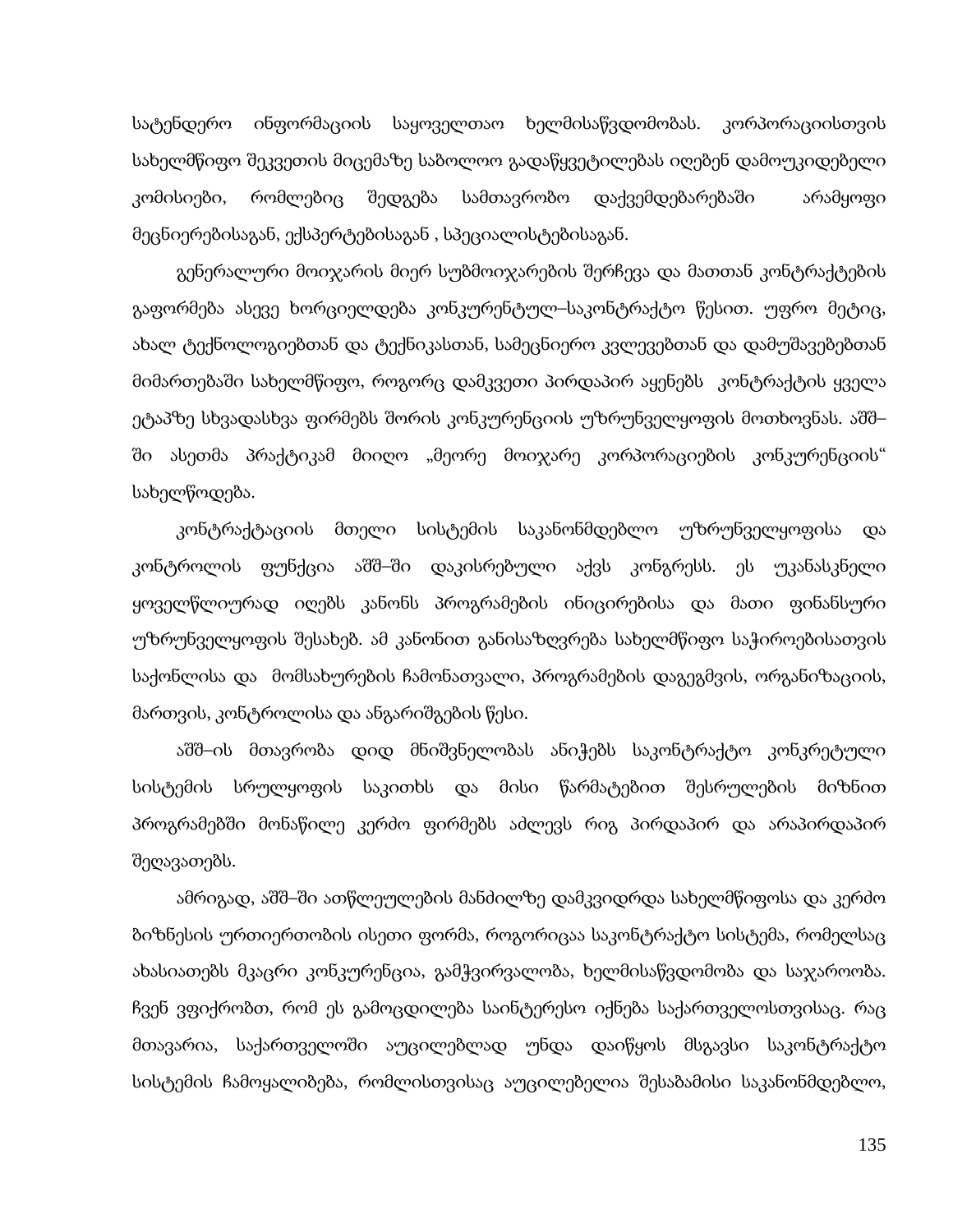ორგანიზაციული, ინსტიტუციური, ფინანსურ–ეკონომიკური და საგანმანათლებლო– ინფორმაციული ღონისძიებების განხორციელება.

სახელმწიფოსა და ბიზნესის თანამშრომლობის უმნიშვნელოვანესი სფეროა სოციალური ურთიერთობები, სადაც იგი წარმოგვიდგება <u>სოციალური პარტნიორობის</u> ფორმით. ეს უკანასკნელი ნიშნავს "საბაზრო ურთიერთობების გადაზრდას საკუთრივ ეკონომიკური სფეროდან სოციალური ურთიერთობის სფეროში ანუ ისეთ მდგომარეობას, "როცა სამუშაო ძალის მყიდველები და გამყიდველები "გარიგების" პირობებზე თანხმდებიან, როგორც სოციალური კონტრაქტის თანასწორუფლებიანი სუბიექტები."<sup>[1](#page-131-0)</sup> ამ ურთიერთობის მომწესრიგებელი კი სახელმწიფოა.

გასული საუკუნის 50–იანი წლების ბოლოდან და 60–იანი წლების დასაწყისიდან რიგ ქვეყნებში, ეს პირველ რიგში შეეხება კონტინენტური ევროპის განვითარებულ სახელმწიფოებს, საბაზრო ეკონომიკის სოციალური ორიენტაციის გაძლიერებამ განაპირობა სახელმწიფოსა და ბიზნესის სოციალურ სფეროში ურთიერთობის ისეთი ფორმების აღმოცენება, როგორიცაა <u>კორპორატივიზმი და ტრიპარიტიზმი.</u>

სიტყვა კორპორატივიზმი ეტიმოლოგიურად წარმოდგება ლათინური სიტყვისგან "corporation", რაც ნიშნავს "გაერთიანებას", "თანამეგობრობას". ამ ფენომენის ჩამოყალიბების ფესვები შუა საუკუნეებშია. სწორედ აღნიშნულ პერიოდში დღის წესრიგში აქტუალურად დადგა საკითხი ჩანასახობრივ მდგომარეობაში მყოფი ცალკეული ჯგუფების სახელმწიფოსთან მიმართების მარეგულირებელი ნორმატიული ბაზის შექმნის აუცილებლობის შესახებ. შუა საუკუნეებში არსებობდა კორპორაციის ისეთი კლასიკური ფორმა, როგორიცაა სავაჭრო გილდიები, რომლებიც ვაჭრების ეკონომიკურ აქტიურობასთან ერთად ხელოსნების საქმიანობასაც არეგულირებდა.

კორპორატივიზმის იდეა წარმატებით ვითარდებოდა მეოცე საუკუნის 30–იან 40– იან წლებამდე, ვიდრე არ მოხდა მისი დისკრედიტაცია ფაშისტურ იტალიაში, გერმანიასა და ესპანეთში, სადაც კორპორაციებმა წარმომადგენლობითი ორგანოების

<span id="page-134-0"></span><sup>1</sup>. Нестеренко А. Социальная рыночная экономика: концептуальные основы и исторический опыт. ჟურნ. "Вопросы экономики". 1998, №8, გვ. 76.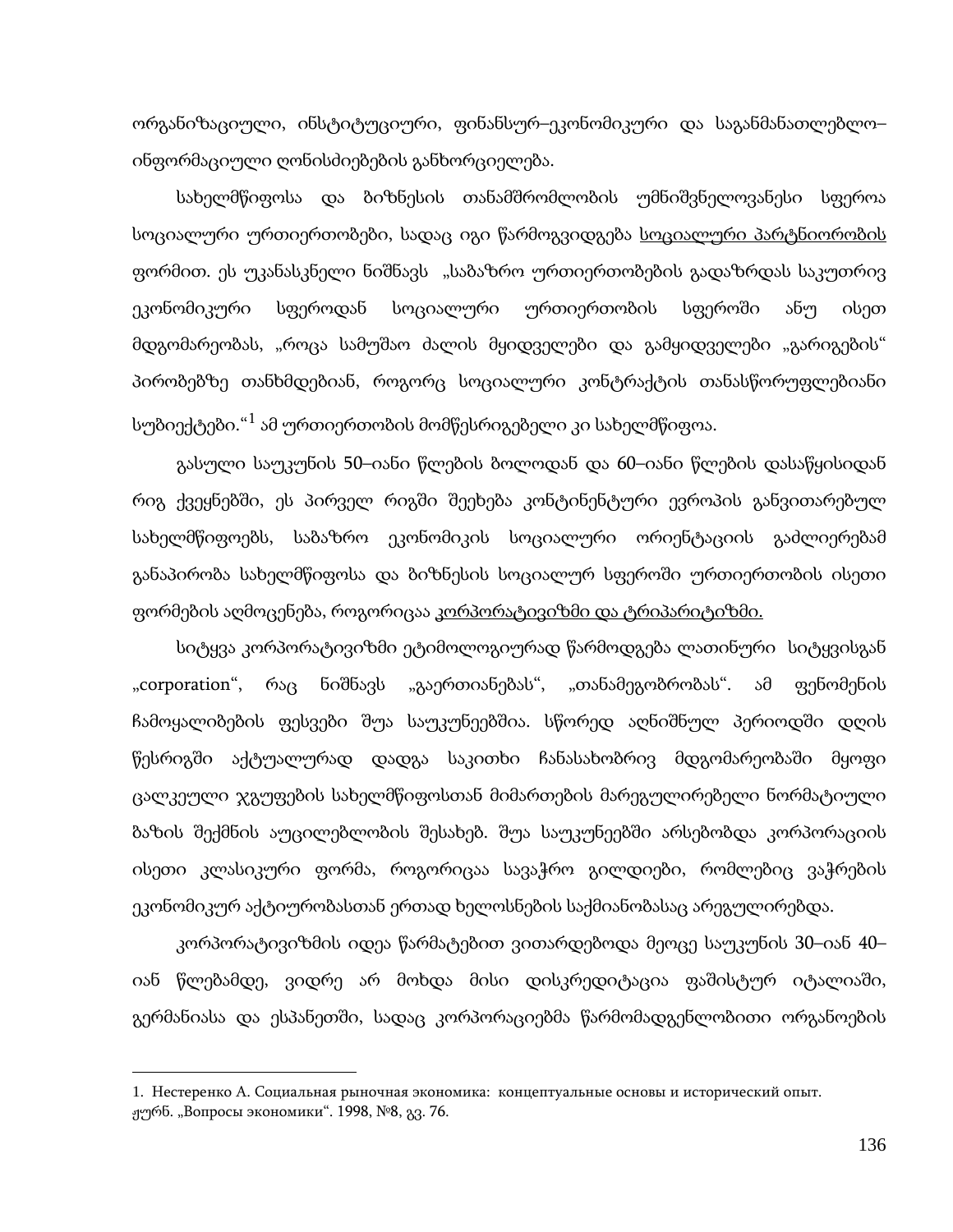ადგილი დაიკავა და სახელმწიფოს მხრიდან ისინი ტოტალურად კონტროლდებოდა. მოგვიანებით განხორციელდა ფაშისტური რეჟიმისა და კორპორატივიზმის ერთმანეთისაგან გამიჯვნა და მათი ფართო გამოყენება თანამედროვე ლიბერალური დემოკრატიის ქვეყნებში, სადაც ამჟამად ისინი წარმოადგენენ ლეგიტიმურ სოციალურ ინსტიტუციას.

განხორციელდა კორპორატივიზმის ნეოკორპორატივიზმის კონცეფციაში ტრანსფორმაცია, რომლის არსი სხვადასხვა გაერთიანებებისა და სახელმწიფოს ინტერესთა ნებაყოფლობით შეთანხმებაში მდგომარეობს.

კორპორატივიზმის იდეას მნიშვნელოვანი ადგილი უკავია თანამედროვე სოციალ– დემოკრატიულ და ქრისტიან–დემოკრატიულ კონცეფციებში. ასევე პოპულარულია კათოლიკური სოციალური დოქტრინა, რომელიც ცდილობს ერთმანეთს შეუხამოს შუა საუკუნეების გილდიებზე ნოსტალგია და თანამედროვე ინდუსტრიული თუ პოსტინდუსტრიული საზოგადოების რეალობა.

ამ პრობლემის მკვლევარების მიერ კორპორატივიზმი წარმოდგენილია სახელმწიფოს ყოვლისშემძლეობის საპირწონე ძალად. ეს განსაკუთრებით ეხება იმ ქვეყნების რეალობას რომლებშიაც დღესაც ჭარბობს პატერნალისტურ – კლიენტისტური განწყობები და ფასეულობები. ზოგიერთი ავტორი კორპორატივიზმის არსისა და როლის დახასიათებისას წინა პლანზე წამოწევს სახელმწიფოს ურთიერთკავშირს ინტერესთა ისეთი ჯგუფების მიმართ, როგორიცაა ბიზნესმენთა სხვადასხვა ტიპის გაერთიანებები და კავშირები. [1](#page-134-0) აღინიშნება, რომ ბიზნესმენებს და დაქირავებულ მუშებს სჭირდებათ ერთმანეთი და ისინი ავსებენ ერთმანეთს. კორპორატივიზმის ცნებაში მთავარია სოციალურ ინტერესთა პლურალიზმი და არა მათი იერარქია. სახელმწიფო ასრულებს ამ ინტერესთა შეთანხმების ფუნქციას და არ დგას ინტერესის მატარებელ ჯგუფებზე "ზევით". მაშასადამე, ინტერეს–ჯგუფები და მთავრობა თანასწორუფლებიანი სუბიექტები არიან და გამორიცხულია სახელმწიფოს, როგორც ჰეგემონის როლი. ამასთანავე კორპორატივიზმი კოლექტიურ ინტერესებს პრიორიტეტს

<span id="page-135-0"></span><sup>1 .</sup> Scholtsman K.; Tierry J. Organzed Interests and American Democracy. N.Y., 2006, გვ.133-134.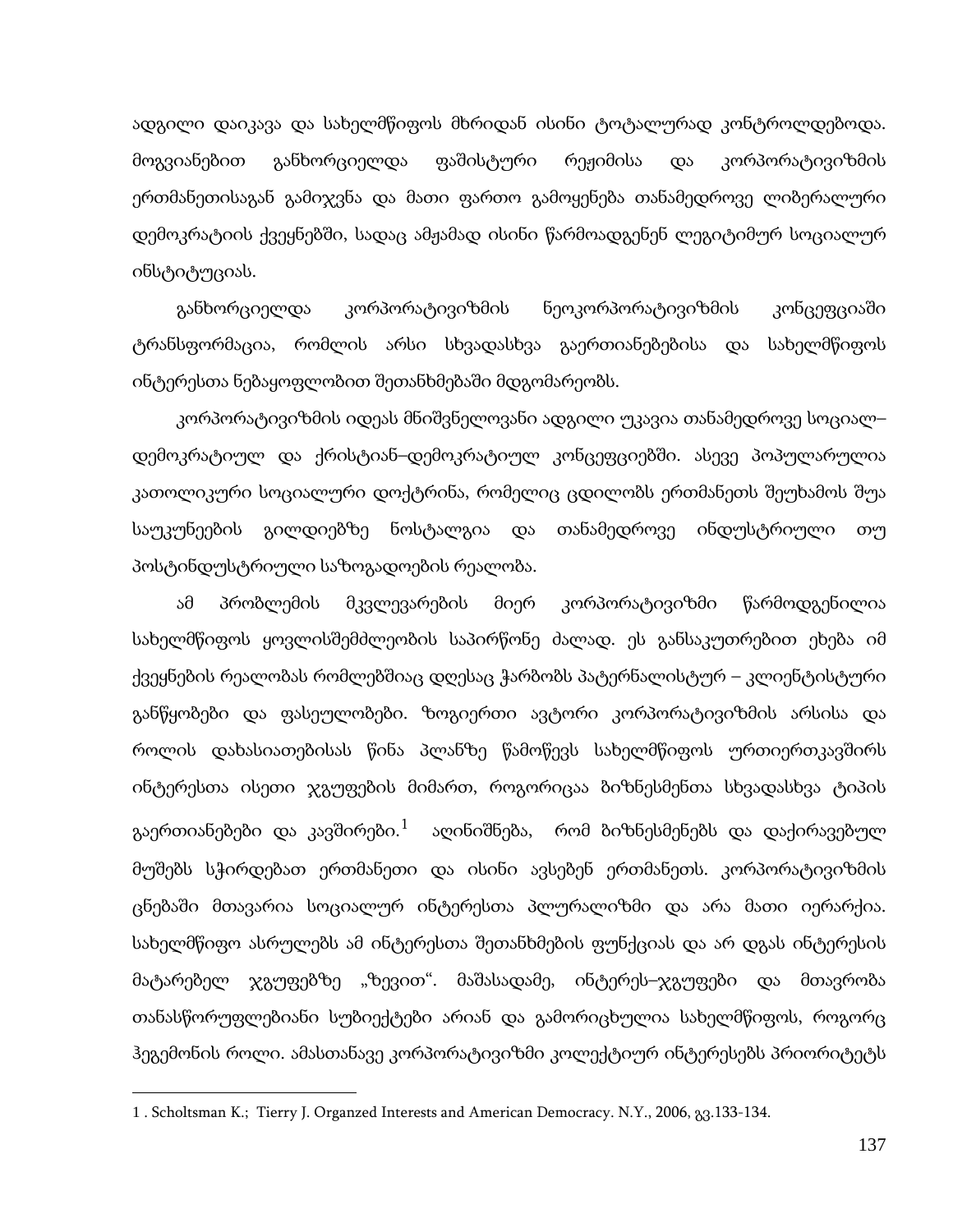ანიჭებს კერძო ინტერესებთან მიმართებაში და ამის რეალიზების უმნიშვნელოვანეს ინსტრუმენტად სახელმწიფოს მიიჩნევს.

კორპორატივიზმის კონცეფციის ჩარჩოში სახელმწიფოსა და ცალკეული ინტერეს– ჯგუფების ურთიერთკავშირმა და ურთიერთზეგავლენამ სპეციალურ ლიტერატურაში მიიღო სოციალური პარტნიორობის სახელწოდება, რომელიც უპირისპირდება კლასობრივი ბრძოლის კონფრონტაციულ მარქსისტულ იდეოლოგიას $^1$  $^1$ . სოციალური პარტნიორობის პრინციპი გულისხმობს: კაპიტალისტებსა და მუშებს შორის წარმოქმნილი უთანხმოებების დაძლევას მოლაპარაკებათა გზით, სოციალურ– ეკონომიკური, პირველ რიგში შემოსავლების შეთანხმებული პოლიტიკის განხორციელებას, სოციალური პარტნიორობის მონაწილე მხარეების ინტერესების გარანტირებულ დაცვას, დაქირავებულ მუშათა აქტიურ მონაწილეობას მართვაში, წარმოებისა და შრომის პროცესში ზოგად ცივილიზაციური, ჰუმანური პრინციპების დამკვიდრებას.

როგორც განვითარებული ქვეყნების გამოცდილება გვიჩვენებს, აღნიშნული პრინციპების პრაქტიკული რეალიზებით მიიღწევა მეწარმეებისა და დაქირავებული მუშაკების ერთობლივი დაინტერესება ეფექტიანი ეკონომიკური ზრდის, წარმოების კონკურენტუნარიანობის ამაღლების, საზოგადოებაში სოციალური სტაბილურობის გამყარებისა და დემოკრატიის გაძლიერების მიმართ.

ნეოკორპორატივიზმის კონცეფციაში მეტად მნიშვნელოვანია შრომასა და კაპიტალს, მთავრობასა და კორპორაციებს შორის კონფლიქტური სიტუაციების მშვიდობიანი გადაჭრის საკითხები. სახელმწიფოს პრიორიტეტული ამოცანაა კონფლიქტებში მონაწილე მხარეთა მოლაპარაკების მაგიდასთან დასხდომისა და ურთიერთმისაღები გადაწყვეტილების უზრუნველყოფა. მსგავსი მიდგომა სამეცნიერო ლიტერატურაში ცნობილია "არანულოვანი თანხით თამაშის" სახელწოდებით. ეს იმას

<span id="page-136-0"></span><sup>1</sup> . Ламперт Х. Социальная рыночная экономика. Германский путь. М., 1993, გვ.167; Эрхард Л. Благосостояние для всех. М., 1990, გვ. 231. და სხვ.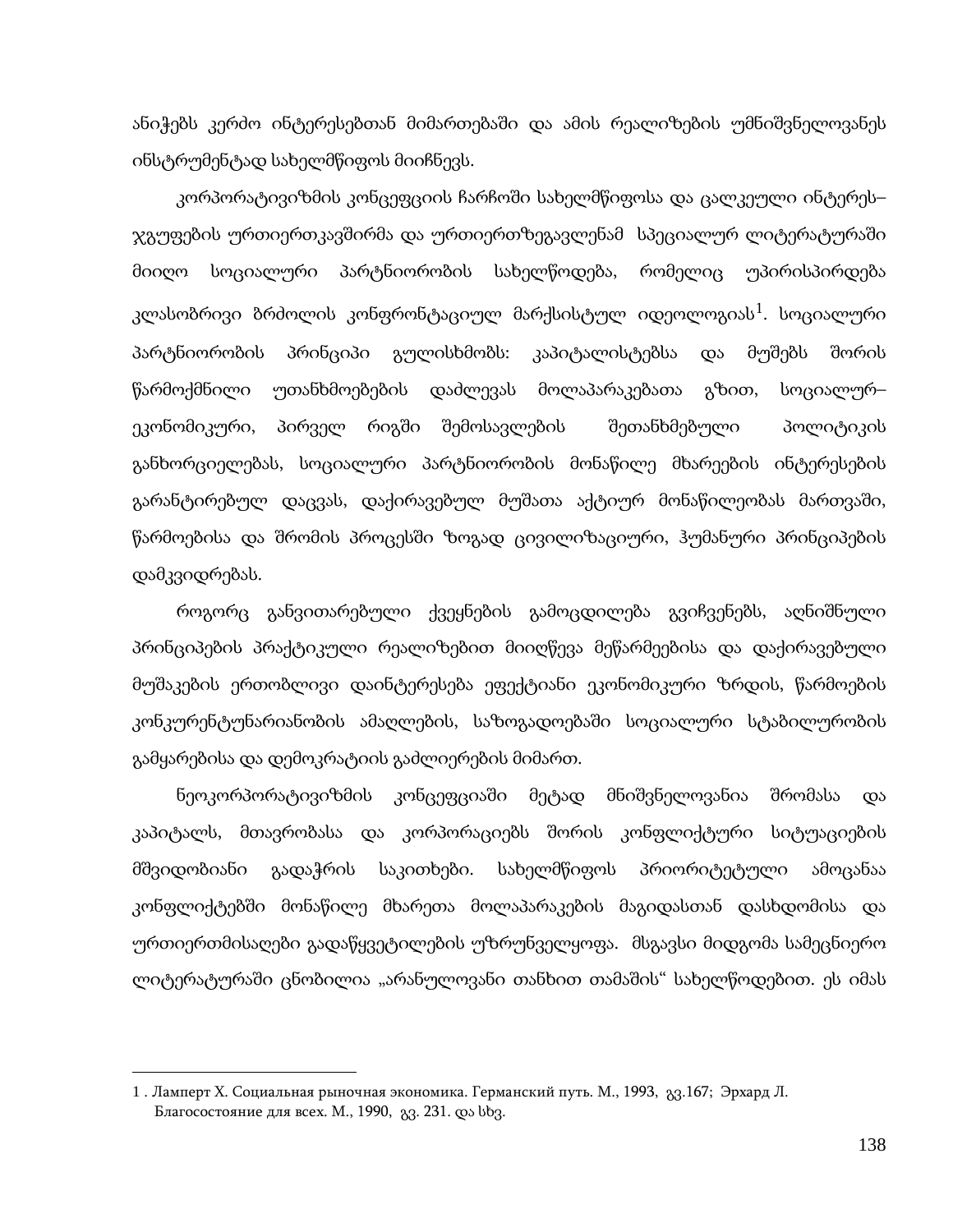ნიშნავს, რომ მოლაპარაკებაში მონაწილე ყველა მხარე მოგებული რჩება, თუმცა შესაძლოა განსხვავებული ხარისხით.

ცალკეულ ქვეყნებში ნეოკორპორატივიზმი სხვადასხვა სახელწოდებით არსებობს. მაგალითად, აშშ–ში მას "ეროვნულ შეთანხმებას" უწოდებენ, გერმანიაში – "ერთობლივ მოქმედებას", დიდ ბრიტანეთში – "სოციალურ კონტრაქტს", ბელგიაში – "სოციალურ პროგრამირებას" და ა.შ.

ნეოკორპორატიზმის სტრუქტურაწარმომქმნელი ელემენტებია სახელმწიფო მმართველობის ორგანოები, მეწარმეთა გაერთიანებები და პროფკავშირები, რის გამოც გადაწყვეტილებათა მიღების ამ მექანიზმს ხშირად უწოდებენ <u>"ტრიპარტიზმს"</u>. აქვე შევნიშნავთ, რომ ზოგიერთი მეცნიერი ამ გაიგივების წინააღმდეგია. $^1$  $^1$ 

არსებობს მოსაზრება, რომ სახელმწიფოს მონაწილეობა აუცილებელი, თუმცა არასაკმარისი პირობაა კორპორატიული შეთანხმების მისაღწევად. ამის მიზეზია ის, რომ დემოკრატიულ პოლიტიკურ სისტემაში რომელიმე ინტერეს ჯგუფმა შეიძლება უარი თქვას შეთანხმებაზე ან დაარღვიოს იგი, თუკი ჩათვლის, რომ შეთანხმების შესრულებაში მეტისმეტად მაღალი საფასურის გადახდა მოუწევს. $^{\mathsf{2}}$  $^{\mathsf{2}}$  $^{\mathsf{2}}$ 

ტრიპარტიზმი, როგორც წესი, ფართოდ გამოიყენება სოციალურ–შრომითი ურთიერთობის სფეროში. ეკონომიკის ფუნქციონირების მაკრო, მეზო და მიკრო დონეებზე იგი რეალიზდება გენერალური, დარგობრივი სატარიფო შეთანხმებისა და ფირმაში კოლექტიური ხელშეკრულების სახით. ეს შეთანხმებები ერთმანეთის დუბლირებას კი არ ახდენს, არამედ ასახავს სოციალური შრომითი ურთიერთობების სფეროში ხელისუფლების, ბიზნესისა და შრომის, როგორც ზოგადის, განსაკუთრებულისა და ცალკეულის დიალექტიკურ ურთიერთკავშირს. კერძოდ:

• გენერალური სატარიფო შეთანხმების დონეზე წყდება ერთიანი სატარიფო ბადის დაწესებასთან დაკავშირებული საკითხები, რომელიც არეგულირებს მთელი ქვეყნის მასშტაბით მუშაკთა სამუშაო დღისა და ანაზღაურებადი შვებულების

<span id="page-137-0"></span><sup>1</sup>. Grante W. The Political Economy of Corporatism. L., 2005, გვ.19.

<span id="page-137-1"></span><sup>2</sup>. Ламперт Х. დასახელებული ნაშრომი. გვ.132.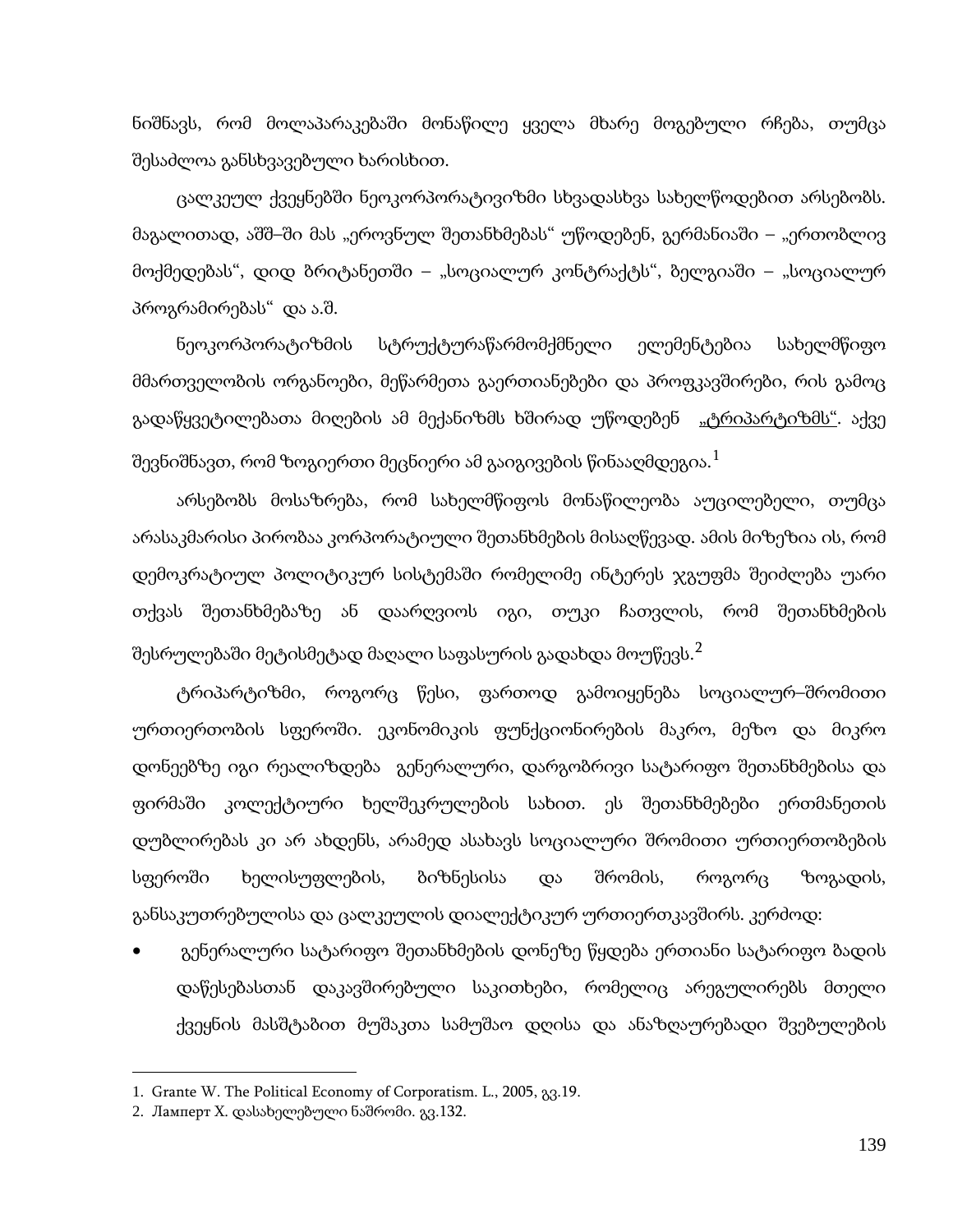ხანგრძლივობას; ინფლაციური პროცესების გათვალისწინებით მუშაკთა ხელფასის კომპენსირების წესს და ა.შ.,

- რეგიონულ და დარგობრივ სატარიფო შეთანხმებებში განისაზღვრება კონკრეტულ დარგსა თუ რეგიონში შრომისა და ანაზღაურების პირობები;
- ფირმების დონეზე ხდება ამ პირობების კიდევ უფრო დაკონკრეტება და დაზუსტება.

სოციალური პარტნიორობა სატარიფო შეთანხმების გარდა მოიცავს:

- ფირმის საკუთრებასა და შემოსავლებში მუშების მონაწილეობას;
- შემრიგებელი და არბიტრაჟული ორგანოების შექმნას სამმხრივ (ტრიპარტიზმის) საფუძველზე შრომითი კონფლიქტის მოგვარების მიზნით;

• ფირმების მართვაში დაქირავებული მუშების მონაწილეობის სხვადასხვა ფორმებს. გადაწყვეტილების მიღების კორპორატიული სისტემა და მით უფრო მისი განვითარებული ფორმა – სოციალური პარტნიორობა საქრთველოში, სამწუხაროდ არ არსებობს, რაც ბევრი მიზეზითაა გამოწვეული. ჩვენ უკვე აღვნიშნეთ იმის შესახებ, რომ ჩამოუყალიბებელია ორგანიზებული ინტერესთა გამოკვეთილი ჯგუფები, სუსტია როგორც მეწარმეთა გაერთიანებები, ისე პროფკავშირები. ამის გამო სახელმწიფოს ორივე სუბიექტთან მიმართებაში გაბატონებული პოზიცია უკავია. ყოველივე ეს რეალურ ცხოვრებაში ხშირად ვლინდება როგორც მეწარმეთა ისე დაქირავებულ მუშაკთა მიმართ სახელმწიფოს მხრიდან განხორციელებულ ძალმომრეობასა და მათი უფლებების შეზღუდვაში. დამქირავებელთა და დაქირავებულთა ურთიერთობაც უთანასწორო და უსამართლოა, რასაც განაპირობებს არსებული შრომის კოდექსი. ეს უკანასკნელი აშკარად იცავს დამქირავებლის და ზღუდავს დაქირავებულის ინტერესებს. იმის მიუხედავად, რომ ევროკავშირის შესაბამისი სტრუქტურებიდან არაერთხელ იქნა გაკრიტიკებული ეს დოკუმენტი, საქართველოს მთავრობა დღემდე ჯიუტად ცდილობს მის შენარჩუნებას. შრომასა და კაპიტალს შორის წარმოქმნილ კონფლიქტურ სიტუაციებში ჩვენი სახელმწიფო გამოდის არა მიუკერძოებელი არბიტრისა თუ მომრიგებლის როლში, არამედ ხშირ შემთხვევაში ძალადობრივ მეთოდებს იყენებს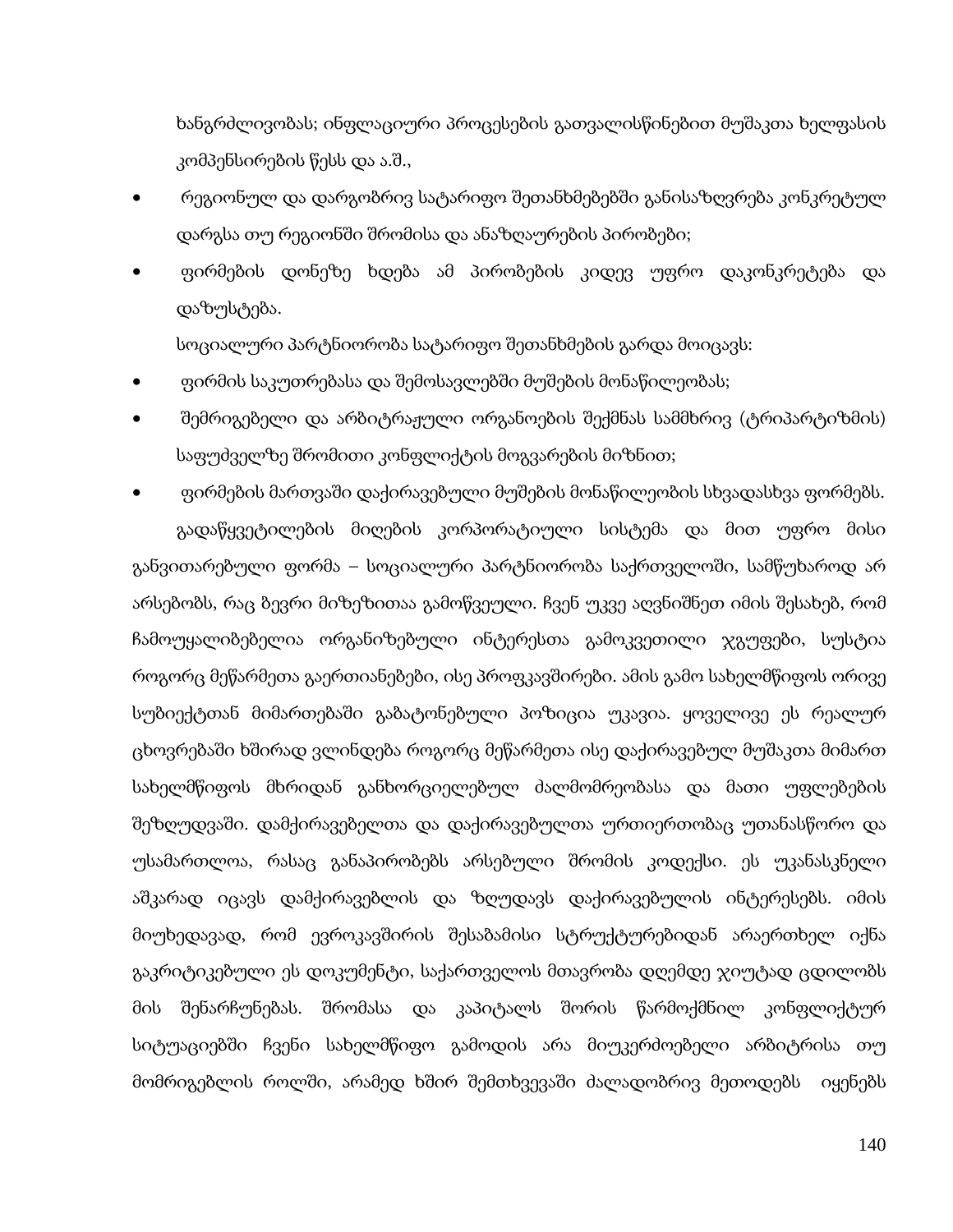დამქირავებლის (კაპიტალის) სასარგებლოდ, რაც სრულიად წარმოუდგენელია განვითარებულ საბაზრო ეკონომიკაზე დამყარებული დემოკრატიული პოლიტიკური სისტემის მქონე ქვეყნებისათვის.

ბუნებრივია, რომ შრომასა და კაპიტალს შორის ყოველთვის არსებობდა, არსებობს და ალბათ მომავალშიც იარსებებს სერიოზული წინააღმდეგობა, მაგრამ, სახელმწიფოს ერთ–ერთი უმნიშვნელოვანესი ფუნქცია სწორედ ის არის, რომ უზრუნველყოს საზოგადოებაში ამ ინტერესთა ბალანსი, მოახერხოს დაპირისპირებულ ინტერესთა მატარებელი მხარეების თანამშრომლობა, გამორიცხოს ერთი მხარის მხარდაჭერა მეორის საზიანოდ. ყველგან და ყოველთვის სახელმწიფო უნდა იყოს მხოლოდ მიუდგომელი არბიტრი და გარანტი წარმოშობილი კონფლიქტების კომპრომისული გადაწყვეტის პროცესში.

უმნიშვნელოვანეს საკითხად მიგვაჩნია საქართველოს რეალობაში სახელმწიფოს როლის გააქტიურება ტრიპარტიზმის ინსტიტუციური სტრუქტურის ჩამოყალიბებაში.

მთავარი და გადამწყვეტი, ჩვენი აზრით ის არის, რომ მეცნიერების, ექსპერტების, სპეციალისტების, სახელმწიფო ხელისუფლებისა და ინტერეს–ჯგუფების წარმომადგენლების ერთობლივი მეცადინეობითა და ძალისხმევით შეიქმნას ჩვენი ქვეყნის რეალურობისა და მისი პერსპექტიული განვითარებისათვის ყველაზე მისაღები და მისადაგებული სოციალური პარტნიორობის მოდელი, რომელიც შეიძლება იქცეს ეკონომიკური აღმავლობის, სოციალური სიმშვიდისა და პოლიტიკური დემოკრატიის განვითარების მყარ გარანტად.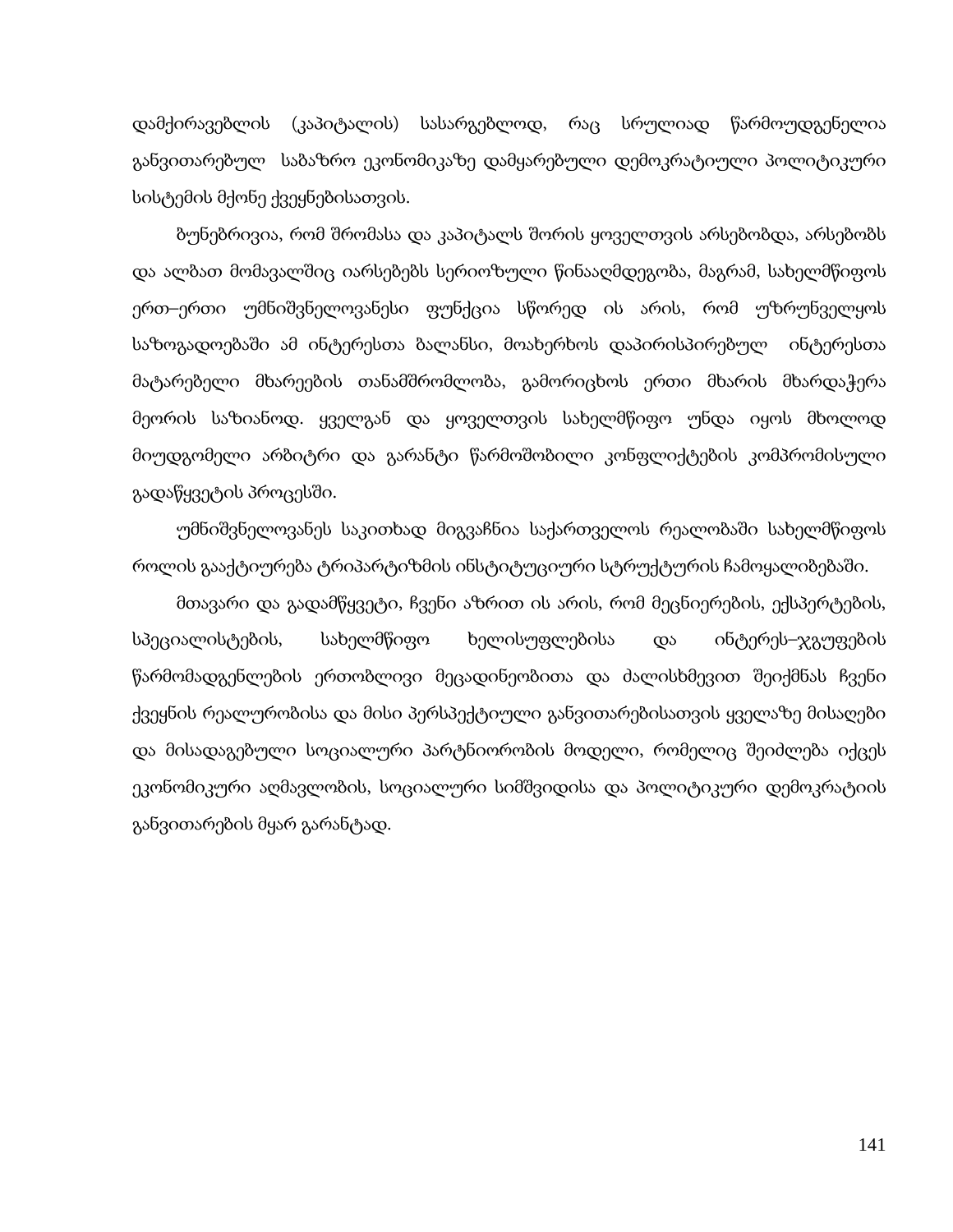## 3.3. ლობირება, როგორც სახელმწიფო ხელისუფლებისა და ბიზნესის ურთიერთობის სპეციფიკური ფორმა

ლობირება წარმოდგება ინგლისური სიტყვიდან (lobby-კულუარები) და გულისხმობს გარკვეული ინტერესთა ჯგუფის (მაგალითად, მეწარმეების) სხვადასხვა სახის ზემოქმედებას სახელმწიფოს მმართველ სტრუქტურებზე.

ლობირების ინსტიტუტის წარმოშობისა და გენეზისის საფუძველი იყო საზოგადოებრივი განვითარების დინამიურ პროცესში სახელმწიფო ბიუროკრატიის როლის უპრეცედენტო გაძლიერება. ბიუროკრატია ფრანგული წარმოშობის სიტყვაა და პირდაპირი მნიშვნელობით საწერი მაგიდის ბატონობას ნიშნავს. ბიუროკრატიის ძალა იმაში გამოიხატებოდა და გამოიხატება, რომ მას შეუძლია ნებისმიერი ეკონომიკური თუ სოციალური საკითხის გადაჭრის დაჩქარება ან შენელება (შეფერხება). აქედან გამომდინარე, სახელმწიფო ხელისუფლების სტრუქტურებზე ინტერესთა სხვადასხვა ჯგუფის მხრიდან ზემოქმედება არის ამ უკანასკნელთა სპეციფიკურ ინტერესთა რეალიზების უმნიშვნელოვანესი პირობა.

უნდა აღინიშნოს ის გარემოება, რომ ინდუსტრიულ საზოგადოებაში სახელმწიფო ბიუროკრატია ხშირად გამოდის კერძო კორპორაციათა ბიუროკრატიის ბუნებრივი მოკავშირის როლში. არც თუ იშვიათად საქმე გვაქვს მათ ურთიერთშერწყმასთანაც. ამ სიმბიოზის შედეგად საზოგადოებრივი ცხოვრების ყველა მნიშვნელოვან სფეროში სახელმწიფო პოლიტიკა ხორციელდება კორპორაციების ინტერესთა გათვალისწინებით და მათ სასარგებლოდ. აღნიშნულთან დაკავშირებით ცნობილი ამერიკელი ეკონომისტი ჯ. კ. გელბრეიტი თავის დროზე აღნიშნავდა: "იქ სადაც სახელმწიფო და კერძო ორგანიზაციები ურთიერთდახმარების სულისკვეთებით მოქმედებს, ძლიერდება მათი ძალაუფლება შრომის დანაწილების საფუძველზე. ეს შესაძლებელს ხდის ლობისტთა მოქმედებას, პოლიტიკური ფონდების გამოყენებას, პროფკავშირებისა და ადგილობრივი ხელისუფლების წახალისებას და ა.შ."[1](#page-137-1)

<span id="page-140-0"></span><sup>1</sup> . Гелбреит Дж. K. Экономическая теория и цели общества. М., 1979, გვ. 279.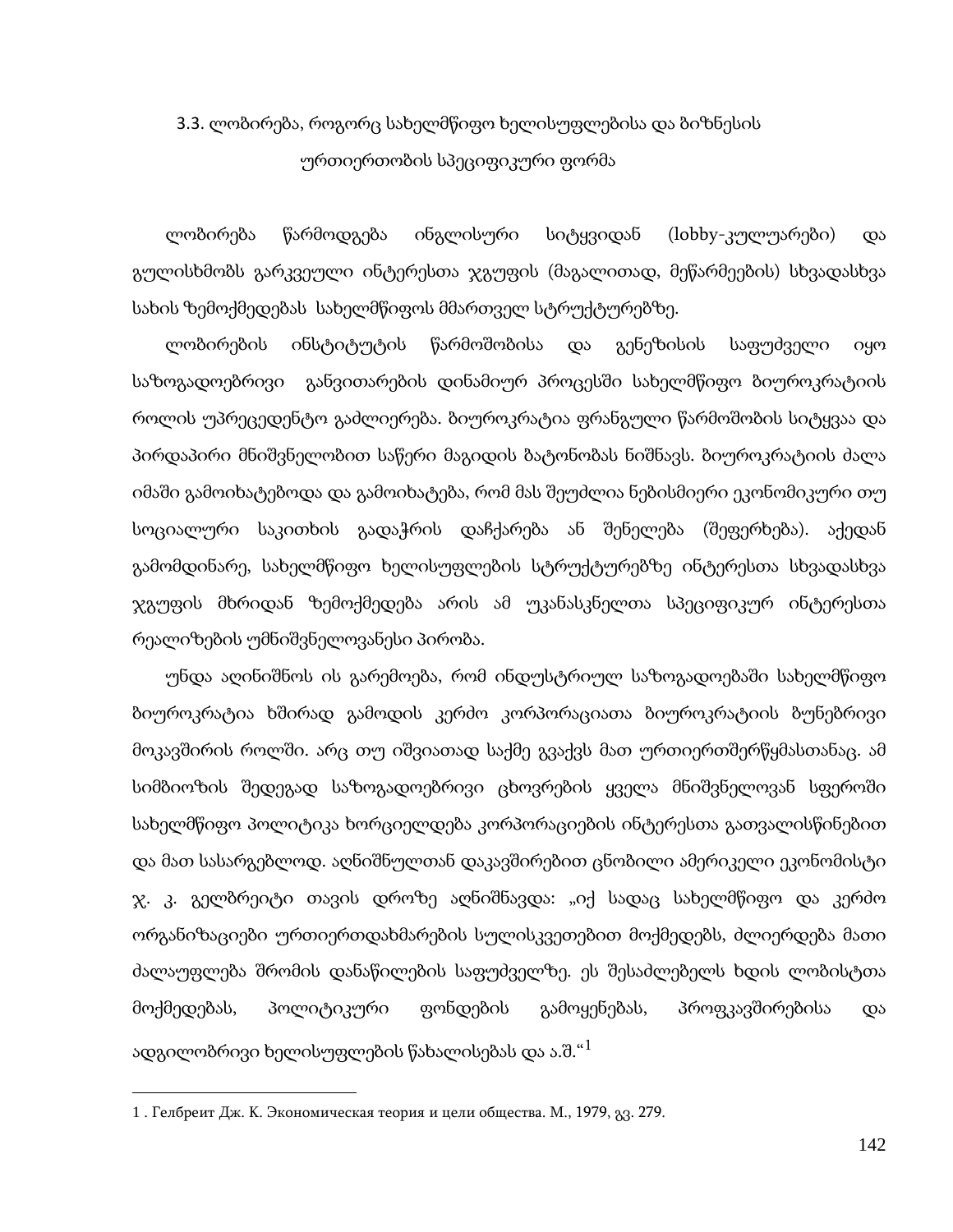ლობიზმს, როგორც საქმიანი ადამიანების ამა თუ იმ ჯგუფის მხარდაჭერის ინსტიტუტს, ხანგრძლივი ისტორია გააჩნია, თუმცა განსაკთრებული მნიშვნელობა მან შეიძინა მეოცე საუკუნეში და ეს დაკავშირებული იყო ეკონომიკურ პროცესებში სახელმწიფოს ჩარევის გაძლიერებასთან. სპეციალურ ლიტერატურაში ლობირება და ლობისტები წარმოდგენილია როგორც ნეგატიურ (საჭირო სახელმწიფო მოხელეებისათვის ქრთამის მიცემა, პოლიტიკური პარტიებისა თუ პოლიტიკური მოღვაწეების მიერ დადგენილ ფონდებში არაკანონიერი შენატანების გაკეთება და ა.შ.), ასევე პოზიტიურ ასპექტში, ცივილიზებული ანუ ინსტიტუციონალიზებული ლობიზმის სახით.

ლობიზმი, როგორც წესი, სამ იპოსტაზში განიხილება: ლობიზმი როგორც სოციალური მოვლენა (ინსტიტუტი), ლობირება როგორც პოლიტიკური საქმიანობის ერთ–ერთი ნაირსახეობა და ლობი როგორც გარკვეულ პირთა პოლიტიკური ორგანიზაციის ფორმა.

ლობირება, ამ სიტყვის ფართო გაგებით, გულისხმობს წარმომადგენლობითი (როგორც საკანონმდებლო, ისე აღმასრულებელი) ხელისუფლების სხვადასხვა რგოლის მუშაკებთან მუშაობას, რომლის მიზანია გარკვეული საზოგადოებრივი ჯგუფების ინტერესების ამ სტრუქტურებში წარდგენა და სახელმწიფო მოხელეთა მხრიდან მათი მხარდაჭერის მოპოვება. აღნიშნული მიზანი მიიღწევა შესაბამისი მექანიზმების, ტექნოლოგიების, ფორმებისა და მეთოდების გამოყენებით, რომლის საბოლოო შედეგია შესაბამისი ინტერეს ჯგუფების მოთხოვნების ასახვა სახელმწიფო ხელისუფლების ორგანოების მიერ მიღებულ გადაწყვეტილებებში.

ლობი არის ისეთი ორგანიზაციული წარმონაქმნი, რომლის წევრები ოფიციალურად მოქმედებენ და არ აცხადებენ პრეტენზიას საკუთარ ინტერესებზე. ამ შემთხვევაში მათ შეიძლება ჰქონდეთ მხოლოდ ფინანსური ინტერესი, რომელიც აისახება გაწეული ლობისტური მომსახურების ანაზღაურებაში, რასაც ასევე ლეგალური ხასიათი გააჩნია.

ლობიზმის ფართოდ გავრცელება დაკავშირებული იყო სამ ერთმანეთთან ურთიერთდაკავშირებულ უმნიშვნელოვანეს პროცესთან: 1. საბაზრო ეკონომიკის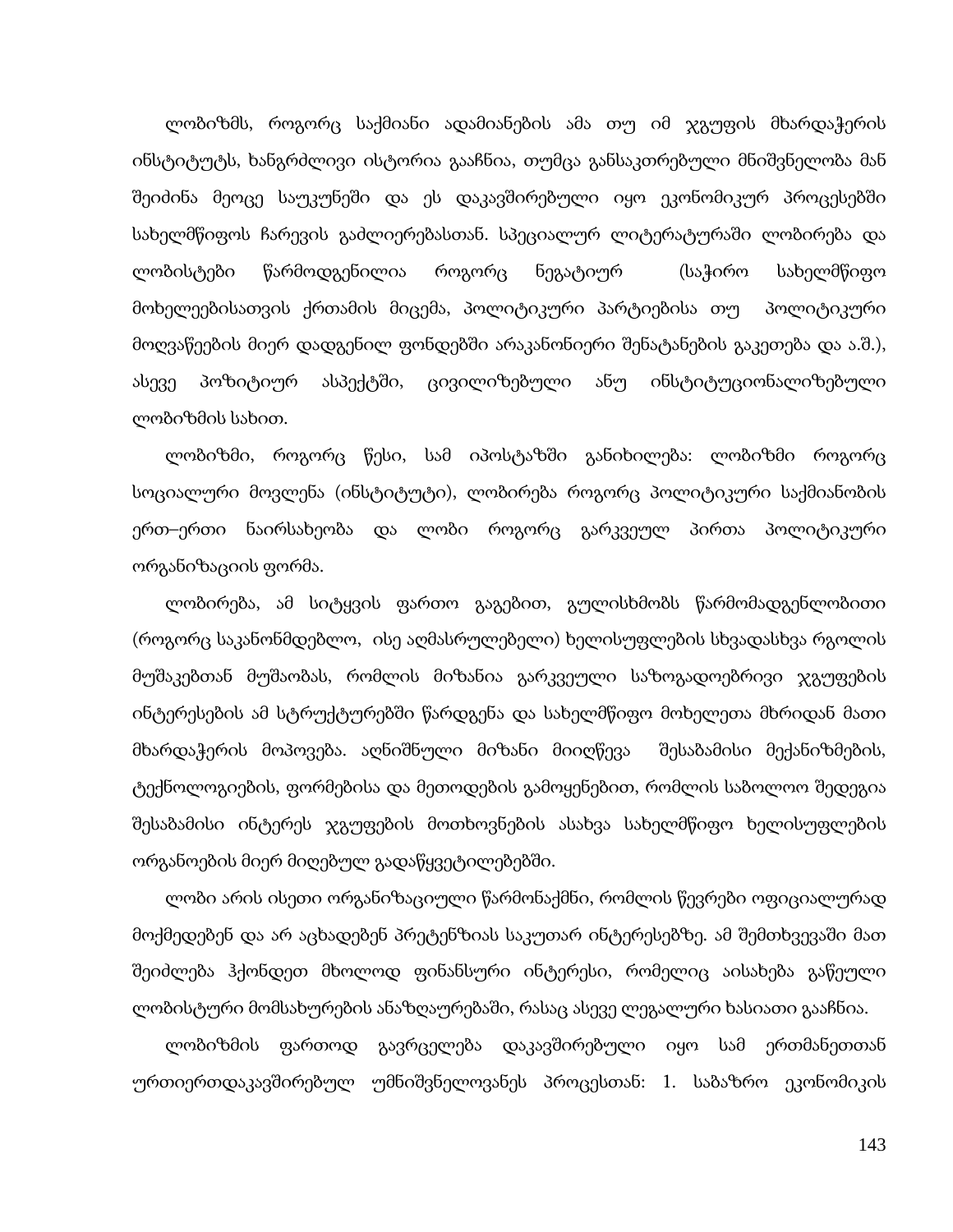აღმოცენებასთან, 2. სამოქალაქო საზოგადოებისა და 3. პლურალისტური პოლიტიკური სისტემის ფორმირებასთან. აღნიშნულიდან გამომდინარე გასაგებია ის ფაქტი, რომ საქართველოში დღეისათვის ლობირების ფენომენი ინსტიტუციურად ჯერ კიდევ არ არის ჩამოყალიბებული, რადგანაც ჩვენთან, ერთი მხრივ, არ არსებობს მკვეთრად სტრუქტურიზებული და ორგანიზებული ინტერეს ჯგუფები, ხოლო მეორე მხრივ, ჯერ კიდევ არ ჩამოყალიბებულა სხვადასხვა ტიპის ლობისტური ორგანიზაციები.

ლობირება შეიძლება ხორციელდებოდეს საზოგადოებრივი ცხოვრების სხვადასხვა სფეროში, თუმცა პირველ რიგში იგი ეკონომიკური მიზნების მიღწევას ანუ დაინტერესებული ჯგუფების ეკონომიკური ინტერესების რეალიზებას ემსახურება. აქედან გამომდინარე, ლობირების პრობლემა უპირატესად ბიზნესისა და მეწარმეობის სტრუქტურებს ეხება.

ლობირებასთან დაკავშირებული ურთიერთობა ლობისტურ ფირმებს, ინტერესთა ჯგუფებსა და სახელმწიფო სტრუქტურებს შორის ყალიბდება კონკრეტული კანონების მიღებასთან, საგადასახადო შეღავათების დაწესებასთან, დოტაციებისა და სუბსიდიების გამოყოფასთან, კვოტებისა და ლიცენზიების გაცემასთან და ა.შ. დაკავშირებით.

აშშ–ში ლობირების პრაქტიკის ანალიზი გვიჩვენებს, რომ კორპორაციების მიერ ლობირებაზე გაწეული ხარჯები არა მარტო ანაზღაურებს საკუთარ თავს, არამედ დიდი მოგების მომტანიცაა მათთვის.<sup>[1](#page-140-0)</sup>

დასავლეთის ქვეყნებში დიდი მიშვნელობა ენიჭება ლობირების რეგულირებას და კონტროლს შესაბამისი კანონმდებლობის საშუალებით, რაც მეტად რთული და მრავალმხრივი პროცესია. აშშ–ში ლობისტური საქმიანობის ლეგიტიმურობის დასასაბუთებლად ხშირად იყენებენ ამ ქვეყნის კონსტიტუციის პირველ შესწორებას, რომელიც უფლებას აძლევს ყველა მოქალაქეს თხოვნით მიმართოს სახელმწიფოს. მსგავსი პრინციპი დაფიქსირებულია თითქმის ყველა ლიბერალურ–დემოკრატიული პოლიტიკური სისტემის მქონე ქვეყნის კონსტიტუციაში. ამასთან ერთად, რიგ ქვეყნებში,

 $\overline{a}$ 

<sup>1</sup> . Scholzman K.L., Tierney J.T. Organized Interests and American Demokracy. N.Y., 2006, გვ.113., Вавилов Л. «Лобизм и корупция в США. "Российские вести", 2009, №14, с. 15., Лобизм сегодня. "Власть". 2005, №3, <sub>83</sub>.63.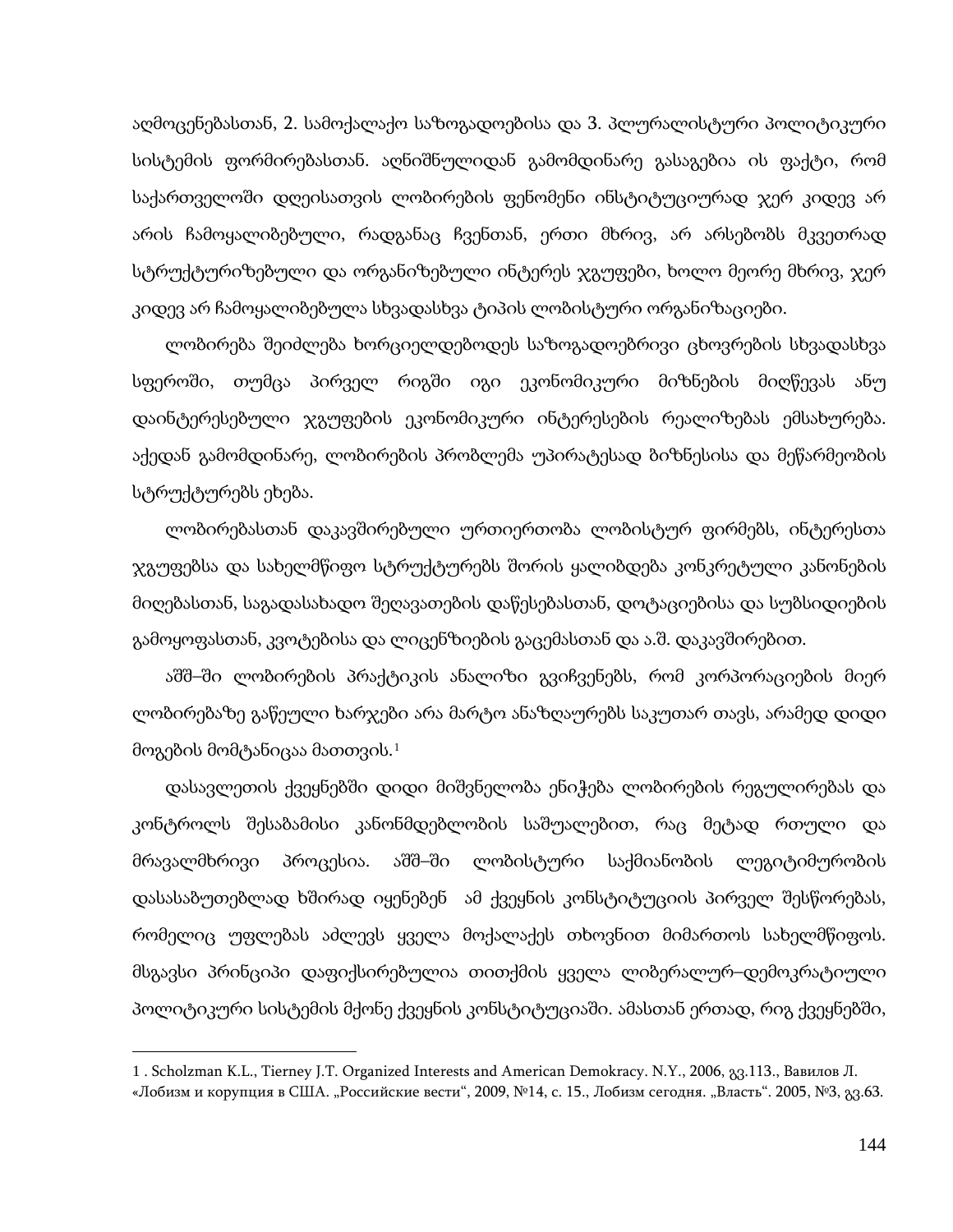მაგალითად, აშშ–სა და კანადაში მიღებულია სპეციალური კანონები ლობიზმის შესახებ. სხვა ქვეყნებში (ავსტრალია, გერმანია, ბრაზილია) აღნიშნულ სფეროს არეგულირებს სპეციალური ნორმები და პროცედურები.

ლობირების საკანონმდებლო რეგულირების მთავარი მიზანია მასთან დაკავშირებილი კორუფციის შეზღუდვა და რამდენადაც ეს შესაძლებელია, მისი სრული აღმოფხვრა.

ისტორიიდან ცნობილია, რომ აშშ–ში აღმასრულებელი ხელისუფლების რეორგანიზაციის შესახებ 1996 წელს მიღებულ კანონში გამოყოფილია სპეციალური განყოფილება, რომელიც ითვალისწინებს ყველა იმ პირის ან პირთა ჯგუფის სავალდებულო რეგისტრაციას, რომლებსაც რაიმე შეხება გააჩნიათ კონგრესის მიერ სახელმწიფო ბიუჯეტის სახსრების განაწილებსთან დაკავშირებულ კანონებთან. სწორედ ლობისტური საქმიანობის რეგულირებისა და კონტროლის შემოღებით განხორციელდა ამ საქმიანობის ლეგალიზაცია.

აშშ–ში ამჯამად მოქმედი კანონის შესაბამისად, ყოველი ლობისტი ვალდებულია გამოაქვეყნოს, როგორც ლობირებიდან მიღებული შემოსავლები, ისე ლობირების ფონდებში გაკეთებული შენატანები, თუკი ეს უკანასკნელი აჭარბებს 500 აშშ დოლარს. ყველა ლობისტური ჯგუფი თუ ორგანიზაცია ასევე ვალდებულია დარეგისტრირდეს კონგრესში. ეს უკანასკნელი პერიოდულად აქვეყნებს იმ პირების ან ჯგუფების სიას, რომლებმაც ლობირებაზე ყველაზე მეტი თანხა დახარჯეს, ამ თანხების სიდიდის და წარმოშობის წყაროების მითითებით.

აღნიშნული წესის დარღვევა იწვევს 5 ათასიან ჯარიმას ან ერთ წალმდე ვადით თავისუფლების აღკვეთას. ამასთანავე, ლობისტური საქმიანობის წესების დამრღვევს სამი წლის მანძილზე ეკრძალება ამ საქმიანობის განხორციელება. წესების განმეორებით დარღვევის შემთხვევაში სანქციები მკაცრდება და ითვალისწინებს ან ჯარიმას 10 ათას დოლარამდე, ან პატიმრობას 5 წლამდე ვადით, ან ორივეს ერთად.

ბიზნესმენთა(მეწარმეთა) ინტერესების ლობირებას ახორციელებს მრავალრიცხოვანი სამეწარმეო გაერთიანებები (კავშირები, ასოციაციები, ლიგები),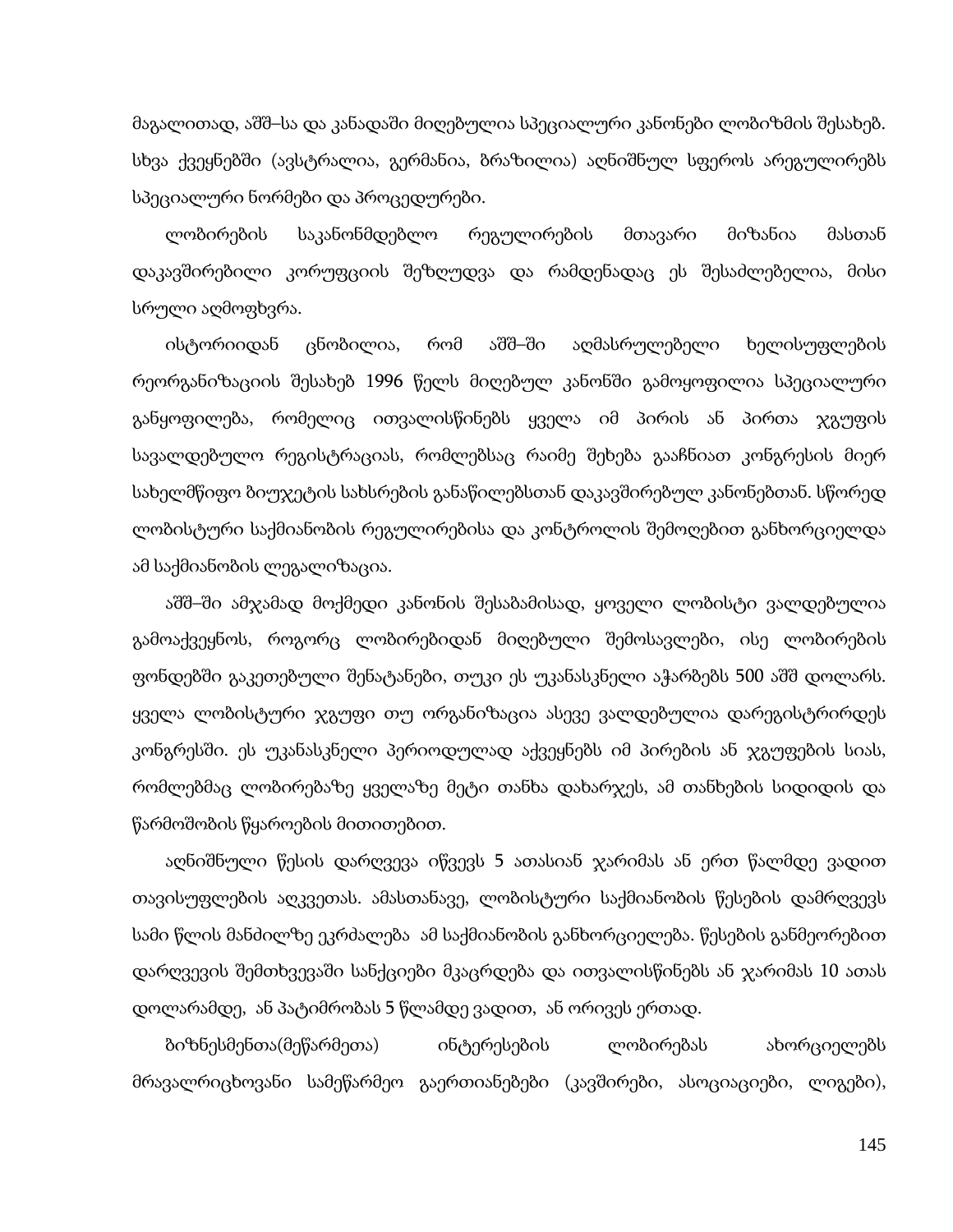ბიზნეს–კლუბები, სხვადასხვა საზოგადოებრივი ორგანიზაციები, სოციალური ლობისტური კლუბები.

ყველა სერიოზულ სამეწარმეო ორგანიზაციას თუ ბიზნეს–სტრუქტურას ზოგადნაციონალური მასშტაბით ვაშინგტონში ჰყავს საკუთარი გავლენიანი ლობისტები. მაგალითად, მხოლოდ ერთი დარგის – ნავთობის მრეწველობის კომპანიებს ამერიკის დედაქალაქში 60–მდე ოფიციალურად დარეგისტრირებული ლობისტი ჰყავს. ლობირების პრაქტიკა ფართოდაა გავრცელებული შტატებისა და ადგილობრივ(მუნიციპალურ) დონეებზეც. მაგალითად, მარტო კალიფორნიაში 500–მდე ლობისტია დარეგისტრირებული. ლობისტებად ხშირად გვევლინებიან სხვადასხვა დონის საკანონმდებლო ორგანოების ყოფილი წევრები. ეს იმითაა განპირობებული, რომ მათ გააჩნიათ სახელმწიფო ორგანოებში მუშაობის გამოცდილება და საჭირო კავშირები, რაც არა ნაკლებ მნიშვნელოვანია წარმატებული ლობისტური საქმიანობისათვის. აშშ–ში ლობისტებს სახელებს არქმევენ იმ ბიზნესების მიხედვით, რომელთა ინტერესებსაც ისინი იცავენ: "ნავთობის ლობი", "იარაღის ლობი", "ავტომობილების ლობი" და ა.შ. ლობისტად დარეგისტრირებისას არსებობს იმის მოთხოვნა, რომ პირმა ან პირთა ჯგუფმა უნდა განაცხადოს თუ ვის ინტერესებს იცავს იგი. თუმცა ხშირ შემთხვევაში ის კორპორაციები, რომელთა ინტერესებსაც ლობისტები წარმოადგენენ, საიდუმლოდ რჩება.

უკანასკნელ წლებში აშშ–ში შეინიშნებოდა ბიზნესის პოლიტიკური აქტიურობის გაძლიერება, რომლის გამოხატულება იყო იმ კორპორაციათა რაოდენობის ზრდა, რომლებიც ამერიკის დედაქალაქში თავინთი ლობისტი წარმომადგენლების ოფისებს ხსნიდნენ. ასევე შეინიშნებოდა სამთავრობო პოლიტიკაზე მსხვილი ბიზნესის ზეგავლენის გაძლიერება.

როგორც უკვე აღვნიშნეთ, საქართველოში ლობისტური სტრუქტურები ჯერ არ არის ჩამოყალიბებული. შესაბამისად, ლეგალური ლობირება ჩვენთან ჯერ კიდევ არ წარმოადგენს ბიზნესის ინტერესების დაცვის ძლიერ ინსტრუმენტს (საშუალებას) და ვერ გამოდის შუამავლის როლში ბიზნესსა და სახელმწიფო სტრუქტურებს შორის.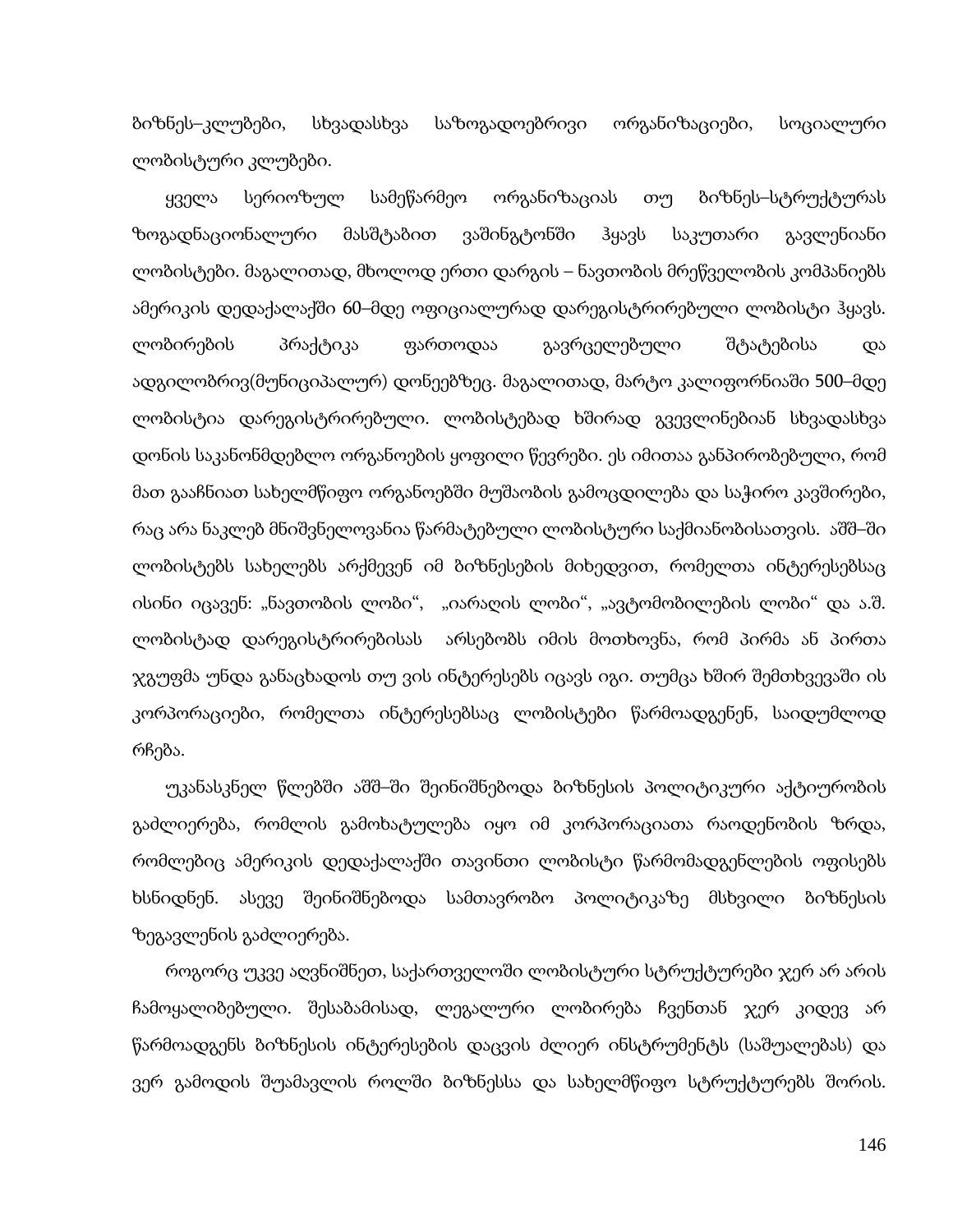აღნიშნულის გამო საქართველოში ძირითადად მოქმედებს ე.წ. "კორიდორული ლობიზმი", რაც ნიშნავს შემდეგს: ადამიანები, რომლებიც ოფიცილურად არ არიან დარეგისტრირებული ლობისტებად, ფაქტობრივად ეწევიან ლობისტურ საქმიანობას ანუ მონაწილეობენ ამა თუ იმ კონკრეტულ ინტერეს ჯგუფის სასარგებლო გადაწყვეტილებების საკანონმდებლო ან აღმასრულებელი ხელისუფლების სტრუქტურებში მიღების "წაბიძგებაში" ან არასასურველის დამუხრუჭებასა და ზოგჯერ საერთოდ უკუგდებაში. არსებობს ამგვარი მოქმედების განხორციელების სპეციფიკური წესი, რომელიც მდგომარეობს "თავისიანების" საკვანძო სახელმწიფო სტრუქრტურებში დანიშვნაში. შესაბამისად, "კორიდორული ლობიზმის" პირობებში განსაკუთრებული მნიშვნელობა ენიჭება წამყვან თანამდებობებზე ძალთა განლაგებას და რეალურ პროცესებზე მათი ზემოქმედების შესაძლებლობას.

ზემოაღნიშნულიდან გამომდინარე ცხადია, რომ საქართველოში, ბევრი სხვა პოსტკომუნისტური(პოსტსაბჭოური) ქვეყნის მსგავსად, უაღრესად მნიშვნელოვანია საკვანძო თანამდებობებზე, ხშირ შემთხვევაში ერთმანეთთან კონკურენციაში მყოფი ბიზნეს ჯგუფების წარმომადგენლების ან უშუალოდ მათთან დაკავშირებული პირების დანიშვნა და მათი პოლიტიკური მხარდაჭერა. განსაკუთრებით აქტუალურია ეს საკითხი იმ თანამდებობებთან მიმართებაში, რომლებსაც უშუალო შეხება გააჩნია: საკუთრების განაწილებასთან, ბიუჯეტის ხარჯებთან, სხვადასხვა გრანტების განაწილებასთან და ა.შ.

ცალკე განხილვას იმსახურებს ლობისტის ფიგურა. თანამედროვე ეკონომიკის (ბიზნესის) განვითარების დონე მოითხოვს, რომ ლობირება არსებობდეს როგორც განსაზღვრული პროფესია, რომელიც შესაბამის ცოდნას, ცხოვრებისეულ და პროფესიულ გამოცდილებას, უნარ–ჩვევებს, დროსა და ენერგიას მოითხოვს. ლობისტები განვითარებულ ქვეყნებში, როგორც წესი, მაღალი დონის პროფესიონალი– ექსპერტები და კონსულტანტების არიან, რომლებსაც გააჩნიათ, როგორც ღრმა თეორიული ცოდნა, ისე მდიდარი პრაქტიკული გამოცდილება. არანაკლებ მნიშვნელოვანია კარგი კავშირები ბიზნესწრეებსა და სახელისუფლებო კორიდორებში.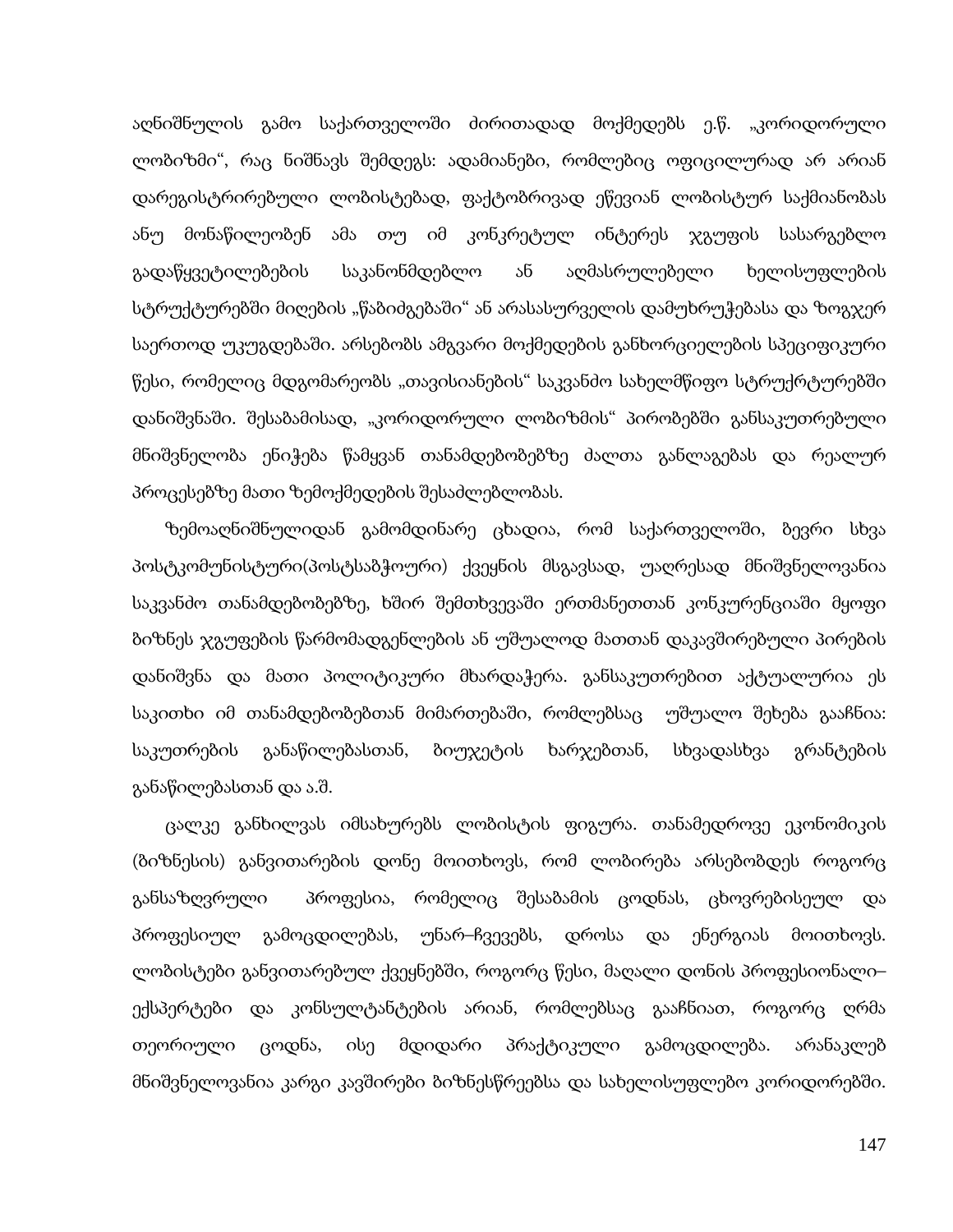შესაბამისად, ლობისტს უნდა ახასიათებდეს სხვადასხვა ტიპის ადამიანებთან ურთიერთობის სწრაფად დამყარებისა და ხანგრძლივად შენარჩუნების უნარი, მოქნილობა და მაღალი კომუნიკაბელურობა. არანაკლებ მნიშვნელოვანია საკუთარი ღირსების გრძნობა, პატიოსნება და ძლიერი პოლიტიკური ალღო.

საბაზრო ეკონომიკის დამკვიდრებისა და განვითარების პროცესი საქართველოში დღის წესრიგში აყენებს ლობიზმის ინსტიტუციონალიზების აუცილებლობას. ამ თვალსაზრისით განსაკუთრებული მნიშვნელობა ენიჭება ლობიზმის შესახებ კანონის მიღებას, რომელიც აღიქმება, როგორც სახელმწიფო ხელისუფლებისა და ბიზნესის ურთიერთობის ცივილიზებულ ჩარჩოებში მოქცევის მიზნით, დიდი წინ გადადგმული ნაბიჯი. ეს კანონი, ერთი მხრივ, სამართლებრივ სივრცეში მოაქცევს სხვადასხვა დონის სამთავრობო სტრუქტურების მოხელეთა საქმიანობას, მეორე მხრივ კი ცივილიზებული ბიზნესის განვითარებას შეუწყობს ხელს. საბოლოო ანგარიშით, ხელი შეეწყობა სწრაფ ეკონომკურ ზრდას, რომელიც საზოგადოების წევრთა კეთილდღეობის ამაღლების აუცილებელი პირობაა.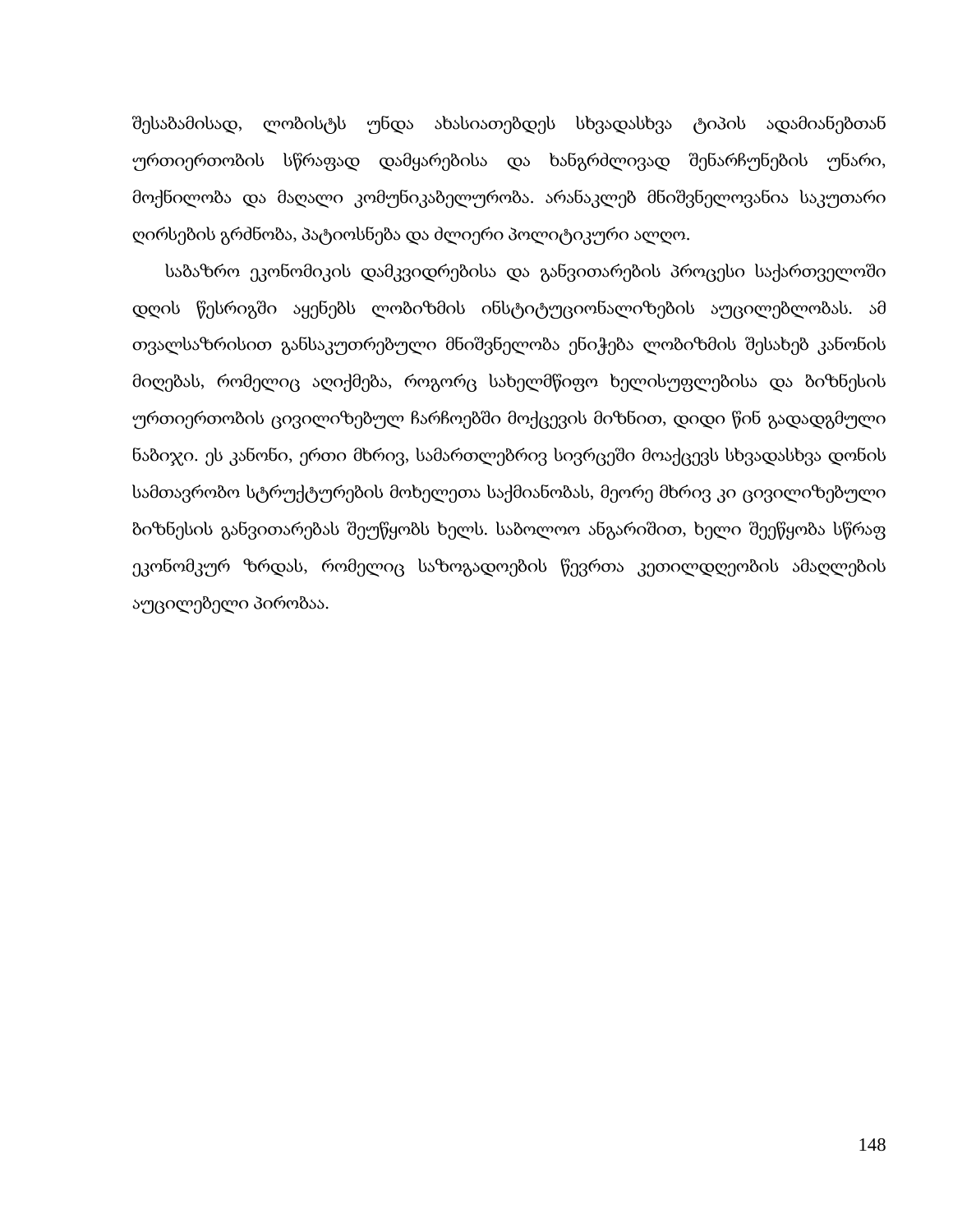## დასკვნები და რეკომენდაციები

სახელმწიფოს ეკონომიკური როლის შეფასებისათვის აუცილებელია ეკონომიკური ძალაუფლების შინაარსის გარკვევა. ეკონომიკურ ძალაუფლებას ჩვენ განვსაზღვრავთ, როგორც ადამიანის ან ადამიანთა ჯგუფის უნარსა და შესაძლებლობას სხვადასხვა ბერკეტების გამოყენებით ზეგავლენა მოახდინოს სხვა ადამიანებზე, ჯგუფებზე ან საზოგადოებაზე, მათი ეკონომიკური ქცევის საკუთარი ინტერესებისადმი დაქვემდებარების მიზნით.

ეკონომიკური ძალაუფლების უმნიშვნელოვანესი ფორმაა სახელმწიფოს ეკონომიკური ძალაუფლება, რომელიც გამოიხატება სახელმწიფოს ეკონომიკურ როლში და რელიზდება მის ეკონომიკურ ფუნქციებში.

განვითარებულ და ჩამოყალიბების პროცესში მყოფ (პოსტკომუნისტურ) საბაზრო ეკონომიკის ქვეყნებში სახელმწიფოს ეკონომიკურ როლს ახასიათებს როგორც საერთო, ისე სპეციფიკური ნიშნები.

პოსტკომუნისტურ გარდამავალ პერიოდში ჩვენ გამოვყოფთ სახელმწიფოს ეკონომიკური ფუნქციების სამ ჯგუფს: <u>სისტემაწარმომქმნელ, სისტემაგანმამტკიცებელ</u> და სისტემააღმწარმოებად ფუნქციებს. სწორედ მათ ერთობლიობაში რეალიზდება სახელმწიფოს ეკონომიკური როლი პოსტკომუნისტურ ტრანსფორმაციის პროცესში.

სახელმწიფოს სისტემაწარმომქმნელი ფუნქცია მდგომარეობს საბაზრო ეკონომიკის დამკვიდრებისათვის ხელშეწყობაში. იგი დაკავშირებულია ახალი ეკონომიკური სისტემის "ინსტიტუციონალური კარკასის" შექმნასთან და ხორციელდება შემდეგი ღონისძიებებით: განსახელმწიფობრივება და პრივატიზება; კონკურენტული ბაზრის ჩამოყალიბება, საბაზრო ეკონომიკის ადეკვატური "თამაშის წესების" დამკვიდრება; საბაზრო ეკონომიკისათვის აუცილებელი, საწარმოო – ეკონომიკური და სოციალური ინფრასტრუქტურის ჩამოყალიბების მხარდაჭერა. სახელმწიფოს სისტემაგანმამ– ტკიცებელ ფუნქციაში ჩვენ ვგულისხმობთ ეროვნული ეკონომიკის სტრუქტურის საბაზრო ეკონომიკის ფუნქციონირების ზოგად კანონზომიერებებთან, ეკონომიკის გლობალიზაციის პროცესებთან შესაბამისობაში მოყვანას სახელმწიფოს მიერ.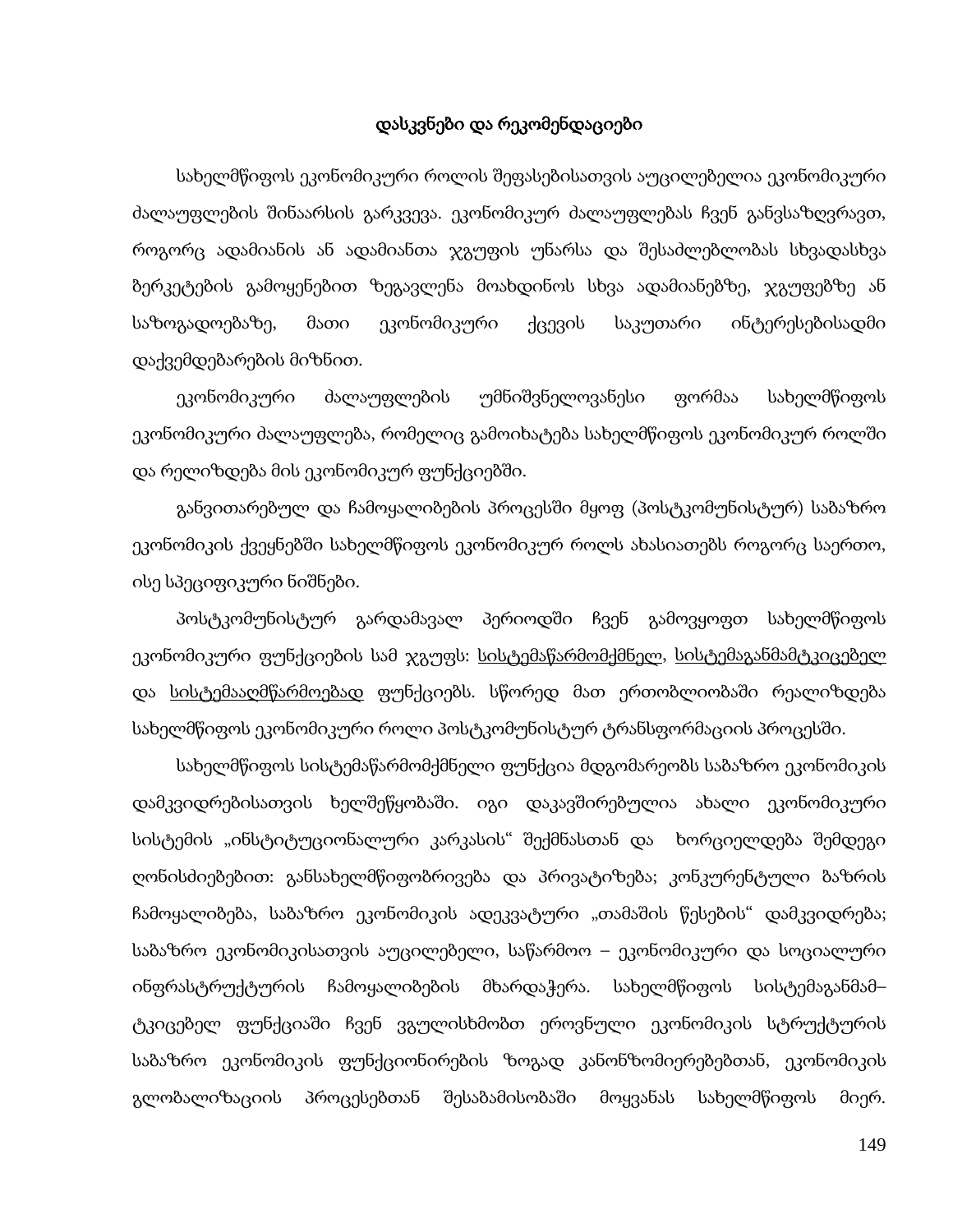სახელმწიფოს სისტემააღმწარმოებადი ფუნქცია ნიშნავს ქვეყანაში არსებული ეკონომიკური, სოციალური, პოლიტიკური, ადამიანური რესურსების კონსოლიდაციას საბაზრო ეკონომიკის ადეკვატური ფორმების, მეთოდებისა და მექანიზმების გამოყენების საფუძველზე. ამ ფუნქციის განხორციელების უპირველესი ამოცანაა საზოგადოებაში არსებული ინდიდვიდუალური ეკონომიკური ინტერესების დაბალანსება და საზოგადოებრივ ინტერესებთან მათი შესაბამისობაში მოყვანა, რაც თავისთავად გულისხმობს ხელისუფლებისა და ბიზნესის სტრატეგიულ თანამშრომლობას.

გარდამავალ პერიოდში სახელმწიფოს მიერ ეკონომიკური ფუნქციების შესრულება ორგანულადაა დაკავშირებული სახელმწიფო მართვის სრულყოფასთან, რომელიც მიიღწევა სიღრმისეული ადმინისტრაციული რეფორმის თამნინდევრული განხორციელებით. ნაშრომში ჩამოყალიბებულია ავტორისეული ხედვა ამ რეფორმის მთავარი მიზნების, ამოცანების, მიმართულებებისა და მოსალოდნელი შედეგების შესახებ.

თანამედროვე მსოფლიოში მიმდინარე ისეთი უმნიშვნელოვანესი პროცესები, როგორიცაა გლობალიზაცია და მსოფლიოს წამყვან ქვეყნებში ინდუსტრიული ეკონომიკიდან პოსტინდუსტრიულ ეკონომიკაზე გადასვლა, აქტიურ ზეგავლენას ახდენს სახელმწიფოს ეკონომიკურ როლზე და იწვევს მის მოდიფიცირებას. ეს გამოიხატება იმაში, რომ არნახულად ძლიერდება სხვადასხვა ეროვნულ სახელმწიფოთა მთავრობების მიერ გატარებული ეკონომიკური პოლიტიკის, როგორც ერთმანეთზე, ისე ზეეროვნულ (ზესახელმწიფო) ინსტიტუტებზე დამოკიდებულება. თუმცა ეს არ ნიშნავს იმას, რომ გლობალიზაციისა და პოსტინდუსტრიალიზაციის ეპოქაში სახელმწიფოს ეკონომიკური როლი ქრება ან სუსტდება. პირიქით, რიგი მნიშვნელოვანი მიმართულებით, როგორიცაა ინოვაციური ეკონომიკის განვითარება, სოციალური ფაქტორების გაძლიერება და ა.შ., სახელმწიფოს როლი ძლიერდება. გლობალიზაციის ეპოქაში სახელმწიფოს ეკონომიკური ფუნქციაა არა მხოლოდ და არა იმდენად ეროვნული ეკონომიკის დაცვა გარე ფაქტორებისაგან, რაც პრაქტიკულად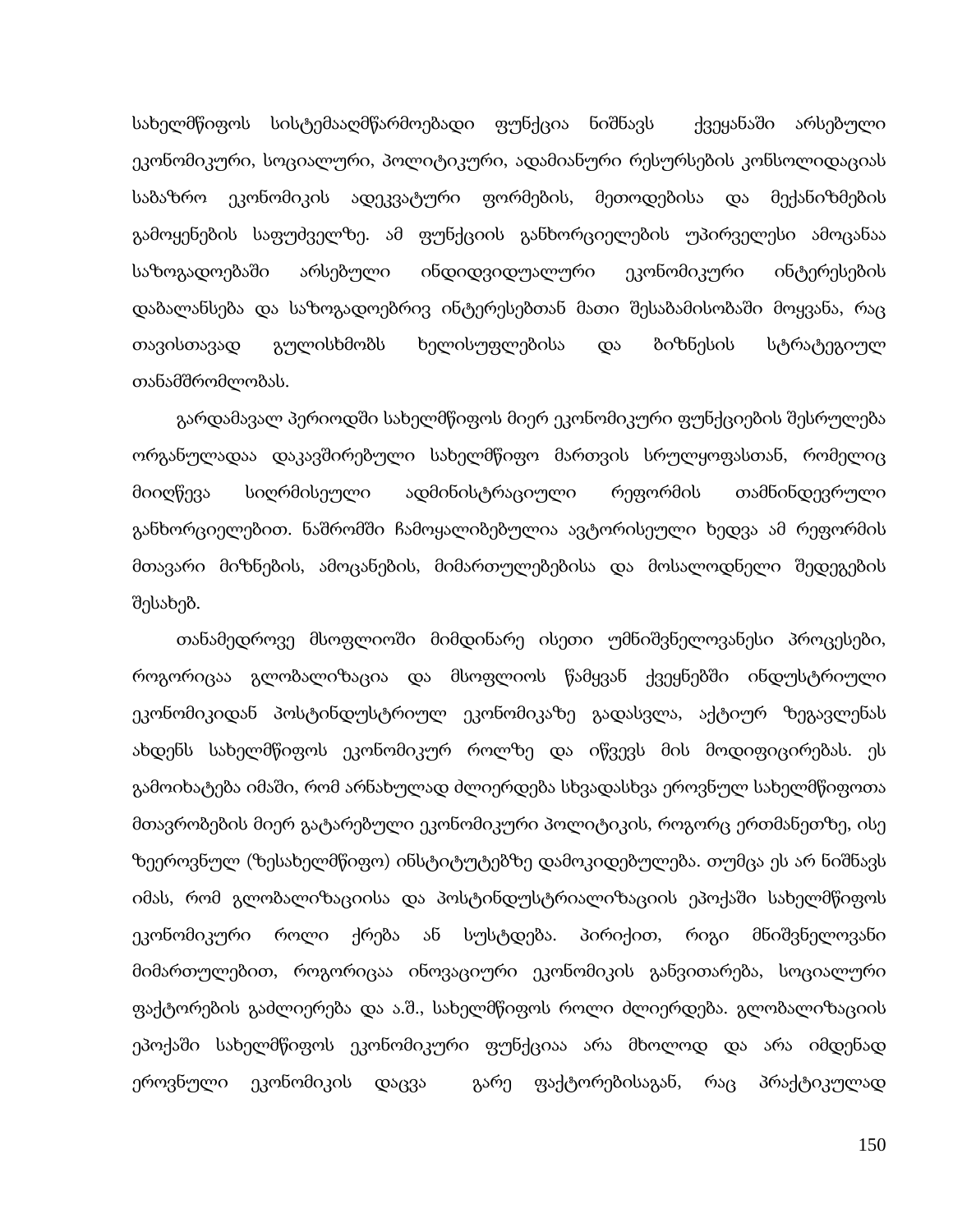შეუძლებელია, არამედ მსოფლიო სამეურნეო კავშირებში მისი ეფექტიანი ჩართვისათვის ხელის შეწყობა და გლობალური მასშტაბით ქვეყნის კონკურენტუნარიანობის ამაღლება. ამ თვალსაზრისით, მხოლოდ თანამედროვე სახელმწიფოს შეუძლია გლობალური ბაზრის მოთხოვნების შესაბამისი ეროვნული ეკონომიკის სტრუქტურის ჩამოყალიბება, სამეცნიერო–ტექნოლოგიური პროგრესის დაჩქარება, ახალი ცოდნის გენერირებასა და ძველი ცოდნის შენახვა–დაგროვებაზე დამყარებული ინფორმაციული ტიპის ეკონომიკის შექმნა.

სახელმწიფოს ეკონომიკური როლი განსაკუთრებული სიძლიერით გამოვლინდა გლობალური ფინანსურ–ეკონომიკური კრიზისისა და პოსტკრიზისული განვითარების პერიოდში. სწორედ სახელმწიფო მოგვევლინა კრიზისული სიტუაციის დაძლევის მთავარ იარაღად, მან ითამაშა ე.წ. "ბრიჯ–მენეჯერის" როლი და საკუთარ თავზე აიღო კრიზისის ძირითადი სიმძიმე. რეალურმა სინამდვილემ დაგვანახა, რომ კრიზისულ და პოსტკრიზისულ პერიოდებში სახელმწიფოს აქტიური ჩარევა ეკონომიკურ პროცესებში ობიექტური აუცილებლობაა, ნებისმიერი განსხვავებული მიდგომა ამ საკითხისადმი კი მცდარია და უარყოფილთი შედეგების მომტანი. ამასთანავე სახელმწიფოს ეკონომიკური როლის გაძლიერება აღქმული უნდა იქნეს არა როგორც ეკონომიკურ პროცესებში მისი პირდაპირი ჩარევა, კერძო ბიზნესისა და კერძო ინიციატიცის შეზღუდვა, არამედ როგორც მათი დახმარება, სტიმულირება და ხელსაყრელი მაკროეკონომკური გარემოს ფორმირება, შესაბამისი ფინანსურ–ეკონომიკური, ინსტიტუციური, ორგანიზაციული, ადმინისტრაციულ–სამართლებრივი მექანიზმების გამოყენების საშუალებით.

სახელმწიფოსა და ბიზნესის ურთიერთობის შესწავლა მოითხოვს ბიზნესის არსის, მეწარმეობასთან მისი დამოკიდებულების რამდენიმე სადისკუსიო საკითხის გარკვევას. საკითხის კვლევისადმი ისტორიულ–ლოგიკური მიდგომის საფუძველზე ჩამოყალიბებულია რამდენიმე დასკვნა:

• მკაცრი მეცნიერული აზრით, ბიზნესი და მეწარმეობა არ არის იდენტური კატეგორიები;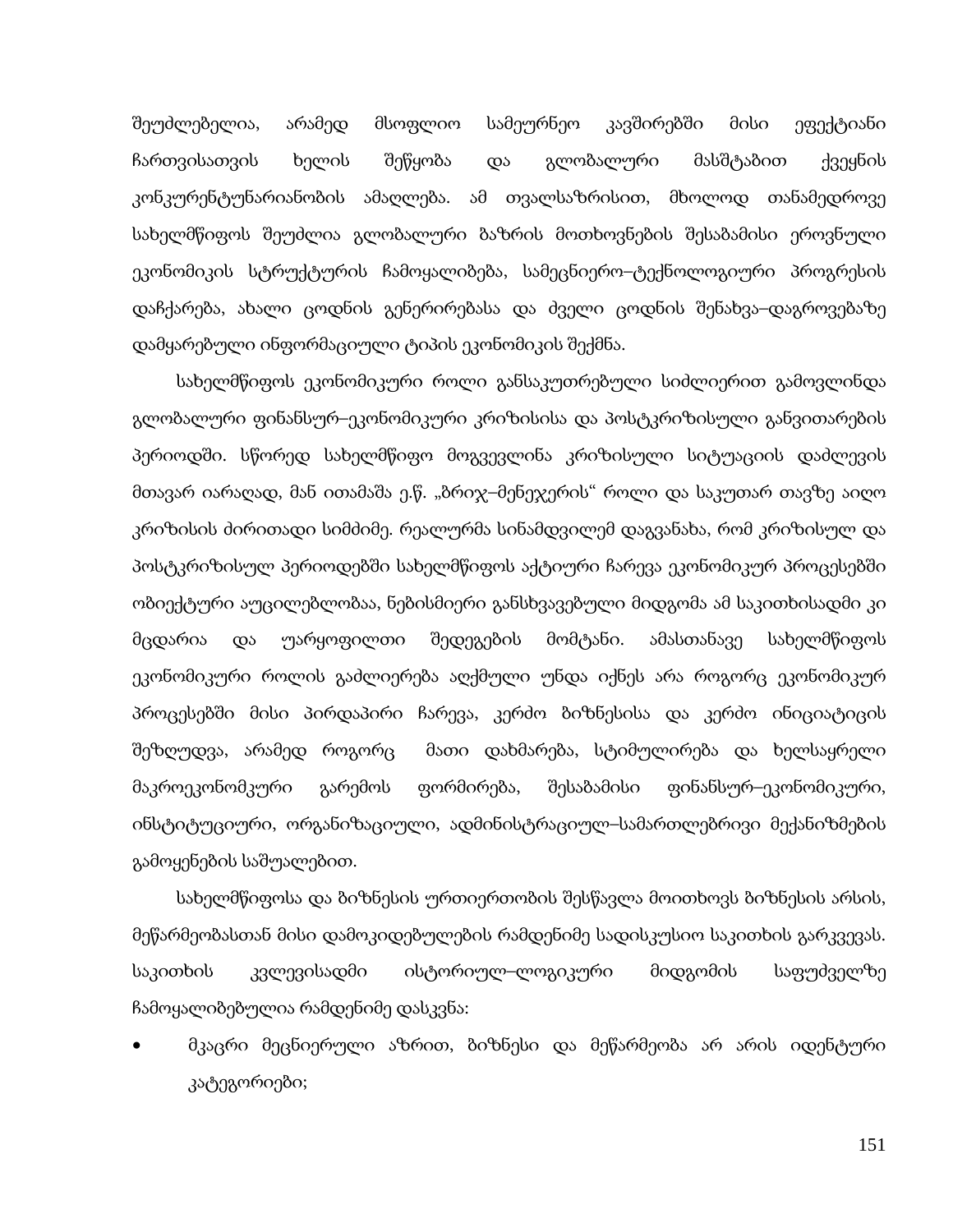- მეწარმეობისა და ბიზნესის შინაარსობრივი გამიჯვნა განსაკუთრებით აქტუალურია ეკონომიკის გლობალიზაციის კონტექსტში. ფინანსური გლობალიზაცია, მისგან გამომდინარე უარყოფითი შედეგებით, დღის წესრიგში აყენებს მეწარმისა და ბიზნესმენის (ფინანსისტის) ფიგურების ერთმანეთისგან გამიჯვნის აუცილებლობას, ფინანსისტების მოქმედების შეზღუდვისა და მეწარმეთა სამოქმედო ასპარეზის გაფართოების კონტექსტში.
- კვლევის კონკრეტული ამოცანებიდან გამომდინარე, რიგ შემთხვევაში ამ ორი ცნების ერთმანეთთან გაიგივება არ შეიძლება შეცდომად ჩაითვალოს. მათ შორის ერთიანობა არსებითია, განსხვავება კი ცალკეული ნიუანსი.
- ქართულ ეკონომიკურ და იურიდიულ ლიტერატურაში ბიზნესის გვერდით მეწარმეობის ცნების დამკვიდრება განაპირობა "კანონმა მეწარმეობის" შესახებ, რომელიც თავის დროზე დაიწერა გერმანული ანალოგის საფუძველზე, რომელშიაც მეწარმეობის ცნებაა უფრო პრიორიტეტული.

განვითარებული, განვითარებადი და პოსტკომუნისტური ქვეყნების ეკონომიკაში მცირე და საშუალო ბიზნესის როლი უმნიშვნელოვანესია, რასაც მისი ფუნქციები განაპირობებს. ჩვენ გამოვყავით მცირე და საშუალო ბიზნესის ლატენტური საზოგადოებრივი და კერძო–ეკონომიკური ფუნქციები.

პირველ ჯგუფს მიეკუთვნება:

- საშუალო კლასის ჩამოყალიბებისათვის საფუძველის შექმნა;
- საზოგადოების წევრებში სამეწარმეო სულისკვეთების ფორმირება;
- საბაზრო ეკონომიკის მობილურობის, მოქნილობის უზრუნველყოფა და მისი ეფექტიანობის გაზრდა;
- საზოგადოებაში სოციალური პასუხისმგებლობის ამაღლება.

კერძო ეკონომიკური ფუნქციებია:

- ქვეყნის მთლიანი შიდა პროდუქტისა და ეროვნული შემოსავლის შექმნაში აქტიური მონაწილეობა;
- დასაქმების პრობლემის გადაწყვეტაში მონაწილეობა;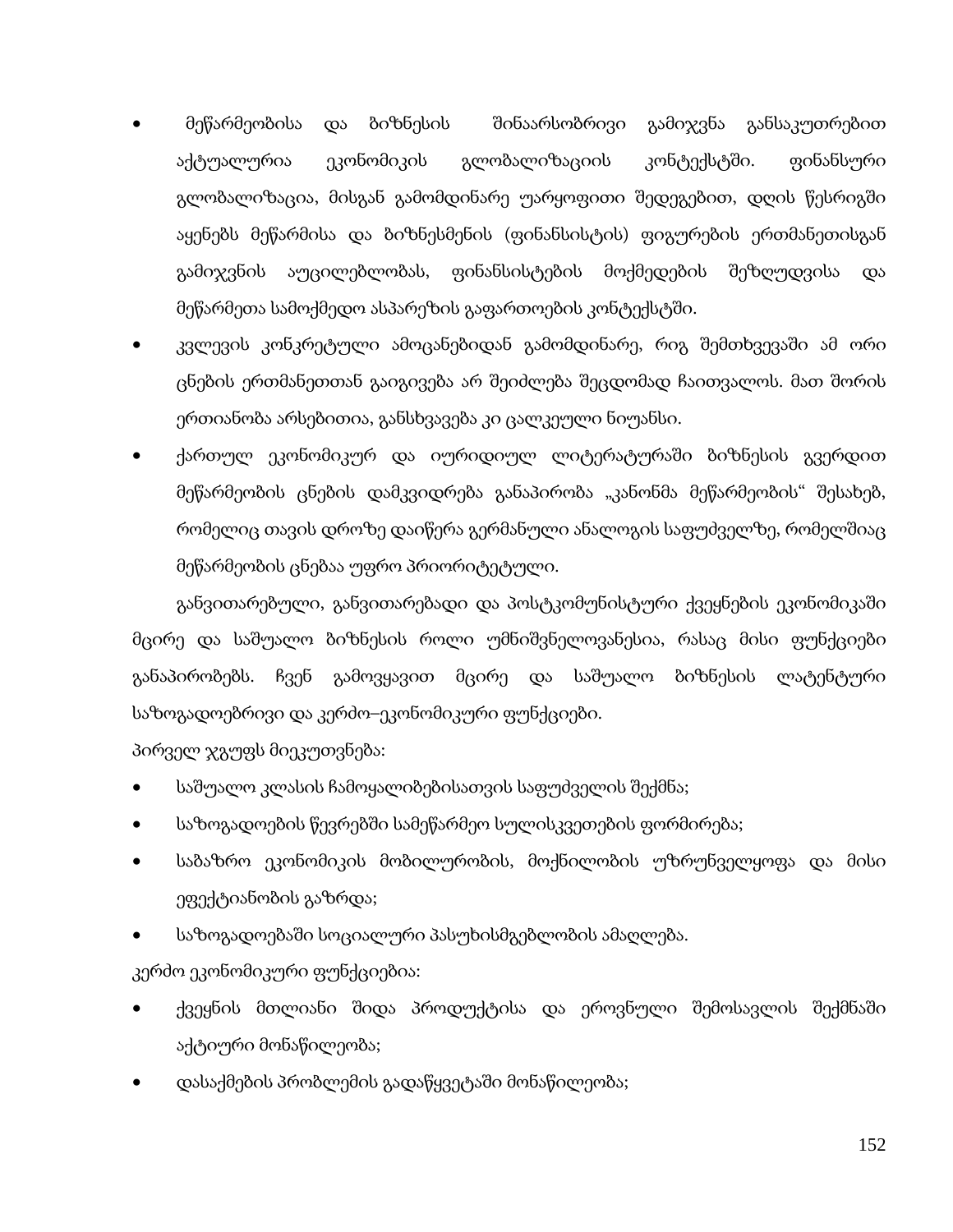- ინოვაციური პროცესების დაჩქარება;
- ადგილობრივი რესურსების რაციონალური გამოყენების უზრუნველყოფა;
- ფისკალური ფუნქცია, რომელიც ვლინდება იმაში, რომ ბევრ ქვეყანაში მცირე და საშუალო საწარმოები ადგილობრივი ბიუჯეტის შევსების წყაროა;
- იმპორტშემცვლელი წარმოების განვითარება.

საქართველოში მცირე და საშუალო ბიზნესის ანალიზი საშაულებას გვაძლევს დავინახოთ როგორც ამ სფეროში მიღწეული წარმატებები, ისე ხარვეზები და ნაკლოვანებები.

წინგადადგმულ ნაბიჯებად შეიძლება ჩაითვალოს:

- ბიზნესის დაწყების საგრძნობი გაადვილება, რაც გამოიხატება ლიცენზიების უმეტესი ნაწილის გაუქმებასა და ქონების რეგისტრაციის პროცედურის გამარტივებაში;
- გადასახადების რაოდენობისა და ზოგიერთი გადასახადის განაკვეთების შემცირება;
- ანტიკორუფციული პოლიტიკის წარმატებით განხორციელება, რომელმაც მინიმალურ დონეზე შეამცირა მაკონტროლებელი ორგანოების წარმომადგენლების მიერ ბიზნესმენებისაგან ქრთამის აღების ფაქტები;
- შრომის კოდექსის მნიშვნელოვანი ლიბერალიზაცია. ბიზნესის სფეროში ჯერ კიდევ არსებული პრობლემებია:
- ბიზნეს–გარემოს ჭარბი ვოლატიურობა და არაპროგნოზირებადობა;
- ინვესტიციების მოძიების სირთულე;
- საბანკო და არასაბანკო კრედიტებზე ნაკლები ხელმისაწვდომობა, რომელსაც განაპირობებს საპროცენტო განაკვეთების მაღალი დონე და გაზრდილი საგირავნო მოთხოვნები;
- საწარმოო სიმძლავრეების მოძველებულობა და ჩამორჩენილობა;
- ბიზნესმენთა ცოდნის დაბალო დონე და პროფესიული უნარ–ჩვევების განუვითარებლობა;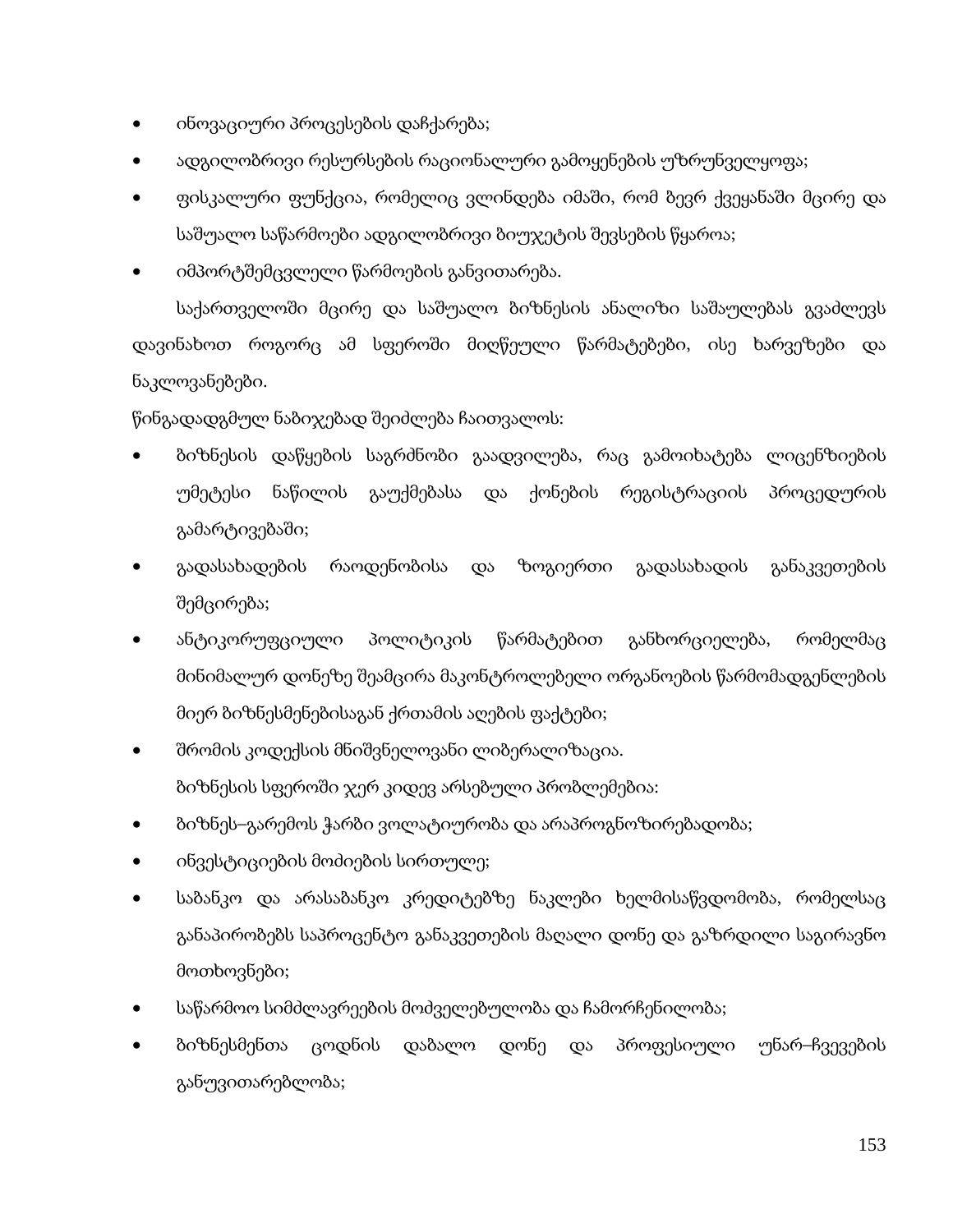• მცირე და საშუალო ბიზნესის უაღრესად უთანაბრო განაწილება რეგიონალურ ჭრილში.

ბიზნესის სფეროში არსებული პრობლემების მთავარი გამომწვევი მიზეზებია:

- ეკონომიკის მონოპოლიზაციის მაღალი დონე;
- საკუთრების უფლების ხშირი დარღვევა;
- სასამართლოს მიერ მიკერძოებული გადაწყვეტილებების ხშირი მიღება სამეურნეო დავებთან დაკავშირებით;
- სახელშეკრულშეკრულებო ვალდებულებათა შესრულების დაბალი დონე;
- ეკონომიკური სუბიექტების მიერ საქმიანობის შეწყვეტისა და ბაზრიდან გასვლის პროცედურათა სირთულე;
- საგადასახადო კოდექსის არასტაბილურობა, მასში ბევრი ბუნდოვანი და ურთიერთსაწინააღმდეგო დებულების არსებობა;
- ბიზნესის დამცავი და მხარდამჭერი სახელმწიფო სტრუქტურების არარსებობა.

ბიზნესის მხარდაჭერისა და წახალისების ღონისძიებებია:

ა) ფისკალურ სფეროში –

- ფუნქციონირების დაწყებიდან ორი წლის მანძილზე მცირე და საშუალო საწარმოებისათვის მოგებაზე გადასახადის განახევრება;
- რეინვესტირებული კაპიტალის მოგების გადასახადისაგან სრული გათავისუფლება;
- მცირე საწარმოებისათვის დაჩქარებული ამორტიზაციის წესის გამოყენების უფლების მინიჭება;
- გამარტივებული საბუღალტრო აღრიცხვის წესის გამოყენება.

ბ) ფინანსურ – საკრედიტო სფეროში –

- მიკრო და მცირე ბიზნესის დაფინანსების არასაბანკო ინსტიტუტების (სტრუქტურების) ჩამოყალიბების სტიმულირება;
- საბანკო მომსახურების სფეროს დივერსიფიცირება;
- შეზღუდული ლიცენზიების მქონე ბანკების ქსელის შექმნის წახალისება;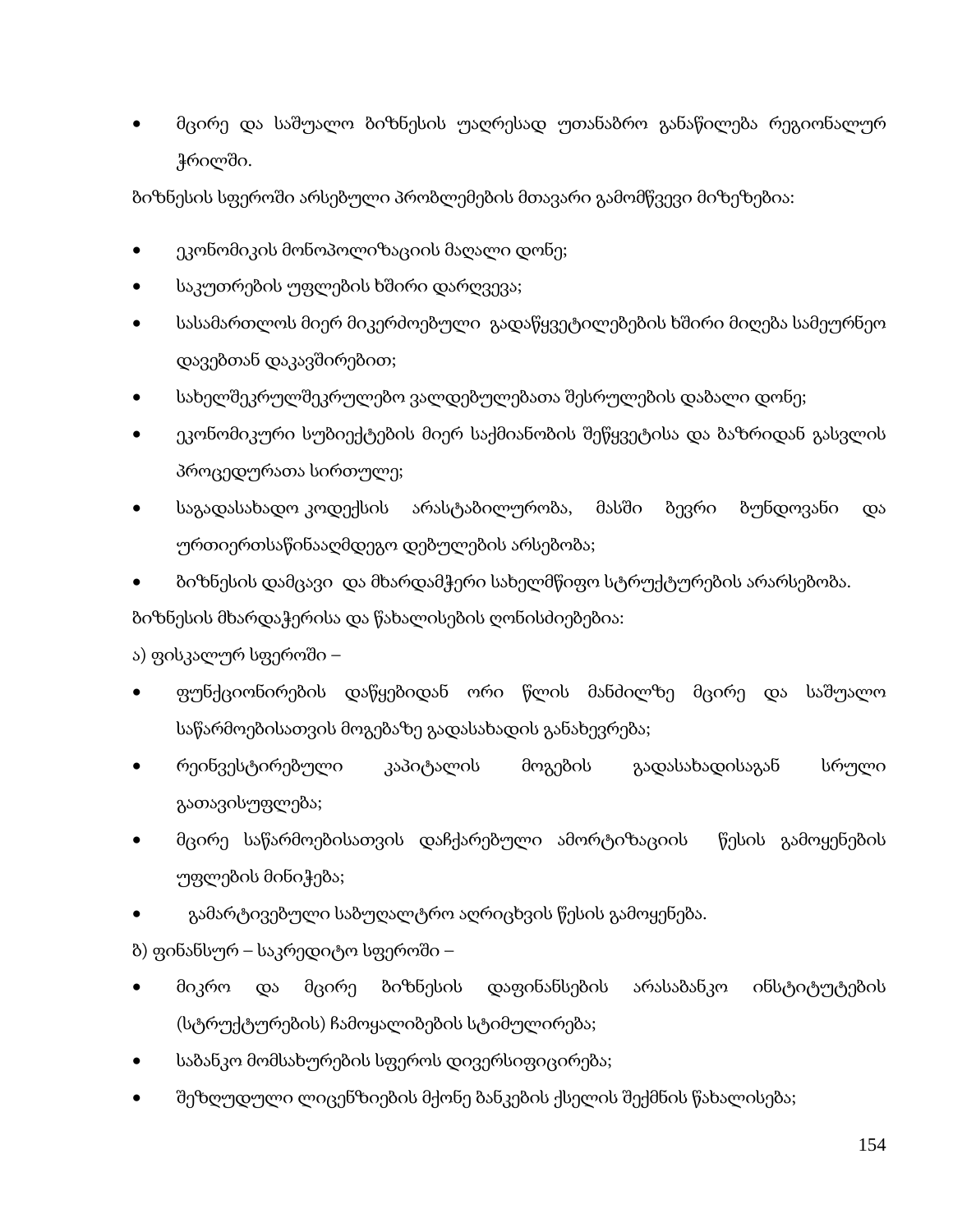- ვენჩურული ინტელექტუალური ფონდისა და სპეციალიზებული ინვესტიციური ბანკის შექმნა მიკრო, მცირე და საშუალო ბიზნესის სფეროში მეცნიერათტევადი მაღალი ტექნოლოგიების განვითარების დაფინანსებისათვის;
- ინტელექტუალური საკუთრებით გარანტირებული მაღალი ტექნოლოგიების ფირმების (ე.წ. "დოტ–კომების") ფასიანი ქაღალდებისა და ინვესტიციების ბაზრის ჩამოყალიბებაში მონაწილეობა;
- დისტანციური საფინანსო მომსახურების პრაქტიკის დანერგვა;
- ელექტრონული მობილური გადახდის საშუალებების ფართო გავრცელებისათვის ხელის შეწყობა.

გ) ტექნოლოგიური უზრუნველყოფის თვალსაზრისით:

- თანამედროვე ტექნიკისა და ტექნოლოგიების მიღების სტრატეგიული გეგმის შემუშავება, რომელშიაც ზუსტად განისაზღვრება მათი მიღების წყაროები, ფორმები, გზები, ვადები ა.შ.;
- ტექნოლოგიების შემოტანის თანამედროვე და აპრობირებული ფორმების (ლიცენზიები, ნოუ–ჰაუ, საწარმოთა კოოპერირება, ერთობლივი მეწარმეობა და სხვ.) გამოყენება;
- ახალი ტექნიკისა და ტექნოლოგიების შემოტანის ინსტიტუციური სტრუქტურების ჩამოყალიბება: ტექნიკური და ტექნოლოგიური ცენტრების, ტექნოპარკების, სალიზინგო კომპანიების და სხვ. შექმნა;
- მოწინავე ტექნიკისა და ტექნოლოგიების დანერგვა–გამოყენებაზე ორიენტირებული მეწარმეების წახალისების ეფექტიანი სისტემის დანერგვა;
- ახალი ტექნოლოგიების ათვისება–გამოყენების სწავლება და კონსულტაციები.

სახელმწიფოსა და ბიზნესს შორის ურთიერთობის დასავლეთის წამყვან ქვეყნებში გავრცელებული და ეფექტიანი ფორმაა სახელმწიფოსა და კერძო სექტორის პარტნიორობა (Pablic Private Partnership - PPP). ეს ნიშნავს კოლექტიური მოთხოვნილებების დაკმაყოფილებისათვის საზოგადოებრივი საქონლის უფრო ეფექტიანად მიწოდებს მიზნით უარის თქმას და მათ გაცემას კერძო კომპანიების ხელში,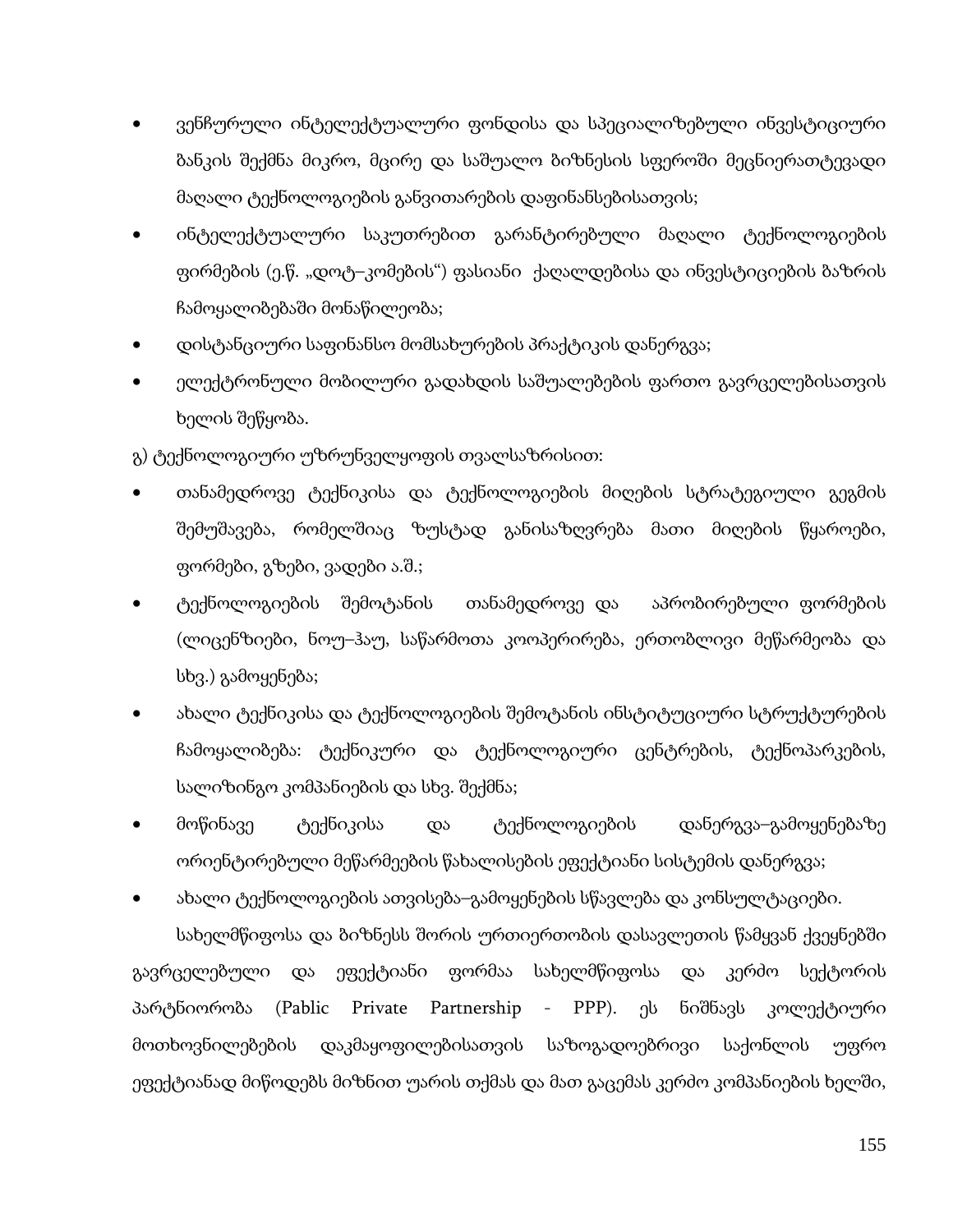თუკი ისინი უფრო უკეთესად ახორციელებენ ამ საქმიანობას ანუ სახელმწიფო ხელისუფლების გარკვეული ფუნქციების კვაზიპრივატიზებას, განსაკუთრებით რეგიონულ და მუნიციპალურ დონეებზე.

ინდუსტრიულად განვითარებული ქვეყნების გამოცდილების საფუძველზე შეიძლება გაკეთდეს დასკვნა, რომ PPP–ს მოდელს მაღალი ეკონომიკური და სოციალური ეფექტიანობა ახასიათებს.

კერძოდ იგი ხელს უწყობს:

- ყველაზე მნიშვნელოვანი ინფრასტრუქტურული პროექტების რელიზაციის დაჩქარებას;
- მომსახურების გაწევის ფორმების სრულყოფას და ხარისხის გაუმჯობესებას;
- სახელმწიფო მართვის ორგანოებზე სამეურნეო დატვირთვის შემსუბუქებას და რისკის კერძო პარტნიორებზე გადანაწილებას;
- მსხვილი პროექტების დაფინანსების სტრუქტურის ოპტიმიზაციას;
- ადგილობრივი და უცხოური დაფინანსების წყაროებზე ხელმისაწვდომობის გაზრდას;
- რეგიონის ეკონომიკური განვითარების დაჩქარებას.

აღნიშნული გამოცდილების გამოყენება, ჩვენი აზრით, მეტად მნიშვნელოვანი იქნება საქართველოში. აუცილებელია დაიწყოს საკონტრაქტო სისტემის ჩამოყალიბების პროცესი, რომელიც მოითხოვს შესაბამისი საკანონმდებლო, ორგანიზაციული, ინსტიტუციური, ფინანსურ–ეკონომიკური და საგანმანათლებლო–ინფორმაციული ხასიათის ღინისძიებათა განხორციელებას.

სახელმწიფოსა და ბიზნესის თანამშრომლობა უაღრესად მნიშვნელოვანია სოციალურ სფეროში. ამ ურთიერთობის კონკრეტულ ფორმებს წარმოადგენს კორპორატივიზმი და ტრიპარტიზმი. კორპორატივიზმი და ნეოკორპორატივიზმი გულისხმობს სახელმწიფოსა და სხვადასხვა ინტერეს ჯგუფების ეკონომიკურ ინტერესთა შეთანხმებას, რომელიც ქვეყანაში სოციალური სტაბილურობის მთავარი გარანტია. კორპორატივიზმის კონცეფციის ჩარჩოში სახელმწიფოსა და ინტერსთა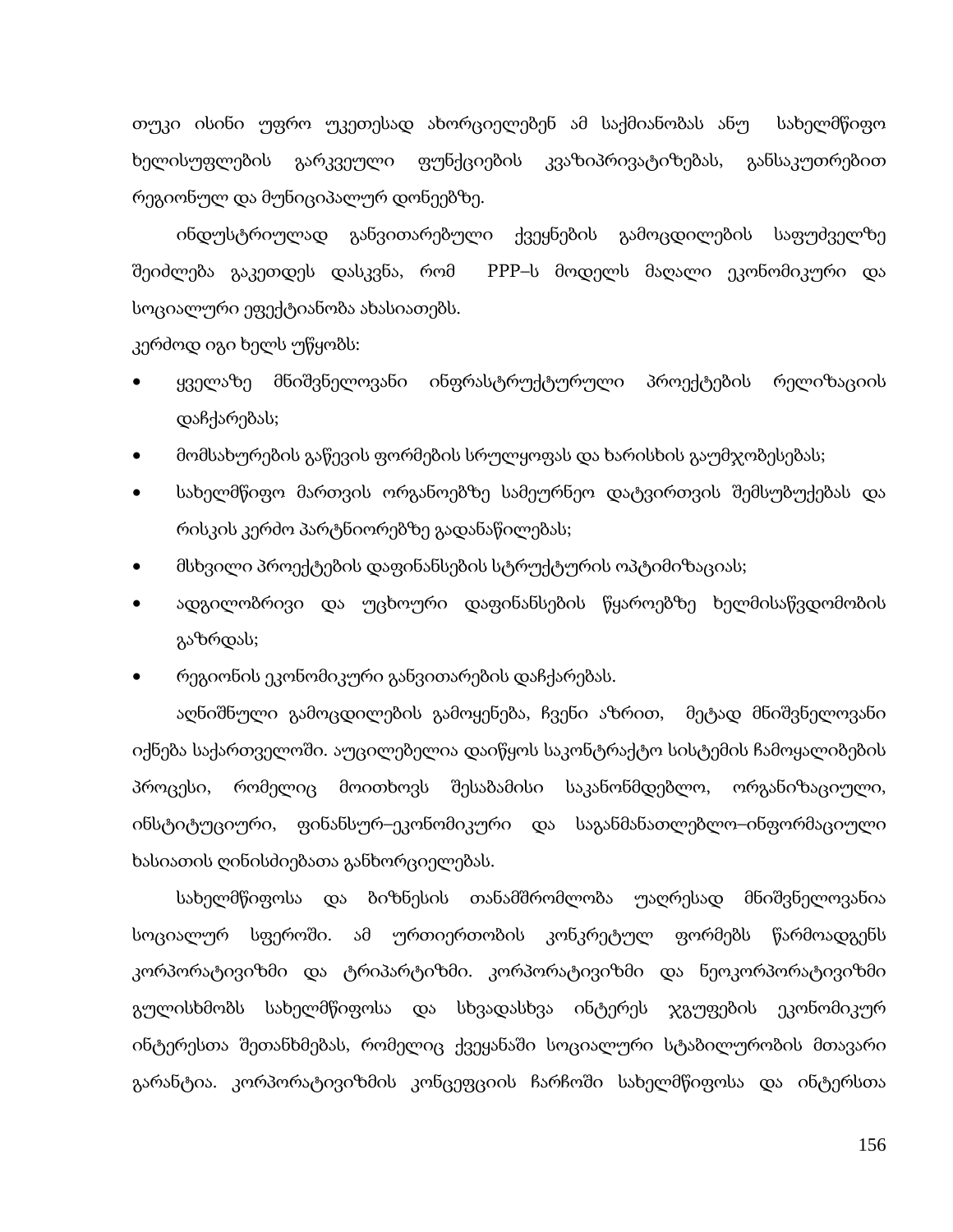ჯგუფების ურთიერთკავშირსა და ურთიერთზეგავლენას ეწოდება სოციალური პარტნიორობა. ნეოკორპორატივიზმის მთავარი წარმომქმნელი ელემენტებია: სახელმწიფო მმართველობის ორგანოები, მეწარმეთა გაერთიანებები და პროფკავშირები. აქედან გამომდინარე, გადაწყვეტილებათა მიღების ამ მექანიზმს ხშირად უწოდებენ ტრიპარტიზმს.

 ბიზნესისა და სახელმწიფოს სოციალური ურთიერთობის აღნიშნული ფორმა საქართველოში ჯერ – ჯერობით არ არსებობს, რაც რამდენიმე მიზეზითაა გამოწვეული. გადაუდებელ ამოცანად მივიჩნევთ წამყვანი მეცნიერების (ფილოსოფოსების, სამართალმცოდნეების, სოციოლოგებისა და ეკონომისტების), ექსპერტების, სახელმწიფო ორგანოებისა და არასამთავრობო ორგანიზაციების, კონკრეტული ინტერეს ჯგუფების წარმომადგენლების ერთობლივი ძალისხმევით, ჩვენი ქვეყნის განვითარების პერსპექტივების რეალობასთან მისადაგებული სოციალური პარტნიორობის მოდელის შექმნას, რომელიც ქვეყნის ეკონომიკური აღმავლობის, სოციალური სტაბილურობისა და პოლიტიკური დემოკრატიის განვითარების უმნიშვნელოვანესი ფაქტორი გახდება.

ლობირება და ლობიზმი გარკვეულ ინტერესთა ჯგუფების სახელმწიფო ხელისუფლების სხვადასხვა სტრუქტურებზე ზეგავლენის მექანიზმია, რომელიც მიზნად ისახავს ამ ჯგუფების ეკონომიკურ ინტერესთა რეალიზაციას. დასავლეთის ქვეყნებში ათწლეულების მანძილზე აღმოცენდა ინსტიტუციონალიზებული ლობირების ეფექტიანად ფუნქციონირებადი სისტემა, რომელიც სახელმწიფოს მხრიდან რეგულირებასა და კონტროლს ექვემდებარება.

საბაზრო ეკონომიკის ჩამოყალიბების პროცესი საქართველოში დღის წესრიგში აყენებს ლობიზმის ინსტიტუციონალიზაციის აუცილებლობას. ამ მიმართულებით გადადგმული ძალიან მნიშვნელოვანი პირველი ნაბიჯი იქნებოდა ლობირების შესახებ კანონის რეალური ამოქმედების ხელშეწყობა, რაც ცივილიზებულ ჩარჩოში მოაქცევდა სახელმწიფო ხელისუფლებისა და ბიზნესის ურთიერთობას, ხელს შეუწყობდა სხვადასხვა ბიზნეს–ჯგუფების ინტერესთა ლეგალურ დაცვას სახელმწიფო ხელისუფლების იერარქიული კიბის ყველა საფეხურზე.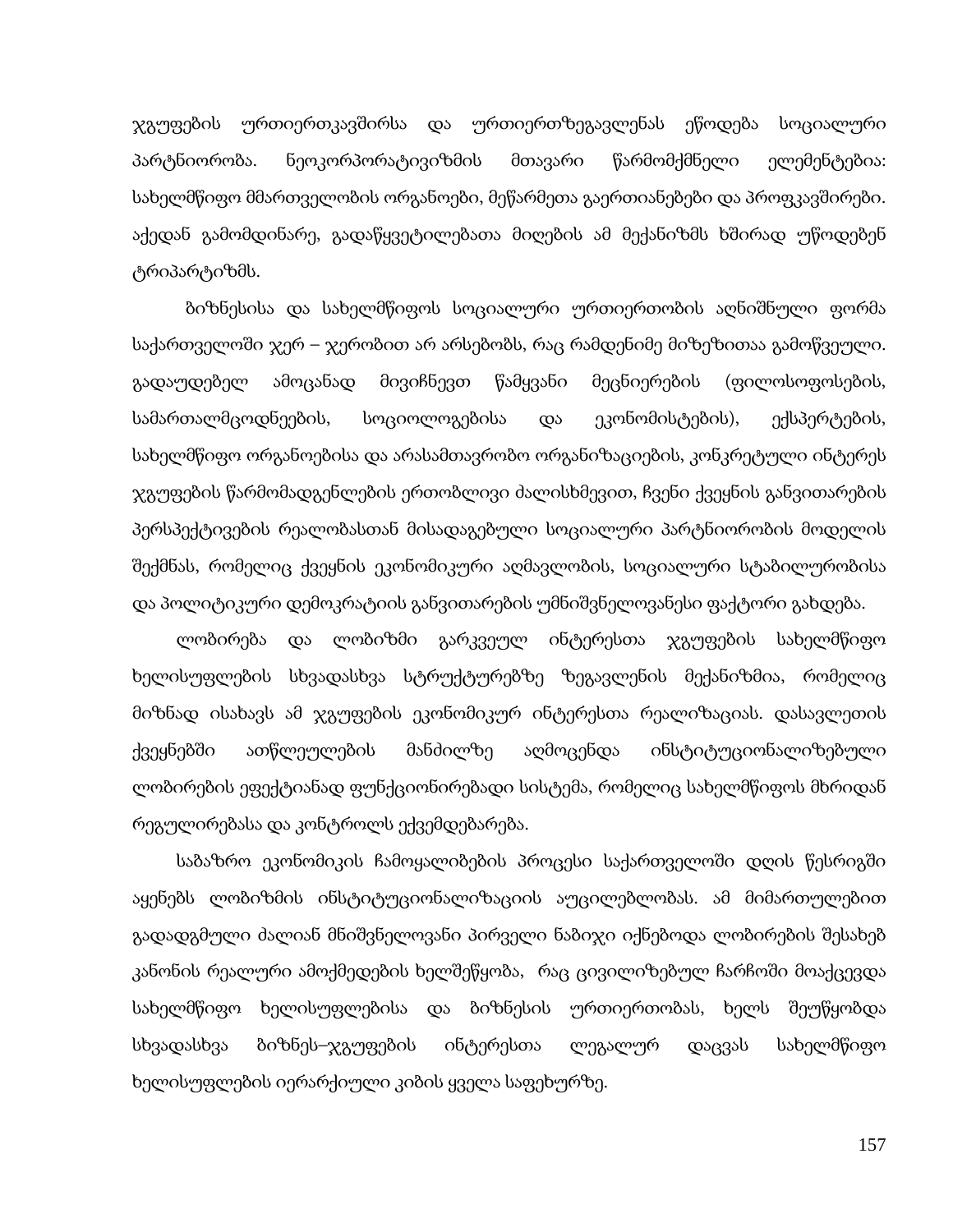## გამოყენებული ლიტერატურა

- 1. ანთაძე ც. საქართველოში შრომითი ურთიერთობის სფეროში მოქმედი ნორმების შესაბამისობა საერთაშორისო სტანდარტებთან . "სოციალური ეკონომიკა". 2007, №3, გვ.76–86.
- 2. არჩვაძე ი. საშუალო ფენა საქართველოში: სოცილურ–ეკონომიკური როლი და მნიშვნელობა "სოციალური ეკონომიკა". 2007, №7, გვ.39-47.
- 3. არჩვაძე ი., ქურხული ლ. ეკონომიკური ფსიქოლოგია. თბ., 2011.
- 4. ასათიანი ა. სოციალური დიფერენციაციის მოდელები და საქართველო. "სოციალური ეკონომიკა". 2010, №2, გვ.76–84.
- 5. ასათიანი რ. თანამედროვე ეკონომიკის ენციკლოპედიური ლექსიკონი თბ., 2012.
- 6. აქუბარდია თ. ეკონომიკის სახელმწიფო რეგულირება და ეკონომიკური პოლიტიკა. თბ., 2005.
- 7. ბალცეროვიჩი ლ. თავისუფლება და განვითარება. სახელმწიფო გარდამავალ პერიოდში. თბ., 2005.
- 8. ბულია ლ., თევდორაძე მ., თურმანიძე თ. ფირმის ბიზნეს–პროცესების რეინჟინირინგი საბაზრო ეკონომიკის პირობებში. . "სოციალური ეკონომიკა". 2007, №6, გვ.110–112.
- 9. გამოწვევები საქართველოს განვითარებისათვის (ალტერნატიული ხედვა). თბ., 2011.
- 10. გვაჯაია ლ. მცირე და საშუალო საწარმოები გარდამავალ ეკონომიკაში. . "სოციალური ეკონომიკა". 2001, №3, გვ.112–119
- 11. გველესიანი რ. მცირე და საშუალო მეწარმეობის წარმატების სტრატეგია და კულტურა. თბ., 1999.
- 12. გველესიანი რ. საწარმოთა თვითგანვითარების სტრატეგიის შინაგანი წინააღმდეგობა. "სოციალური ეკონომიკა". 2009, №3, გვ.154–163.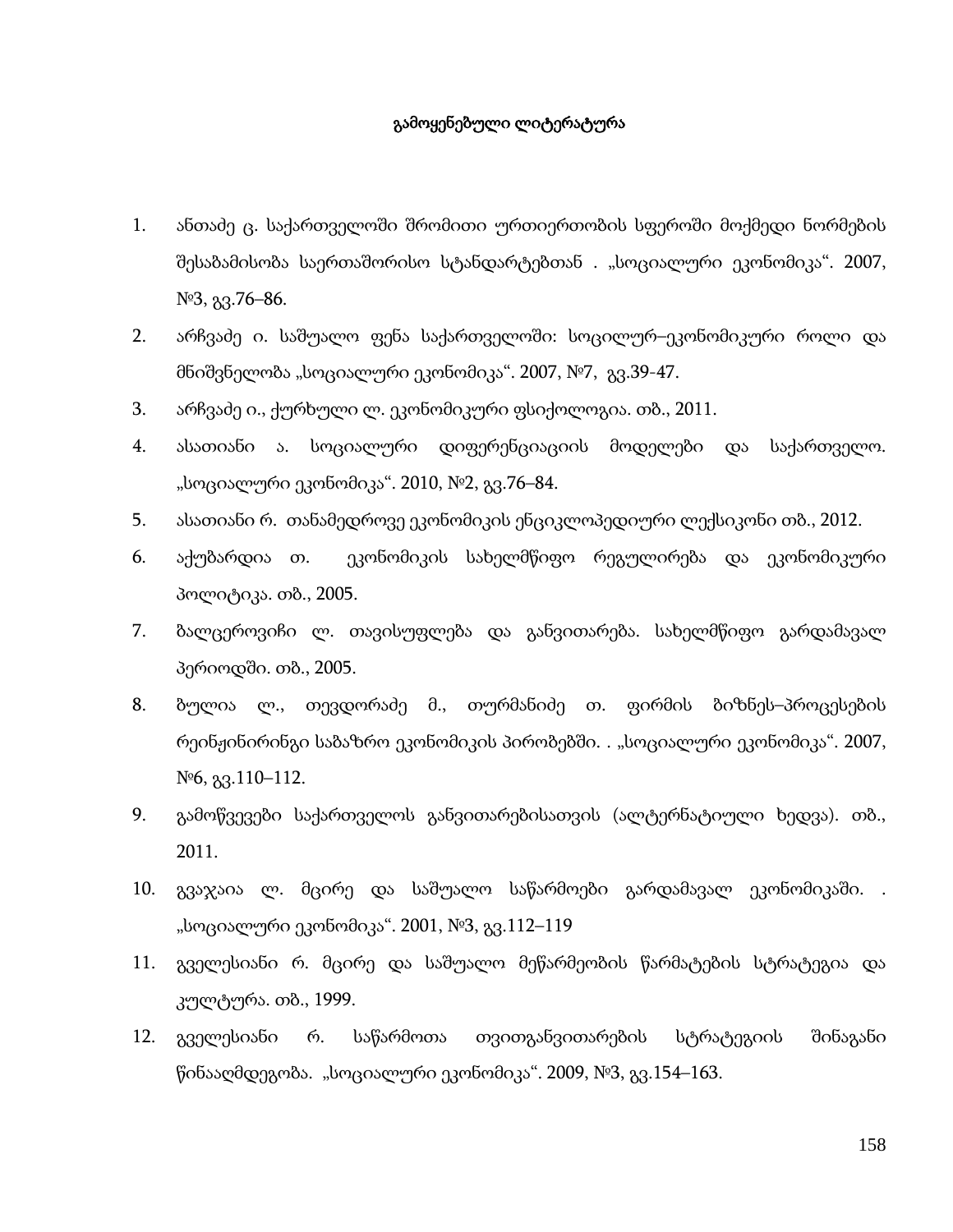- 13. გველესიანი რ. მსოფლიო ბაზრის ლიდერი საწარმოების ეკონომიკური პოლიტიკა. "ეკონომიკა და ბიზნესი". 2010, №1, გვ.23–34.
- 14. გელიტაშვილი ნ. სოციალური დაცვის ევროპული სისტემა და საქართველო. . "სოციალური ეკონომიკა". 2006, №6, გვ.30–42.
- 15. გელიტაშვილი ნ. ეკონომკური და სოციალური რეფორმები ტრანსფორმაციულ პროცესში. "სოციალური ეკონომიკა". 2008, №5, გვ.158–167.
- 16. გოგიაშვილი შ. , ფეტელავა ს. კონკურენცია და ანტიმონოპოლიური რეგულირება. თბ., 2007.
- 17. გოგიაშვილი შ. სახელმწიფოს როლი ქვეყანაში ხელსაყრელი ბიზნეს–გარემოს ფორმირებაში. . "სოციალური ეკონომიკა". 2008, №3, გვ.57–66.
- 18. გოგიაშვილი შ. საბაზრო ძალაუფლების კონცენტრაცია და მისი მაჩვენებლები. . "ეკონომისტი". 2009, №3, გვ.27–30.
- 19. გოგიაშვილი შ. კონკურენციის ეკონომიკური პოლიტიკა და საკანონმდებლო პრაქტიკა. თბ., 2009.
- 20. გოგოხია რ. შერეული ეკონომიკური სისტემა: არსი, მოდელები, განვითარების ტენდენციები. თბ., 2004.
- 21. გოგოხია რ. "სოციალური საბაზრო მეურნეობის სათავეებთან". . "სოციალური ეკონომიკა". 2006, №6, გვ.30–42.
- 22. ერქომაიშვილი გ. ბიზნესი: ფირმის ფუნქციონირების ძირითადი ასპექტები. თბ., 2007.
- 23. ერქომაიშვილი გ. ბიზნესის თანამედროვე მდგომარეობა საქართველოში. . "სოციალური ეკონომიკა". 2009, №3, გვ.99–104.
- 24. ერქომაიშვილი გ. გლობალიზაცია და ბიზნესის განვითარების მდგომარეობა საქართველოში. "ეკონომისტი". 2009, №3, გვ.96–100.
- 25. ვაალი თ. დე. საქართველოს არჩევანი (მომავლის დაგეგმვა გაურკვევლობის პირობებში). თბ., 2011.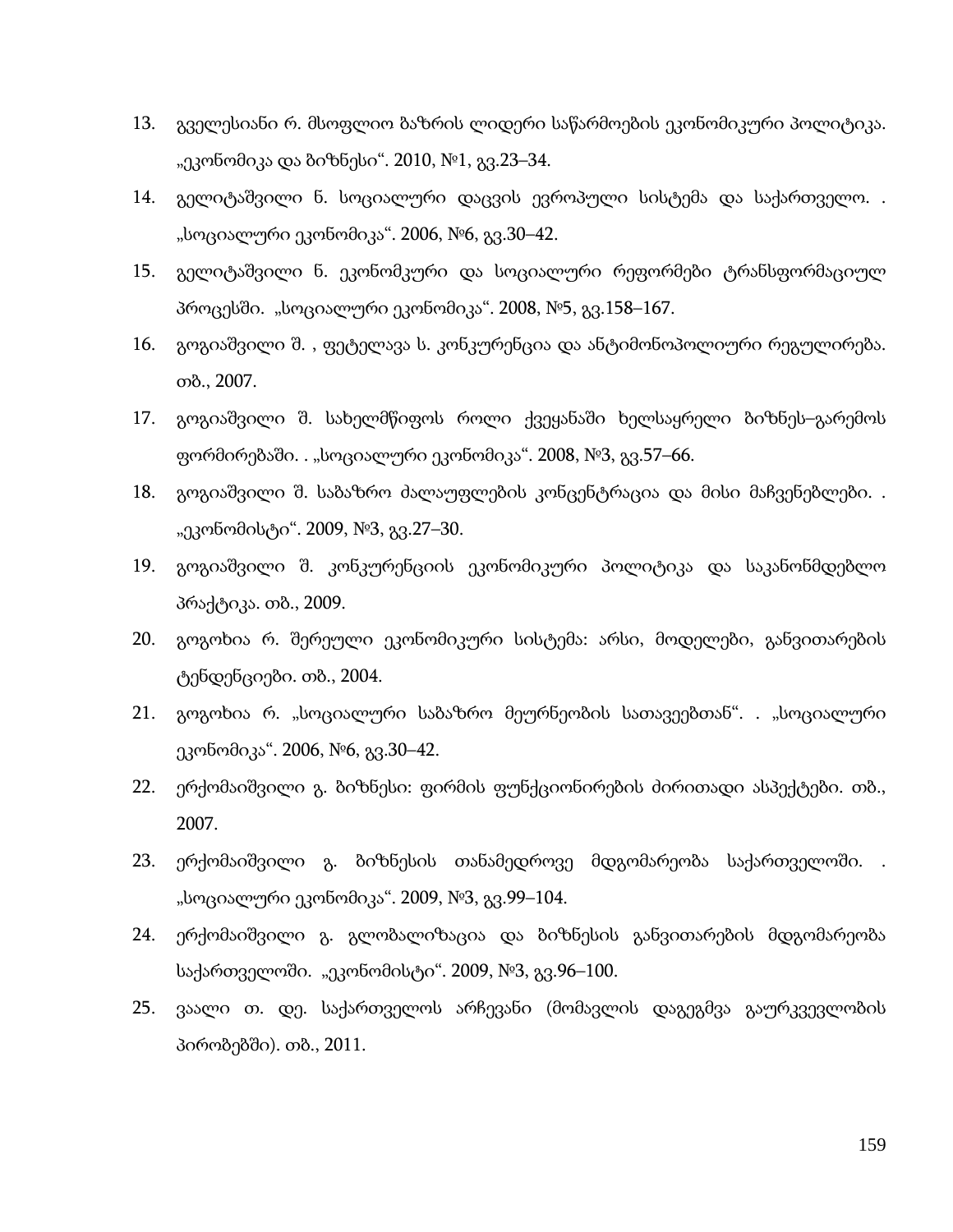- 26. ვარდიაშვილი ს. საქართველოში ბიზნეს–მენეჯმენტის დამკვიდრების თავისებურებები. "სოციალური ეკონომიკა". 2010, №3, გვ.123–135.
- 27. თვალჭრელიძე ა., სილაგაძე ა., ქეშელაშვილი გ., გეგია დ. საქართველოს სოციალ– ეკონომიკური განვითარების პროგრამა. თბ., 2011.
- 28. თოდუა გრ. მეცნიერებისა და ბიზნესის შერწყმის გარდაუვალობა სინთეზურ ეკონომიკაში და სახელმწიფო. "სოციალური ეკონომიკა". 2006, №6, გვ.5–11.
- 29. თოლორდავა ჟ. ბიზნეს–ინკუბატორები: არსი, სახეობები, საქმიანობის სპეციფიკა. "სოციალური ეკონომიკა", 2006, №3, გვ.168–173.
- 30. თოლორდავა ჟ. ბიზნესი და კონკურენცია. "ეკონომიკა და ბიზნესი". 2010, №6, გვ.83–88.

31. თოქმაზიშვილი მ. არჩვაძე ი. შრომის ბაზრის განვითარების სოციალურეკონომიკური და ინსტიტუციონალური ასპექტები საქართველოში. საქართველოს ეკონომიკური განვითარების ტენდენციები. კვარტალური მიმოხილვა.თბ., 2007.

32. თოქმაზიშვილი მ. სილაგაძე ა. საბანკო სისტემის განვითარების ასპექტები საქართველოში. ,,შრომები". VI ტომი. საქართველოს ეკონომიკურ მეცნიერებათა აკადემია. თბ., 2008.

33. თოქმაზიშვილი მ. სილაგაძე ა. პოსტკომუნისტური ფინანსური პოლიტიკა, თბ., 2008.

- 34. თოქმაზიშვილი მ. საფინანსო-სავალუტო კრიზისები და საქართველო, თბ., 2004.
- 35. კვარაცხელია ლ. მეწარმეობა და კონკურენტული გარემო. თბ., 2010.
- 36. კიკუტაძე ს. ბიზნესის განვითარების რეგიონული ასპექტები საქართველოში. "ეკონომიკა და ბიზნესი". 2009, №6, გვ.149–160.
- 37. კორდონიე კ. კერძო დანაზოგები, მაკროეკონომკური სტაბილურობა და ფინანსური სექტორის განვითარება საქართველოში. "საქართველოს ეკონომიკური ტენდენციები". GEPLAC, 2008, გვ.63-70.
- 38. მასურაშვილი ს. ინოვაციური ბიზნესის პოლიტიკა ევროკავშირის ქვეყნებში. "სოციალური ეკონომიკა". 2009, №3, გვ.164–167.
- 39. მაქაცარია ნ. საზოგადოების საშუალო ფენის ფორმირებისათვის საქართველოში. "ეკონომიკა და ბიზნესი". 2010, №3, გვ.42–52.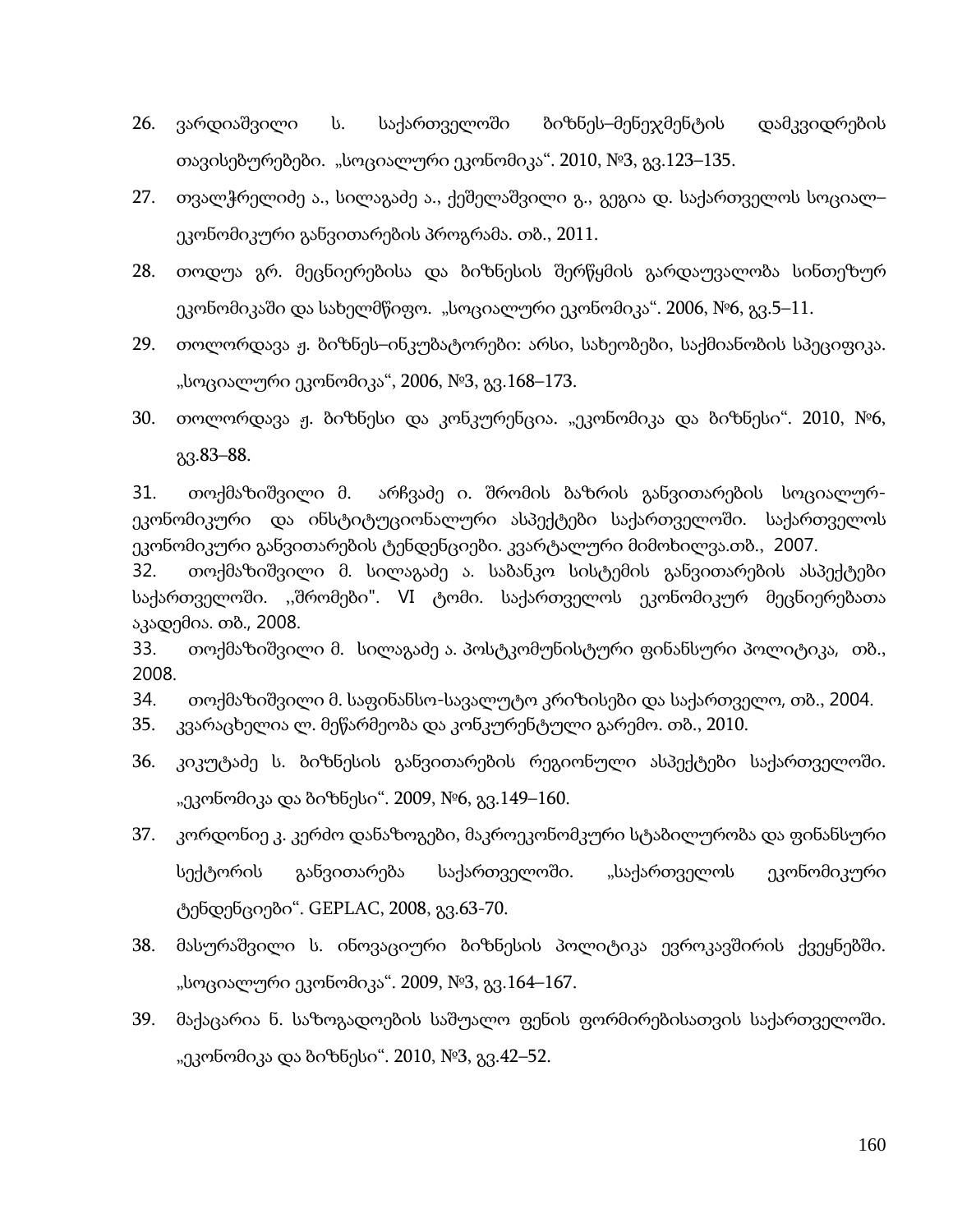- 40. მაქსოევი მ. მეწარმეობის და ბიზნესის საფუძვლები. თბილისის უნივერსიტეტის გამომცემლობა, 1997.
- 41. მელაძე ე. შრომითი ურთიერთობების რეგულირება და პრონციპები, თბ., 2012.
- 42. მესხია ი., მურჯიკნელი მ. ეკონომიკური რეფორმა საქართველოში (ანალიზი, მიმართლებები, პრობლემები). თბილისის უნივერსიტეტის გამომცემლობა, 1996.
- 43. მენქიუ გრ. ეკონომიკის პრინციპები. თბ., 2008.
- 44. მესხია ი., ნიკოლეიშვილი ო. გადასახადები და დაბეგვრა. თბ., 2002.
- 45. მექვაბიშვილი ე. სახელმწიფო და ეკონომიკა. თბილისის უნივერსიტეტის გამომცემლობა, 1995.
- 46. მექვაბიშვილი ე. ეკონომიკის გლობალიზაცია: მიმართულებები, გამოწვევები, პერსპექტივები. თბ., 2009.
- 47. მექვაბიშვილი ე. თანამედროვე მაკროეკონომკური თეორიები. თბ., 2012.
- 48. მეწარმეობის თეორიული საფუძვლები (ავტორთა კოლექტივი) ნაწილი I-II. თბილისის უნივერსიტეტის გამომცემლობა, 2009.
- 49. მეწარმეობის თეორიული საფუძვლები (ავტორთა კოლექტივი) ნაწილი III. თბ., 2011.
- 50. მცირე და საშუალო ბიზნესი საქართველოში (სტატისტიკური პუბლიკაცია). თბ., 2009.
- 51. მცირე და საშუალო ბიზნესი საქართველოში (სტატისტიკური პუბლიკაცია). თბ., 2012.
- 52. ნაცვლიშვილი ი. ამერიკული კაპიტალიზმი და კონტინენტური ევროპის სოციალური საბაზრო ეკონომიკები. "სოციალური ეკონომიკა". 2007, №3, გვ.24–31.
- 53. ნაცვლიშვილი ი. მეწარმეობისადმი დამოკიდებულება საქართველოში. "ეკონომიკა და ბიზნესი". 2010, №7, გვ.83–88.
- 54. პავლიაშვილი ს. პრივატიზაციის ფენომენი და პრობლემები საქართველოში. თბ., 2009.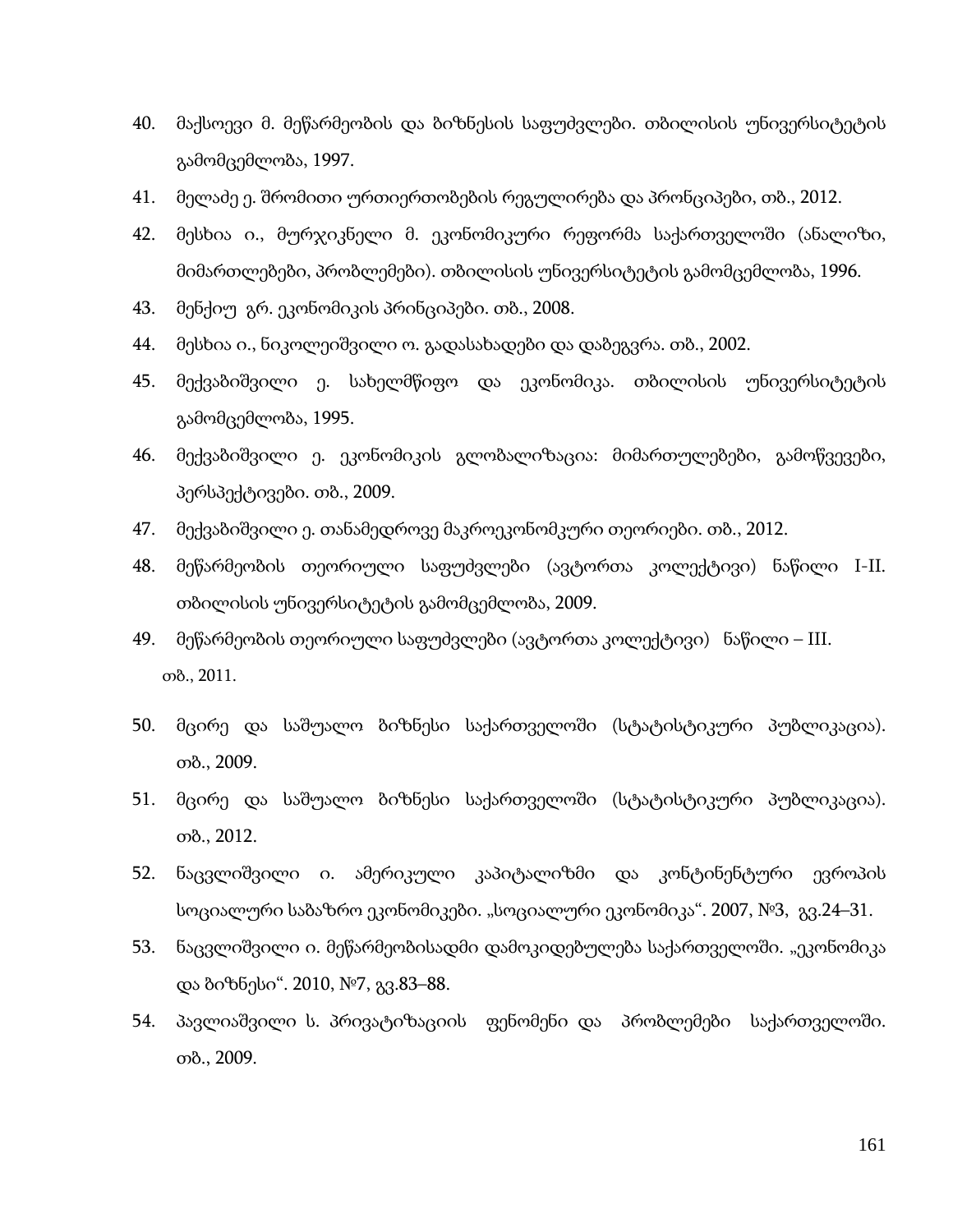- 55. პაპავა ვ. პოსტკომუნისტური გარდამავალი პერიოდის მაკროეკონომიკა. თბილისის უნივერსიტეტის გამომცემლობა, 2005.
- 56. პაპავა ვ. ნეკროეკონომიკის ზომბირება. თბ., 2010.
- 57. პაპავა გ. მეწარმეობის საფუძვლები. თბ., 2004.
- 58. სამადაშვილი უ. ბიზნესის საფუძვლები. თბ., 2007.
- 59. სამსონი ი. განვითარების გზების ძიება: საქართველოს ამოცანები. "საქართველოს ეკონომიკური ტენდენციები". (კვარტალური მიმოხილვა), GEPLAC, 2006 მარტი.გვ. 63-74.

60. სართანია ვ. განათლების ეკონომიკა (ისტორია, თეორია, პერსპექტივა), თბ., 2001.

61. სართანია ვ. განათლება და ეკონომიკა. თანამედროვე თეორიები და განვითარების მიმართულებები. გარდამავალი პერიოდის საფინანსო-ეკონომიკური პრობლემები საქართველოში. საქართველოს ფინანსთა სამინისტრო, ფინანსების სამეცნიერო-კვლევითი ინსტიტუტი, თბ., 2001.

62. სართანია ვ. გლობალიზაცია და უმაღლესი განათლების როლი სამოქალაქო საზოგადოების ფორმირებაში, თბ., 2010 წ.

- 63. საქართველოს კანონი "მეწარმეთა შესახებ". თბ., 1994.
- 64. საქართველო: შინამეურნეობები. თბ., 2010.
- 65. საქართველოს ეკონომიკა (ავტორთა კოლექტივი), თბ. 2012.
- 66. სილაგაძე ა. ეკონომიკური ლექსიკონი. თბ. 2001.
- 67. სილაგაძე ა. ეკონომიკური დოქტრინები, თბ., 2010.
- 68. სილაგაძე ა. საქართველოს ეკონომიკური განვითარების პერსპექტივები, თბ.,

2011.

- 69. სიხარულიძე დ. მეწარმეობა და რელიგია. "სოციალური ეკონომიკა". 2000, №6, გვ.25–31.
- 70. ტალიაშვილი ა. ანტიკური ქვეყნების სასამართლო ორგანიზაცია და პროცესი. თბ., 2009.
- 71. ფერაძე მ. განმარტებები ეკონომიკის ეთიკისა და ბიზნეს–ეთიკის ზოგიერთ საკითხზე. "სოციალური ეკონომიკა". 2008, №1, გვ.186–202.
- 72. ფერაძე მ. ბიზნესეთიკა: ბიზნესის სფეროში ეთიკის აუცილებლობის შესახებ. "ეკონომიკა და ბიზნესი". 2009, №1, გვ.180–185.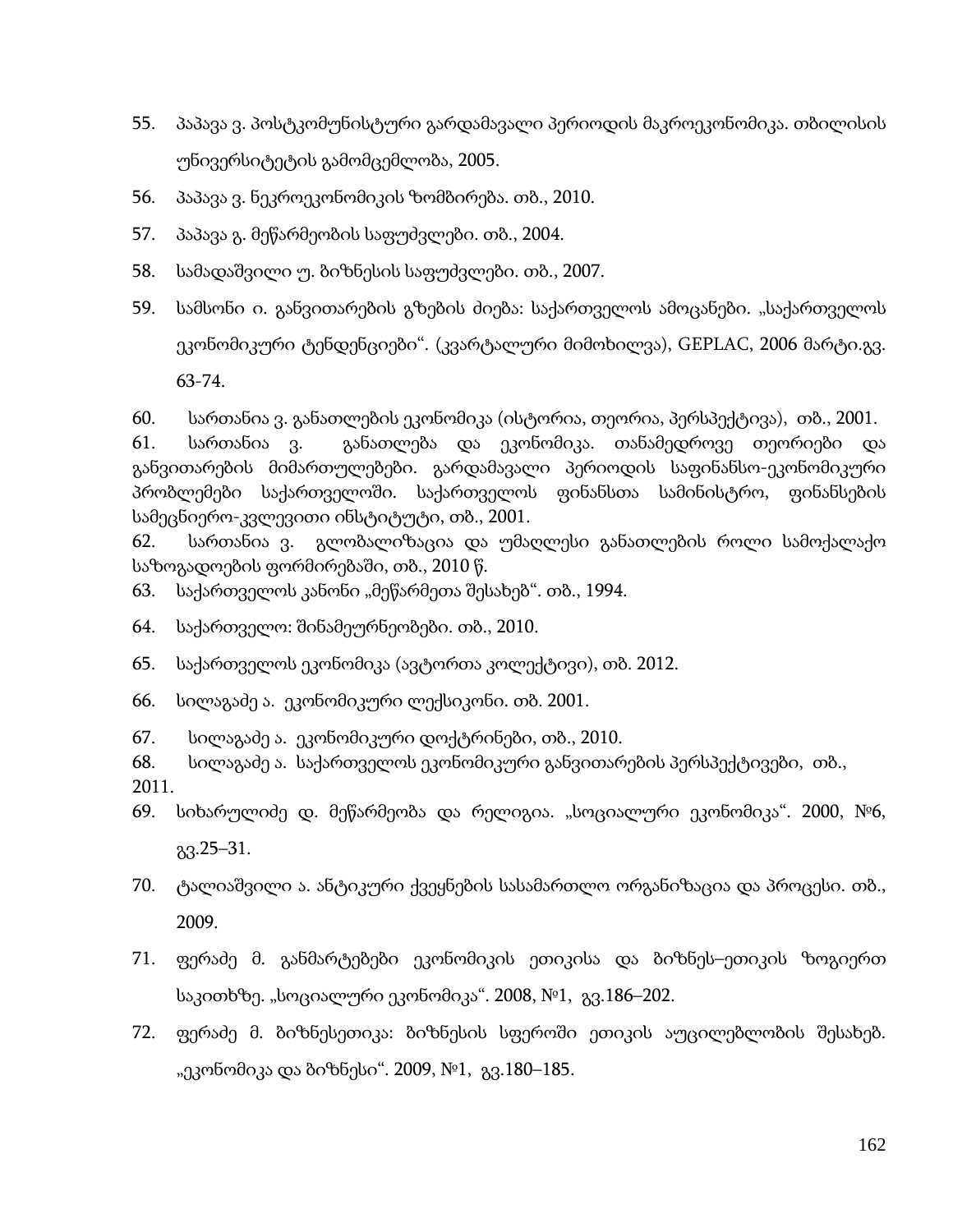- 73. ფეტელავა ს. კონკურენციის თეორია და ანტიმონოპოლიური რეგულირება საქართველოში. თბ., 2007.
- 74. ფეტელავა ს. მსჯელობა საქართველოს საკონკურენციო (ანტიმონოპოლიური) სამართლის სრულყოფის საკითხებზე. თბ., 2007.
- 75. ქირთბაია მ. ბიზნესი და ეთიკა. თბ., 2004.
- $76.$  ქირთბაია მ. ქართული ხასიათი და ბიზნესი. "სოციალური ეკონომიკა". 2006, №3, გვ.33–45.
- 77. ქირთბაია მ. წარმატებულად არ იბადებიან, წარმატებულები ხდებიან. "სოციალური ეკონომიკა". 2007, №3, გვ.44–53.
- 78. ქუტიძე რ. სახელმწიფო და ბაზარი: მითი თუ სინამდვილე. "სოციალური ეკონომიკა". 2001, №6, გვ.46–53.
- 79. ღუდუშაური ნ., გუგავა გ. მცირე საწარმოების ფუნქციონირების ზოგიერთი უცხოური გამოცდილება. "სოციალური ეკონომიკა". 2000, №1, გვ.61–67.
- 80. შაბურიშვილი შ. ბიზნეს ანგელოზების ინვესტიციები მსოფლიო ეკონომიკაში. "სოციალური ეკონომიკა". 2009, №3, გვ.44–53.
- 81. შენგელია თ. ინსტიტუციური რეფორმები და ბიზნეს–გარემო საქართველოში. "სოციალური ეკონომიკა". 2008, №4, გვ.16–26.
- 82. შენგელია თ. ინოვაცია როგორც ბიზნესში ასახული უპირატესობა. "ეკონომიკა და ბიზნესი". 2009, №2, გვ.140–145.
- 83. შუბლაძე გ. ბიზნესის საფუძვლები. თბ., 2000.
- 84. შუბლაძე გ. ბიზნესის არსისა და მისი დეფინიციის შესახებ. კრებულში გიორგი შუბლაძე. ცხოვრებისა და მოღვაწეობის ეპიზოდები. თბ., 2009, გვ.71–79.
- 85. ჩაგელიშვილი კ. მცირე და საშუალო ბიზნესის ფუნქციონირების პოლონური გამოცდილება. "სოციალური ეკონომიკა". 2000, №2, გვ.95–98.
- 86. ჩხარტიშვილი ი. მეწარმეობის არსი მეწარმეობის რეტროსპექტიული ანალიზის კონტექსტში. "ეკონომიკა". 2002, №4, გვ.32–39.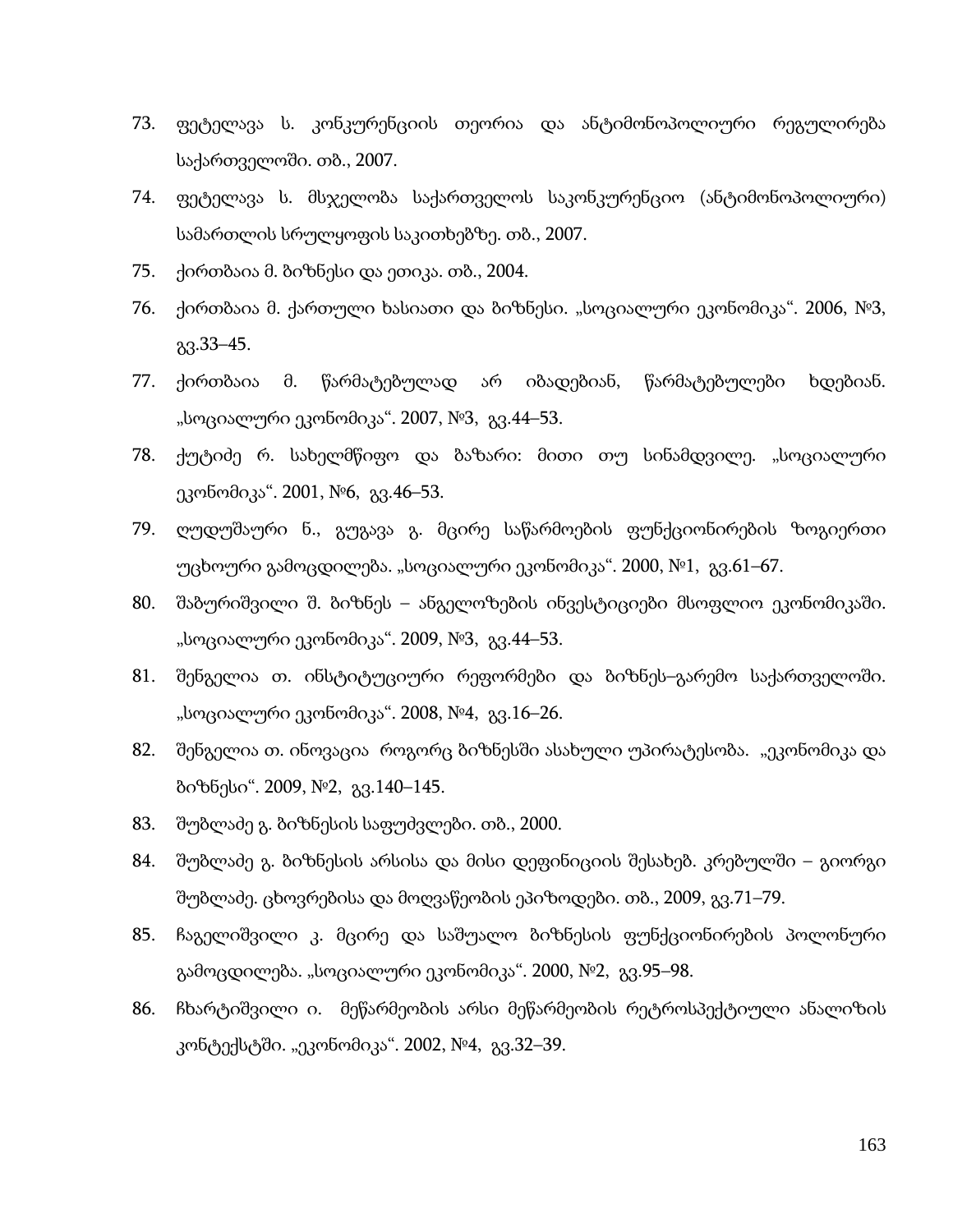- 87. ჯანხოთელი შ. "მეწარმეთა შესახებ" საქართველოს კანონი (2006 წლის ცვლილებებით). კითხვები და პასუხები. თბ., 2006.
- 88. ჯიბუტი ა. სახელმწიფო ქონების პრივატიზების შედეგები საქართველოში. თბ., 2012.

89. ჯიბუტი მ. 2008 წლის რუსეთ-საქართველოს ომისა და მსოფლიო ფინანსური კრიზისის გავლენა ბიზნესზე საქართველოში, საქართველოს დამსაქმებელთა ასოციაცია, თბ., 2009.

90. ჯიბუტი მ. თანამედროვე ქართული ეკონომიკური აზრის კრიტიკა, საერთაშორისო სამეცნიერო-პრაქტიკული კონფერენციის მასალების კრებული. თბ., 2010.

- 91.  $\chi$ უღელი ნ. "ბიზნესისა" და "მეწარმეობის" ეკონომიკური შინაარსის მართებული გაგებისათვის. "ეკონომიკა". 2003, №5, გვ.27–35.
- 92. ხომერიკი თ. ბიზნესის განვითარების სტრატეგია. "სოციალური ეკონომიკა". 1999, №5, გვ.82–93.
- 93. ხომერიკი თ. ბიზნესის დაგეგმვა წარმატებული მენეჯმენტის პირობაა. "სოციალური ეკონომიკა". 2006, №5, გვ.82–87.
- 94. Aase Ibergs R. PPP was passiert wo in der EU. 2010.
- 95. Boyer R. State and Market: A new Engagement for the Twenty First Century? //States Againest Markets: The Limits of Globalization. L., - N.Y. 2008.
- 96. Cocher Th. Busines in American Life: A History. N.Y., 1999.
- 97. Drucher P. Inovation and Enterepreneurship. L., 1986.
- 98. Grante W. The Political Economy of Corporatism. L., 2005.
- 99. Human Development Report. 2009/2010.
- 100. Maxwel J. There is No Suchas "Business Ethics", There is Only Rule for Making Decisions.Warner Books, the USA, 2003.
- 101. Offe C. Modernity and the State: East, West. Camb., 1996.
- 102. Private Public Partnership: Alternative Modelle for State Infrastructure. Price Waterhouse Coopers, 2008.
- 103. Pollan R. , Abbot J. Strategies in the Global Political Economy. L., 1999.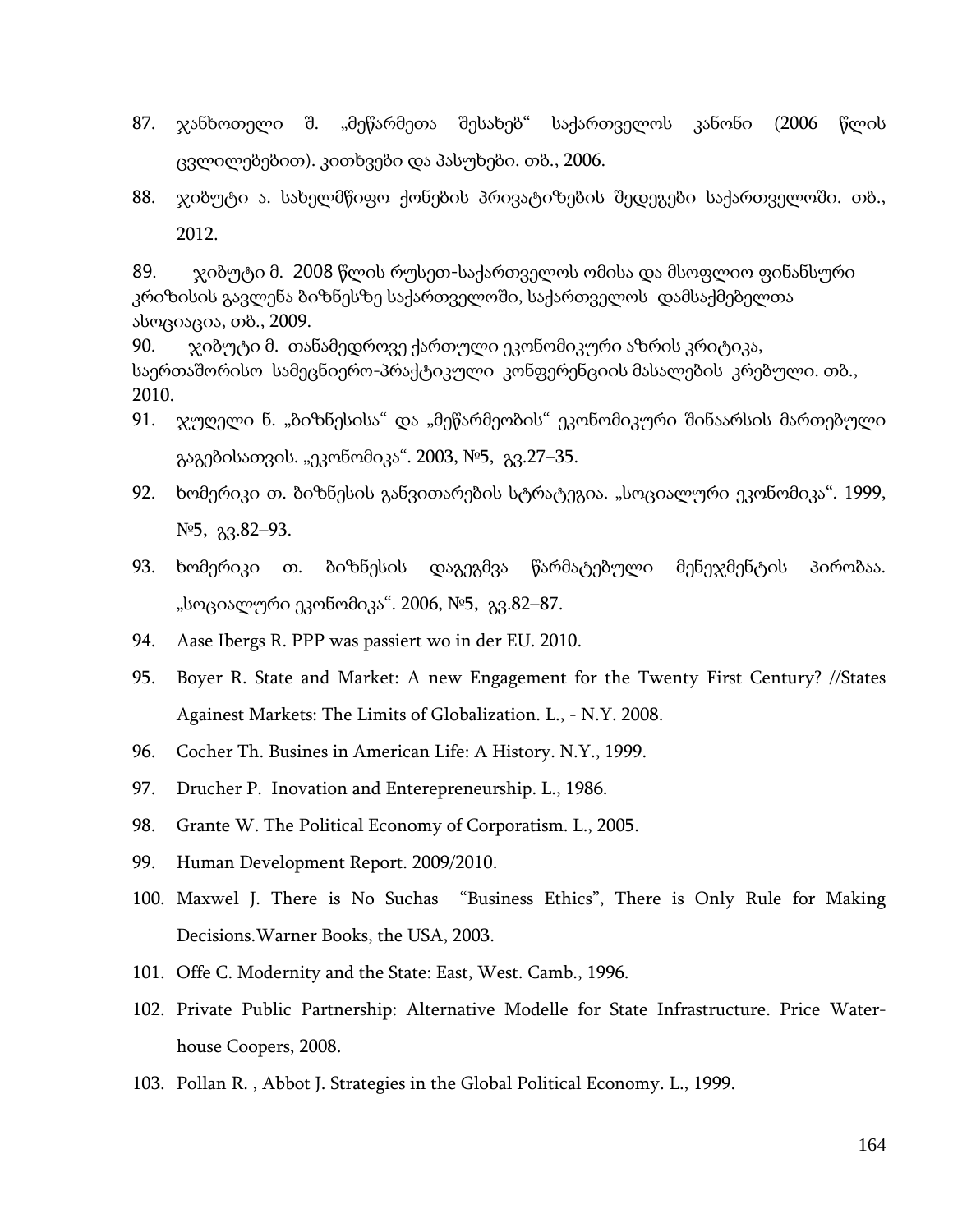104. Sholtz T. Human Capital: Policy Issues and Research Opportunities. N.Y., 1972.

105. Scholsman K., Tierry J. Organized Interests and American Democracy. N.Y., 2006.

106. Schumpeter. Capitalism, Socialism and Demokracy. L., 1987.

107. Tokmazishvili M. Papava V., Necroeconomic Foundations and the Development of Bussiness in Post-revolution Georgia. The Caucasus and Globalization, Vol. 1 (3), 2008. 108. Tokmazishvili M. Global Fiancial Crisis transmission in Georgia. Azerbaijan, Economical

University of Azerbaijan, 2010. Global Finnancial Crisis: World experimece": Conference: materials. 109. Ансофф. И. Новая корпоративная стратегия. М., 1999.

- 110. Бабичева Ю. Черных С. «Реальный сектор», банки и инфлация «Вопросы экономики». 2002, №4.с.126-135.
- 111. Барр Р. Политическая экономия. Т.1, М., 1995.
- 112. Вавилов В. Лобизм и конкуренция в США. «Российские вести». 2009, №14, с.10-16.
- 113. Варнавский В. Концессионный механизм, партнёрства государства и частного сектора. М., 2009.
- 114. Вебер М., Избранные произведения.М., 1990.
- 115. Винслав Ю. Становление корпоративного управления: теория, практика, подходы к решению ключевых проблем. «Российский экономический журнал». 2011, №2. с.15-23.
- 116. Друкер П. Рынок: как выйти в лидери. Практика и принципы. М., 1992.
- 117. Друкер П. Задачи менеджмента в XXI веке. М., 2002.
- 118. Иноземцев В. Цели и структура корпорации как основы её конкурентоспособности. «Проблемы теории и практики управления». 2011, №3.с.63-70.
- 119. Колодко Гж. Неолиберализм и мировой экономический кризис. «Вопросы экономики». 2010, №3. с.53-62.
- 120. Корнаи Я. Честноть и доверие в переходной экономике. «Вопросы экономики». 2003, №9. с.4-17.
- 121. Кругман П. Возвращение великой депрессий? Мировой кризис глазами Нобелевского лауреата. М., 2009.
- 122. Ламперт. Социальная рыночная экономика. Германский путь. М., 1993.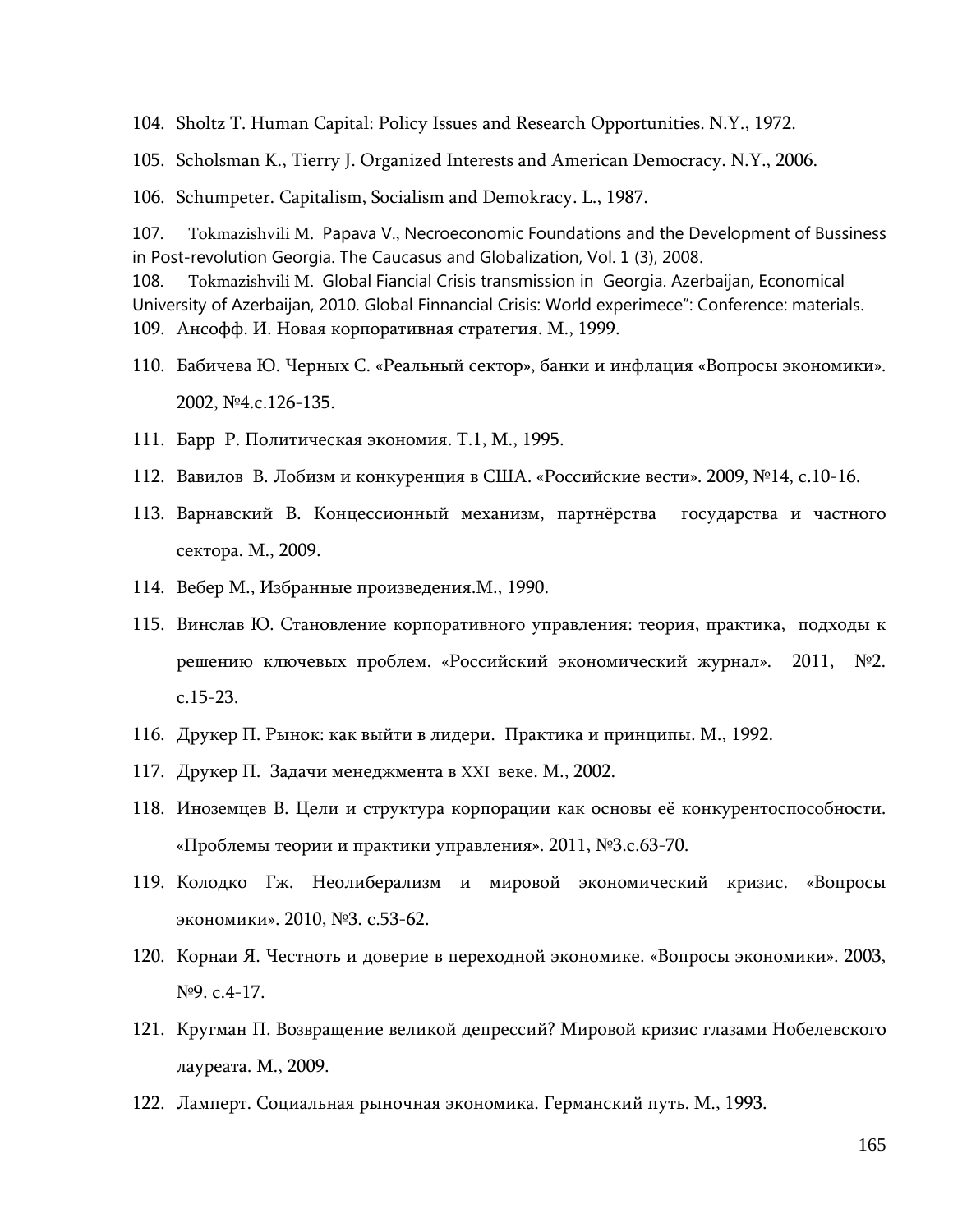- 123. Малахов. В. Государство в условях глобализации. М., 2007.
- 124. Ольсевич Ю. Психологические основы экономического поведения. М., 2009.
- 125. Осипов Ю. Теория хозяйства. Т.1. Общие основания.М., 1995.
- 126. Папава В., Месхия Я. Проблемы иновационно-инвестиционной политики в Грузии. Тб., 2003.
- 127. Поланьи К. Великая трансформасия. Политические и экономические истоки нашего времени. М., 2007.
- 128. Пороховский. Эволуция структуры американской экономики. «Вопросы экономики». 2005, №11. с.84-96.
- 129. Раквиашвили А. Либертарианская концепция государства: логика и мораль. "Вопросы Экономики". 2009, № 9. с.115-123.
- 130. Савицкий. Кодекс корпоративного поведения: проблемы разработки и внедрения. «Вопросы экономики». 2002, №9. с.126-135.
- 131. Столяров И., Гурцкая К. Совершенствование взаимоотнощений государства и бизнеса. "სოციალური ეკონომიკა", 2004, №4, გვ.65-73.
- 132. Субботин М. Государственно-частное партнёрство: Мыровой опыт. М., 2006.
- 133. Супян В. Кризис в США: экономический контекст. «Вестник института Кенана в России». Вып. 15, 2009, №11. с.17-26.
- 134. Тенденции мирового развития. Отчёт Мирового Банка. М., 2002.
- 135. Теория хозяйственного порядка. «Фрайбургская школа» и немецкий неолиберализм. М., 2002.
- 136. Федорович В., Патрон А., Заварухин В. США: Федеральная контрактная система и экономика: (Механизм регулирования). М., 2009.
- 137. Флитчер А., Росс Б. Как работает Вашингтон. М., 2005.
- 138. Хайек А.фон. Право, законодательство и свобода: современное понимание принципов справедливости и политики. М., 2006.
- 139. Эрхард Л. Благосостояние для всех. М., 1990.